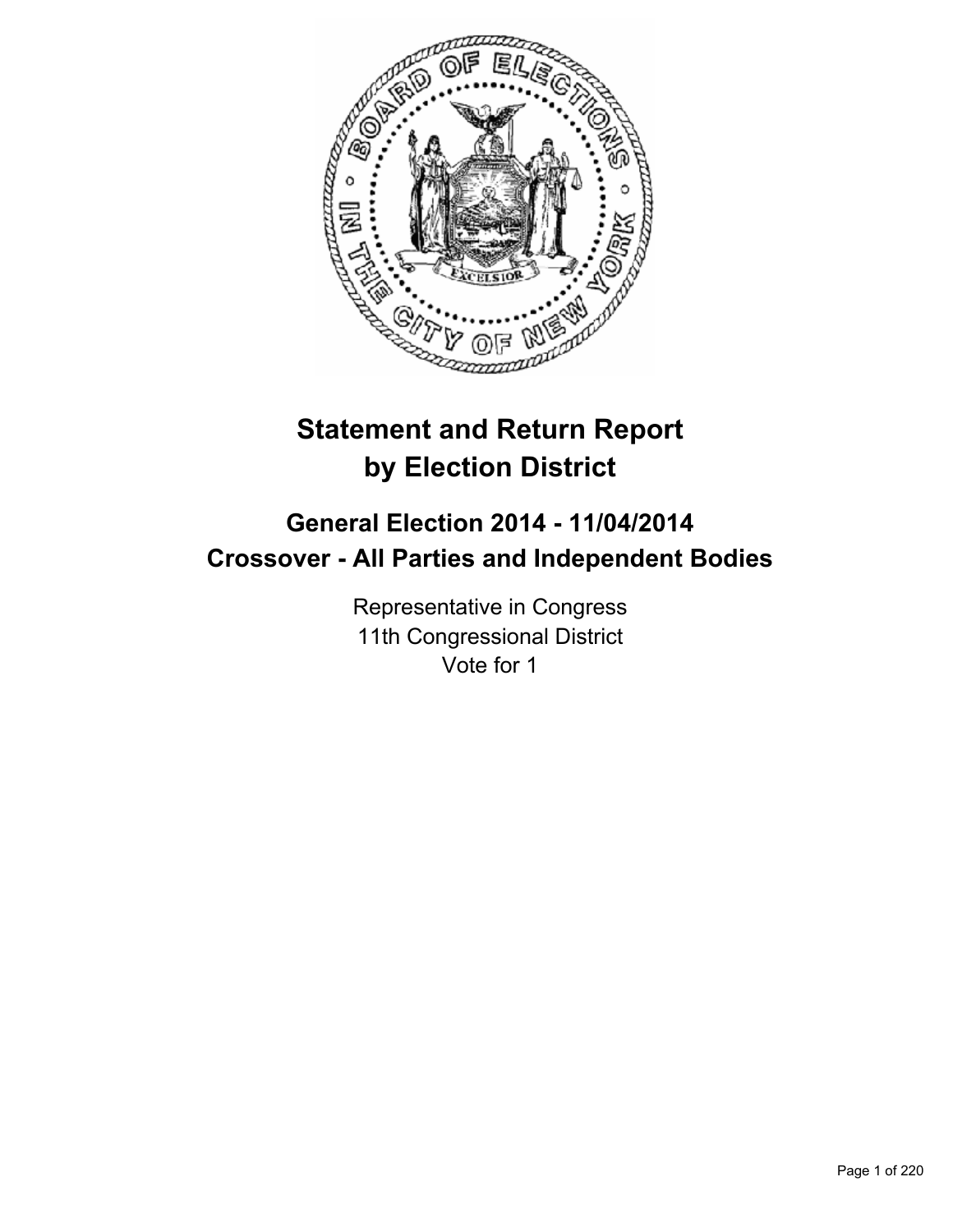

| <b>PUBLIC COUNTER</b>                                    | 22             |
|----------------------------------------------------------|----------------|
| <b>EMERGENCY</b>                                         | $\Omega$       |
| ABSENTEE/MILITARY                                        | $\overline{2}$ |
| <b>FEDERAL</b>                                           | 0              |
| <b>SPECIAL PRESIDENTIAL</b>                              | 0              |
| <b>AFFIDAVIT</b>                                         | 0              |
| <b>Total Ballots</b>                                     | 24             |
| Less - Inapplicable Federal/Special Presidential Ballots | 0              |
| <b>Total Applicable Ballots</b>                          | 24             |
| DOMENIC M. RECCHIA JR. (DEMOCRATIC)                      | 11             |
| MICHAEL G. GRIMM (REPUBLICAN)                            | 10             |
| MICHAEL G. GRIMM (CONSERVATIVE)                          | 2              |
| DOMENIC M. RECCHIA JR. (WORKING FAMILIES)                | 0              |
| MICHAEL G. GRIMM (INDEPENDENCE)                          | $\mathbf{0}$   |
| HENRY J. BARDEL (GREEN)                                  | $\Omega$       |
| <b>Total Votes</b>                                       | 23             |
| Unrecorded                                               | 1              |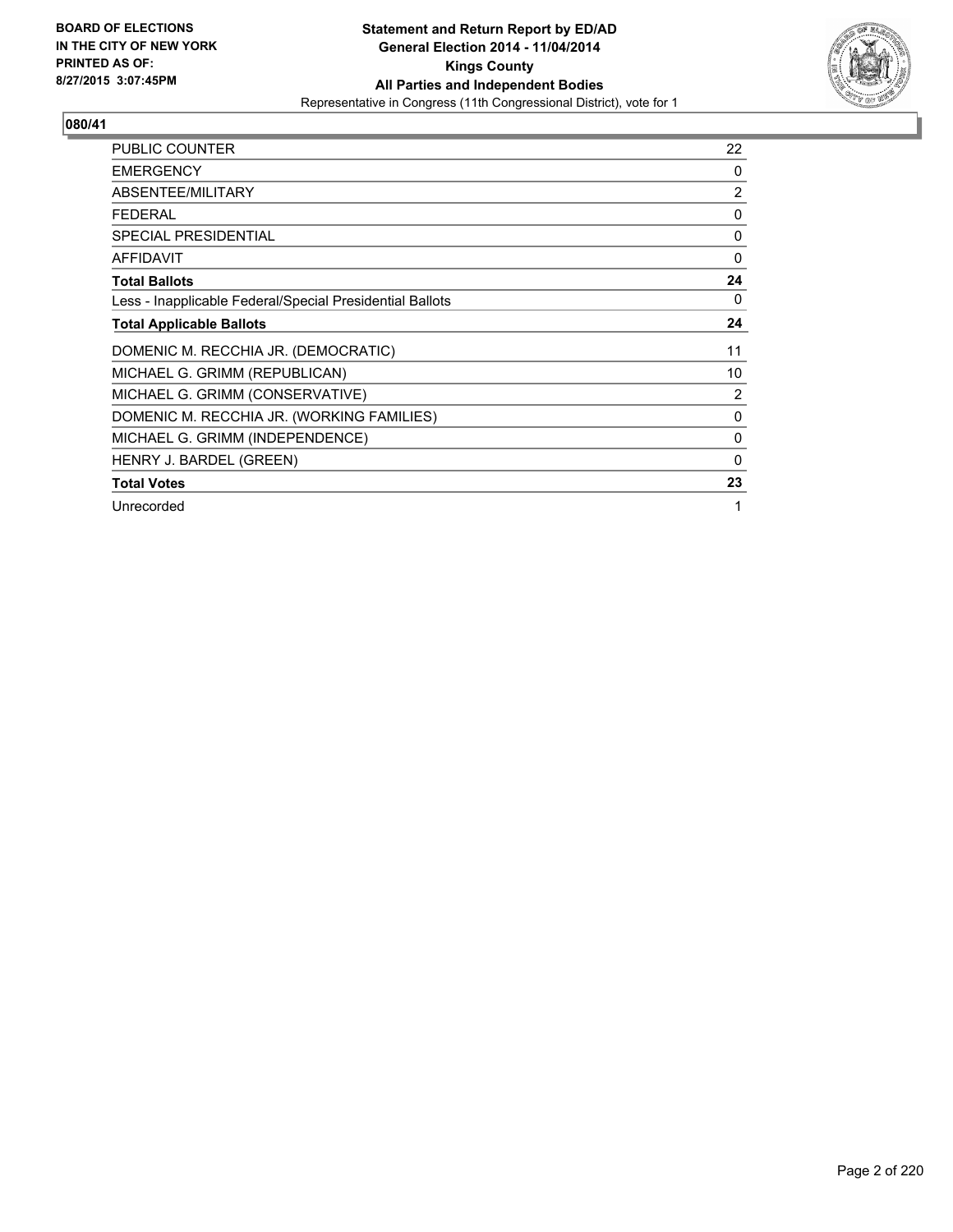

| PUBLIC COUNTER                                           | 14       |
|----------------------------------------------------------|----------|
| <b>EMERGENCY</b>                                         | $\Omega$ |
| ABSENTEE/MILITARY                                        | 2        |
| <b>FEDERAL</b>                                           | 0        |
| <b>SPECIAL PRESIDENTIAL</b>                              | $\Omega$ |
| <b>AFFIDAVIT</b>                                         | 0        |
| <b>Total Ballots</b>                                     | 16       |
| Less - Inapplicable Federal/Special Presidential Ballots | 0        |
| <b>Total Applicable Ballots</b>                          | 16       |
| DOMENIC M. RECCHIA JR. (DEMOCRATIC)                      | 7        |
| MICHAEL G. GRIMM (REPUBLICAN)                            | 5        |
| MICHAEL G. GRIMM (CONSERVATIVE)                          | 1        |
| DOMENIC M. RECCHIA JR. (WORKING FAMILIES)                | 2        |
| MICHAEL G. GRIMM (INDEPENDENCE)                          | 0        |
| HENRY J. BARDEL (GREEN)                                  | 0        |
| <b>Total Votes</b>                                       | 15       |
| Unrecorded                                               | 1        |

| <b>PUBLIC COUNTER</b>                                    | 165 |
|----------------------------------------------------------|-----|
| <b>EMERGENCY</b>                                         | 0   |
| ABSENTEE/MILITARY                                        | 9   |
| <b>FEDERAL</b>                                           | 3   |
| SPECIAL PRESIDENTIAL                                     | 0   |
| AFFIDAVIT                                                | 3   |
| <b>Total Ballots</b>                                     | 180 |
| Less - Inapplicable Federal/Special Presidential Ballots | 0   |
| <b>Total Applicable Ballots</b>                          | 180 |
| DOMENIC M. RECCHIA JR. (DEMOCRATIC)                      | 82  |
| MICHAEL G. GRIMM (REPUBLICAN)                            | 60  |
| MICHAEL G. GRIMM (CONSERVATIVE)                          | 12  |
| DOMENIC M. RECCHIA JR. (WORKING FAMILIES)                | 3   |
| MICHAEL G. GRIMM (INDEPENDENCE)                          | 3   |
| HENRY J. BARDEL (GREEN)                                  | 5   |
| <b>Total Votes</b>                                       | 165 |
| Unrecorded                                               | 15  |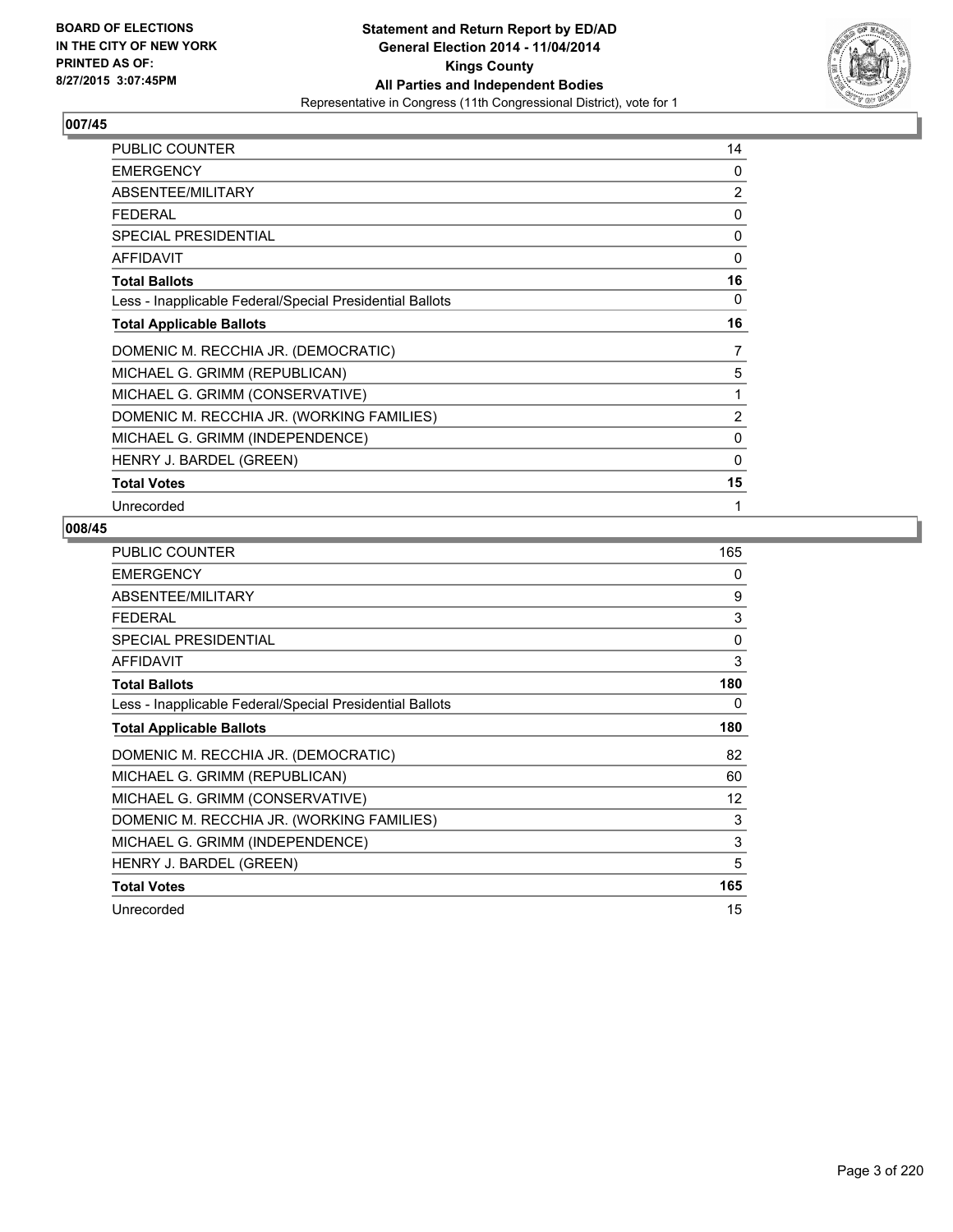

| <b>PUBLIC COUNTER</b>                                    | 219 |
|----------------------------------------------------------|-----|
| <b>EMERGENCY</b>                                         | 0   |
| ABSENTEE/MILITARY                                        | 17  |
| FFDFRAI                                                  | 1   |
| <b>SPECIAL PRESIDENTIAL</b>                              | 0   |
| <b>AFFIDAVIT</b>                                         | 8   |
| <b>Total Ballots</b>                                     | 245 |
| Less - Inapplicable Federal/Special Presidential Ballots | 0   |
| <b>Total Applicable Ballots</b>                          | 245 |
| DOMENIC M. RECCHIA JR. (DEMOCRATIC)                      | 100 |
| MICHAEL G. GRIMM (REPUBLICAN)                            | 74  |
| MICHAEL G. GRIMM (CONSERVATIVE)                          | 22  |
| DOMENIC M. RECCHIA JR. (WORKING FAMILIES)                | 6   |
| MICHAEL G. GRIMM (INDEPENDENCE)                          | 2   |
| HENRY J. BARDEL (GREEN)                                  | 5   |
| RICHARD BELL (WRITE-IN)                                  | 2   |
| <b>Total Votes</b>                                       | 211 |
| Unrecorded                                               | 34  |

| <b>PUBLIC COUNTER</b>                                    | 124          |
|----------------------------------------------------------|--------------|
| <b>EMERGENCY</b>                                         | $\Omega$     |
| ABSENTEE/MILITARY                                        | 0            |
| <b>FEDERAL</b>                                           | $\mathbf{0}$ |
| SPECIAL PRESIDENTIAL                                     | 0            |
| <b>AFFIDAVIT</b>                                         | 0            |
| <b>Total Ballots</b>                                     | 124          |
| Less - Inapplicable Federal/Special Presidential Ballots | 0            |
| <b>Total Applicable Ballots</b>                          | 124          |
| DOMENIC M. RECCHIA JR. (DEMOCRATIC)                      | 38           |
| MICHAEL G. GRIMM (REPUBLICAN)                            | 48           |
| MICHAEL G. GRIMM (CONSERVATIVE)                          | 21           |
| DOMENIC M. RECCHIA JR. (WORKING FAMILIES)                | 6            |
| MICHAEL G. GRIMM (INDEPENDENCE)                          | 0            |
| HENRY J. BARDEL (GREEN)                                  | 0            |
| <b>Total Votes</b>                                       | 113          |
| Unrecorded                                               | 11           |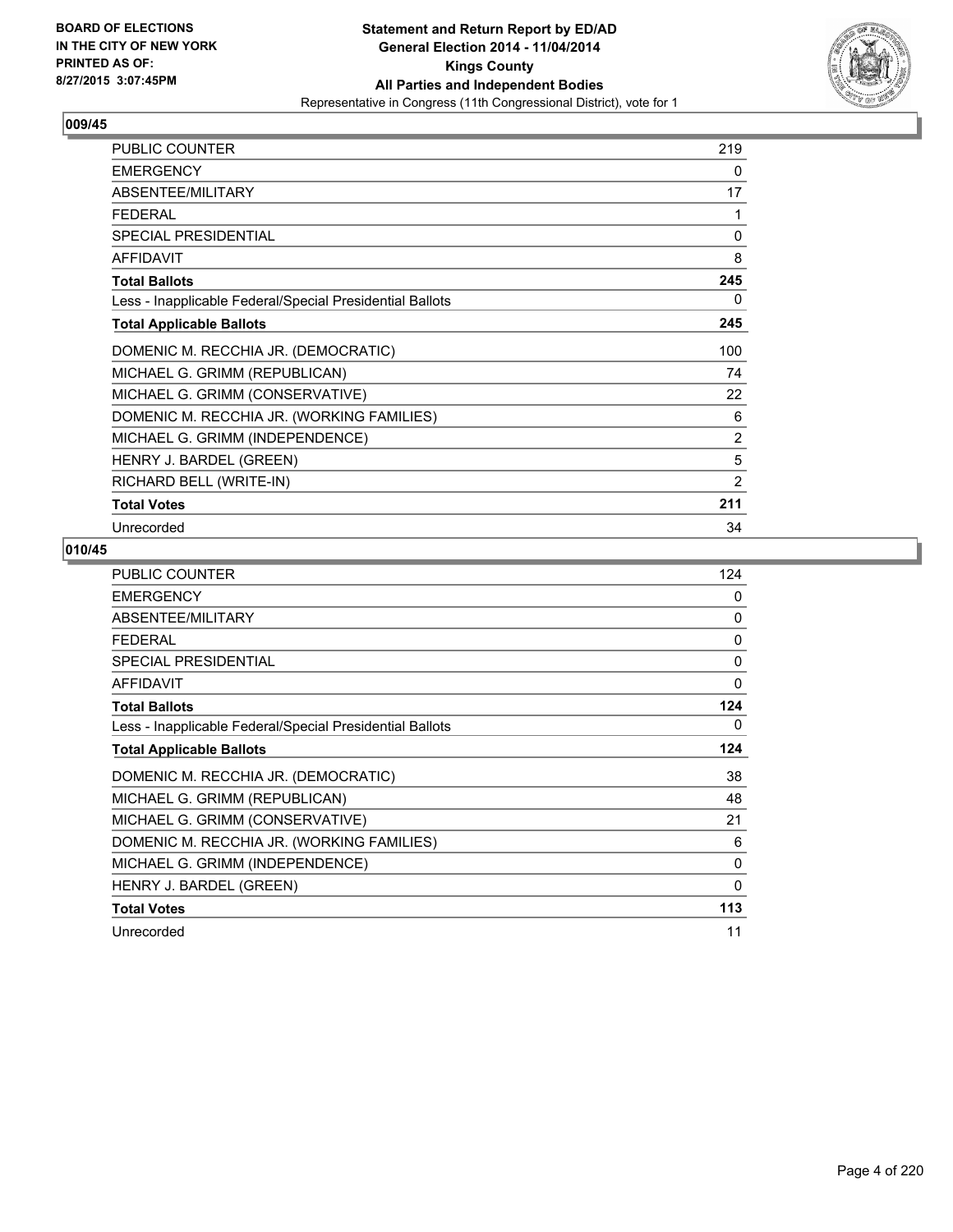

| <b>PUBLIC COUNTER</b>                                    | 185 |
|----------------------------------------------------------|-----|
| <b>EMERGENCY</b>                                         | 0   |
| ABSENTEE/MILITARY                                        | 5   |
| <b>FEDERAL</b>                                           | 2   |
| <b>SPECIAL PRESIDENTIAL</b>                              | 0   |
| <b>AFFIDAVIT</b>                                         | 0   |
| <b>Total Ballots</b>                                     | 192 |
| Less - Inapplicable Federal/Special Presidential Ballots | 0   |
| <b>Total Applicable Ballots</b>                          | 192 |
| DOMENIC M. RECCHIA JR. (DEMOCRATIC)                      | 97  |
| MICHAEL G. GRIMM (REPUBLICAN)                            | 54  |
| MICHAEL G. GRIMM (CONSERVATIVE)                          | 14  |
| DOMENIC M. RECCHIA JR. (WORKING FAMILIES)                | 5   |
| MICHAEL G. GRIMM (INDEPENDENCE)                          | 1   |
| HENRY J. BARDEL (GREEN)                                  | 3   |
| <b>Total Votes</b>                                       | 174 |
| Unrecorded                                               | 18  |

| <b>PUBLIC COUNTER</b>                                    | 197      |
|----------------------------------------------------------|----------|
| <b>EMERGENCY</b>                                         | 0        |
| ABSENTEE/MILITARY                                        | 4        |
| <b>FEDERAL</b>                                           | $\Omega$ |
| SPECIAL PRESIDENTIAL                                     | 0        |
| <b>AFFIDAVIT</b>                                         | 0        |
| <b>Total Ballots</b>                                     | 201      |
| Less - Inapplicable Federal/Special Presidential Ballots | 0        |
| <b>Total Applicable Ballots</b>                          | 201      |
| DOMENIC M. RECCHIA JR. (DEMOCRATIC)                      | 78       |
| MICHAEL G. GRIMM (REPUBLICAN)                            | 62       |
| MICHAEL G. GRIMM (CONSERVATIVE)                          | 24       |
| DOMENIC M. RECCHIA JR. (WORKING FAMILIES)                | 10       |
| MICHAEL G. GRIMM (INDEPENDENCE)                          | 4        |
| HENRY J. BARDEL (GREEN)                                  | 2        |
| <b>Total Votes</b>                                       | 180      |
| Unrecorded                                               | 21       |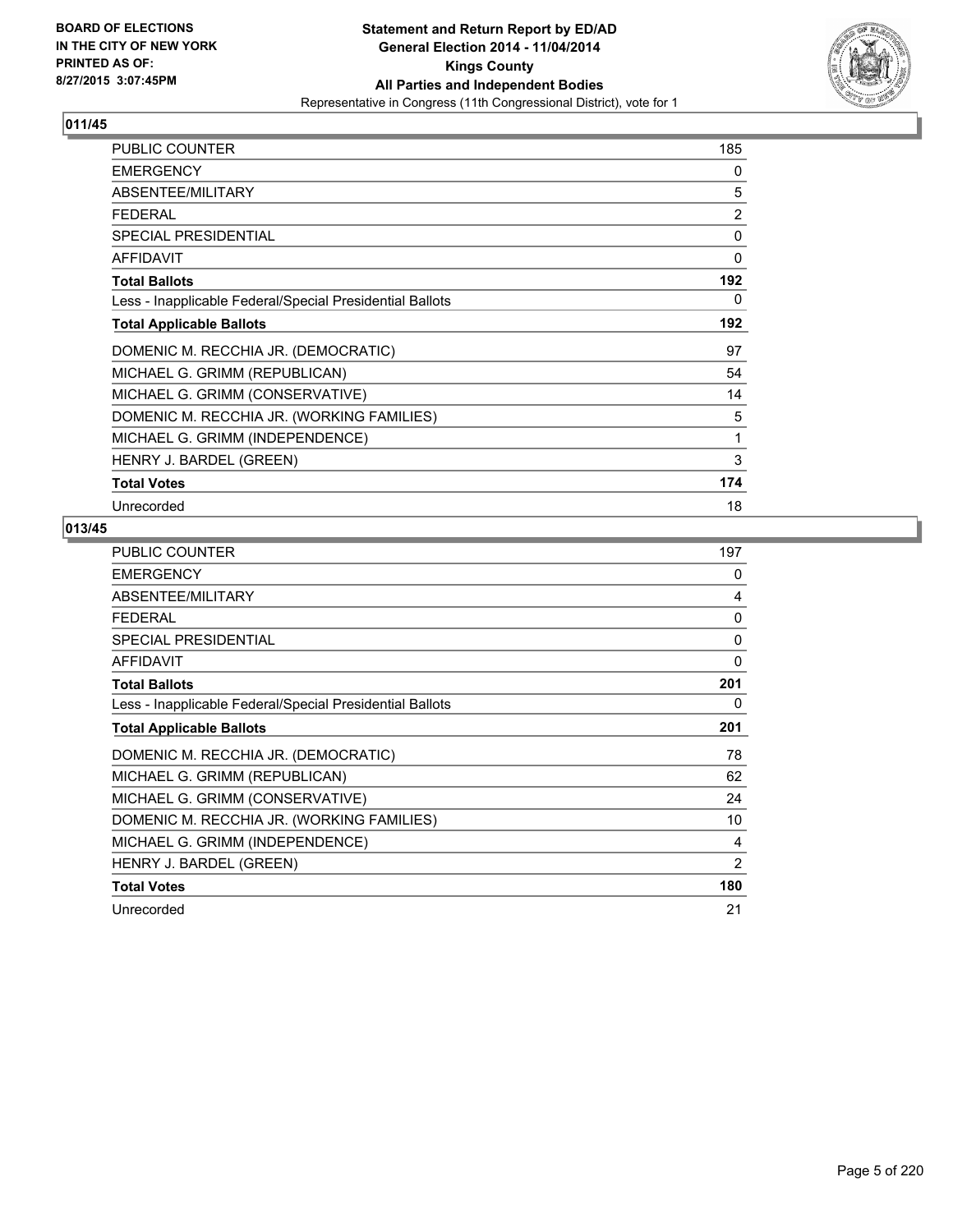

| PUBLIC COUNTER                                           | 264            |
|----------------------------------------------------------|----------------|
| <b>EMERGENCY</b>                                         | 0              |
| ABSENTEE/MILITARY                                        | 8              |
| <b>FEDERAL</b>                                           | 0              |
| SPECIAL PRESIDENTIAL                                     | 0              |
| <b>AFFIDAVIT</b>                                         | $\overline{2}$ |
| <b>Total Ballots</b>                                     | 274            |
| Less - Inapplicable Federal/Special Presidential Ballots | 0              |
| <b>Total Applicable Ballots</b>                          | 274            |
| DOMENIC M. RECCHIA JR. (DEMOCRATIC)                      | 117            |
| MICHAEL G. GRIMM (REPUBLICAN)                            | 100            |
| MICHAEL G. GRIMM (CONSERVATIVE)                          | 16             |
| DOMENIC M. RECCHIA JR. (WORKING FAMILIES)                | 10             |
| MICHAEL G. GRIMM (INDEPENDENCE)                          | 4              |
| HENRY J. BARDEL (GREEN)                                  | $\overline{2}$ |
| <b>Total Votes</b>                                       | 249            |
| Unrecorded                                               | 25             |

| <b>PUBLIC COUNTER</b>                                    | 67       |
|----------------------------------------------------------|----------|
| <b>EMERGENCY</b>                                         | 0        |
| ABSENTEE/MILITARY                                        | 0        |
| <b>FEDERAL</b>                                           | 0        |
| <b>SPECIAL PRESIDENTIAL</b>                              | 0        |
| AFFIDAVIT                                                | $\Omega$ |
| <b>Total Ballots</b>                                     | 67       |
| Less - Inapplicable Federal/Special Presidential Ballots | 0        |
| <b>Total Applicable Ballots</b>                          | 67       |
| DOMENIC M. RECCHIA JR. (DEMOCRATIC)                      | 36       |
| MICHAEL G. GRIMM (REPUBLICAN)                            | 20       |
| MICHAEL G. GRIMM (CONSERVATIVE)                          | 5        |
| DOMENIC M. RECCHIA JR. (WORKING FAMILIES)                | 0        |
| MICHAEL G. GRIMM (INDEPENDENCE)                          | 0        |
| HENRY J. BARDEL (GREEN)                                  | $\Omega$ |
| <b>Total Votes</b>                                       | 61       |
| Unrecorded                                               | 6        |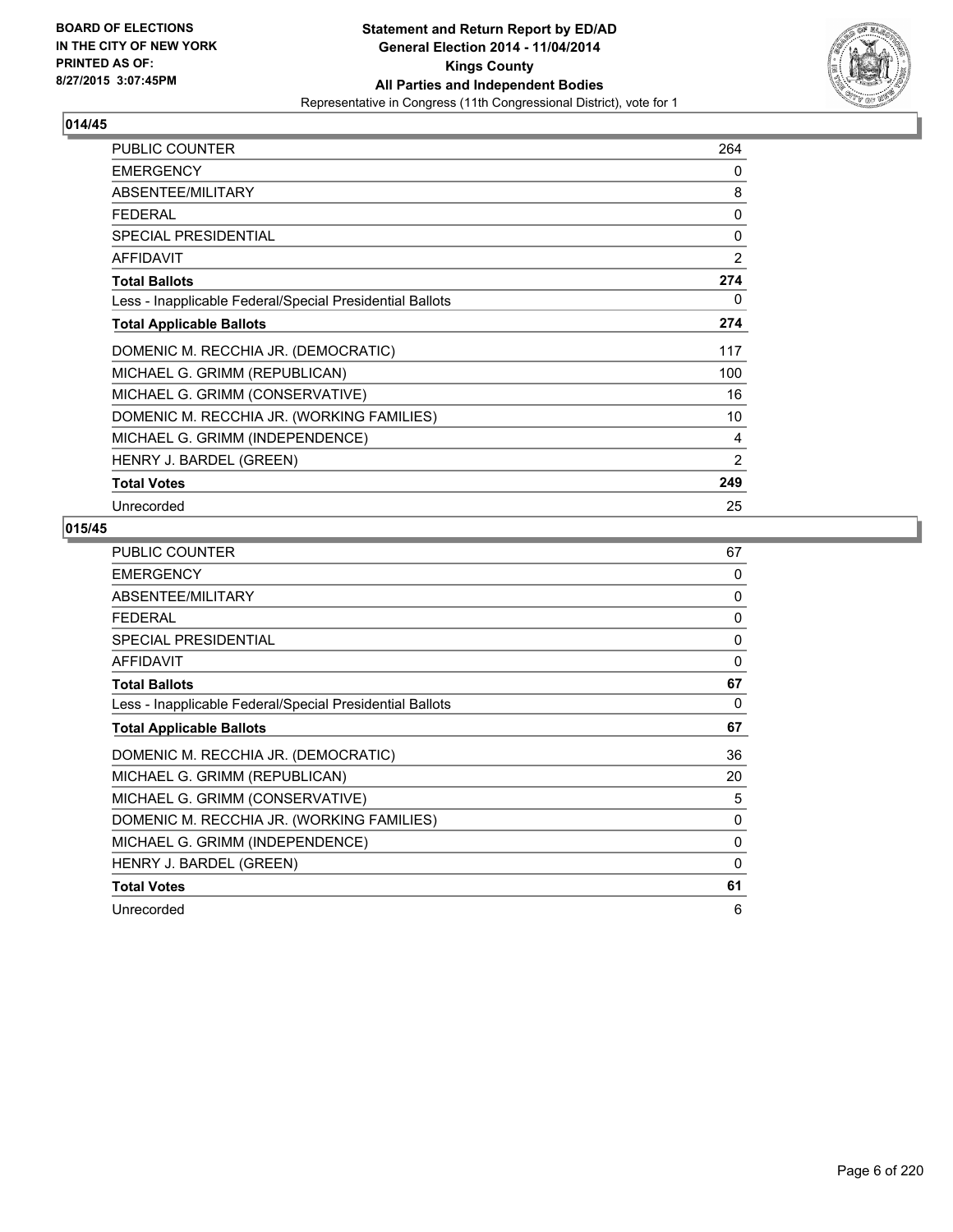

| PUBLIC COUNTER                                           | 269         |
|----------------------------------------------------------|-------------|
| <b>EMERGENCY</b>                                         | 0           |
| ABSENTEE/MILITARY                                        | 8           |
| <b>FEDERAL</b>                                           | 0           |
| SPECIAL PRESIDENTIAL                                     | 0           |
| <b>AFFIDAVIT</b>                                         | 1           |
| <b>Total Ballots</b>                                     | 278         |
| Less - Inapplicable Federal/Special Presidential Ballots | 0           |
| <b>Total Applicable Ballots</b>                          | 278         |
| DOMENIC M. RECCHIA JR. (DEMOCRATIC)                      | 146         |
| MICHAEL G. GRIMM (REPUBLICAN)                            | 87          |
| MICHAEL G. GRIMM (CONSERVATIVE)                          | 18          |
| DOMENIC M. RECCHIA JR. (WORKING FAMILIES)                | 8           |
| MICHAEL G. GRIMM (INDEPENDENCE)                          | 0           |
| HENRY J. BARDEL (GREEN)                                  | $\mathsf 3$ |
| RICHARD BELL (WRITE-IN)                                  | 1           |
| ROBERT BELL (WRITE-IN)                                   | 1           |
| <b>Total Votes</b>                                       | 264         |
| Unrecorded                                               | 14          |

| <b>PUBLIC COUNTER</b>                                    | 176 |
|----------------------------------------------------------|-----|
| <b>EMERGENCY</b>                                         | 0   |
| ABSENTEE/MILITARY                                        | 2   |
| <b>FEDERAL</b>                                           | 0   |
| SPECIAL PRESIDENTIAL                                     | 0   |
| <b>AFFIDAVIT</b>                                         | 4   |
| <b>Total Ballots</b>                                     | 182 |
| Less - Inapplicable Federal/Special Presidential Ballots | 0   |
| <b>Total Applicable Ballots</b>                          | 182 |
| DOMENIC M. RECCHIA JR. (DEMOCRATIC)                      | 106 |
| MICHAEL G. GRIMM (REPUBLICAN)                            | 45  |
| MICHAEL G. GRIMM (CONSERVATIVE)                          | 8   |
| DOMENIC M. RECCHIA JR. (WORKING FAMILIES)                | 9   |
| MICHAEL G. GRIMM (INDEPENDENCE)                          | 1   |
| HENRY J. BARDEL (GREEN)                                  | 3   |
| <b>Total Votes</b>                                       | 172 |
| Unrecorded                                               | 10  |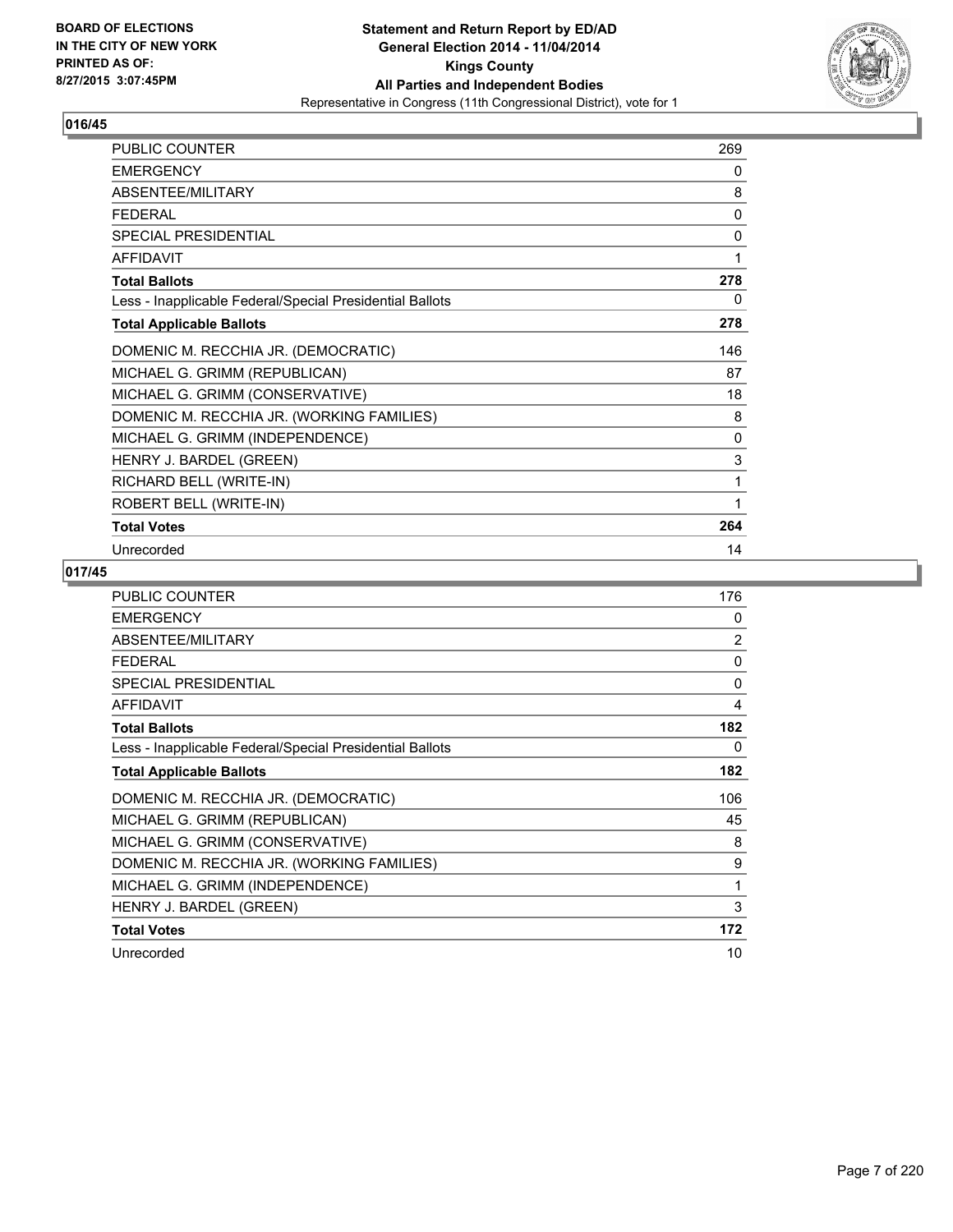

| <b>PUBLIC COUNTER</b>                                    | 178         |
|----------------------------------------------------------|-------------|
| <b>EMERGENCY</b>                                         | 0           |
| ABSENTEE/MILITARY                                        | 9           |
| <b>FEDERAL</b>                                           | 1           |
| <b>SPECIAL PRESIDENTIAL</b>                              | $\mathbf 0$ |
| <b>AFFIDAVIT</b>                                         | 2           |
| <b>Total Ballots</b>                                     | 190         |
| Less - Inapplicable Federal/Special Presidential Ballots | 0           |
| <b>Total Applicable Ballots</b>                          | 190         |
| DOMENIC M. RECCHIA JR. (DEMOCRATIC)                      | 95          |
| MICHAEL G. GRIMM (REPUBLICAN)                            | 52          |
| MICHAEL G. GRIMM (CONSERVATIVE)                          | 18          |
| DOMENIC M. RECCHIA JR. (WORKING FAMILIES)                | 10          |
| MICHAEL G. GRIMM (INDEPENDENCE)                          | 3           |
| HENRY J. BARDEL (GREEN)                                  | 1           |
| <b>Total Votes</b>                                       | 179         |
| Unrecorded                                               | 11          |

| <b>PUBLIC COUNTER</b>                                    | 166          |
|----------------------------------------------------------|--------------|
| <b>EMERGENCY</b>                                         | 0            |
| ABSENTEE/MILITARY                                        | 2            |
| FEDERAL                                                  | 0            |
| SPECIAL PRESIDENTIAL                                     | 0            |
| <b>AFFIDAVIT</b>                                         | $\mathbf{0}$ |
| <b>Total Ballots</b>                                     | 168          |
| Less - Inapplicable Federal/Special Presidential Ballots | 0            |
| <b>Total Applicable Ballots</b>                          | 168          |
| DOMENIC M. RECCHIA JR. (DEMOCRATIC)                      | 118          |
| MICHAEL G. GRIMM (REPUBLICAN)                            | 37           |
| MICHAEL G. GRIMM (CONSERVATIVE)                          | 5            |
| DOMENIC M. RECCHIA JR. (WORKING FAMILIES)                | 6            |
| MICHAEL G. GRIMM (INDEPENDENCE)                          | 0            |
| HENRY J. BARDEL (GREEN)                                  | 1            |
| <b>Total Votes</b>                                       | 167          |
| Unrecorded                                               | 1            |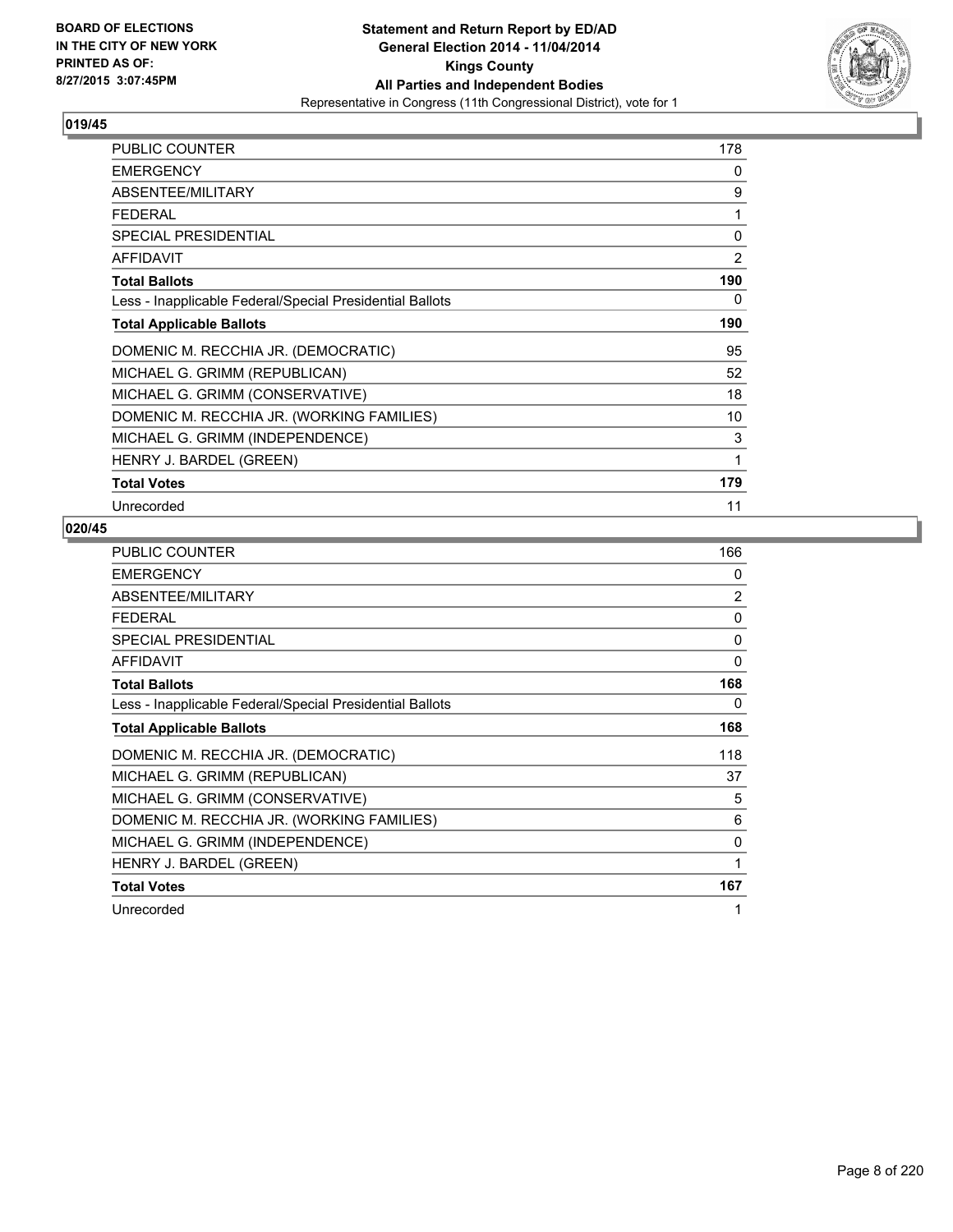

| <b>PUBLIC COUNTER</b>                                    | 164 |
|----------------------------------------------------------|-----|
| <b>EMERGENCY</b>                                         | 0   |
| ABSENTEE/MILITARY                                        | 4   |
| <b>FEDERAL</b>                                           | 0   |
| <b>SPECIAL PRESIDENTIAL</b>                              | 0   |
| <b>AFFIDAVIT</b>                                         | 4   |
| <b>Total Ballots</b>                                     | 172 |
| Less - Inapplicable Federal/Special Presidential Ballots | 0   |
| <b>Total Applicable Ballots</b>                          | 172 |
| DOMENIC M. RECCHIA JR. (DEMOCRATIC)                      | 118 |
| MICHAEL G. GRIMM (REPUBLICAN)                            | 35  |
| MICHAEL G. GRIMM (CONSERVATIVE)                          | 6   |
| DOMENIC M. RECCHIA JR. (WORKING FAMILIES)                | 5   |
| MICHAEL G. GRIMM (INDEPENDENCE)                          | 1   |
| HENRY J. BARDEL (GREEN)                                  | 1   |
| <b>Total Votes</b>                                       | 166 |
| Unrecorded                                               | 6   |

| PUBLIC COUNTER                                           | 137            |
|----------------------------------------------------------|----------------|
| <b>EMERGENCY</b>                                         | 0              |
| ABSENTEE/MILITARY                                        | 6              |
| FEDERAL                                                  | $\overline{2}$ |
| SPECIAL PRESIDENTIAL                                     | 0              |
| <b>AFFIDAVIT</b>                                         | $\Omega$       |
| <b>Total Ballots</b>                                     | 145            |
| Less - Inapplicable Federal/Special Presidential Ballots | 0              |
| <b>Total Applicable Ballots</b>                          | 145            |
| DOMENIC M. RECCHIA JR. (DEMOCRATIC)                      | 81             |
| MICHAEL G. GRIMM (REPUBLICAN)                            | 40             |
| MICHAEL G. GRIMM (CONSERVATIVE)                          | 6              |
| DOMENIC M. RECCHIA JR. (WORKING FAMILIES)                | 7              |
| MICHAEL G. GRIMM (INDEPENDENCE)                          | 1              |
| HENRY J. BARDEL (GREEN)                                  | $\overline{2}$ |
| <b>Total Votes</b>                                       | 137            |
| Unrecorded                                               | 8              |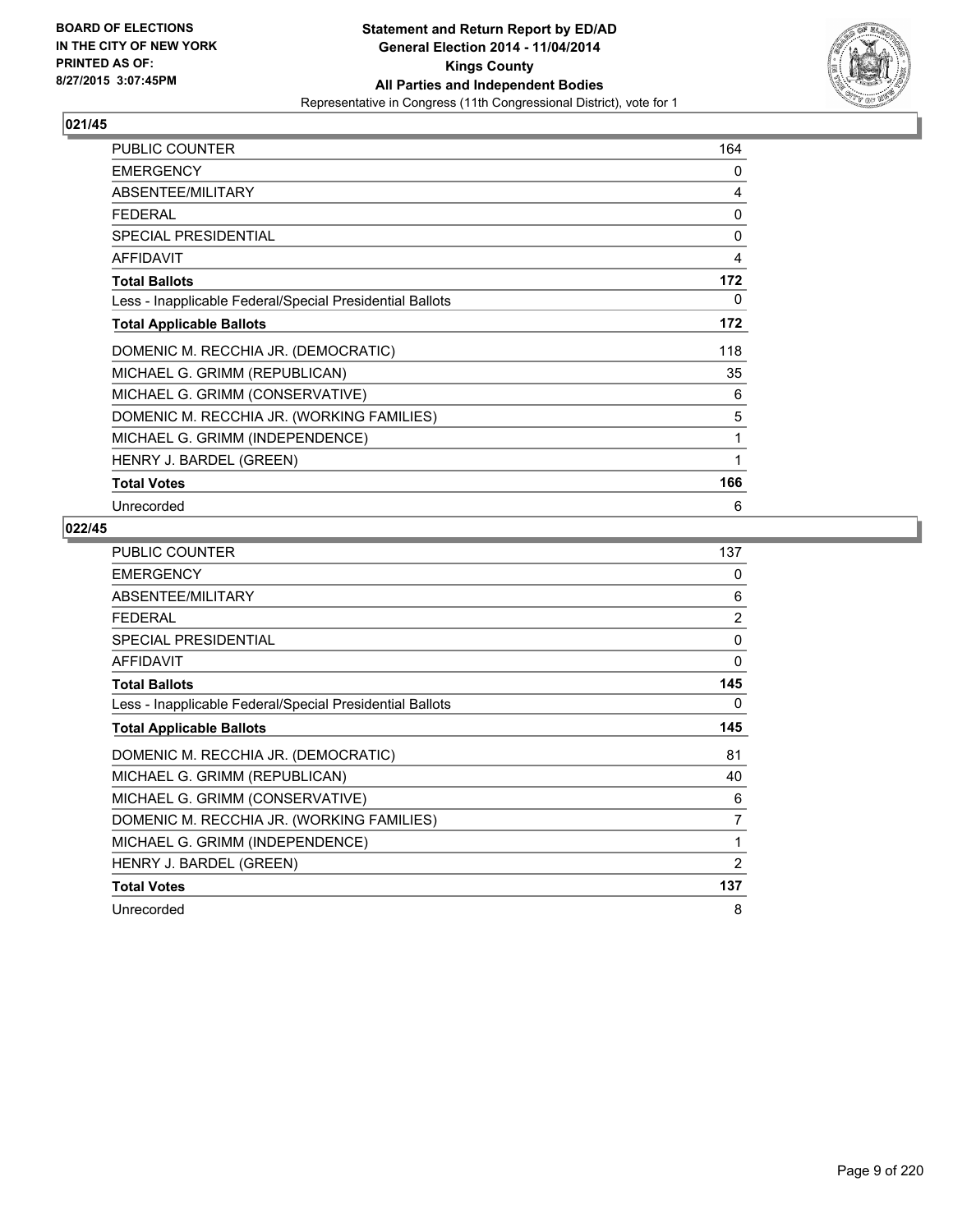

| PUBLIC COUNTER                                           | 222 |
|----------------------------------------------------------|-----|
| <b>EMERGENCY</b>                                         | 0   |
| ABSENTEE/MILITARY                                        | 7   |
| <b>FEDERAL</b>                                           | 1   |
| SPECIAL PRESIDENTIAL                                     | 0   |
| <b>AFFIDAVIT</b>                                         | 3   |
| <b>Total Ballots</b>                                     | 233 |
| Less - Inapplicable Federal/Special Presidential Ballots | 0   |
| <b>Total Applicable Ballots</b>                          | 233 |
| DOMENIC M. RECCHIA JR. (DEMOCRATIC)                      | 103 |
| MICHAEL G. GRIMM (REPUBLICAN)                            | 75  |
| MICHAEL G. GRIMM (CONSERVATIVE)                          | 19  |
| DOMENIC M. RECCHIA JR. (WORKING FAMILIES)                | 6   |
| MICHAEL G. GRIMM (INDEPENDENCE)                          | 2   |
| HENRY J. BARDEL (GREEN)                                  | 2   |
| SAMUEL L. CLEMENS (WRITE-IN)                             | 1   |
| UNATTRIBUTABLE WRITE-IN (WRITE-IN)                       | 1   |
| <b>Total Votes</b>                                       | 209 |
| Unrecorded                                               | 24  |

| <b>PUBLIC COUNTER</b>                                    | 112      |
|----------------------------------------------------------|----------|
| <b>EMERGENCY</b>                                         | 0        |
| ABSENTEE/MILITARY                                        | 5        |
| <b>FEDERAL</b>                                           | $\Omega$ |
| <b>SPECIAL PRESIDENTIAL</b>                              | $\Omega$ |
| <b>AFFIDAVIT</b>                                         | 1        |
| <b>Total Ballots</b>                                     | 118      |
| Less - Inapplicable Federal/Special Presidential Ballots | $\Omega$ |
| <b>Total Applicable Ballots</b>                          | 118      |
| DOMENIC M. RECCHIA JR. (DEMOCRATIC)                      | 60       |
| MICHAEL G. GRIMM (REPUBLICAN)                            | 29       |
| MICHAEL G. GRIMM (CONSERVATIVE)                          | 8        |
| DOMENIC M. RECCHIA JR. (WORKING FAMILIES)                | 9        |
| MICHAEL G. GRIMM (INDEPENDENCE)                          | 1        |
| HENRY J. BARDEL (GREEN)                                  | 1        |
| <b>Total Votes</b>                                       | 108      |
| Unrecorded                                               | 10       |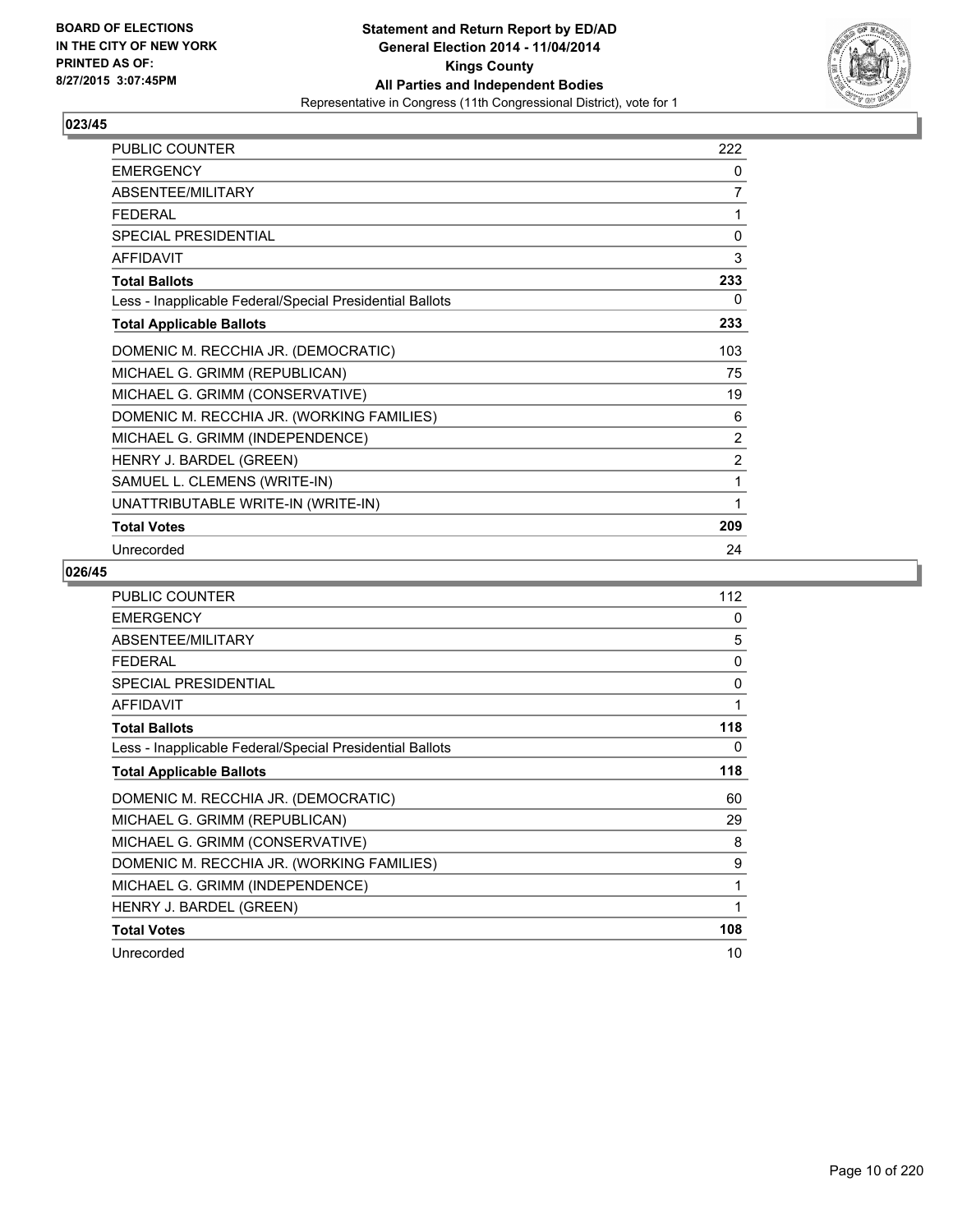

| PUBLIC COUNTER                                           | 145 |
|----------------------------------------------------------|-----|
| <b>EMERGENCY</b>                                         | 0   |
| ABSENTEE/MILITARY                                        | 4   |
| <b>FEDERAL</b>                                           | 0   |
| <b>SPECIAL PRESIDENTIAL</b>                              | 0   |
| <b>AFFIDAVIT</b>                                         | 1   |
| <b>Total Ballots</b>                                     | 150 |
| Less - Inapplicable Federal/Special Presidential Ballots | 0   |
| <b>Total Applicable Ballots</b>                          | 150 |
| DOMENIC M. RECCHIA JR. (DEMOCRATIC)                      | 79  |
| MICHAEL G. GRIMM (REPUBLICAN)                            | 31  |
| MICHAEL G. GRIMM (CONSERVATIVE)                          | 10  |
| DOMENIC M. RECCHIA JR. (WORKING FAMILIES)                | 9   |
| MICHAEL G. GRIMM (INDEPENDENCE)                          | 1   |
| HENRY J. BARDEL (GREEN)                                  | 3   |
| <b>Total Votes</b>                                       | 133 |
| Unrecorded                                               | 17  |

| <b>PUBLIC COUNTER</b>                                    | 106          |
|----------------------------------------------------------|--------------|
| <b>EMERGENCY</b>                                         | 0            |
| ABSENTEE/MILITARY                                        | 3            |
| <b>FEDERAL</b>                                           | $\mathbf{0}$ |
| SPECIAL PRESIDENTIAL                                     | 0            |
| <b>AFFIDAVIT</b>                                         | 3            |
| <b>Total Ballots</b>                                     | 112          |
| Less - Inapplicable Federal/Special Presidential Ballots | 0            |
| <b>Total Applicable Ballots</b>                          | 112          |
| DOMENIC M. RECCHIA JR. (DEMOCRATIC)                      | 53           |
| MICHAEL G. GRIMM (REPUBLICAN)                            | 33           |
| MICHAEL G. GRIMM (CONSERVATIVE)                          | 7            |
| DOMENIC M. RECCHIA JR. (WORKING FAMILIES)                | 2            |
| MICHAEL G. GRIMM (INDEPENDENCE)                          | 1            |
| HENRY J. BARDEL (GREEN)                                  | 4            |
| <b>Total Votes</b>                                       | 100          |
| Unrecorded                                               | 12           |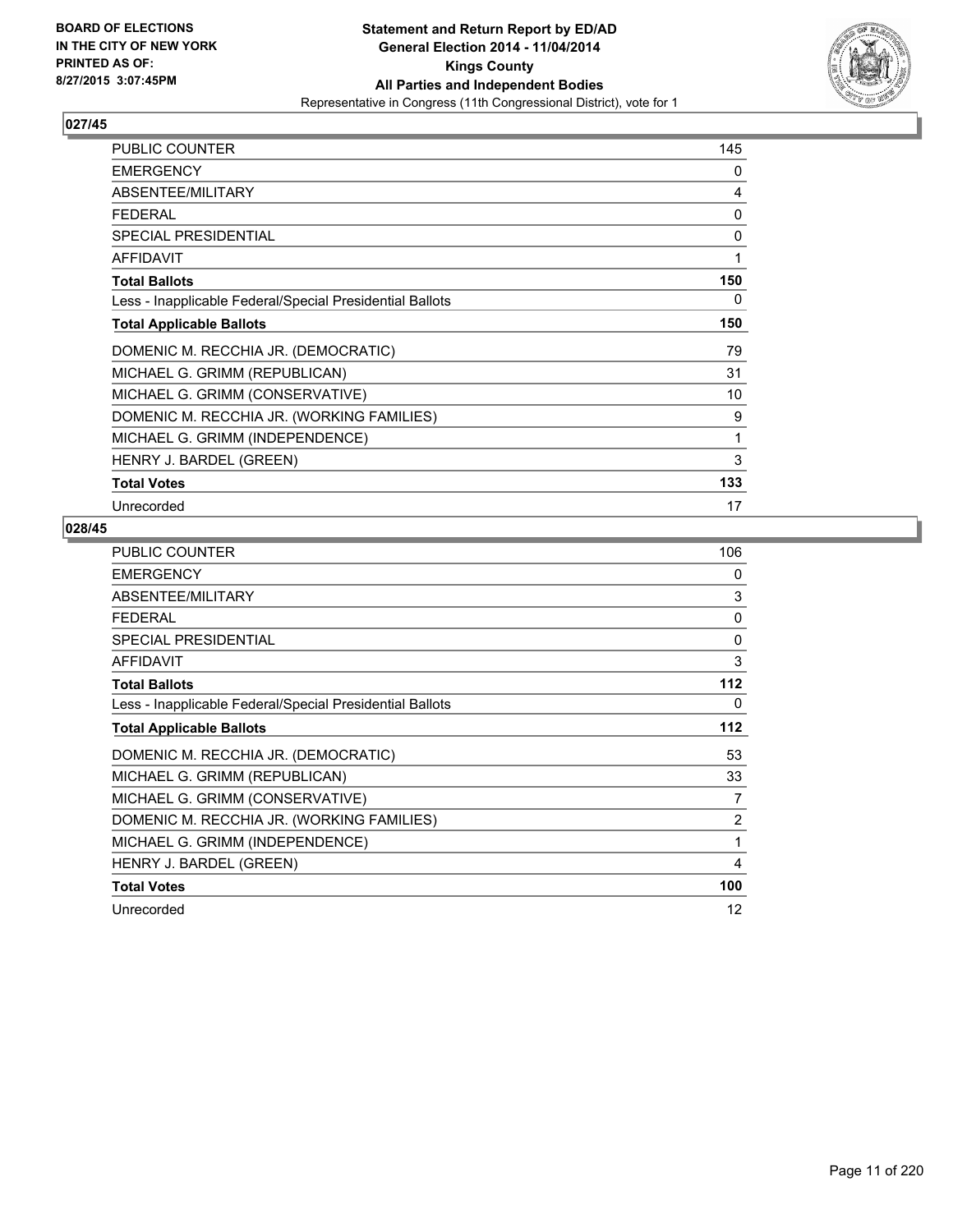

| <b>PUBLIC COUNTER</b>                                    | 114            |
|----------------------------------------------------------|----------------|
| <b>EMERGENCY</b>                                         | 0              |
| ABSENTEE/MILITARY                                        | 1              |
| <b>FEDERAL</b>                                           | 0              |
| <b>SPECIAL PRESIDENTIAL</b>                              | 0              |
| <b>AFFIDAVIT</b>                                         | 1              |
| <b>Total Ballots</b>                                     | 116            |
| Less - Inapplicable Federal/Special Presidential Ballots | 0              |
| <b>Total Applicable Ballots</b>                          | 116            |
| DOMENIC M. RECCHIA JR. (DEMOCRATIC)                      | 53             |
| MICHAEL G. GRIMM (REPUBLICAN)                            | 38             |
| MICHAEL G. GRIMM (CONSERVATIVE)                          | 8              |
| DOMENIC M. RECCHIA JR. (WORKING FAMILIES)                | 4              |
| MICHAEL G. GRIMM (INDEPENDENCE)                          | $\overline{2}$ |
| HENRY J. BARDEL (GREEN)                                  | 3              |
| <b>Total Votes</b>                                       | 108            |
| Unrecorded                                               | 8              |

| <b>PUBLIC COUNTER</b>                                    | 225 |
|----------------------------------------------------------|-----|
| <b>EMERGENCY</b>                                         | 0   |
| ABSENTEE/MILITARY                                        | 3   |
| <b>FEDERAL</b>                                           | 1   |
| SPECIAL PRESIDENTIAL                                     | 0   |
| <b>AFFIDAVIT</b>                                         | 1   |
| <b>Total Ballots</b>                                     | 230 |
| Less - Inapplicable Federal/Special Presidential Ballots | 0   |
| <b>Total Applicable Ballots</b>                          | 230 |
| DOMENIC M. RECCHIA JR. (DEMOCRATIC)                      | 107 |
| MICHAEL G. GRIMM (REPUBLICAN)                            | 75  |
| MICHAEL G. GRIMM (CONSERVATIVE)                          | 7   |
| DOMENIC M. RECCHIA JR. (WORKING FAMILIES)                | 8   |
| MICHAEL G. GRIMM (INDEPENDENCE)                          | 7   |
| HENRY J. BARDEL (GREEN)                                  | 7   |
| KEITH GROUBERT (WRITE-IN)                                | 1   |
| <b>Total Votes</b>                                       | 212 |
| Unrecorded                                               | 18  |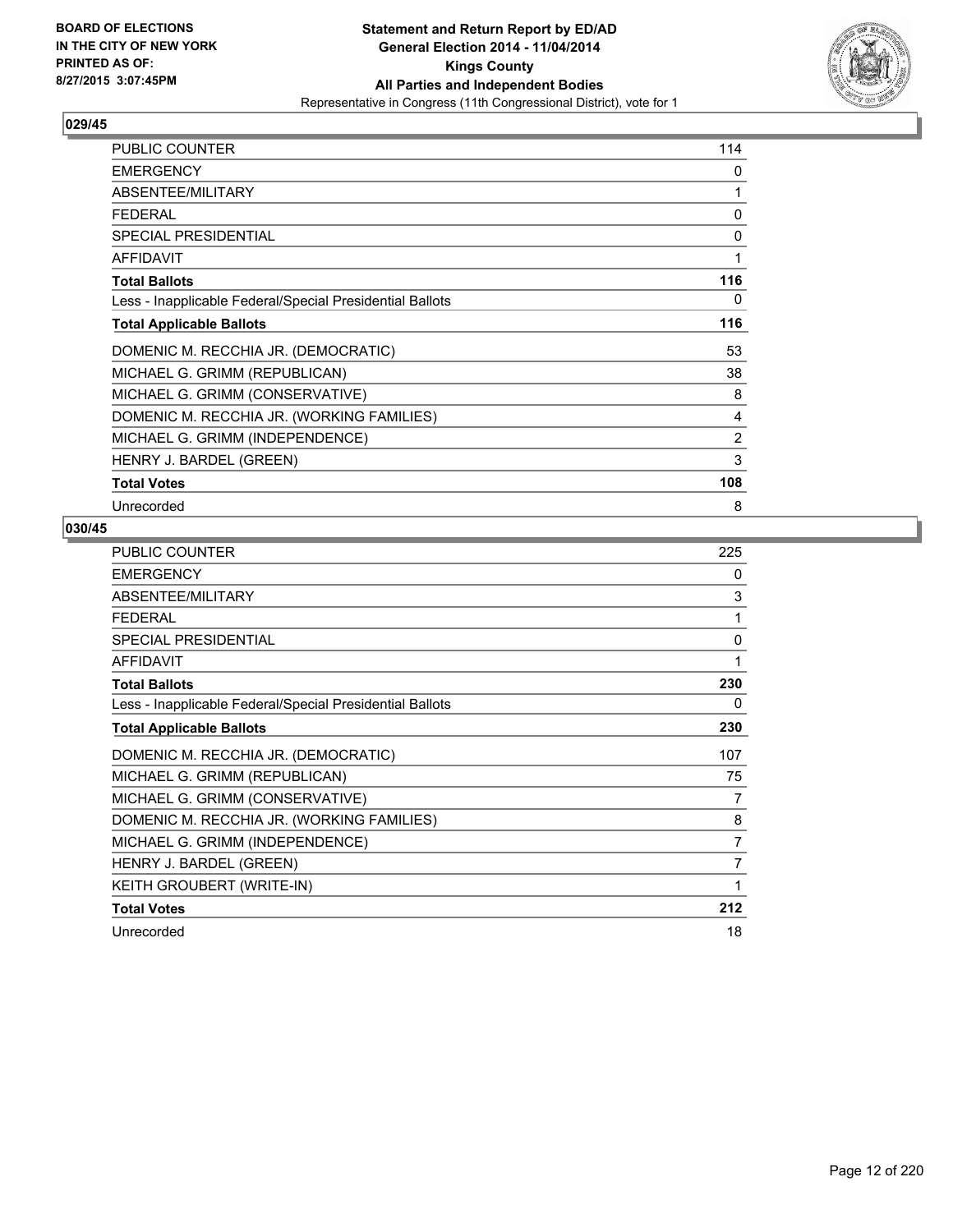

| PUBLIC COUNTER                                           | 155            |
|----------------------------------------------------------|----------------|
| <b>EMERGENCY</b>                                         | 0              |
| ABSENTEE/MILITARY                                        | 16             |
| <b>FEDERAL</b>                                           | 1              |
| SPECIAL PRESIDENTIAL                                     | 0              |
| <b>AFFIDAVIT</b>                                         | 1              |
| <b>Total Ballots</b>                                     | 173            |
| Less - Inapplicable Federal/Special Presidential Ballots | 0              |
| <b>Total Applicable Ballots</b>                          | 173            |
| DOMENIC M. RECCHIA JR. (DEMOCRATIC)                      | 81             |
| MICHAEL G. GRIMM (REPUBLICAN)                            | 68             |
| MICHAEL G. GRIMM (CONSERVATIVE)                          | 8              |
| DOMENIC M. RECCHIA JR. (WORKING FAMILIES)                | $\overline{2}$ |
| MICHAEL G. GRIMM (INDEPENDENCE)                          | 1              |
| HENRY J. BARDEL (GREEN)                                  | $\overline{2}$ |
| <b>Total Votes</b>                                       | 162            |
| Unrecorded                                               | 11             |

| <b>PUBLIC COUNTER</b>                                    | 144            |
|----------------------------------------------------------|----------------|
| <b>EMERGENCY</b>                                         | 0              |
| ABSENTEE/MILITARY                                        | 0              |
| <b>FEDERAL</b>                                           | $\Omega$       |
| SPECIAL PRESIDENTIAL                                     | 0              |
| <b>AFFIDAVIT</b>                                         | 0              |
| <b>Total Ballots</b>                                     | 144            |
| Less - Inapplicable Federal/Special Presidential Ballots | 0              |
| <b>Total Applicable Ballots</b>                          | 144            |
| DOMENIC M. RECCHIA JR. (DEMOCRATIC)                      | 95             |
| MICHAEL G. GRIMM (REPUBLICAN)                            | 36             |
| MICHAEL G. GRIMM (CONSERVATIVE)                          | 5              |
| DOMENIC M. RECCHIA JR. (WORKING FAMILIES)                | 5              |
| MICHAEL G. GRIMM (INDEPENDENCE)                          | 0              |
| HENRY J. BARDEL (GREEN)                                  | 1              |
| <b>Total Votes</b>                                       | 142            |
| Unrecorded                                               | $\overline{2}$ |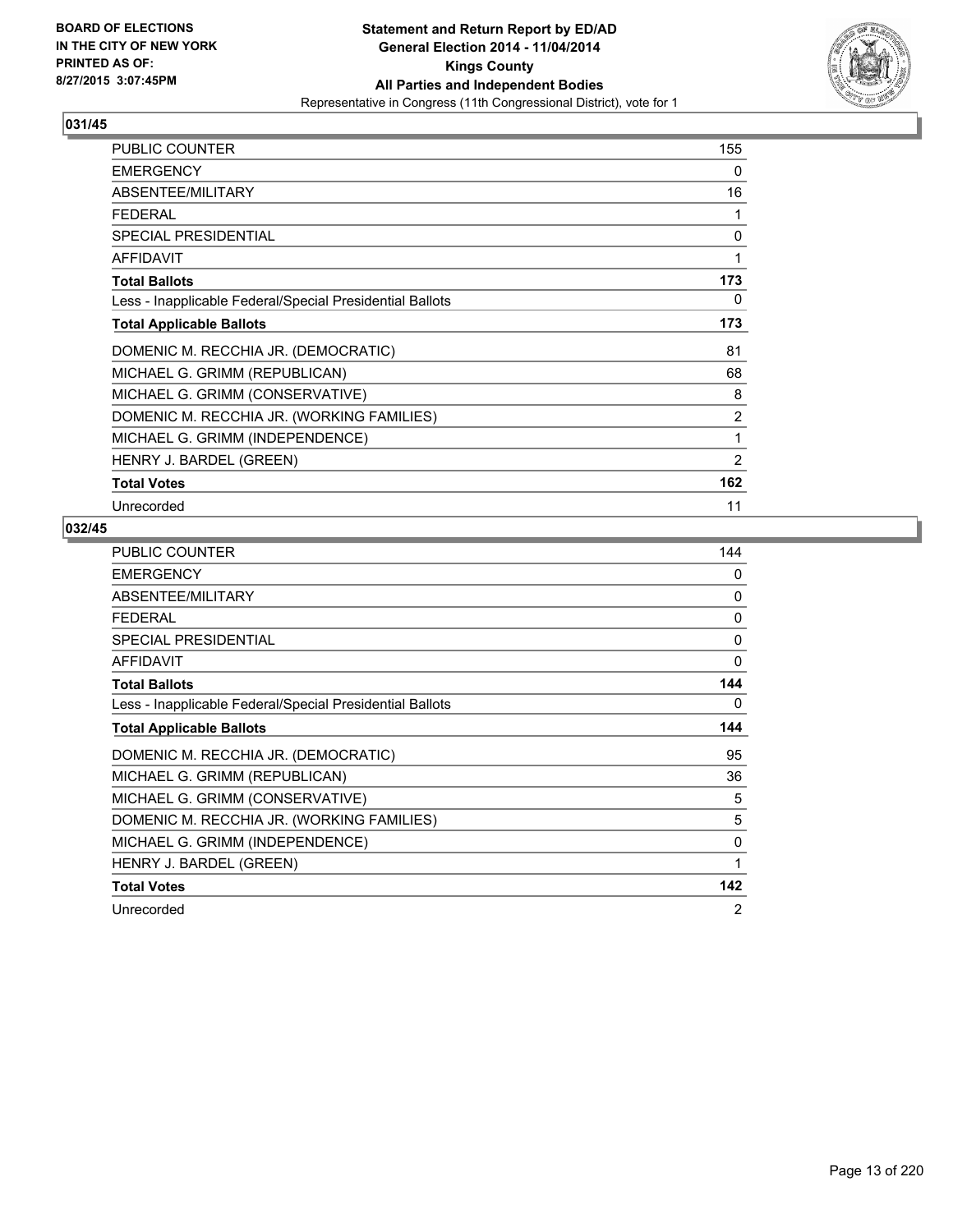

| PUBLIC COUNTER                                           | 156 |
|----------------------------------------------------------|-----|
| <b>EMERGENCY</b>                                         | 0   |
| ABSENTEE/MILITARY                                        | 4   |
| <b>FEDERAL</b>                                           | 0   |
| SPECIAL PRESIDENTIAL                                     | 0   |
| <b>AFFIDAVIT</b>                                         | 1   |
| <b>Total Ballots</b>                                     | 161 |
| Less - Inapplicable Federal/Special Presidential Ballots | 0   |
| <b>Total Applicable Ballots</b>                          | 161 |
| DOMENIC M. RECCHIA JR. (DEMOCRATIC)                      | 79  |
| MICHAEL G. GRIMM (REPUBLICAN)                            | 44  |
| MICHAEL G. GRIMM (CONSERVATIVE)                          | 11  |
| DOMENIC M. RECCHIA JR. (WORKING FAMILIES)                | 12  |
| MICHAEL G. GRIMM (INDEPENDENCE)                          | 1   |
| HENRY J. BARDEL (GREEN)                                  | 1   |
| <b>Total Votes</b>                                       | 148 |
| Unrecorded                                               | 13  |

| <b>PUBLIC COUNTER</b>                                    | 158            |
|----------------------------------------------------------|----------------|
| <b>EMERGENCY</b>                                         | 0              |
| ABSENTEE/MILITARY                                        | 3              |
| <b>FEDERAL</b>                                           | 0              |
| SPECIAL PRESIDENTIAL                                     | $\mathbf{0}$   |
| <b>AFFIDAVIT</b>                                         | 4              |
| <b>Total Ballots</b>                                     | 165            |
| Less - Inapplicable Federal/Special Presidential Ballots | 0              |
| <b>Total Applicable Ballots</b>                          | 165            |
| DOMENIC M. RECCHIA JR. (DEMOCRATIC)                      | 85             |
| MICHAEL G. GRIMM (REPUBLICAN)                            | 46             |
| MICHAEL G. GRIMM (CONSERVATIVE)                          | 9              |
| DOMENIC M. RECCHIA JR. (WORKING FAMILIES)                | 3              |
| MICHAEL G. GRIMM (INDEPENDENCE)                          | $\overline{2}$ |
| HENRY J. BARDEL (GREEN)                                  | 4              |
| RUSSELL GALLO (WRITE-IN)                                 | 5              |
| <b>Total Votes</b>                                       | 154            |
| Unrecorded                                               | 11             |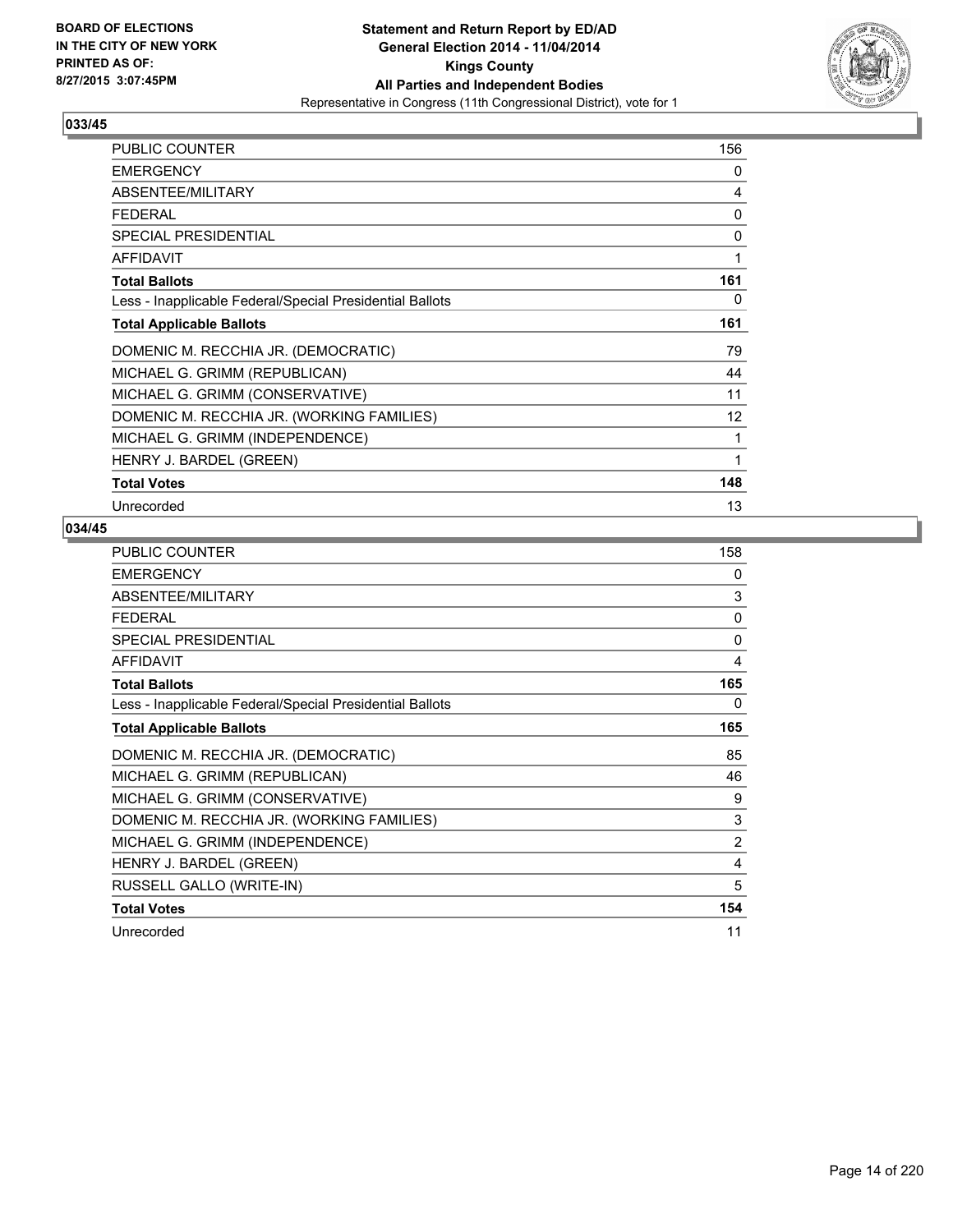

| <b>PUBLIC COUNTER</b>                                    | 136 |
|----------------------------------------------------------|-----|
| <b>EMERGENCY</b>                                         | 0   |
| ABSENTEE/MILITARY                                        | 5   |
| FFDFRAI                                                  | 0   |
| <b>SPECIAL PRESIDENTIAL</b>                              | 0   |
| <b>AFFIDAVIT</b>                                         | 8   |
| <b>Total Ballots</b>                                     | 149 |
| Less - Inapplicable Federal/Special Presidential Ballots | 0   |
| <b>Total Applicable Ballots</b>                          | 149 |
| DOMENIC M. RECCHIA JR. (DEMOCRATIC)                      | 81  |
| MICHAEL G. GRIMM (REPUBLICAN)                            | 44  |
| MICHAEL G. GRIMM (CONSERVATIVE)                          | 7   |
| DOMENIC M. RECCHIA JR. (WORKING FAMILIES)                | 3   |
| MICHAEL G. GRIMM (INDEPENDENCE)                          | 2   |
| HENRY J. BARDEL (GREEN)                                  | 0   |
| UNATTRIBUTABLE WRITE-IN (WRITE-IN)                       | 1   |
| <b>Total Votes</b>                                       | 138 |
| Unrecorded                                               | 11  |

| PUBLIC COUNTER                                           | 131          |
|----------------------------------------------------------|--------------|
| <b>EMERGENCY</b>                                         | 0            |
| ABSENTEE/MILITARY                                        | 7            |
| <b>FEDERAL</b>                                           | $\Omega$     |
| <b>SPECIAL PRESIDENTIAL</b>                              | $\Omega$     |
| <b>AFFIDAVIT</b>                                         | 1            |
| <b>Total Ballots</b>                                     | 139          |
| Less - Inapplicable Federal/Special Presidential Ballots | 0            |
| <b>Total Applicable Ballots</b>                          | 139          |
| DOMENIC M. RECCHIA JR. (DEMOCRATIC)                      | 83           |
| MICHAEL G. GRIMM (REPUBLICAN)                            | 40           |
| MICHAEL G. GRIMM (CONSERVATIVE)                          | 3            |
| DOMENIC M. RECCHIA JR. (WORKING FAMILIES)                | 3            |
| MICHAEL G. GRIMM (INDEPENDENCE)                          | 3            |
| HENRY J. BARDEL (GREEN)                                  | 1            |
| RUSSELL GALLO (WRITE-IN)                                 | $\mathbf{1}$ |
| <b>Total Votes</b>                                       | 134          |
| Unrecorded                                               | 5            |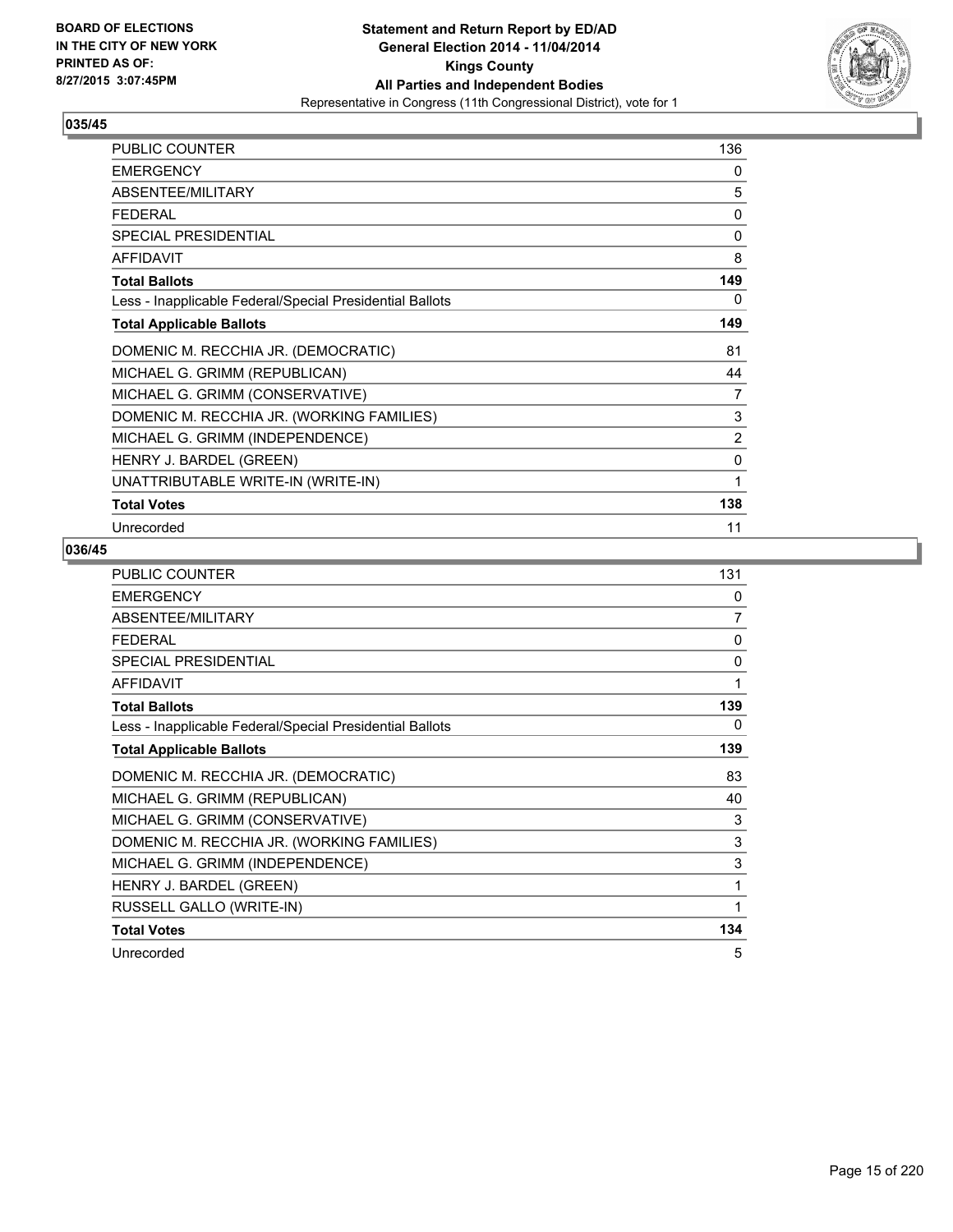

| <b>PUBLIC COUNTER</b>                                    | 149            |
|----------------------------------------------------------|----------------|
| <b>EMERGENCY</b>                                         | 0              |
| ABSENTEE/MILITARY                                        | 6              |
| <b>FEDERAL</b>                                           | 0              |
| <b>SPECIAL PRESIDENTIAL</b>                              | 0              |
| <b>AFFIDAVIT</b>                                         | 3              |
| <b>Total Ballots</b>                                     | 158            |
| Less - Inapplicable Federal/Special Presidential Ballots | 0              |
| <b>Total Applicable Ballots</b>                          | 158            |
| DOMENIC M. RECCHIA JR. (DEMOCRATIC)                      | 71             |
| MICHAEL G. GRIMM (REPUBLICAN)                            | 49             |
| MICHAEL G. GRIMM (CONSERVATIVE)                          | 12             |
| DOMENIC M. RECCHIA JR. (WORKING FAMILIES)                | 6              |
| MICHAEL G. GRIMM (INDEPENDENCE)                          | $\overline{2}$ |
| HENRY J. BARDEL (GREEN)                                  | $\overline{2}$ |
| <b>Total Votes</b>                                       | 142            |
| Unrecorded                                               | 16             |

| <b>PUBLIC COUNTER</b>                                    | 90 |
|----------------------------------------------------------|----|
| <b>EMERGENCY</b>                                         | 0  |
| ABSENTEE/MILITARY                                        | 7  |
| <b>FEDERAL</b>                                           | 1  |
| <b>SPECIAL PRESIDENTIAL</b>                              | 0  |
| AFFIDAVIT                                                | 1  |
| <b>Total Ballots</b>                                     | 99 |
| Less - Inapplicable Federal/Special Presidential Ballots | 0  |
| <b>Total Applicable Ballots</b>                          | 99 |
| DOMENIC M. RECCHIA JR. (DEMOCRATIC)                      | 46 |
| MICHAEL G. GRIMM (REPUBLICAN)                            | 31 |
| MICHAEL G. GRIMM (CONSERVATIVE)                          | 10 |
| DOMENIC M. RECCHIA JR. (WORKING FAMILIES)                | 2  |
| MICHAEL G. GRIMM (INDEPENDENCE)                          | 3  |
| HENRY J. BARDEL (GREEN)                                  | 2  |
| <b>Total Votes</b>                                       | 94 |
| Unrecorded                                               | 5  |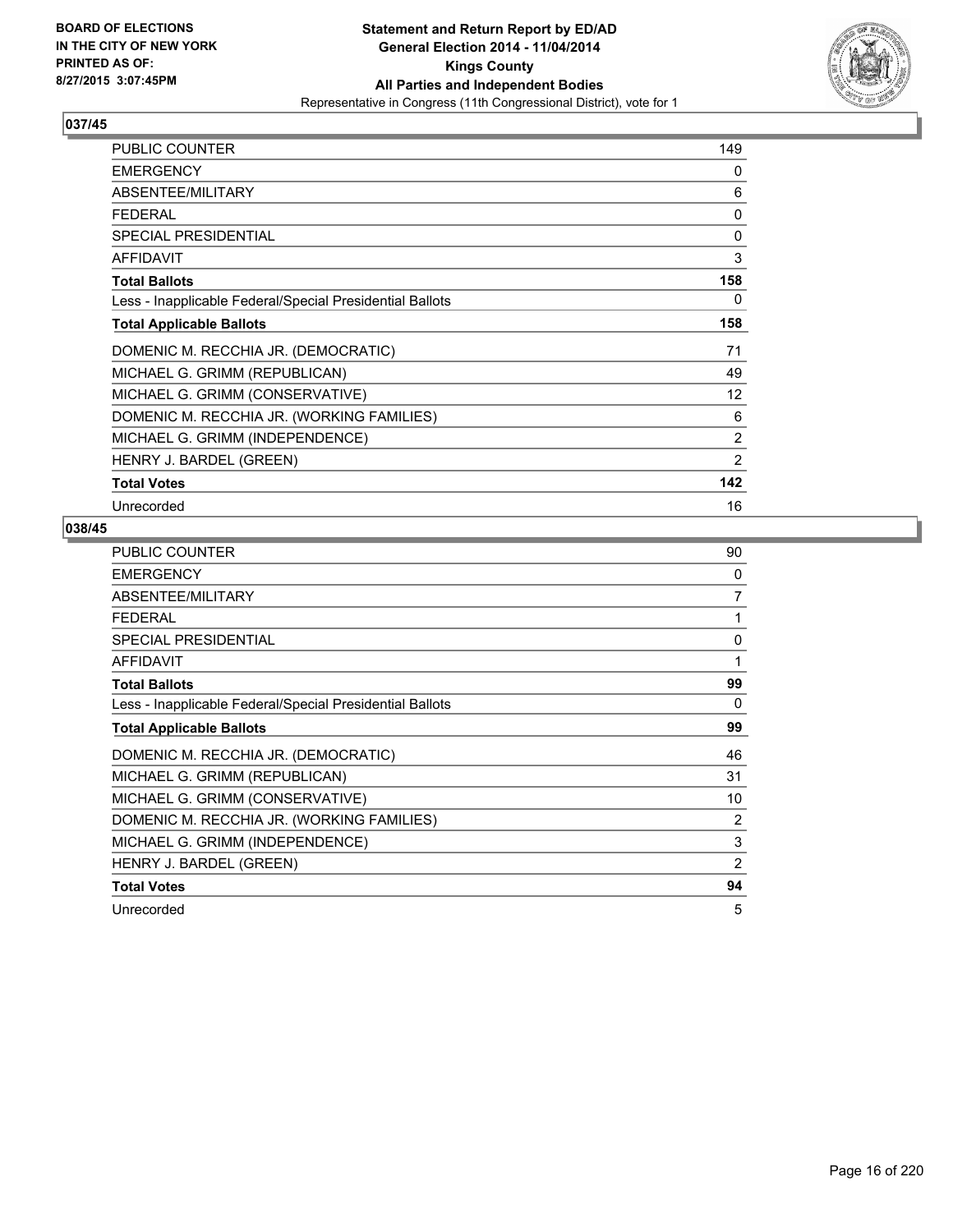

| PUBLIC COUNTER                                           | 230            |
|----------------------------------------------------------|----------------|
| <b>EMERGENCY</b>                                         | 0              |
| ABSENTEE/MILITARY                                        | 6              |
| <b>FEDERAL</b>                                           | 1              |
| <b>SPECIAL PRESIDENTIAL</b>                              | 0              |
| <b>AFFIDAVIT</b>                                         | 0              |
| <b>Total Ballots</b>                                     | 237            |
| Less - Inapplicable Federal/Special Presidential Ballots | 0              |
| <b>Total Applicable Ballots</b>                          | 237            |
| DOMENIC M. RECCHIA JR. (DEMOCRATIC)                      | 114            |
| MICHAEL G. GRIMM (REPUBLICAN)                            | 79             |
| MICHAEL G. GRIMM (CONSERVATIVE)                          | 10             |
| DOMENIC M. RECCHIA JR. (WORKING FAMILIES)                | 5              |
| MICHAEL G. GRIMM (INDEPENDENCE)                          | $\overline{2}$ |
| HENRY J. BARDEL (GREEN)                                  | 8              |
| <b>Total Votes</b>                                       | 218            |
| Unrecorded                                               | 19             |

| <b>PUBLIC COUNTER</b>                                    | 70       |
|----------------------------------------------------------|----------|
| <b>EMERGENCY</b>                                         | 0        |
| ABSENTEE/MILITARY                                        | 5        |
| <b>FEDERAL</b>                                           | 0        |
| <b>SPECIAL PRESIDENTIAL</b>                              | 0        |
| AFFIDAVIT                                                | $\Omega$ |
| <b>Total Ballots</b>                                     | 75       |
| Less - Inapplicable Federal/Special Presidential Ballots | 0        |
| <b>Total Applicable Ballots</b>                          | 75       |
| DOMENIC M. RECCHIA JR. (DEMOCRATIC)                      | 30       |
| MICHAEL G. GRIMM (REPUBLICAN)                            | 28       |
| MICHAEL G. GRIMM (CONSERVATIVE)                          | 5        |
| DOMENIC M. RECCHIA JR. (WORKING FAMILIES)                | 1        |
| MICHAEL G. GRIMM (INDEPENDENCE)                          | 0        |
| HENRY J. BARDEL (GREEN)                                  | 4        |
| <b>Total Votes</b>                                       | 68       |
| Unrecorded                                               | 7        |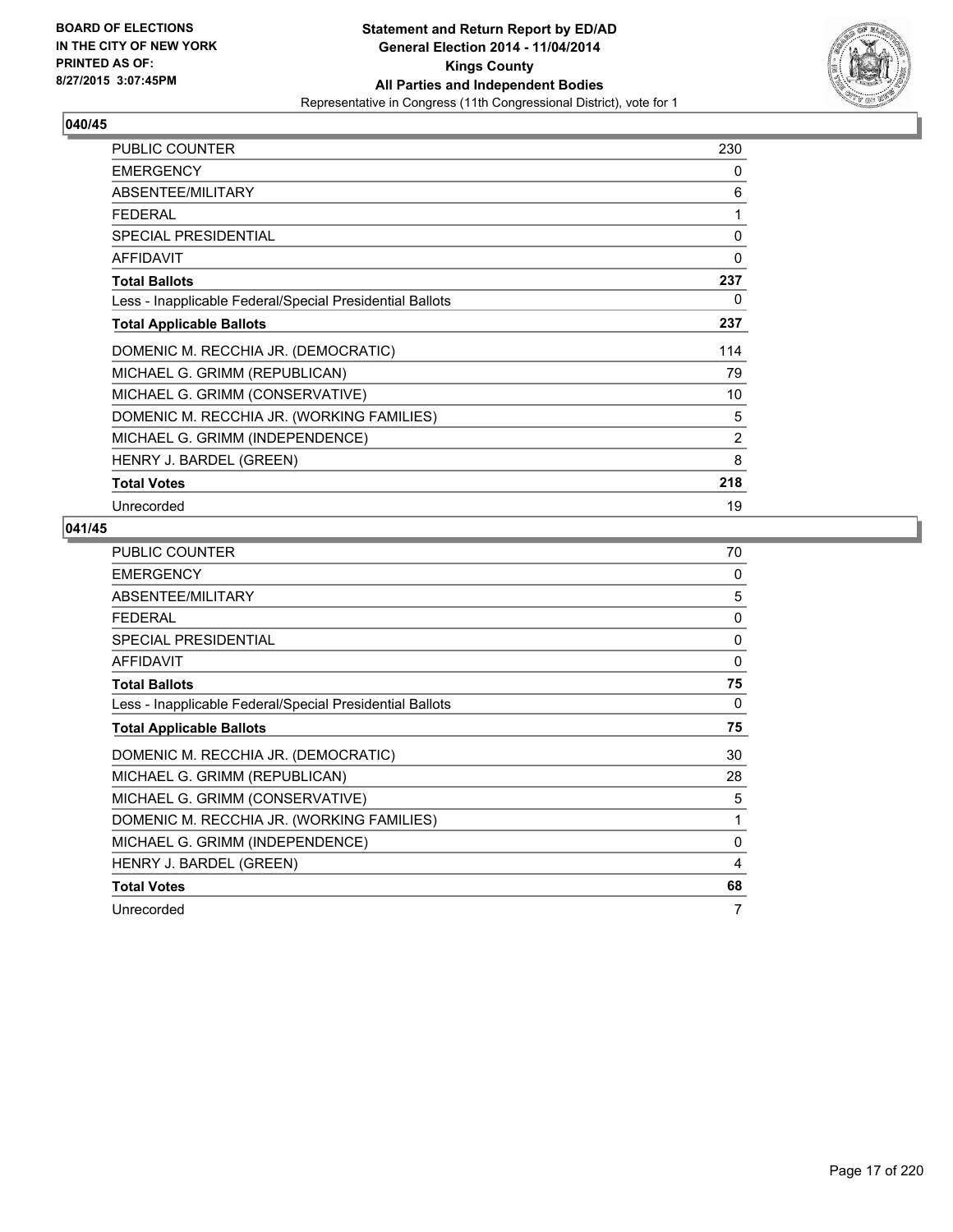

| <b>PUBLIC COUNTER</b>                                    | 177 |
|----------------------------------------------------------|-----|
| <b>EMERGENCY</b>                                         | 0   |
| ABSENTEE/MILITARY                                        | 1   |
| <b>FEDERAL</b>                                           | 2   |
| <b>SPECIAL PRESIDENTIAL</b>                              | 0   |
| <b>AFFIDAVIT</b>                                         | 3   |
| <b>Total Ballots</b>                                     | 183 |
| Less - Inapplicable Federal/Special Presidential Ballots | 0   |
| <b>Total Applicable Ballots</b>                          | 183 |
| DOMENIC M. RECCHIA JR. (DEMOCRATIC)                      | 97  |
| MICHAEL G. GRIMM (REPUBLICAN)                            | 56  |
| MICHAEL G. GRIMM (CONSERVATIVE)                          | 8   |
| DOMENIC M. RECCHIA JR. (WORKING FAMILIES)                | 9   |
| MICHAEL G. GRIMM (INDEPENDENCE)                          | 2   |
| HENRY J. BARDEL (GREEN)                                  | 2   |
| RUSSELL GALLO (WRITE-IN)                                 | 1   |
| <b>Total Votes</b>                                       | 175 |
| Unrecorded                                               | 8   |

| <b>PUBLIC COUNTER</b>                                    | 218      |
|----------------------------------------------------------|----------|
| <b>EMERGENCY</b>                                         | 0        |
| ABSENTEE/MILITARY                                        | 10       |
| <b>FEDERAL</b>                                           | 2        |
| SPECIAL PRESIDENTIAL                                     | 0        |
| <b>AFFIDAVIT</b>                                         | 3        |
| <b>Total Ballots</b>                                     | 233      |
| Less - Inapplicable Federal/Special Presidential Ballots | 0        |
| <b>Total Applicable Ballots</b>                          | 233      |
| DOMENIC M. RECCHIA JR. (DEMOCRATIC)                      | 109      |
| MICHAEL G. GRIMM (REPUBLICAN)                            | 82       |
| MICHAEL G. GRIMM (CONSERVATIVE)                          | 6        |
| DOMENIC M. RECCHIA JR. (WORKING FAMILIES)                | 8        |
| MICHAEL G. GRIMM (INDEPENDENCE)                          | $\Omega$ |
| HENRY J. BARDEL (GREEN)                                  | 6        |
| <b>Total Votes</b>                                       | 211      |
| Unrecorded                                               | 22       |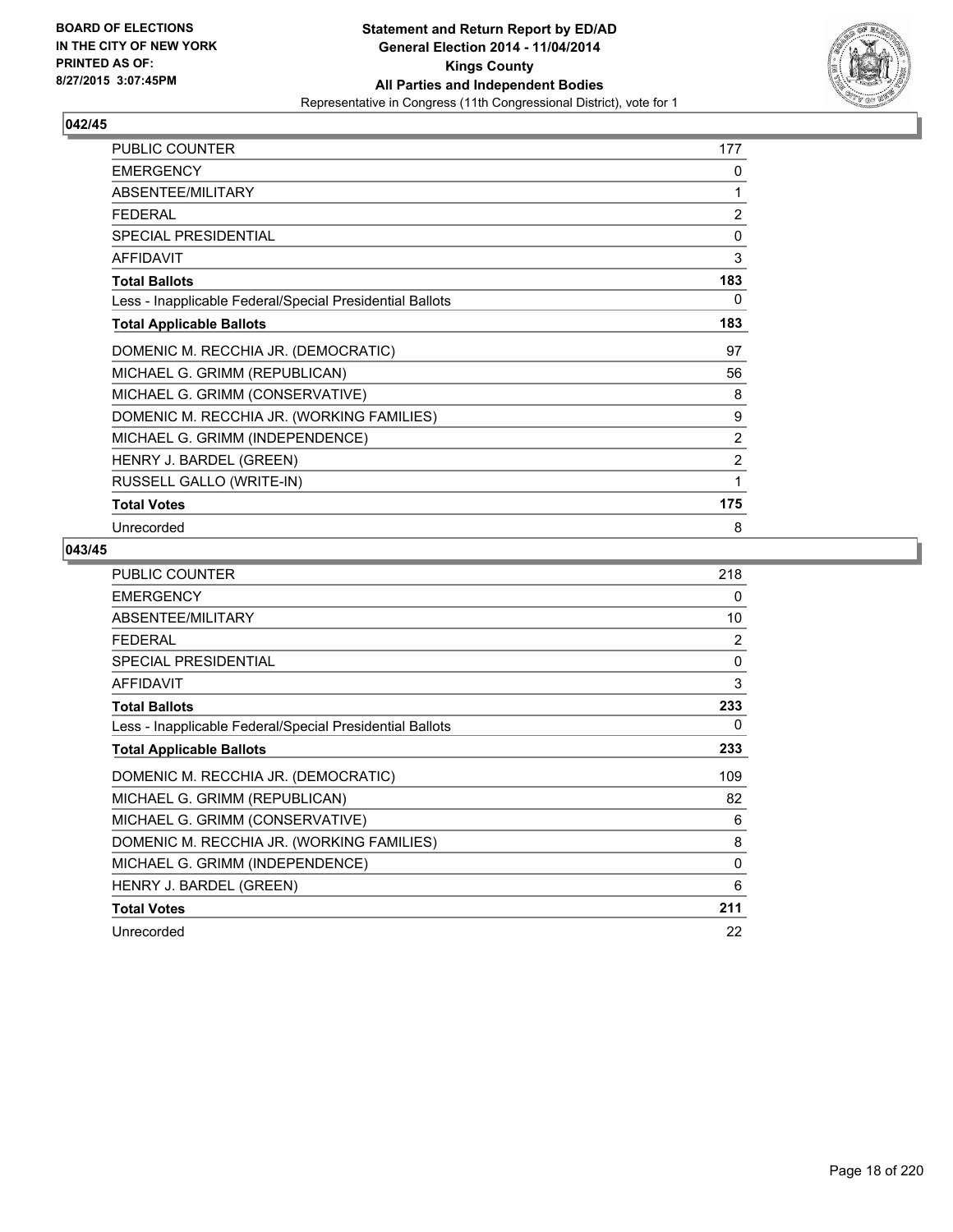

| <b>PUBLIC COUNTER</b>                                    | 47 |
|----------------------------------------------------------|----|
| <b>EMERGENCY</b>                                         | 0  |
| ABSENTEE/MILITARY                                        | 0  |
| <b>FEDERAL</b>                                           | 0  |
| <b>SPECIAL PRESIDENTIAL</b>                              | 0  |
| AFFIDAVIT                                                | 2  |
| <b>Total Ballots</b>                                     | 49 |
| Less - Inapplicable Federal/Special Presidential Ballots | 0  |
| <b>Total Applicable Ballots</b>                          | 49 |
| DOMENIC M. RECCHIA JR. (DEMOCRATIC)                      | 27 |
| MICHAEL G. GRIMM (REPUBLICAN)                            | 8  |
| MICHAEL G. GRIMM (CONSERVATIVE)                          | 7  |
| DOMENIC M. RECCHIA JR. (WORKING FAMILIES)                | 2  |
| MICHAEL G. GRIMM (INDEPENDENCE)                          | 1  |
| HENRY J. BARDEL (GREEN)                                  | 4  |
| <b>Total Votes</b>                                       | 49 |

| <b>PUBLIC COUNTER</b>                                    | 225            |
|----------------------------------------------------------|----------------|
| <b>EMERGENCY</b>                                         | 0              |
| ABSENTEE/MILITARY                                        | 3              |
| <b>FEDERAL</b>                                           | $\overline{2}$ |
| <b>SPECIAL PRESIDENTIAL</b>                              | $\mathbf{0}$   |
| <b>AFFIDAVIT</b>                                         | 1              |
| <b>Total Ballots</b>                                     | 231            |
| Less - Inapplicable Federal/Special Presidential Ballots | 0              |
| <b>Total Applicable Ballots</b>                          | 231            |
| DOMENIC M. RECCHIA JR. (DEMOCRATIC)                      | 186            |
| MICHAEL G. GRIMM (REPUBLICAN)                            | 15             |
| MICHAEL G. GRIMM (CONSERVATIVE)                          |                |
| DOMENIC M. RECCHIA JR. (WORKING FAMILIES)                | 6              |
| MICHAEL G. GRIMM (INDEPENDENCE)                          | 0              |
| HENRY J. BARDEL (GREEN)                                  | 1              |
| TOMMY OLIVER (WRITE-IN)                                  | 1              |
| <b>Total Votes</b>                                       | 210            |
| Unrecorded                                               | 21             |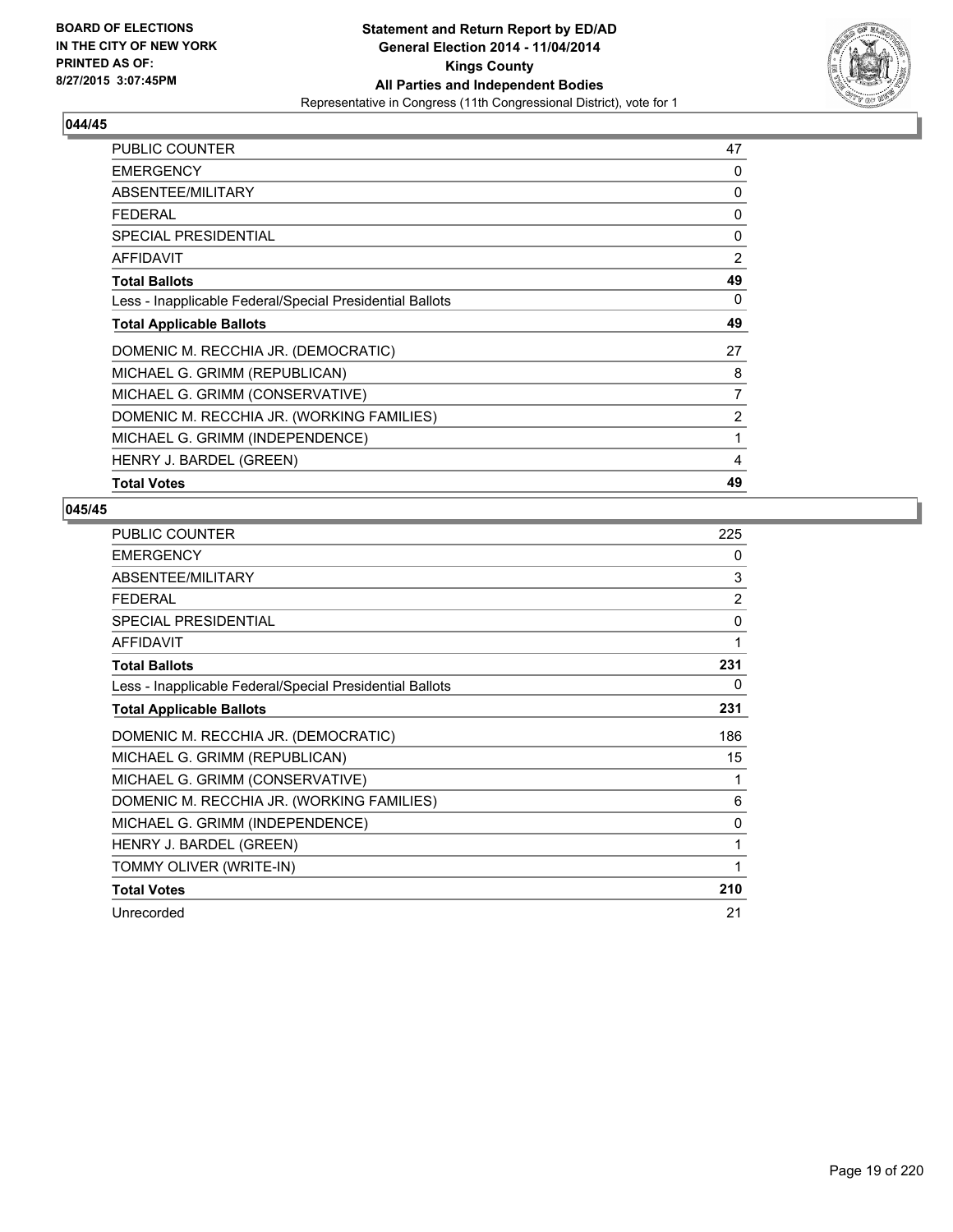

| <b>PUBLIC COUNTER</b>                                    | 230            |
|----------------------------------------------------------|----------------|
| <b>EMERGENCY</b>                                         | 0              |
| ABSENTEE/MILITARY                                        | 0              |
| <b>FEDERAL</b>                                           | $\mathbf{0}$   |
| SPECIAL PRESIDENTIAL                                     | 0              |
| <b>AFFIDAVIT</b>                                         | 7              |
| <b>Total Ballots</b>                                     | 237            |
| Less - Inapplicable Federal/Special Presidential Ballots | 0              |
| <b>Total Applicable Ballots</b>                          | 237            |
| DOMENIC M. RECCHIA JR. (DEMOCRATIC)                      | 185            |
| MICHAEL G. GRIMM (REPUBLICAN)                            | 13             |
| MICHAEL G. GRIMM (CONSERVATIVE)                          | 5              |
| DOMENIC M. RECCHIA JR. (WORKING FAMILIES)                | 10             |
| MICHAEL G. GRIMM (INDEPENDENCE)                          | 0              |
| HENRY J. BARDEL (GREEN)                                  | 3              |
| NYDIA VELAZQUEZ (WRITE-IN)                               | $\overline{2}$ |
| <b>Total Votes</b>                                       | 218            |
| Unrecorded                                               | 19             |

| 14             |
|----------------|
| 0              |
| 0              |
| $\Omega$       |
| 0              |
| $\Omega$       |
| 14             |
| 0              |
| 14             |
| 8              |
| 4              |
| $\overline{2}$ |
| 0              |
| $\Omega$       |
| $\Omega$       |
| 14             |
|                |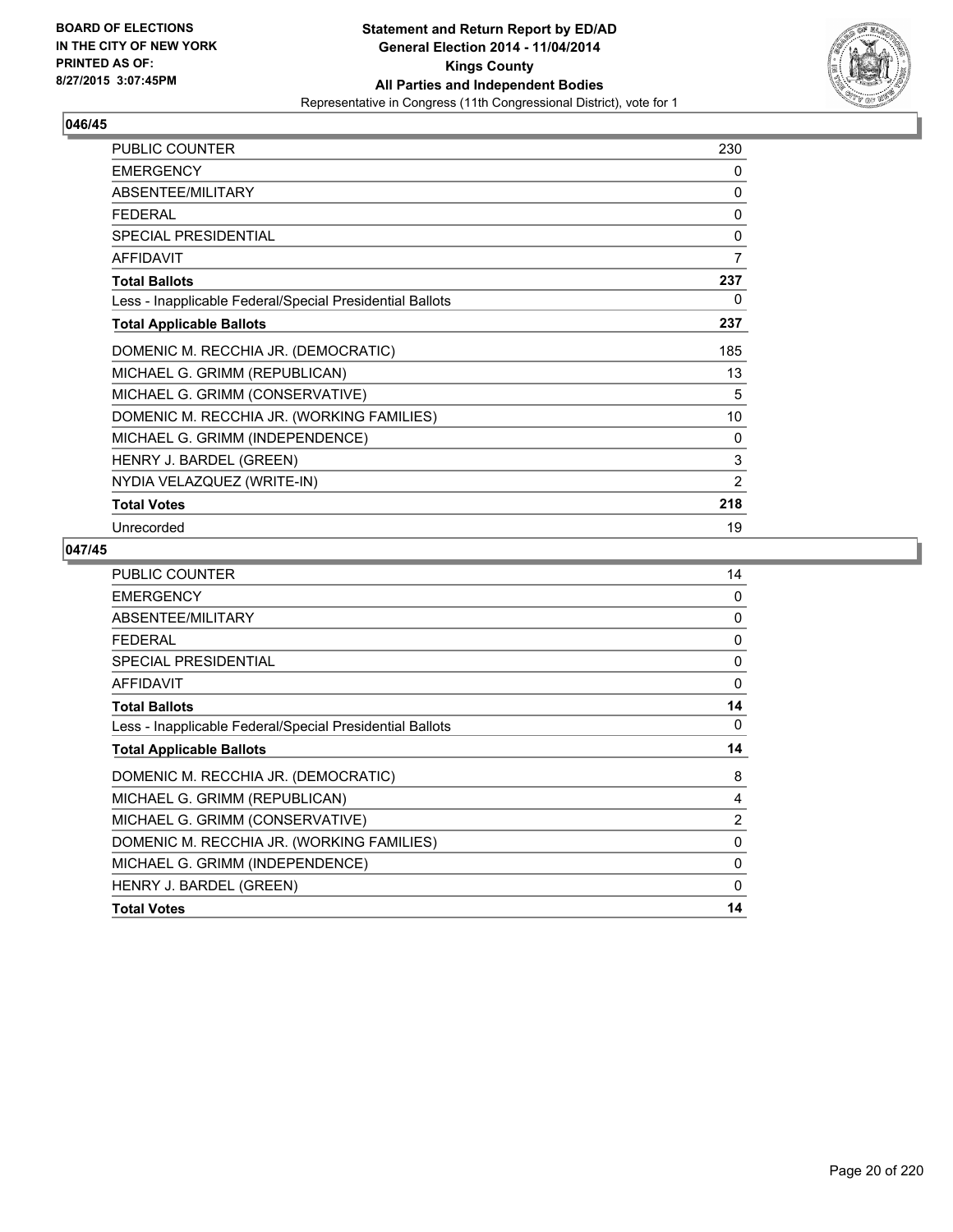

| <b>PUBLIC COUNTER</b>                                    | 303 |
|----------------------------------------------------------|-----|
| <b>EMERGENCY</b>                                         | 0   |
| ABSENTEE/MILITARY                                        | 10  |
| <b>FEDERAL</b>                                           | 0   |
| <b>SPECIAL PRESIDENTIAL</b>                              | 0   |
| <b>AFFIDAVIT</b>                                         | 5   |
| <b>Total Ballots</b>                                     | 318 |
| Less - Inapplicable Federal/Special Presidential Ballots | 0   |
| <b>Total Applicable Ballots</b>                          | 318 |
| DOMENIC M. RECCHIA JR. (DEMOCRATIC)                      | 133 |
| MICHAEL G. GRIMM (REPUBLICAN)                            | 118 |
| MICHAEL G. GRIMM (CONSERVATIVE)                          | 19  |
| DOMENIC M. RECCHIA JR. (WORKING FAMILIES)                | 9   |
| MICHAEL G. GRIMM (INDEPENDENCE)                          | 5   |
| HENRY J. BARDEL (GREEN)                                  | 8   |
| <b>Total Votes</b>                                       | 292 |
| Unrecorded                                               | 26  |

| PUBLIC COUNTER                                           | 6              |
|----------------------------------------------------------|----------------|
| <b>EMERGENCY</b>                                         | 0              |
| ABSENTEE/MILITARY                                        | $\overline{2}$ |
| <b>FEDERAL</b>                                           | 0              |
| <b>SPECIAL PRESIDENTIAL</b>                              | 0              |
| <b>AFFIDAVIT</b>                                         | 0              |
| <b>Total Ballots</b>                                     | 8              |
| Less - Inapplicable Federal/Special Presidential Ballots | 0              |
| <b>Total Applicable Ballots</b>                          | 8              |
| DOMENIC M. RECCHIA JR. (DEMOCRATIC)                      | 4              |
| MICHAEL G. GRIMM (REPUBLICAN)                            | 2              |
| MICHAEL G. GRIMM (CONSERVATIVE)                          | 0              |
| DOMENIC M. RECCHIA JR. (WORKING FAMILIES)                | $\mathbf{0}$   |
| MICHAEL G. GRIMM (INDEPENDENCE)                          | 0              |
| HENRY J. BARDEL (GREEN)                                  | 2              |
| <b>Total Votes</b>                                       | 8              |
|                                                          |                |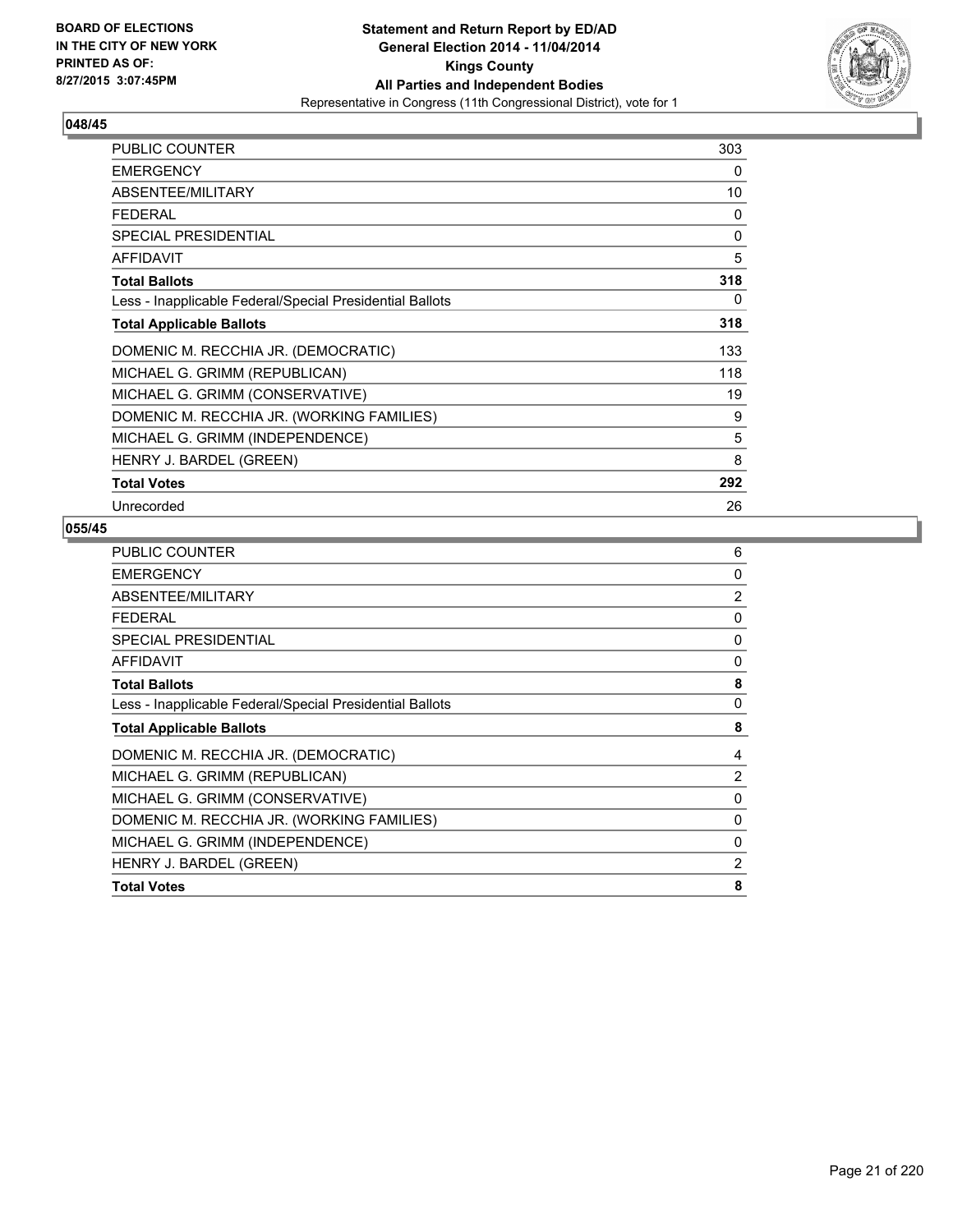

| <b>PUBLIC COUNTER</b>                                    | 207 |
|----------------------------------------------------------|-----|
| <b>EMERGENCY</b>                                         | 0   |
| ABSENTEE/MILITARY                                        | 8   |
| <b>FEDERAL</b>                                           | 2   |
| SPECIAL PRESIDENTIAL                                     | 0   |
| <b>AFFIDAVIT</b>                                         | 1   |
| <b>Total Ballots</b>                                     | 218 |
| Less - Inapplicable Federal/Special Presidential Ballots | 0   |
| <b>Total Applicable Ballots</b>                          | 218 |
| DOMENIC M. RECCHIA JR. (DEMOCRATIC)                      | 99  |
| MICHAEL G. GRIMM (REPUBLICAN)                            | 82  |
| MICHAEL G. GRIMM (CONSERVATIVE)                          | 8   |
| DOMENIC M. RECCHIA JR. (WORKING FAMILIES)                | 4   |
| MICHAEL G. GRIMM (INDEPENDENCE)                          | 3   |
| HENRY J. BARDEL (GREEN)                                  | 5   |
| RUDOLPH GIULIANI (WRITE-IN)                              | 1   |
| <b>Total Votes</b>                                       | 202 |
| Unrecorded                                               | 16  |

| PUBLIC COUNTER                                           | 160      |
|----------------------------------------------------------|----------|
| <b>EMERGENCY</b>                                         | 0        |
| ABSENTEE/MILITARY                                        | 6        |
| <b>FEDERAL</b>                                           | $\Omega$ |
| SPECIAL PRESIDENTIAL                                     | 0        |
| <b>AFFIDAVIT</b>                                         | 2        |
| <b>Total Ballots</b>                                     | 168      |
| Less - Inapplicable Federal/Special Presidential Ballots | 0        |
| <b>Total Applicable Ballots</b>                          | 168      |
| DOMENIC M. RECCHIA JR. (DEMOCRATIC)                      | 54       |
| MICHAEL G. GRIMM (REPUBLICAN)                            | 81       |
| MICHAEL G. GRIMM (CONSERVATIVE)                          | 8        |
| DOMENIC M. RECCHIA JR. (WORKING FAMILIES)                | 8        |
| MICHAEL G. GRIMM (INDEPENDENCE)                          | 1        |
| HENRY J. BARDEL (GREEN)                                  | 5        |
| <b>Total Votes</b>                                       | 157      |
| Unrecorded                                               | 11       |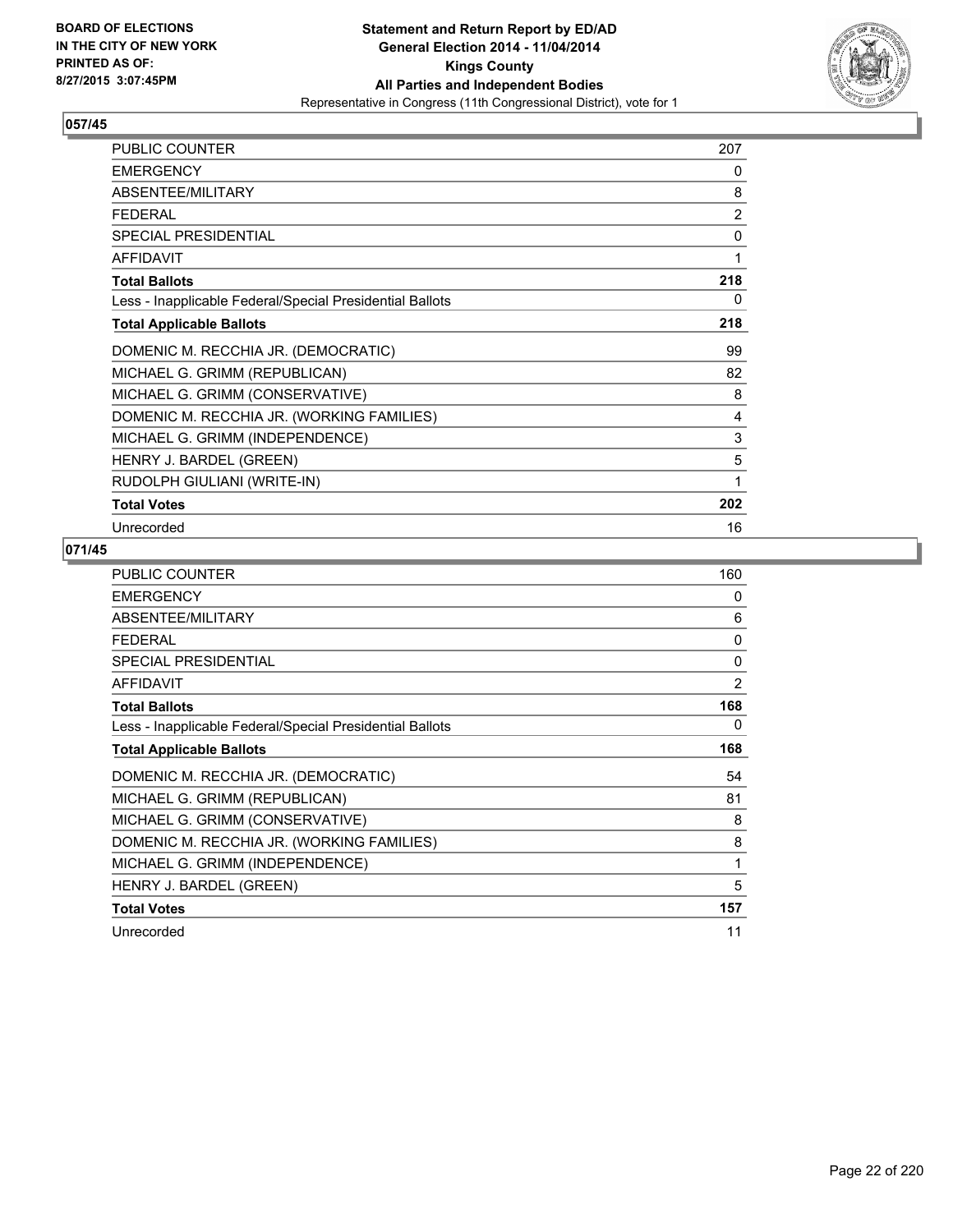

| PUBLIC COUNTER                                           | 238 |
|----------------------------------------------------------|-----|
| <b>EMERGENCY</b>                                         | 0   |
| ABSENTEE/MILITARY                                        | 5   |
| <b>FEDERAL</b>                                           | 3   |
| SPECIAL PRESIDENTIAL                                     | 0   |
| <b>AFFIDAVIT</b>                                         | 3   |
| <b>Total Ballots</b>                                     | 249 |
| Less - Inapplicable Federal/Special Presidential Ballots | 0   |
| <b>Total Applicable Ballots</b>                          | 249 |
| DOMENIC M. RECCHIA JR. (DEMOCRATIC)                      | 135 |
| MICHAEL G. GRIMM (REPUBLICAN)                            | 64  |
| MICHAEL G. GRIMM (CONSERVATIVE)                          | 13  |
| DOMENIC M. RECCHIA JR. (WORKING FAMILIES)                | 17  |
| MICHAEL G. GRIMM (INDEPENDENCE)                          | 0   |
| HENRY J. BARDEL (GREEN)                                  | 8   |
| <b>Total Votes</b>                                       | 237 |
| Unrecorded                                               | 12  |

| <b>PUBLIC COUNTER</b>                                    | 130 |
|----------------------------------------------------------|-----|
| <b>EMERGENCY</b>                                         | 0   |
| ABSENTEE/MILITARY                                        | 1   |
| FEDERAL                                                  | 0   |
| SPECIAL PRESIDENTIAL                                     | 0   |
| AFFIDAVIT                                                | 1   |
| <b>Total Ballots</b>                                     | 132 |
| Less - Inapplicable Federal/Special Presidential Ballots | 0   |
| <b>Total Applicable Ballots</b>                          | 132 |
| DOMENIC M. RECCHIA JR. (DEMOCRATIC)                      | 64  |
| MICHAEL G. GRIMM (REPUBLICAN)                            | 38  |
| MICHAEL G. GRIMM (CONSERVATIVE)                          | 7   |
| DOMENIC M. RECCHIA JR. (WORKING FAMILIES)                | 6   |
| MICHAEL G. GRIMM (INDEPENDENCE)                          | 3   |
| HENRY J. BARDEL (GREEN)                                  | 6   |
| <b>Total Votes</b>                                       | 124 |
| Unrecorded                                               | 8   |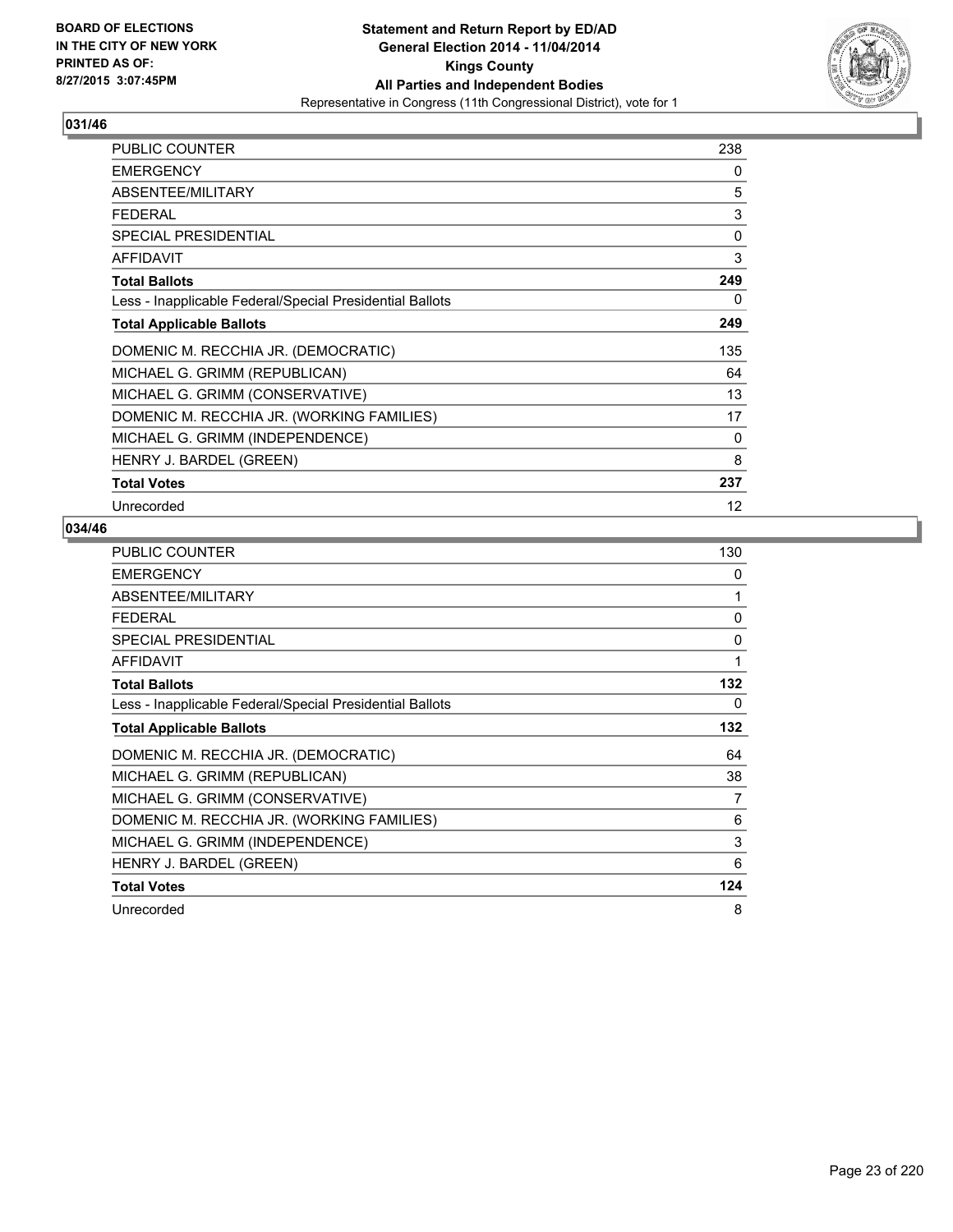

| PUBLIC COUNTER                                           | 90       |
|----------------------------------------------------------|----------|
| <b>EMERGENCY</b>                                         | 0        |
| ABSENTEE/MILITARY                                        | 4        |
| <b>FEDERAL</b>                                           | 1        |
| <b>SPECIAL PRESIDENTIAL</b>                              | $\Omega$ |
| <b>AFFIDAVIT</b>                                         | 0        |
| <b>Total Ballots</b>                                     | 95       |
| Less - Inapplicable Federal/Special Presidential Ballots | 0        |
| <b>Total Applicable Ballots</b>                          | 95       |
| DOMENIC M. RECCHIA JR. (DEMOCRATIC)                      | 34       |
| MICHAEL G. GRIMM (REPUBLICAN)                            | 34       |
| MICHAEL G. GRIMM (CONSERVATIVE)                          | 15       |
| DOMENIC M. RECCHIA JR. (WORKING FAMILIES)                | 3        |
| MICHAEL G. GRIMM (INDEPENDENCE)                          | 0        |
| HENRY J. BARDEL (GREEN)                                  | 4        |
| <b>Total Votes</b>                                       | 90       |
| Unrecorded                                               | 5        |

| <b>PUBLIC COUNTER</b>                                    | 260 |
|----------------------------------------------------------|-----|
| <b>EMERGENCY</b>                                         | 0   |
| ABSENTEE/MILITARY                                        | 9   |
| <b>FEDERAL</b>                                           | 1   |
| <b>SPECIAL PRESIDENTIAL</b>                              | 0   |
| <b>AFFIDAVIT</b>                                         | 2   |
| <b>Total Ballots</b>                                     | 272 |
| Less - Inapplicable Federal/Special Presidential Ballots | 0   |
| <b>Total Applicable Ballots</b>                          | 272 |
| DOMENIC M. RECCHIA JR. (DEMOCRATIC)                      | 107 |
| MICHAEL G. GRIMM (REPUBLICAN)                            | 101 |
| MICHAEL G. GRIMM (CONSERVATIVE)                          | 26  |
| DOMENIC M. RECCHIA JR. (WORKING FAMILIES)                | 14  |
| MICHAEL G. GRIMM (INDEPENDENCE)                          | 4   |
| HENRY J. BARDEL (GREEN)                                  | 2   |
| <b>Total Votes</b>                                       | 254 |
| Unrecorded                                               | 18  |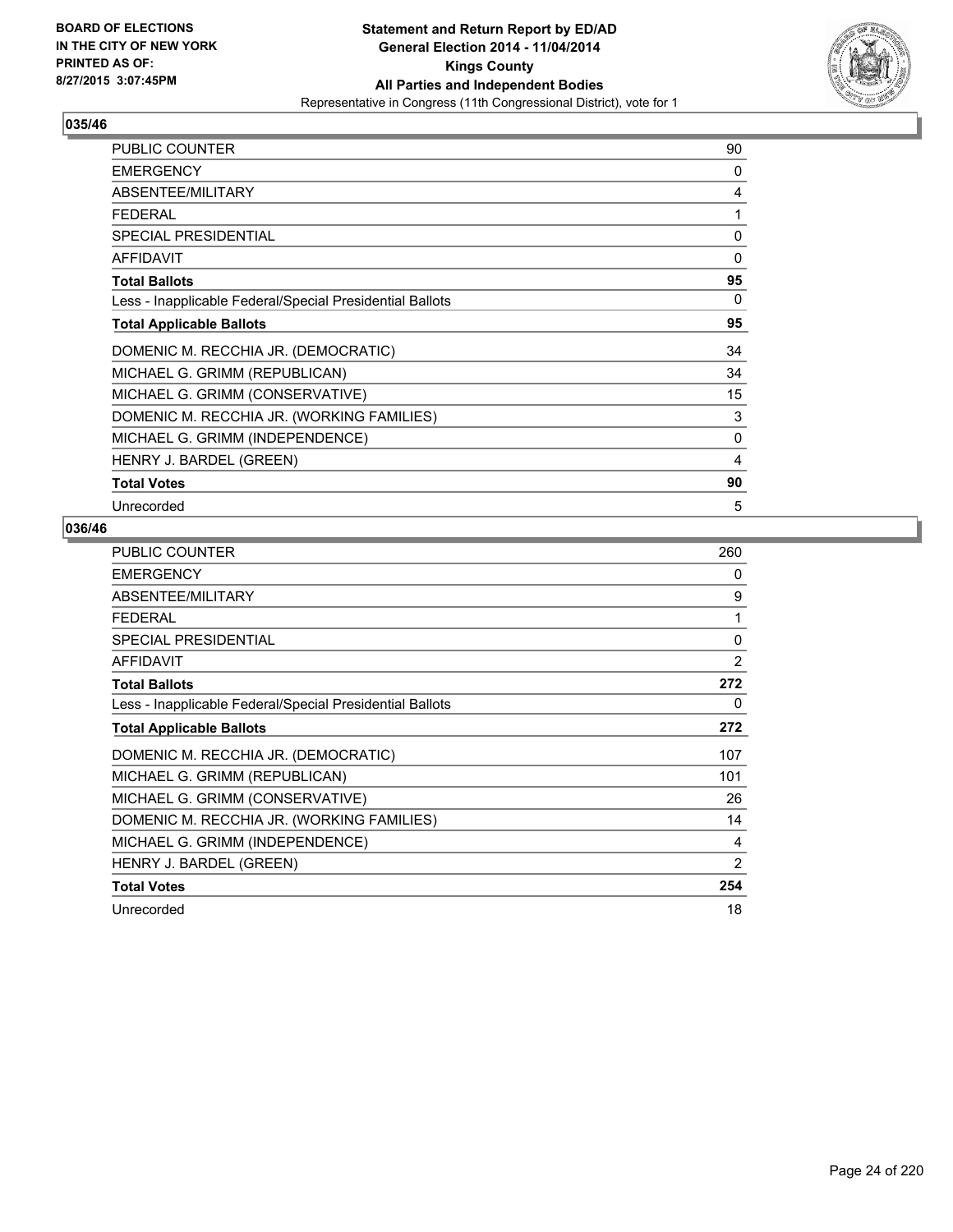

| <b>EMERGENCY</b><br>ABSENTEE/MILITARY                    | 0<br>0       |
|----------------------------------------------------------|--------------|
|                                                          |              |
|                                                          |              |
| <b>FEDERAL</b>                                           | 0            |
| SPECIAL PRESIDENTIAL                                     | 0            |
| <b>AFFIDAVIT</b>                                         | 0            |
| <b>Total Ballots</b>                                     | 0            |
| Less - Inapplicable Federal/Special Presidential Ballots | 0            |
| <b>Total Applicable Ballots</b>                          | 0            |
| DOMENIC M. RECCHIA JR. (DEMOCRATIC)                      | 0            |
| MICHAEL G. GRIMM (REPUBLICAN)                            | 0            |
| MICHAEL G. GRIMM (CONSERVATIVE)                          | 0            |
| DOMENIC M. RECCHIA JR. (WORKING FAMILIES)                | 0            |
| MICHAEL G. GRIMM (INDEPENDENCE)                          | 0            |
| HENRY J. BARDEL (GREEN)                                  | 0            |
| <b>Total Votes</b>                                       | $\mathbf{0}$ |

| PUBLIC COUNTER                                           | 232            |
|----------------------------------------------------------|----------------|
| <b>EMERGENCY</b>                                         | 0              |
| ABSENTEE/MILITARY                                        | 9              |
| <b>FEDERAL</b>                                           | 1              |
| <b>SPECIAL PRESIDENTIAL</b>                              | $\mathbf{0}$   |
| <b>AFFIDAVIT</b>                                         | 4              |
| <b>Total Ballots</b>                                     | 246            |
| Less - Inapplicable Federal/Special Presidential Ballots | 0              |
| <b>Total Applicable Ballots</b>                          | 246            |
| DOMENIC M. RECCHIA JR. (DEMOCRATIC)                      | 111            |
| MICHAEL G. GRIMM (REPUBLICAN)                            | 90             |
| MICHAEL G. GRIMM (CONSERVATIVE)                          | 13             |
| DOMENIC M. RECCHIA JR. (WORKING FAMILIES)                | 7              |
| MICHAEL G. GRIMM (INDEPENDENCE)                          | $\overline{2}$ |
| HENRY J. BARDEL (GREEN)                                  | 5              |
| PHILLIP GOLDFEGGER (WRITE-IN)                            | 1              |
| <b>Total Votes</b>                                       | 229            |
| Unrecorded                                               | 17             |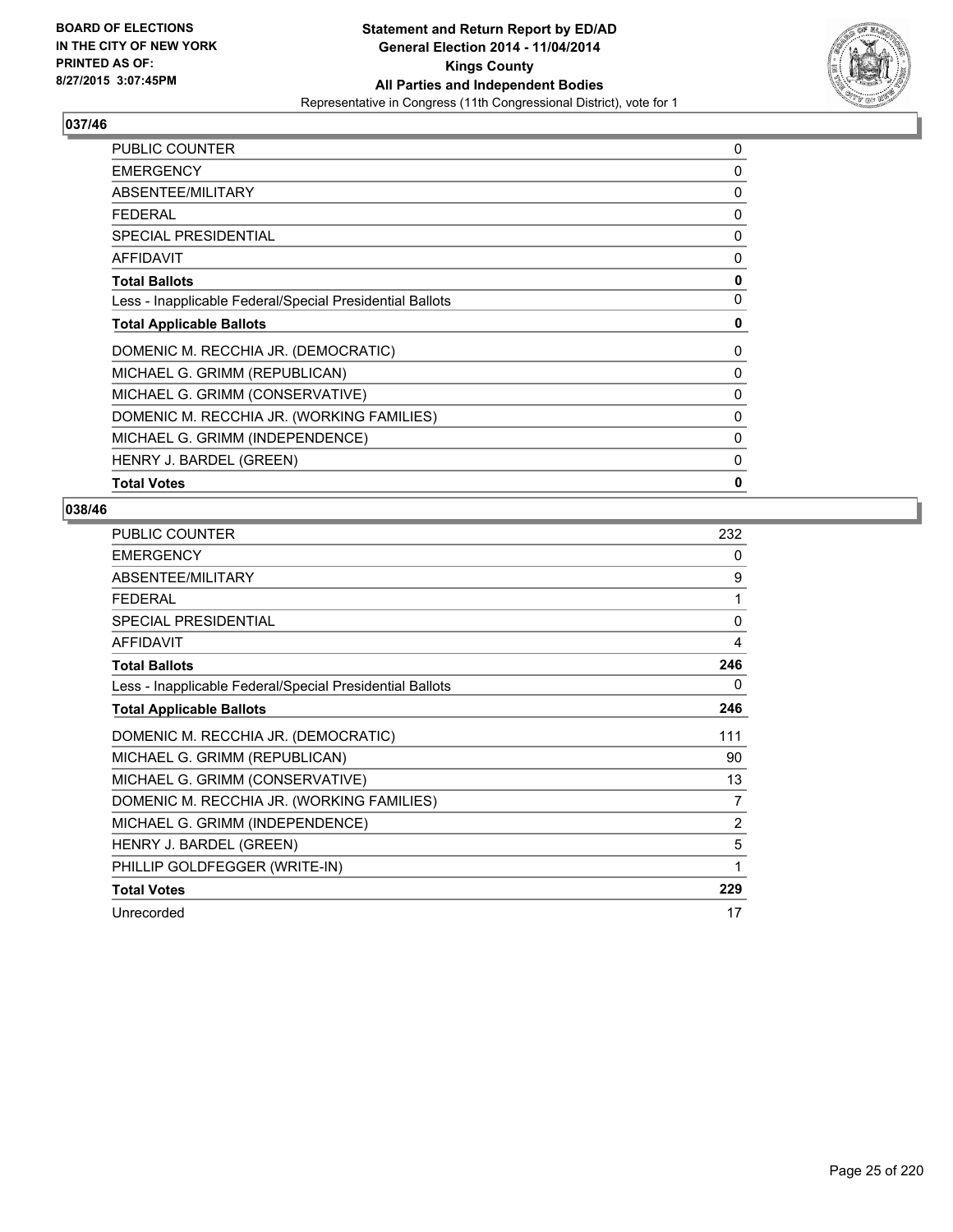

| PUBLIC COUNTER                                           | 209 |
|----------------------------------------------------------|-----|
| <b>EMERGENCY</b>                                         | 0   |
| ABSENTEE/MILITARY                                        | 4   |
| <b>FEDERAL</b>                                           | 0   |
| <b>SPECIAL PRESIDENTIAL</b>                              | 0   |
| <b>AFFIDAVIT</b>                                         | 4   |
| <b>Total Ballots</b>                                     | 217 |
| Less - Inapplicable Federal/Special Presidential Ballots | 0   |
| <b>Total Applicable Ballots</b>                          | 217 |
| DOMENIC M. RECCHIA JR. (DEMOCRATIC)                      | 94  |
| MICHAEL G. GRIMM (REPUBLICAN)                            | 82  |
| MICHAEL G. GRIMM (CONSERVATIVE)                          | 8   |
| DOMENIC M. RECCHIA JR. (WORKING FAMILIES)                | 5   |
| MICHAEL G. GRIMM (INDEPENDENCE)                          | 4   |
| HENRY J. BARDEL (GREEN)                                  | 7   |
| <b>Total Votes</b>                                       | 200 |
| Unrecorded                                               | 17  |

| <b>PUBLIC COUNTER</b>                                    | 50 |
|----------------------------------------------------------|----|
| <b>EMERGENCY</b>                                         | 0  |
| ABSENTEE/MILITARY                                        | 1  |
| <b>FEDERAL</b>                                           | 0  |
| <b>SPECIAL PRESIDENTIAL</b>                              | 0  |
| <b>AFFIDAVIT</b>                                         | 1  |
| <b>Total Ballots</b>                                     | 52 |
| Less - Inapplicable Federal/Special Presidential Ballots | 0  |
| <b>Total Applicable Ballots</b>                          | 52 |
| DOMENIC M. RECCHIA JR. (DEMOCRATIC)                      | 24 |
| MICHAEL G. GRIMM (REPUBLICAN)                            | 17 |
| MICHAEL G. GRIMM (CONSERVATIVE)                          | 2  |
| DOMENIC M. RECCHIA JR. (WORKING FAMILIES)                | 4  |
| MICHAEL G. GRIMM (INDEPENDENCE)                          | 0  |
| HENRY J. BARDEL (GREEN)                                  | 1  |
| <b>Total Votes</b>                                       | 48 |
| Unrecorded                                               | 4  |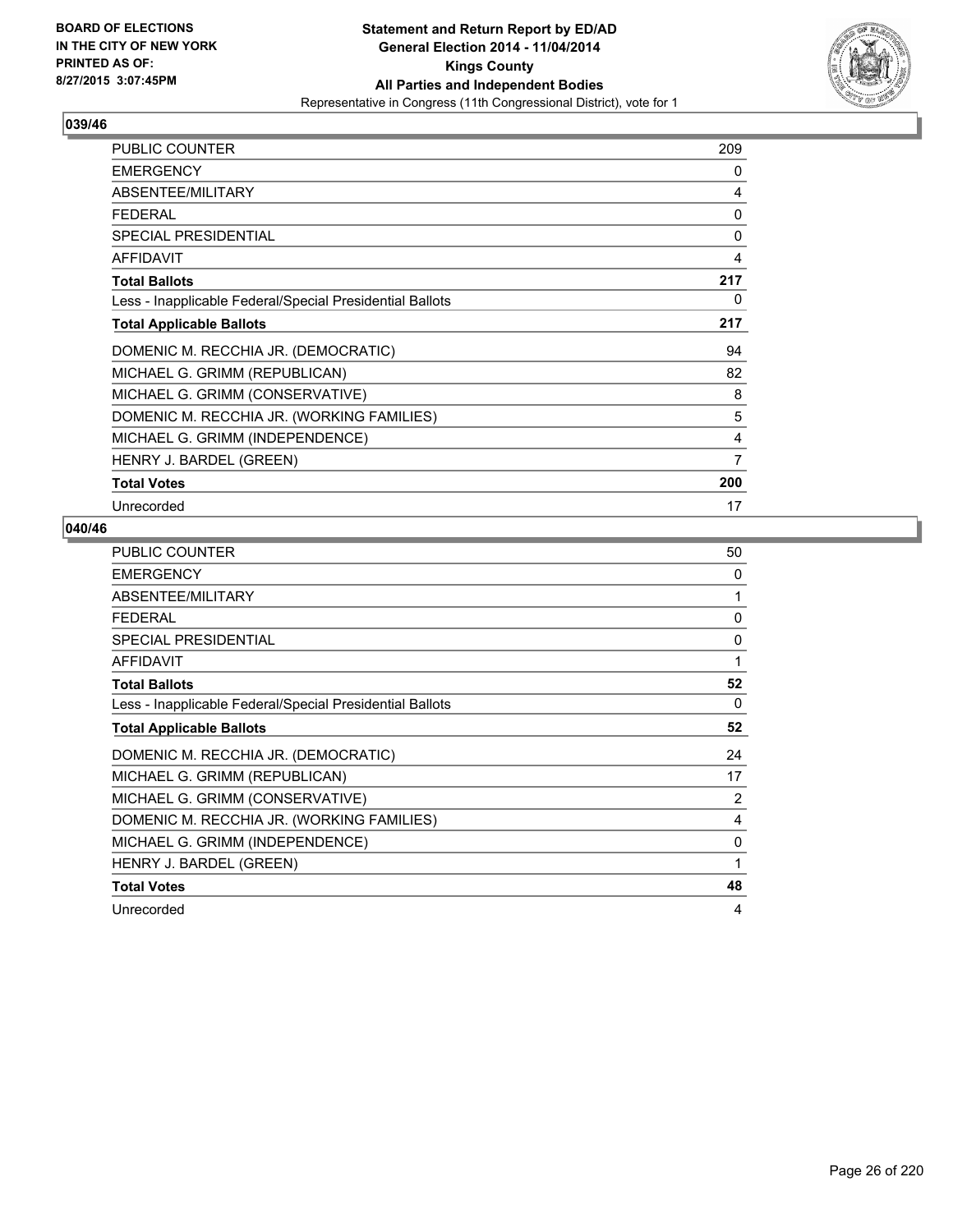

| <b>PUBLIC COUNTER</b>                                    | 364         |
|----------------------------------------------------------|-------------|
| <b>EMERGENCY</b>                                         | 0           |
| ABSENTEE/MILITARY                                        | 12          |
| <b>FEDERAL</b>                                           | 1           |
| <b>SPECIAL PRESIDENTIAL</b>                              | $\mathbf 0$ |
| <b>AFFIDAVIT</b>                                         | 3           |
| <b>Total Ballots</b>                                     | 380         |
| Less - Inapplicable Federal/Special Presidential Ballots | 0           |
| <b>Total Applicable Ballots</b>                          | 380         |
| DOMENIC M. RECCHIA JR. (DEMOCRATIC)                      | 177         |
| MICHAEL G. GRIMM (REPUBLICAN)                            | 119         |
| MICHAEL G. GRIMM (CONSERVATIVE)                          | 30          |
| DOMENIC M. RECCHIA JR. (WORKING FAMILIES)                | 19          |
| MICHAEL G. GRIMM (INDEPENDENCE)                          | 3           |
| HENRY J. BARDEL (GREEN)                                  | 16          |
| <b>Total Votes</b>                                       | 364         |
| Unrecorded                                               | 16          |

| <b>PUBLIC COUNTER</b>                                    | 109            |
|----------------------------------------------------------|----------------|
| <b>EMERGENCY</b>                                         | 0              |
| ABSENTEE/MILITARY                                        | $\overline{2}$ |
| <b>FEDERAL</b>                                           | 0              |
| SPECIAL PRESIDENTIAL                                     | $\mathbf{0}$   |
| <b>AFFIDAVIT</b>                                         | 3              |
| <b>Total Ballots</b>                                     | 114            |
| Less - Inapplicable Federal/Special Presidential Ballots | 0              |
| <b>Total Applicable Ballots</b>                          | 114            |
| DOMENIC M. RECCHIA JR. (DEMOCRATIC)                      | 40             |
| MICHAEL G. GRIMM (REPUBLICAN)                            | 47             |
| MICHAEL G. GRIMM (CONSERVATIVE)                          | 11             |
| DOMENIC M. RECCHIA JR. (WORKING FAMILIES)                | 3              |
| MICHAEL G. GRIMM (INDEPENDENCE)                          | 1              |
| HENRY J. BARDEL (GREEN)                                  | 3              |
| LUCRETIA REGINA POTTER (WRITE-IN)                        | 1              |
| RICHARD BELL (WRITE-IN)                                  | 1              |
| <b>Total Votes</b>                                       | 107            |
| Unrecorded                                               | 7              |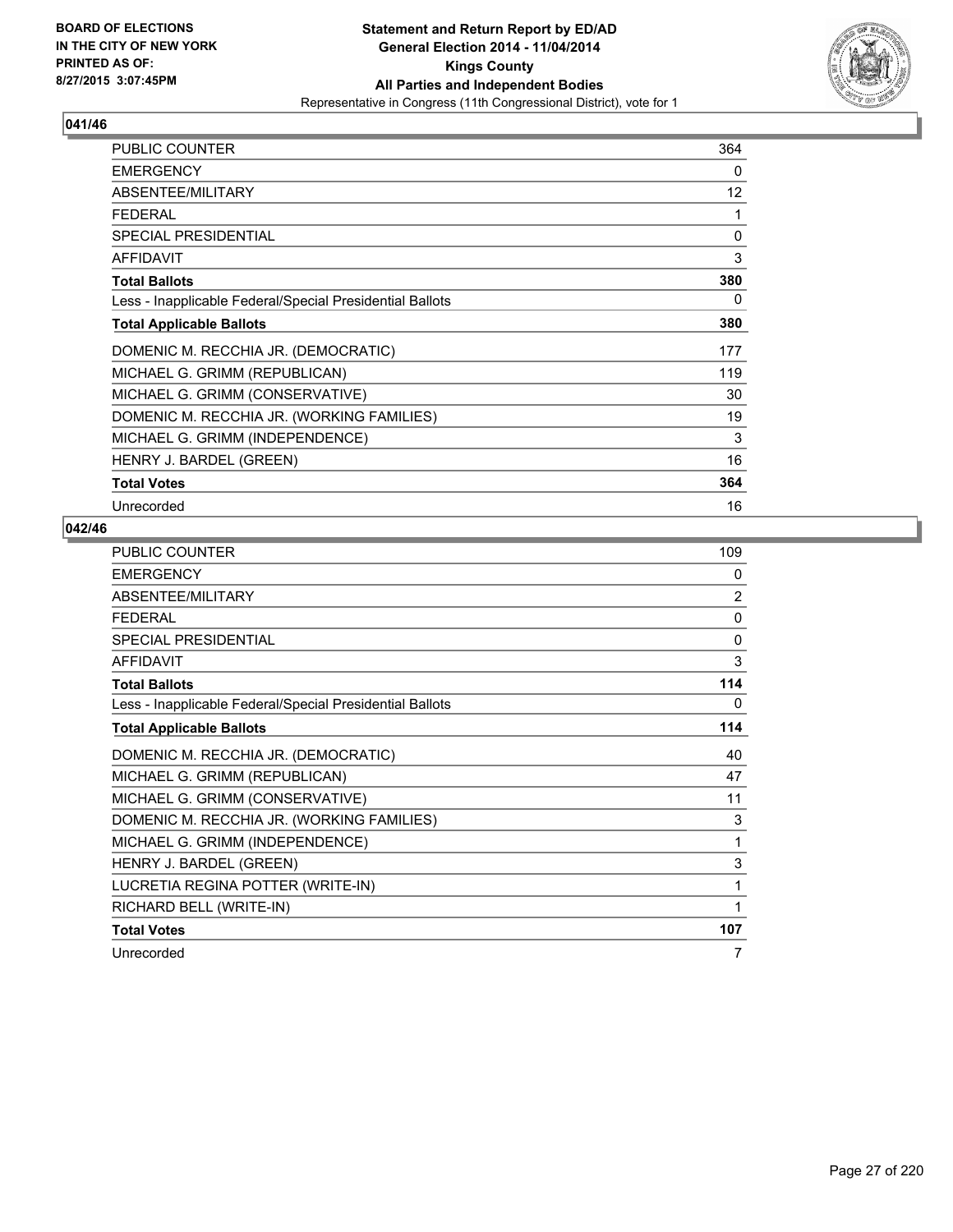

| <b>PUBLIC COUNTER</b>                                    | 233               |
|----------------------------------------------------------|-------------------|
| <b>EMERGENCY</b>                                         | 0                 |
| ABSENTEE/MILITARY                                        | 5                 |
| <b>FEDERAL</b>                                           | 0                 |
| <b>SPECIAL PRESIDENTIAL</b>                              | $\mathbf{0}$      |
| AFFIDAVIT                                                | $\overline{2}$    |
| <b>Total Ballots</b>                                     | 240               |
| Less - Inapplicable Federal/Special Presidential Ballots | 0                 |
| <b>Total Applicable Ballots</b>                          | 240               |
| DOMENIC M. RECCHIA JR. (DEMOCRATIC)                      | 96                |
| MICHAEL G. GRIMM (REPUBLICAN)                            | 83                |
| MICHAEL G. GRIMM (CONSERVATIVE)                          | 17                |
| DOMENIC M. RECCHIA JR. (WORKING FAMILIES)                | $12 \overline{ }$ |
| MICHAEL G. GRIMM (INDEPENDENCE)                          | 3                 |
| HENRY J. BARDEL (GREEN)                                  | 5                 |
| UNATTRIBUTABLE WRITE-IN (WRITE-IN)                       | 1                 |
| <b>Total Votes</b>                                       | 217               |
| Unrecorded                                               | 23                |

| <b>PUBLIC COUNTER</b>                                    | 227      |
|----------------------------------------------------------|----------|
| <b>EMERGENCY</b>                                         | 0        |
| ABSENTEE/MILITARY                                        | 6        |
| <b>FEDERAL</b>                                           | 3        |
| SPECIAL PRESIDENTIAL                                     | $\Omega$ |
| <b>AFFIDAVIT</b>                                         | 7        |
| <b>Total Ballots</b>                                     | 243      |
| Less - Inapplicable Federal/Special Presidential Ballots | 0        |
| <b>Total Applicable Ballots</b>                          | 243      |
| DOMENIC M. RECCHIA JR. (DEMOCRATIC)                      | 103      |
| MICHAEL G. GRIMM (REPUBLICAN)                            | 61       |
| MICHAEL G. GRIMM (CONSERVATIVE)                          | 28       |
| DOMENIC M. RECCHIA JR. (WORKING FAMILIES)                | 13       |
| MICHAEL G. GRIMM (INDEPENDENCE)                          | 5        |
| HENRY J. BARDEL (GREEN)                                  | 11       |
| DEREK JETER (WRITE-IN)                                   | 1        |
| SAL. F ALBANESE (WRITE-IN)                               | 1        |
| UNATTRIBUTABLE WRITE-IN (WRITE-IN)                       | 1        |
| <b>Total Votes</b>                                       | 224      |
| Unrecorded                                               | 19       |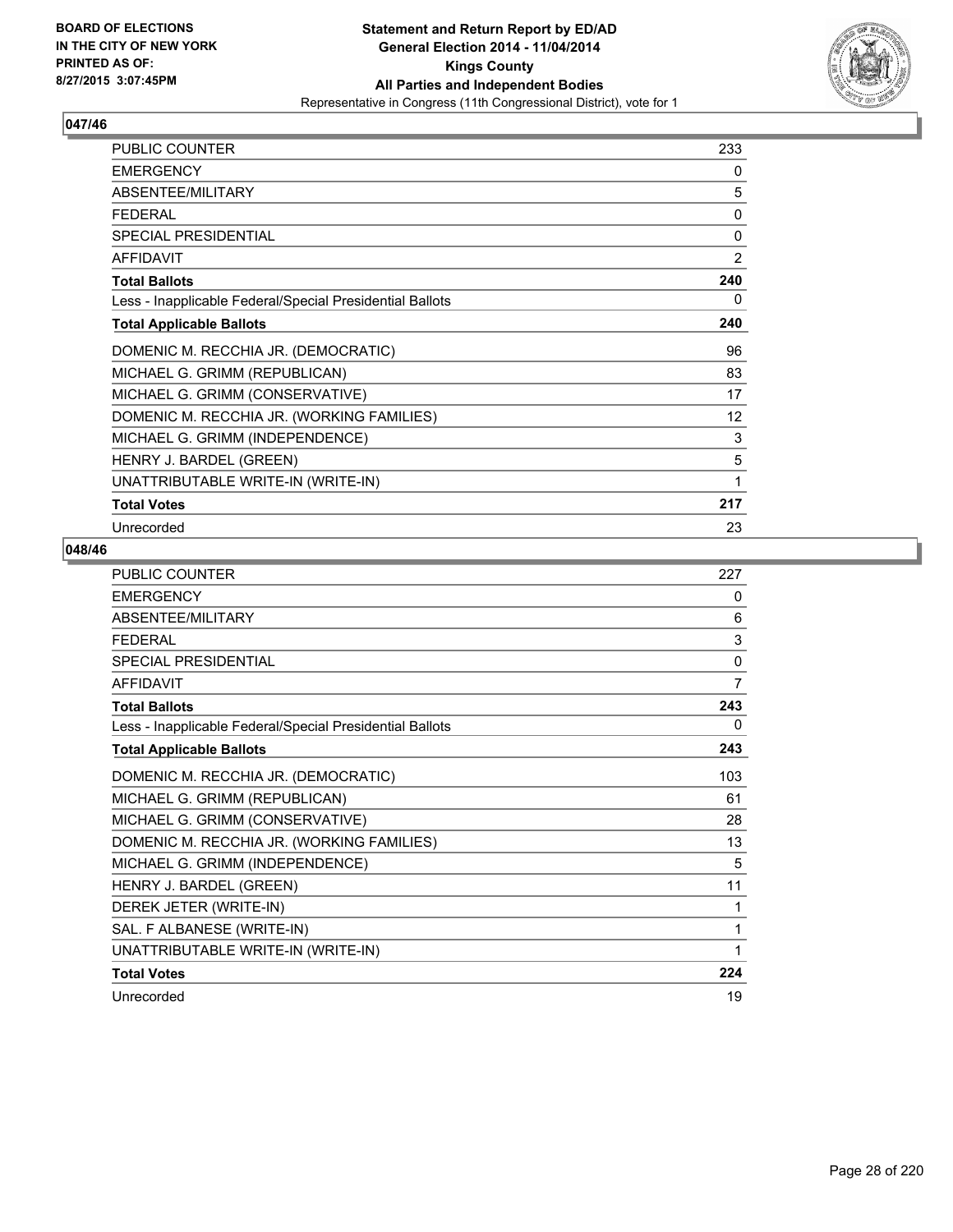

| PUBLIC COUNTER                                           | 326 |
|----------------------------------------------------------|-----|
| <b>EMERGENCY</b>                                         | 0   |
| ABSENTEE/MILITARY                                        | 8   |
| <b>FEDERAL</b>                                           | 0   |
| SPECIAL PRESIDENTIAL                                     | 0   |
| <b>AFFIDAVIT</b>                                         | 5   |
| <b>Total Ballots</b>                                     | 339 |
| Less - Inapplicable Federal/Special Presidential Ballots | 0   |
| <b>Total Applicable Ballots</b>                          | 339 |
| DOMENIC M. RECCHIA JR. (DEMOCRATIC)                      | 156 |
| MICHAEL G. GRIMM (REPUBLICAN)                            | 92  |
| MICHAEL G. GRIMM (CONSERVATIVE)                          | 28  |
| DOMENIC M. RECCHIA JR. (WORKING FAMILIES)                | 33  |
| MICHAEL G. GRIMM (INDEPENDENCE)                          | 3   |
| HENRY J. BARDEL (GREEN)                                  | 8   |
| JAMES CORDEA (WRITE-IN)                                  | 1   |
| MICHAEL CARAVELLA (WRITE-IN)                             | 1   |
| <b>Total Votes</b>                                       | 322 |
| Unrecorded                                               | 17  |

| <b>PUBLIC COUNTER</b>                                    | 354      |
|----------------------------------------------------------|----------|
| <b>EMERGENCY</b>                                         | 0        |
| ABSENTEE/MILITARY                                        | 11       |
| <b>FEDERAL</b>                                           | 0        |
| <b>SPECIAL PRESIDENTIAL</b>                              | $\Omega$ |
| <b>AFFIDAVIT</b>                                         | 4        |
| <b>Total Ballots</b>                                     | 369      |
| Less - Inapplicable Federal/Special Presidential Ballots | 0        |
| <b>Total Applicable Ballots</b>                          | 369      |
| DOMENIC M. RECCHIA JR. (DEMOCRATIC)                      | 128      |
| MICHAEL G. GRIMM (REPUBLICAN)                            | 131      |
| MICHAEL G. GRIMM (CONSERVATIVE)                          | 58       |
| DOMENIC M. RECCHIA JR. (WORKING FAMILIES)                | 12       |
| MICHAEL G. GRIMM (INDEPENDENCE)                          | 4        |
| HENRY J. BARDEL (GREEN)                                  | 16       |
| <b>Total Votes</b>                                       | 349      |
| Unrecorded                                               | 20       |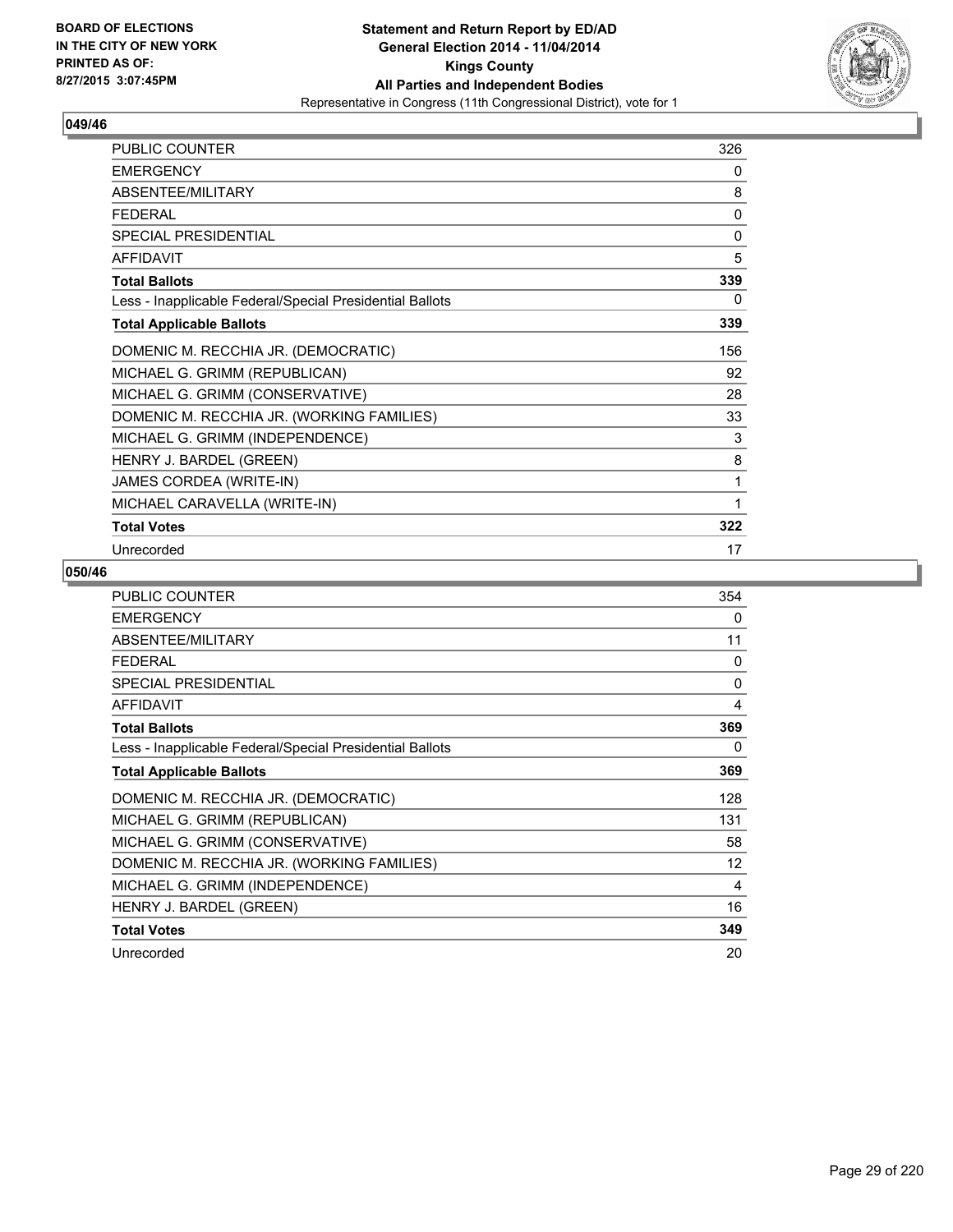

| <b>PUBLIC COUNTER</b>                                    | 323 |
|----------------------------------------------------------|-----|
| <b>EMERGENCY</b>                                         | 0   |
| ABSENTEE/MILITARY                                        | 13  |
| <b>FEDERAL</b>                                           | 0   |
| SPECIAL PRESIDENTIAL                                     | 0   |
| <b>AFFIDAVIT</b>                                         | 0   |
| <b>Total Ballots</b>                                     | 336 |
| Less - Inapplicable Federal/Special Presidential Ballots | 0   |
| <b>Total Applicable Ballots</b>                          | 336 |
| DOMENIC M. RECCHIA JR. (DEMOCRATIC)                      | 129 |
| MICHAEL G. GRIMM (REPUBLICAN)                            | 116 |
| MICHAEL G. GRIMM (CONSERVATIVE)                          | 41  |
| DOMENIC M. RECCHIA JR. (WORKING FAMILIES)                | 16  |
| MICHAEL G. GRIMM (INDEPENDENCE)                          | 6   |
| HENRY J. BARDEL (GREEN)                                  | 10  |
| RUSSELL GALLO (WRITE-IN)                                 | 1   |
| UNATTRIBUTABLE WRITE-IN (WRITE-IN)                       | 1   |
| <b>Total Votes</b>                                       | 320 |
| Unrecorded                                               | 16  |

| <b>PUBLIC COUNTER</b>                                    | 499      |
|----------------------------------------------------------|----------|
| <b>EMERGENCY</b>                                         | 0        |
| ABSENTEE/MILITARY                                        | 6        |
| <b>FEDERAL</b>                                           | 2        |
| <b>SPECIAL PRESIDENTIAL</b>                              | $\Omega$ |
| <b>AFFIDAVIT</b>                                         | 11       |
| <b>Total Ballots</b>                                     | 518      |
| Less - Inapplicable Federal/Special Presidential Ballots | $\Omega$ |
| <b>Total Applicable Ballots</b>                          | 518      |
| DOMENIC M. RECCHIA JR. (DEMOCRATIC)                      | 157      |
| MICHAEL G. GRIMM (REPUBLICAN)                            | 247      |
| MICHAEL G. GRIMM (CONSERVATIVE)                          | 31       |
| DOMENIC M. RECCHIA JR. (WORKING FAMILIES)                | 11       |
| MICHAEL G. GRIMM (INDEPENDENCE)                          | 6        |
| HENRY J. BARDEL (GREEN)                                  | 16       |
| RICHARD BELL (WRITE-IN)                                  | 1        |
| <b>Total Votes</b>                                       | 469      |
| Unrecorded                                               | 49       |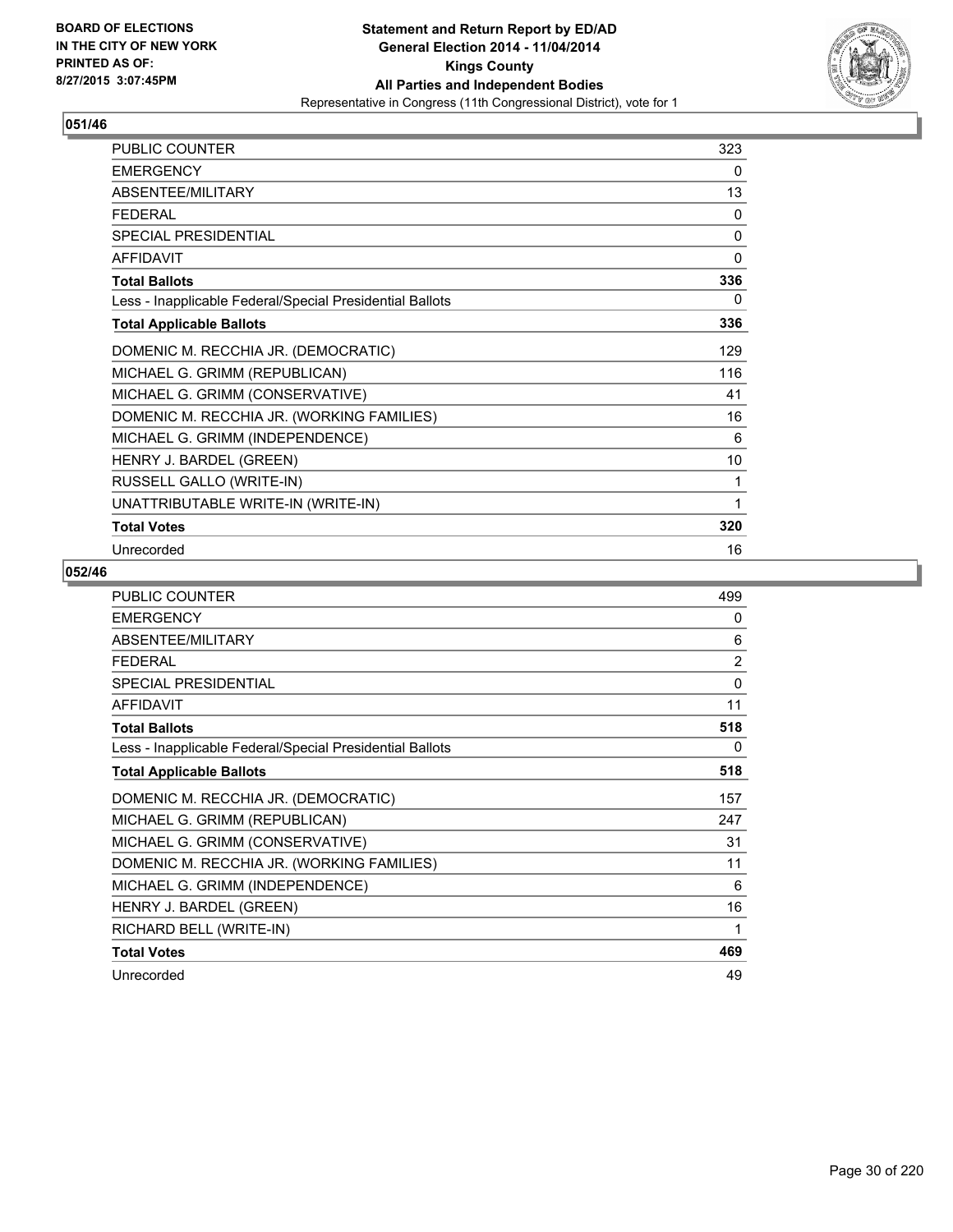

| PUBLIC COUNTER                                           | 329 |
|----------------------------------------------------------|-----|
| <b>EMERGENCY</b>                                         | 0   |
| ABSENTEE/MILITARY                                        | 9   |
| <b>FEDERAL</b>                                           | 1   |
| SPECIAL PRESIDENTIAL                                     | 0   |
| <b>AFFIDAVIT</b>                                         | 3   |
| <b>Total Ballots</b>                                     | 342 |
| Less - Inapplicable Federal/Special Presidential Ballots | 0   |
| <b>Total Applicable Ballots</b>                          | 342 |
| DOMENIC M. RECCHIA JR. (DEMOCRATIC)                      | 142 |
| MICHAEL G. GRIMM (REPUBLICAN)                            | 119 |
| MICHAEL G. GRIMM (CONSERVATIVE)                          | 29  |
| DOMENIC M. RECCHIA JR. (WORKING FAMILIES)                | 18  |
| MICHAEL G. GRIMM (INDEPENDENCE)                          | 5   |
| HENRY J. BARDEL (GREEN)                                  | 10  |
| JOHN QUAGLIONE (WRITE-IN)                                | 2   |
| UNATTRIBUTABLE WRITE-IN (WRITE-IN)                       | 1   |
| <b>Total Votes</b>                                       | 326 |
| Unrecorded                                               | 16  |

| PUBLIC COUNTER                                           | 175            |
|----------------------------------------------------------|----------------|
| <b>EMERGENCY</b>                                         | 0              |
| ABSENTEE/MILITARY                                        | 11             |
| <b>FEDERAL</b>                                           | $\Omega$       |
| <b>SPECIAL PRESIDENTIAL</b>                              | 0              |
| <b>AFFIDAVIT</b>                                         | $\overline{2}$ |
| <b>Total Ballots</b>                                     | 188            |
| Less - Inapplicable Federal/Special Presidential Ballots | 0              |
| <b>Total Applicable Ballots</b>                          | 188            |
| DOMENIC M. RECCHIA JR. (DEMOCRATIC)                      | 80             |
| MICHAEL G. GRIMM (REPUBLICAN)                            | 52             |
| MICHAEL G. GRIMM (CONSERVATIVE)                          | 14             |
| DOMENIC M. RECCHIA JR. (WORKING FAMILIES)                | 17             |
| MICHAEL G. GRIMM (INDEPENDENCE)                          | 4              |
| HENRY J. BARDEL (GREEN)                                  | 12             |
| <b>Total Votes</b>                                       | 179            |
| Unrecorded                                               | 9              |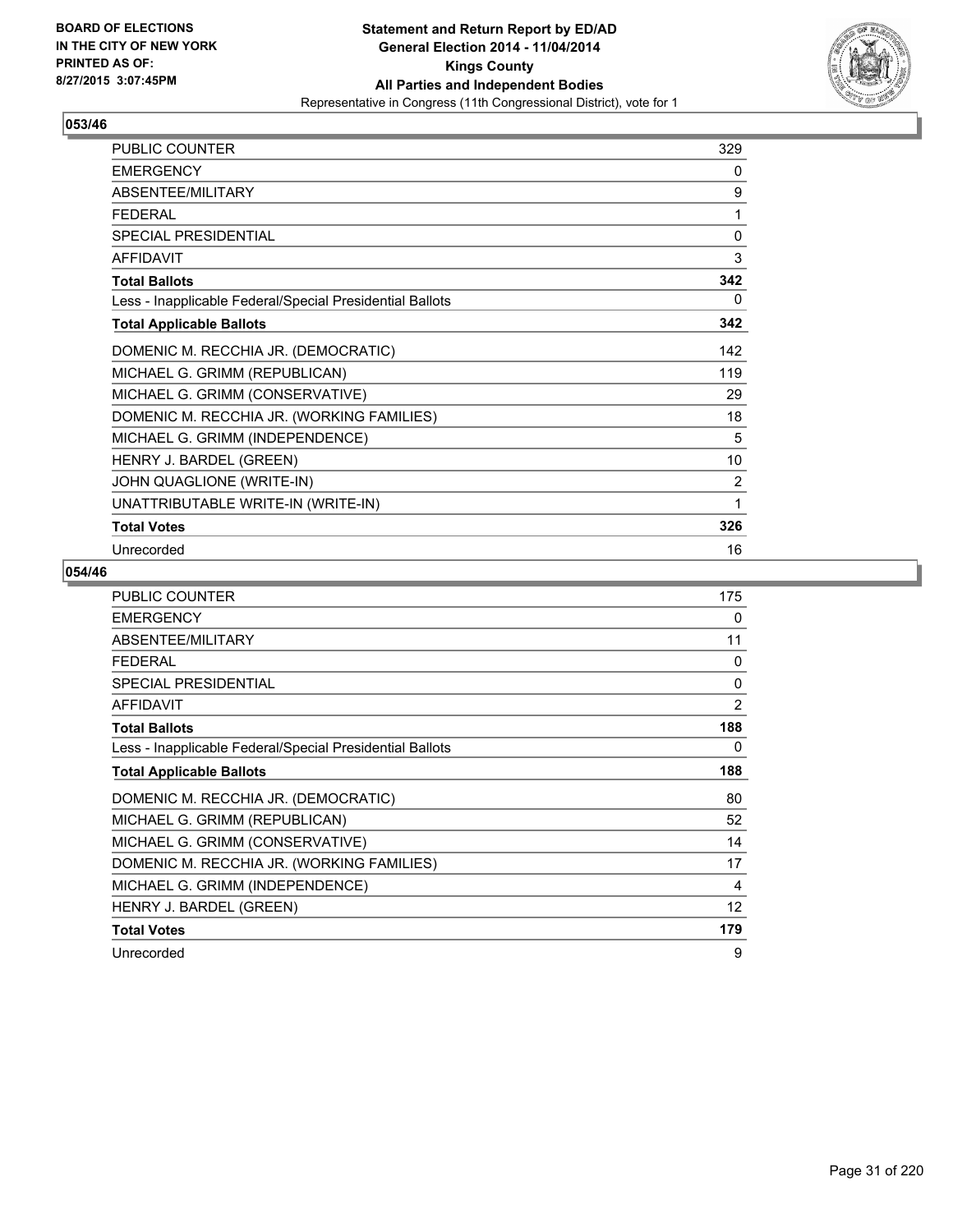

| <b>PUBLIC COUNTER</b>                                    | 241 |
|----------------------------------------------------------|-----|
| <b>EMERGENCY</b>                                         | 0   |
| ABSENTEE/MILITARY                                        | 12  |
| <b>FEDERAL</b>                                           | 5   |
| <b>SPECIAL PRESIDENTIAL</b>                              | 0   |
| <b>AFFIDAVIT</b>                                         | 8   |
| <b>Total Ballots</b>                                     | 266 |
| Less - Inapplicable Federal/Special Presidential Ballots | 0   |
| <b>Total Applicable Ballots</b>                          | 266 |
| DOMENIC M. RECCHIA JR. (DEMOCRATIC)                      | 130 |
| MICHAEL G. GRIMM (REPUBLICAN)                            | 81  |
| MICHAEL G. GRIMM (CONSERVATIVE)                          | 15  |
| DOMENIC M. RECCHIA JR. (WORKING FAMILIES)                | 9   |
| MICHAEL G. GRIMM (INDEPENDENCE)                          | 8   |
| HENRY J. BARDEL (GREEN)                                  | 11  |
| <b>GREG MONTE (WRITE-IN)</b>                             | 1   |
| <b>Total Votes</b>                                       | 255 |
| Unrecorded                                               | 11  |

| <b>PUBLIC COUNTER</b>                                    | 310      |
|----------------------------------------------------------|----------|
| <b>EMERGENCY</b>                                         | 0        |
| ABSENTEE/MILITARY                                        | 4        |
| <b>FEDERAL</b>                                           | 1        |
| <b>SPECIAL PRESIDENTIAL</b>                              | $\Omega$ |
| <b>AFFIDAVIT</b>                                         | 4        |
| <b>Total Ballots</b>                                     | 319      |
| Less - Inapplicable Federal/Special Presidential Ballots | 0        |
| <b>Total Applicable Ballots</b>                          | 319      |
| DOMENIC M. RECCHIA JR. (DEMOCRATIC)                      | 155      |
| MICHAEL G. GRIMM (REPUBLICAN)                            | 84       |
| MICHAEL G. GRIMM (CONSERVATIVE)                          | 21       |
| DOMENIC M. RECCHIA JR. (WORKING FAMILIES)                | 26       |
| MICHAEL G. GRIMM (INDEPENDENCE)                          | 6        |
| HENRY J. BARDEL (GREEN)                                  | 6        |
| <b>Total Votes</b>                                       | 298      |
| Unrecorded                                               | 21       |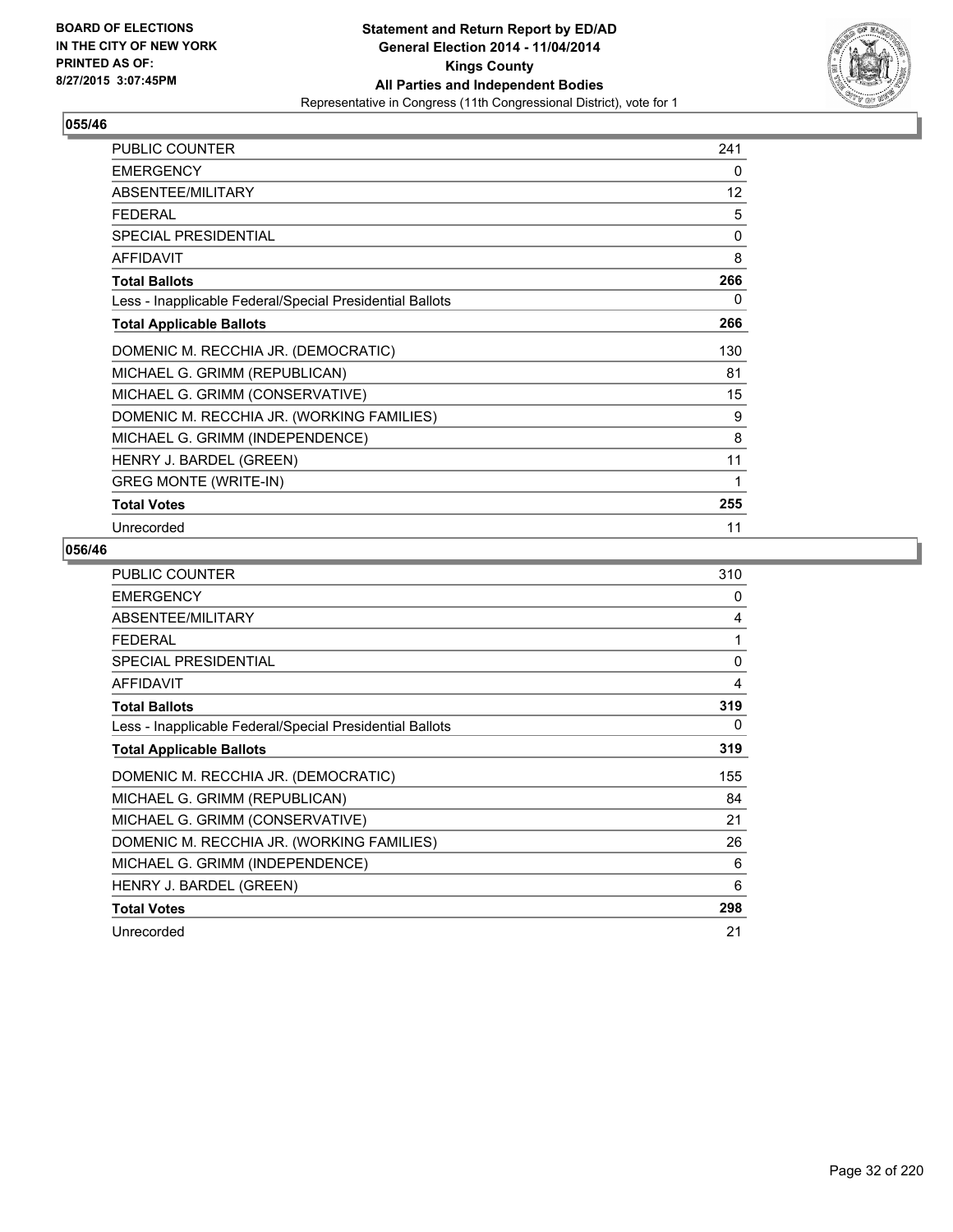

| <b>PUBLIC COUNTER</b>                                    | 381 |
|----------------------------------------------------------|-----|
| <b>EMERGENCY</b>                                         | 0   |
| ABSENTEE/MILITARY                                        | 15  |
| <b>FFDFRAL</b>                                           | 0   |
| <b>SPECIAL PRESIDENTIAL</b>                              | 0   |
| <b>AFFIDAVIT</b>                                         | 7   |
| <b>Total Ballots</b>                                     | 403 |
| Less - Inapplicable Federal/Special Presidential Ballots | 0   |
| <b>Total Applicable Ballots</b>                          | 403 |
| DOMENIC M. RECCHIA JR. (DEMOCRATIC)                      | 171 |
| MICHAEL G. GRIMM (REPUBLICAN)                            | 136 |
| MICHAEL G. GRIMM (CONSERVATIVE)                          | 32  |
| DOMENIC M. RECCHIA JR. (WORKING FAMILIES)                | 29  |
| MICHAEL G. GRIMM (INDEPENDENCE)                          | 3   |
| HENRY J. BARDEL (GREEN)                                  | 13  |
| UNATTRIBUTABLE WRITE-IN (WRITE-IN)                       | 1   |
| <b>Total Votes</b>                                       | 385 |
| Unrecorded                                               | 18  |

| <b>PUBLIC COUNTER</b>                                    | 269          |
|----------------------------------------------------------|--------------|
| <b>EMERGENCY</b>                                         | 0            |
| ABSENTEE/MILITARY                                        | 4            |
| <b>FEDERAL</b>                                           | 0            |
| <b>SPECIAL PRESIDENTIAL</b>                              | $\mathbf{0}$ |
| <b>AFFIDAVIT</b>                                         | 3            |
| <b>Total Ballots</b>                                     | 276          |
| Less - Inapplicable Federal/Special Presidential Ballots | 0            |
| <b>Total Applicable Ballots</b>                          | 276          |
| DOMENIC M. RECCHIA JR. (DEMOCRATIC)                      | 141          |
| MICHAEL G. GRIMM (REPUBLICAN)                            | 75           |
| MICHAEL G. GRIMM (CONSERVATIVE)                          | 17           |
| DOMENIC M. RECCHIA JR. (WORKING FAMILIES)                | 15           |
| MICHAEL G. GRIMM (INDEPENDENCE)                          | 2            |
| HENRY J. BARDEL (GREEN)                                  | 9            |
| <b>Total Votes</b>                                       | 259          |
| Unrecorded                                               | 17           |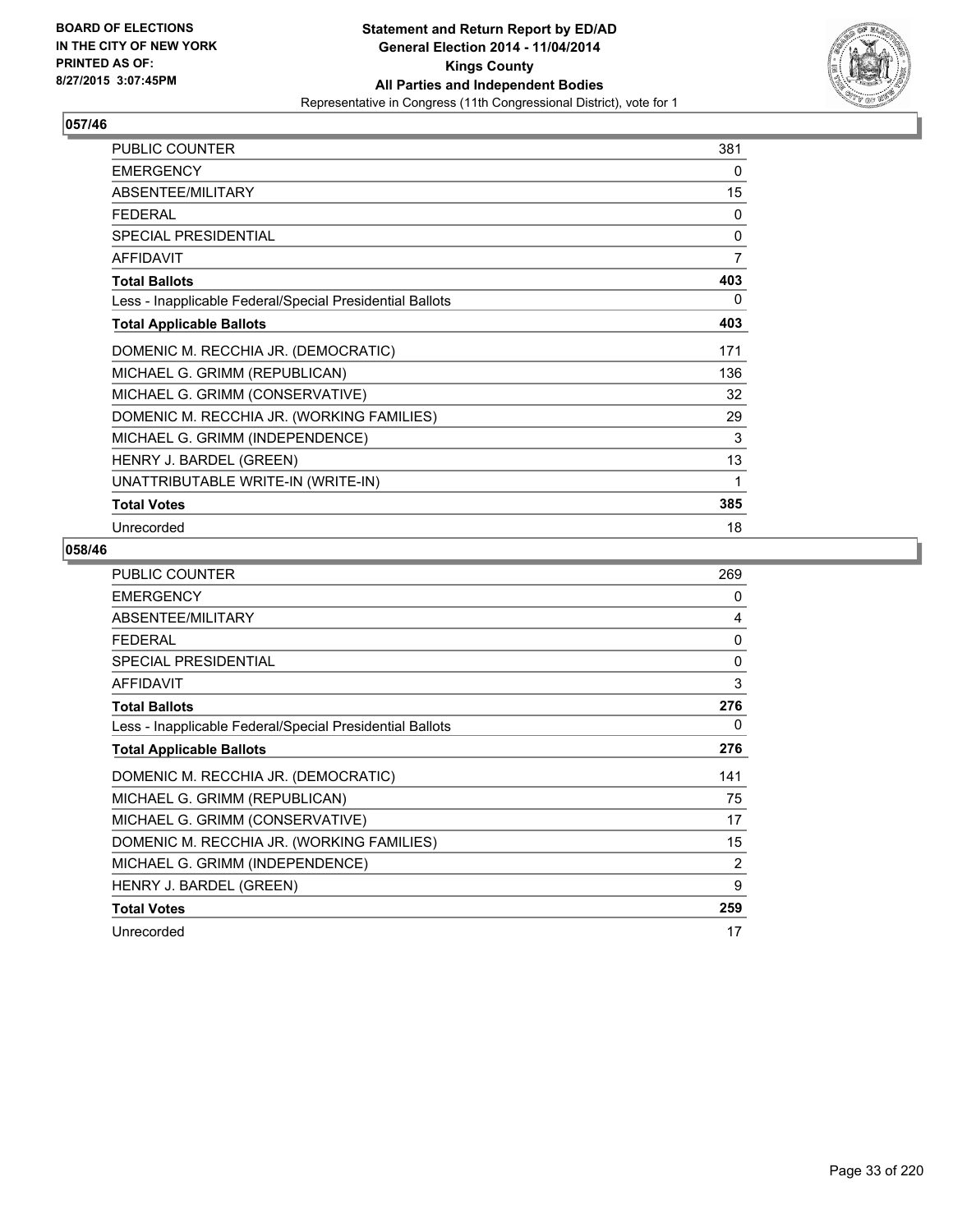

| PUBLIC COUNTER                                           | 262            |
|----------------------------------------------------------|----------------|
| <b>EMERGENCY</b>                                         | 0              |
| ABSENTEE/MILITARY                                        | 8              |
| <b>FEDERAL</b>                                           | 0              |
| <b>SPECIAL PRESIDENTIAL</b>                              | 0              |
| <b>AFFIDAVIT</b>                                         | $\mathbf{0}$   |
| <b>Total Ballots</b>                                     | 270            |
| Less - Inapplicable Federal/Special Presidential Ballots | 0              |
| <b>Total Applicable Ballots</b>                          | 270            |
| DOMENIC M. RECCHIA JR. (DEMOCRATIC)                      | 134            |
| MICHAEL G. GRIMM (REPUBLICAN)                            | 66             |
| MICHAEL G. GRIMM (CONSERVATIVE)                          | 25             |
| DOMENIC M. RECCHIA JR. (WORKING FAMILIES)                | 14             |
| MICHAEL G. GRIMM (INDEPENDENCE)                          | $\overline{7}$ |
| HENRY J. BARDEL (GREEN)                                  | 14             |
| JOHANNA MEDA (WRITE-IN)                                  | 1              |
| LINDA SARSOUR (WRITE-IN)                                 | 1              |
| TURO FERGUSON (WRITE-IN)                                 | 1              |
| UNATTRIBUTABLE WRITE-IN (WRITE-IN)                       | 1              |
| <b>Total Votes</b>                                       | 264            |
| Unrecorded                                               | 6              |

| <b>PUBLIC COUNTER</b>                                    | 426 |
|----------------------------------------------------------|-----|
| <b>EMERGENCY</b>                                         | 0   |
| ABSENTEE/MILITARY                                        | 19  |
| <b>FEDERAL</b>                                           | 1   |
| <b>SPECIAL PRESIDENTIAL</b>                              | 0   |
| <b>AFFIDAVIT</b>                                         | 5   |
| <b>Total Ballots</b>                                     | 451 |
| Less - Inapplicable Federal/Special Presidential Ballots | 0   |
| <b>Total Applicable Ballots</b>                          | 451 |
| DOMENIC M. RECCHIA JR. (DEMOCRATIC)                      | 202 |
| MICHAEL G. GRIMM (REPUBLICAN)                            | 131 |
| MICHAEL G. GRIMM (CONSERVATIVE)                          | 49  |
| DOMENIC M. RECCHIA JR. (WORKING FAMILIES)                | 25  |
| MICHAEL G. GRIMM (INDEPENDENCE)                          | 4   |
| HENRY J. BARDEL (GREEN)                                  | 18  |
| <b>Total Votes</b>                                       | 429 |
| Unrecorded                                               | 22  |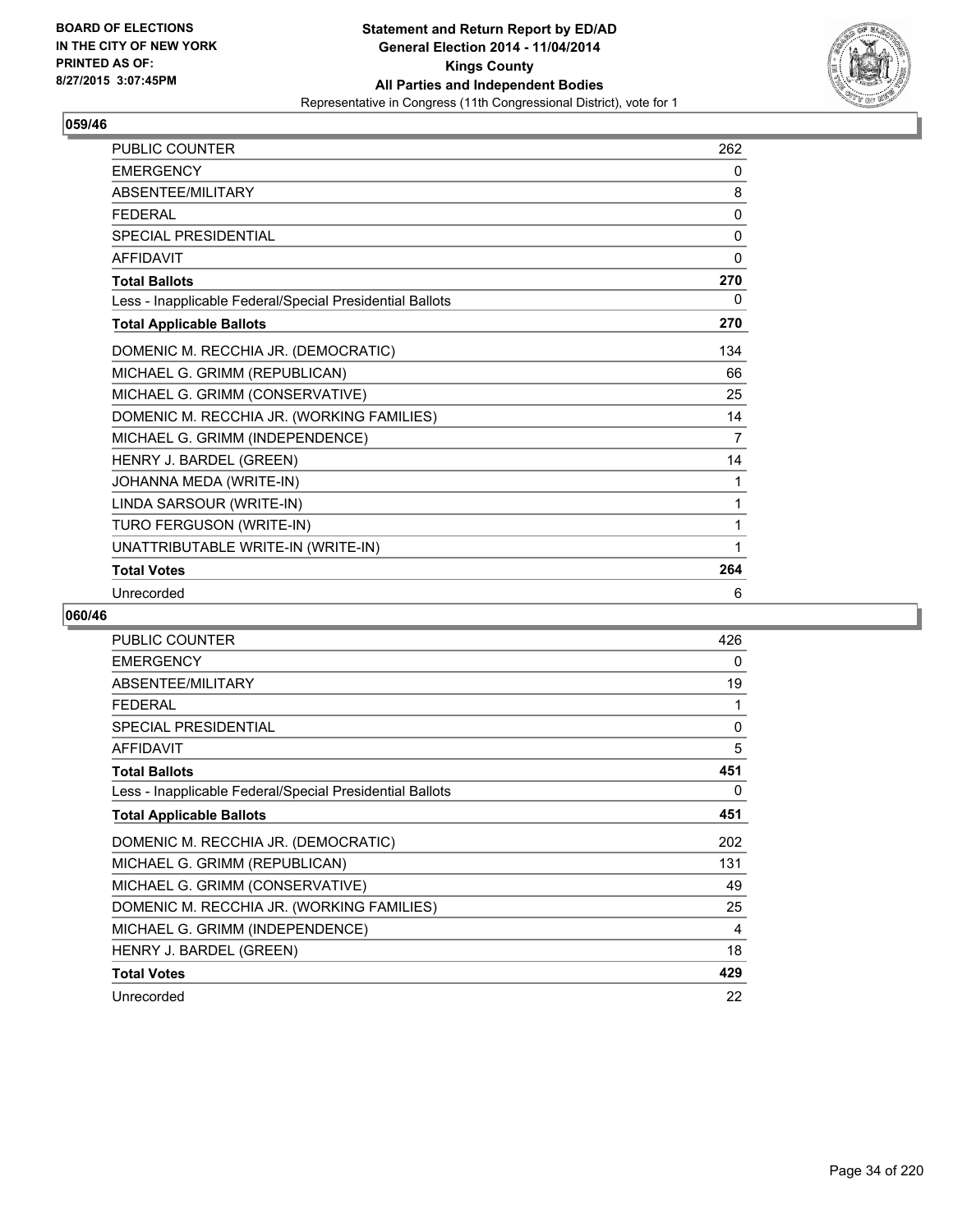

| <b>PUBLIC COUNTER</b>                                    | 279 |
|----------------------------------------------------------|-----|
| <b>EMERGENCY</b>                                         | 0   |
| ABSENTEE/MILITARY                                        | 15  |
| <b>FEDERAL</b>                                           | 3   |
| SPECIAL PRESIDENTIAL                                     | 0   |
| <b>AFFIDAVIT</b>                                         | 2   |
| <b>Total Ballots</b>                                     | 299 |
| Less - Inapplicable Federal/Special Presidential Ballots | 0   |
| <b>Total Applicable Ballots</b>                          | 299 |
| DOMENIC M. RECCHIA JR. (DEMOCRATIC)                      | 118 |
| MICHAEL G. GRIMM (REPUBLICAN)                            | 109 |
| MICHAEL G. GRIMM (CONSERVATIVE)                          | 23  |
| DOMENIC M. RECCHIA JR. (WORKING FAMILIES)                | 22  |
| MICHAEL G. GRIMM (INDEPENDENCE)                          | 5   |
| HENRY J. BARDEL (GREEN)                                  | 9   |
| FIORELLO H. LAGUARDIA (WRITE-IN)                         | 1   |
| <b>Total Votes</b>                                       | 287 |
| Unrecorded                                               | 12  |

| <b>PUBLIC COUNTER</b>                                    | 407          |
|----------------------------------------------------------|--------------|
| <b>EMERGENCY</b>                                         | 0            |
| ABSENTEE/MILITARY                                        | 16           |
| <b>FFDFRAL</b>                                           | 1            |
| <b>SPECIAL PRESIDENTIAL</b>                              | $\mathbf{0}$ |
| <b>AFFIDAVIT</b>                                         | 5            |
| <b>Total Ballots</b>                                     | 429          |
| Less - Inapplicable Federal/Special Presidential Ballots | 0            |
| <b>Total Applicable Ballots</b>                          | 429          |
| DOMENIC M. RECCHIA JR. (DEMOCRATIC)                      | 210          |
| MICHAEL G. GRIMM (REPUBLICAN)                            | 129          |
| MICHAEL G. GRIMM (CONSERVATIVE)                          | 26           |
| DOMENIC M. RECCHIA JR. (WORKING FAMILIES)                | 20           |
| MICHAEL G. GRIMM (INDEPENDENCE)                          | 7            |
| HENRY J. BARDEL (GREEN)                                  | 21           |
| CHRISTOPHER J TREGASO (WRITE-IN)                         | 1            |
| UNATTRIBUTABLE WRITE-IN (WRITE-IN)                       | 2            |
| <b>Total Votes</b>                                       | 416          |
| Unrecorded                                               | 13           |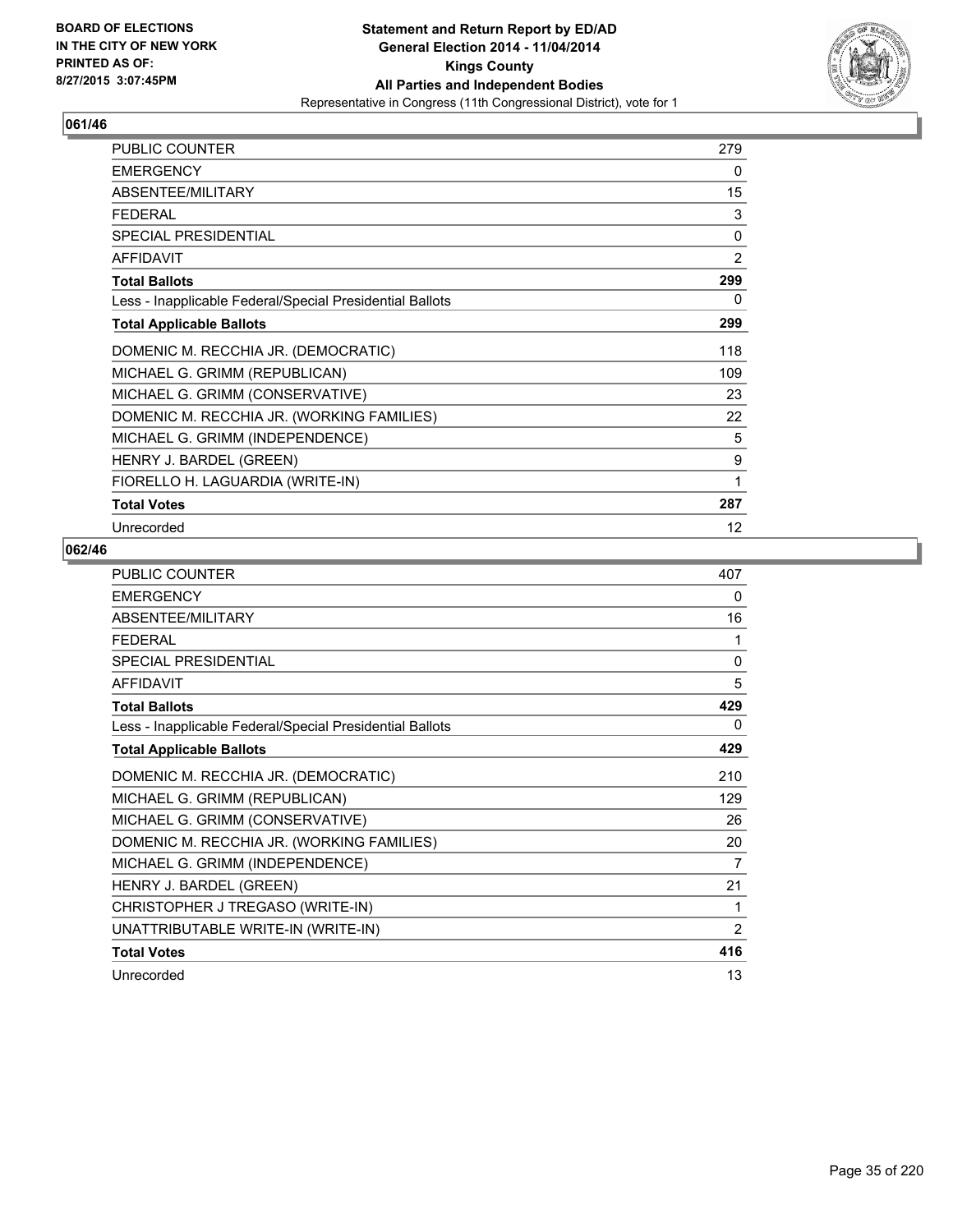

| PUBLIC COUNTER                                           | 225            |
|----------------------------------------------------------|----------------|
| <b>EMERGENCY</b>                                         | 0              |
| ABSENTEE/MILITARY                                        | 12             |
| <b>FEDERAL</b>                                           | 0              |
| <b>SPECIAL PRESIDENTIAL</b>                              | 0              |
| <b>AFFIDAVIT</b>                                         | $\overline{2}$ |
| <b>Total Ballots</b>                                     | 239            |
| Less - Inapplicable Federal/Special Presidential Ballots | 0              |
| <b>Total Applicable Ballots</b>                          | 239            |
| DOMENIC M. RECCHIA JR. (DEMOCRATIC)                      | 112            |
| MICHAEL G. GRIMM (REPUBLICAN)                            | 64             |
| MICHAEL G. GRIMM (CONSERVATIVE)                          | 19             |
| DOMENIC M. RECCHIA JR. (WORKING FAMILIES)                | 19             |
| MICHAEL G. GRIMM (INDEPENDENCE)                          | 4              |
| HENRY J. BARDEL (GREEN)                                  | 9              |
| <b>Total Votes</b>                                       | 227            |
| Unrecorded                                               | 12             |

| <b>PUBLIC COUNTER</b>                                    | 340          |
|----------------------------------------------------------|--------------|
| <b>EMERGENCY</b>                                         | 0            |
| ABSENTEE/MILITARY                                        | 9            |
| <b>FEDERAL</b>                                           | 6            |
| <b>SPECIAL PRESIDENTIAL</b>                              | $\mathbf{0}$ |
| <b>AFFIDAVIT</b>                                         | 1            |
| <b>Total Ballots</b>                                     | 356          |
| Less - Inapplicable Federal/Special Presidential Ballots | 0            |
| <b>Total Applicable Ballots</b>                          | 356          |
| DOMENIC M. RECCHIA JR. (DEMOCRATIC)                      | 156          |
| MICHAEL G. GRIMM (REPUBLICAN)                            | 103          |
| MICHAEL G. GRIMM (CONSERVATIVE)                          | 47           |
| DOMENIC M. RECCHIA JR. (WORKING FAMILIES)                | 23           |
| MICHAEL G. GRIMM (INDEPENDENCE)                          | 3            |
| HENRY J. BARDEL (GREEN)                                  | 12           |
| ELIZABETH C. ZENTENO (WRITE-IN)                          | 1            |
| PATRICK RUSSO (WRITE-IN)                                 | 1            |
| <b>Total Votes</b>                                       | 346          |
| Unrecorded                                               | 10           |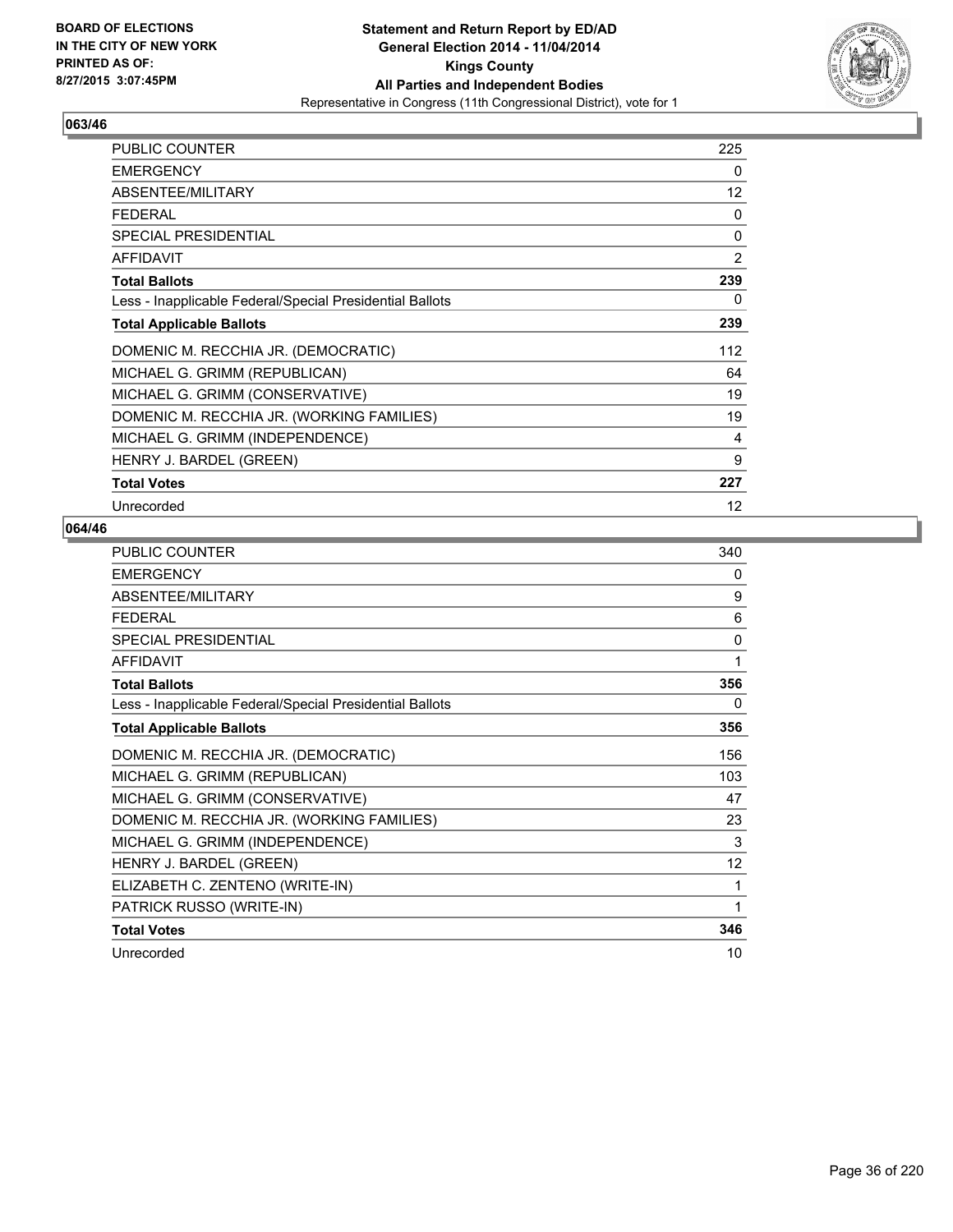

| <b>PUBLIC COUNTER</b>                                    | 335 |
|----------------------------------------------------------|-----|
| <b>EMERGENCY</b>                                         | 0   |
| ABSENTEE/MILITARY                                        | 20  |
| <b>FEDERAL</b>                                           | 1   |
| <b>SPECIAL PRESIDENTIAL</b>                              | 0   |
| <b>AFFIDAVIT</b>                                         | 4   |
| <b>Total Ballots</b>                                     | 360 |
| Less - Inapplicable Federal/Special Presidential Ballots | 0   |
| <b>Total Applicable Ballots</b>                          | 360 |
| DOMENIC M. RECCHIA JR. (DEMOCRATIC)                      | 162 |
| MICHAEL G. GRIMM (REPUBLICAN)                            | 115 |
| MICHAEL G. GRIMM (CONSERVATIVE)                          | 42  |
| DOMENIC M. RECCHIA JR. (WORKING FAMILIES)                | 17  |
| MICHAEL G. GRIMM (INDEPENDENCE)                          | 5   |
| HENRY J. BARDEL (GREEN)                                  | 10  |
| <b>Total Votes</b>                                       | 351 |
| Unrecorded                                               | 9   |

| <b>PUBLIC COUNTER</b>                                    | 169 |
|----------------------------------------------------------|-----|
| <b>EMERGENCY</b>                                         | 0   |
| ABSENTEE/MILITARY                                        | 0   |
| FEDERAL                                                  | 0   |
| <b>SPECIAL PRESIDENTIAL</b>                              | 0   |
| <b>AFFIDAVIT</b>                                         | 1   |
| <b>Total Ballots</b>                                     | 170 |
| Less - Inapplicable Federal/Special Presidential Ballots | 0   |
| <b>Total Applicable Ballots</b>                          | 170 |
| DOMENIC M. RECCHIA JR. (DEMOCRATIC)                      | 81  |
| MICHAEL G. GRIMM (REPUBLICAN)                            | 51  |
| MICHAEL G. GRIMM (CONSERVATIVE)                          | 12  |
| DOMENIC M. RECCHIA JR. (WORKING FAMILIES)                | 6   |
| MICHAEL G. GRIMM (INDEPENDENCE)                          | 3   |
| HENRY J. BARDEL (GREEN)                                  | 4   |
| <b>Total Votes</b>                                       | 157 |
| Unrecorded                                               | 13  |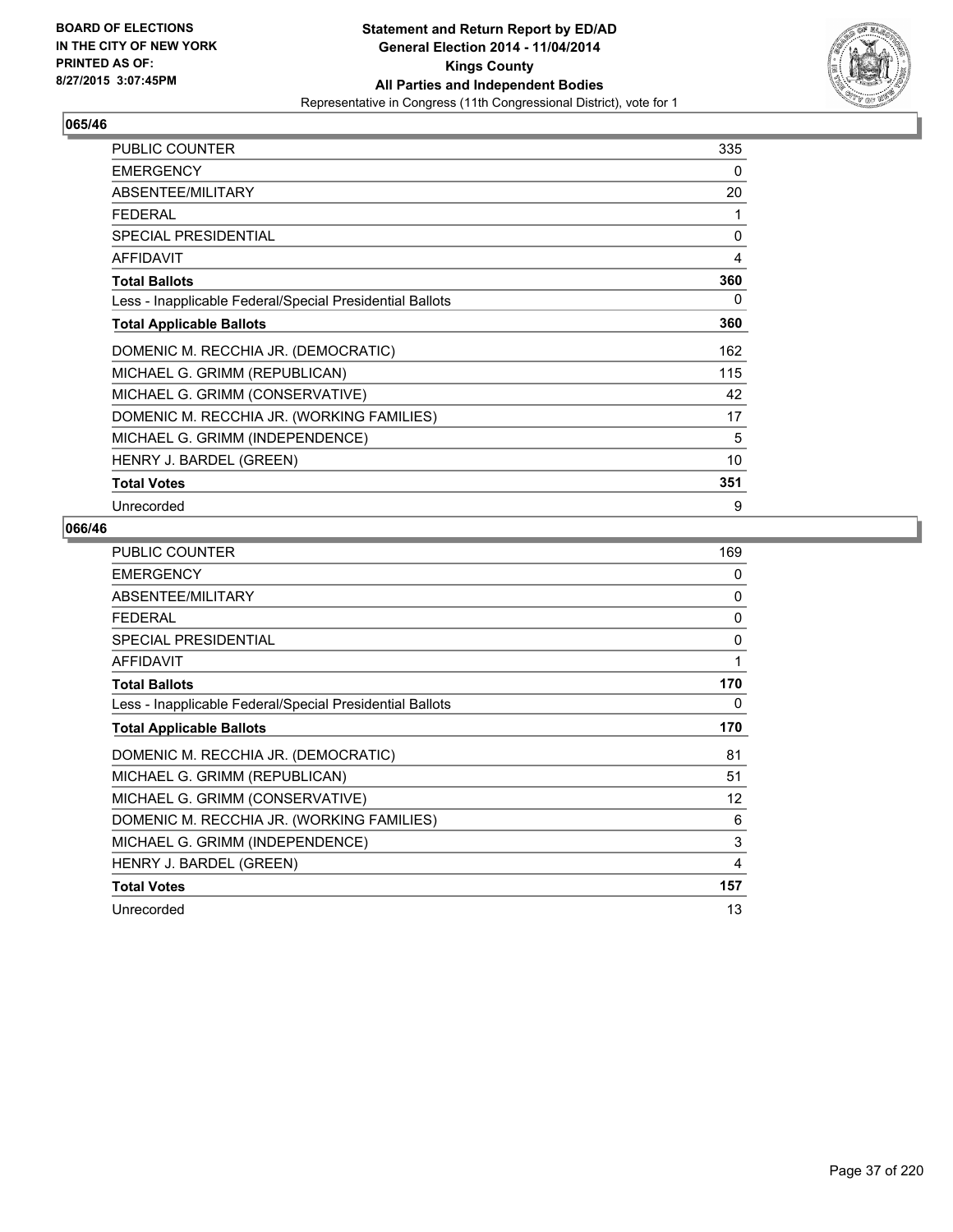

| <b>PUBLIC COUNTER</b>                                    | 333 |
|----------------------------------------------------------|-----|
| <b>EMERGENCY</b>                                         | 0   |
| ABSENTEE/MILITARY                                        | 6   |
| <b>FEDERAL</b>                                           | 1   |
| <b>SPECIAL PRESIDENTIAL</b>                              | 0   |
| AFFIDAVIT                                                | 2   |
| <b>Total Ballots</b>                                     | 342 |
| Less - Inapplicable Federal/Special Presidential Ballots | 0   |
| <b>Total Applicable Ballots</b>                          | 342 |
| DOMENIC M. RECCHIA JR. (DEMOCRATIC)                      | 102 |
| MICHAEL G. GRIMM (REPUBLICAN)                            | 143 |
| MICHAEL G. GRIMM (CONSERVATIVE)                          | 53  |
| DOMENIC M. RECCHIA JR. (WORKING FAMILIES)                | 9   |
| MICHAEL G. GRIMM (INDEPENDENCE)                          | 7   |
| HENRY J. BARDEL (GREEN)                                  | 10  |
| MADELINE SCOTTO (WRITE-IN)                               | 1   |
| <b>Total Votes</b>                                       | 325 |
| Unrecorded                                               | 17  |

| <b>PUBLIC COUNTER</b>                                    | 324          |
|----------------------------------------------------------|--------------|
| <b>EMERGENCY</b>                                         | 0            |
| ABSENTEE/MILITARY                                        | 11           |
| <b>FEDERAL</b>                                           | 1            |
| SPECIAL PRESIDENTIAL                                     | $\mathbf{0}$ |
| <b>AFFIDAVIT</b>                                         | 4            |
| <b>Total Ballots</b>                                     | 340          |
| Less - Inapplicable Federal/Special Presidential Ballots | 0            |
| <b>Total Applicable Ballots</b>                          | 340          |
| DOMENIC M. RECCHIA JR. (DEMOCRATIC)                      | 129          |
| MICHAEL G. GRIMM (REPUBLICAN)                            | 134          |
| MICHAEL G. GRIMM (CONSERVATIVE)                          | 38           |
| DOMENIC M. RECCHIA JR. (WORKING FAMILIES)                | 10           |
| MICHAEL G. GRIMM (INDEPENDENCE)                          | 10           |
| HENRY J. BARDEL (GREEN)                                  | 5            |
| JOSEPH PERRONE (WRITE-IN)                                | 1            |
| <b>Total Votes</b>                                       | 327          |
| Unrecorded                                               | 13           |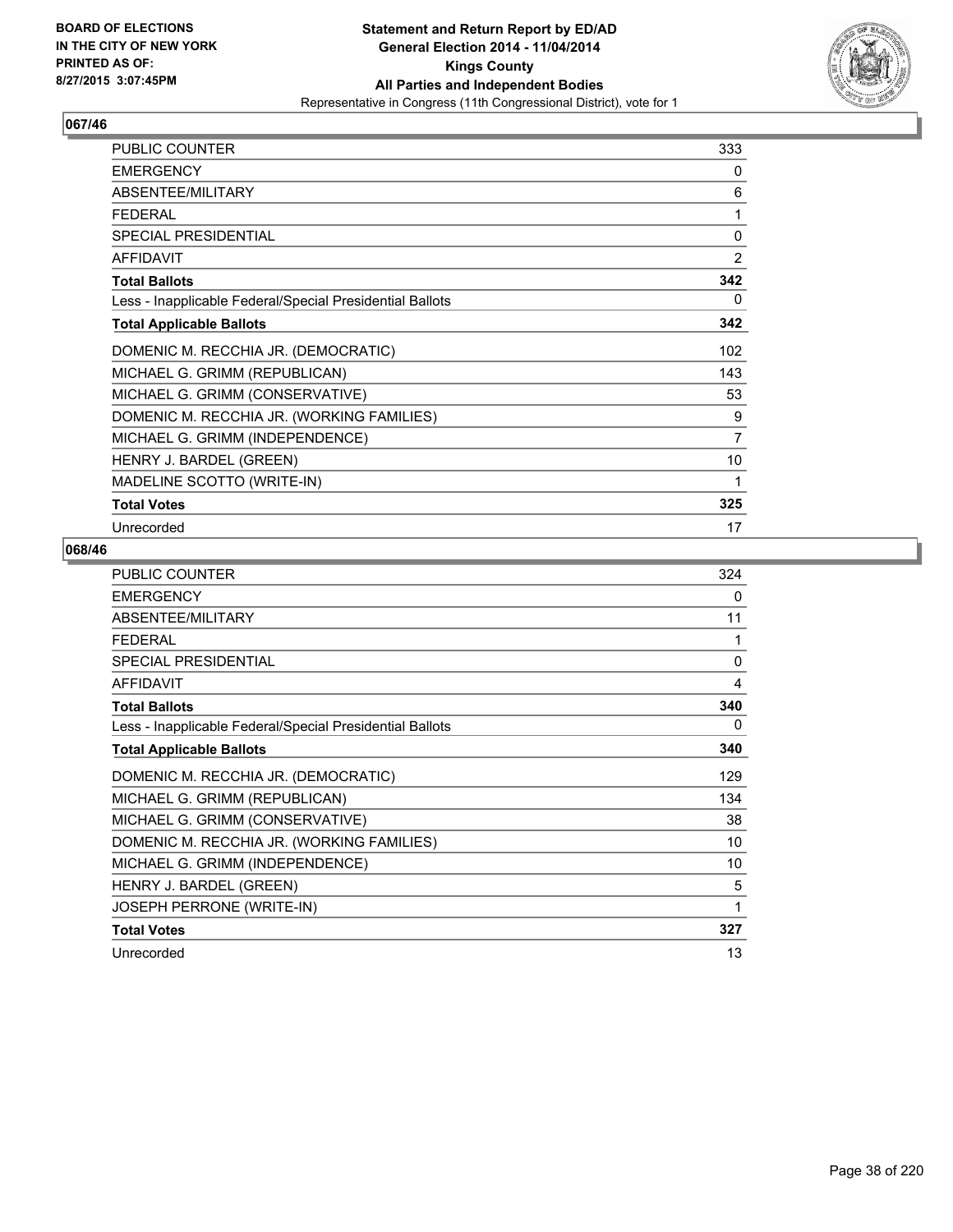

| PUBLIC COUNTER                                           | 363 |
|----------------------------------------------------------|-----|
| <b>EMERGENCY</b>                                         | 0   |
| ABSENTEE/MILITARY                                        | 13  |
| <b>FEDERAL</b>                                           | 0   |
| <b>SPECIAL PRESIDENTIAL</b>                              | 0   |
| <b>AFFIDAVIT</b>                                         | 3   |
| <b>Total Ballots</b>                                     | 379 |
| Less - Inapplicable Federal/Special Presidential Ballots | 0   |
| <b>Total Applicable Ballots</b>                          | 379 |
| DOMENIC M. RECCHIA JR. (DEMOCRATIC)                      | 130 |
| MICHAEL G. GRIMM (REPUBLICAN)                            | 165 |
| MICHAEL G. GRIMM (CONSERVATIVE)                          | 48  |
| DOMENIC M. RECCHIA JR. (WORKING FAMILIES)                | 12  |
| MICHAEL G. GRIMM (INDEPENDENCE)                          | 4   |
| HENRY J. BARDEL (GREEN)                                  | 7   |
| <b>Total Votes</b>                                       | 366 |
| Unrecorded                                               | 13  |

| <b>PUBLIC COUNTER</b>                                    | 281            |
|----------------------------------------------------------|----------------|
| <b>EMERGENCY</b>                                         | 0              |
| ABSENTEE/MILITARY                                        | $\overline{2}$ |
| <b>FEDERAL</b>                                           | 1              |
| <b>SPECIAL PRESIDENTIAL</b>                              | $\Omega$       |
| AFFIDAVIT                                                | 3              |
| <b>Total Ballots</b>                                     | 287            |
| Less - Inapplicable Federal/Special Presidential Ballots | 0              |
| <b>Total Applicable Ballots</b>                          | 287            |
| DOMENIC M. RECCHIA JR. (DEMOCRATIC)                      | 69             |
| MICHAEL G. GRIMM (REPUBLICAN)                            | 140            |
| MICHAEL G. GRIMM (CONSERVATIVE)                          | 42             |
| DOMENIC M. RECCHIA JR. (WORKING FAMILIES)                | 7              |
| MICHAEL G. GRIMM (INDEPENDENCE)                          | 5              |
| HENRY J. BARDEL (GREEN)                                  | 9              |
| <b>Total Votes</b>                                       | 272            |
| Unrecorded                                               | 15             |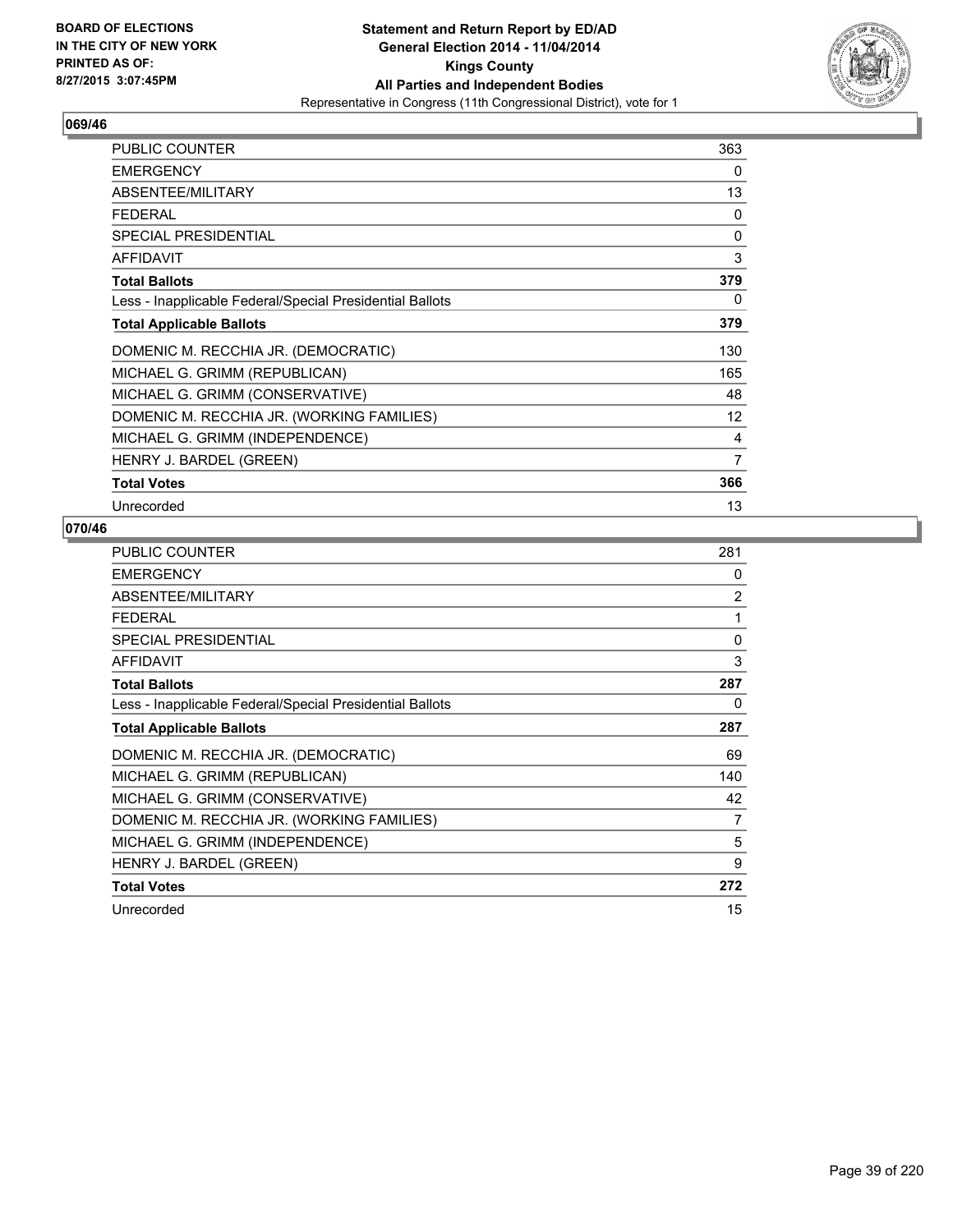

| <b>PUBLIC COUNTER</b>                                    | 295 |
|----------------------------------------------------------|-----|
| <b>EMERGENCY</b>                                         | 0   |
| ABSENTEE/MILITARY                                        | 5   |
| <b>FEDERAL</b>                                           | 6   |
| <b>SPECIAL PRESIDENTIAL</b>                              | 0   |
| <b>AFFIDAVIT</b>                                         | 3   |
| <b>Total Ballots</b>                                     | 309 |
| Less - Inapplicable Federal/Special Presidential Ballots | 0   |
| <b>Total Applicable Ballots</b>                          | 309 |
| DOMENIC M. RECCHIA JR. (DEMOCRATIC)                      | 107 |
| MICHAEL G. GRIMM (REPUBLICAN)                            | 147 |
| MICHAEL G. GRIMM (CONSERVATIVE)                          | 26  |
| DOMENIC M. RECCHIA JR. (WORKING FAMILIES)                | 9   |
| MICHAEL G. GRIMM (INDEPENDENCE)                          | 4   |
| HENRY J. BARDEL (GREEN)                                  | 6   |
| <b>Total Votes</b>                                       | 299 |
| Unrecorded                                               | 10  |

| <b>PUBLIC COUNTER</b>                                    | 273 |
|----------------------------------------------------------|-----|
| <b>EMERGENCY</b>                                         | 0   |
| ABSENTEE/MILITARY                                        | 7   |
| <b>FEDERAL</b>                                           | 4   |
| <b>SPECIAL PRESIDENTIAL</b>                              | 0   |
| <b>AFFIDAVIT</b>                                         | 4   |
| <b>Total Ballots</b>                                     | 288 |
| Less - Inapplicable Federal/Special Presidential Ballots | 0   |
| <b>Total Applicable Ballots</b>                          | 288 |
| DOMENIC M. RECCHIA JR. (DEMOCRATIC)                      | 105 |
| MICHAEL G. GRIMM (REPUBLICAN)                            | 92  |
| MICHAEL G. GRIMM (CONSERVATIVE)                          | 41  |
| DOMENIC M. RECCHIA JR. (WORKING FAMILIES)                | 13  |
| MICHAEL G. GRIMM (INDEPENDENCE)                          | 3   |
| HENRY J. BARDEL (GREEN)                                  | 10  |
| UNATTRIBUTABLE WRITE-IN (WRITE-IN)                       | 1   |
| <b>Total Votes</b>                                       | 265 |
| Unrecorded                                               | 23  |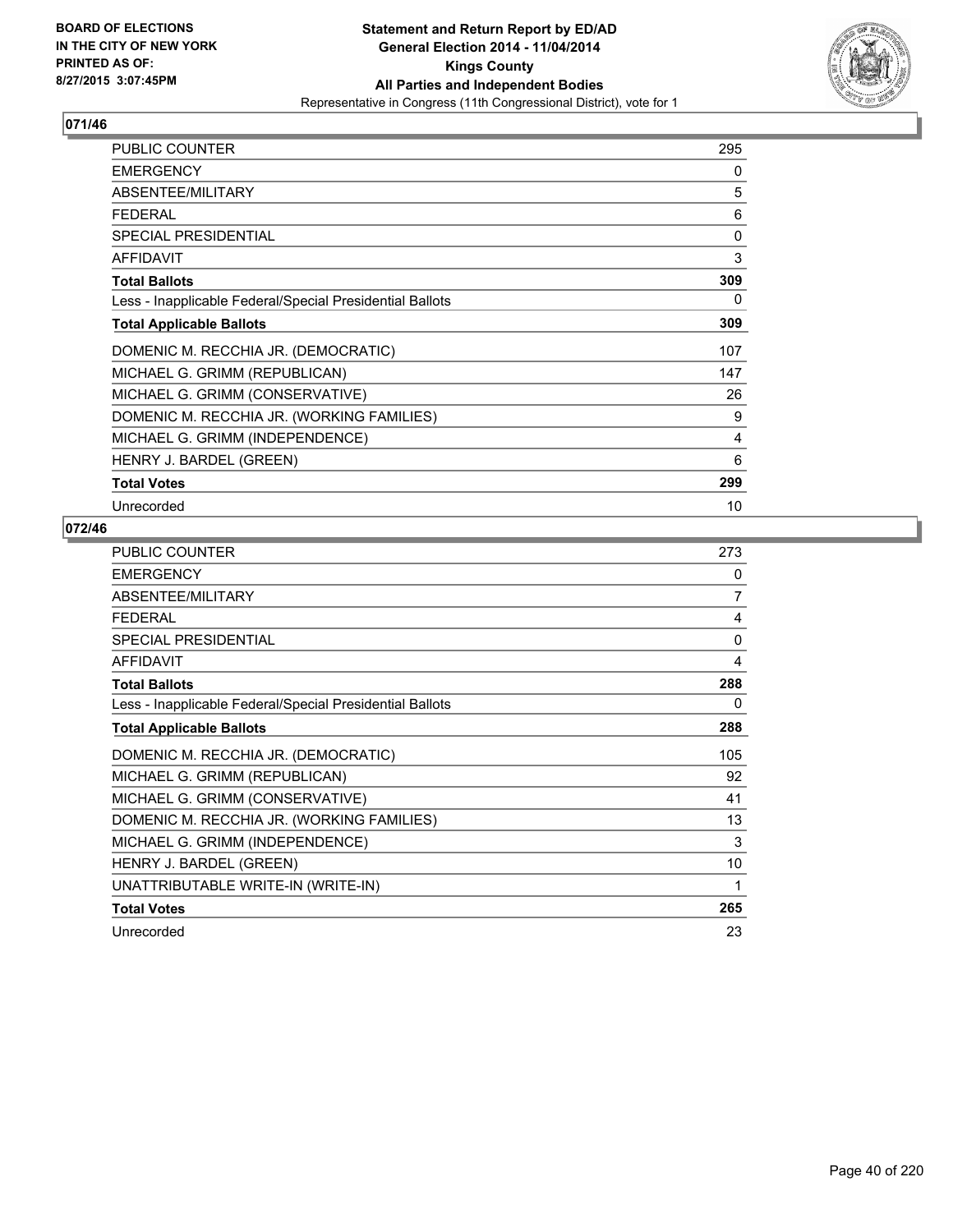

| <b>PUBLIC COUNTER</b>                                    | 19                |
|----------------------------------------------------------|-------------------|
| <b>EMERGENCY</b>                                         | 0                 |
| ABSENTEE/MILITARY                                        | 3                 |
| <b>FEDERAL</b>                                           | 0                 |
| <b>SPECIAL PRESIDENTIAL</b>                              | 0                 |
| <b>AFFIDAVIT</b>                                         | 1                 |
| <b>Total Ballots</b>                                     | 23                |
| Less - Inapplicable Federal/Special Presidential Ballots | 0                 |
| <b>Total Applicable Ballots</b>                          | 23                |
| DOMENIC M. RECCHIA JR. (DEMOCRATIC)                      | $12 \overline{ }$ |
| MICHAEL G. GRIMM (REPUBLICAN)                            | 8                 |
| MICHAEL G. GRIMM (CONSERVATIVE)                          | 0                 |
| DOMENIC M. RECCHIA JR. (WORKING FAMILIES)                | 1                 |
| MICHAEL G. GRIMM (INDEPENDENCE)                          | 0                 |
| HENRY J. BARDEL (GREEN)                                  | 0                 |
| <b>Total Votes</b>                                       | 21                |
| Unrecorded                                               | 2                 |

| <b>PUBLIC COUNTER</b>                                    | 0            |
|----------------------------------------------------------|--------------|
| <b>EMERGENCY</b>                                         | $\mathbf 0$  |
| ABSENTEE/MILITARY                                        | 0            |
| <b>FEDERAL</b>                                           | $\mathbf{0}$ |
| <b>SPECIAL PRESIDENTIAL</b>                              | $\mathbf{0}$ |
| <b>AFFIDAVIT</b>                                         | 0            |
| <b>Total Ballots</b>                                     | $\mathbf 0$  |
| Less - Inapplicable Federal/Special Presidential Ballots | 0            |
| <b>Total Applicable Ballots</b>                          | $\mathbf 0$  |
| DOMENIC M. RECCHIA JR. (DEMOCRATIC)                      | 0            |
| MICHAEL G. GRIMM (REPUBLICAN)                            | $\mathbf 0$  |
| MICHAEL G. GRIMM (CONSERVATIVE)                          | $\Omega$     |
| DOMENIC M. RECCHIA JR. (WORKING FAMILIES)                | 0            |
| MICHAEL G. GRIMM (INDEPENDENCE)                          | 0            |
| HENRY J. BARDEL (GREEN)                                  | 0            |
| <b>Total Votes</b>                                       | 0            |
| 076/46 COMBINED into: 075/46                             |              |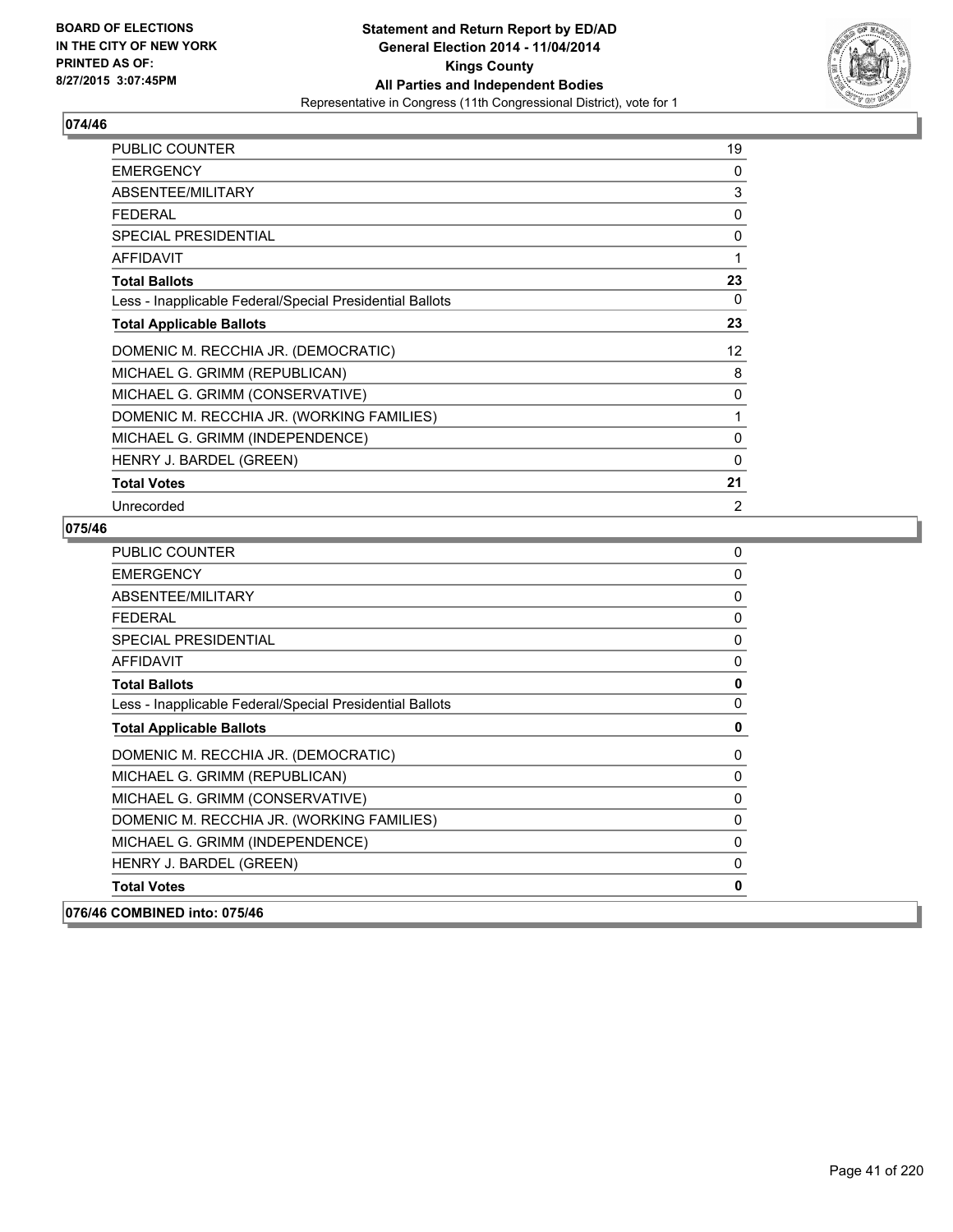

| <b>PUBLIC COUNTER</b>                                    | 186            |
|----------------------------------------------------------|----------------|
| <b>EMERGENCY</b>                                         | 0              |
| ABSENTEE/MILITARY                                        | 10             |
| <b>FEDERAL</b>                                           | 0              |
| <b>SPECIAL PRESIDENTIAL</b>                              | $\mathbf 0$    |
| <b>AFFIDAVIT</b>                                         | 4              |
| <b>Total Ballots</b>                                     | 200            |
| Less - Inapplicable Federal/Special Presidential Ballots | 0              |
| <b>Total Applicable Ballots</b>                          | 200            |
| DOMENIC M. RECCHIA JR. (DEMOCRATIC)                      | 99             |
| MICHAEL G. GRIMM (REPUBLICAN)                            | 61             |
| MICHAEL G. GRIMM (CONSERVATIVE)                          | 17             |
| DOMENIC M. RECCHIA JR. (WORKING FAMILIES)                | 8              |
| MICHAEL G. GRIMM (INDEPENDENCE)                          | 1              |
| HENRY J. BARDEL (GREEN)                                  | $\overline{2}$ |
| <b>Total Votes</b>                                       | 188            |
| Unrecorded                                               | 12             |

| <b>PUBLIC COUNTER</b>                                    | 183            |
|----------------------------------------------------------|----------------|
| <b>EMERGENCY</b>                                         | 0              |
| ABSENTEE/MILITARY                                        | 9              |
| <b>FEDERAL</b>                                           | $\overline{2}$ |
| <b>SPECIAL PRESIDENTIAL</b>                              | $\mathbf{0}$   |
| AFFIDAVIT                                                | 2              |
| <b>Total Ballots</b>                                     | 196            |
| Less - Inapplicable Federal/Special Presidential Ballots | 0              |
| <b>Total Applicable Ballots</b>                          | 196            |
| DOMENIC M. RECCHIA JR. (DEMOCRATIC)                      | 90             |
| MICHAEL G. GRIMM (REPUBLICAN)                            | 59             |
| MICHAEL G. GRIMM (CONSERVATIVE)                          | 20             |
| DOMENIC M. RECCHIA JR. (WORKING FAMILIES)                | 7              |
| MICHAEL G. GRIMM (INDEPENDENCE)                          | 1              |
| HENRY J. BARDEL (GREEN)                                  | 4              |
| <b>Total Votes</b>                                       | 181            |
| Unrecorded                                               | 15             |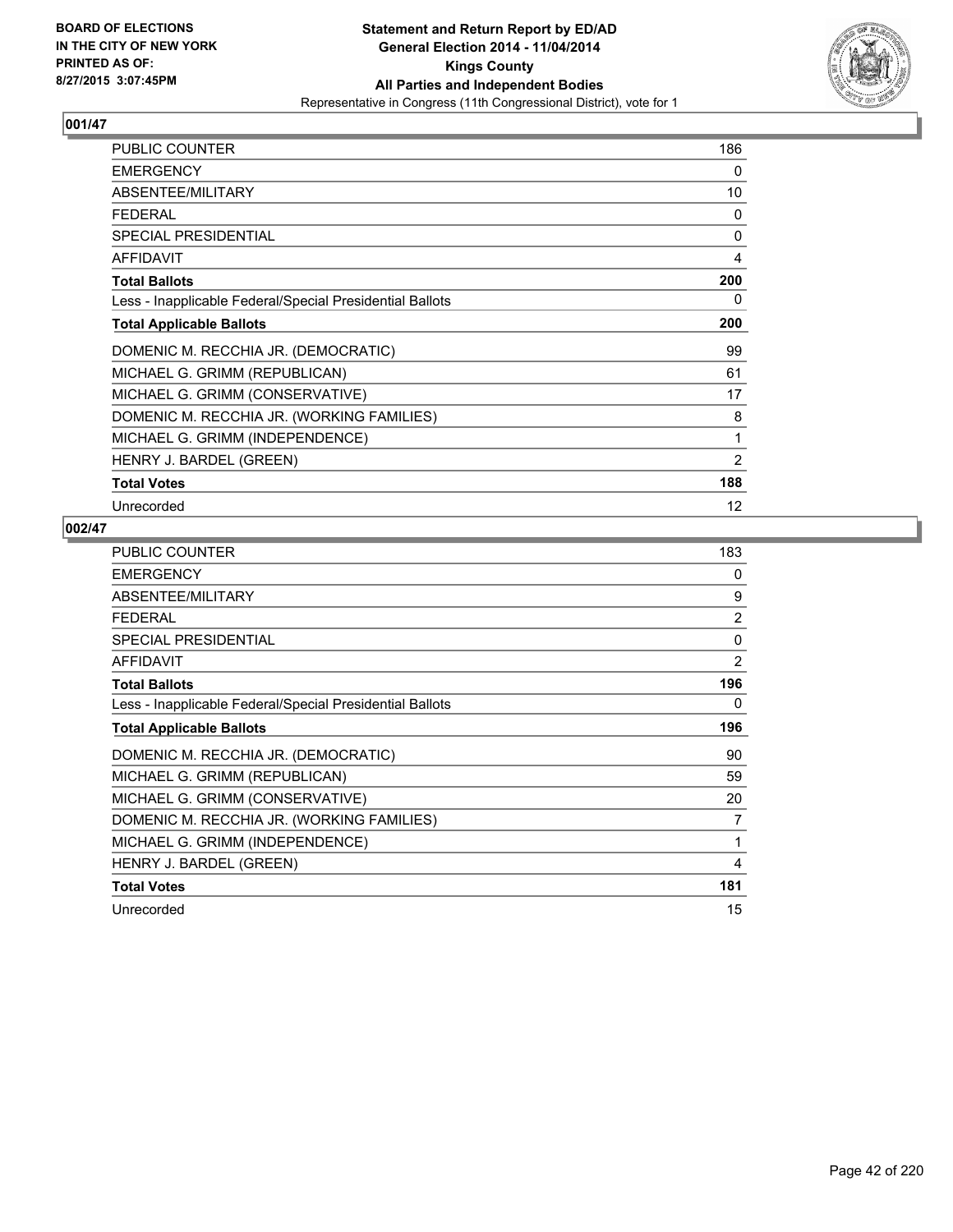

| <b>PUBLIC COUNTER</b>                                    | 167 |
|----------------------------------------------------------|-----|
| <b>EMERGENCY</b>                                         | 0   |
| ABSENTEE/MILITARY                                        | 4   |
| FFDFRAI                                                  | 0   |
| SPECIAL PRESIDENTIAL                                     | 0   |
| <b>AFFIDAVIT</b>                                         | 1   |
| <b>Total Ballots</b>                                     | 172 |
| Less - Inapplicable Federal/Special Presidential Ballots | 0   |
| <b>Total Applicable Ballots</b>                          | 172 |
| DOMENIC M. RECCHIA JR. (DEMOCRATIC)                      | 82  |
| MICHAEL G. GRIMM (REPUBLICAN)                            | 56  |
| MICHAEL G. GRIMM (CONSERVATIVE)                          | 10  |
| DOMENIC M. RECCHIA JR. (WORKING FAMILIES)                | 7   |
| MICHAEL G. GRIMM (INDEPENDENCE)                          | 4   |
| HENRY J. BARDEL (GREEN)                                  | 2   |
| DOUGLAS JONES (WRITE-IN)                                 | 1   |
| <b>Total Votes</b>                                       | 162 |
| Unrecorded                                               | 10  |

| <b>PUBLIC COUNTER</b>                                    | 121            |
|----------------------------------------------------------|----------------|
| <b>EMERGENCY</b>                                         | 0              |
| ABSENTEE/MILITARY                                        | 4              |
| <b>FEDERAL</b>                                           | 0              |
| <b>SPECIAL PRESIDENTIAL</b>                              | 0              |
| <b>AFFIDAVIT</b>                                         | $\overline{2}$ |
| <b>Total Ballots</b>                                     | 127            |
| Less - Inapplicable Federal/Special Presidential Ballots | 0              |
| <b>Total Applicable Ballots</b>                          | 127            |
| DOMENIC M. RECCHIA JR. (DEMOCRATIC)                      | 65             |
| MICHAEL G. GRIMM (REPUBLICAN)                            | 37             |
| MICHAEL G. GRIMM (CONSERVATIVE)                          | 8              |
| DOMENIC M. RECCHIA JR. (WORKING FAMILIES)                | 6              |
| MICHAEL G. GRIMM (INDEPENDENCE)                          | 0              |
| HENRY J. BARDEL (GREEN)                                  | 6              |
| <b>Total Votes</b>                                       | 122            |
| Unrecorded                                               | 5              |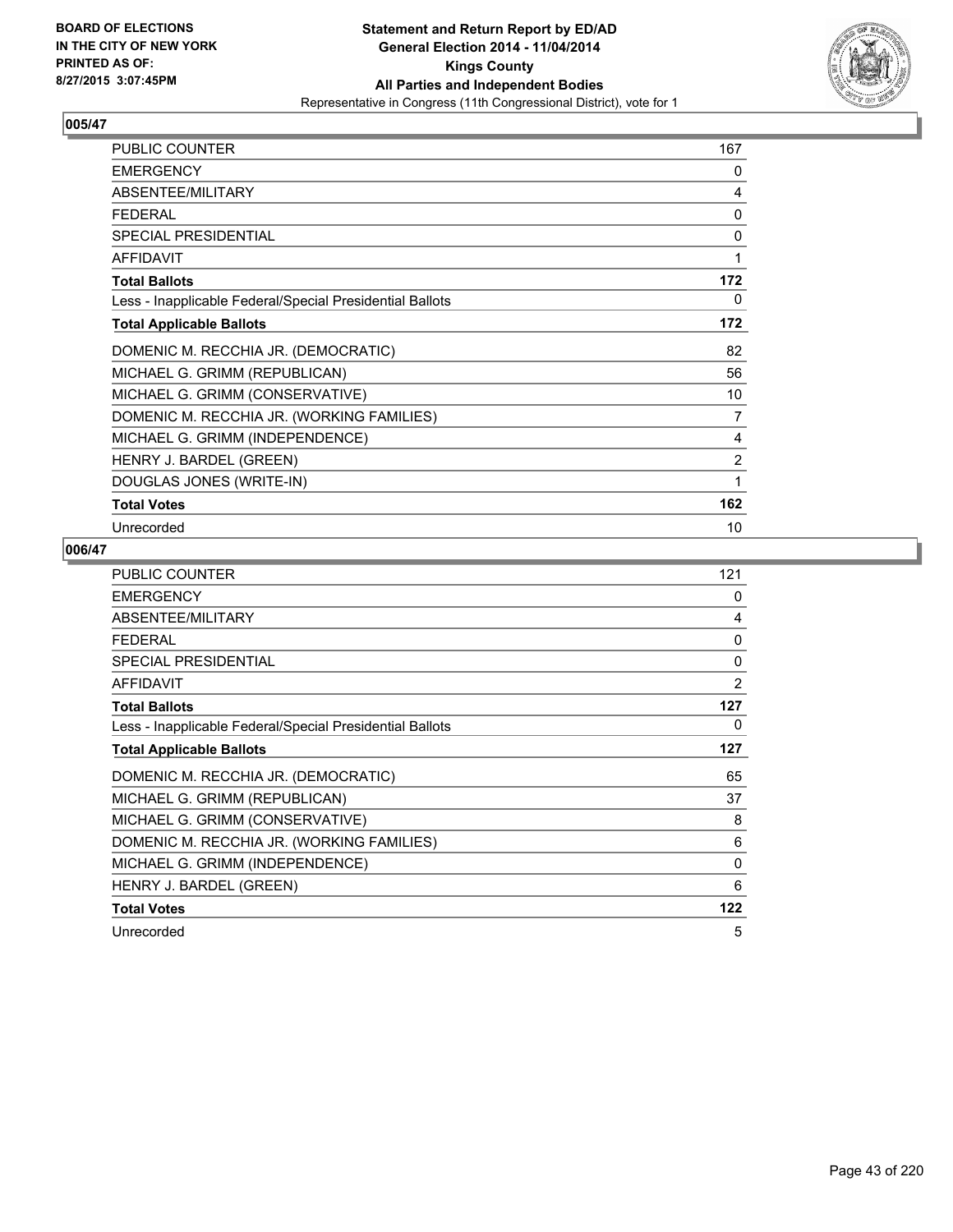

| <b>PUBLIC COUNTER</b>                                    | 149 |
|----------------------------------------------------------|-----|
| <b>EMERGENCY</b>                                         | 0   |
| ABSENTEE/MILITARY                                        | 7   |
| <b>FEDERAL</b>                                           | 1   |
| <b>SPECIAL PRESIDENTIAL</b>                              | 0   |
| <b>AFFIDAVIT</b>                                         | 2   |
| <b>Total Ballots</b>                                     | 159 |
| Less - Inapplicable Federal/Special Presidential Ballots | 0   |
| <b>Total Applicable Ballots</b>                          | 159 |
| DOMENIC M. RECCHIA JR. (DEMOCRATIC)                      | 73  |
| MICHAEL G. GRIMM (REPUBLICAN)                            | 53  |
| MICHAEL G. GRIMM (CONSERVATIVE)                          | 10  |
| DOMENIC M. RECCHIA JR. (WORKING FAMILIES)                | 5   |
| MICHAEL G. GRIMM (INDEPENDENCE)                          | 3   |
| HENRY J. BARDEL (GREEN)                                  | 7   |
| <b>Total Votes</b>                                       | 151 |
| Unrecorded                                               | 8   |

| <b>PUBLIC COUNTER</b>                                    | 149      |
|----------------------------------------------------------|----------|
| <b>EMERGENCY</b>                                         | 0        |
| ABSENTEE/MILITARY                                        | 5        |
| <b>FEDERAL</b>                                           | 0        |
| <b>SPECIAL PRESIDENTIAL</b>                              | $\Omega$ |
| AFFIDAVIT                                                | 5        |
| <b>Total Ballots</b>                                     | 159      |
| Less - Inapplicable Federal/Special Presidential Ballots | 0        |
| <b>Total Applicable Ballots</b>                          | 159      |
| DOMENIC M. RECCHIA JR. (DEMOCRATIC)                      | 66       |
| MICHAEL G. GRIMM (REPUBLICAN)                            | 57       |
| MICHAEL G. GRIMM (CONSERVATIVE)                          | 9        |
| DOMENIC M. RECCHIA JR. (WORKING FAMILIES)                | 6        |
| MICHAEL G. GRIMM (INDEPENDENCE)                          | 2        |
| HENRY J. BARDEL (GREEN)                                  | 4        |
| <b>Total Votes</b>                                       | 144      |
| Unrecorded                                               | 15       |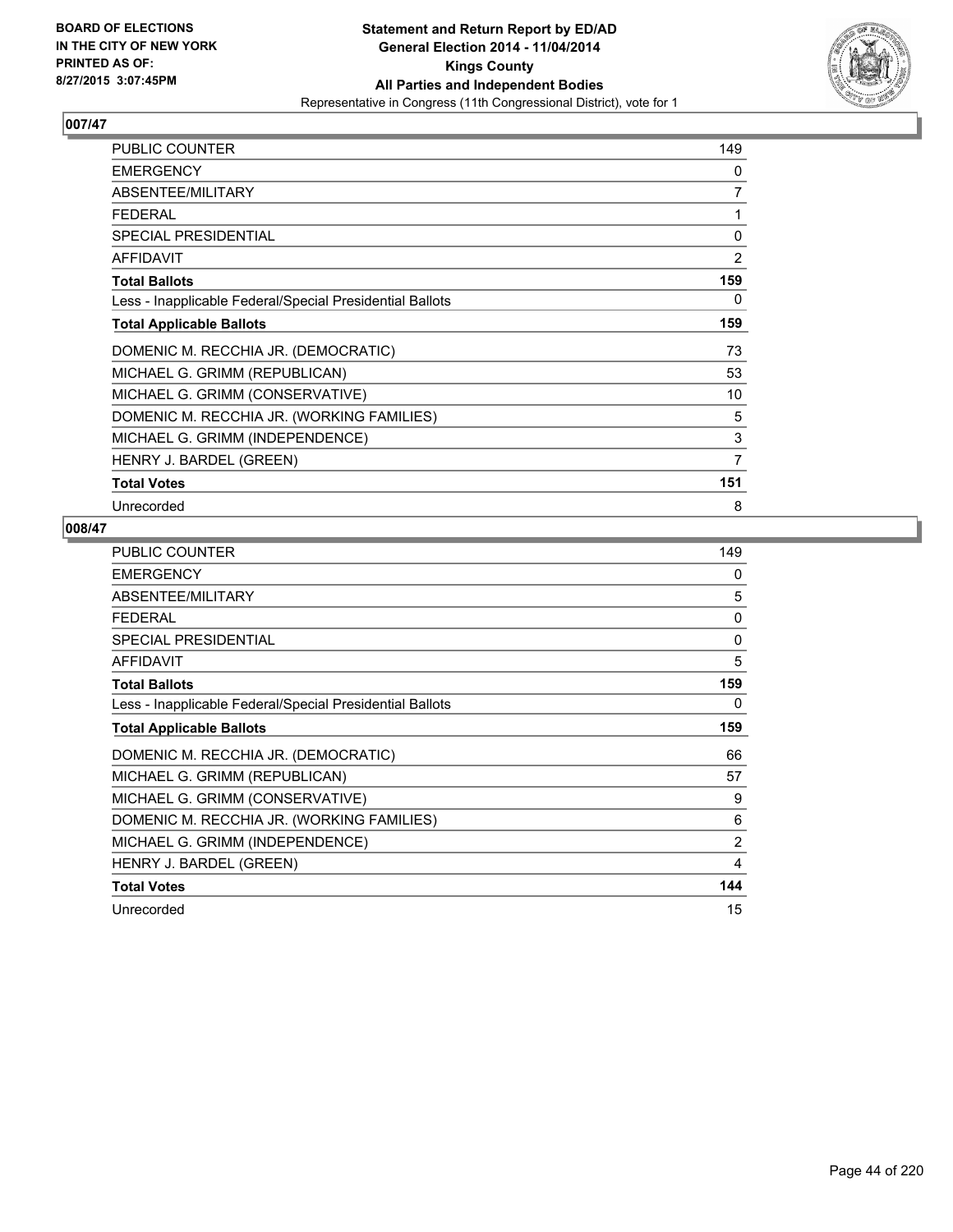

| <b>PUBLIC COUNTER</b>                                    | 217 |
|----------------------------------------------------------|-----|
| <b>EMERGENCY</b>                                         | 0   |
| ABSENTEE/MILITARY                                        | 9   |
| <b>FEDERAL</b>                                           | 1   |
| <b>SPECIAL PRESIDENTIAL</b>                              | 0   |
| <b>AFFIDAVIT</b>                                         | 1   |
| <b>Total Ballots</b>                                     | 228 |
| Less - Inapplicable Federal/Special Presidential Ballots | 0   |
| <b>Total Applicable Ballots</b>                          | 228 |
| DOMENIC M. RECCHIA JR. (DEMOCRATIC)                      | 83  |
| MICHAEL G. GRIMM (REPUBLICAN)                            | 91  |
| MICHAEL G. GRIMM (CONSERVATIVE)                          | 21  |
| DOMENIC M. RECCHIA JR. (WORKING FAMILIES)                | 3   |
| MICHAEL G. GRIMM (INDEPENDENCE)                          | 4   |
| HENRY J. BARDEL (GREEN)                                  | 5   |
| <b>Total Votes</b>                                       | 207 |
| Unrecorded                                               | 21  |

| PUBLIC COUNTER                                           | 142      |
|----------------------------------------------------------|----------|
| <b>EMERGENCY</b>                                         | 0        |
| ABSENTEE/MILITARY                                        | 6        |
| FEDERAL                                                  | 1        |
| <b>SPECIAL PRESIDENTIAL</b>                              | 0        |
| <b>AFFIDAVIT</b>                                         | $\Omega$ |
| <b>Total Ballots</b>                                     | 149      |
| Less - Inapplicable Federal/Special Presidential Ballots | 0        |
| <b>Total Applicable Ballots</b>                          | 149      |
| DOMENIC M. RECCHIA JR. (DEMOCRATIC)                      | 62       |
| MICHAEL G. GRIMM (REPUBLICAN)                            | 55       |
| MICHAEL G. GRIMM (CONSERVATIVE)                          | 11       |
| DOMENIC M. RECCHIA JR. (WORKING FAMILIES)                | 4        |
| MICHAEL G. GRIMM (INDEPENDENCE)                          | 5        |
| HENRY J. BARDEL (GREEN)                                  | 3        |
| <b>Total Votes</b>                                       | 140      |
| Unrecorded                                               | 9        |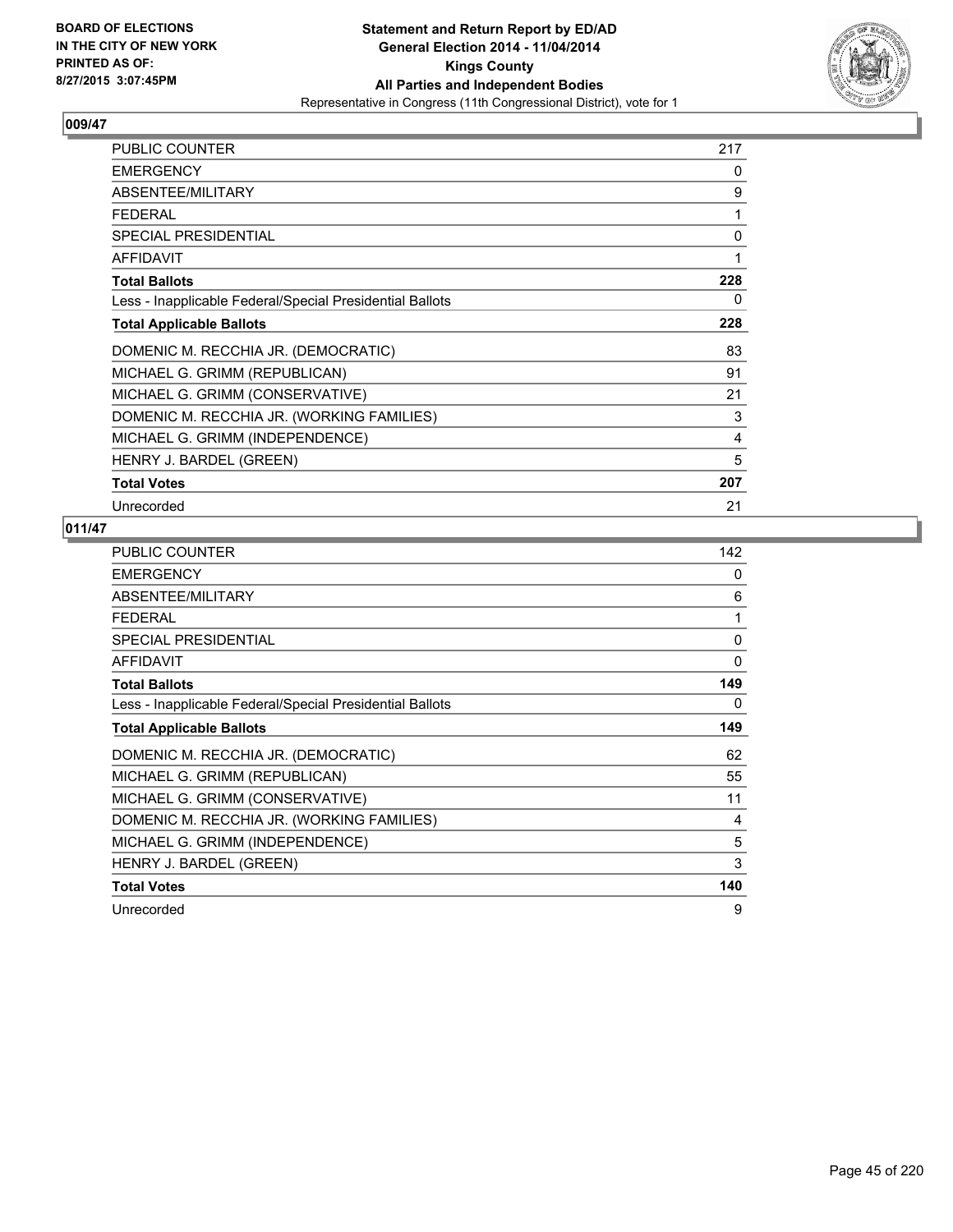

| <b>PUBLIC COUNTER</b>                                    | 136            |
|----------------------------------------------------------|----------------|
| <b>EMERGENCY</b>                                         | 0              |
| ABSENTEE/MILITARY                                        | 4              |
| <b>FEDERAL</b>                                           | 1              |
| <b>SPECIAL PRESIDENTIAL</b>                              | 0              |
| <b>AFFIDAVIT</b>                                         | 2              |
| <b>Total Ballots</b>                                     | 143            |
| Less - Inapplicable Federal/Special Presidential Ballots | 0              |
| <b>Total Applicable Ballots</b>                          | 143            |
| DOMENIC M. RECCHIA JR. (DEMOCRATIC)                      | 70             |
| MICHAEL G. GRIMM (REPUBLICAN)                            | 45             |
| MICHAEL G. GRIMM (CONSERVATIVE)                          | 9              |
| DOMENIC M. RECCHIA JR. (WORKING FAMILIES)                | 3              |
| MICHAEL G. GRIMM (INDEPENDENCE)                          | 1              |
| HENRY J. BARDEL (GREEN)                                  | $\overline{2}$ |
| <b>Total Votes</b>                                       | 130            |
| Unrecorded                                               | 13             |

| <b>PUBLIC COUNTER</b>                                    | 186          |
|----------------------------------------------------------|--------------|
| <b>EMERGENCY</b>                                         | 0            |
| ABSENTEE/MILITARY                                        | 4            |
| <b>FEDERAL</b>                                           | $\mathbf{0}$ |
| <b>SPECIAL PRESIDENTIAL</b>                              | 0            |
| <b>AFFIDAVIT</b>                                         | 3            |
| <b>Total Ballots</b>                                     | 193          |
| Less - Inapplicable Federal/Special Presidential Ballots | 0            |
| <b>Total Applicable Ballots</b>                          | 193          |
| DOMENIC M. RECCHIA JR. (DEMOCRATIC)                      | 92           |
| MICHAEL G. GRIMM (REPUBLICAN)                            | 60           |
| MICHAEL G. GRIMM (CONSERVATIVE)                          | 5            |
| DOMENIC M. RECCHIA JR. (WORKING FAMILIES)                | 12           |
| MICHAEL G. GRIMM (INDEPENDENCE)                          | 1            |
| HENRY J. BARDEL (GREEN)                                  | 2            |
| <b>Total Votes</b>                                       | 172          |
| Unrecorded                                               | 21           |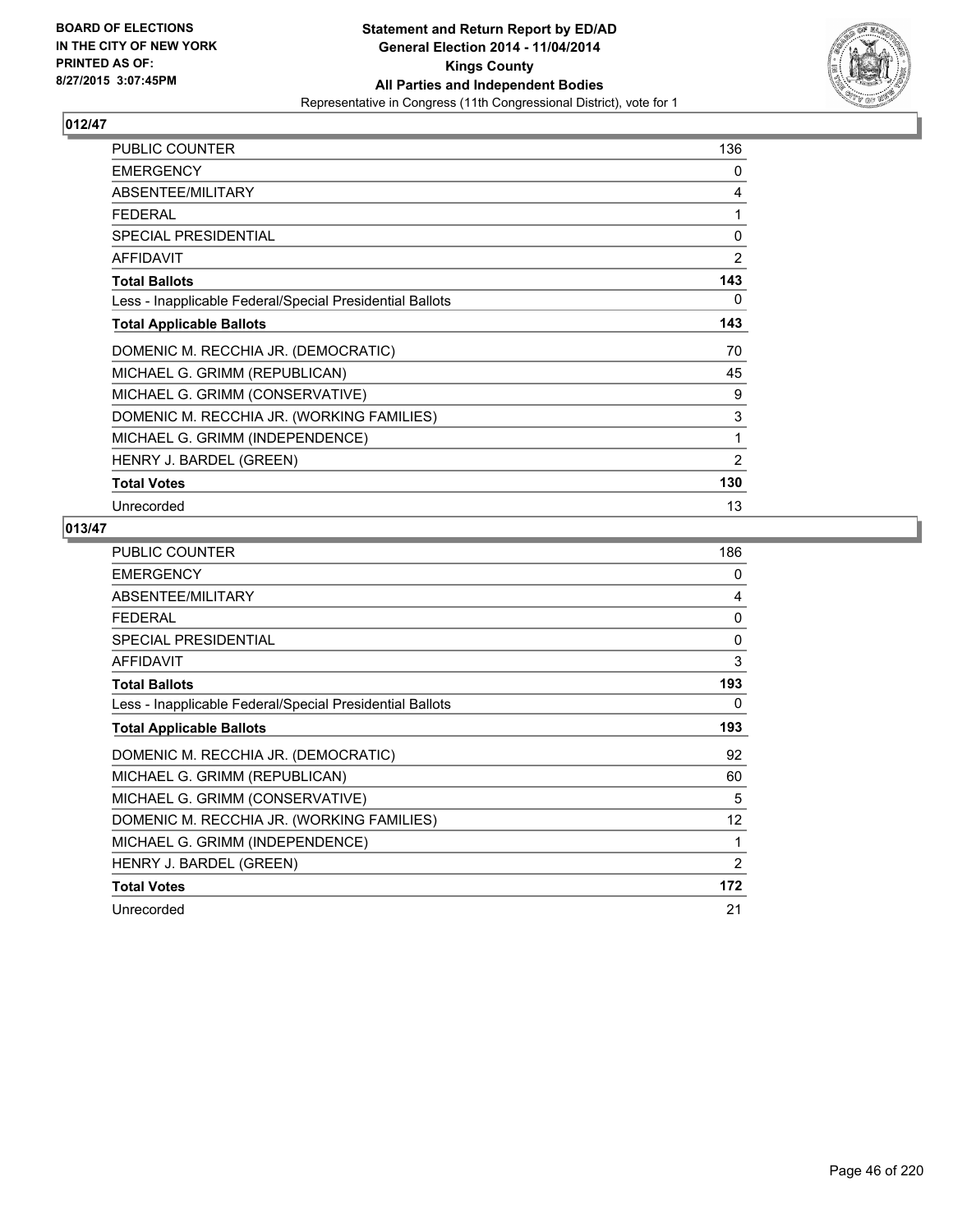

| <b>PUBLIC COUNTER</b>                                    | 202 |
|----------------------------------------------------------|-----|
| <b>EMERGENCY</b>                                         | 0   |
| ABSENTEE/MILITARY                                        | 9   |
| <b>FEDERAL</b>                                           | 2   |
| <b>SPECIAL PRESIDENTIAL</b>                              | 0   |
| <b>AFFIDAVIT</b>                                         | 1   |
| <b>Total Ballots</b>                                     | 214 |
| Less - Inapplicable Federal/Special Presidential Ballots | 0   |
| <b>Total Applicable Ballots</b>                          | 214 |
| DOMENIC M. RECCHIA JR. (DEMOCRATIC)                      | 97  |
| MICHAEL G. GRIMM (REPUBLICAN)                            | 73  |
| MICHAEL G. GRIMM (CONSERVATIVE)                          | 22  |
| DOMENIC M. RECCHIA JR. (WORKING FAMILIES)                | 8   |
| MICHAEL G. GRIMM (INDEPENDENCE)                          | 0   |
| HENRY J. BARDEL (GREEN)                                  | 4   |
| <b>Total Votes</b>                                       | 204 |
| Unrecorded                                               | 10  |

| <b>PUBLIC COUNTER</b>                                    | 180            |
|----------------------------------------------------------|----------------|
| <b>EMERGENCY</b>                                         | 0              |
| ABSENTEE/MILITARY                                        | 12             |
| <b>FEDERAL</b>                                           | 1              |
| <b>SPECIAL PRESIDENTIAL</b>                              | 0              |
| AFFIDAVIT                                                | 7              |
| <b>Total Ballots</b>                                     | 200            |
| Less - Inapplicable Federal/Special Presidential Ballots | 0              |
| <b>Total Applicable Ballots</b>                          | 200            |
| DOMENIC M. RECCHIA JR. (DEMOCRATIC)                      | 93             |
| MICHAEL G. GRIMM (REPUBLICAN)                            | 73             |
| MICHAEL G. GRIMM (CONSERVATIVE)                          | 12             |
| DOMENIC M. RECCHIA JR. (WORKING FAMILIES)                | 3              |
| MICHAEL G. GRIMM (INDEPENDENCE)                          | $\overline{2}$ |
| HENRY J. BARDEL (GREEN)                                  | 3              |
| <b>Total Votes</b>                                       | 186            |
| Unrecorded                                               | 14             |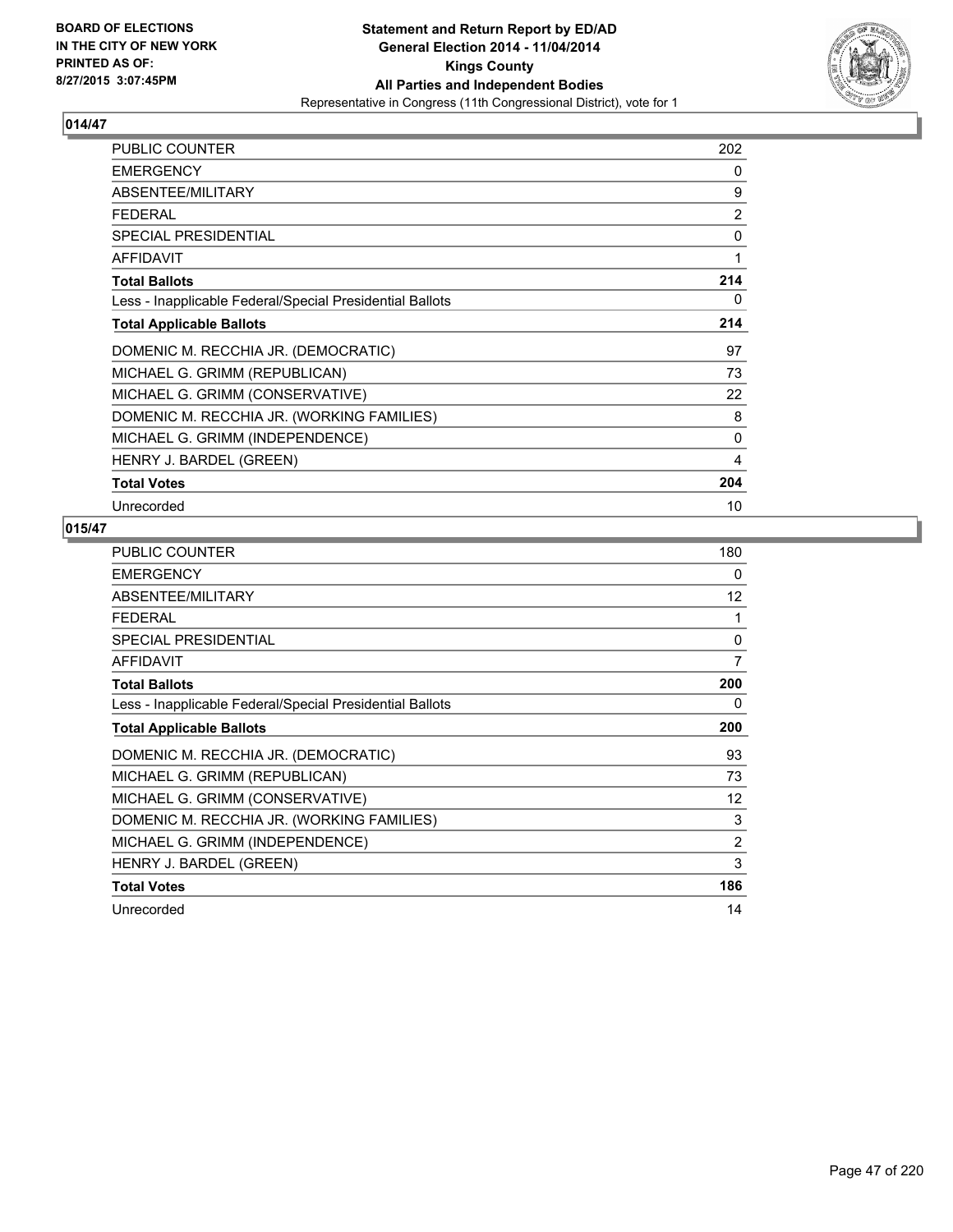

| <b>PUBLIC COUNTER</b>                                    | 98             |
|----------------------------------------------------------|----------------|
| <b>EMERGENCY</b>                                         | 0              |
| ABSENTEE/MILITARY                                        | 6              |
| <b>FEDERAL</b>                                           | $\overline{2}$ |
| <b>SPECIAL PRESIDENTIAL</b>                              | $\mathbf 0$    |
| <b>AFFIDAVIT</b>                                         | 3              |
| <b>Total Ballots</b>                                     | 109            |
| Less - Inapplicable Federal/Special Presidential Ballots | 0              |
| <b>Total Applicable Ballots</b>                          | 109            |
| DOMENIC M. RECCHIA JR. (DEMOCRATIC)                      | 44             |
| MICHAEL G. GRIMM (REPUBLICAN)                            | 41             |
| MICHAEL G. GRIMM (CONSERVATIVE)                          | 7              |
| DOMENIC M. RECCHIA JR. (WORKING FAMILIES)                | 6              |
| MICHAEL G. GRIMM (INDEPENDENCE)                          | 1              |
| HENRY J. BARDEL (GREEN)                                  | $\overline{2}$ |
| <b>Total Votes</b>                                       | 101            |
| Unrecorded                                               | 8              |

| <b>PUBLIC COUNTER</b>                                    | 110            |
|----------------------------------------------------------|----------------|
| <b>EMERGENCY</b>                                         | 0              |
| ABSENTEE/MILITARY                                        | 3              |
| FEDERAL                                                  | 0              |
| SPECIAL PRESIDENTIAL                                     | 0              |
| <b>AFFIDAVIT</b>                                         | 5              |
| <b>Total Ballots</b>                                     | 118            |
| Less - Inapplicable Federal/Special Presidential Ballots | 0              |
| <b>Total Applicable Ballots</b>                          | 118            |
| DOMENIC M. RECCHIA JR. (DEMOCRATIC)                      | 72             |
| MICHAEL G. GRIMM (REPUBLICAN)                            | 20             |
| MICHAEL G. GRIMM (CONSERVATIVE)                          | 8              |
| DOMENIC M. RECCHIA JR. (WORKING FAMILIES)                | $\overline{7}$ |
| MICHAEL G. GRIMM (INDEPENDENCE)                          | 2              |
| HENRY J. BARDEL (GREEN)                                  | 2              |
| <b>Total Votes</b>                                       | 111            |
| Unrecorded                                               | 7              |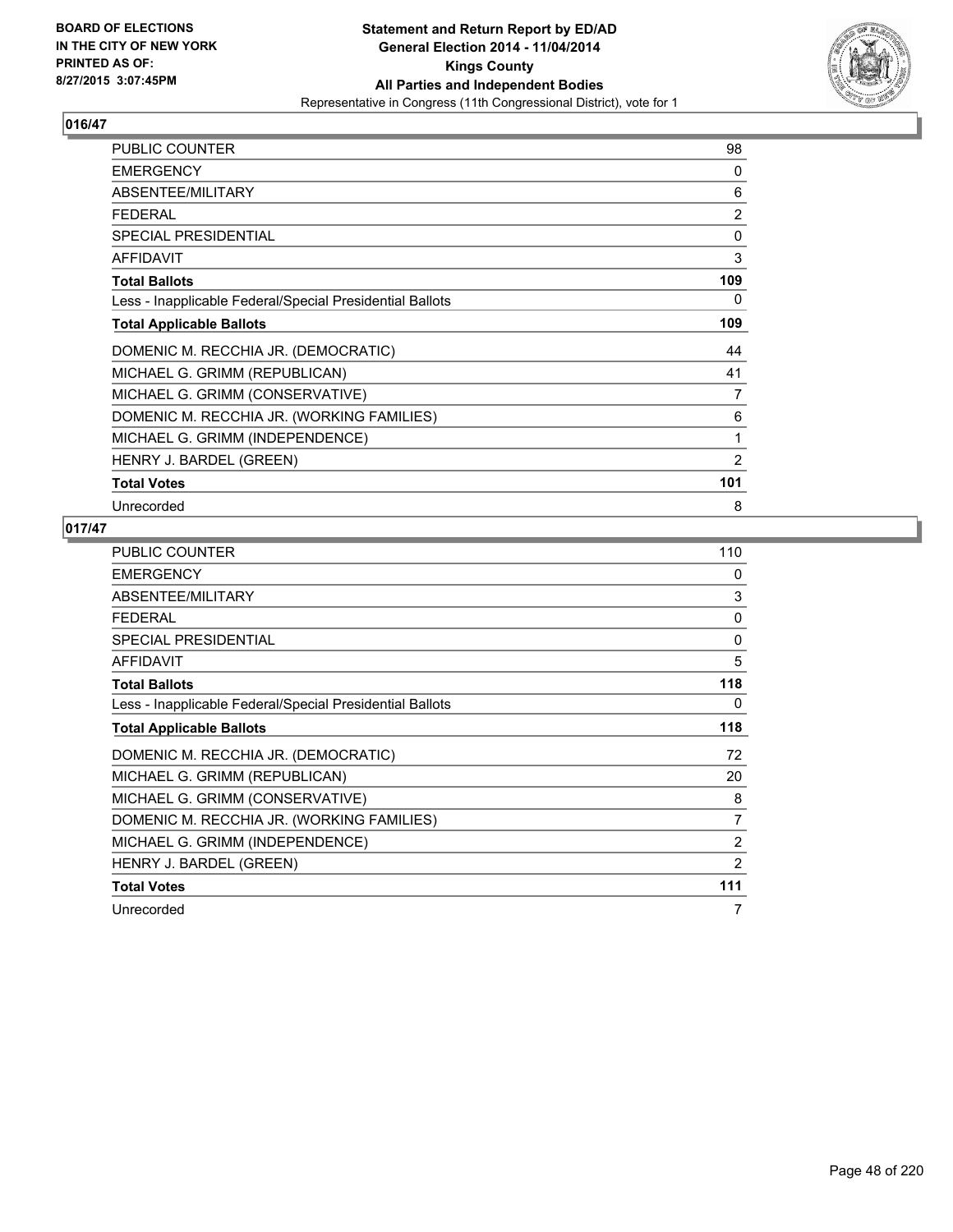

| <b>PUBLIC COUNTER</b>                                    | 215 |
|----------------------------------------------------------|-----|
| <b>EMERGENCY</b>                                         | 0   |
| ABSENTEE/MILITARY                                        | 14  |
| FFDFRAI                                                  | 5   |
| <b>SPECIAL PRESIDENTIAL</b>                              | 0   |
| <b>AFFIDAVIT</b>                                         | 2   |
| <b>Total Ballots</b>                                     | 236 |
| Less - Inapplicable Federal/Special Presidential Ballots | 0   |
| <b>Total Applicable Ballots</b>                          | 236 |
| DOMENIC M. RECCHIA JR. (DEMOCRATIC)                      | 76  |
| MICHAEL G. GRIMM (REPUBLICAN)                            | 86  |
| MICHAEL G. GRIMM (CONSERVATIVE)                          | 30  |
| DOMENIC M. RECCHIA JR. (WORKING FAMILIES)                | 7   |
| MICHAEL G. GRIMM (INDEPENDENCE)                          | 2   |
| HENRY J. BARDEL (GREEN)                                  | 5   |
| EDWIN PEREZ (WRITE-IN)                                   | 1   |
| <b>Total Votes</b>                                       | 207 |
| Unrecorded                                               | 29  |

| <b>PUBLIC COUNTER</b>                                    | 38             |
|----------------------------------------------------------|----------------|
| <b>EMERGENCY</b>                                         | 0              |
| ABSENTEE/MILITARY                                        | 4              |
| <b>FEDERAL</b>                                           | 0              |
| <b>SPECIAL PRESIDENTIAL</b>                              | $\Omega$       |
| <b>AFFIDAVIT</b>                                         | $\overline{2}$ |
| <b>Total Ballots</b>                                     | 44             |
| Less - Inapplicable Federal/Special Presidential Ballots | 0              |
| <b>Total Applicable Ballots</b>                          | 44             |
| DOMENIC M. RECCHIA JR. (DEMOCRATIC)                      | 19             |
| MICHAEL G. GRIMM (REPUBLICAN)                            | 14             |
| MICHAEL G. GRIMM (CONSERVATIVE)                          | 2              |
| DOMENIC M. RECCHIA JR. (WORKING FAMILIES)                | 1              |
| MICHAEL G. GRIMM (INDEPENDENCE)                          | $\Omega$       |
| HENRY J. BARDEL (GREEN)                                  | $\overline{2}$ |
| <b>Total Votes</b>                                       | 38             |
| Unrecorded                                               | 6              |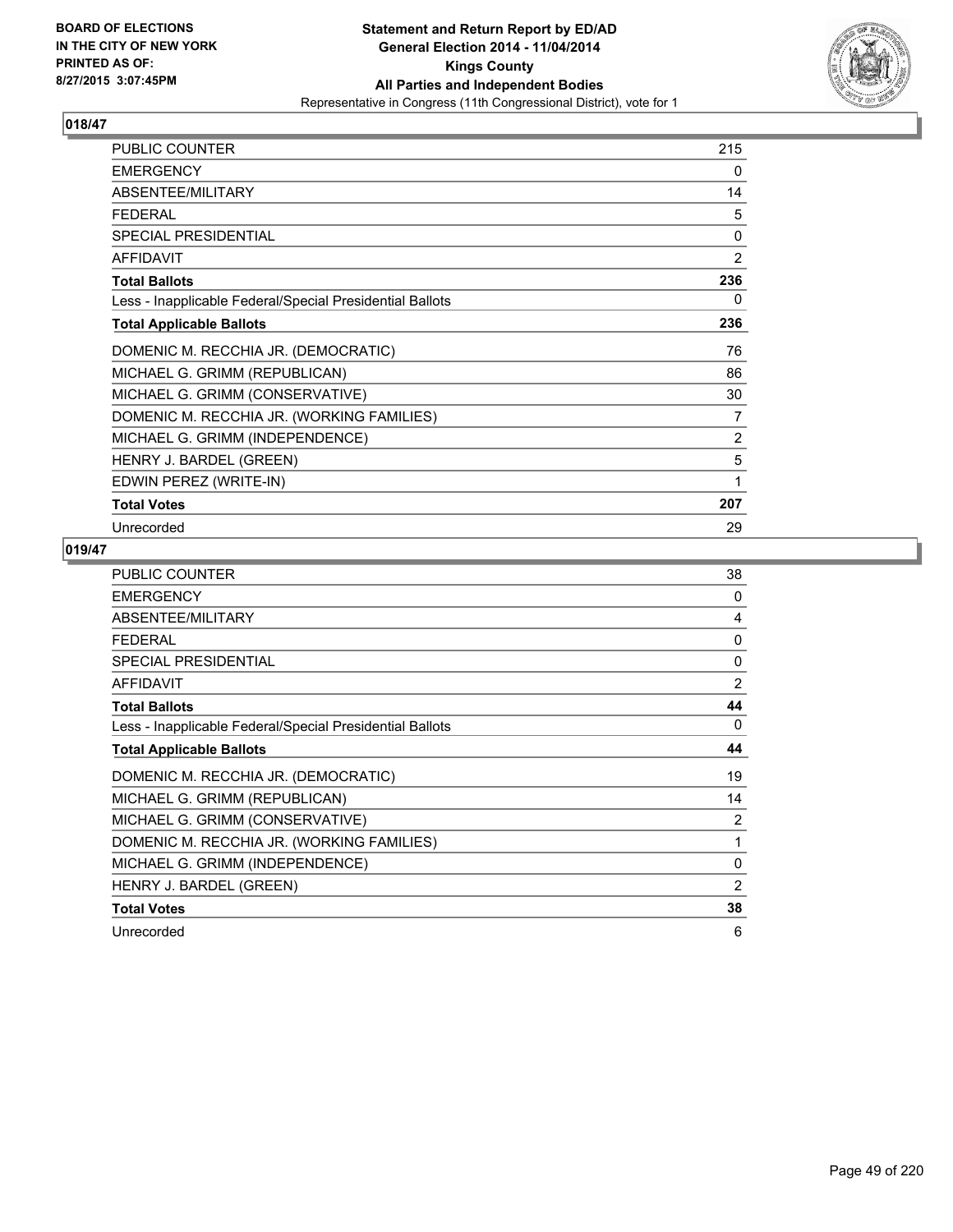

| PUBLIC COUNTER                                           | 48             |
|----------------------------------------------------------|----------------|
| <b>EMERGENCY</b>                                         | 0              |
| ABSENTEE/MILITARY                                        | 1              |
| <b>FEDERAL</b>                                           | 0              |
| <b>SPECIAL PRESIDENTIAL</b>                              | $\Omega$       |
| <b>AFFIDAVIT</b>                                         | 0              |
| <b>Total Ballots</b>                                     | 49             |
| Less - Inapplicable Federal/Special Presidential Ballots | 0              |
| <b>Total Applicable Ballots</b>                          | 49             |
| DOMENIC M. RECCHIA JR. (DEMOCRATIC)                      | 30             |
| MICHAEL G. GRIMM (REPUBLICAN)                            | 8              |
| MICHAEL G. GRIMM (CONSERVATIVE)                          | 1              |
| DOMENIC M. RECCHIA JR. (WORKING FAMILIES)                | 0              |
| MICHAEL G. GRIMM (INDEPENDENCE)                          | $\overline{2}$ |
| HENRY J. BARDEL (GREEN)                                  | 3              |
| <b>Total Votes</b>                                       | 44             |
| Unrecorded                                               | 5              |

| PUBLIC COUNTER                                           | 53             |
|----------------------------------------------------------|----------------|
| <b>EMERGENCY</b>                                         | 0              |
| ABSENTEE/MILITARY                                        | $\Omega$       |
| <b>FEDERAL</b>                                           | $\Omega$       |
| <b>SPECIAL PRESIDENTIAL</b>                              | $\Omega$       |
| <b>AFFIDAVIT</b>                                         | $\overline{2}$ |
| <b>Total Ballots</b>                                     | 55             |
| Less - Inapplicable Federal/Special Presidential Ballots | $\Omega$       |
| <b>Total Applicable Ballots</b>                          | 55             |
| DOMENIC M. RECCHIA JR. (DEMOCRATIC)                      | 25             |
| MICHAEL G. GRIMM (REPUBLICAN)                            | 15             |
| MICHAEL G. GRIMM (CONSERVATIVE)                          | 5              |
| DOMENIC M. RECCHIA JR. (WORKING FAMILIES)                | 2              |
| MICHAEL G. GRIMM (INDEPENDENCE)                          | 1              |
| HENRY J. BARDEL (GREEN)                                  | 1              |
| STANLEY LAVE (WRITE-IN)                                  | 1              |
| <b>Total Votes</b>                                       | 50             |
| Unrecorded                                               | 5              |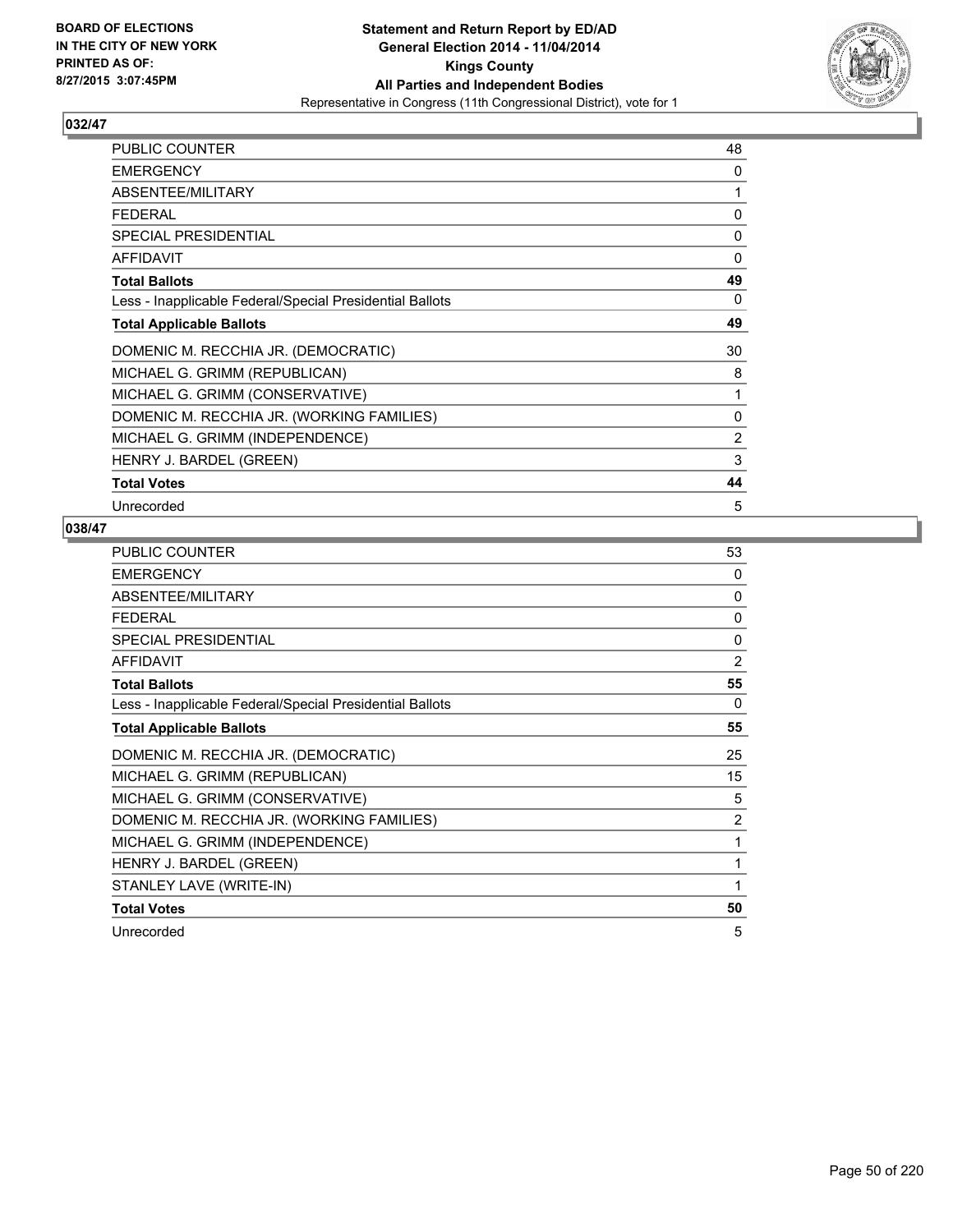

| <b>PUBLIC COUNTER</b>                                    | 225 |
|----------------------------------------------------------|-----|
| <b>EMERGENCY</b>                                         | 0   |
| ABSENTEE/MILITARY                                        | 1   |
| <b>FEDERAL</b>                                           | 0   |
| SPECIAL PRESIDENTIAL                                     | 0   |
| <b>AFFIDAVIT</b>                                         | 1   |
| <b>Total Ballots</b>                                     | 227 |
| Less - Inapplicable Federal/Special Presidential Ballots | 0   |
| <b>Total Applicable Ballots</b>                          | 227 |
| DOMENIC M. RECCHIA JR. (DEMOCRATIC)                      | 85  |
| MICHAEL G. GRIMM (REPUBLICAN)                            | 52  |
| MICHAEL G. GRIMM (CONSERVATIVE)                          | 13  |
| DOMENIC M. RECCHIA JR. (WORKING FAMILIES)                | 8   |
| MICHAEL G. GRIMM (INDEPENDENCE)                          | 3   |
| HENRY J. BARDEL (GREEN)                                  | 2   |
| UNATTRIBUTABLE WRITE-IN (WRITE-IN)                       | 1   |
| <b>Total Votes</b>                                       | 164 |
| Unrecorded                                               | 63  |

| PUBLIC COUNTER                                           | 107 |
|----------------------------------------------------------|-----|
| <b>EMERGENCY</b>                                         | 0   |
| ABSENTEE/MILITARY                                        | 4   |
| <b>FFDFRAI</b>                                           | 0   |
| <b>SPECIAL PRESIDENTIAL</b>                              | 0   |
| <b>AFFIDAVIT</b>                                         | 2   |
| <b>Total Ballots</b>                                     | 113 |
| Less - Inapplicable Federal/Special Presidential Ballots | 0   |
| <b>Total Applicable Ballots</b>                          | 113 |
| DOMENIC M. RECCHIA JR. (DEMOCRATIC)                      | 42  |
| MICHAEL G. GRIMM (REPUBLICAN)                            | 41  |
| MICHAEL G. GRIMM (CONSERVATIVE)                          | 11  |
| DOMENIC M. RECCHIA JR. (WORKING FAMILIES)                | 4   |
| MICHAEL G. GRIMM (INDEPENDENCE)                          | 1   |
| HENRY J. BARDEL (GREEN)                                  | 5   |
| DAN BONANNO (WRITE-IN)                                   | 1   |
| UNATTRIBUTABLE WRITE-IN (WRITE-IN)                       | 1   |
| <b>Total Votes</b>                                       | 106 |
| Unrecorded                                               | 7   |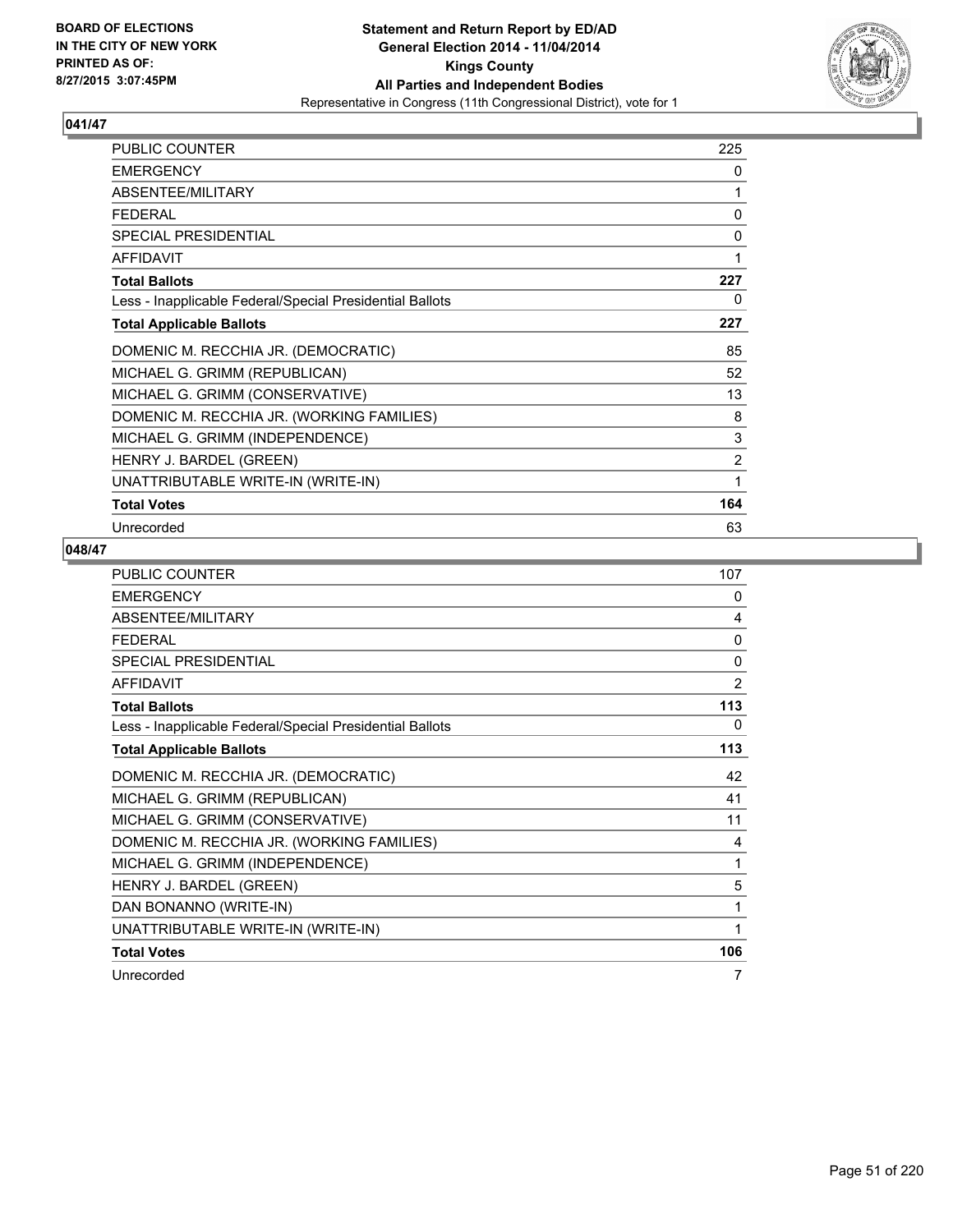

| <b>PUBLIC COUNTER</b>                                    | 271 |
|----------------------------------------------------------|-----|
| <b>EMERGENCY</b>                                         | 0   |
| ABSENTEE/MILITARY                                        | 7   |
| <b>FEDERAL</b>                                           | 1   |
| <b>SPECIAL PRESIDENTIAL</b>                              | 0   |
| <b>AFFIDAVIT</b>                                         |     |
| <b>Total Ballots</b>                                     | 280 |
| Less - Inapplicable Federal/Special Presidential Ballots | 0   |
| <b>Total Applicable Ballots</b>                          | 280 |
| DOMENIC M. RECCHIA JR. (DEMOCRATIC)                      | 115 |
| MICHAEL G. GRIMM (REPUBLICAN)                            | 107 |
| MICHAEL G. GRIMM (CONSERVATIVE)                          | 20  |
| DOMENIC M. RECCHIA JR. (WORKING FAMILIES)                | 14  |
| MICHAEL G. GRIMM (INDEPENDENCE)                          | 2   |
| HENRY J. BARDEL (GREEN)                                  | 4   |
| PAUL CASTAGNINI (WRITE-IN)                               | 1   |
| <b>Total Votes</b>                                       | 263 |
| Unrecorded                                               | 17  |

| <b>PUBLIC COUNTER</b>                                    | 150            |
|----------------------------------------------------------|----------------|
| <b>EMERGENCY</b>                                         | 0              |
| ABSENTEE/MILITARY                                        | 0              |
| <b>FEDERAL</b>                                           | 0              |
| <b>SPECIAL PRESIDENTIAL</b>                              | 0              |
| <b>AFFIDAVIT</b>                                         | $\overline{2}$ |
| <b>Total Ballots</b>                                     | 152            |
| Less - Inapplicable Federal/Special Presidential Ballots | 0              |
| <b>Total Applicable Ballots</b>                          | 152            |
| DOMENIC M. RECCHIA JR. (DEMOCRATIC)                      | 130            |
| MICHAEL G. GRIMM (REPUBLICAN)                            | 6              |
| MICHAEL G. GRIMM (CONSERVATIVE)                          | 1              |
| DOMENIC M. RECCHIA JR. (WORKING FAMILIES)                | $\overline{2}$ |
| MICHAEL G. GRIMM (INDEPENDENCE)                          | $\mathbf{0}$   |
| HENRY J. BARDEL (GREEN)                                  | 4              |
| <b>Total Votes</b>                                       | 143            |
| Unrecorded                                               | 9              |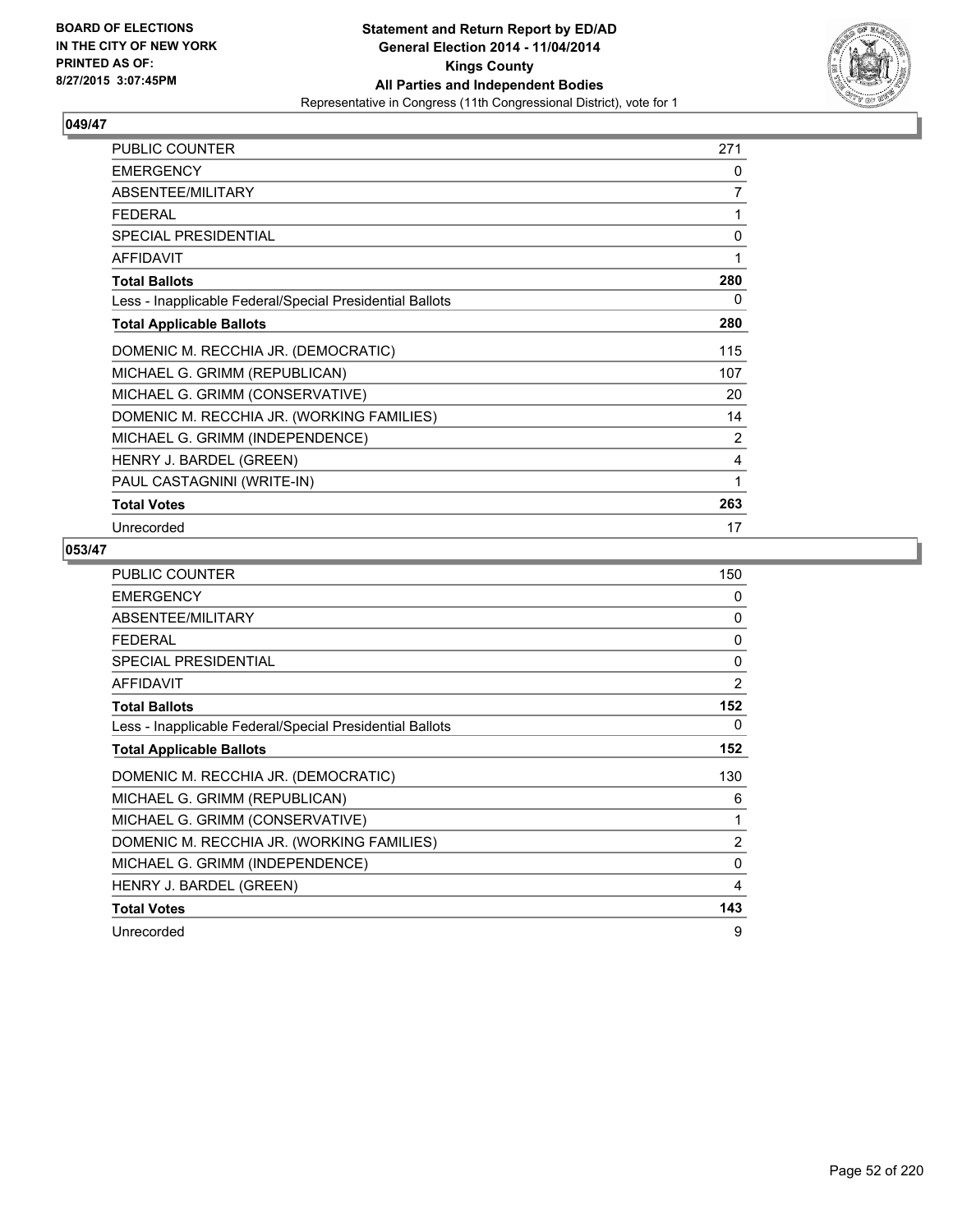

| <b>PUBLIC COUNTER</b>                                    | 123            |
|----------------------------------------------------------|----------------|
| <b>EMERGENCY</b>                                         | 0              |
| ABSENTEE/MILITARY                                        | $\overline{2}$ |
| <b>FEDERAL</b>                                           | 0              |
| <b>SPECIAL PRESIDENTIAL</b>                              | 0              |
| <b>AFFIDAVIT</b>                                         | 1              |
| <b>Total Ballots</b>                                     | 126            |
| Less - Inapplicable Federal/Special Presidential Ballots | 0              |
| <b>Total Applicable Ballots</b>                          | 126            |
| DOMENIC M. RECCHIA JR. (DEMOCRATIC)                      | 112            |
| MICHAEL G. GRIMM (REPUBLICAN)                            | 1              |
| MICHAEL G. GRIMM (CONSERVATIVE)                          | 0              |
| DOMENIC M. RECCHIA JR. (WORKING FAMILIES)                | $\overline{2}$ |
| MICHAEL G. GRIMM (INDEPENDENCE)                          | 0              |
| HENRY J. BARDEL (GREEN)                                  | $\overline{2}$ |
| <b>Total Votes</b>                                       | 117            |
| Unrecorded                                               | 9              |

| <b>PUBLIC COUNTER</b>                                    | 188          |
|----------------------------------------------------------|--------------|
| <b>EMERGENCY</b>                                         | 0            |
| ABSENTEE/MILITARY                                        | 5            |
| <b>FEDERAL</b>                                           | 1            |
| <b>SPECIAL PRESIDENTIAL</b>                              | $\mathbf{0}$ |
| AFFIDAVIT                                                | 3            |
| <b>Total Ballots</b>                                     | 197          |
| Less - Inapplicable Federal/Special Presidential Ballots | 0            |
| <b>Total Applicable Ballots</b>                          | 197          |
| DOMENIC M. RECCHIA JR. (DEMOCRATIC)                      | 98           |
| MICHAEL G. GRIMM (REPUBLICAN)                            | 52           |
| MICHAEL G. GRIMM (CONSERVATIVE)                          | 10           |
| DOMENIC M. RECCHIA JR. (WORKING FAMILIES)                | 11           |
| MICHAEL G. GRIMM (INDEPENDENCE)                          | 3            |
| HENRY J. BARDEL (GREEN)                                  | 1            |
| <b>Total Votes</b>                                       | 175          |
| Unrecorded                                               | 22           |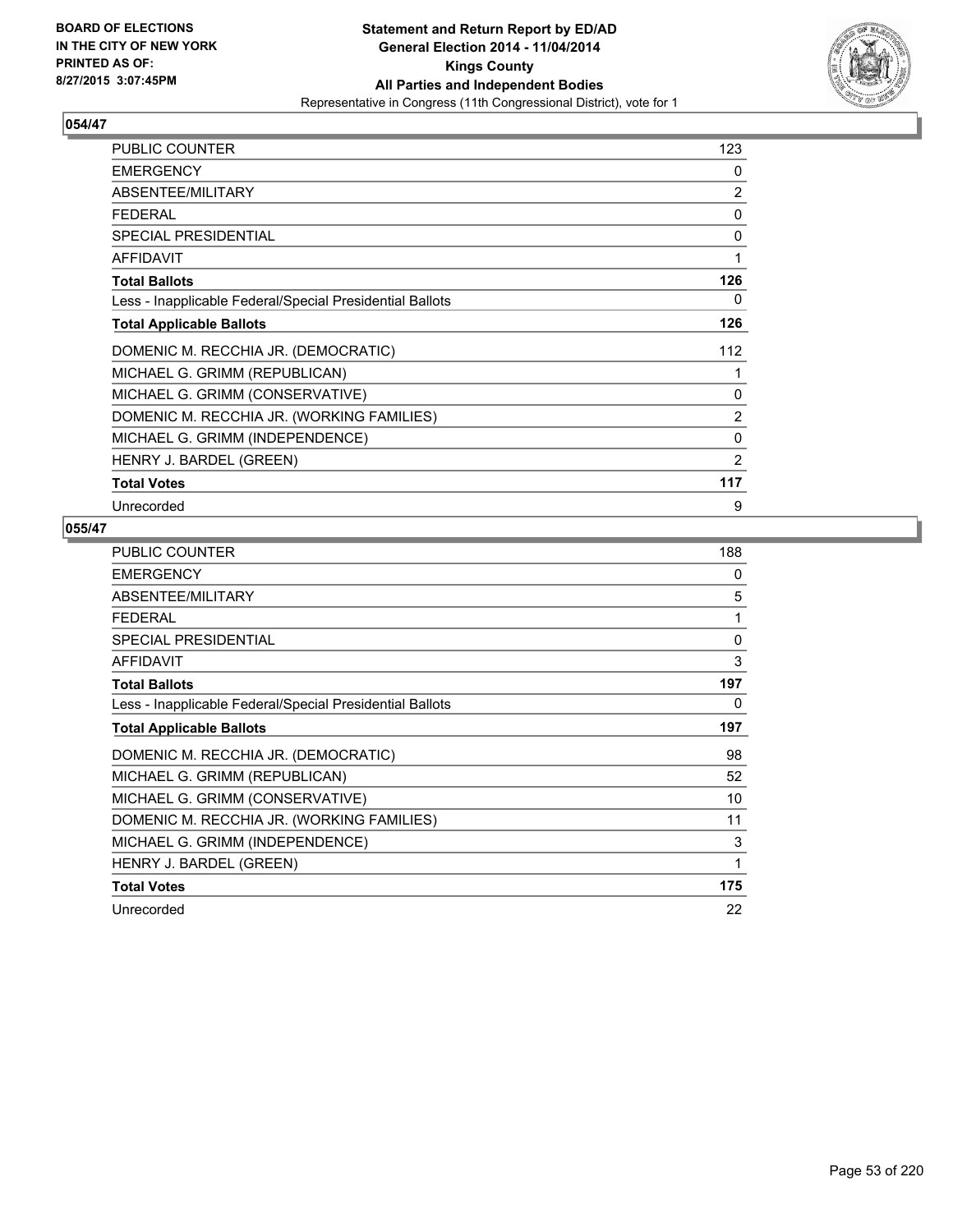

| PUBLIC COUNTER                                           | 130            |
|----------------------------------------------------------|----------------|
| <b>EMERGENCY</b>                                         | 0              |
| ABSENTEE/MILITARY                                        | $\overline{2}$ |
| <b>FEDERAL</b>                                           | 1              |
| <b>SPECIAL PRESIDENTIAL</b>                              | 0              |
| <b>AFFIDAVIT</b>                                         | 0              |
| <b>Total Ballots</b>                                     | 133            |
| Less - Inapplicable Federal/Special Presidential Ballots | 0              |
| <b>Total Applicable Ballots</b>                          | 133            |
| DOMENIC M. RECCHIA JR. (DEMOCRATIC)                      | 64             |
| MICHAEL G. GRIMM (REPUBLICAN)                            | 34             |
| MICHAEL G. GRIMM (CONSERVATIVE)                          | 10             |
| DOMENIC M. RECCHIA JR. (WORKING FAMILIES)                | 5              |
| MICHAEL G. GRIMM (INDEPENDENCE)                          | 1              |
| HENRY J. BARDEL (GREEN)                                  | 8              |
| <b>Total Votes</b>                                       | 122            |
| Unrecorded                                               | 11             |

| <b>PUBLIC COUNTER</b>                                    | 272          |
|----------------------------------------------------------|--------------|
| <b>EMERGENCY</b>                                         | 0            |
| ABSENTEE/MILITARY                                        | 6            |
| FEDERAL                                                  | 3            |
| SPECIAL PRESIDENTIAL                                     | 0            |
| <b>AFFIDAVIT</b>                                         | $\mathbf{0}$ |
| <b>Total Ballots</b>                                     | 281          |
| Less - Inapplicable Federal/Special Presidential Ballots | 0            |
| <b>Total Applicable Ballots</b>                          | 281          |
| DOMENIC M. RECCHIA JR. (DEMOCRATIC)                      | 159          |
| MICHAEL G. GRIMM (REPUBLICAN)                            | 77           |
| MICHAEL G. GRIMM (CONSERVATIVE)                          | 6            |
| DOMENIC M. RECCHIA JR. (WORKING FAMILIES)                | 17           |
| MICHAEL G. GRIMM (INDEPENDENCE)                          | 1            |
| HENRY J. BARDEL (GREEN)                                  | 8            |
| <b>Total Votes</b>                                       | 268          |
| Unrecorded                                               | 13           |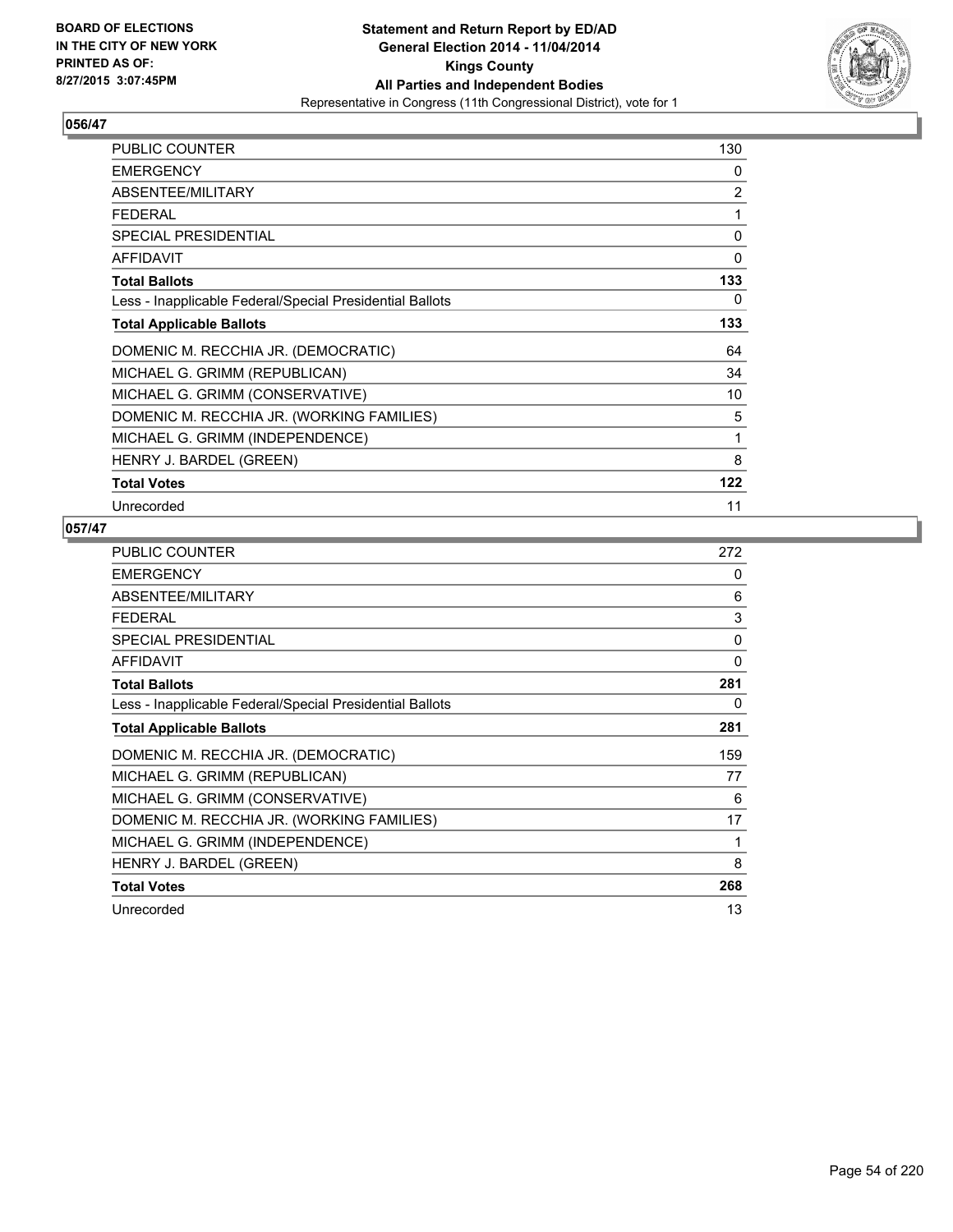

| PUBLIC COUNTER                                           | 155 |
|----------------------------------------------------------|-----|
| <b>EMERGENCY</b>                                         | 0   |
| ABSENTEE/MILITARY                                        | 0   |
| <b>FEDERAL</b>                                           | 0   |
| <b>SPECIAL PRESIDENTIAL</b>                              | 0   |
| <b>AFFIDAVIT</b>                                         | 0   |
| <b>Total Ballots</b>                                     | 155 |
| Less - Inapplicable Federal/Special Presidential Ballots | 0   |
| <b>Total Applicable Ballots</b>                          | 155 |
| DOMENIC M. RECCHIA JR. (DEMOCRATIC)                      | 75  |
| MICHAEL G. GRIMM (REPUBLICAN)                            | 49  |
| MICHAEL G. GRIMM (CONSERVATIVE)                          | 13  |
| DOMENIC M. RECCHIA JR. (WORKING FAMILIES)                | 5   |
| MICHAEL G. GRIMM (INDEPENDENCE)                          | 0   |
| HENRY J. BARDEL (GREEN)                                  | 3   |
| <b>Total Votes</b>                                       | 145 |
| Unrecorded                                               | 10  |

| <b>PUBLIC COUNTER</b>                                    | 211      |
|----------------------------------------------------------|----------|
| <b>EMERGENCY</b>                                         | 0        |
| ABSENTEE/MILITARY                                        | 5        |
| <b>FEDERAL</b>                                           | $\Omega$ |
| <b>SPECIAL PRESIDENTIAL</b>                              | 0        |
| <b>AFFIDAVIT</b>                                         | 0        |
| <b>Total Ballots</b>                                     | 216      |
| Less - Inapplicable Federal/Special Presidential Ballots | 0        |
| <b>Total Applicable Ballots</b>                          | 216      |
| DOMENIC M. RECCHIA JR. (DEMOCRATIC)                      | 99       |
| MICHAEL G. GRIMM (REPUBLICAN)                            | 74       |
| MICHAEL G. GRIMM (CONSERVATIVE)                          | 9        |
| DOMENIC M. RECCHIA JR. (WORKING FAMILIES)                | 6        |
| MICHAEL G. GRIMM (INDEPENDENCE)                          | 1        |
| HENRY J. BARDEL (GREEN)                                  | 2        |
| <b>Total Votes</b>                                       | 191      |
| Unrecorded                                               | 25       |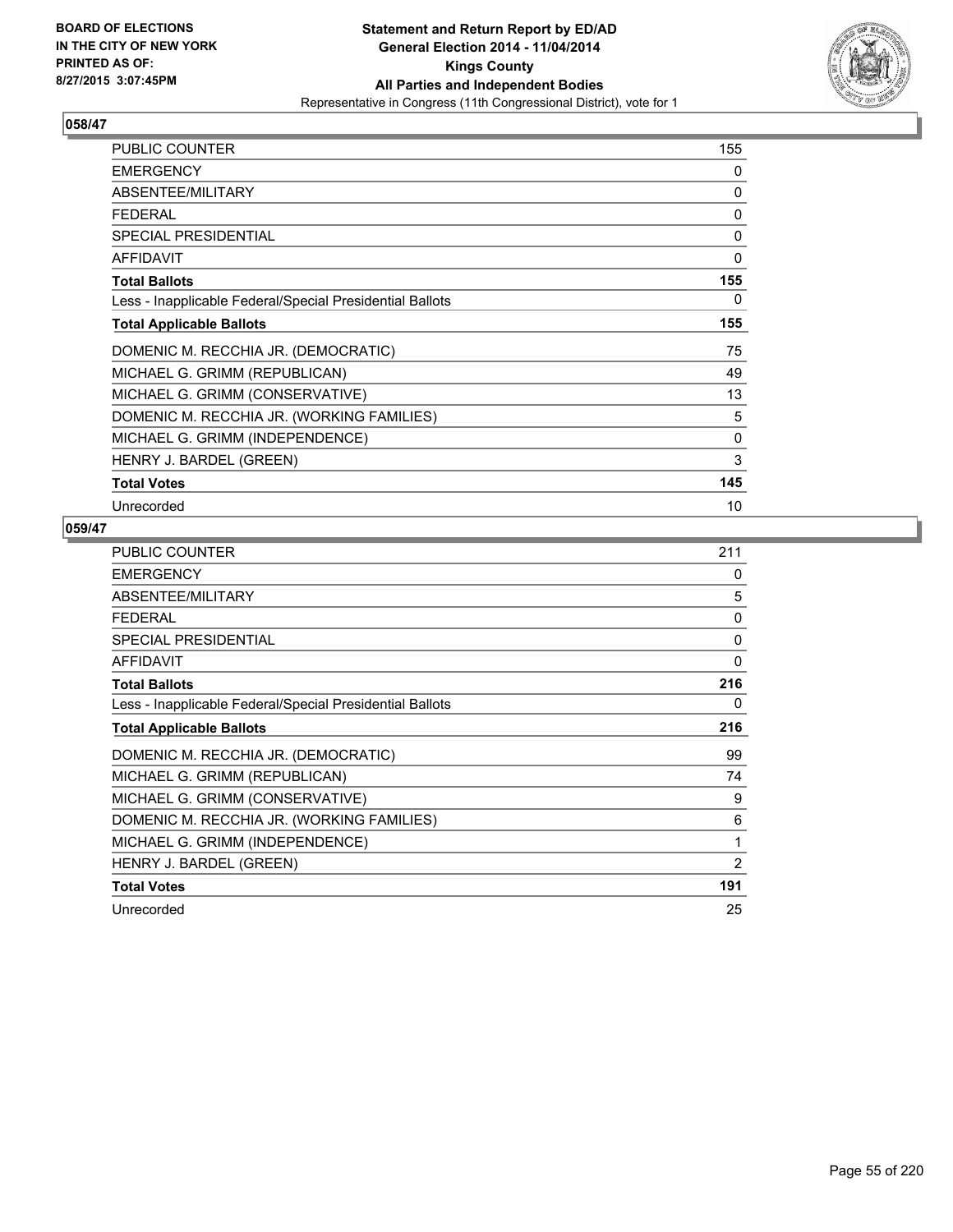

| PUBLIC COUNTER                                           | 43             |
|----------------------------------------------------------|----------------|
| <b>EMERGENCY</b>                                         | 0              |
| ABSENTEE/MILITARY                                        | 28             |
| <b>FEDERAL</b>                                           | 0              |
| <b>SPECIAL PRESIDENTIAL</b>                              | 0              |
| <b>AFFIDAVIT</b>                                         | $\overline{2}$ |
| <b>Total Ballots</b>                                     | 73             |
| Less - Inapplicable Federal/Special Presidential Ballots | 0              |
| <b>Total Applicable Ballots</b>                          | 73             |
| DOMENIC M. RECCHIA JR. (DEMOCRATIC)                      | 46             |
| MICHAEL G. GRIMM (REPUBLICAN)                            | 12             |
| MICHAEL G. GRIMM (CONSERVATIVE)                          | 6              |
| DOMENIC M. RECCHIA JR. (WORKING FAMILIES)                | 0              |
| MICHAEL G. GRIMM (INDEPENDENCE)                          | 0              |
| HENRY J. BARDEL (GREEN)                                  | $\overline{2}$ |
| <b>Total Votes</b>                                       | 66             |
| Unrecorded                                               | 7              |

| <b>PUBLIC COUNTER</b>                                    | 98             |
|----------------------------------------------------------|----------------|
| <b>EMERGENCY</b>                                         | 0              |
| ABSENTEE/MILITARY                                        | 31             |
| <b>FEDERAL</b>                                           | $\overline{2}$ |
| <b>SPECIAL PRESIDENTIAL</b>                              | 0              |
| <b>AFFIDAVIT</b>                                         | 1              |
| <b>Total Ballots</b>                                     | 132            |
| Less - Inapplicable Federal/Special Presidential Ballots | 0              |
| <b>Total Applicable Ballots</b>                          | 132            |
| DOMENIC M. RECCHIA JR. (DEMOCRATIC)                      | 77             |
| MICHAEL G. GRIMM (REPUBLICAN)                            | 32             |
| MICHAEL G. GRIMM (CONSERVATIVE)                          | 6              |
| DOMENIC M. RECCHIA JR. (WORKING FAMILIES)                | 2              |
| MICHAEL G. GRIMM (INDEPENDENCE)                          | $\overline{2}$ |
| HENRY J. BARDEL (GREEN)                                  | 4              |
| <b>Total Votes</b>                                       | 123            |
| Unrecorded                                               | 9              |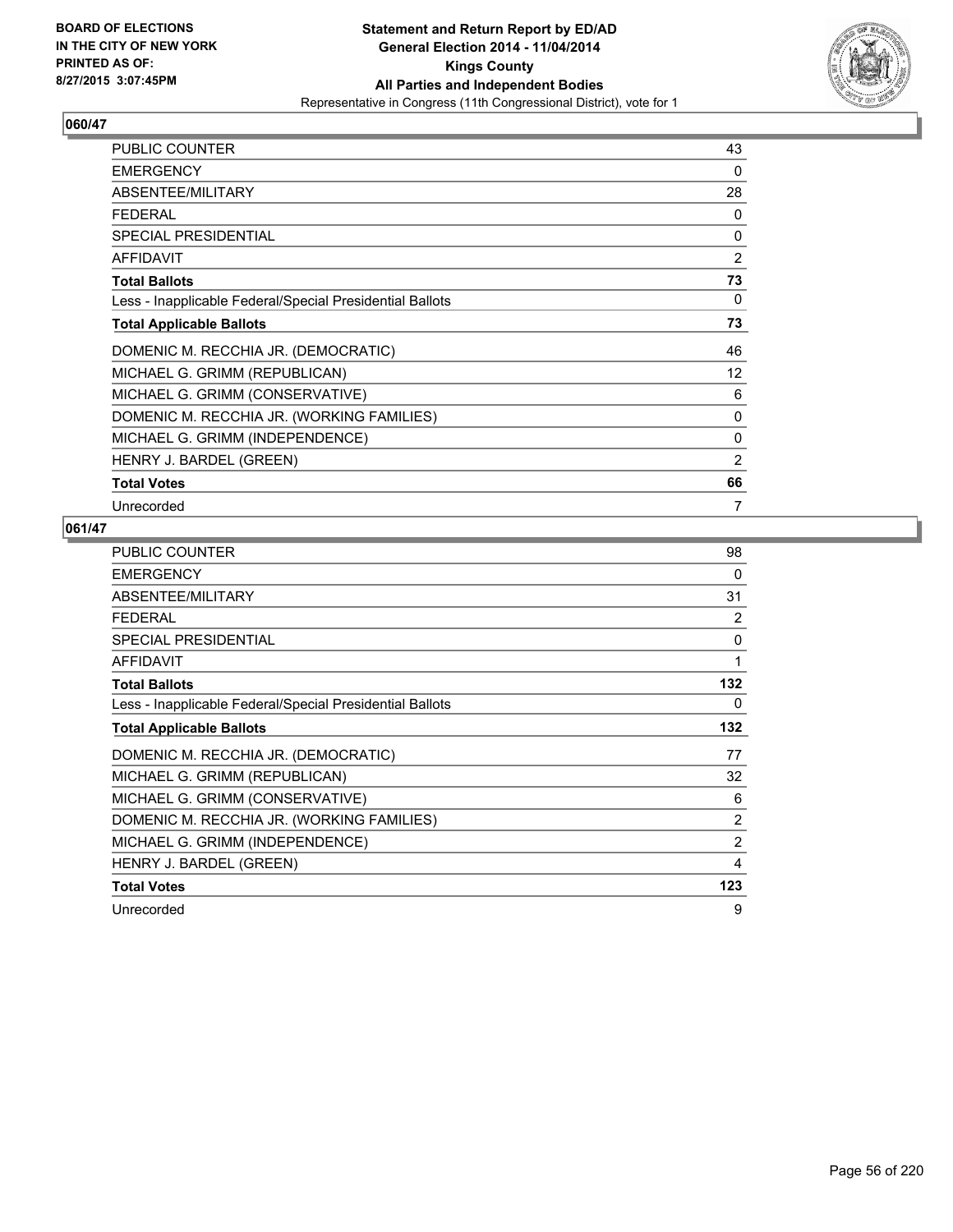

| PUBLIC COUNTER                                           | 123            |
|----------------------------------------------------------|----------------|
| <b>EMERGENCY</b>                                         | 0              |
| ABSENTEE/MILITARY                                        | 7              |
| <b>FEDERAL</b>                                           | 0              |
| <b>SPECIAL PRESIDENTIAL</b>                              | 0              |
| <b>AFFIDAVIT</b>                                         | 1              |
| <b>Total Ballots</b>                                     | 131            |
| Less - Inapplicable Federal/Special Presidential Ballots | 0              |
| <b>Total Applicable Ballots</b>                          | 131            |
| DOMENIC M. RECCHIA JR. (DEMOCRATIC)                      | 48             |
| MICHAEL G. GRIMM (REPUBLICAN)                            | 60             |
| MICHAEL G. GRIMM (CONSERVATIVE)                          | 7              |
| DOMENIC M. RECCHIA JR. (WORKING FAMILIES)                | 0              |
| MICHAEL G. GRIMM (INDEPENDENCE)                          | $\overline{2}$ |
| HENRY J. BARDEL (GREEN)                                  | 5              |
| <b>Total Votes</b>                                       | 122            |
| Unrecorded                                               | 9              |

| <b>PUBLIC COUNTER</b>                                    | 158          |
|----------------------------------------------------------|--------------|
| <b>EMERGENCY</b>                                         | 0            |
| ABSENTEE/MILITARY                                        | 8            |
| <b>FEDERAL</b>                                           | 0            |
| <b>SPECIAL PRESIDENTIAL</b>                              | $\mathbf{0}$ |
| <b>AFFIDAVIT</b>                                         | 3            |
| <b>Total Ballots</b>                                     | 169          |
| Less - Inapplicable Federal/Special Presidential Ballots | 0            |
| <b>Total Applicable Ballots</b>                          | 169          |
| DOMENIC M. RECCHIA JR. (DEMOCRATIC)                      | 87           |
| MICHAEL G. GRIMM (REPUBLICAN)                            | 53           |
| MICHAEL G. GRIMM (CONSERVATIVE)                          | 10           |
| DOMENIC M. RECCHIA JR. (WORKING FAMILIES)                | 4            |
| MICHAEL G. GRIMM (INDEPENDENCE)                          | 1            |
| HENRY J. BARDEL (GREEN)                                  | 3            |
| MIKHAIL SHEYNKER (WRITE-IN)                              | 2            |
| SETH BOGDANOVE (WRITE-IN)                                | 1            |
| <b>Total Votes</b>                                       | 161          |
| Unrecorded                                               | 8            |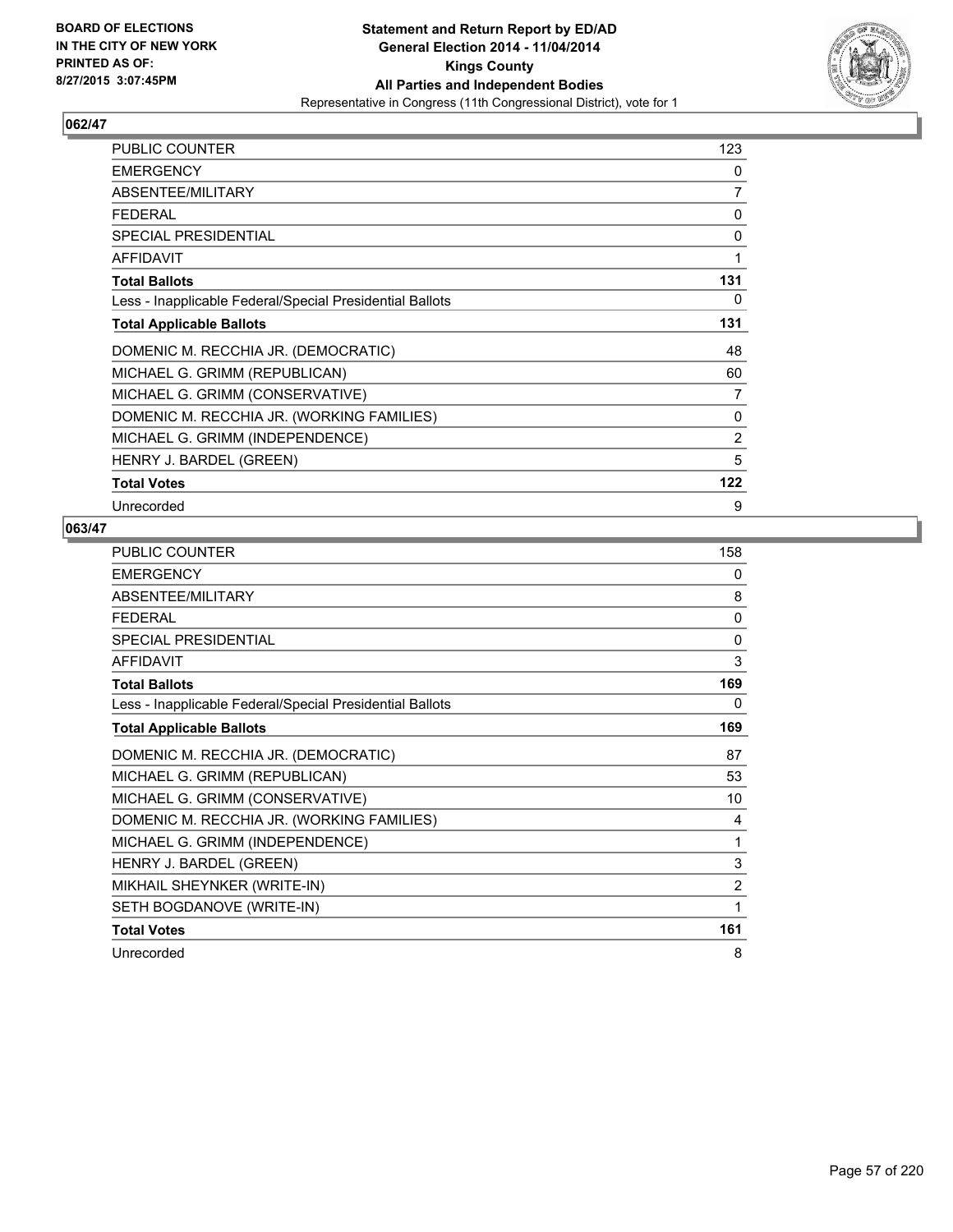

| PUBLIC COUNTER                                           | 143            |
|----------------------------------------------------------|----------------|
| <b>EMERGENCY</b>                                         | 0              |
| ABSENTEE/MILITARY                                        | 11             |
| <b>FEDERAL</b>                                           | 0              |
| <b>SPECIAL PRESIDENTIAL</b>                              | 0              |
| <b>AFFIDAVIT</b>                                         | $\overline{2}$ |
| <b>Total Ballots</b>                                     | 156            |
| Less - Inapplicable Federal/Special Presidential Ballots | 0              |
| <b>Total Applicable Ballots</b>                          | 156            |
| DOMENIC M. RECCHIA JR. (DEMOCRATIC)                      | 74             |
| MICHAEL G. GRIMM (REPUBLICAN)                            | 56             |
| MICHAEL G. GRIMM (CONSERVATIVE)                          | 10             |
| DOMENIC M. RECCHIA JR. (WORKING FAMILIES)                | 4              |
| MICHAEL G. GRIMM (INDEPENDENCE)                          | 1              |
| HENRY J. BARDEL (GREEN)                                  | 0              |
| <b>Total Votes</b>                                       | 145            |
| Unrecorded                                               | 11             |

| <b>PUBLIC COUNTER</b>                                    | 181            |
|----------------------------------------------------------|----------------|
| <b>EMERGENCY</b>                                         | 0              |
| ABSENTEE/MILITARY                                        | 6              |
| <b>FEDERAL</b>                                           | 3              |
| <b>SPECIAL PRESIDENTIAL</b>                              | $\Omega$       |
| <b>AFFIDAVIT</b>                                         | $\overline{2}$ |
| <b>Total Ballots</b>                                     | 192            |
| Less - Inapplicable Federal/Special Presidential Ballots | 0              |
| <b>Total Applicable Ballots</b>                          | 192            |
| DOMENIC M. RECCHIA JR. (DEMOCRATIC)                      | 80             |
| MICHAEL G. GRIMM (REPUBLICAN)                            | 70             |
| MICHAEL G. GRIMM (CONSERVATIVE)                          | 7              |
| DOMENIC M. RECCHIA JR. (WORKING FAMILIES)                | 6              |
| MICHAEL G. GRIMM (INDEPENDENCE)                          | 3              |
| HENRY J. BARDEL (GREEN)                                  | 8              |
| <b>Total Votes</b>                                       | 174            |
| Unrecorded                                               | 18             |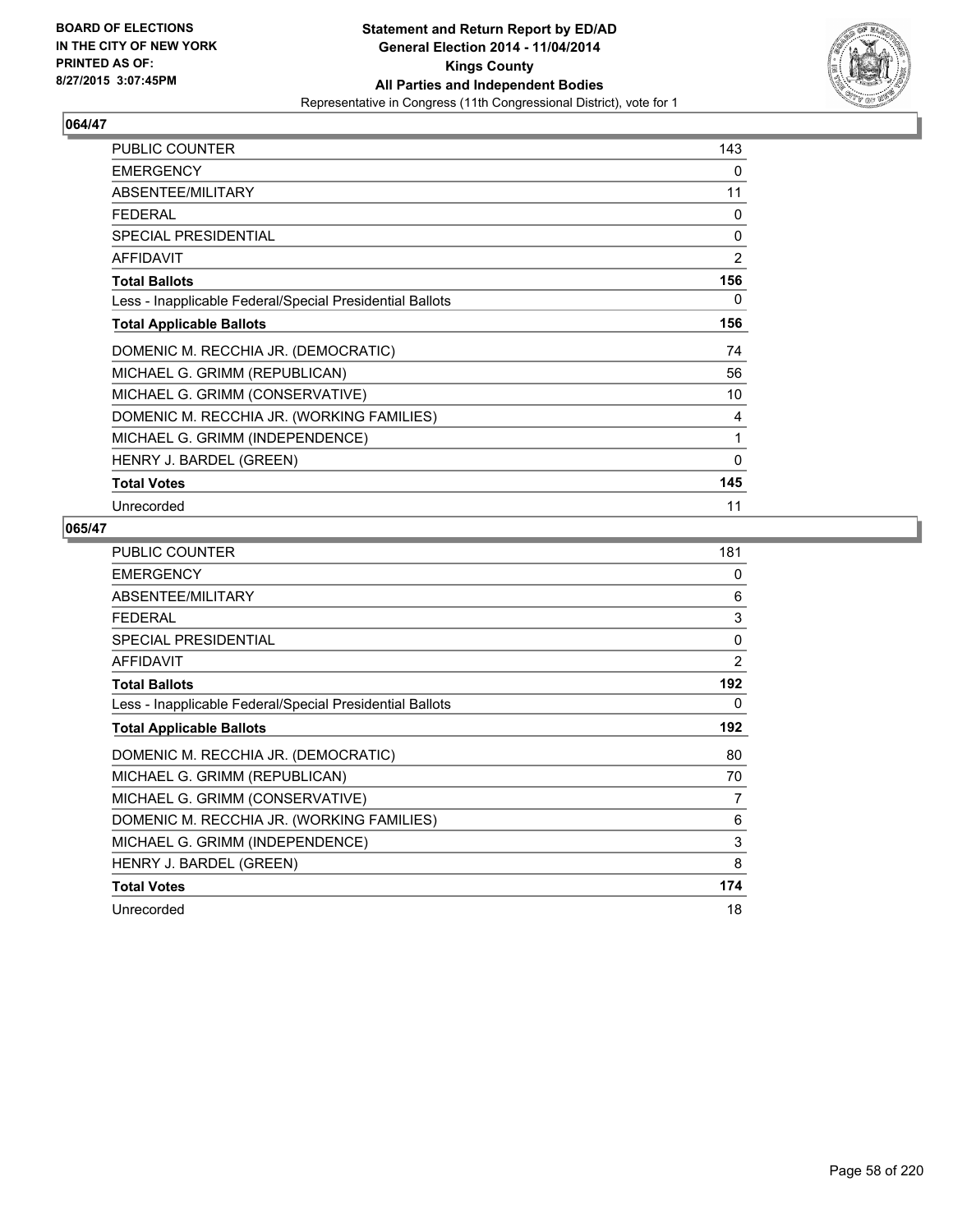

| <b>PUBLIC COUNTER</b>                                    | 75 |
|----------------------------------------------------------|----|
| <b>EMERGENCY</b>                                         | 0  |
| ABSENTEE/MILITARY                                        | 0  |
| FFDFRAI                                                  | 0  |
| SPECIAL PRESIDENTIAL                                     | 0  |
| <b>AFFIDAVIT</b>                                         | 1  |
| <b>Total Ballots</b>                                     | 76 |
| Less - Inapplicable Federal/Special Presidential Ballots | 0  |
| <b>Total Applicable Ballots</b>                          | 76 |
| DOMENIC M. RECCHIA JR. (DEMOCRATIC)                      | 31 |
| MICHAEL G. GRIMM (REPUBLICAN)                            | 30 |
| MICHAEL G. GRIMM (CONSERVATIVE)                          | 4  |
| DOMENIC M. RECCHIA JR. (WORKING FAMILIES)                | 4  |
| MICHAEL G. GRIMM (INDEPENDENCE)                          | 0  |
| HENRY J. BARDEL (GREEN)                                  | 1  |
| <b>BLAKE ANDERSON (WRITE-IN)</b>                         | 1  |
| <b>Total Votes</b>                                       | 71 |
| Unrecorded                                               | 5  |

| <b>PUBLIC COUNTER</b>                                    | 91 |
|----------------------------------------------------------|----|
| <b>EMERGENCY</b>                                         | 0  |
| ABSENTEE/MILITARY                                        | 3  |
| FEDERAL                                                  | 0  |
| <b>SPECIAL PRESIDENTIAL</b>                              | 0  |
| <b>AFFIDAVIT</b>                                         | 0  |
| <b>Total Ballots</b>                                     | 94 |
| Less - Inapplicable Federal/Special Presidential Ballots | 0  |
| <b>Total Applicable Ballots</b>                          | 94 |
| DOMENIC M. RECCHIA JR. (DEMOCRATIC)                      | 33 |
| MICHAEL G. GRIMM (REPUBLICAN)                            | 39 |
| MICHAEL G. GRIMM (CONSERVATIVE)                          | 4  |
| DOMENIC M. RECCHIA JR. (WORKING FAMILIES)                | 5  |
| MICHAEL G. GRIMM (INDEPENDENCE)                          | 0  |
| HENRY J. BARDEL (GREEN)                                  | 3  |
| <b>Total Votes</b>                                       | 84 |
| Unrecorded                                               | 10 |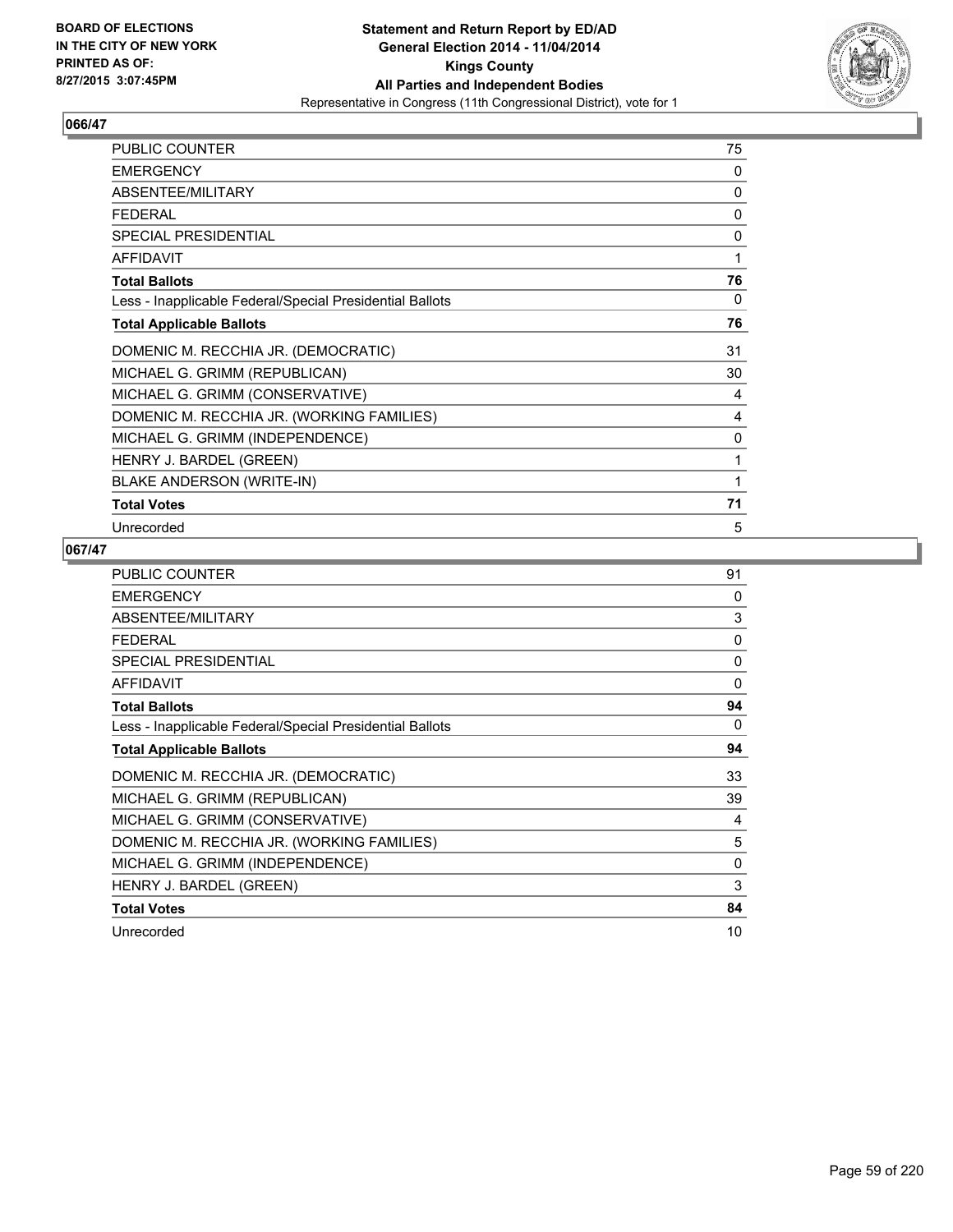

| <b>PUBLIC COUNTER</b>                                    | 47       |
|----------------------------------------------------------|----------|
| <b>EMERGENCY</b>                                         | $\Omega$ |
| ABSENTEE/MILITARY                                        | 0        |
| <b>FEDERAL</b>                                           | 2        |
| <b>SPECIAL PRESIDENTIAL</b>                              | 0        |
| <b>AFFIDAVIT</b>                                         | 0        |
| <b>Total Ballots</b>                                     | 49       |
| Less - Inapplicable Federal/Special Presidential Ballots | 0        |
| <b>Total Applicable Ballots</b>                          | 49       |
| DOMENIC M. RECCHIA JR. (DEMOCRATIC)                      | 24       |
| MICHAEL G. GRIMM (REPUBLICAN)                            | 10       |
| MICHAEL G. GRIMM (CONSERVATIVE)                          | 3        |
| DOMENIC M. RECCHIA JR. (WORKING FAMILIES)                | 4        |
| MICHAEL G. GRIMM (INDEPENDENCE)                          | 1        |
| HENRY J. BARDEL (GREEN)                                  | 2        |
| <b>Total Votes</b>                                       | 44       |
| Unrecorded                                               | 5        |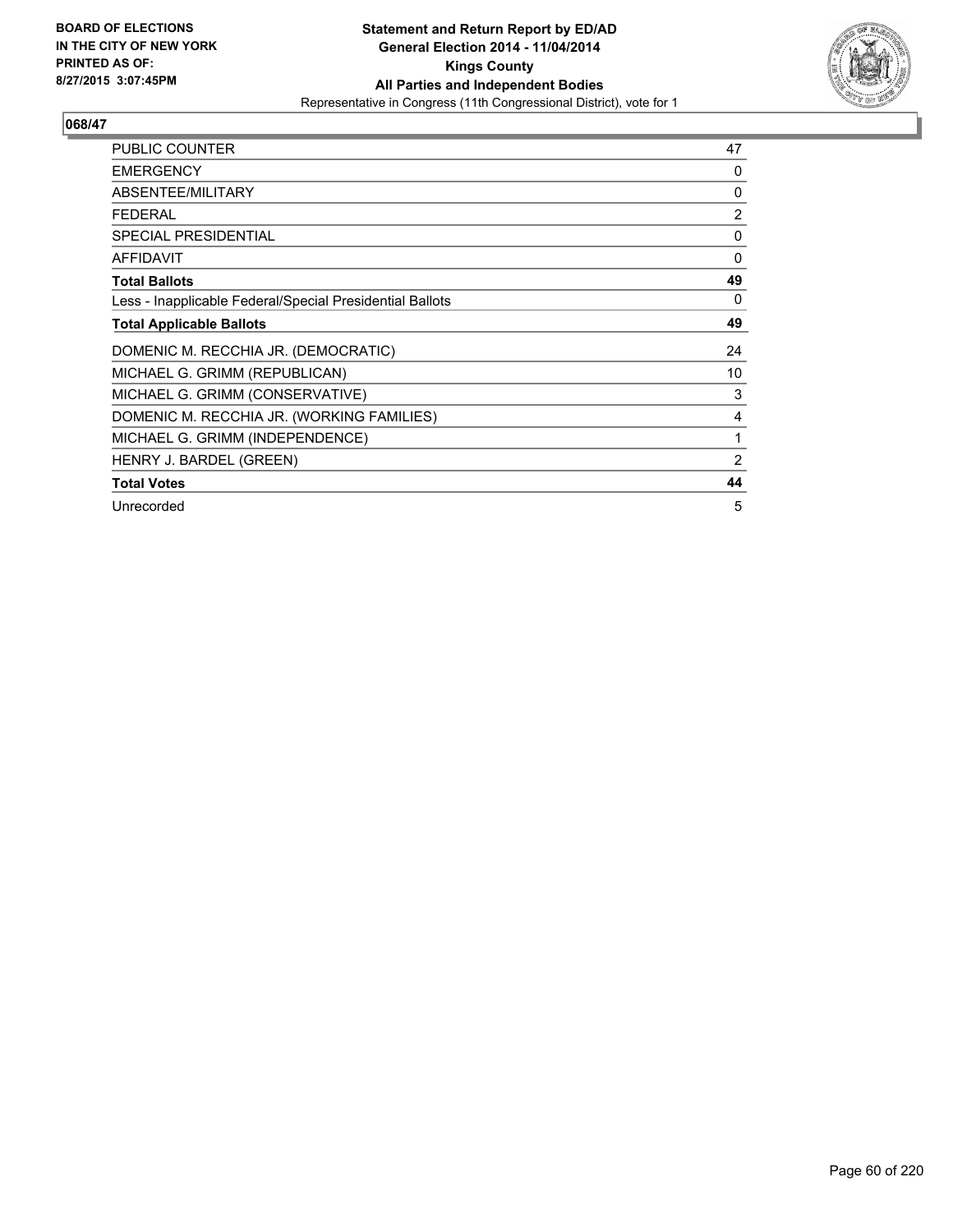

| PUBLIC COUNTER                                           | 54 |
|----------------------------------------------------------|----|
| <b>EMERGENCY</b>                                         | 0  |
| ABSENTEE/MILITARY                                        | 0  |
| <b>FEDERAL</b>                                           | 0  |
| <b>SPECIAL PRESIDENTIAL</b>                              | 0  |
| <b>AFFIDAVIT</b>                                         | 0  |
| <b>Total Ballots</b>                                     | 54 |
| Less - Inapplicable Federal/Special Presidential Ballots | 0  |
| <b>Total Applicable Ballots</b>                          | 54 |
| DOMENIC M. RECCHIA JR. (DEMOCRATIC)                      | 28 |
| MICHAEL G. GRIMM (REPUBLICAN)                            | 15 |
| MICHAEL G. GRIMM (CONSERVATIVE)                          | 2  |
| DOMENIC M. RECCHIA JR. (WORKING FAMILIES)                | 1  |
| MICHAEL G. GRIMM (INDEPENDENCE)                          | 3  |
| HENRY J. BARDEL (GREEN)                                  | 1  |
| <b>Total Votes</b>                                       | 50 |
| Unrecorded                                               | 4  |

| PUBLIC COUNTER                                           | 47             |
|----------------------------------------------------------|----------------|
| <b>EMERGENCY</b>                                         | $\Omega$       |
| ABSENTEE/MILITARY                                        | $\overline{7}$ |
| <b>FEDERAL</b>                                           | 0              |
| <b>SPECIAL PRESIDENTIAL</b>                              | $\mathbf{0}$   |
| <b>AFFIDAVIT</b>                                         | $\Omega$       |
| <b>Total Ballots</b>                                     | 54             |
| Less - Inapplicable Federal/Special Presidential Ballots | 0              |
| <b>Total Applicable Ballots</b>                          | 54             |
| DOMENIC M. RECCHIA JR. (DEMOCRATIC)                      | 26             |
| MICHAEL G. GRIMM (REPUBLICAN)                            | 18             |
| MICHAEL G. GRIMM (CONSERVATIVE)                          | 3              |
| DOMENIC M. RECCHIA JR. (WORKING FAMILIES)                | 3              |
| MICHAEL G. GRIMM (INDEPENDENCE)                          | 0              |
| HENRY J. BARDEL (GREEN)                                  | 1              |
| <b>Total Votes</b>                                       | 51             |
| Unrecorded                                               | 3              |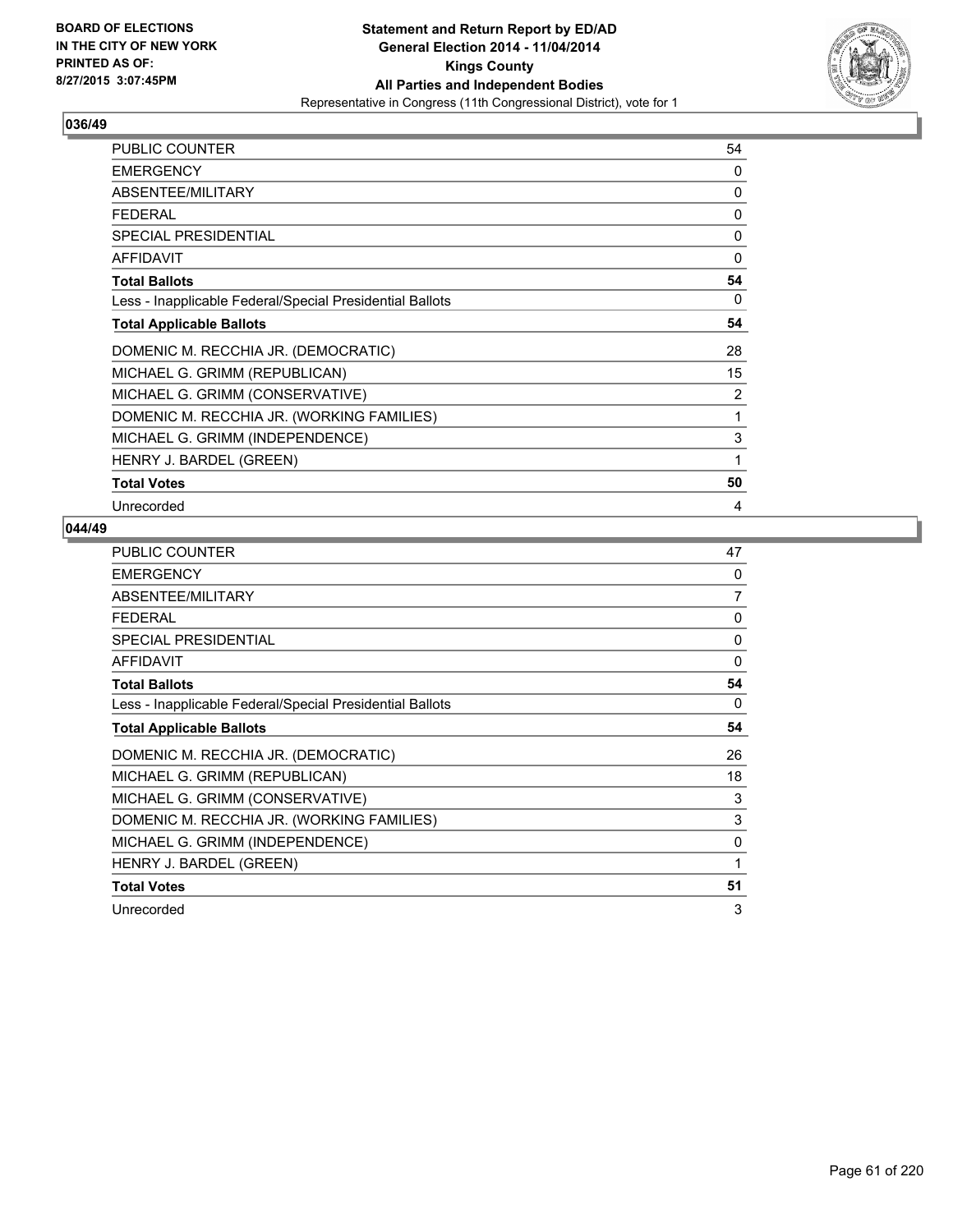

| <b>PUBLIC COUNTER</b>                                    | 71 |
|----------------------------------------------------------|----|
| <b>EMERGENCY</b>                                         | 0  |
| ABSENTEE/MILITARY                                        | 3  |
| <b>FEDERAL</b>                                           | 0  |
| <b>SPECIAL PRESIDENTIAL</b>                              | 0  |
| AFFIDAVIT                                                | 0  |
| <b>Total Ballots</b>                                     | 74 |
| Less - Inapplicable Federal/Special Presidential Ballots | 0  |
| <b>Total Applicable Ballots</b>                          | 74 |
| DOMENIC M. RECCHIA JR. (DEMOCRATIC)                      | 32 |
| MICHAEL G. GRIMM (REPUBLICAN)                            | 25 |
| MICHAEL G. GRIMM (CONSERVATIVE)                          | 8  |
| DOMENIC M. RECCHIA JR. (WORKING FAMILIES)                | 3  |
| MICHAEL G. GRIMM (INDEPENDENCE)                          | 1  |
| HENRY J. BARDEL (GREEN)                                  | 0  |
| <b>Total Votes</b>                                       | 69 |
| Unrecorded                                               | 5  |

| PUBLIC COUNTER                                           | 166            |
|----------------------------------------------------------|----------------|
| <b>EMERGENCY</b>                                         | 0              |
| ABSENTEE/MILITARY                                        | 1              |
| <b>FEDERAL</b>                                           | $\mathbf{0}$   |
| SPECIAL PRESIDENTIAL                                     | 0              |
| <b>AFFIDAVIT</b>                                         | 1              |
| <b>Total Ballots</b>                                     | 168            |
| Less - Inapplicable Federal/Special Presidential Ballots | 0              |
| <b>Total Applicable Ballots</b>                          | 168            |
| DOMENIC M. RECCHIA JR. (DEMOCRATIC)                      | 78             |
| MICHAEL G. GRIMM (REPUBLICAN)                            | 50             |
| MICHAEL G. GRIMM (CONSERVATIVE)                          | 6              |
| DOMENIC M. RECCHIA JR. (WORKING FAMILIES)                | $\overline{7}$ |
| MICHAEL G. GRIMM (INDEPENDENCE)                          | 4              |
| HENRY J. BARDEL (GREEN)                                  | 5              |
| GINO MIMZO (WRITE-IN)                                    | 1              |
| <b>Total Votes</b>                                       | 151            |
| Unrecorded                                               | 17             |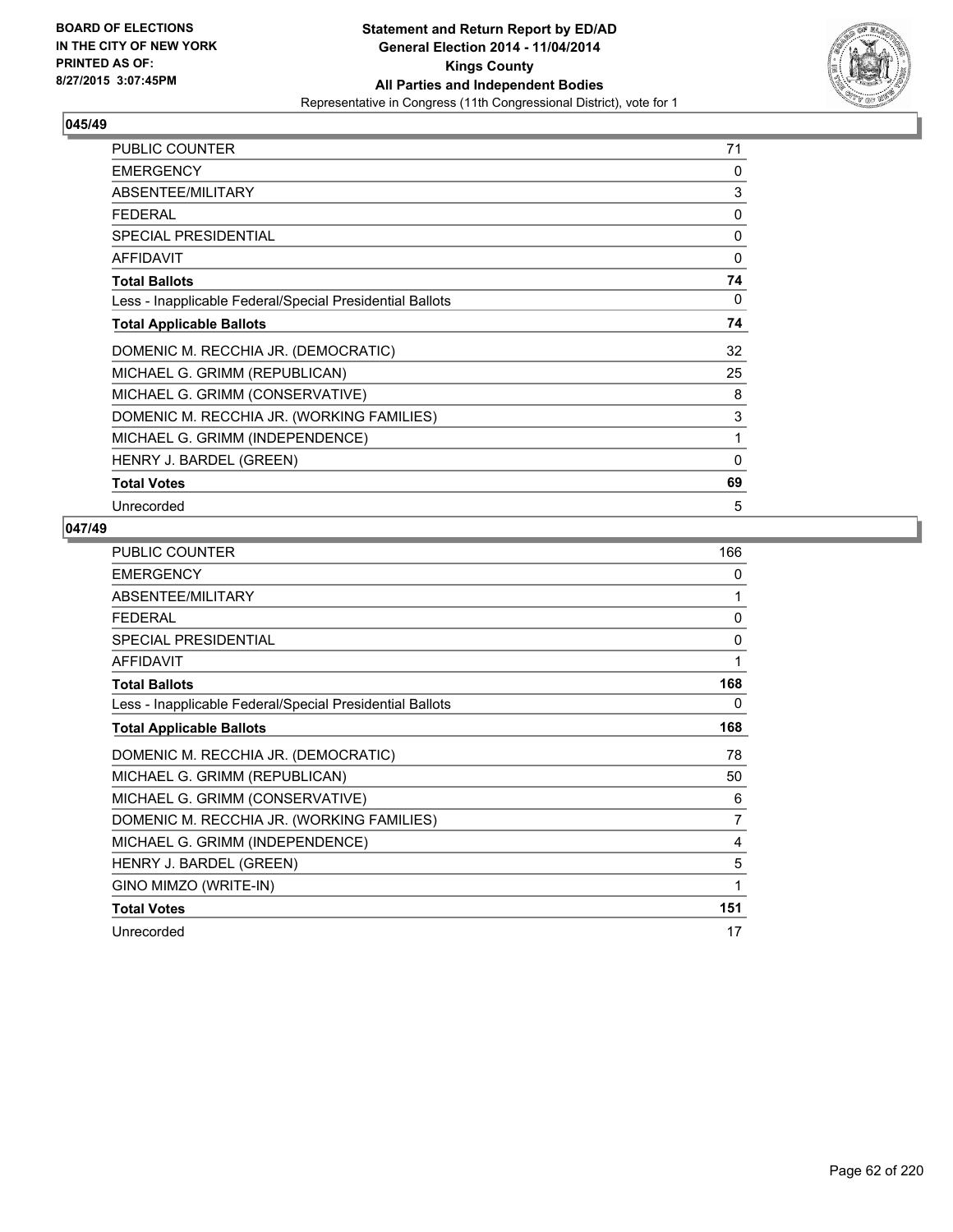

| PUBLIC COUNTER                                           | 243 |
|----------------------------------------------------------|-----|
| <b>EMERGENCY</b>                                         | 0   |
| ABSENTEE/MILITARY                                        | 7   |
| <b>FEDERAL</b>                                           | 3   |
| <b>SPECIAL PRESIDENTIAL</b>                              | 0   |
| <b>AFFIDAVIT</b>                                         | 0   |
| <b>Total Ballots</b>                                     | 253 |
| Less - Inapplicable Federal/Special Presidential Ballots | 0   |
| <b>Total Applicable Ballots</b>                          | 253 |
| DOMENIC M. RECCHIA JR. (DEMOCRATIC)                      | 106 |
| MICHAEL G. GRIMM (REPUBLICAN)                            | 85  |
| MICHAEL G. GRIMM (CONSERVATIVE)                          | 27  |
| DOMENIC M. RECCHIA JR. (WORKING FAMILIES)                | 10  |
| MICHAEL G. GRIMM (INDEPENDENCE)                          | 4   |
| HENRY J. BARDEL (GREEN)                                  | 6   |
| <b>Total Votes</b>                                       | 238 |
| Unrecorded                                               | 15  |

| <b>PUBLIC COUNTER</b>                                    | 197      |
|----------------------------------------------------------|----------|
| <b>EMERGENCY</b>                                         | 0        |
| ABSENTEE/MILITARY                                        | 5        |
| <b>FEDERAL</b>                                           | $\Omega$ |
| <b>SPECIAL PRESIDENTIAL</b>                              | 0        |
| AFFIDAVIT                                                | 1        |
| <b>Total Ballots</b>                                     | 203      |
| Less - Inapplicable Federal/Special Presidential Ballots | 0        |
| <b>Total Applicable Ballots</b>                          | 203      |
| DOMENIC M. RECCHIA JR. (DEMOCRATIC)                      | 92       |
| MICHAEL G. GRIMM (REPUBLICAN)                            | 75       |
| MICHAEL G. GRIMM (CONSERVATIVE)                          | 13       |
| DOMENIC M. RECCHIA JR. (WORKING FAMILIES)                | 4        |
| MICHAEL G. GRIMM (INDEPENDENCE)                          | $\Omega$ |
| HENRY J. BARDEL (GREEN)                                  | 6        |
| <b>Total Votes</b>                                       | 190      |
| Unrecorded                                               | 13       |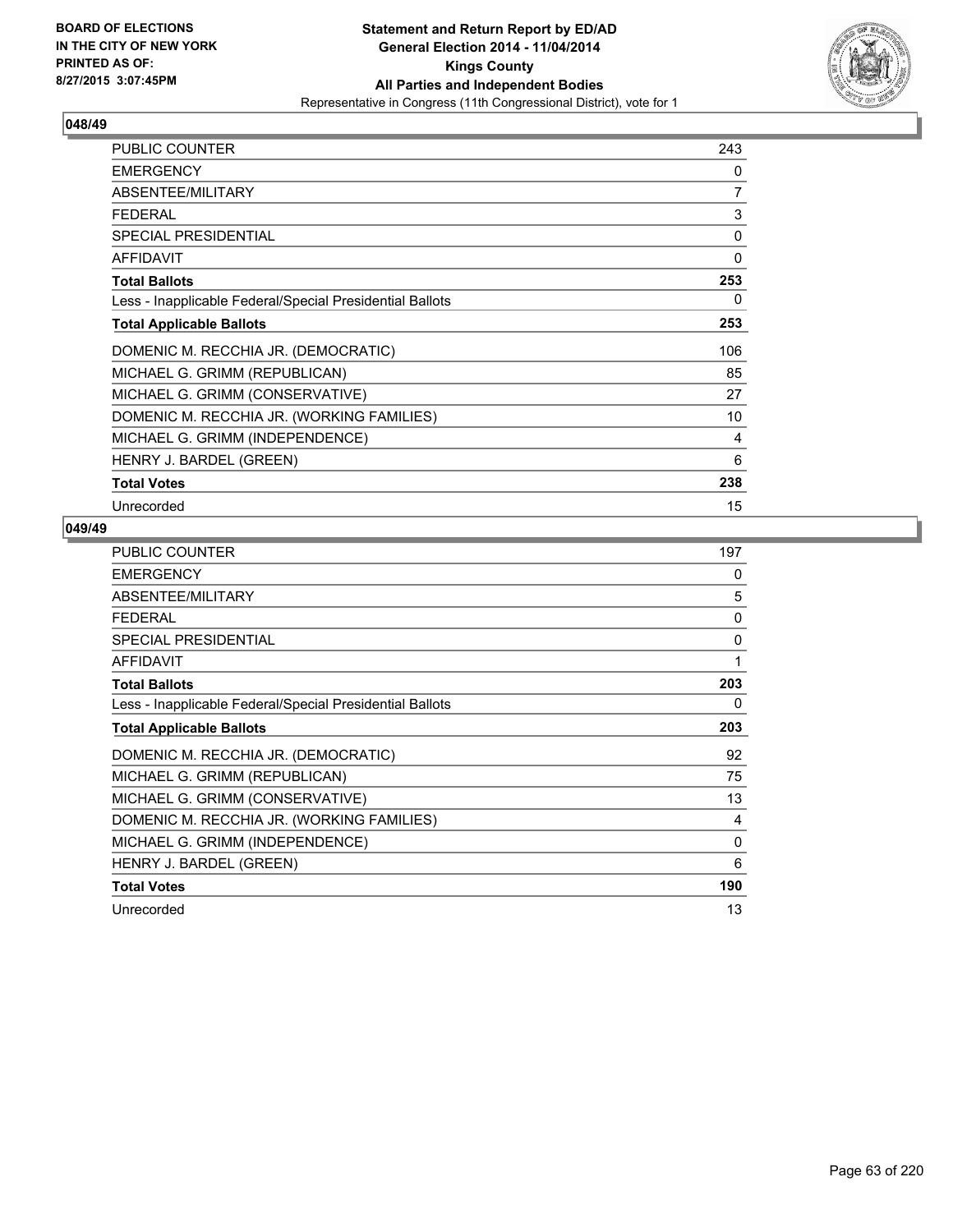

| PUBLIC COUNTER                                           | 220            |
|----------------------------------------------------------|----------------|
| <b>EMERGENCY</b>                                         | 0              |
| ABSENTEE/MILITARY                                        | 7              |
| <b>FEDERAL</b>                                           | 1              |
| <b>SPECIAL PRESIDENTIAL</b>                              | 0              |
| <b>AFFIDAVIT</b>                                         | 1              |
| <b>Total Ballots</b>                                     | 229            |
| Less - Inapplicable Federal/Special Presidential Ballots | 0              |
| <b>Total Applicable Ballots</b>                          | 229            |
| DOMENIC M. RECCHIA JR. (DEMOCRATIC)                      | 107            |
| MICHAEL G. GRIMM (REPUBLICAN)                            | 65             |
| MICHAEL G. GRIMM (CONSERVATIVE)                          | 20             |
| DOMENIC M. RECCHIA JR. (WORKING FAMILIES)                | 12             |
| MICHAEL G. GRIMM (INDEPENDENCE)                          | 1              |
| HENRY J. BARDEL (GREEN)                                  | $\overline{2}$ |
| <b>Total Votes</b>                                       | 207            |
| Unrecorded                                               | 22             |

| <b>PUBLIC COUNTER</b>                                    | 156            |
|----------------------------------------------------------|----------------|
| <b>EMERGENCY</b>                                         | 0              |
| ABSENTEE/MILITARY                                        | 5              |
| <b>FEDERAL</b>                                           | 4              |
| <b>SPECIAL PRESIDENTIAL</b>                              | 0              |
| <b>AFFIDAVIT</b>                                         | 0              |
| <b>Total Ballots</b>                                     | 165            |
| Less - Inapplicable Federal/Special Presidential Ballots | 0              |
| <b>Total Applicable Ballots</b>                          | 165            |
| DOMENIC M. RECCHIA JR. (DEMOCRATIC)                      | 85             |
| MICHAEL G. GRIMM (REPUBLICAN)                            | 40             |
| MICHAEL G. GRIMM (CONSERVATIVE)                          | 23             |
| DOMENIC M. RECCHIA JR. (WORKING FAMILIES)                | 4              |
| MICHAEL G. GRIMM (INDEPENDENCE)                          | $\overline{2}$ |
| HENRY J. BARDEL (GREEN)                                  | 3              |
| <b>Total Votes</b>                                       | 157            |
| Unrecorded                                               | 8              |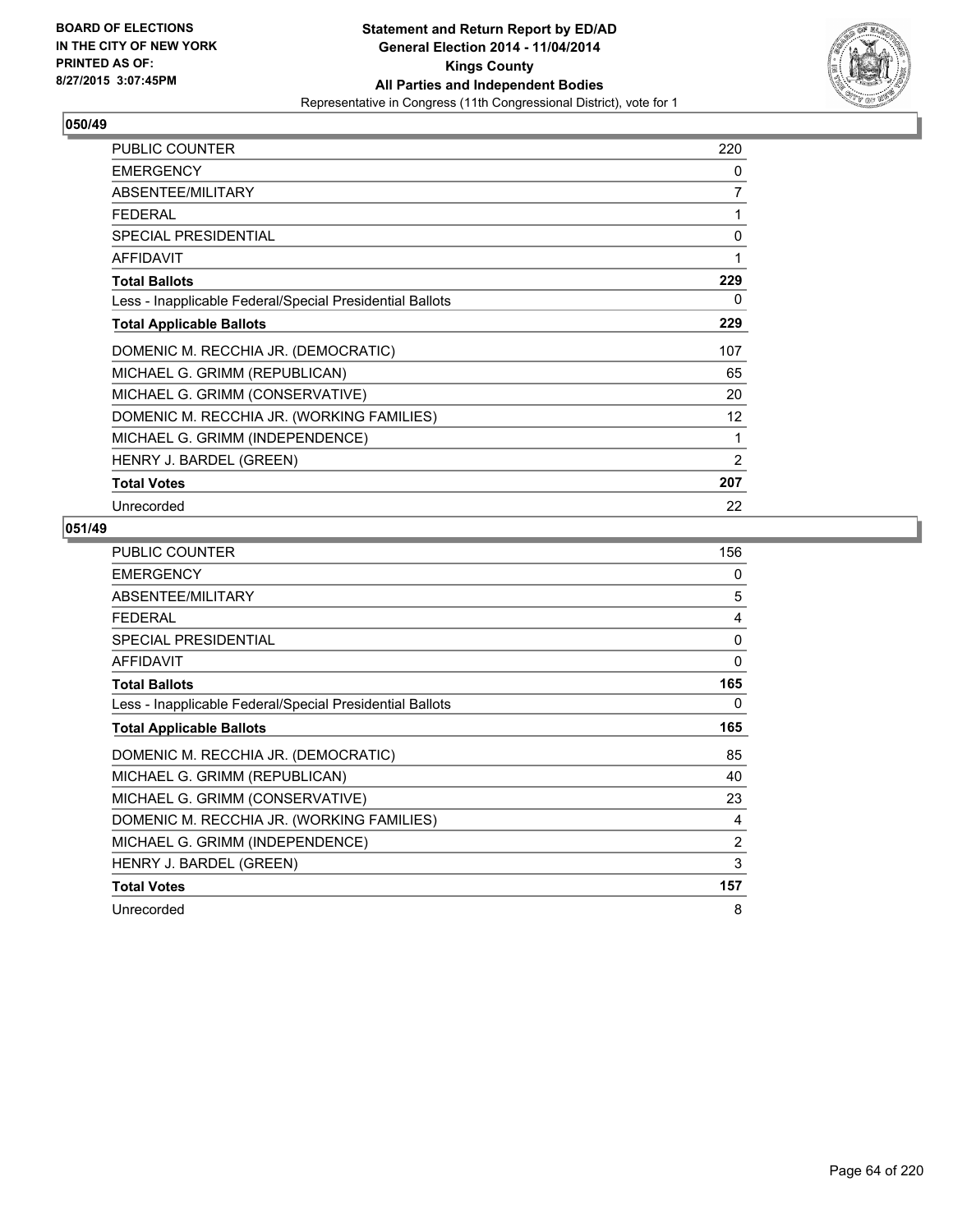

| <b>PUBLIC COUNTER</b>                                    | 219          |
|----------------------------------------------------------|--------------|
| <b>EMERGENCY</b>                                         | 0            |
| ABSENTEE/MILITARY                                        | 3            |
| <b>FEDERAL</b>                                           | $\mathbf{0}$ |
| <b>SPECIAL PRESIDENTIAL</b>                              | $\mathbf{0}$ |
| <b>AFFIDAVIT</b>                                         |              |
| <b>Total Ballots</b>                                     | 223          |
| Less - Inapplicable Federal/Special Presidential Ballots | 0            |
| <b>Total Applicable Ballots</b>                          | 223          |
| DOMENIC M. RECCHIA JR. (DEMOCRATIC)                      | 102          |
| MICHAEL G. GRIMM (REPUBLICAN)                            | 77           |
| MICHAEL G. GRIMM (CONSERVATIVE)                          | 25           |
| DOMENIC M. RECCHIA JR. (WORKING FAMILIES)                | 10           |
| MICHAEL G. GRIMM (INDEPENDENCE)                          | 1            |
| HENRY J. BARDEL (GREEN)                                  |              |
| <b>Total Votes</b>                                       | 216          |
| Unrecorded                                               | 7            |

| <b>PUBLIC COUNTER</b>                                    | 272 |
|----------------------------------------------------------|-----|
| <b>EMERGENCY</b>                                         | 0   |
| ABSENTEE/MILITARY                                        | 10  |
| FEDERAL                                                  | 0   |
| SPECIAL PRESIDENTIAL                                     | 0   |
| <b>AFFIDAVIT</b>                                         | 4   |
| <b>Total Ballots</b>                                     | 286 |
| Less - Inapplicable Federal/Special Presidential Ballots | 0   |
| <b>Total Applicable Ballots</b>                          | 286 |
| DOMENIC M. RECCHIA JR. (DEMOCRATIC)                      | 142 |
| MICHAEL G. GRIMM (REPUBLICAN)                            | 95  |
| MICHAEL G. GRIMM (CONSERVATIVE)                          | 20  |
| DOMENIC M. RECCHIA JR. (WORKING FAMILIES)                | 8   |
| MICHAEL G. GRIMM (INDEPENDENCE)                          | 4   |
| HENRY J. BARDEL (GREEN)                                  | 6   |
| <b>Total Votes</b>                                       | 275 |
| Unrecorded                                               | 11  |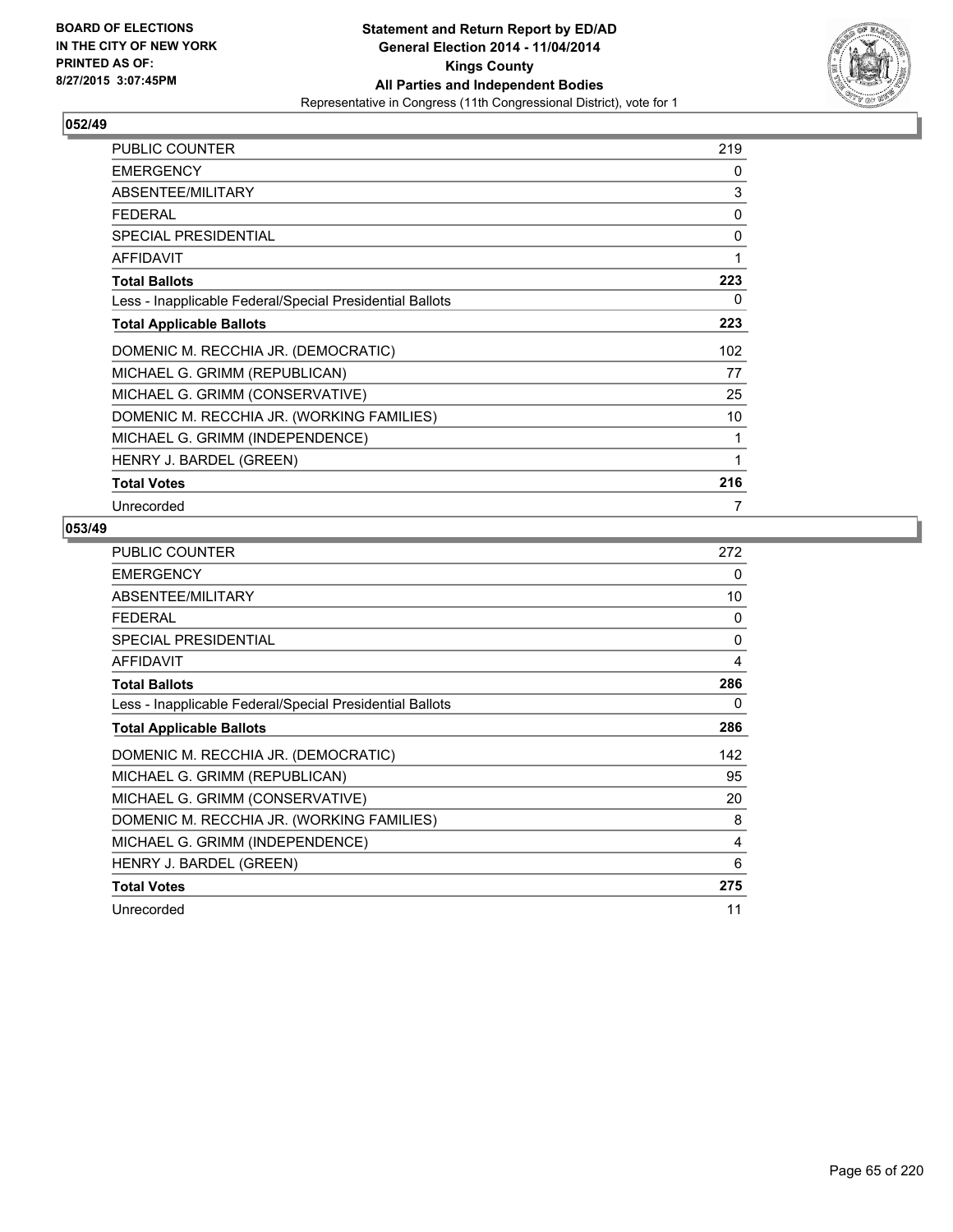

| PUBLIC COUNTER                                           | 155            |
|----------------------------------------------------------|----------------|
| <b>EMERGENCY</b>                                         | 0              |
| ABSENTEE/MILITARY                                        | 4              |
| <b>FEDERAL</b>                                           | $\overline{2}$ |
| <b>SPECIAL PRESIDENTIAL</b>                              | 0              |
| <b>AFFIDAVIT</b>                                         | $\overline{2}$ |
| <b>Total Ballots</b>                                     | 163            |
| Less - Inapplicable Federal/Special Presidential Ballots | 0              |
| <b>Total Applicable Ballots</b>                          | 163            |
| DOMENIC M. RECCHIA JR. (DEMOCRATIC)                      | 54             |
| MICHAEL G. GRIMM (REPUBLICAN)                            | 68             |
| MICHAEL G. GRIMM (CONSERVATIVE)                          | 21             |
| DOMENIC M. RECCHIA JR. (WORKING FAMILIES)                | 5              |
| MICHAEL G. GRIMM (INDEPENDENCE)                          | 1              |
| HENRY J. BARDEL (GREEN)                                  | 1              |
| <b>Total Votes</b>                                       | 150            |
| Unrecorded                                               | 13             |

| <b>PUBLIC COUNTER</b>                                    | 189          |
|----------------------------------------------------------|--------------|
| <b>EMERGENCY</b>                                         | 0            |
| ABSENTEE/MILITARY                                        | 7            |
| <b>FEDERAL</b>                                           | $\mathbf{0}$ |
| <b>SPECIAL PRESIDENTIAL</b>                              | 0            |
| AFFIDAVIT                                                | 1            |
| <b>Total Ballots</b>                                     | 197          |
| Less - Inapplicable Federal/Special Presidential Ballots | 0            |
| <b>Total Applicable Ballots</b>                          | 197          |
| DOMENIC M. RECCHIA JR. (DEMOCRATIC)                      | 73           |
| MICHAEL G. GRIMM (REPUBLICAN)                            | 76           |
| MICHAEL G. GRIMM (CONSERVATIVE)                          | 16           |
| DOMENIC M. RECCHIA JR. (WORKING FAMILIES)                | 9            |
| MICHAEL G. GRIMM (INDEPENDENCE)                          | 4            |
| HENRY J. BARDEL (GREEN)                                  | 4            |
| <b>Total Votes</b>                                       | 182          |
| Unrecorded                                               | 15           |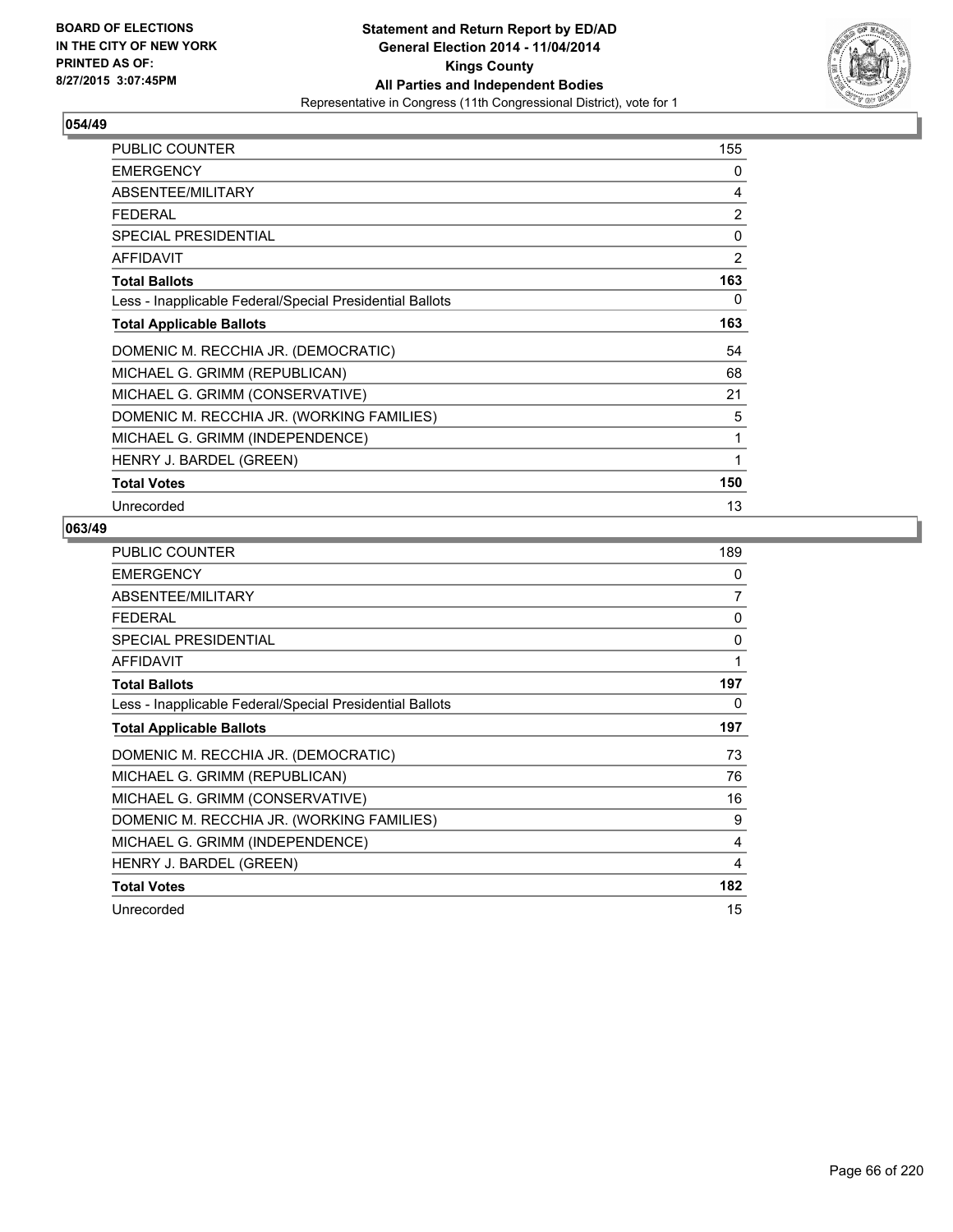

| <b>PUBLIC COUNTER</b>                                    | 0            |
|----------------------------------------------------------|--------------|
| <b>EMERGENCY</b>                                         | 0            |
| ABSENTEE/MILITARY                                        | 0            |
| <b>FEDERAL</b>                                           | 0            |
| <b>SPECIAL PRESIDENTIAL</b>                              | 0            |
| <b>AFFIDAVIT</b>                                         | 0            |
| <b>Total Ballots</b>                                     | $\mathbf{0}$ |
| Less - Inapplicable Federal/Special Presidential Ballots | $\mathbf{0}$ |
| <b>Total Applicable Ballots</b>                          | 0            |
| DOMENIC M. RECCHIA JR. (DEMOCRATIC)                      | 0            |
| MICHAEL G. GRIMM (REPUBLICAN)                            | 0            |
| MICHAEL G. GRIMM (CONSERVATIVE)                          | 0            |
| DOMENIC M. RECCHIA JR. (WORKING FAMILIES)                | 0            |
| MICHAEL G. GRIMM (INDEPENDENCE)                          | 0            |
| HENRY J. BARDEL (GREEN)                                  | 0            |
| <b>Total Votes</b>                                       | $\mathbf{0}$ |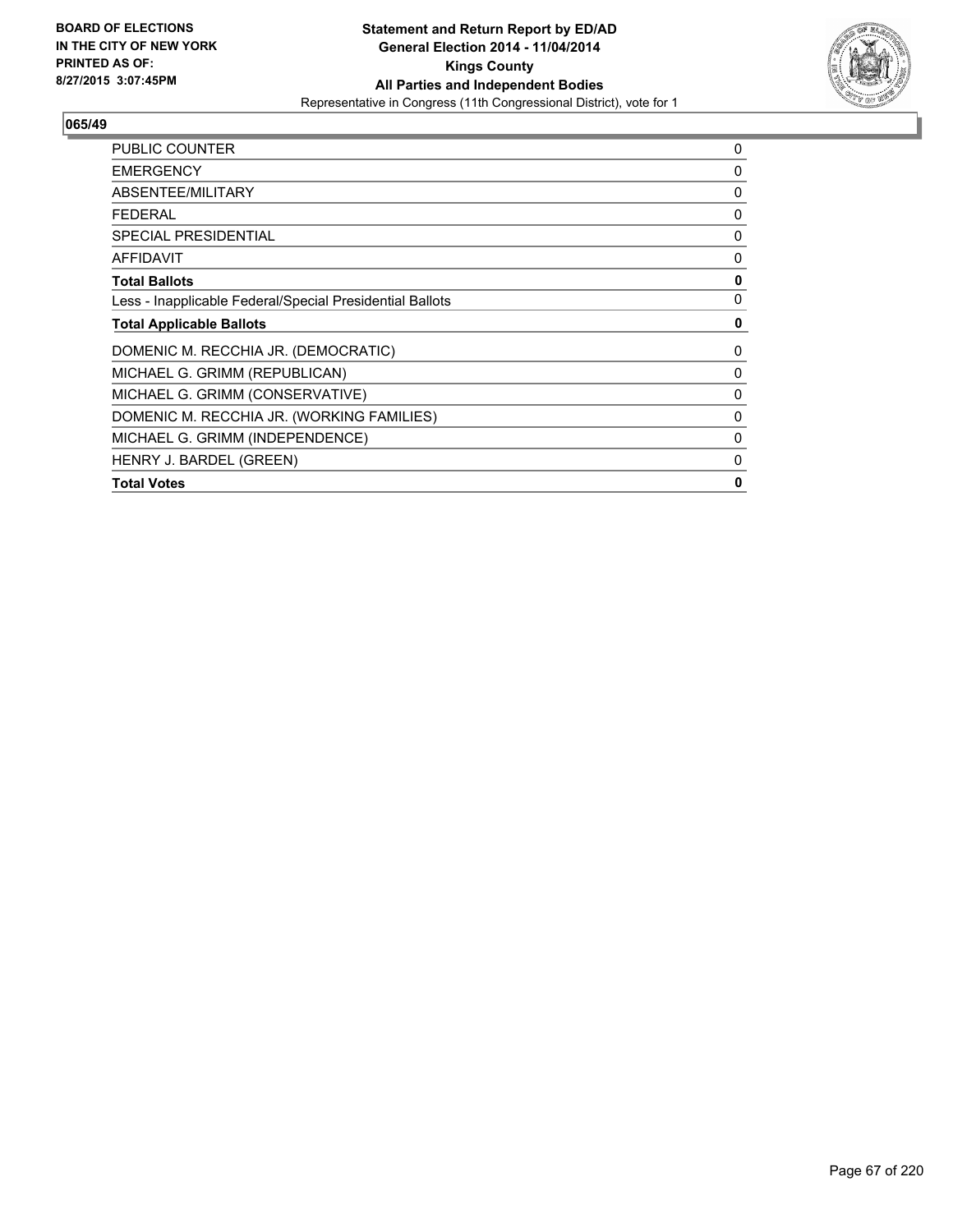

| <b>PUBLIC COUNTER</b>                                    | 292 |
|----------------------------------------------------------|-----|
| <b>EMERGENCY</b>                                         | 0   |
| ABSENTEE/MILITARY                                        | 10  |
| <b>FEDERAL</b>                                           | 2   |
| <b>SPECIAL PRESIDENTIAL</b>                              | 0   |
| <b>AFFIDAVIT</b>                                         | 5   |
| <b>Total Ballots</b>                                     | 309 |
| Less - Inapplicable Federal/Special Presidential Ballots | 0   |
| <b>Total Applicable Ballots</b>                          | 309 |
| DOMENIC M. RECCHIA JR. (DEMOCRATIC)                      | 140 |
| MICHAEL G. GRIMM (REPUBLICAN)                            | 77  |
| MICHAEL G. GRIMM (CONSERVATIVE)                          | 14  |
| DOMENIC M. RECCHIA JR. (WORKING FAMILIES)                | 37  |
| MICHAEL G. GRIMM (INDEPENDENCE)                          | 4   |
| HENRY J. BARDEL (GREEN)                                  | 17  |
| RUSSELL GALLO (WRITE-IN)                                 | 1   |
| <b>Total Votes</b>                                       | 290 |
| Unrecorded                                               | 19  |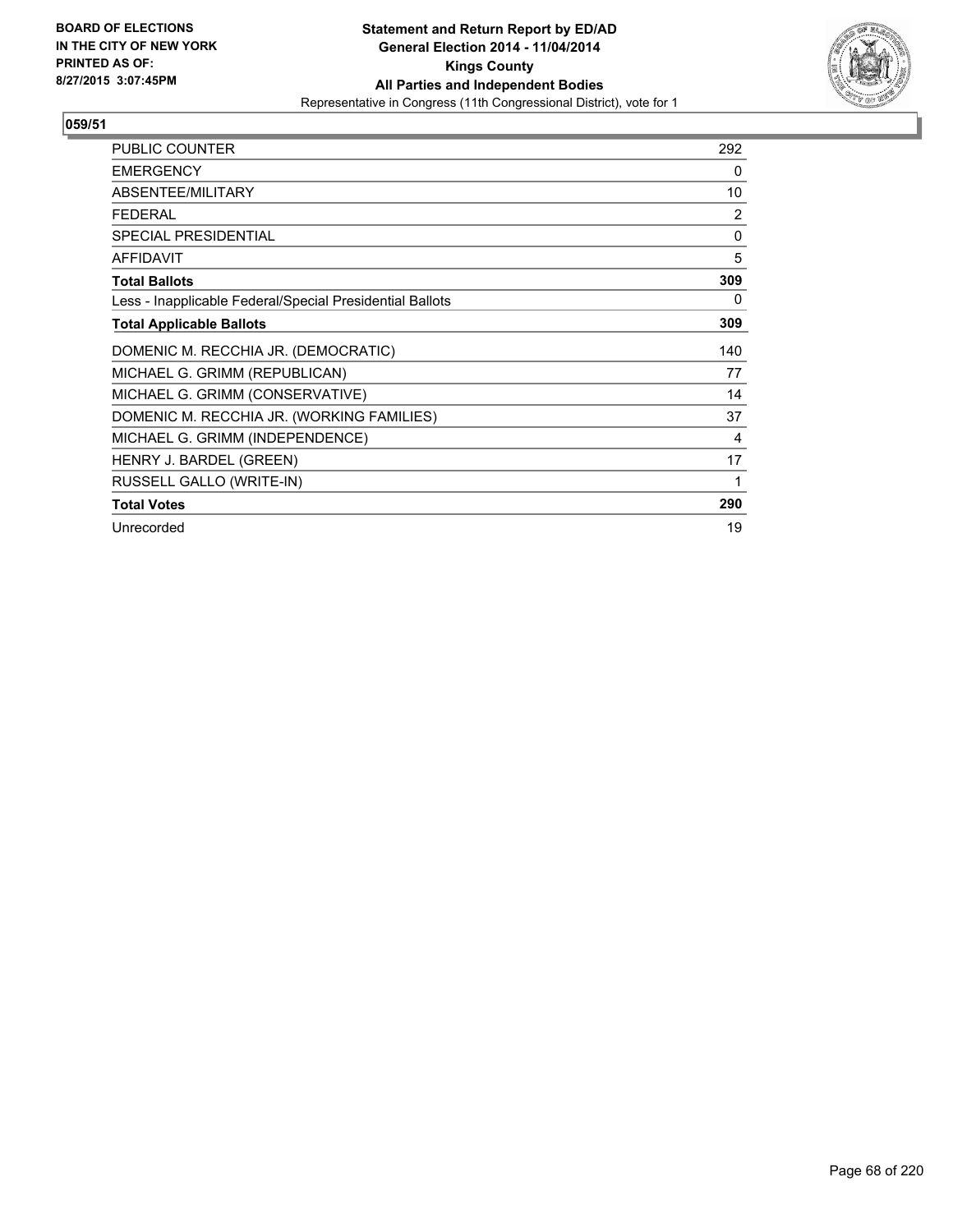

| <b>PUBLIC COUNTER</b>                                    | 333 |
|----------------------------------------------------------|-----|
| <b>EMERGENCY</b>                                         | 0   |
| ABSENTEE/MILITARY                                        | 13  |
| <b>FEDERAL</b>                                           | 3   |
| SPECIAL PRESIDENTIAL                                     | 0   |
| <b>AFFIDAVIT</b>                                         | 6   |
| <b>Total Ballots</b>                                     | 355 |
| Less - Inapplicable Federal/Special Presidential Ballots | 0   |
| <b>Total Applicable Ballots</b>                          | 355 |
| DOMENIC M. RECCHIA JR. (DEMOCRATIC)                      | 156 |
| MICHAEL G. GRIMM (REPUBLICAN)                            | 84  |
| MICHAEL G. GRIMM (CONSERVATIVE)                          | 41  |
| DOMENIC M. RECCHIA JR. (WORKING FAMILIES)                | 29  |
| MICHAEL G. GRIMM (INDEPENDENCE)                          | 3   |
| HENRY J. BARDEL (GREEN)                                  | 19  |
| UNATTRIBUTABLE WRITE-IN (WRITE-IN)                       | 1   |
| <b>Total Votes</b>                                       | 333 |
| Unrecorded                                               | 22  |

| <b>PUBLIC COUNTER</b>                                    | 323      |
|----------------------------------------------------------|----------|
| <b>EMERGENCY</b>                                         | 0        |
| ABSENTEE/MILITARY                                        | 11       |
| <b>FEDERAL</b>                                           | 3        |
| <b>SPECIAL PRESIDENTIAL</b>                              | $\Omega$ |
| <b>AFFIDAVIT</b>                                         | 3        |
| <b>Total Ballots</b>                                     | 340      |
| Less - Inapplicable Federal/Special Presidential Ballots | 0        |
| <b>Total Applicable Ballots</b>                          | 340      |
| DOMENIC M. RECCHIA JR. (DEMOCRATIC)                      | 144      |
| MICHAEL G. GRIMM (REPUBLICAN)                            | 100      |
| MICHAEL G. GRIMM (CONSERVATIVE)                          | 21       |
| DOMENIC M. RECCHIA JR. (WORKING FAMILIES)                | 22       |
| MICHAEL G. GRIMM (INDEPENDENCE)                          | 5        |
| HENRY J. BARDEL (GREEN)                                  | 20       |
| DOUGLAS DIKIJIAN (WRITE-IN)                              | 1        |
| STEVEN HARRISON (WRITE-IN)                               | 2        |
| <b>Total Votes</b>                                       | 315      |
| Unrecorded                                               | 25       |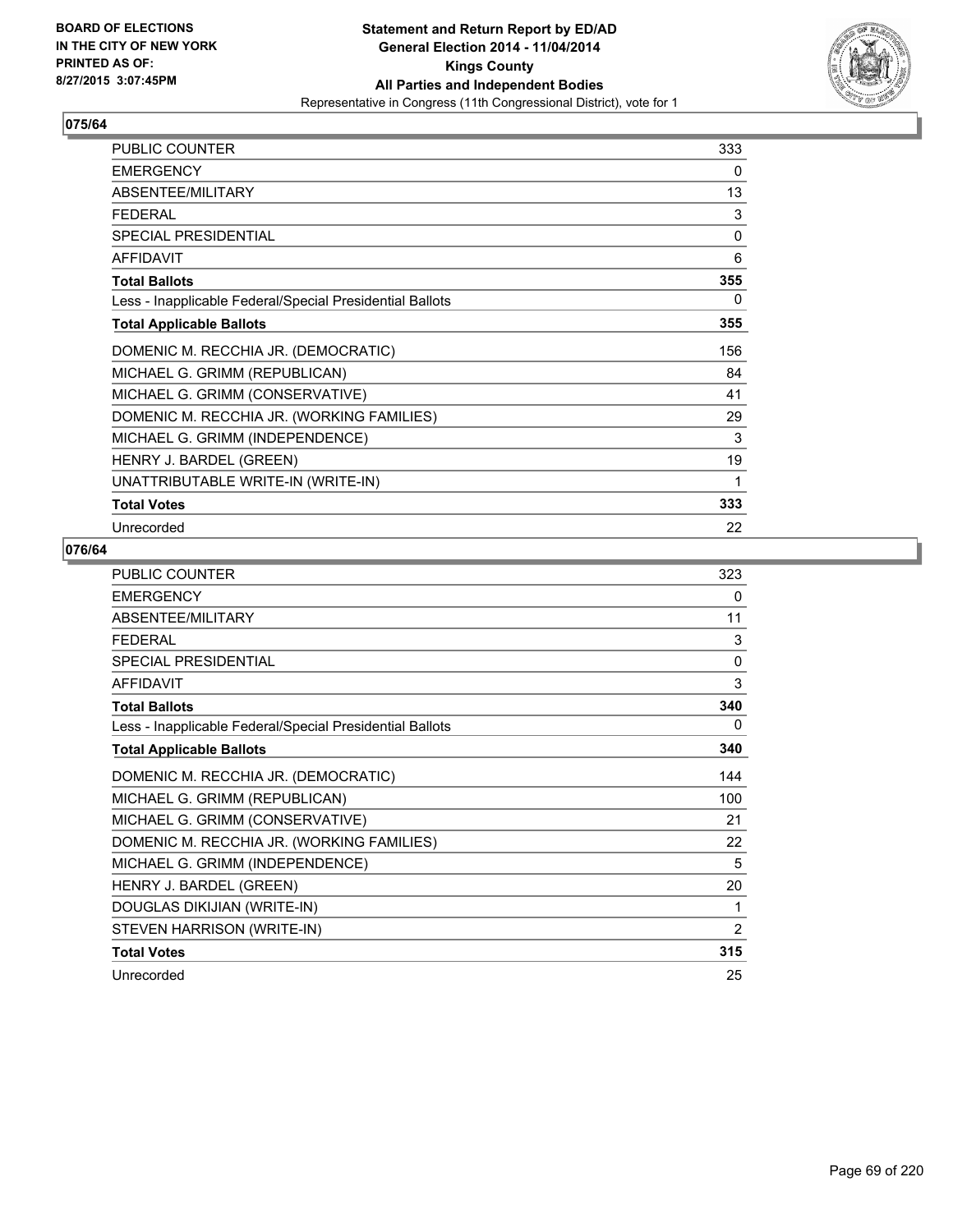

| <b>PUBLIC COUNTER</b>                                    | 355 |
|----------------------------------------------------------|-----|
| <b>EMERGENCY</b>                                         | 0   |
| ABSENTEE/MILITARY                                        | 15  |
| <b>FEDERAL</b>                                           | 3   |
| <b>SPECIAL PRESIDENTIAL</b>                              | 0   |
| <b>AFFIDAVIT</b>                                         | 8   |
| <b>Total Ballots</b>                                     | 381 |
| Less - Inapplicable Federal/Special Presidential Ballots | 0   |
| <b>Total Applicable Ballots</b>                          | 381 |
| DOMENIC M. RECCHIA JR. (DEMOCRATIC)                      | 179 |
| MICHAEL G. GRIMM (REPUBLICAN)                            | 106 |
| MICHAEL G. GRIMM (CONSERVATIVE)                          | 32  |
| DOMENIC M. RECCHIA JR. (WORKING FAMILIES)                | 39  |
| MICHAEL G. GRIMM (INDEPENDENCE)                          | 4   |
| HENRY J. BARDEL (GREEN)                                  | 15  |
| Total Votes                                              | 375 |
| Unrecorded                                               | 6   |

| <b>PUBLIC COUNTER</b>                                    | 366 |
|----------------------------------------------------------|-----|
| <b>EMERGENCY</b>                                         | 0   |
| ABSENTEE/MILITARY                                        | 8   |
| <b>FEDERAL</b>                                           | 1   |
| <b>SPECIAL PRESIDENTIAL</b>                              | 0   |
| AFFIDAVIT                                                | 6   |
| <b>Total Ballots</b>                                     | 381 |
| Less - Inapplicable Federal/Special Presidential Ballots | 0   |
| <b>Total Applicable Ballots</b>                          | 381 |
| DOMENIC M. RECCHIA JR. (DEMOCRATIC)                      | 189 |
| MICHAEL G. GRIMM (REPUBLICAN)                            | 90  |
| MICHAEL G. GRIMM (CONSERVATIVE)                          | 29  |
| DOMENIC M. RECCHIA JR. (WORKING FAMILIES)                | 38  |
| MICHAEL G. GRIMM (INDEPENDENCE)                          | 1   |
| HENRY J. BARDEL (GREEN)                                  | 11  |
| <b>Total Votes</b>                                       | 358 |
| Unrecorded                                               | 23  |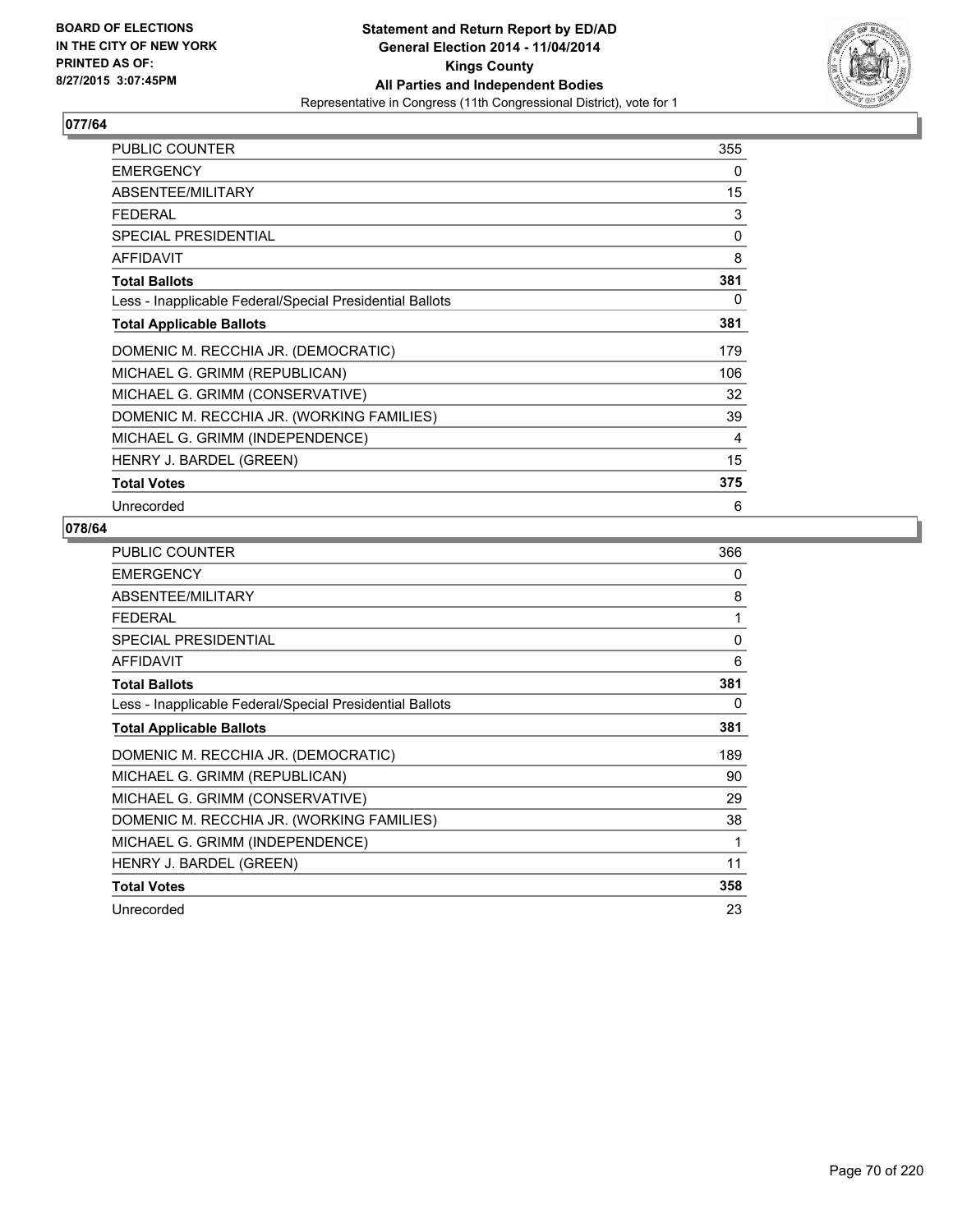

| <b>PUBLIC COUNTER</b>                                    | 248 |
|----------------------------------------------------------|-----|
| <b>EMERGENCY</b>                                         | 0   |
| ABSENTEE/MILITARY                                        | 8   |
| <b>FEDERAL</b>                                           | 3   |
| <b>SPECIAL PRESIDENTIAL</b>                              | 0   |
| <b>AFFIDAVIT</b>                                         | 4   |
| <b>Total Ballots</b>                                     | 263 |
| Less - Inapplicable Federal/Special Presidential Ballots | 0   |
| <b>Total Applicable Ballots</b>                          | 263 |
| DOMENIC M. RECCHIA JR. (DEMOCRATIC)                      | 136 |
| MICHAEL G. GRIMM (REPUBLICAN)                            | 73  |
| MICHAEL G. GRIMM (CONSERVATIVE)                          | 21  |
| DOMENIC M. RECCHIA JR. (WORKING FAMILIES)                | 11  |
| MICHAEL G. GRIMM (INDEPENDENCE)                          | 3   |
| HENRY J. BARDEL (GREEN)                                  | 13  |
| <b>Total Votes</b>                                       | 257 |
| Unrecorded                                               | 6   |

| <b>PUBLIC COUNTER</b>                                    | 287          |
|----------------------------------------------------------|--------------|
| <b>EMERGENCY</b>                                         | 0            |
| <b>ABSENTEE/MILITARY</b>                                 | 4            |
| <b>FEDERAL</b>                                           | $\mathbf{0}$ |
| SPECIAL PRESIDENTIAL                                     | $\mathbf{0}$ |
| <b>AFFIDAVIT</b>                                         | 9            |
| <b>Total Ballots</b>                                     | 300          |
| Less - Inapplicable Federal/Special Presidential Ballots | 0            |
| <b>Total Applicable Ballots</b>                          | 300          |
| DOMENIC M. RECCHIA JR. (DEMOCRATIC)                      | 151          |
| MICHAEL G. GRIMM (REPUBLICAN)                            | 67           |
| MICHAEL G. GRIMM (CONSERVATIVE)                          | 25           |
| DOMENIC M. RECCHIA JR. (WORKING FAMILIES)                | 18           |
| MICHAEL G. GRIMM (INDEPENDENCE)                          | 3            |
| HENRY J. BARDEL (GREEN)                                  | 22           |
| GEORGE W. WASHINGTON (WRITE-IN)                          | 1            |
| <b>Total Votes</b>                                       | 287          |
| Unrecorded                                               | 13           |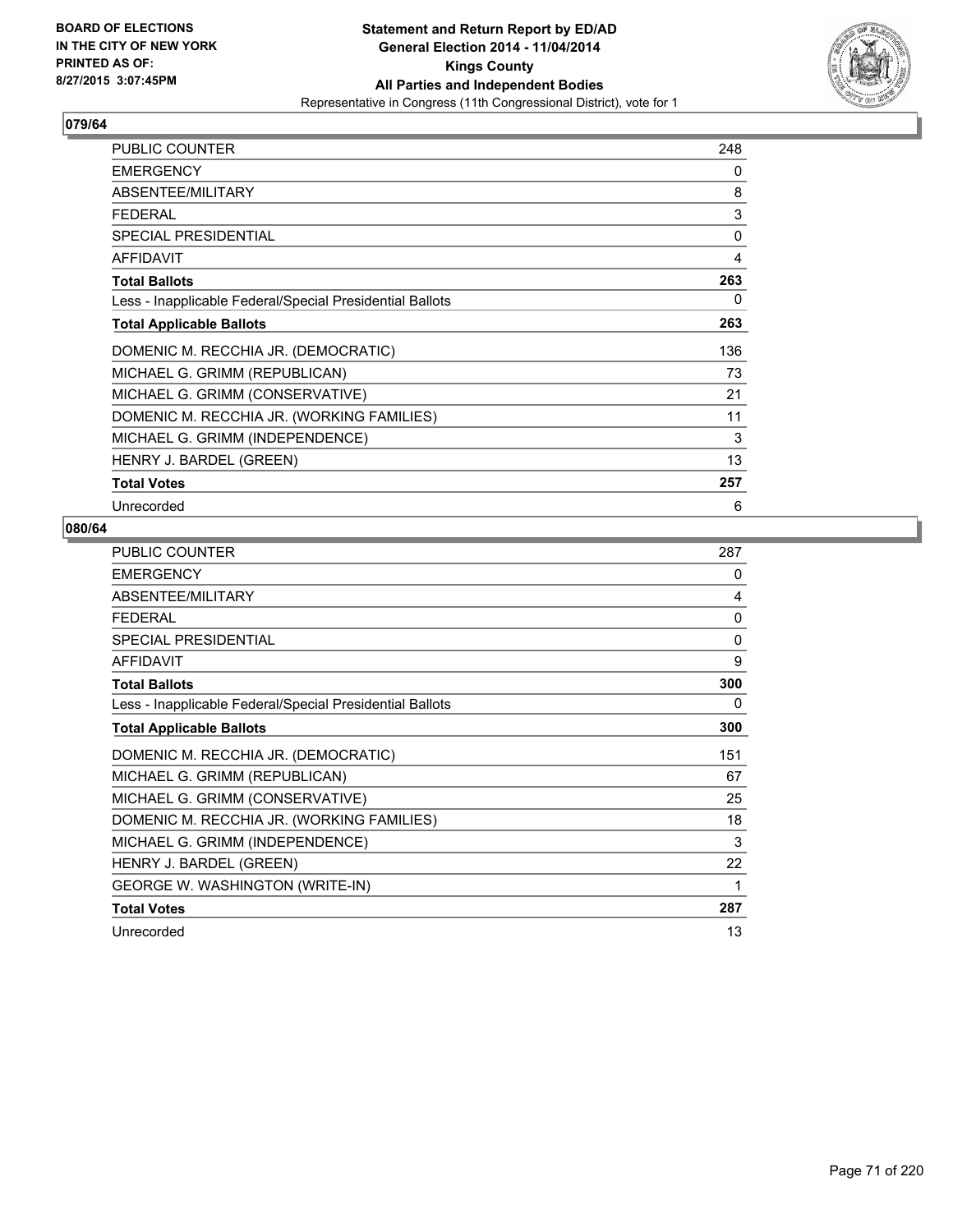

| <b>PUBLIC COUNTER</b>                                    | 107 |
|----------------------------------------------------------|-----|
| <b>EMERGENCY</b>                                         | 0   |
| ABSENTEE/MILITARY                                        | 2   |
| <b>FEDERAL</b>                                           | 1   |
| <b>SPECIAL PRESIDENTIAL</b>                              | 0   |
| <b>AFFIDAVIT</b>                                         | 4   |
| <b>Total Ballots</b>                                     | 114 |
| Less - Inapplicable Federal/Special Presidential Ballots | 0   |
| <b>Total Applicable Ballots</b>                          | 114 |
| DOMENIC M. RECCHIA JR. (DEMOCRATIC)                      | 57  |
| MICHAEL G. GRIMM (REPUBLICAN)                            | 31  |
| MICHAEL G. GRIMM (CONSERVATIVE)                          | 4   |
| DOMENIC M. RECCHIA JR. (WORKING FAMILIES)                | 8   |
| MICHAEL G. GRIMM (INDEPENDENCE)                          | 3   |
| HENRY J. BARDEL (GREEN)                                  | 6   |
| <b>Total Votes</b>                                       | 109 |
| Unrecorded                                               | 5   |

| <b>PUBLIC COUNTER</b>                                    | 326      |
|----------------------------------------------------------|----------|
| <b>EMERGENCY</b>                                         | 0        |
| ABSENTEE/MILITARY                                        | 7        |
| <b>FEDERAL</b>                                           | 3        |
| <b>SPECIAL PRESIDENTIAL</b>                              | $\Omega$ |
| AFFIDAVIT                                                | 5        |
| <b>Total Ballots</b>                                     | 341      |
| Less - Inapplicable Federal/Special Presidential Ballots | 0        |
| <b>Total Applicable Ballots</b>                          | 341      |
| DOMENIC M. RECCHIA JR. (DEMOCRATIC)                      | 148      |
| MICHAEL G. GRIMM (REPUBLICAN)                            | 92       |
| MICHAEL G. GRIMM (CONSERVATIVE)                          | 24       |
| DOMENIC M. RECCHIA JR. (WORKING FAMILIES)                | 28       |
| MICHAEL G. GRIMM (INDEPENDENCE)                          | 5        |
| HENRY J. BARDEL (GREEN)                                  | 19       |
| <b>Total Votes</b>                                       | 316      |
| Unrecorded                                               | 25       |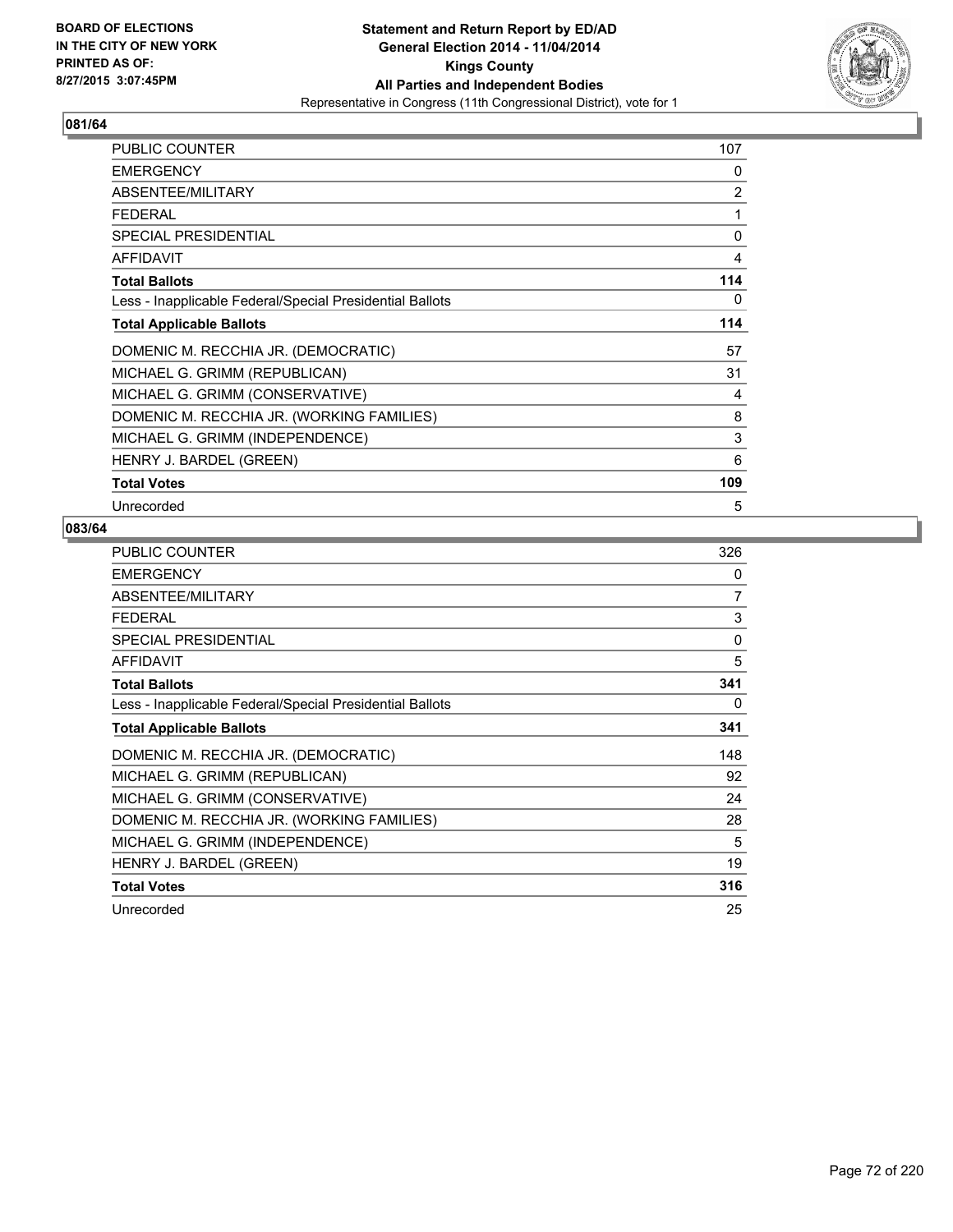

| <b>PUBLIC COUNTER</b>                                    | 308            |
|----------------------------------------------------------|----------------|
| <b>EMERGENCY</b>                                         | 0              |
| ABSENTEE/MILITARY                                        | $\overline{7}$ |
| <b>FEDERAL</b>                                           | 2              |
| <b>SPECIAL PRESIDENTIAL</b>                              | 0              |
| <b>AFFIDAVIT</b>                                         | 3              |
| <b>Total Ballots</b>                                     | 320            |
| Less - Inapplicable Federal/Special Presidential Ballots | 0              |
| <b>Total Applicable Ballots</b>                          | 320            |
| DOMENIC M. RECCHIA JR. (DEMOCRATIC)                      | 140            |
| MICHAEL G. GRIMM (REPUBLICAN)                            | 96             |
| MICHAEL G. GRIMM (CONSERVATIVE)                          | 35             |
| DOMENIC M. RECCHIA JR. (WORKING FAMILIES)                | 28             |
| MICHAEL G. GRIMM (INDEPENDENCE)                          | 5              |
| HENRY J. BARDEL (GREEN)                                  | 7              |
| <b>Total Votes</b>                                       | 311            |
| Unrecorded                                               | 9              |

| <b>PUBLIC COUNTER</b>                                    | 317 |
|----------------------------------------------------------|-----|
| <b>EMERGENCY</b>                                         | 0   |
| ABSENTEE/MILITARY                                        | 11  |
| <b>FEDERAL</b>                                           | 1   |
| SPECIAL PRESIDENTIAL                                     | 0   |
| <b>AFFIDAVIT</b>                                         | 10  |
| <b>Total Ballots</b>                                     | 339 |
| Less - Inapplicable Federal/Special Presidential Ballots | 0   |
| <b>Total Applicable Ballots</b>                          | 339 |
| DOMENIC M. RECCHIA JR. (DEMOCRATIC)                      | 156 |
| MICHAEL G. GRIMM (REPUBLICAN)                            | 68  |
| MICHAEL G. GRIMM (CONSERVATIVE)                          | 49  |
| DOMENIC M. RECCHIA JR. (WORKING FAMILIES)                | 29  |
| MICHAEL G. GRIMM (INDEPENDENCE)                          | 6   |
| HENRY J. BARDEL (GREEN)                                  | 8   |
| DAN DONOVAN (WRITE-IN)                                   | 1   |
| <b>Total Votes</b>                                       | 317 |
| Unrecorded                                               | 22  |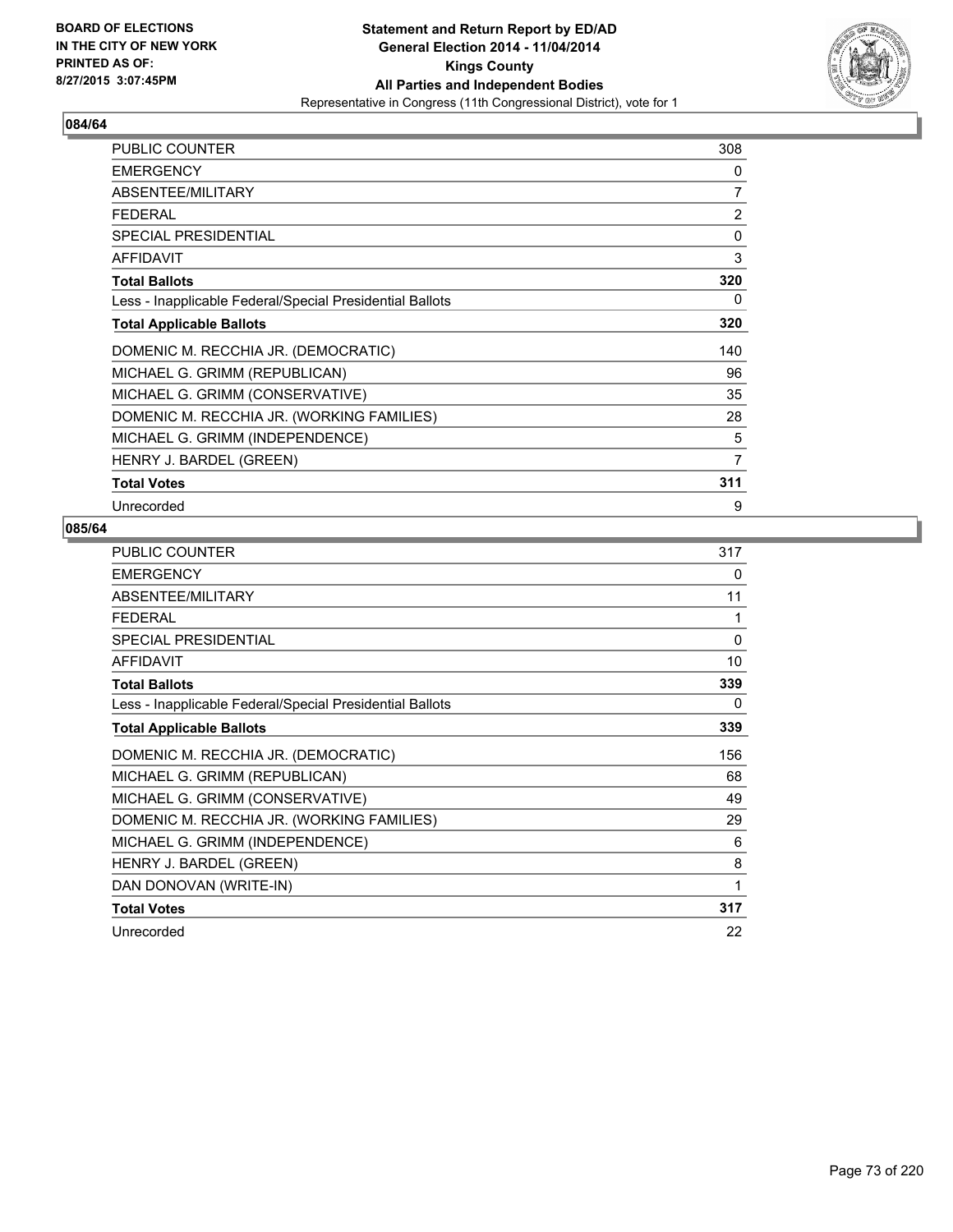

| <b>PUBLIC COUNTER</b>                                    | 232 |
|----------------------------------------------------------|-----|
| <b>EMERGENCY</b>                                         | 0   |
| ABSENTEE/MILITARY                                        | 5   |
| <b>FEDERAL</b>                                           | 1   |
| SPECIAL PRESIDENTIAL                                     | 0   |
| <b>AFFIDAVIT</b>                                         | 1   |
| <b>Total Ballots</b>                                     | 239 |
| Less - Inapplicable Federal/Special Presidential Ballots | 0   |
| <b>Total Applicable Ballots</b>                          | 239 |
| DOMENIC M. RECCHIA JR. (DEMOCRATIC)                      | 112 |
| MICHAEL G. GRIMM (REPUBLICAN)                            | 61  |
| MICHAEL G. GRIMM (CONSERVATIVE)                          | 17  |
| DOMENIC M. RECCHIA JR. (WORKING FAMILIES)                | 19  |
| MICHAEL G. GRIMM (INDEPENDENCE)                          | 6   |
| HENRY J. BARDEL (GREEN)                                  | 15  |
| JOHN GALT (WRITE-IN)                                     | 1   |
| <b>Total Votes</b>                                       | 231 |
| Unrecorded                                               | 8   |

| <b>PUBLIC COUNTER</b>                                    | 200 |
|----------------------------------------------------------|-----|
| <b>EMERGENCY</b>                                         | 0   |
| ABSENTEE/MILITARY                                        | 10  |
| <b>FEDERAL</b>                                           | 1   |
| <b>SPECIAL PRESIDENTIAL</b>                              | 0   |
| <b>AFFIDAVIT</b>                                         | 1   |
| <b>Total Ballots</b>                                     | 212 |
| Less - Inapplicable Federal/Special Presidential Ballots | 0   |
| <b>Total Applicable Ballots</b>                          | 212 |
| DOMENIC M. RECCHIA JR. (DEMOCRATIC)                      | 101 |
| MICHAEL G. GRIMM (REPUBLICAN)                            | 69  |
| MICHAEL G. GRIMM (CONSERVATIVE)                          | 15  |
| DOMENIC M. RECCHIA JR. (WORKING FAMILIES)                | 10  |
| MICHAEL G. GRIMM (INDEPENDENCE)                          | 4   |
| HENRY J. BARDEL (GREEN)                                  | 6   |
| <b>Total Votes</b>                                       | 205 |
| Unrecorded                                               | 7   |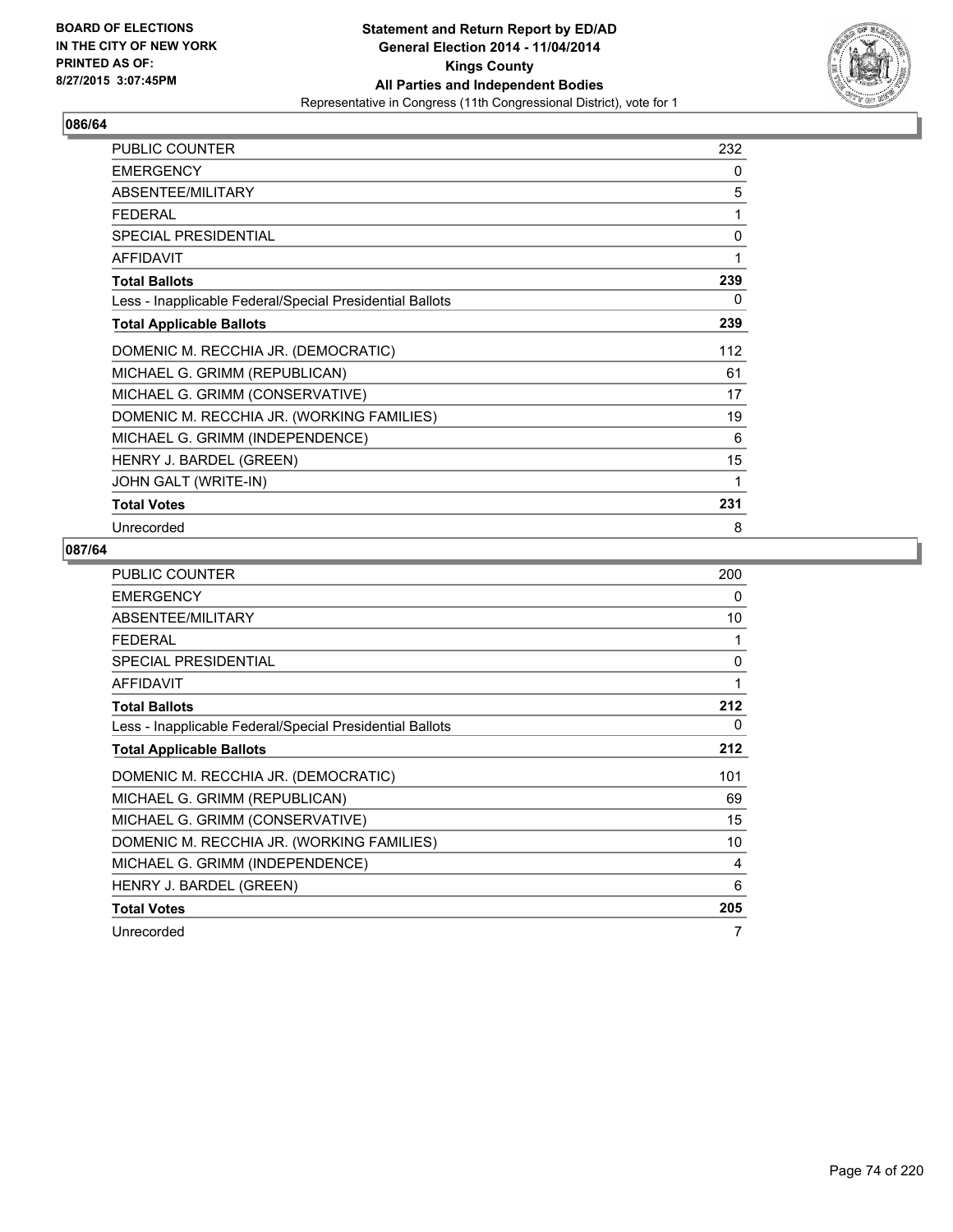

| <b>PUBLIC COUNTER</b>                                    | 304          |
|----------------------------------------------------------|--------------|
| <b>EMERGENCY</b>                                         | 0            |
| ABSENTEE/MILITARY                                        | 6            |
| <b>FEDERAL</b>                                           | 1            |
| SPECIAL PRESIDENTIAL                                     | $\mathbf{0}$ |
| <b>AFFIDAVIT</b>                                         | 6            |
| <b>Total Ballots</b>                                     | 317          |
| Less - Inapplicable Federal/Special Presidential Ballots | 0            |
| <b>Total Applicable Ballots</b>                          | 317          |
| DOMENIC M. RECCHIA JR. (DEMOCRATIC)                      | 160          |
| MICHAEL G. GRIMM (REPUBLICAN)                            | 77           |
| MICHAEL G. GRIMM (CONSERVATIVE)                          | 22           |
| DOMENIC M. RECCHIA JR. (WORKING FAMILIES)                | 21           |
| MICHAEL G. GRIMM (INDEPENDENCE)                          | 4            |
| HENRY J. BARDEL (GREEN)                                  | 14           |
| RICHARD BELL (WRITE-IN)                                  | 1            |
| <b>Total Votes</b>                                       | 299          |
| Unrecorded                                               | 18           |

| PUBLIC COUNTER                                           | 343 |
|----------------------------------------------------------|-----|
| <b>EMERGENCY</b>                                         | 0   |
| ABSENTEE/MILITARY                                        | 7   |
| <b>FEDERAL</b>                                           | 3   |
| SPECIAL PRESIDENTIAL                                     | 0   |
| <b>AFFIDAVIT</b>                                         | 1   |
| <b>Total Ballots</b>                                     | 354 |
| Less - Inapplicable Federal/Special Presidential Ballots | 0   |
| <b>Total Applicable Ballots</b>                          | 354 |
| DOMENIC M. RECCHIA JR. (DEMOCRATIC)                      | 113 |
| MICHAEL G. GRIMM (REPUBLICAN)                            | 158 |
| MICHAEL G. GRIMM (CONSERVATIVE)                          | 45  |
| DOMENIC M. RECCHIA JR. (WORKING FAMILIES)                | 13  |
| MICHAEL G. GRIMM (INDEPENDENCE)                          | 9   |
| HENRY J. BARDEL (GREEN)                                  | 6   |
| ALAN GALLO (WRITE-IN)                                    | 1   |
| <b>Total Votes</b>                                       | 345 |
| Unrecorded                                               | 9   |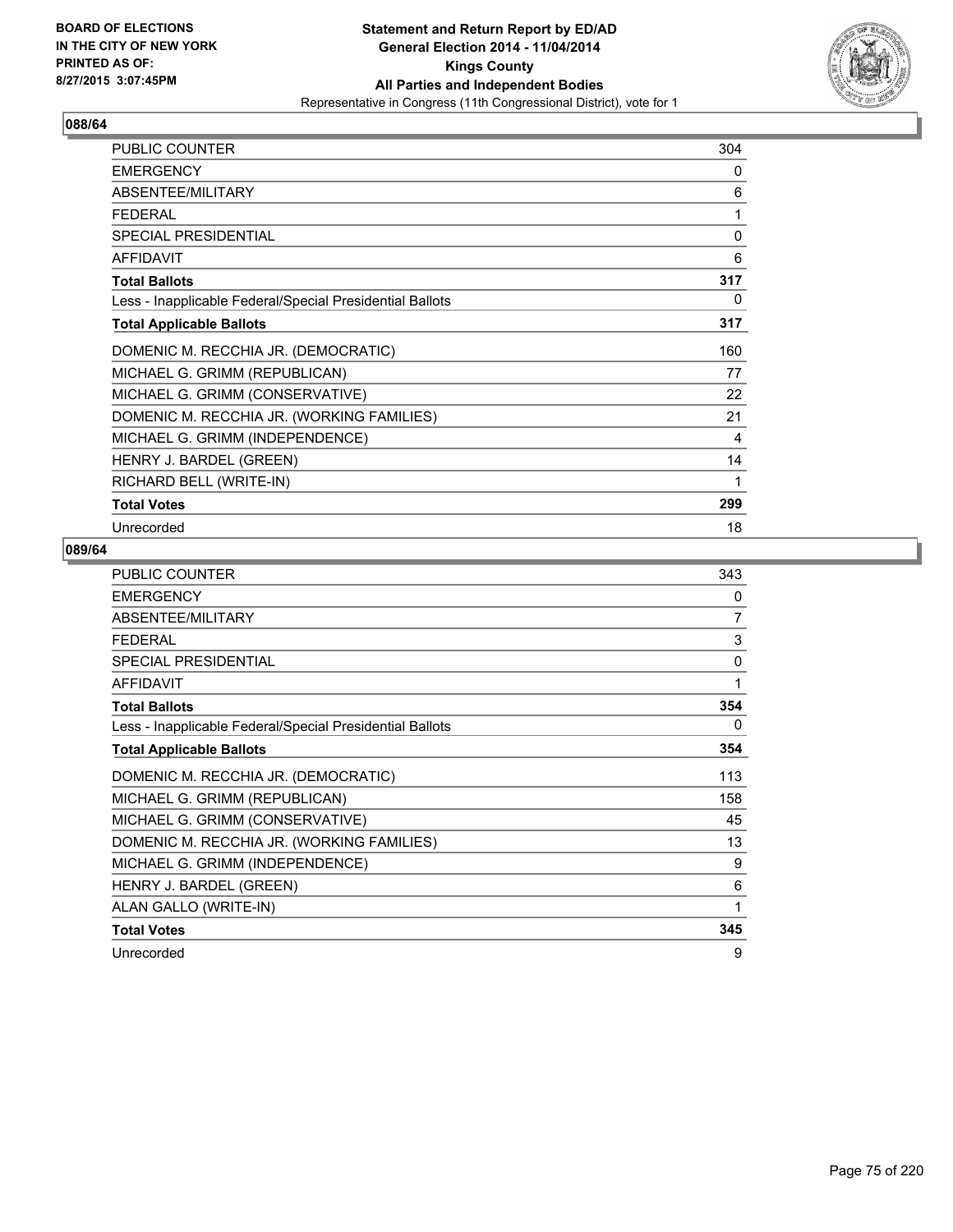

| <b>PUBLIC COUNTER</b>                                    | 359 |
|----------------------------------------------------------|-----|
| <b>EMERGENCY</b>                                         | 0   |
| ABSENTEE/MILITARY                                        | 5   |
| FFDFRAI                                                  | 1   |
| <b>SPECIAL PRESIDENTIAL</b>                              | 0   |
| <b>AFFIDAVIT</b>                                         | 4   |
| <b>Total Ballots</b>                                     | 369 |
| Less - Inapplicable Federal/Special Presidential Ballots | 0   |
| <b>Total Applicable Ballots</b>                          | 369 |
| DOMENIC M. RECCHIA JR. (DEMOCRATIC)                      | 164 |
| MICHAEL G. GRIMM (REPUBLICAN)                            | 121 |
| MICHAEL G. GRIMM (CONSERVATIVE)                          | 28  |
| DOMENIC M. RECCHIA JR. (WORKING FAMILIES)                | 19  |
| MICHAEL G. GRIMM (INDEPENDENCE)                          | 6   |
| HENRY J. BARDEL (GREEN)                                  | 7   |
| ELEANOR RIGBY (WRITE-IN)                                 | 1   |
| <b>Total Votes</b>                                       | 346 |
| Unrecorded                                               | 23  |

| <b>PUBLIC COUNTER</b>                                    | 156 |
|----------------------------------------------------------|-----|
| <b>EMERGENCY</b>                                         | 0   |
| ABSENTEE/MILITARY                                        | 4   |
| <b>FEDERAL</b>                                           | 4   |
| SPECIAL PRESIDENTIAL                                     | 0   |
| <b>AFFIDAVIT</b>                                         | 1   |
| <b>Total Ballots</b>                                     | 165 |
| Less - Inapplicable Federal/Special Presidential Ballots | 0   |
| <b>Total Applicable Ballots</b>                          | 165 |
| DOMENIC M. RECCHIA JR. (DEMOCRATIC)                      | 51  |
| MICHAEL G. GRIMM (REPUBLICAN)                            | 65  |
| MICHAEL G. GRIMM (CONSERVATIVE)                          | 25  |
| DOMENIC M. RECCHIA JR. (WORKING FAMILIES)                | 7   |
| MICHAEL G. GRIMM (INDEPENDENCE)                          | 1   |
| HENRY J. BARDEL (GREEN)                                  | 8   |
| <b>Total Votes</b>                                       | 157 |
| Unrecorded                                               | 8   |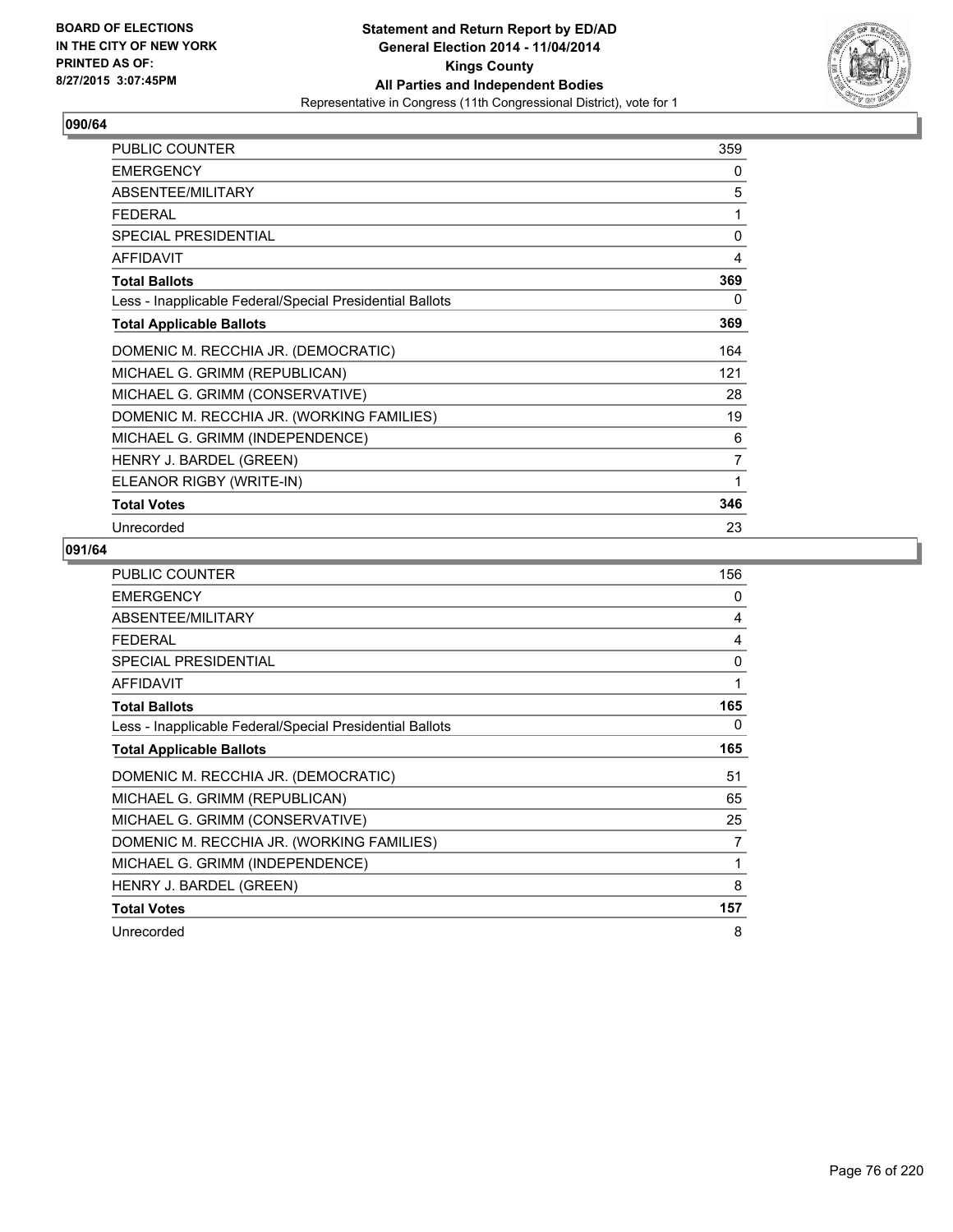

| <b>PUBLIC COUNTER</b>                                    | 0            |
|----------------------------------------------------------|--------------|
| <b>EMERGENCY</b>                                         | 0            |
| ABSENTEE/MILITARY                                        | 0            |
| <b>FEDERAL</b>                                           | 0            |
| <b>SPECIAL PRESIDENTIAL</b>                              | 0            |
| <b>AFFIDAVIT</b>                                         | 0            |
| <b>Total Ballots</b>                                     | $\mathbf 0$  |
| Less - Inapplicable Federal/Special Presidential Ballots | 0            |
| <b>Total Applicable Ballots</b>                          | 0            |
| DOMENIC M. RECCHIA JR. (DEMOCRATIC)                      | 0            |
| MICHAEL G. GRIMM (REPUBLICAN)                            | 0            |
| MICHAEL G. GRIMM (CONSERVATIVE)                          | $\mathbf{0}$ |
| DOMENIC M. RECCHIA JR. (WORKING FAMILIES)                | 0            |
| MICHAEL G. GRIMM (INDEPENDENCE)                          | 0            |
| HENRY J. BARDEL (GREEN)                                  | 0            |
| <b>Total Votes</b>                                       | 0            |
| 093/64 COMBINED into: 092/64                             |              |

**096/64 COMBINED into: 092/64**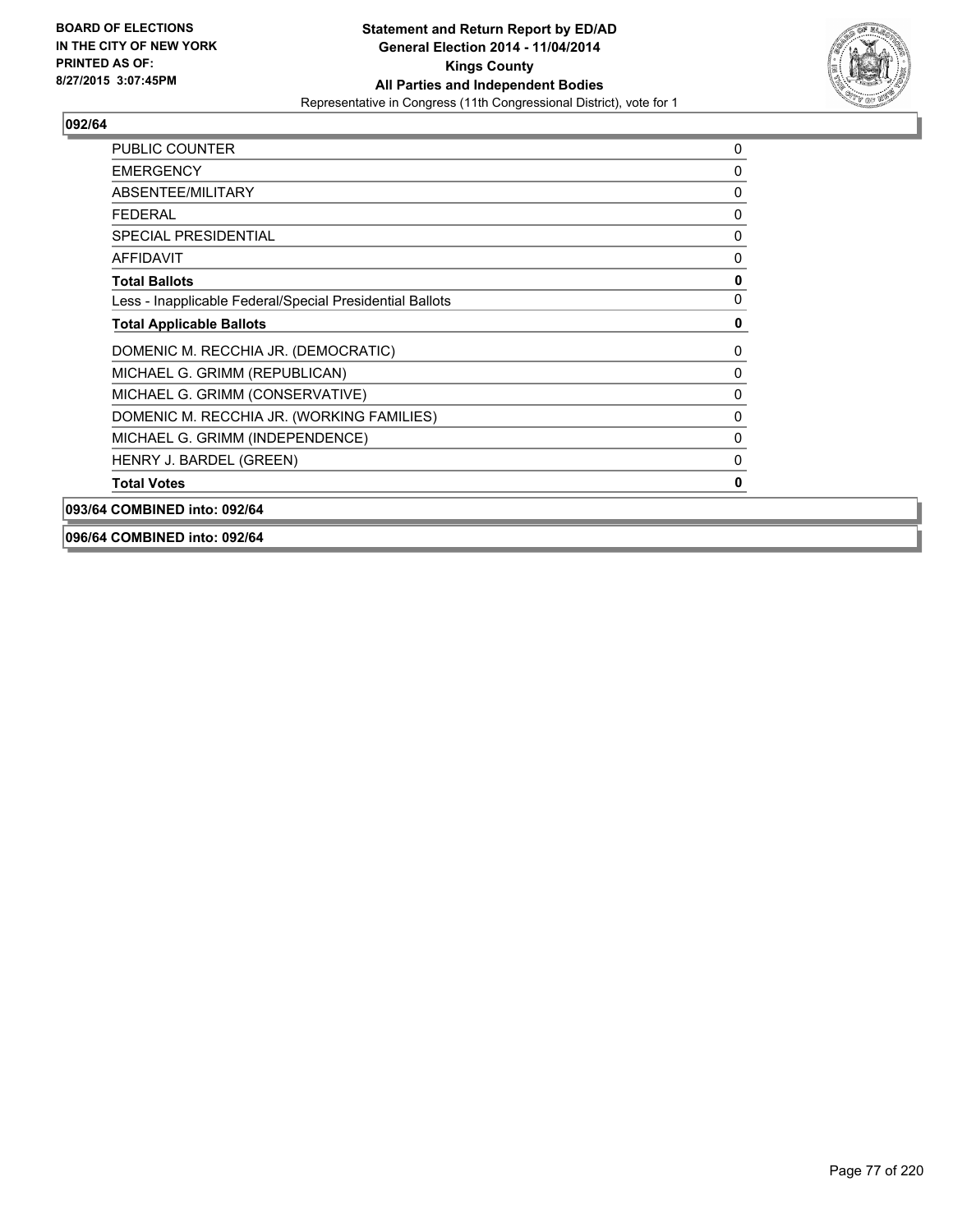

| <b>PUBLIC COUNTER</b>                                    | 330          |
|----------------------------------------------------------|--------------|
| <b>EMERGENCY</b>                                         | 0            |
| ABSENTEE/MILITARY                                        | 16           |
| FFDFRAI                                                  | 2            |
| <b>SPECIAL PRESIDENTIAL</b>                              | $\mathbf{0}$ |
| <b>AFFIDAVIT</b>                                         | 4            |
| <b>Total Ballots</b>                                     | 352          |
| Less - Inapplicable Federal/Special Presidential Ballots | 0            |
| <b>Total Applicable Ballots</b>                          | 352          |
| DOMENIC M. RECCHIA JR. (DEMOCRATIC)                      | 212          |
| MICHAEL G. GRIMM (REPUBLICAN)                            | 55           |
| MICHAEL G. GRIMM (CONSERVATIVE)                          | 11           |
| DOMENIC M. RECCHIA JR. (WORKING FAMILIES)                | 39           |
| MICHAEL G. GRIMM (INDEPENDENCE)                          | 3            |
| HENRY J. BARDEL (GREEN)                                  | 13           |
| <b>GENA MIMOZO (WRITE-IN)</b>                            | 9            |
| <b>Total Votes</b>                                       | 342          |
| Unrecorded                                               | 10           |

| <b>PUBLIC COUNTER</b>                                    | 248 |
|----------------------------------------------------------|-----|
| <b>EMERGENCY</b>                                         | 0   |
| ABSENTEE/MILITARY                                        | 6   |
| <b>FEDERAL</b>                                           | 1   |
| SPECIAL PRESIDENTIAL                                     | 0   |
| <b>AFFIDAVIT</b>                                         | 0   |
| <b>Total Ballots</b>                                     | 255 |
| Less - Inapplicable Federal/Special Presidential Ballots | 0   |
| <b>Total Applicable Ballots</b>                          | 255 |
| DOMENIC M. RECCHIA JR. (DEMOCRATIC)                      | 201 |
| MICHAEL G. GRIMM (REPUBLICAN)                            | 14  |
| MICHAEL G. GRIMM (CONSERVATIVE)                          | 2   |
| DOMENIC M. RECCHIA JR. (WORKING FAMILIES)                | 12  |
| MICHAEL G. GRIMM (INDEPENDENCE)                          | 2   |
| HENRY J. BARDEL (GREEN)                                  | 4   |
| <b>Total Votes</b>                                       | 235 |
| Unrecorded                                               | 20  |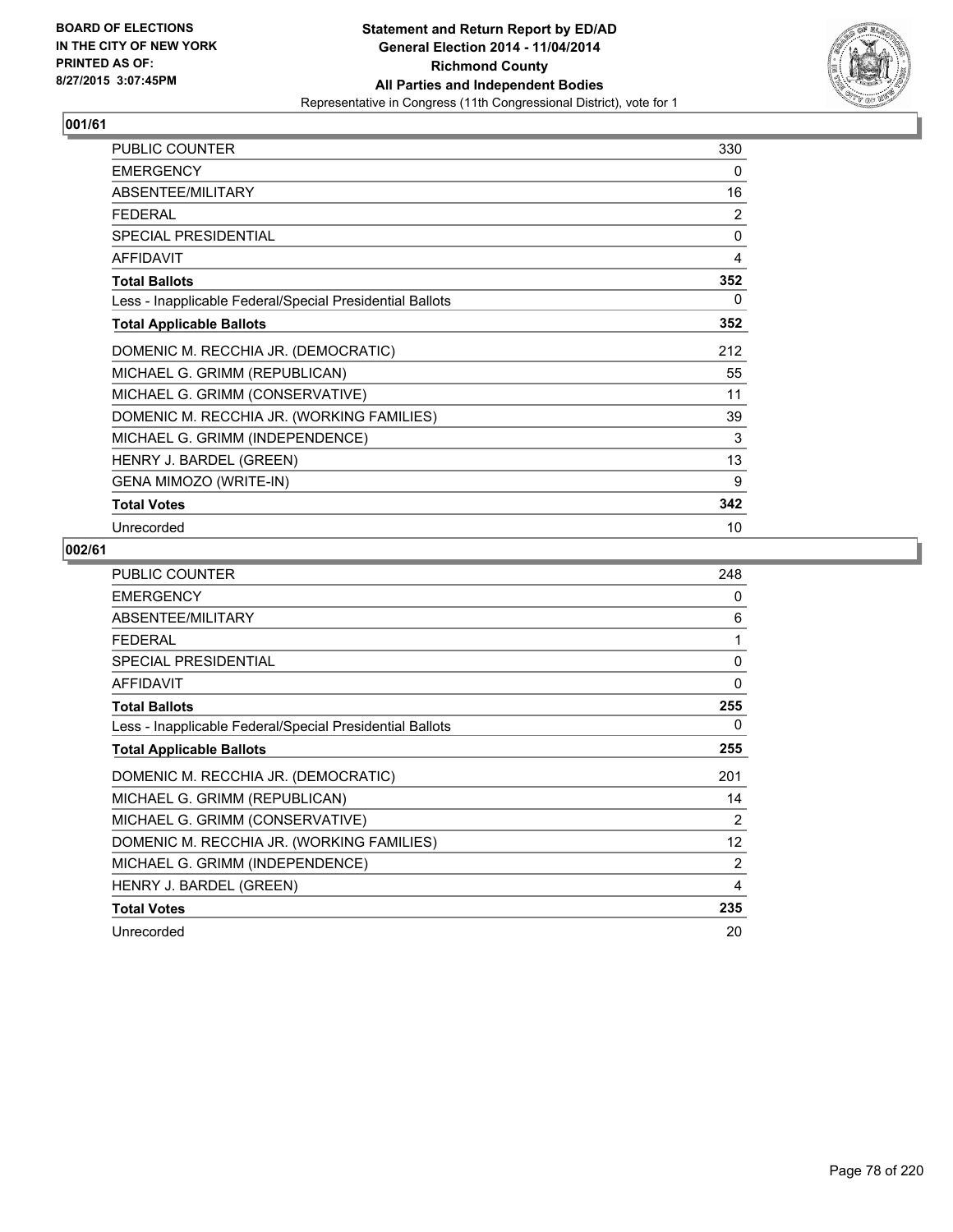

| <b>PUBLIC COUNTER</b>                                    | 371 |
|----------------------------------------------------------|-----|
| <b>EMERGENCY</b>                                         | 0   |
| ABSENTEE/MILITARY                                        | 18  |
| <b>FEDERAL</b>                                           | 3   |
| <b>SPECIAL PRESIDENTIAL</b>                              | 0   |
| <b>AFFIDAVIT</b>                                         | 6   |
| <b>Total Ballots</b>                                     | 398 |
| Less - Inapplicable Federal/Special Presidential Ballots | 0   |
| <b>Total Applicable Ballots</b>                          | 398 |
| DOMENIC M. RECCHIA JR. (DEMOCRATIC)                      | 253 |
| MICHAEL G. GRIMM (REPUBLICAN)                            | 53  |
| MICHAEL G. GRIMM (CONSERVATIVE)                          | 8   |
| DOMENIC M. RECCHIA JR. (WORKING FAMILIES)                | 43  |
| MICHAEL G. GRIMM (INDEPENDENCE)                          | 5   |
| HENRY J. BARDEL (GREEN)                                  | 22  |
| GENA MIMOZO (WRITE-IN)                                   | 8   |
| WHOPPIE GOLDBERG (WRITE-IN)                              | 1   |
| <b>Total Votes</b>                                       | 393 |
| Unrecorded                                               | 5   |

| <b>PUBLIC COUNTER</b>                                    | 384      |
|----------------------------------------------------------|----------|
| <b>EMERGENCY</b>                                         | 0        |
| ABSENTEE/MILITARY                                        | 20       |
| <b>FFDFRAI</b>                                           | 2        |
| <b>SPECIAL PRESIDENTIAL</b>                              | 0        |
| <b>AFFIDAVIT</b>                                         | 9        |
| <b>Total Ballots</b>                                     | 415      |
| Less - Inapplicable Federal/Special Presidential Ballots | $\Omega$ |
| <b>Total Applicable Ballots</b>                          | 415      |
| DOMENIC M. RECCHIA JR. (DEMOCRATIC)                      | 249      |
| MICHAEL G. GRIMM (REPUBLICAN)                            | 87       |
| MICHAEL G. GRIMM (CONSERVATIVE)                          | 12       |
| DOMENIC M. RECCHIA JR. (WORKING FAMILIES)                | 34       |
| MICHAEL G. GRIMM (INDEPENDENCE)                          | 5        |
| HENRY J. BARDEL (GREEN)                                  | 15       |
| GENA MIMOZO (WRITE-IN)                                   | 4        |
| MARTIN KRONGOLD (WRITE-IN)                               | 1        |
| MICHAEL J. CUSICK (WRITE-IN)                             | 1        |
| <b>Total Votes</b>                                       | 408      |
| Unrecorded                                               | 7        |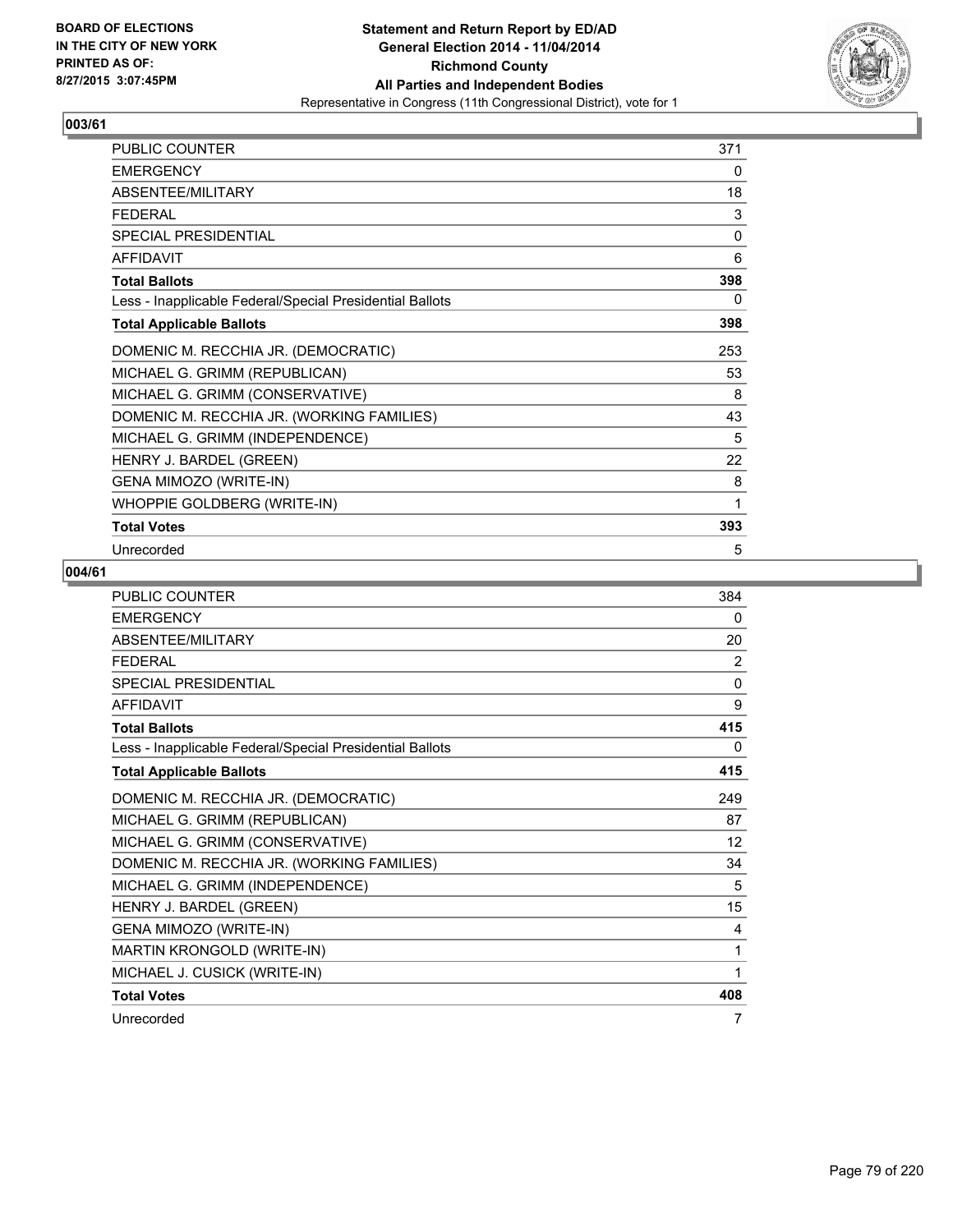

| <b>PUBLIC COUNTER</b>                                    | 207          |
|----------------------------------------------------------|--------------|
| <b>EMERGENCY</b>                                         | 0            |
| ABSENTEE/MILITARY                                        | 10           |
| FFDFRAI                                                  | 3            |
| <b>SPECIAL PRESIDENTIAL</b>                              | $\mathbf{0}$ |
| <b>AFFIDAVIT</b>                                         | 5            |
| <b>Total Ballots</b>                                     | 225          |
| Less - Inapplicable Federal/Special Presidential Ballots | 0            |
| <b>Total Applicable Ballots</b>                          | 225          |
| DOMENIC M. RECCHIA JR. (DEMOCRATIC)                      | 157          |
| MICHAEL G. GRIMM (REPUBLICAN)                            | 20           |
| MICHAEL G. GRIMM (CONSERVATIVE)                          | 3            |
| DOMENIC M. RECCHIA JR. (WORKING FAMILIES)                | 30           |
| MICHAEL G. GRIMM (INDEPENDENCE)                          | 0            |
| HENRY J. BARDEL (GREEN)                                  | 7            |
| <b>GENA MIMOZO (WRITE-IN)</b>                            | 4            |
| <b>Total Votes</b>                                       | 221          |
| Unrecorded                                               | 4            |

| <b>PUBLIC COUNTER</b>                                    | 211 |
|----------------------------------------------------------|-----|
| <b>EMERGENCY</b>                                         | 0   |
| ABSENTEE/MILITARY                                        | 47  |
| <b>FEDERAL</b>                                           | 2   |
| <b>SPECIAL PRESIDENTIAL</b>                              | 0   |
| AFFIDAVIT                                                | 1   |
| <b>Total Ballots</b>                                     | 261 |
| Less - Inapplicable Federal/Special Presidential Ballots | 0   |
| <b>Total Applicable Ballots</b>                          | 261 |
| DOMENIC M. RECCHIA JR. (DEMOCRATIC)                      | 149 |
| MICHAEL G. GRIMM (REPUBLICAN)                            | 68  |
| MICHAEL G. GRIMM (CONSERVATIVE)                          | 9   |
| DOMENIC M. RECCHIA JR. (WORKING FAMILIES)                | 14  |
| MICHAEL G. GRIMM (INDEPENDENCE)                          | 6   |
| HENRY J. BARDEL (GREEN)                                  | 9   |
| <b>Total Votes</b>                                       | 255 |
| Unrecorded                                               | 6   |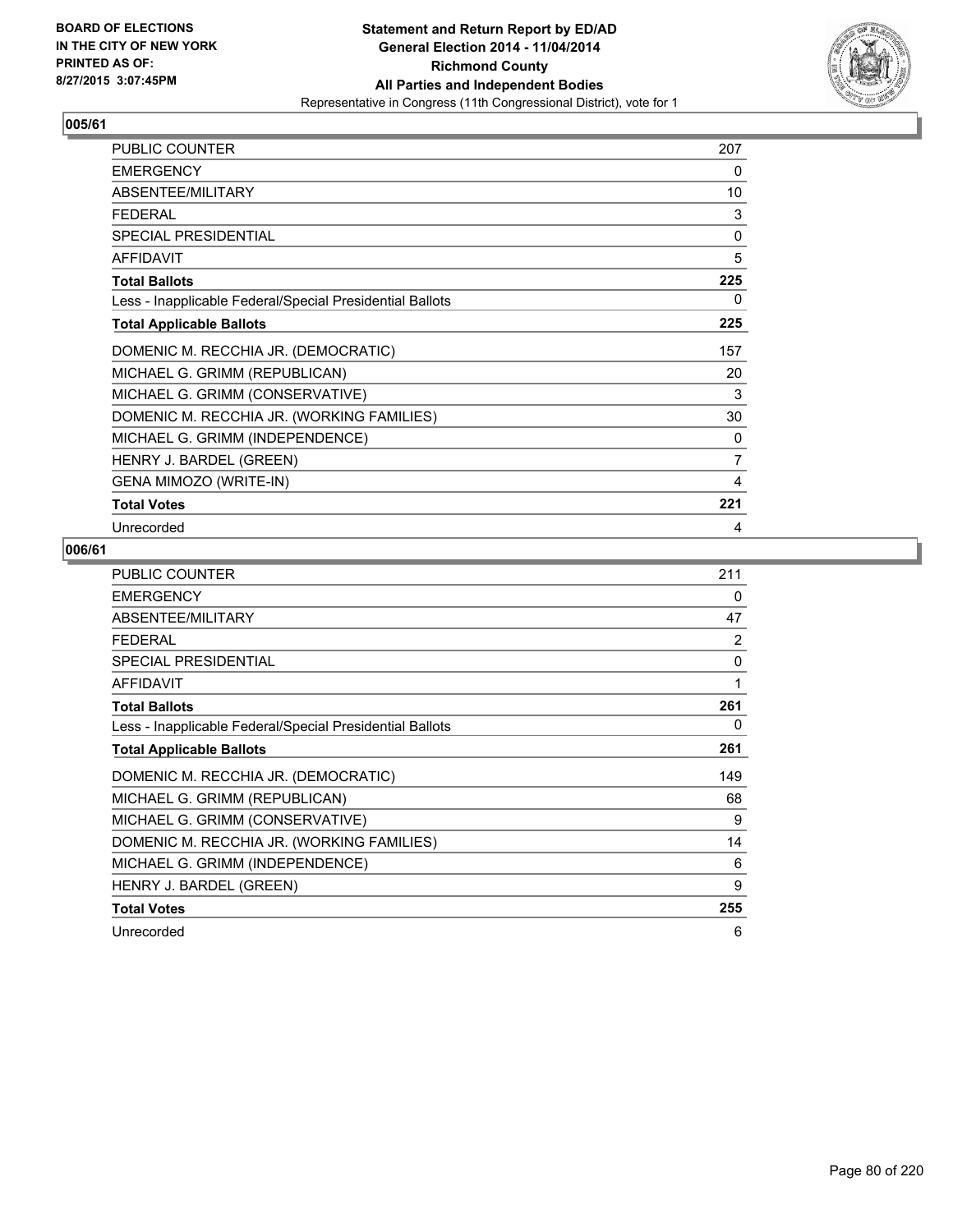

| <b>PUBLIC COUNTER</b>                                    | 255 |
|----------------------------------------------------------|-----|
| <b>EMERGENCY</b>                                         | 0   |
| ABSENTEE/MILITARY                                        | 8   |
| <b>FEDERAL</b>                                           | 0   |
| <b>SPECIAL PRESIDENTIAL</b>                              | 0   |
| <b>AFFIDAVIT</b>                                         | 3   |
| <b>Total Ballots</b>                                     | 266 |
| Less - Inapplicable Federal/Special Presidential Ballots | 0   |
| <b>Total Applicable Ballots</b>                          | 266 |
| DOMENIC M. RECCHIA JR. (DEMOCRATIC)                      | 231 |
| MICHAEL G. GRIMM (REPUBLICAN)                            | 10  |
| MICHAEL G. GRIMM (CONSERVATIVE)                          | 1   |
| DOMENIC M. RECCHIA JR. (WORKING FAMILIES)                | 10  |
| MICHAEL G. GRIMM (INDEPENDENCE)                          | 1   |
| HENRY J. BARDEL (GREEN)                                  | 3   |
| RONALD CAMPBELL (WRITE-IN)                               | 1   |
| <b>Total Votes</b>                                       | 257 |
| Unrecorded                                               | 9   |

| <b>PUBLIC COUNTER</b>                                    | 292      |
|----------------------------------------------------------|----------|
| <b>EMERGENCY</b>                                         | 0        |
| ABSENTEE/MILITARY                                        | 6        |
| <b>FEDERAL</b>                                           | $\Omega$ |
| <b>SPECIAL PRESIDENTIAL</b>                              | 0        |
| <b>AFFIDAVIT</b>                                         | 4        |
| <b>Total Ballots</b>                                     | 302      |
| Less - Inapplicable Federal/Special Presidential Ballots | 0        |
| <b>Total Applicable Ballots</b>                          | 302      |
| DOMENIC M. RECCHIA JR. (DEMOCRATIC)                      | 235      |
| MICHAEL G. GRIMM (REPUBLICAN)                            | 23       |
| MICHAEL G. GRIMM (CONSERVATIVE)                          | 5        |
| DOMENIC M. RECCHIA JR. (WORKING FAMILIES)                | 21       |
| MICHAEL G. GRIMM (INDEPENDENCE)                          | 2        |
| HENRY J. BARDEL (GREEN)                                  | 10       |
| <b>Total Votes</b>                                       | 296      |
| Unrecorded                                               | 6        |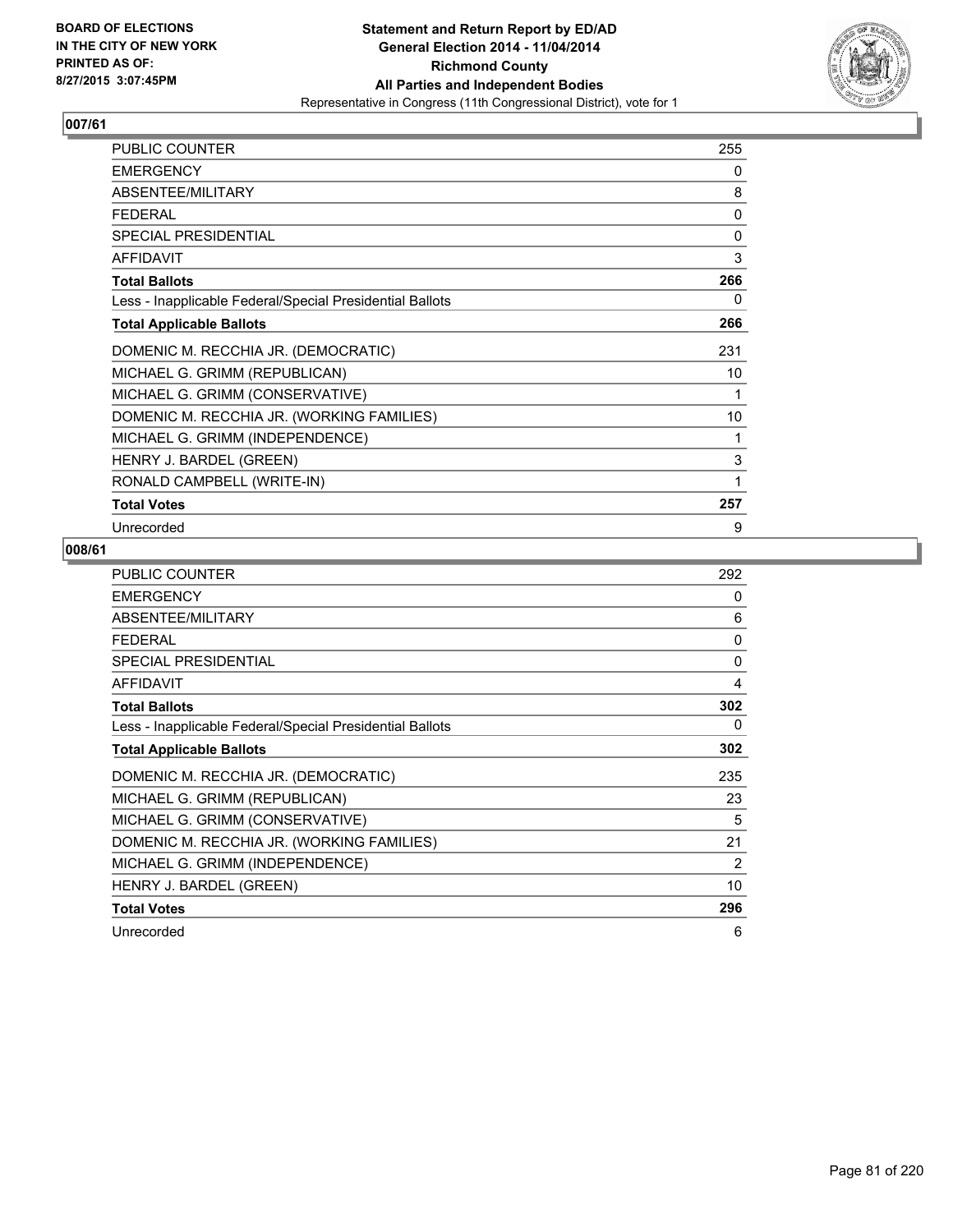

| <b>PUBLIC COUNTER</b>                                    | 419 |
|----------------------------------------------------------|-----|
| <b>EMERGENCY</b>                                         | 0   |
| ABSENTEE/MILITARY                                        | 26  |
| <b>FEDERAL</b>                                           | 2   |
| <b>SPECIAL PRESIDENTIAL</b>                              | 0   |
| <b>AFFIDAVIT</b>                                         | 1   |
| <b>Total Ballots</b>                                     | 448 |
| Less - Inapplicable Federal/Special Presidential Ballots | 0   |
| <b>Total Applicable Ballots</b>                          | 448 |
| DOMENIC M. RECCHIA JR. (DEMOCRATIC)                      | 285 |
| MICHAEL G. GRIMM (REPUBLICAN)                            | 84  |
| MICHAEL G. GRIMM (CONSERVATIVE)                          | 12  |
| DOMENIC M. RECCHIA JR. (WORKING FAMILIES)                | 26  |
| MICHAEL G. GRIMM (INDEPENDENCE)                          | 2   |
| HENRY J. BARDEL (GREEN)                                  | 17  |
| ANGELA MERKED (WRITE-IN)                                 | 1   |
| LITTLE RICHARD (WRITE-IN)                                | 1   |
| <b>Total Votes</b>                                       | 428 |
| Unrecorded                                               | 20  |

| <b>PUBLIC COUNTER</b>                                    | 334            |
|----------------------------------------------------------|----------------|
| <b>EMERGENCY</b>                                         | 0              |
| ABSENTEE/MILITARY                                        | 15             |
| <b>FEDERAL</b>                                           | $\Omega$       |
| <b>SPECIAL PRESIDENTIAL</b>                              | 0              |
| <b>AFFIDAVIT</b>                                         | 8              |
| <b>Total Ballots</b>                                     | 357            |
| Less - Inapplicable Federal/Special Presidential Ballots | 0              |
| <b>Total Applicable Ballots</b>                          | 357            |
| DOMENIC M. RECCHIA JR. (DEMOCRATIC)                      | 238            |
| MICHAEL G. GRIMM (REPUBLICAN)                            | 48             |
| MICHAEL G. GRIMM (CONSERVATIVE)                          | 11             |
| DOMENIC M. RECCHIA JR. (WORKING FAMILIES)                | 23             |
| MICHAEL G. GRIMM (INDEPENDENCE)                          | 5              |
| HENRY J. BARDEL (GREEN)                                  | 9              |
| GENA MIMOZO (WRITE-IN)                                   | $\overline{2}$ |
| <b>Total Votes</b>                                       | 336            |
| Unrecorded                                               | 21             |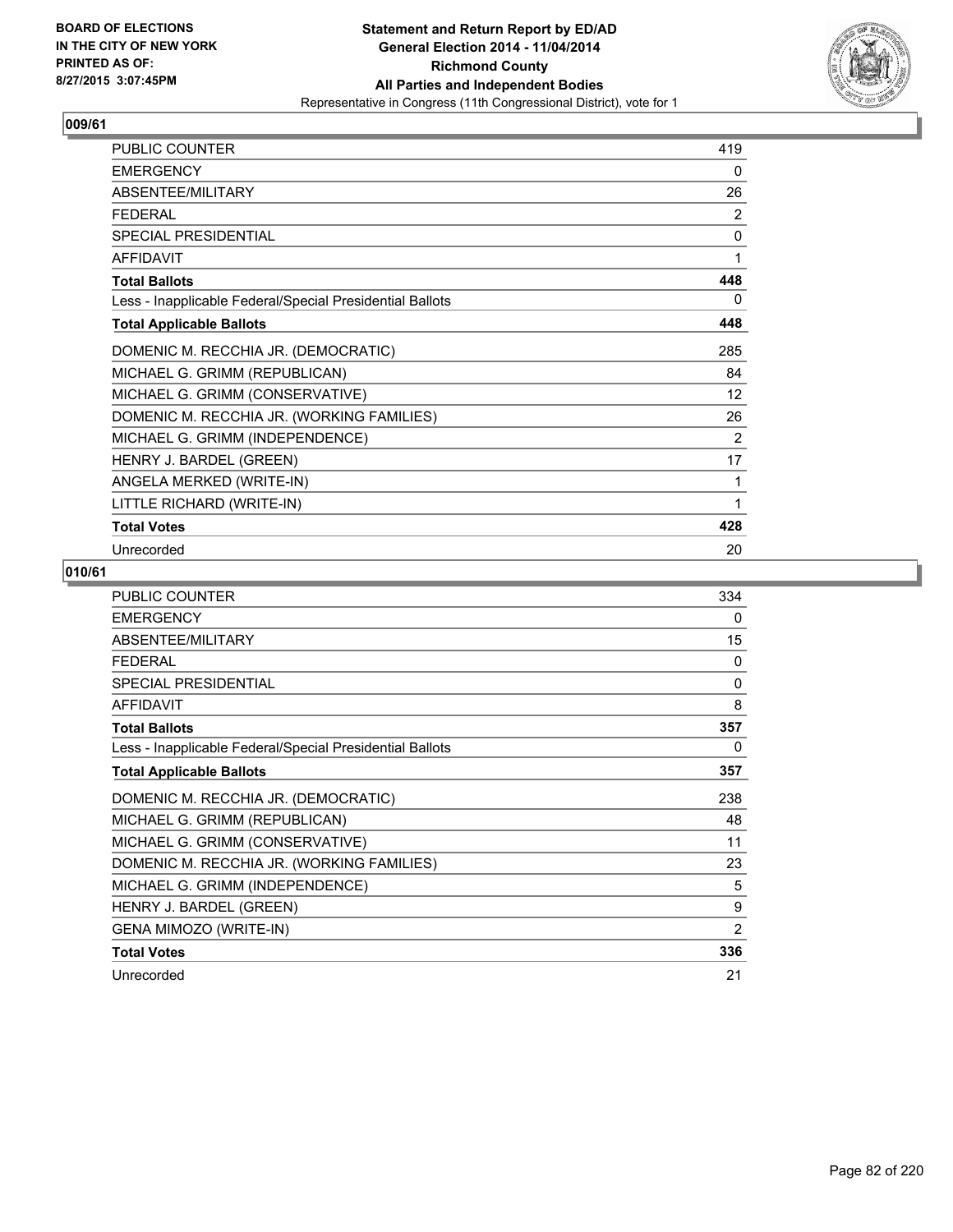

| <b>PUBLIC COUNTER</b>                                    | 171 |
|----------------------------------------------------------|-----|
| <b>EMERGENCY</b>                                         | 0   |
| ABSENTEE/MILITARY                                        | 36  |
| <b>FEDERAL</b>                                           | 2   |
| <b>SPECIAL PRESIDENTIAL</b>                              | 0   |
| <b>AFFIDAVIT</b>                                         | 0   |
| <b>Total Ballots</b>                                     | 209 |
| Less - Inapplicable Federal/Special Presidential Ballots | 0   |
| <b>Total Applicable Ballots</b>                          | 209 |
| DOMENIC M. RECCHIA JR. (DEMOCRATIC)                      | 115 |
| MICHAEL G. GRIMM (REPUBLICAN)                            | 49  |
| MICHAEL G. GRIMM (CONSERVATIVE)                          | 12  |
| DOMENIC M. RECCHIA JR. (WORKING FAMILIES)                | 17  |
| MICHAEL G. GRIMM (INDEPENDENCE)                          | 5   |
| HENRY J. BARDEL (GREEN)                                  | 1   |
| <b>Total Votes</b>                                       | 199 |
| Unrecorded                                               | 10  |

| PUBLIC COUNTER                                           | 468      |
|----------------------------------------------------------|----------|
| <b>EMERGENCY</b>                                         | 0        |
| ABSENTEE/MILITARY                                        | 10       |
| <b>FFDFRAI</b>                                           | 0        |
| SPECIAL PRESIDENTIAL                                     | $\Omega$ |
| <b>AFFIDAVIT</b>                                         | 3        |
| <b>Total Ballots</b>                                     | 481      |
| Less - Inapplicable Federal/Special Presidential Ballots | 0        |
| <b>Total Applicable Ballots</b>                          | 481      |
| DOMENIC M. RECCHIA JR. (DEMOCRATIC)                      | 217      |
| MICHAEL G. GRIMM (REPUBLICAN)                            | 170      |
| MICHAEL G. GRIMM (CONSERVATIVE)                          | 36       |
| DOMENIC M. RECCHIA JR. (WORKING FAMILIES)                | 17       |
| MICHAEL G. GRIMM (INDEPENDENCE)                          | 7        |
| HENRY J. BARDEL (GREEN)                                  | 15       |
| BILL HOLLAND (WRITE-IN)                                  | 1        |
| CHRISTOPHER MELINARI (WRITE-IN)                          | 1        |
| GENA MIMOZO (WRITE-IN)                                   | 6        |
| <b>Total Votes</b>                                       | 470      |
| Unrecorded                                               | 11       |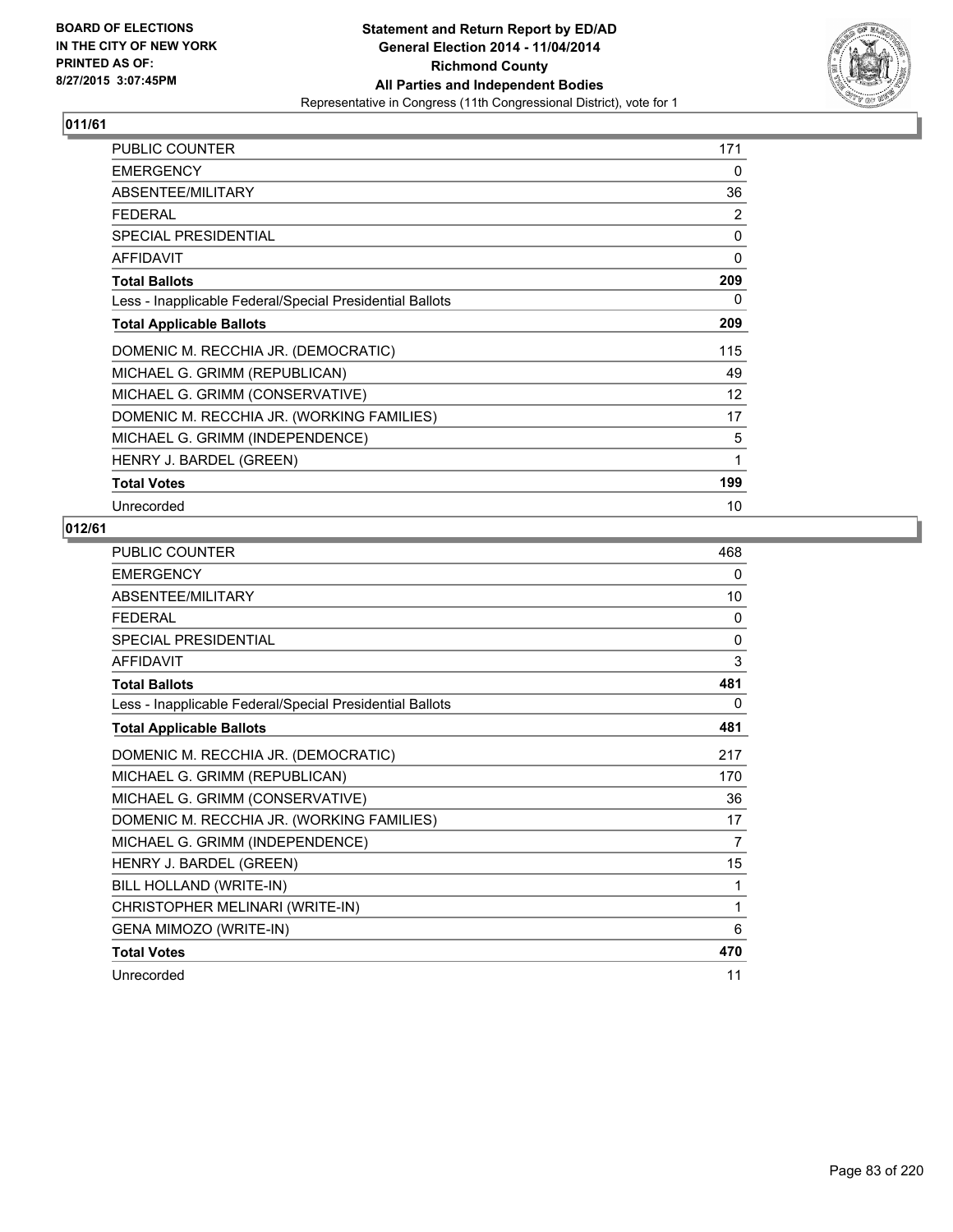

| PUBLIC COUNTER                                           | 385 |
|----------------------------------------------------------|-----|
| <b>EMERGENCY</b>                                         | 0   |
| ABSENTEE/MILITARY                                        | 19  |
| <b>FEDERAL</b>                                           | 0   |
| <b>SPECIAL PRESIDENTIAL</b>                              | 0   |
| <b>AFFIDAVIT</b>                                         | 8   |
| <b>Total Ballots</b>                                     | 412 |
| Less - Inapplicable Federal/Special Presidential Ballots | 0   |
| <b>Total Applicable Ballots</b>                          | 412 |
| DOMENIC M. RECCHIA JR. (DEMOCRATIC)                      | 266 |
| MICHAEL G. GRIMM (REPUBLICAN)                            | 77  |
| MICHAEL G. GRIMM (CONSERVATIVE)                          | 9   |
| DOMENIC M. RECCHIA JR. (WORKING FAMILIES)                | 21  |
| MICHAEL G. GRIMM (INDEPENDENCE)                          | 10  |
| HENRY J. BARDEL (GREEN)                                  | 11  |
| DEREK JETER (WRITE-IN)                                   | 1   |
| GENA MIMOZO (WRITE-IN)                                   | 1   |
| RICHARD BELL (WRITE-IN)                                  | 5   |
| <b>Total Votes</b>                                       | 401 |
| Unrecorded                                               | 11  |

| <b>PUBLIC COUNTER</b>                                    | 336      |
|----------------------------------------------------------|----------|
| <b>EMERGENCY</b>                                         | 0        |
| ABSENTEE/MILITARY                                        | 14       |
| <b>FFDFRAL</b>                                           | 1        |
| <b>SPECIAL PRESIDENTIAL</b>                              | $\Omega$ |
| <b>AFFIDAVIT</b>                                         | 1        |
| <b>Total Ballots</b>                                     | 352      |
| Less - Inapplicable Federal/Special Presidential Ballots | 0        |
| <b>Total Applicable Ballots</b>                          | 352      |
| DOMENIC M. RECCHIA JR. (DEMOCRATIC)                      | 173      |
| MICHAEL G. GRIMM (REPUBLICAN)                            | 124      |
| MICHAEL G. GRIMM (CONSERVATIVE)                          | 23       |
| DOMENIC M. RECCHIA JR. (WORKING FAMILIES)                | 7        |
| MICHAEL G. GRIMM (INDEPENDENCE)                          | 12       |
| HENRY J. BARDEL (GREEN)                                  | 6        |
| GENA MIMOZO (WRITE-IN)                                   | 2        |
| UNATTRIBUTABLE WRITE-IN (WRITE-IN)                       | 1        |
| <b>Total Votes</b>                                       | 348      |
| Unrecorded                                               | 4        |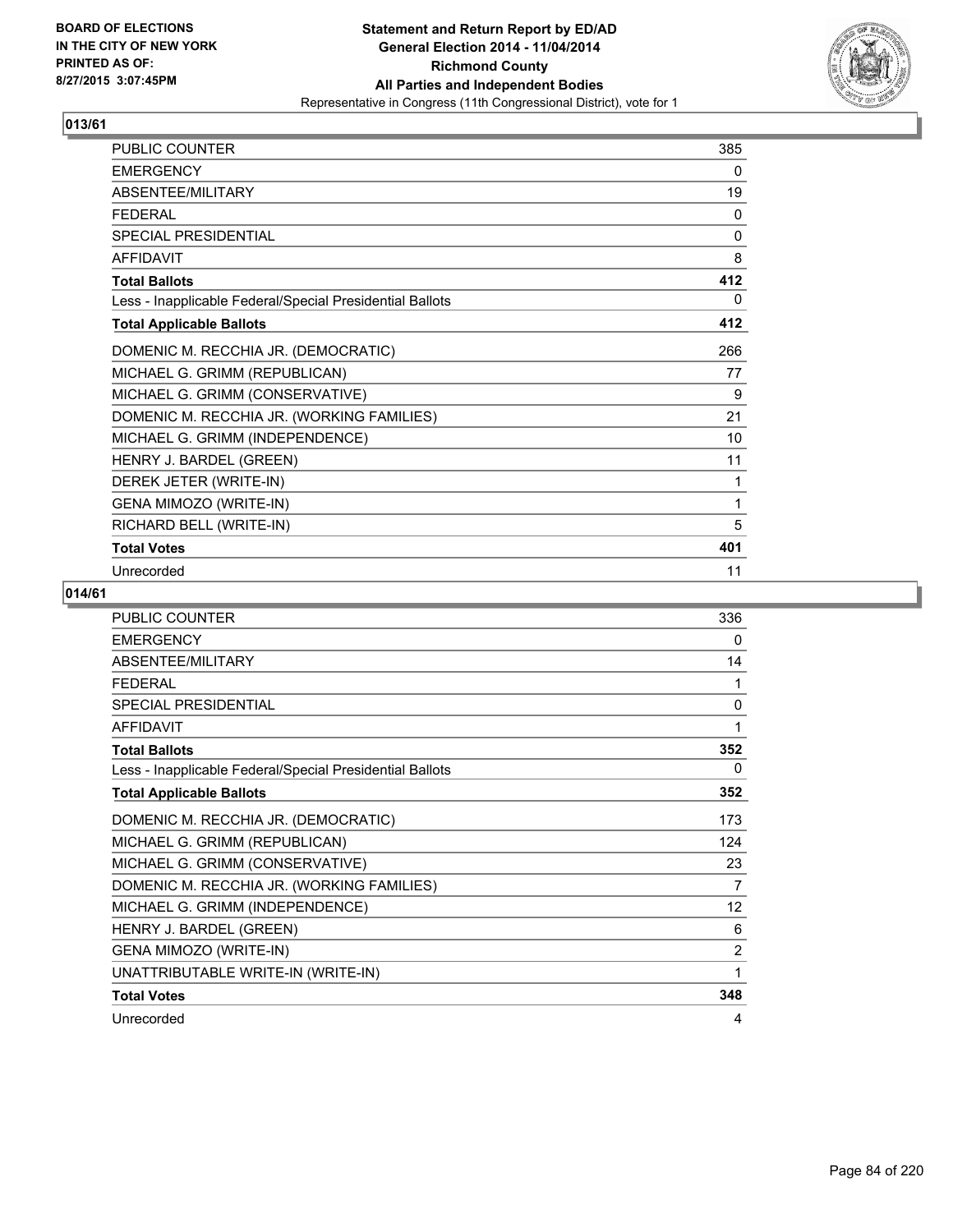

| PUBLIC COUNTER                                           | 336          |
|----------------------------------------------------------|--------------|
| <b>EMERGENCY</b>                                         | 0            |
| <b>ABSENTEE/MILITARY</b>                                 | 14           |
| <b>FFDFRAL</b>                                           | 6            |
| <b>SPECIAL PRESIDENTIAL</b>                              | 0            |
| <b>AFFIDAVIT</b>                                         | $\mathbf{0}$ |
| <b>Total Ballots</b>                                     | 356          |
| Less - Inapplicable Federal/Special Presidential Ballots | 0            |
| <b>Total Applicable Ballots</b>                          | 356          |
| DOMENIC M. RECCHIA JR. (DEMOCRATIC)                      | 179          |
| MICHAEL G. GRIMM (REPUBLICAN)                            | 103          |
| MICHAEL G. GRIMM (CONSERVATIVE)                          | 15           |
| DOMENIC M. RECCHIA JR. (WORKING FAMILIES)                | 21           |
| MICHAEL G. GRIMM (INDEPENDENCE)                          | 8            |
| HENRY J. BARDEL (GREEN)                                  | 14           |
| GENA MIMOZO (WRITE-IN)                                   | 2            |
| PETER M. BATTEN (WRITE-IN)                               | 1            |
| VINCENT DEROSA (WRITE-IN)                                | 1            |
| VITO FOSSELLA JR. (WRITE-IN)                             | 1            |
| <b>Total Votes</b>                                       | 345          |
| Unrecorded                                               | 11           |

| <b>PUBLIC COUNTER</b>                                    | 225               |
|----------------------------------------------------------|-------------------|
| <b>EMERGENCY</b>                                         | 0                 |
| ABSENTEE/MILITARY                                        | 10                |
| FEDERAL                                                  | 0                 |
| SPECIAL PRESIDENTIAL                                     | 0                 |
| <b>AFFIDAVIT</b>                                         | 2                 |
| <b>Total Ballots</b>                                     | 237               |
| Less - Inapplicable Federal/Special Presidential Ballots | 0                 |
| <b>Total Applicable Ballots</b>                          | 237               |
| DOMENIC M. RECCHIA JR. (DEMOCRATIC)                      | 197               |
| MICHAEL G. GRIMM (REPUBLICAN)                            | 13                |
| MICHAEL G. GRIMM (CONSERVATIVE)                          | 4                 |
| DOMENIC M. RECCHIA JR. (WORKING FAMILIES)                | $12 \overline{ }$ |
| MICHAEL G. GRIMM (INDEPENDENCE)                          | 0                 |
| <b>HENRY J. BARDEL (GREEN)</b>                           | 3                 |
| <b>Total Votes</b>                                       | 229               |
| Unrecorded                                               | 8                 |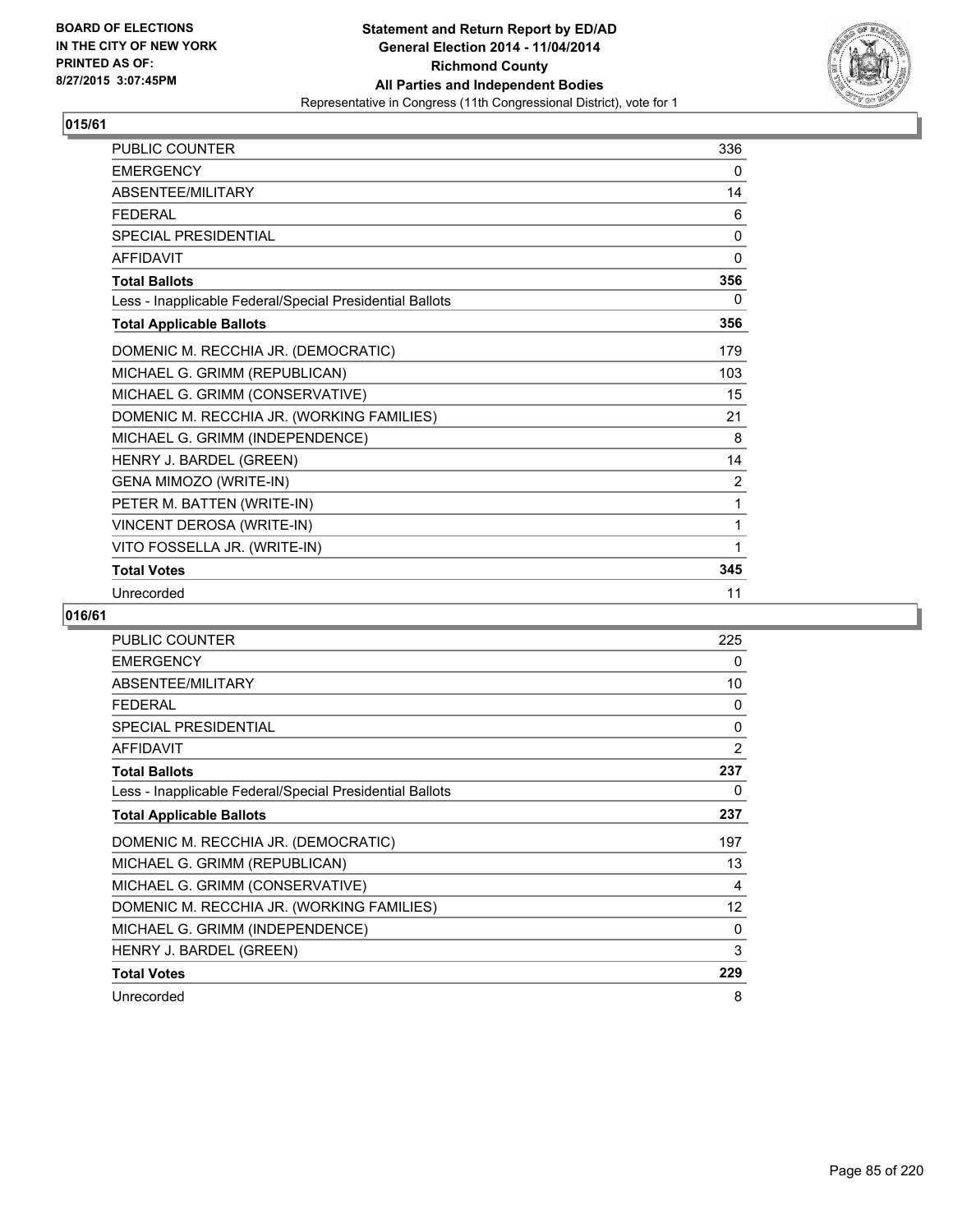

| <b>PUBLIC COUNTER</b>                                    | 258               |
|----------------------------------------------------------|-------------------|
| <b>EMERGENCY</b>                                         | 0                 |
| ABSENTEE/MILITARY                                        | 13                |
| <b>FEDERAL</b>                                           | 4                 |
| <b>SPECIAL PRESIDENTIAL</b>                              | $\Omega$          |
| <b>AFFIDAVIT</b>                                         | 6                 |
| <b>Total Ballots</b>                                     | 281               |
| Less - Inapplicable Federal/Special Presidential Ballots | 0                 |
| <b>Total Applicable Ballots</b>                          | 281               |
| DOMENIC M. RECCHIA JR. (DEMOCRATIC)                      | 203               |
| MICHAEL G. GRIMM (REPUBLICAN)                            | 33                |
| MICHAEL G. GRIMM (CONSERVATIVE)                          | 7                 |
| DOMENIC M. RECCHIA JR. (WORKING FAMILIES)                | 16                |
| MICHAEL G. GRIMM (INDEPENDENCE)                          | 3                 |
| HENRY J. BARDEL (GREEN)                                  | $\overline{7}$    |
| <b>Total Votes</b>                                       | 269               |
| Unrecorded                                               | $12 \overline{ }$ |

| PUBLIC COUNTER                                           | 305      |
|----------------------------------------------------------|----------|
| <b>EMERGENCY</b>                                         | 0        |
| ABSENTEE/MILITARY                                        | 12       |
| <b>FEDERAL</b>                                           | 1        |
| SPECIAL PRESIDENTIAL                                     | $\Omega$ |
| <b>AFFIDAVIT</b>                                         | 2        |
| <b>Total Ballots</b>                                     | 320      |
| Less - Inapplicable Federal/Special Presidential Ballots | 0        |
| <b>Total Applicable Ballots</b>                          | 320      |
| DOMENIC M. RECCHIA JR. (DEMOCRATIC)                      | 174      |
| MICHAEL G. GRIMM (REPUBLICAN)                            | 89       |
| MICHAEL G. GRIMM (CONSERVATIVE)                          | 14       |
| DOMENIC M. RECCHIA JR. (WORKING FAMILIES)                | 13       |
| MICHAEL G. GRIMM (INDEPENDENCE)                          | 6        |
| HENRY J. BARDEL (GREEN)                                  | 11       |
| GENA MIMOZO (WRITE-IN)                                   | 2        |
| <b>Total Votes</b>                                       | 309      |
| Unrecorded                                               | 11       |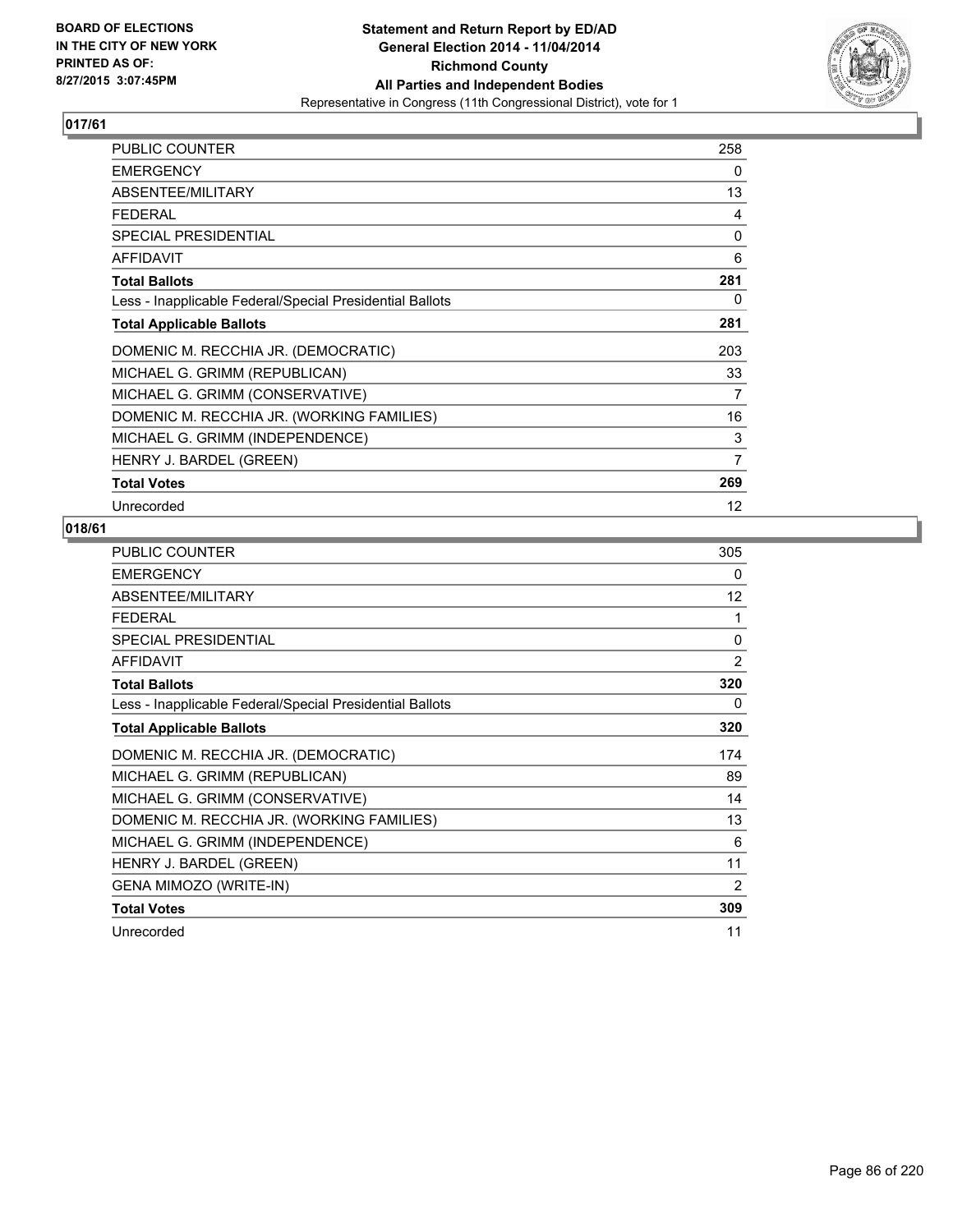

| <b>PUBLIC COUNTER</b>                                    | 233 |
|----------------------------------------------------------|-----|
| <b>EMERGENCY</b>                                         | 0   |
| ABSENTEE/MILITARY                                        | 13  |
| FFDFRAI                                                  | 0   |
| <b>SPECIAL PRESIDENTIAL</b>                              | 0   |
| <b>AFFIDAVIT</b>                                         | 5   |
| <b>Total Ballots</b>                                     | 251 |
| Less - Inapplicable Federal/Special Presidential Ballots | 0   |
| <b>Total Applicable Ballots</b>                          | 251 |
| DOMENIC M. RECCHIA JR. (DEMOCRATIC)                      | 118 |
| MICHAEL G. GRIMM (REPUBLICAN)                            | 82  |
| MICHAEL G. GRIMM (CONSERVATIVE)                          | 21  |
| DOMENIC M. RECCHIA JR. (WORKING FAMILIES)                | 16  |
| MICHAEL G. GRIMM (INDEPENDENCE)                          | 2   |
| HENRY J. BARDEL (GREEN)                                  | 8   |
| <b>GENA MIMOZO (WRITE-IN)</b>                            | 1   |
| <b>Total Votes</b>                                       | 248 |
| Unrecorded                                               | 3   |

| <b>PUBLIC COUNTER</b>                                    | 305 |
|----------------------------------------------------------|-----|
| <b>EMERGENCY</b>                                         | 0   |
| ABSENTEE/MILITARY                                        | 14  |
| <b>FEDERAL</b>                                           | 0   |
| <b>SPECIAL PRESIDENTIAL</b>                              | 0   |
| <b>AFFIDAVIT</b>                                         | 6   |
| <b>Total Ballots</b>                                     | 325 |
| Less - Inapplicable Federal/Special Presidential Ballots | 0   |
| <b>Total Applicable Ballots</b>                          | 325 |
| DOMENIC M. RECCHIA JR. (DEMOCRATIC)                      | 158 |
| MICHAEL G. GRIMM (REPUBLICAN)                            | 94  |
| MICHAEL G. GRIMM (CONSERVATIVE)                          | 30  |
| DOMENIC M. RECCHIA JR. (WORKING FAMILIES)                | 14  |
| MICHAEL G. GRIMM (INDEPENDENCE)                          | 7   |
| HENRY J. BARDEL (GREEN)                                  | 8   |
| CLAYTON M. HOWARD (WRITE-IN)                             | 1   |
| <b>GENA MIMOZO (WRITE-IN)</b>                            | 1   |
| <b>Total Votes</b>                                       | 313 |
| Unrecorded                                               | 12  |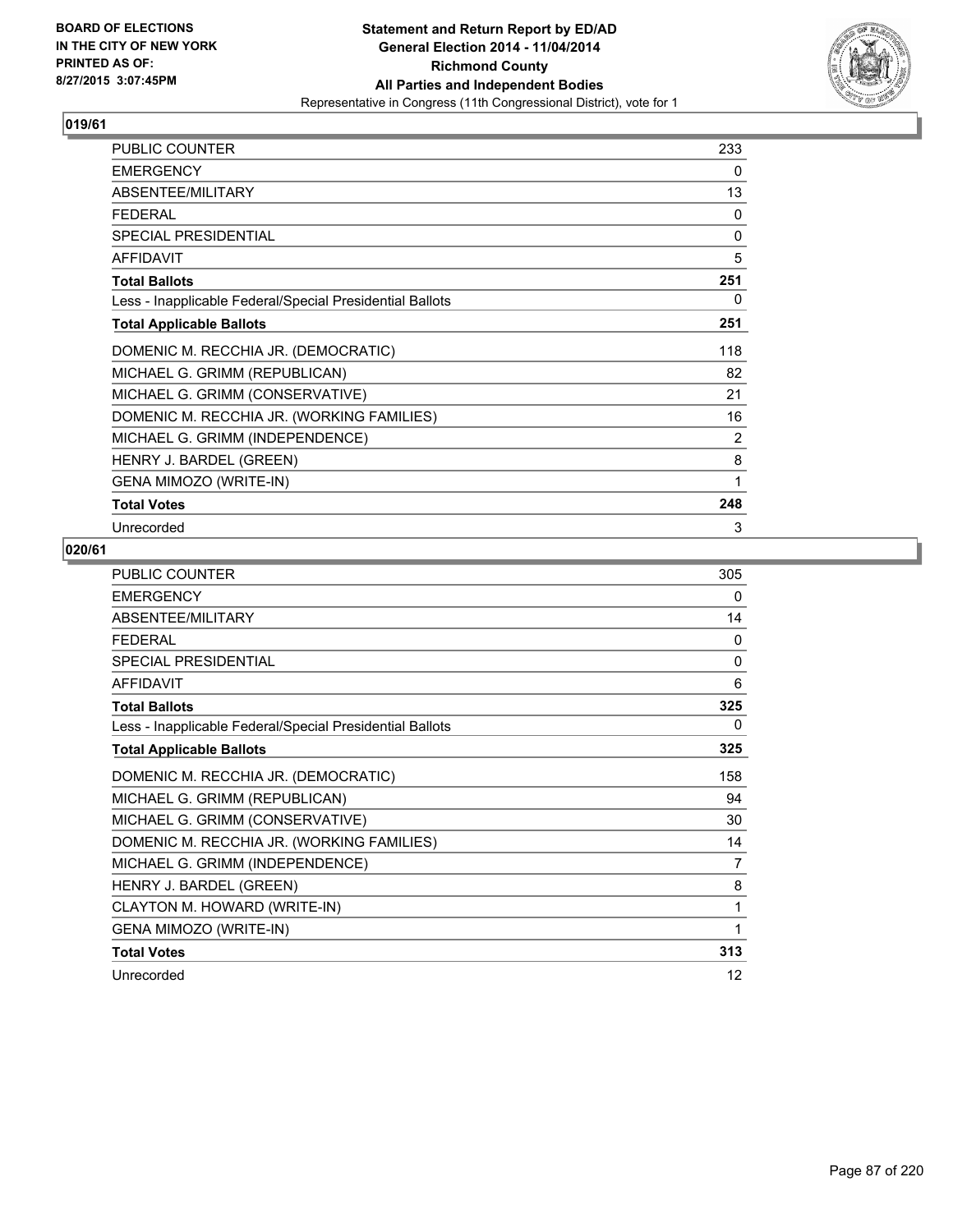

| <b>PUBLIC COUNTER</b>                                    | 300 |
|----------------------------------------------------------|-----|
| <b>EMERGENCY</b>                                         | 0   |
| ABSENTEE/MILITARY                                        | 13  |
| <b>FEDERAL</b>                                           | 0   |
| <b>SPECIAL PRESIDENTIAL</b>                              | 0   |
| <b>AFFIDAVIT</b>                                         | 2   |
| <b>Total Ballots</b>                                     | 315 |
| Less - Inapplicable Federal/Special Presidential Ballots | 0   |
| <b>Total Applicable Ballots</b>                          | 315 |
| DOMENIC M. RECCHIA JR. (DEMOCRATIC)                      | 238 |
| MICHAEL G. GRIMM (REPUBLICAN)                            | 35  |
| MICHAEL G. GRIMM (CONSERVATIVE)                          | 11  |
| DOMENIC M. RECCHIA JR. (WORKING FAMILIES)                | 13  |
| MICHAEL G. GRIMM (INDEPENDENCE)                          | 1   |
| HENRY J. BARDEL (GREEN)                                  | 4   |
| ERIC GARNER (WRITE-IN)                                   | 1   |
| UNATTRIBUTABLE WRITE-IN (WRITE-IN)                       | 1   |
| <b>Total Votes</b>                                       | 304 |
| Unrecorded                                               | 11  |

| <b>PUBLIC COUNTER</b>                                    | 320 |
|----------------------------------------------------------|-----|
| <b>EMERGENCY</b>                                         | 0   |
| ABSENTEE/MILITARY                                        | 4   |
| <b>FEDERAL</b>                                           | 0   |
| <b>SPECIAL PRESIDENTIAL</b>                              | 0   |
| <b>AFFIDAVIT</b>                                         | 5   |
| <b>Total Ballots</b>                                     | 329 |
| Less - Inapplicable Federal/Special Presidential Ballots | 0   |
| <b>Total Applicable Ballots</b>                          | 329 |
| DOMENIC M. RECCHIA JR. (DEMOCRATIC)                      | 228 |
| MICHAEL G. GRIMM (REPUBLICAN)                            | 54  |
| MICHAEL G. GRIMM (CONSERVATIVE)                          | 11  |
| DOMENIC M. RECCHIA JR. (WORKING FAMILIES)                | 18  |
| MICHAEL G. GRIMM (INDEPENDENCE)                          | 4   |
| HENRY J. BARDEL (GREEN)                                  | 1   |
| <b>Total Votes</b>                                       | 316 |
| Unrecorded                                               | 13  |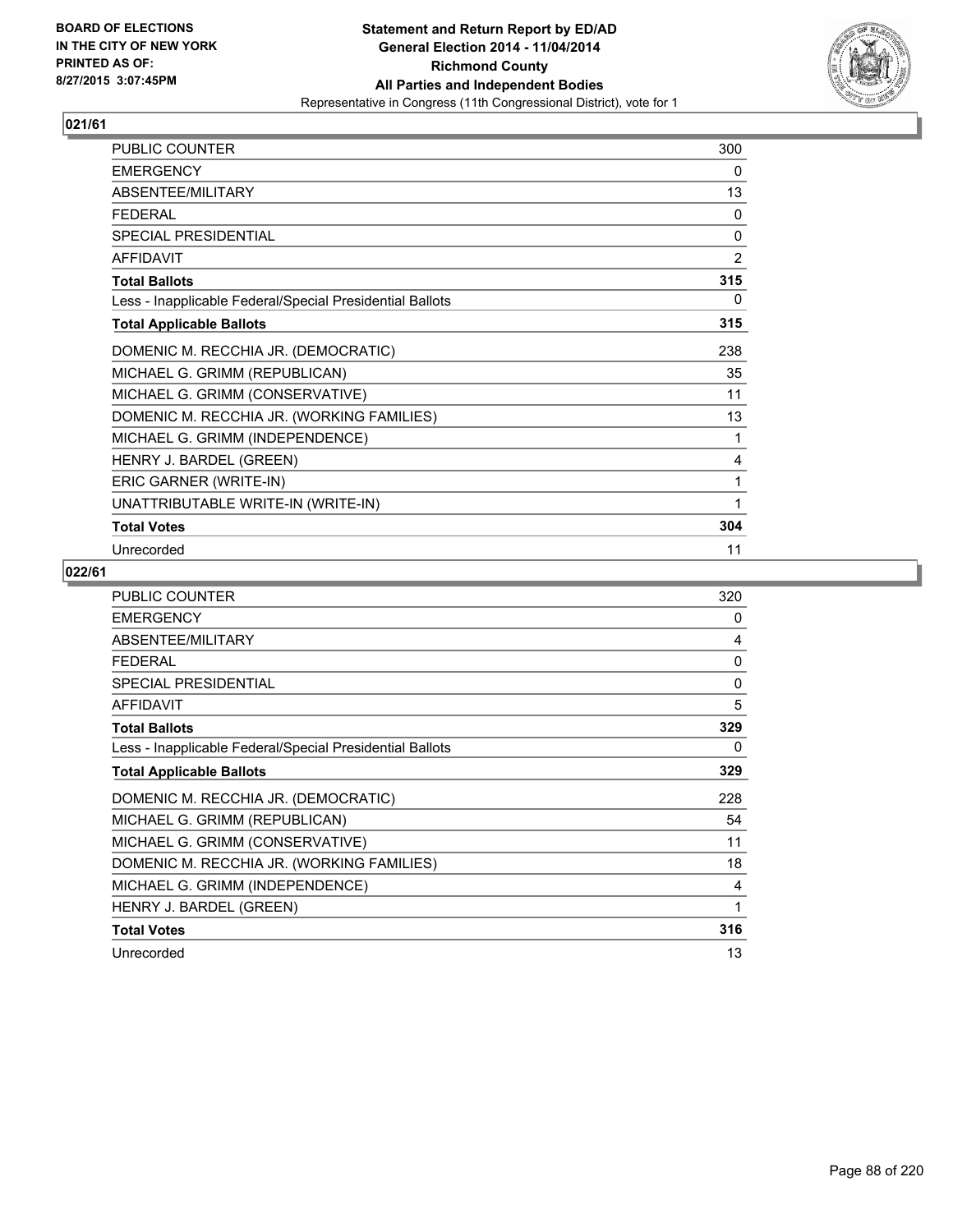

| PUBLIC COUNTER                                           | 261 |
|----------------------------------------------------------|-----|
| <b>EMERGENCY</b>                                         | 0   |
| ABSENTEE/MILITARY                                        | 11  |
| <b>FFDFRAI</b>                                           | 1   |
| <b>SPECIAL PRESIDENTIAL</b>                              | 0   |
| <b>AFFIDAVIT</b>                                         | 2   |
| <b>Total Ballots</b>                                     | 275 |
| Less - Inapplicable Federal/Special Presidential Ballots | 0   |
| <b>Total Applicable Ballots</b>                          | 275 |
| DOMENIC M. RECCHIA JR. (DEMOCRATIC)                      | 158 |
| MICHAEL G. GRIMM (REPUBLICAN)                            | 78  |
| MICHAEL G. GRIMM (CONSERVATIVE)                          | 12  |
| DOMENIC M. RECCHIA JR. (WORKING FAMILIES)                | 9   |
| MICHAEL G. GRIMM (INDEPENDENCE)                          | 4   |
| HENRY J. BARDEL (GREEN)                                  | 3   |
| EMILY DANGELMAIER (WRITE-IN)                             | 2   |
| ROB OBERMEYEZ (WRITE-IN)                                 | 1   |
| THOMAS WEISS (WRITE-IN)                                  | 1   |
| <b>Total Votes</b>                                       | 268 |
| Unrecorded                                               | 7   |

| <b>PUBLIC COUNTER</b>                                    | 348          |
|----------------------------------------------------------|--------------|
| <b>EMERGENCY</b>                                         | 0            |
| ABSENTEE/MILITARY                                        | 9            |
| <b>FFDFRAL</b>                                           | 1            |
| <b>SPECIAL PRESIDENTIAL</b>                              | $\mathbf{0}$ |
| <b>AFFIDAVIT</b>                                         | $\mathbf{0}$ |
| <b>Total Ballots</b>                                     | 358          |
| Less - Inapplicable Federal/Special Presidential Ballots | 0            |
| <b>Total Applicable Ballots</b>                          | 358          |
| DOMENIC M. RECCHIA JR. (DEMOCRATIC)                      | 127          |
| MICHAEL G. GRIMM (REPUBLICAN)                            | 160          |
| MICHAEL G. GRIMM (CONSERVATIVE)                          | 33           |
| DOMENIC M. RECCHIA JR. (WORKING FAMILIES)                | 9            |
| MICHAEL G. GRIMM (INDEPENDENCE)                          | 13           |
| HENRY J. BARDEL (GREEN)                                  | 5            |
| GENA MIMOZO (WRITE-IN)                                   | 5            |
| MICHAEL E. MCMAHON (WRITE-IN)                            | 1            |
| <b>Total Votes</b>                                       | 353          |
| Unrecorded                                               | 5            |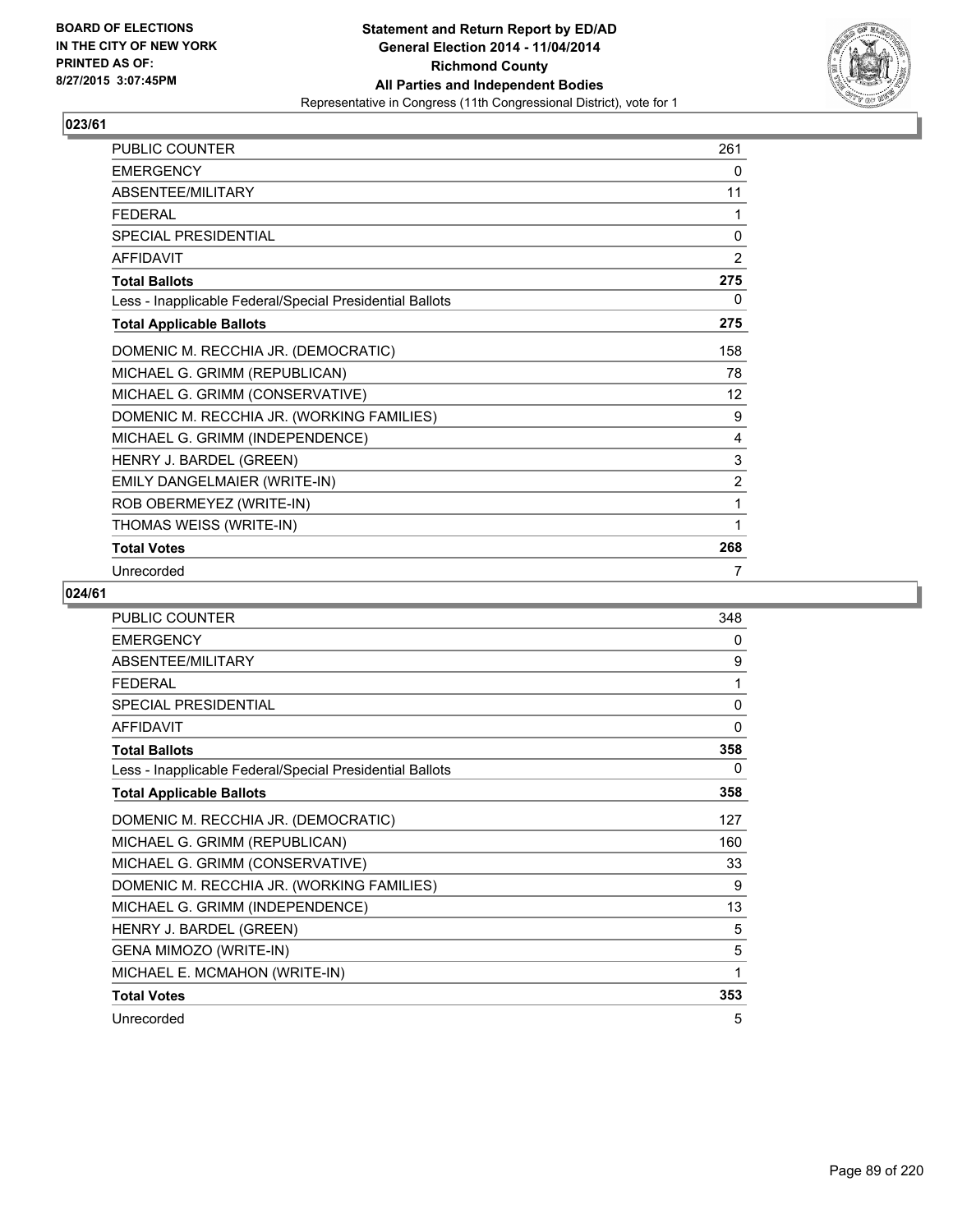

| PUBLIC COUNTER                                           | 322      |
|----------------------------------------------------------|----------|
| <b>EMERGENCY</b>                                         | 0        |
| ABSENTEE/MILITARY                                        | 15       |
| <b>FEDERAL</b>                                           | 0        |
| <b>SPECIAL PRESIDENTIAL</b>                              | $\Omega$ |
| <b>AFFIDAVIT</b>                                         | 2        |
| <b>Total Ballots</b>                                     | 339      |
| Less - Inapplicable Federal/Special Presidential Ballots | 0        |
| <b>Total Applicable Ballots</b>                          | 339      |
| DOMENIC M. RECCHIA JR. (DEMOCRATIC)                      | 202      |
| MICHAEL G. GRIMM (REPUBLICAN)                            | 93       |
| MICHAEL G. GRIMM (CONSERVATIVE)                          | 8        |
| DOMENIC M. RECCHIA JR. (WORKING FAMILIES)                | 11       |
| MICHAEL G. GRIMM (INDEPENDENCE)                          | 11       |
| HENRY J. BARDEL (GREEN)                                  | 4        |
| <b>Total Votes</b>                                       | 329      |
| Unrecorded                                               | 10       |

| <b>PUBLIC COUNTER</b>                                    | 278 |
|----------------------------------------------------------|-----|
| <b>EMERGENCY</b>                                         | 0   |
| ABSENTEE/MILITARY                                        | 7   |
| <b>FEDERAL</b>                                           | 0   |
| <b>SPECIAL PRESIDENTIAL</b>                              | 0   |
| <b>AFFIDAVIT</b>                                         | 3   |
| <b>Total Ballots</b>                                     | 288 |
| Less - Inapplicable Federal/Special Presidential Ballots | 0   |
| <b>Total Applicable Ballots</b>                          | 288 |
| DOMENIC M. RECCHIA JR. (DEMOCRATIC)                      | 204 |
| MICHAEL G. GRIMM (REPUBLICAN)                            | 36  |
| MICHAEL G. GRIMM (CONSERVATIVE)                          | 2   |
| DOMENIC M. RECCHIA JR. (WORKING FAMILIES)                | 17  |
| MICHAEL G. GRIMM (INDEPENDENCE)                          | 7   |
| HENRY J. BARDEL (GREEN)                                  | 14  |
| <b>Total Votes</b>                                       | 280 |
| Unrecorded                                               | 8   |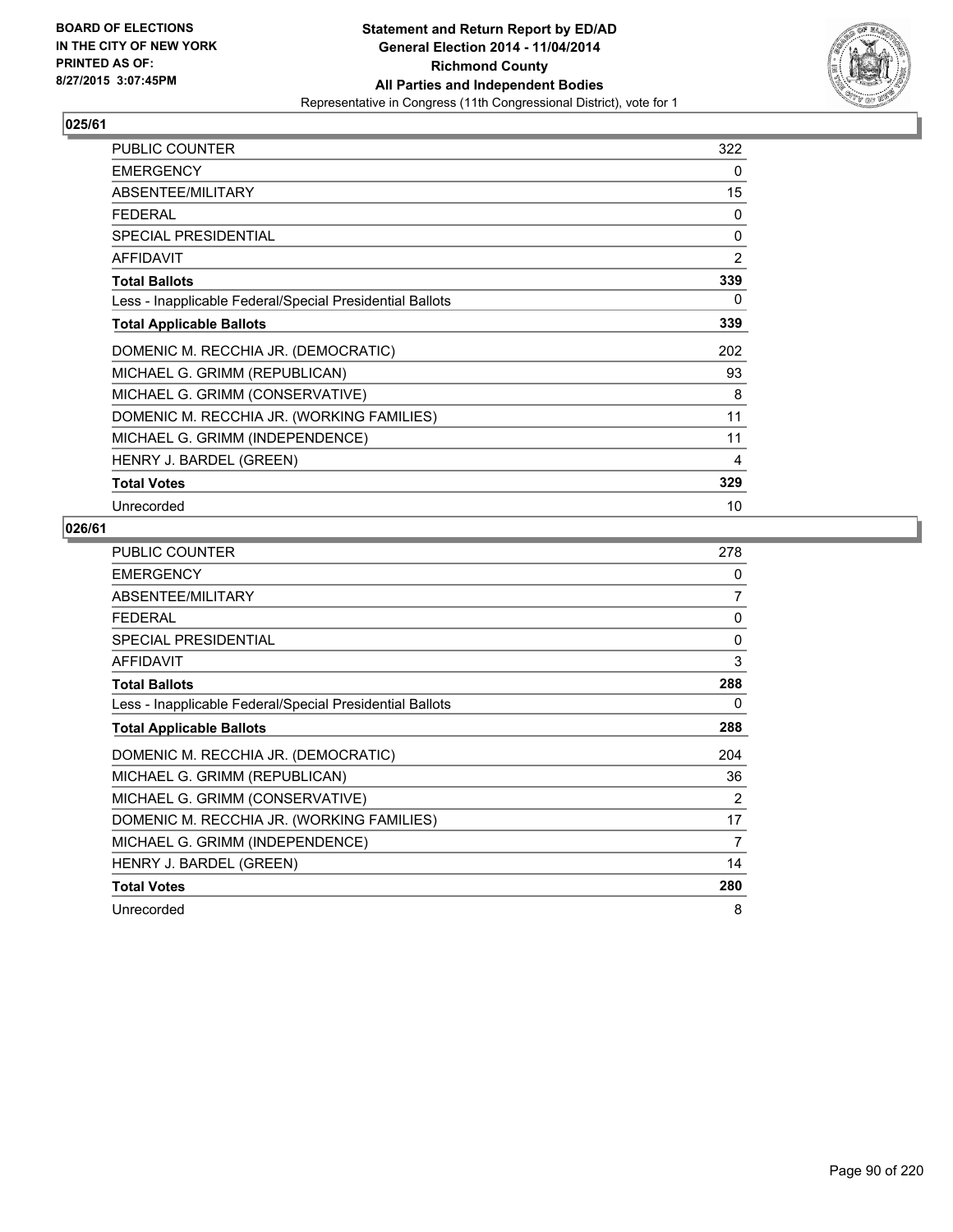

| PUBLIC COUNTER                                           | 261            |
|----------------------------------------------------------|----------------|
| <b>EMERGENCY</b>                                         | 0              |
| ABSENTEE/MILITARY                                        | 7              |
| <b>FEDERAL</b>                                           | $\overline{2}$ |
| SPECIAL PRESIDENTIAL                                     | $\mathbf 0$    |
| <b>AFFIDAVIT</b>                                         | 2              |
| <b>Total Ballots</b>                                     | 272            |
| Less - Inapplicable Federal/Special Presidential Ballots | 0              |
| <b>Total Applicable Ballots</b>                          | 272            |
| DOMENIC M. RECCHIA JR. (DEMOCRATIC)                      | 186            |
| MICHAEL G. GRIMM (REPUBLICAN)                            | 49             |
| MICHAEL G. GRIMM (CONSERVATIVE)                          | 7              |
| DOMENIC M. RECCHIA JR. (WORKING FAMILIES)                | 6              |
| MICHAEL G. GRIMM (INDEPENDENCE)                          | 8              |
| HENRY J. BARDEL (GREEN)                                  | 7              |
| BILL NYE (WRITE-IN)                                      | 1              |
| DALE C. SIMS (WRITE-IN)                                  | 1              |
| <b>Total Votes</b>                                       | 265            |
| Unrecorded                                               | 7              |

| PUBLIC COUNTER                                           | 252 |
|----------------------------------------------------------|-----|
| <b>EMERGENCY</b>                                         | 0   |
| ABSENTEE/MILITARY                                        | 8   |
| <b>FEDERAL</b>                                           | 1   |
| <b>SPECIAL PRESIDENTIAL</b>                              | 0   |
| <b>AFFIDAVIT</b>                                         | 2   |
| <b>Total Ballots</b>                                     | 263 |
| Less - Inapplicable Federal/Special Presidential Ballots | 0   |
| <b>Total Applicable Ballots</b>                          | 263 |
| DOMENIC M. RECCHIA JR. (DEMOCRATIC)                      | 174 |
| MICHAEL G. GRIMM (REPUBLICAN)                            | 53  |
| MICHAEL G. GRIMM (CONSERVATIVE)                          | 12  |
| DOMENIC M. RECCHIA JR. (WORKING FAMILIES)                | 10  |
| MICHAEL G. GRIMM (INDEPENDENCE)                          | 6   |
| HENRY J. BARDEL (GREEN)                                  | 7   |
| <b>Total Votes</b>                                       | 262 |
| Unrecorded                                               | 1   |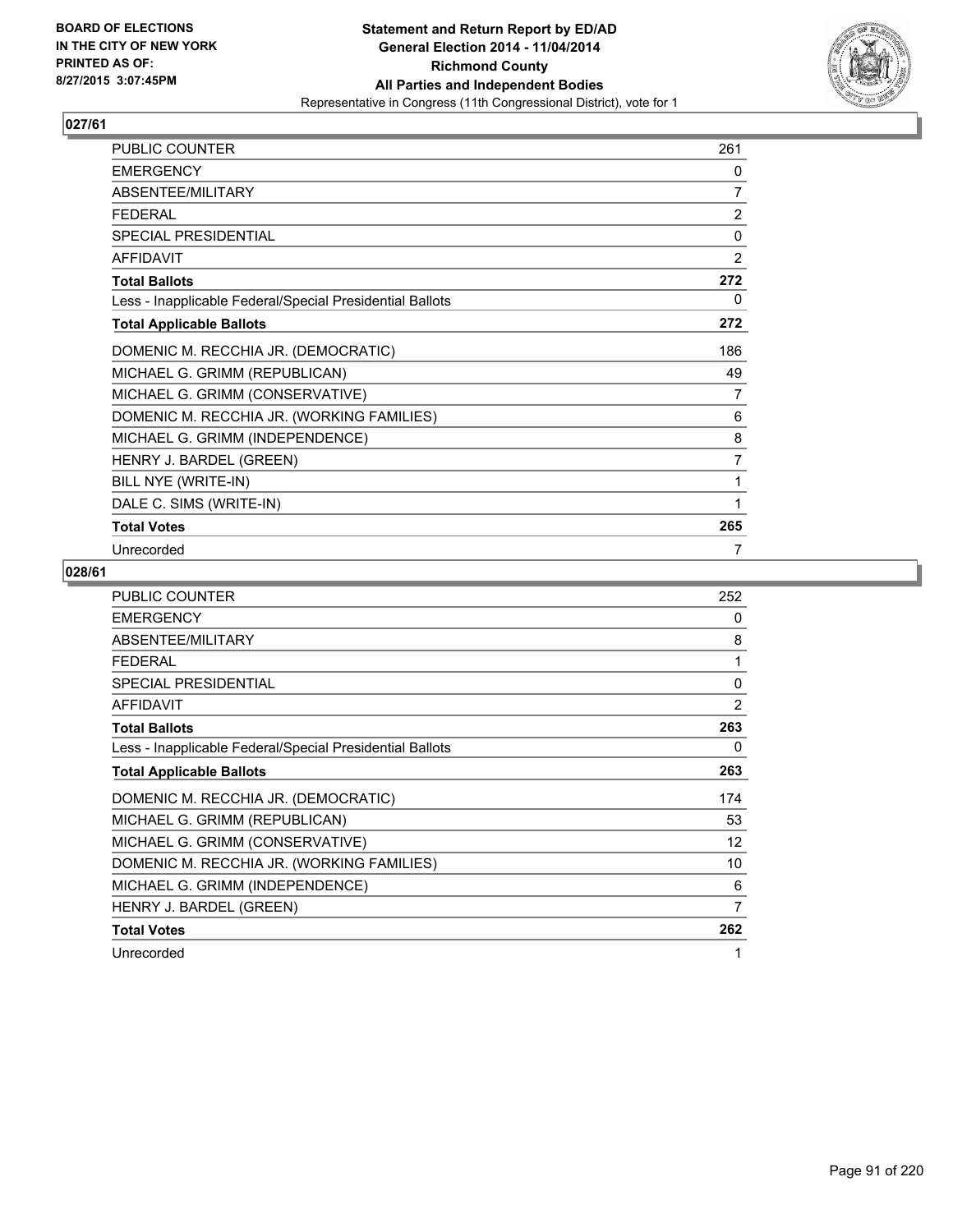

| <b>PUBLIC COUNTER</b>                                    | 223 |
|----------------------------------------------------------|-----|
| <b>EMERGENCY</b>                                         | 0   |
| ABSENTEE/MILITARY                                        | 6   |
| <b>FEDERAL</b>                                           | 0   |
| <b>SPECIAL PRESIDENTIAL</b>                              | 0   |
| <b>AFFIDAVIT</b>                                         | 3   |
| <b>Total Ballots</b>                                     | 232 |
| Less - Inapplicable Federal/Special Presidential Ballots | 0   |
| <b>Total Applicable Ballots</b>                          | 232 |
| DOMENIC M. RECCHIA JR. (DEMOCRATIC)                      | 103 |
| MICHAEL G. GRIMM (REPUBLICAN)                            | 87  |
| MICHAEL G. GRIMM (CONSERVATIVE)                          | 14  |
| DOMENIC M. RECCHIA JR. (WORKING FAMILIES)                | 7   |
| MICHAEL G. GRIMM (INDEPENDENCE)                          | 4   |
| HENRY J. BARDEL (GREEN)                                  | 7   |
| MICHAEL E. MCMAHON (WRITE-IN)                            | 2   |
| <b>Total Votes</b>                                       | 224 |
| Unrecorded                                               | 8   |

| <b>PUBLIC COUNTER</b>                                    | 304 |
|----------------------------------------------------------|-----|
| <b>EMERGENCY</b>                                         | 0   |
| ABSENTEE/MILITARY                                        | 5   |
| <b>FEDERAL</b>                                           | 0   |
| <b>SPECIAL PRESIDENTIAL</b>                              | 0   |
| <b>AFFIDAVIT</b>                                         | 8   |
| <b>Total Ballots</b>                                     | 317 |
| Less - Inapplicable Federal/Special Presidential Ballots | 0   |
| <b>Total Applicable Ballots</b>                          | 317 |
| DOMENIC M. RECCHIA JR. (DEMOCRATIC)                      | 213 |
| MICHAEL G. GRIMM (REPUBLICAN)                            | 61  |
| MICHAEL G. GRIMM (CONSERVATIVE)                          | 7   |
| DOMENIC M. RECCHIA JR. (WORKING FAMILIES)                | 20  |
| MICHAEL G. GRIMM (INDEPENDENCE)                          | 4   |
| HENRY J. BARDEL (GREEN)                                  | 6   |
| <b>Total Votes</b>                                       | 311 |
| Unrecorded                                               | 6   |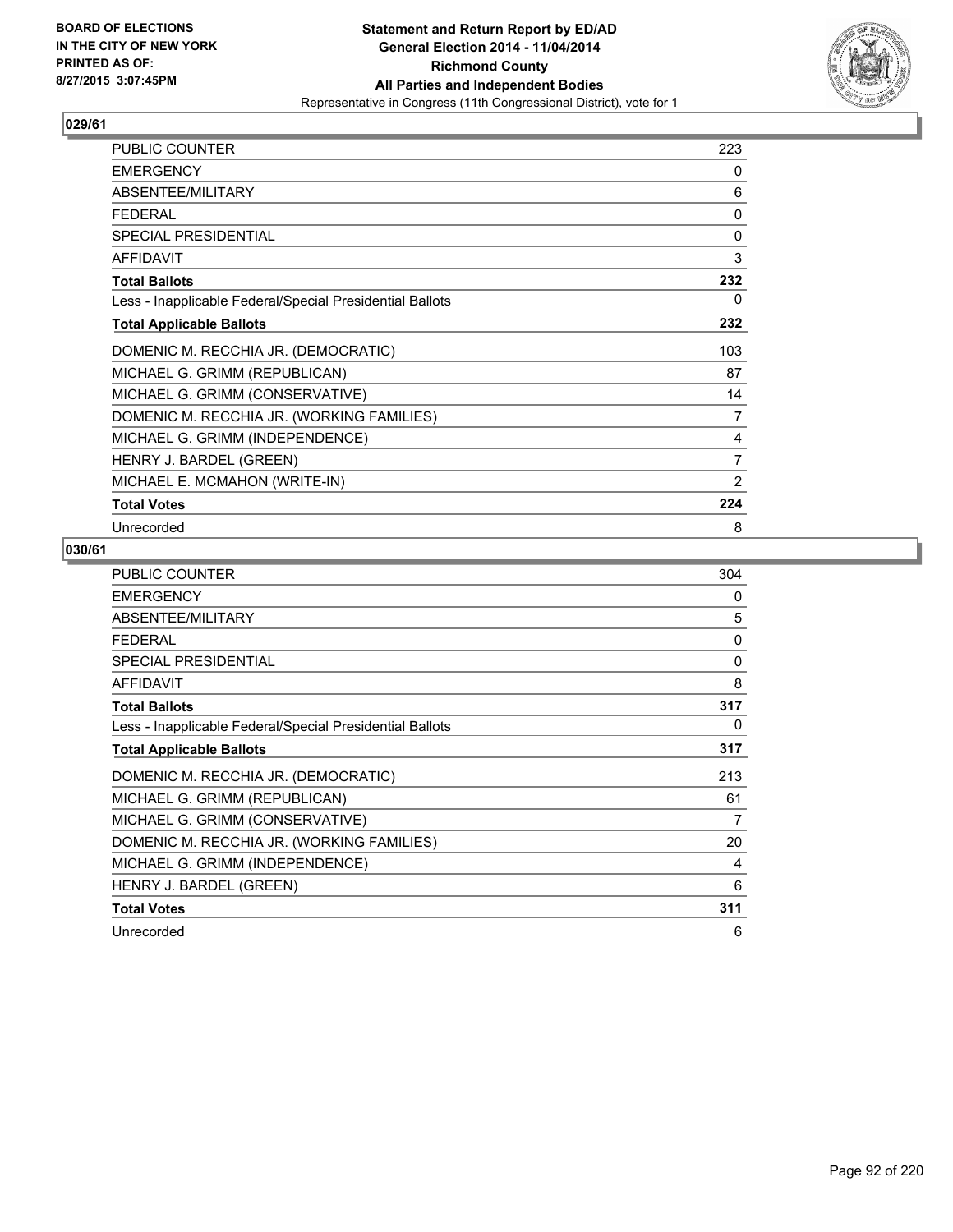

| <b>PUBLIC COUNTER</b>                                    | 240 |
|----------------------------------------------------------|-----|
| <b>EMERGENCY</b>                                         | 0   |
| ABSENTEE/MILITARY                                        | 5   |
| <b>FEDERAL</b>                                           | 0   |
| <b>SPECIAL PRESIDENTIAL</b>                              | 0   |
| AFFIDAVIT                                                | 4   |
| <b>Total Ballots</b>                                     | 249 |
| Less - Inapplicable Federal/Special Presidential Ballots | 0   |
| <b>Total Applicable Ballots</b>                          | 249 |
| DOMENIC M. RECCHIA JR. (DEMOCRATIC)                      | 176 |
| MICHAEL G. GRIMM (REPUBLICAN)                            | 47  |
| MICHAEL G. GRIMM (CONSERVATIVE)                          | 2   |
| DOMENIC M. RECCHIA JR. (WORKING FAMILIES)                | 5   |
| MICHAEL G. GRIMM (INDEPENDENCE)                          | 4   |
| HENRY J. BARDEL (GREEN)                                  | 7   |
| <b>GENA MIMOZO (WRITE-IN)</b>                            | 2   |
| <b>Total Votes</b>                                       | 243 |
| Unrecorded                                               | 6   |

| <b>PUBLIC COUNTER</b>                                    | 180            |
|----------------------------------------------------------|----------------|
| <b>EMERGENCY</b>                                         | 0              |
| ABSENTEE/MILITARY                                        | 24             |
| <b>FEDERAL</b>                                           | 0              |
| <b>SPECIAL PRESIDENTIAL</b>                              | 0              |
| <b>AFFIDAVIT</b>                                         | 1              |
| <b>Total Ballots</b>                                     | 205            |
| Less - Inapplicable Federal/Special Presidential Ballots | 0              |
| <b>Total Applicable Ballots</b>                          | 205            |
| DOMENIC M. RECCHIA JR. (DEMOCRATIC)                      | 136            |
| MICHAEL G. GRIMM (REPUBLICAN)                            | 48             |
| MICHAEL G. GRIMM (CONSERVATIVE)                          | 8              |
| DOMENIC M. RECCHIA JR. (WORKING FAMILIES)                | 5              |
| MICHAEL G. GRIMM (INDEPENDENCE)                          | 3              |
| HENRY J. BARDEL (GREEN)                                  | $\overline{2}$ |
| <b>Total Votes</b>                                       | 202            |
| Unrecorded                                               | 3              |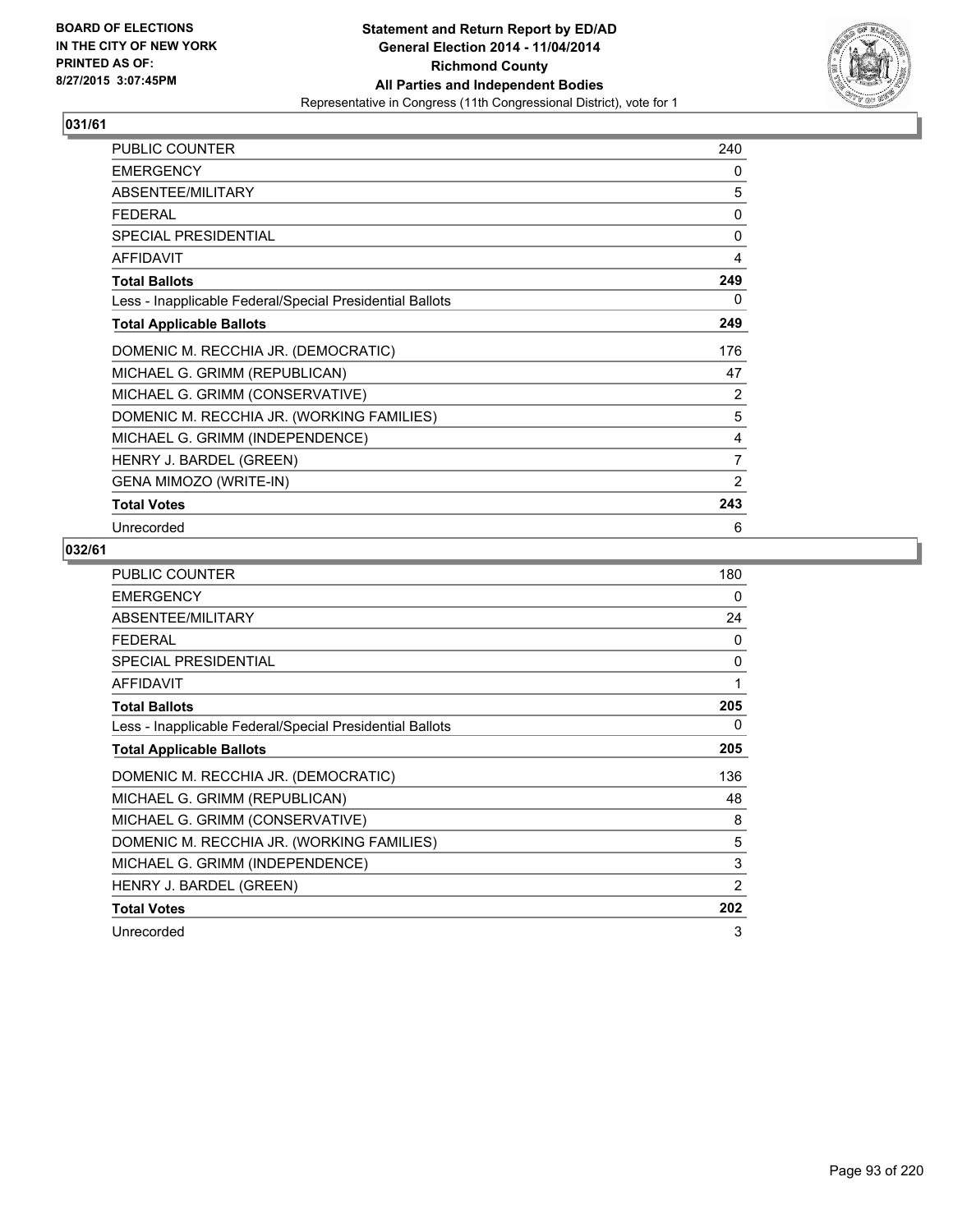

| <b>PUBLIC COUNTER</b>                                    | 179            |
|----------------------------------------------------------|----------------|
| <b>EMERGENCY</b>                                         | 0              |
| ABSENTEE/MILITARY                                        | 8              |
| <b>FEDERAL</b>                                           | 0              |
| <b>SPECIAL PRESIDENTIAL</b>                              | 0              |
| <b>AFFIDAVIT</b>                                         | $\overline{2}$ |
| <b>Total Ballots</b>                                     | 189            |
| Less - Inapplicable Federal/Special Presidential Ballots | 0              |
| <b>Total Applicable Ballots</b>                          | 189            |
| DOMENIC M. RECCHIA JR. (DEMOCRATIC)                      | 127            |
| MICHAEL G. GRIMM (REPUBLICAN)                            | 28             |
| MICHAEL G. GRIMM (CONSERVATIVE)                          | 2              |
| DOMENIC M. RECCHIA JR. (WORKING FAMILIES)                | 13             |
| MICHAEL G. GRIMM (INDEPENDENCE)                          | 1              |
| HENRY J. BARDEL (GREEN)                                  | 5              |
| <b>Total Votes</b>                                       | 176            |
| Unrecorded                                               | 13             |

| <b>PUBLIC COUNTER</b>                                    | 349          |
|----------------------------------------------------------|--------------|
| <b>EMERGENCY</b>                                         | 0            |
| ABSENTEE/MILITARY                                        | 27           |
| <b>FEDERAL</b>                                           | 0            |
| <b>SPECIAL PRESIDENTIAL</b>                              | 0            |
| <b>AFFIDAVIT</b>                                         | $\mathbf{0}$ |
| <b>Total Ballots</b>                                     | 376          |
| Less - Inapplicable Federal/Special Presidential Ballots | 0            |
| <b>Total Applicable Ballots</b>                          | 376          |
| DOMENIC M. RECCHIA JR. (DEMOCRATIC)                      | 86           |
| MICHAEL G. GRIMM (REPUBLICAN)                            | 203          |
| MICHAEL G. GRIMM (CONSERVATIVE)                          | 38           |
| DOMENIC M. RECCHIA JR. (WORKING FAMILIES)                | 17           |
| MICHAEL G. GRIMM (INDEPENDENCE)                          | 11           |
| HENRY J. BARDEL (GREEN)                                  | 8            |
| GENA MIMOZO (WRITE-IN)                                   | 1            |
| MAX BAER JR. (WRITE-IN)                                  | 1            |
| MICHAEL E. MCMAHON (WRITE-IN)                            | 1            |
| <b>Total Votes</b>                                       | 366          |
| Unrecorded                                               | 10           |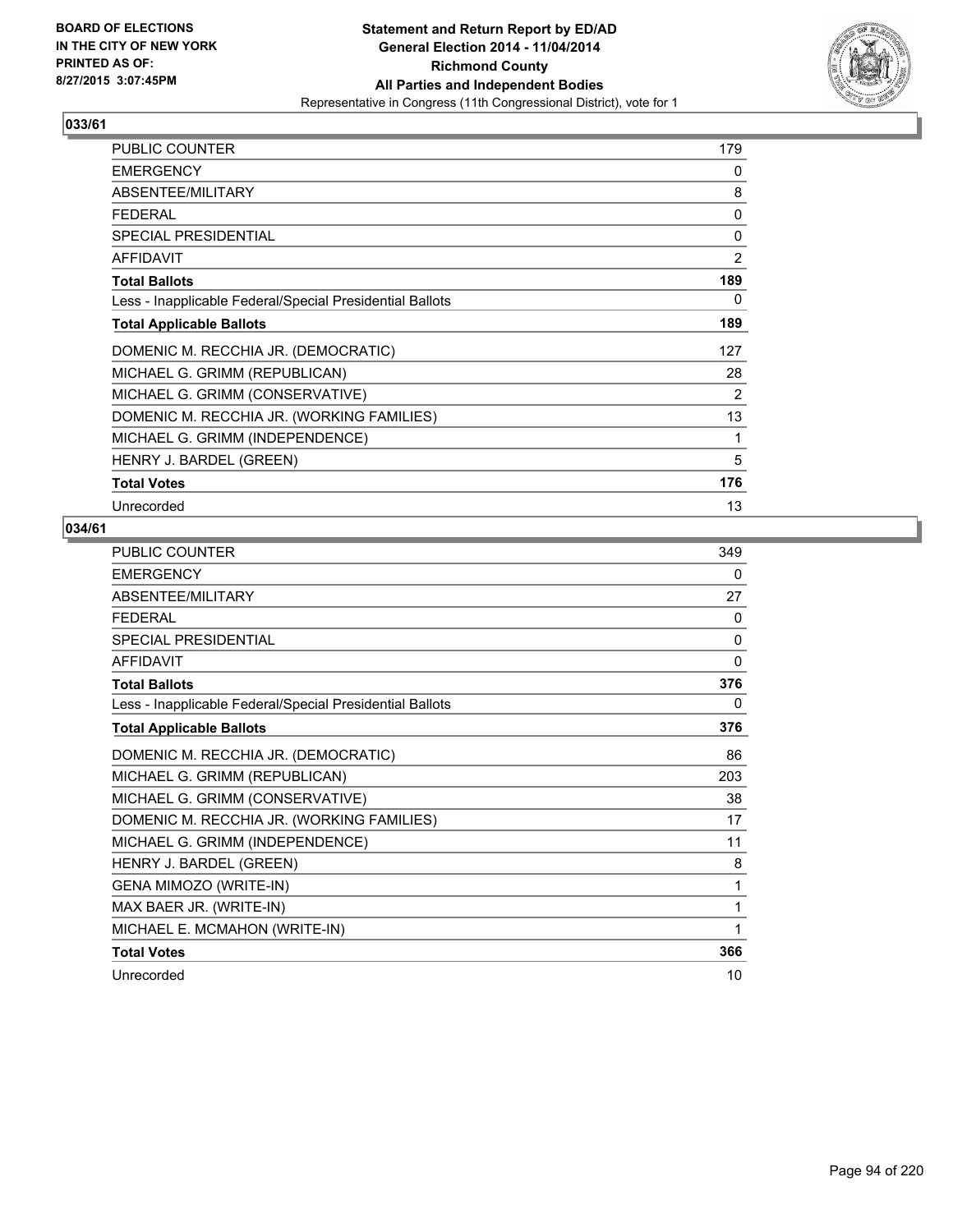

| <b>PUBLIC COUNTER</b>                                    | 292 |
|----------------------------------------------------------|-----|
| <b>EMERGENCY</b>                                         | 0   |
| ABSENTEE/MILITARY                                        | 4   |
| <b>FEDERAL</b>                                           | 1   |
| <b>SPECIAL PRESIDENTIAL</b>                              | 0   |
| <b>AFFIDAVIT</b>                                         | 2   |
| <b>Total Ballots</b>                                     | 299 |
| Less - Inapplicable Federal/Special Presidential Ballots | 0   |
| <b>Total Applicable Ballots</b>                          | 299 |
| DOMENIC M. RECCHIA JR. (DEMOCRATIC)                      | 69  |
| MICHAEL G. GRIMM (REPUBLICAN)                            | 162 |
| MICHAEL G. GRIMM (CONSERVATIVE)                          | 32  |
| DOMENIC M. RECCHIA JR. (WORKING FAMILIES)                | 10  |
| MICHAEL G. GRIMM (INDEPENDENCE)                          | 8   |
| HENRY J. BARDEL (GREEN)                                  | 8   |
| GENA MIMOZO (WRITE-IN)                                   | 3   |
| UNATTRIBUTABLE WRITE-IN (WRITE-IN)                       | 1   |
| <b>Total Votes</b>                                       | 293 |
| Unrecorded                                               | 6   |

| PUBLIC COUNTER                                           | 179            |
|----------------------------------------------------------|----------------|
| <b>EMERGENCY</b>                                         | 0              |
| ABSENTEE/MILITARY                                        | 11             |
| <b>FEDERAL</b>                                           | $\Omega$       |
| <b>SPECIAL PRESIDENTIAL</b>                              | 0              |
| <b>AFFIDAVIT</b>                                         | $\overline{2}$ |
| <b>Total Ballots</b>                                     | 192            |
| Less - Inapplicable Federal/Special Presidential Ballots | 0              |
| <b>Total Applicable Ballots</b>                          | 192            |
| DOMENIC M. RECCHIA JR. (DEMOCRATIC)                      | 59             |
| MICHAEL G. GRIMM (REPUBLICAN)                            | 98             |
| MICHAEL G. GRIMM (CONSERVATIVE)                          | 18             |
| DOMENIC M. RECCHIA JR. (WORKING FAMILIES)                | 5              |
| MICHAEL G. GRIMM (INDEPENDENCE)                          | 7              |
| HENRY J. BARDEL (GREEN)                                  | 1              |
| <b>Total Votes</b>                                       | 188            |
| Unrecorded                                               | 4              |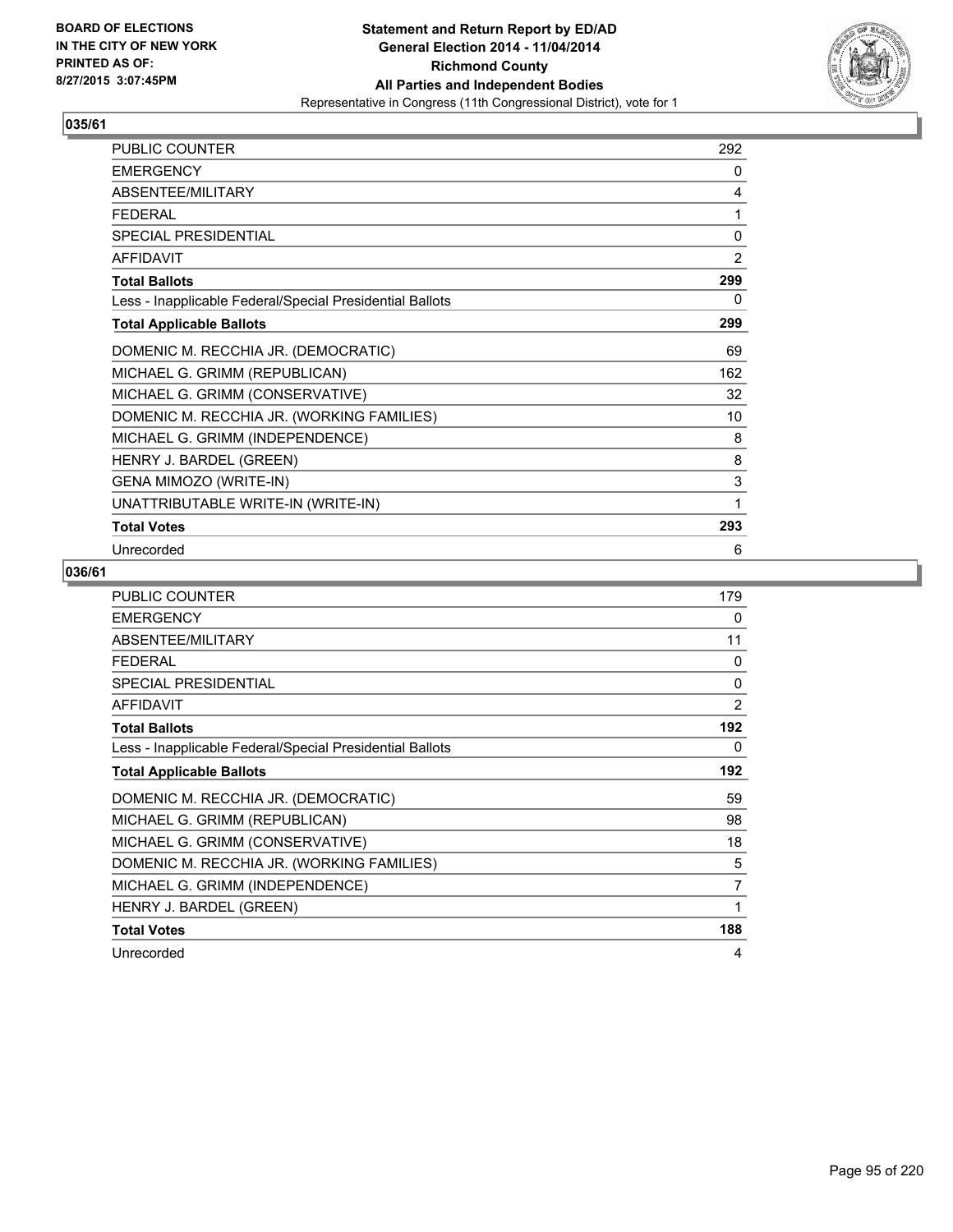

| PUBLIC COUNTER                                           | 322 |
|----------------------------------------------------------|-----|
| <b>EMERGENCY</b>                                         | 0   |
| ABSENTEE/MILITARY                                        | 18  |
| <b>FEDERAL</b>                                           | 3   |
| SPECIAL PRESIDENTIAL                                     | 0   |
| <b>AFFIDAVIT</b>                                         | 1   |
| <b>Total Ballots</b>                                     | 344 |
| Less - Inapplicable Federal/Special Presidential Ballots | 0   |
| <b>Total Applicable Ballots</b>                          | 344 |
| DOMENIC M. RECCHIA JR. (DEMOCRATIC)                      | 144 |
| MICHAEL G. GRIMM (REPUBLICAN)                            | 99  |
| MICHAEL G. GRIMM (CONSERVATIVE)                          | 33  |
| DOMENIC M. RECCHIA JR. (WORKING FAMILIES)                | 33  |
| MICHAEL G. GRIMM (INDEPENDENCE)                          | 8   |
| HENRY J. BARDEL (GREEN)                                  | 17  |
| GENA MIMOZO (WRITE-IN)                                   | 2   |
| MICHAEL E. MCMAHON (WRITE-IN)                            | 1   |
| <b>Total Votes</b>                                       | 337 |
| Unrecorded                                               | 7   |

| PUBLIC COUNTER                                           | 425            |
|----------------------------------------------------------|----------------|
| <b>EMERGENCY</b>                                         | 0              |
| ABSENTEE/MILITARY                                        | 15             |
| <b>FFDFRAI</b>                                           | 4              |
| <b>SPECIAL PRESIDENTIAL</b>                              | 0              |
| <b>AFFIDAVIT</b>                                         | $\overline{2}$ |
| <b>Total Ballots</b>                                     | 446            |
| Less - Inapplicable Federal/Special Presidential Ballots | 0              |
| <b>Total Applicable Ballots</b>                          | 446            |
| DOMENIC M. RECCHIA JR. (DEMOCRATIC)                      | 173            |
| MICHAEL G. GRIMM (REPUBLICAN)                            | 181            |
| MICHAEL G. GRIMM (CONSERVATIVE)                          | 31             |
| DOMENIC M. RECCHIA JR. (WORKING FAMILIES)                | 15             |
| MICHAEL G. GRIMM (INDEPENDENCE)                          | 13             |
| HENRY J. BARDEL (GREEN)                                  | 18             |
| MICHAEL E. MCMAHON (WRITE-IN)                            | $\overline{2}$ |
| MICHAEL FARLEY (WRITE-IN)                                | $\mathbf{1}$   |
| RICHARD BELL (WRITE-IN)                                  | 1              |
| UNATTRIBUTABLE WRITE-IN (WRITE-IN)                       | 1              |
| <b>Total Votes</b>                                       | 436            |
| Unrecorded                                               | 10             |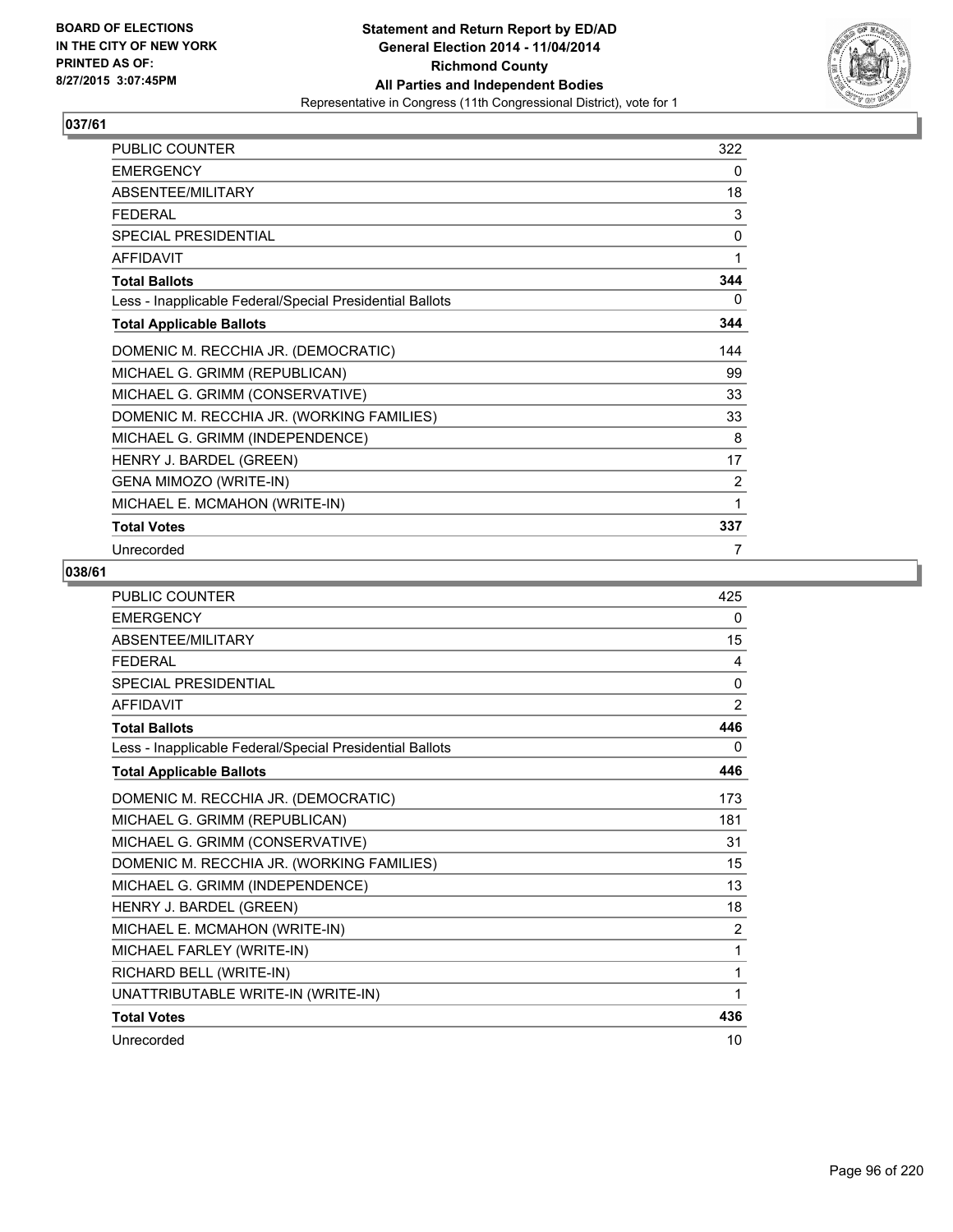

| <b>PUBLIC COUNTER</b>                                    | 434 |
|----------------------------------------------------------|-----|
| <b>EMERGENCY</b>                                         | 0   |
| <b>ABSENTFF/MILITARY</b>                                 | 25  |
| <b>FEDERAL</b>                                           | 1   |
| SPECIAL PRESIDENTIAL                                     | 0   |
| <b>AFFIDAVIT</b>                                         | 7   |
| <b>Total Ballots</b>                                     | 467 |
| Less - Inapplicable Federal/Special Presidential Ballots | 0   |
| <b>Total Applicable Ballots</b>                          | 467 |
| DOMENIC M. RECCHIA JR. (DEMOCRATIC)                      | 179 |
| MICHAEL G. GRIMM (REPUBLICAN)                            | 177 |
| MICHAEL G. GRIMM (CONSERVATIVE)                          | 45  |
| DOMENIC M. RECCHIA JR. (WORKING FAMILIES)                | 18  |
| MICHAEL G. GRIMM (INDEPENDENCE)                          | 12  |
| HENRY J. BARDEL (GREEN)                                  | 15  |
| EDWARD FONTANA (WRITE-IN)                                | 1   |
| <b>GENA MIMOZO (WRITE-IN)</b>                            | 4   |
| MARIO DIRE (WRITE-IN)                                    | 1   |
| RICHARD BELL (WRITE-IN)                                  | 1   |
| VITO FOSSELLA JR. (WRITE-IN)                             | 1   |
| <b>Total Votes</b>                                       | 454 |
| Unrecorded                                               | 13  |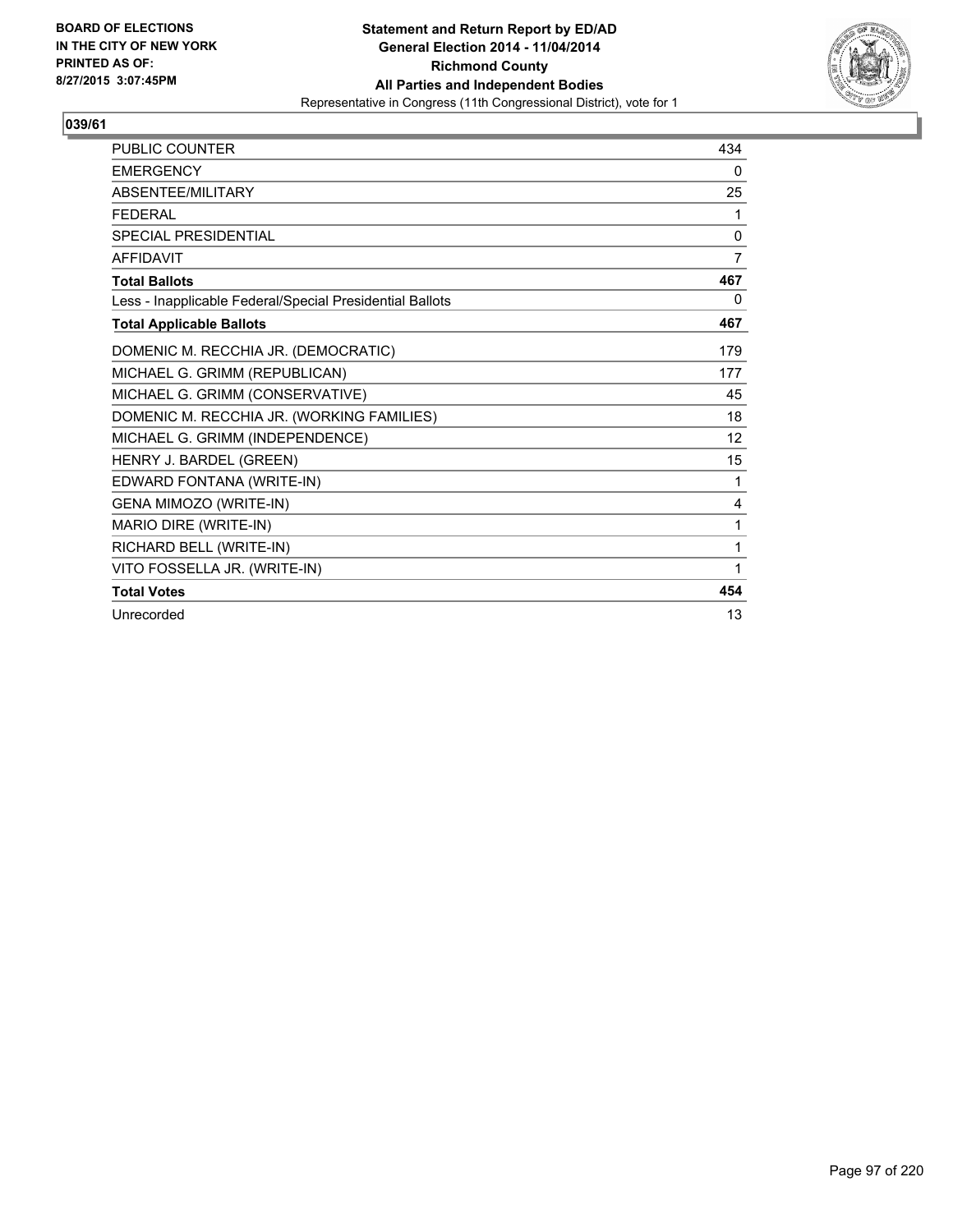

| <b>PUBLIC COUNTER</b>                                    | 498            |
|----------------------------------------------------------|----------------|
| <b>EMERGENCY</b>                                         | 0              |
| ABSENTEE/MILITARY                                        | 17             |
| <b>FEDERAL</b>                                           | 1              |
| <b>SPECIAL PRESIDENTIAL</b>                              | $\mathbf{0}$   |
| <b>AFFIDAVIT</b>                                         | 3              |
| <b>Total Ballots</b>                                     | 519            |
| Less - Inapplicable Federal/Special Presidential Ballots | 0              |
| <b>Total Applicable Ballots</b>                          | 519            |
| DOMENIC M. RECCHIA JR. (DEMOCRATIC)                      | 181            |
| MICHAEL G. GRIMM (REPUBLICAN)                            | 203            |
| MICHAEL G. GRIMM (CONSERVATIVE)                          | 54             |
| DOMENIC M. RECCHIA JR. (WORKING FAMILIES)                | 16             |
| MICHAEL G. GRIMM (INDEPENDENCE)                          | 17             |
| HENRY J. BARDEL (GREEN)                                  | 25             |
| ADAM LEVINE (WRITE-IN)                                   | 1              |
| DANIEL BATTISTA (WRITE-IN)                               | 1              |
| GENA MIMOZO (WRITE-IN)                                   | 1              |
| MICHAEL E. MCMAHON (WRITE-IN)                            | 3              |
| RICHARD BELL (WRITE-IN)                                  | $\overline{2}$ |
| SEAN MULLIGAN (WRITE-IN)                                 | 1              |
| VITO FOSSELLA JR. (WRITE-IN)                             | 1              |
| <b>Total Votes</b>                                       | 506            |
| Unrecorded                                               | 13             |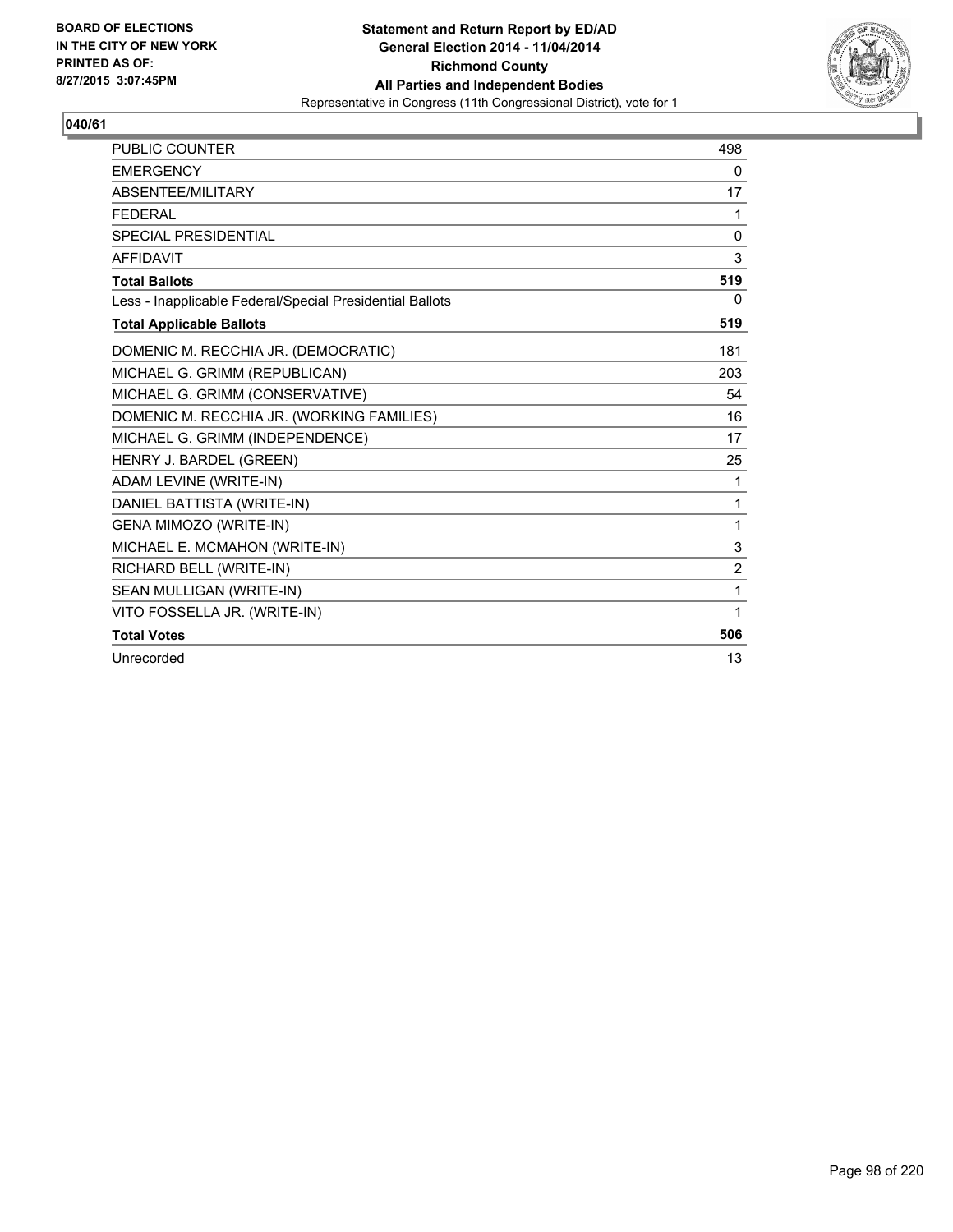

| <b>PUBLIC COUNTER</b>                                    | 412            |
|----------------------------------------------------------|----------------|
| <b>EMERGENCY</b>                                         | 0              |
| <b>ABSENTFF/MILITARY</b>                                 | 12             |
| <b>FFDFRAL</b>                                           | 3              |
| SPECIAL PRESIDENTIAL                                     | $\Omega$       |
| <b>AFFIDAVIT</b>                                         | 2              |
| <b>Total Ballots</b>                                     | 429            |
| Less - Inapplicable Federal/Special Presidential Ballots | 0              |
| <b>Total Applicable Ballots</b>                          | 429            |
| DOMENIC M. RECCHIA JR. (DEMOCRATIC)                      | 124            |
| MICHAEL G. GRIMM (REPUBLICAN)                            | 215            |
| MICHAEL G. GRIMM (CONSERVATIVE)                          | 43             |
| DOMENIC M. RECCHIA JR. (WORKING FAMILIES)                | 12             |
| MICHAEL G. GRIMM (INDEPENDENCE)                          | 14             |
| HENRY J. BARDEL (GREEN)                                  | 9              |
| ALISA BRAYMAN (WRITE-IN)                                 | $\mathbf{1}$   |
| GENA MIMOZO (WRITE-IN)                                   | $\overline{2}$ |
| RICHARD BELL (WRITE-IN)                                  | 1              |
| ROBERT BRAYMAN (WRITE-IN)                                | 1              |
| UNATTRIBUTABLE WRITE-IN (WRITE-IN)                       | 1              |
| <b>Total Votes</b>                                       | 423            |
| Unrecorded                                               | 6              |

| <b>PUBLIC COUNTER</b>                                    | 484 |
|----------------------------------------------------------|-----|
| <b>EMERGENCY</b>                                         | 0   |
| <b>ABSENTEE/MILITARY</b>                                 | 16  |
| <b>FEDERAL</b>                                           | 2   |
| <b>SPECIAL PRESIDENTIAL</b>                              | 0   |
| <b>AFFIDAVIT</b>                                         | 3   |
| <b>Total Ballots</b>                                     | 505 |
| Less - Inapplicable Federal/Special Presidential Ballots | 0   |
| <b>Total Applicable Ballots</b>                          | 505 |
| DOMENIC M. RECCHIA JR. (DEMOCRATIC)                      | 140 |
| MICHAEL G. GRIMM (REPUBLICAN)                            | 256 |
| MICHAEL G. GRIMM (CONSERVATIVE)                          | 40  |
| DOMENIC M. RECCHIA JR. (WORKING FAMILIES)                | 28  |
| MICHAEL G. GRIMM (INDEPENDENCE)                          | 14  |
| HENRY J. BARDEL (GREEN)                                  | 19  |
| DANNY AHERN (WRITE-IN)                                   | 1   |
| GENA MIMOZO (WRITE-IN)                                   | 3   |
| MICHAEL E. MCMAHON (WRITE-IN)                            | 1   |
| <b>Total Votes</b>                                       | 502 |
| Unrecorded                                               | 3   |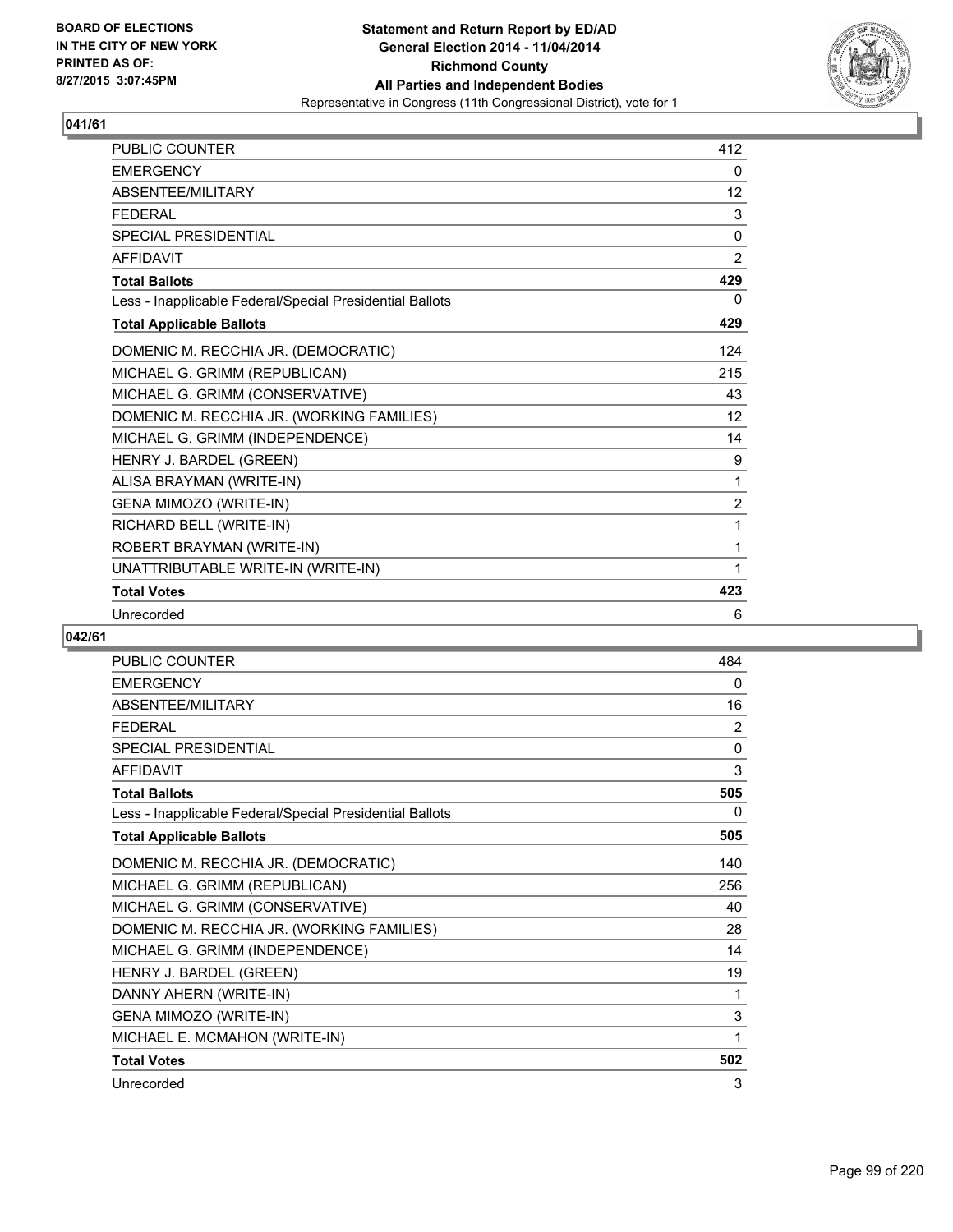

| <b>PUBLIC COUNTER</b>                                    | 406            |
|----------------------------------------------------------|----------------|
| <b>EMERGENCY</b>                                         | 0              |
| <b>ABSENTEF/MILITARY</b>                                 | 9              |
| <b>FFDFRAL</b>                                           | 1              |
| <b>SPECIAL PRESIDENTIAL</b>                              | $\mathbf{0}$   |
| <b>AFFIDAVIT</b>                                         | 1              |
| <b>Total Ballots</b>                                     | 417            |
| Less - Inapplicable Federal/Special Presidential Ballots | $\mathbf{0}$   |
| <b>Total Applicable Ballots</b>                          | 417            |
| DOMENIC M. RECCHIA JR. (DEMOCRATIC)                      | 106            |
| MICHAEL G. GRIMM (REPUBLICAN)                            | 208            |
| MICHAEL G. GRIMM (CONSERVATIVE)                          | 42             |
| DOMENIC M. RECCHIA JR. (WORKING FAMILIES)                | 10             |
| MICHAEL G. GRIMM (INDEPENDENCE)                          | 18             |
| HENRY J. BARDEL (GREEN)                                  | 21             |
| ADAM LEVINE (WRITE-IN)                                   | 1              |
| ANDREW J. OLSEN (WRITE-IN)                               | 1              |
| GENA MIMOZO (WRITE-IN)                                   | 2              |
| MICHAEL E. MCMAHON (WRITE-IN)                            | $\overline{2}$ |
| UNATTRIBUTABLE WRITE-IN (WRITE-IN)                       | 1              |
| <b>Total Votes</b>                                       | 412            |
| Unrecorded                                               | 5              |

| <b>PUBLIC COUNTER</b>                                    | 263 |
|----------------------------------------------------------|-----|
| <b>EMERGENCY</b>                                         | 0   |
| ABSENTEE/MILITARY                                        | 22  |
| <b>FEDERAL</b>                                           | 1   |
| <b>SPECIAL PRESIDENTIAL</b>                              | 0   |
| <b>AFFIDAVIT</b>                                         | 3   |
| <b>Total Ballots</b>                                     | 289 |
| Less - Inapplicable Federal/Special Presidential Ballots | 0   |
| <b>Total Applicable Ballots</b>                          | 289 |
| DOMENIC M. RECCHIA JR. (DEMOCRATIC)                      | 86  |
| MICHAEL G. GRIMM (REPUBLICAN)                            | 130 |
| MICHAEL G. GRIMM (CONSERVATIVE)                          | 41  |
| DOMENIC M. RECCHIA JR. (WORKING FAMILIES)                | 15  |
| MICHAEL G. GRIMM (INDEPENDENCE)                          | 4   |
| HENRY J. BARDEL (GREEN)                                  | 6   |
| JOSEPH PISCITELLI (WRITE-IN)                             | 1   |
| UNATTRIBUTABLE WRITE-IN (WRITE-IN)                       | 1   |
| <b>Total Votes</b>                                       | 284 |
| Unrecorded                                               | 5   |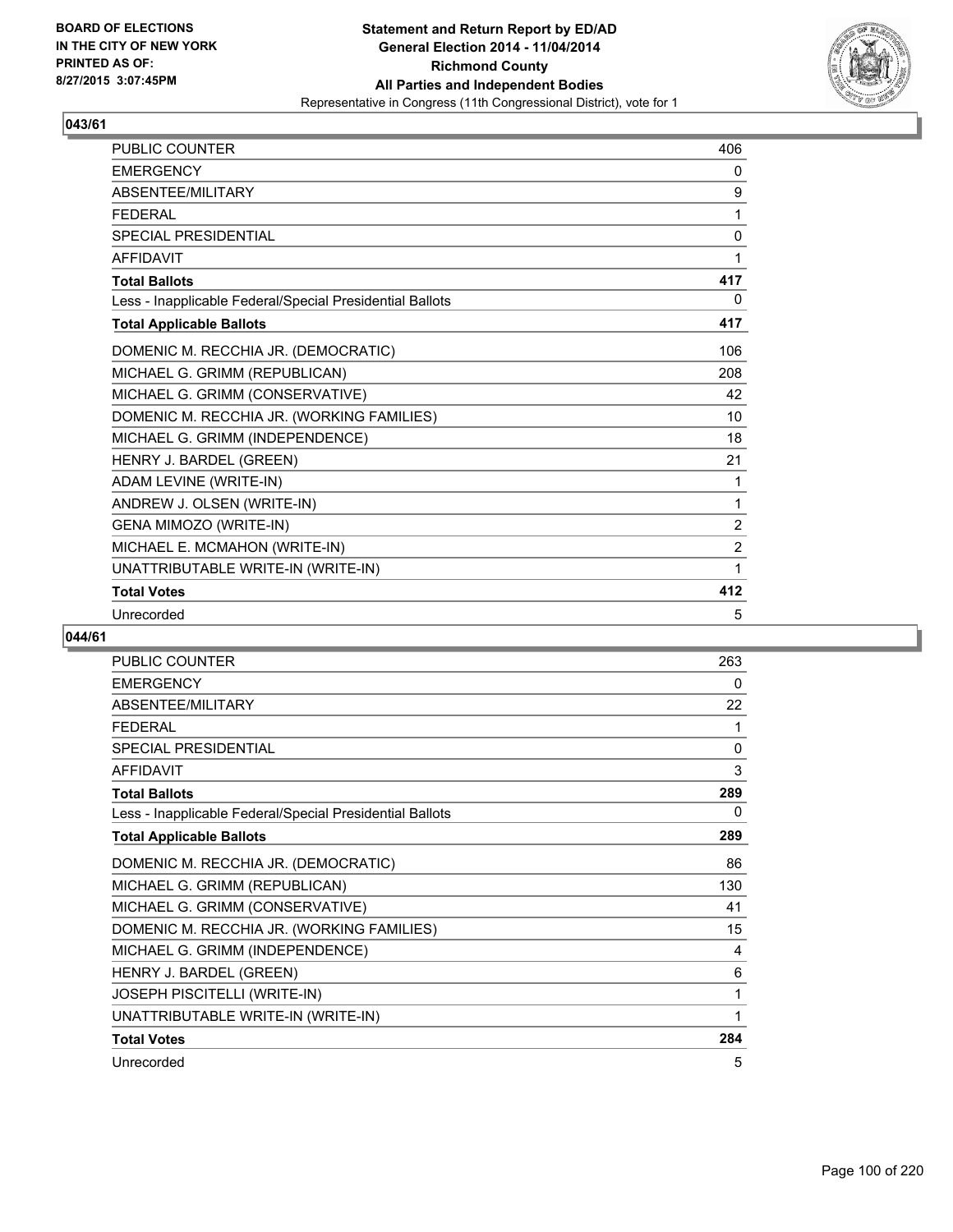

| <b>PUBLIC COUNTER</b>                                    | 300            |
|----------------------------------------------------------|----------------|
| <b>EMERGENCY</b>                                         | 0              |
| ABSENTEE/MILITARY                                        | 11             |
| <b>FFDFRAL</b>                                           | 0              |
| <b>SPECIAL PRESIDENTIAL</b>                              | 0              |
| <b>AFFIDAVIT</b>                                         | $\overline{2}$ |
| <b>Total Ballots</b>                                     | 313            |
| Less - Inapplicable Federal/Special Presidential Ballots | 0              |
| <b>Total Applicable Ballots</b>                          | 313            |
| DOMENIC M. RECCHIA JR. (DEMOCRATIC)                      | 73             |
| MICHAEL G. GRIMM (REPUBLICAN)                            | 164            |
| MICHAEL G. GRIMM (CONSERVATIVE)                          | 40             |
| DOMENIC M. RECCHIA JR. (WORKING FAMILIES)                | 5              |
| MICHAEL G. GRIMM (INDEPENDENCE)                          | 12             |
| HENRY J. BARDEL (GREEN)                                  | 9              |
| FRANCES M. MAGLIANO (WRITE-IN)                           | 1              |
| MICHAEL E. MCMAHON (WRITE-IN)                            | $\overline{2}$ |
| MICHAEL J. CUSICK (WRITE-IN)                             | 1              |
| SEAN CARP (WRITE-IN)                                     | 1              |
| <b>Total Votes</b>                                       | 308            |
| Unrecorded                                               | 5              |

| <b>PUBLIC COUNTER</b>                                    | 388 |
|----------------------------------------------------------|-----|
| <b>EMERGENCY</b>                                         | 0   |
| ABSENTEE/MILITARY                                        | 19  |
| <b>FEDERAL</b>                                           | 0   |
| SPECIAL PRESIDENTIAL                                     | 0   |
| <b>AFFIDAVIT</b>                                         | 1   |
| <b>Total Ballots</b>                                     | 408 |
| Less - Inapplicable Federal/Special Presidential Ballots | 0   |
| <b>Total Applicable Ballots</b>                          | 408 |
| DOMENIC M. RECCHIA JR. (DEMOCRATIC)                      | 119 |
| MICHAEL G. GRIMM (REPUBLICAN)                            | 198 |
| MICHAEL G. GRIMM (CONSERVATIVE)                          | 33  |
| DOMENIC M. RECCHIA JR. (WORKING FAMILIES)                | 17  |
| MICHAEL G. GRIMM (INDEPENDENCE)                          | 17  |
| HENRY J. BARDEL (GREEN)                                  | 10  |
| GENA MIMOZO (WRITE-IN)                                   | 3   |
| MICHAEL E. MCMAHON (WRITE-IN)                            | 1   |
| <b>Total Votes</b>                                       | 398 |
| Unrecorded                                               | 10  |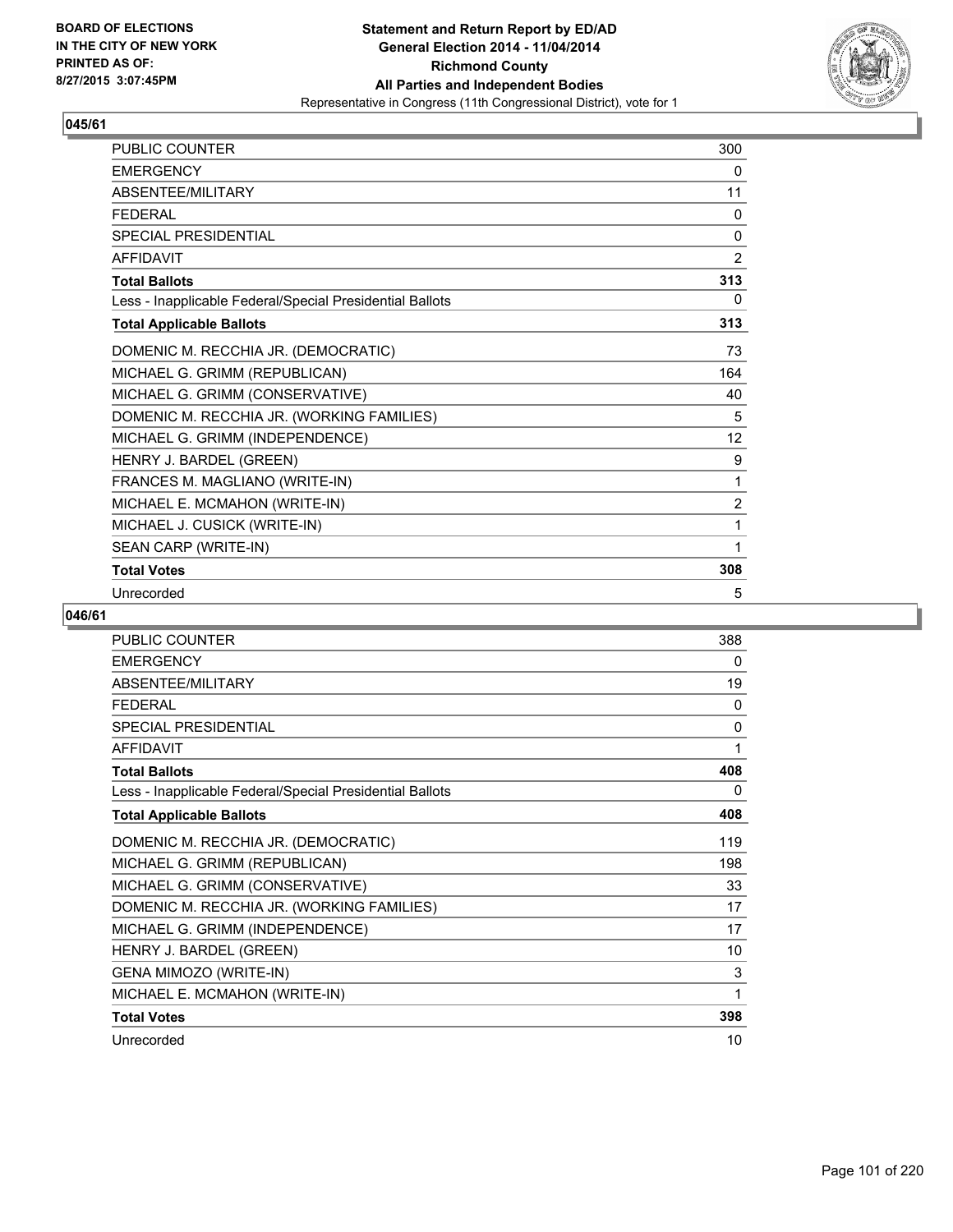

| PUBLIC COUNTER                                           | 253 |
|----------------------------------------------------------|-----|
| <b>EMERGENCY</b>                                         | 0   |
| ABSENTEE/MILITARY                                        | 13  |
| <b>FEDERAL</b>                                           | 0   |
| SPECIAL PRESIDENTIAL                                     | 0   |
| <b>AFFIDAVIT</b>                                         | 1   |
| <b>Total Ballots</b>                                     | 267 |
| Less - Inapplicable Federal/Special Presidential Ballots | 0   |
| <b>Total Applicable Ballots</b>                          | 267 |
| DOMENIC M. RECCHIA JR. (DEMOCRATIC)                      | 57  |
| MICHAEL G. GRIMM (REPUBLICAN)                            | 163 |
| MICHAEL G. GRIMM (CONSERVATIVE)                          | 20  |
| DOMENIC M. RECCHIA JR. (WORKING FAMILIES)                | 4   |
| MICHAEL G. GRIMM (INDEPENDENCE)                          | 5   |
| HENRY J. BARDEL (GREEN)                                  | 9   |
| GENA MIMOZO (WRITE-IN)                                   | 3   |
| UNATTRIBUTABLE WRITE-IN (WRITE-IN)                       | 1   |
| <b>Total Votes</b>                                       | 262 |
| Unrecorded                                               | 5   |

| <b>PUBLIC COUNTER</b>                                    | 274 |
|----------------------------------------------------------|-----|
| <b>EMERGENCY</b>                                         | 0   |
| ABSENTEE/MILITARY                                        | 8   |
| <b>FEDERAL</b>                                           | 0   |
| SPECIAL PRESIDENTIAL                                     | 0   |
| <b>AFFIDAVIT</b>                                         | 1   |
| <b>Total Ballots</b>                                     | 283 |
| Less - Inapplicable Federal/Special Presidential Ballots | 0   |
| <b>Total Applicable Ballots</b>                          | 283 |
| DOMENIC M. RECCHIA JR. (DEMOCRATIC)                      | 52  |
| MICHAEL G. GRIMM (REPUBLICAN)                            | 183 |
| MICHAEL G. GRIMM (CONSERVATIVE)                          | 28  |
| DOMENIC M. RECCHIA JR. (WORKING FAMILIES)                | 5   |
| MICHAEL G. GRIMM (INDEPENDENCE)                          | 6   |
| HENRY J. BARDEL (GREEN)                                  | 4   |
| ALLISON I. DUFFY (WRITE-IN)                              | 1   |
| <b>Total Votes</b>                                       | 279 |
| Unrecorded                                               | 4   |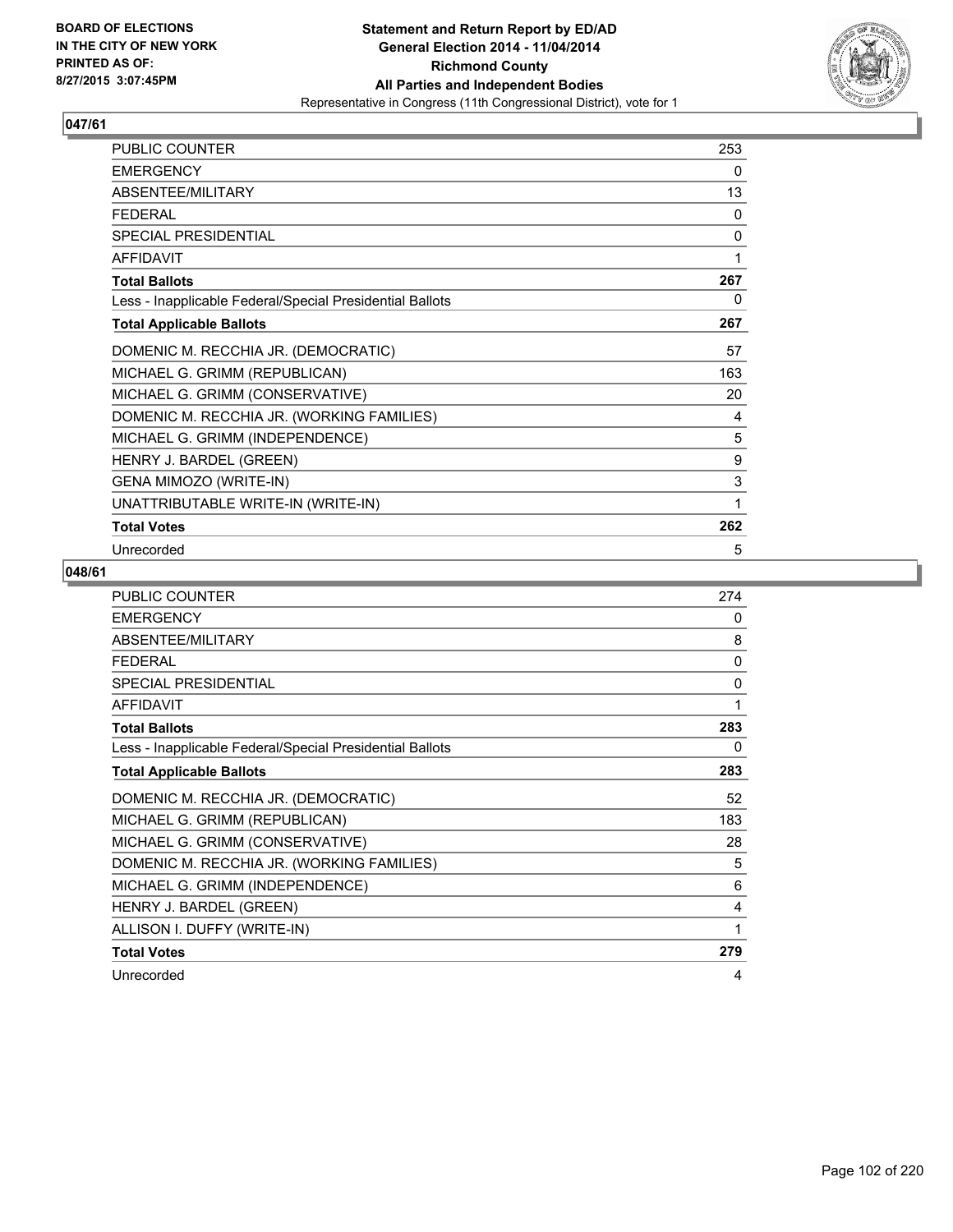

| <b>PUBLIC COUNTER</b>                                    | 392               |
|----------------------------------------------------------|-------------------|
| <b>EMERGENCY</b>                                         | 0                 |
| ABSENTEE/MILITARY                                        | 15                |
| FFDFRAI                                                  | 5                 |
| <b>SPECIAL PRESIDENTIAL</b>                              | 0                 |
| <b>AFFIDAVIT</b>                                         | 1                 |
| <b>Total Ballots</b>                                     | 413               |
| Less - Inapplicable Federal/Special Presidential Ballots | 0                 |
| <b>Total Applicable Ballots</b>                          | 413               |
| DOMENIC M. RECCHIA JR. (DEMOCRATIC)                      | 252               |
| MICHAEL G. GRIMM (REPUBLICAN)                            | 80                |
| MICHAEL G. GRIMM (CONSERVATIVE)                          | $12 \overline{ }$ |
| DOMENIC M. RECCHIA JR. (WORKING FAMILIES)                | 35                |
| MICHAEL G. GRIMM (INDEPENDENCE)                          | 12                |
| HENRY J. BARDEL (GREEN)                                  | 12                |
| GENA MIMOZO (WRITE-IN)                                   | 1                 |
| <b>Total Votes</b>                                       | 404               |
| Unrecorded                                               | 9                 |

| <b>PUBLIC COUNTER</b>                                    | 308          |
|----------------------------------------------------------|--------------|
| <b>EMERGENCY</b>                                         | 0            |
| ABSENTEE/MILITARY                                        | 5            |
| <b>FEDERAL</b>                                           | 0            |
| <b>SPECIAL PRESIDENTIAL</b>                              | $\mathbf{0}$ |
| <b>AFFIDAVIT</b>                                         | 6            |
| <b>Total Ballots</b>                                     | 319          |
| Less - Inapplicable Federal/Special Presidential Ballots | 0            |
| <b>Total Applicable Ballots</b>                          | 319          |
| DOMENIC M. RECCHIA JR. (DEMOCRATIC)                      | 196          |
| MICHAEL G. GRIMM (REPUBLICAN)                            | 62           |
| MICHAEL G. GRIMM (CONSERVATIVE)                          | 6            |
| DOMENIC M. RECCHIA JR. (WORKING FAMILIES)                | 26           |
| MICHAEL G. GRIMM (INDEPENDENCE)                          | 7            |
| HENRY J. BARDEL (GREEN)                                  | 10           |
| GENA MIMOZO (WRITE-IN)                                   | 3            |
| RICHARD BELL (WRITE-IN)                                  | 2            |
| <b>Total Votes</b>                                       | 312          |
| Unrecorded                                               | 7            |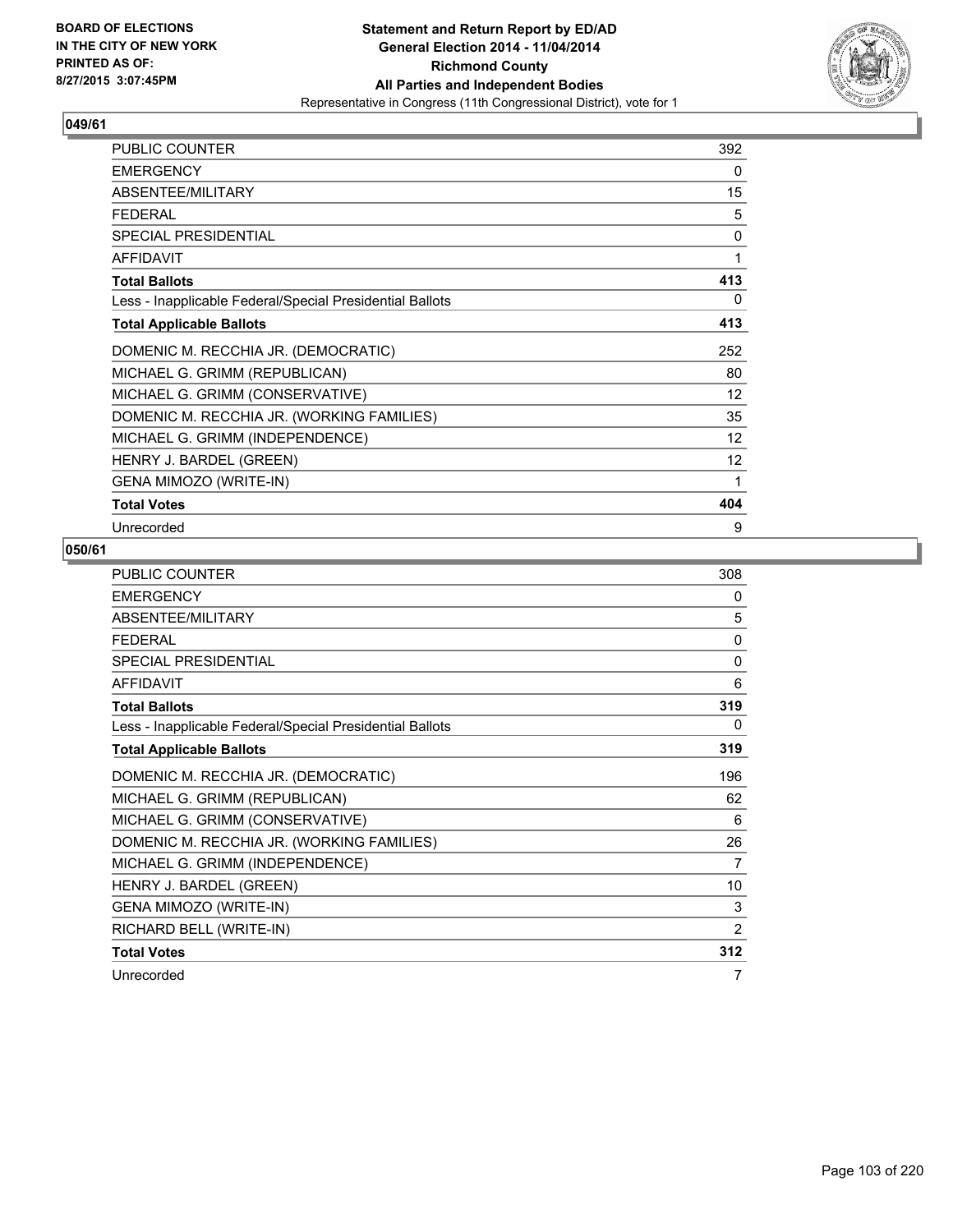

| <b>PUBLIC COUNTER</b>                                    | 281 |
|----------------------------------------------------------|-----|
| <b>EMERGENCY</b>                                         | 0   |
| ABSENTEE/MILITARY                                        | 14  |
| <b>FEDERAL</b>                                           | 1   |
| <b>SPECIAL PRESIDENTIAL</b>                              | 0   |
| <b>AFFIDAVIT</b>                                         | 3   |
| <b>Total Ballots</b>                                     | 299 |
| Less - Inapplicable Federal/Special Presidential Ballots | 0   |
| <b>Total Applicable Ballots</b>                          | 299 |
| DOMENIC M. RECCHIA JR. (DEMOCRATIC)                      | 170 |
| MICHAEL G. GRIMM (REPUBLICAN)                            | 65  |
| MICHAEL G. GRIMM (CONSERVATIVE)                          | 14  |
| DOMENIC M. RECCHIA JR. (WORKING FAMILIES)                | 25  |
| MICHAEL G. GRIMM (INDEPENDENCE)                          | 4   |
| HENRY J. BARDEL (GREEN)                                  | 15  |
| <b>Total Votes</b>                                       | 293 |
| Unrecorded                                               | 6   |

| <b>PUBLIC COUNTER</b>                                    | 189 |
|----------------------------------------------------------|-----|
| <b>EMERGENCY</b>                                         | 0   |
| ABSENTEE/MILITARY                                        | 15  |
| FEDERAL                                                  | 4   |
| SPECIAL PRESIDENTIAL                                     | 0   |
| <b>AFFIDAVIT</b>                                         | 3   |
| <b>Total Ballots</b>                                     | 211 |
| Less - Inapplicable Federal/Special Presidential Ballots | 0   |
| <b>Total Applicable Ballots</b>                          | 211 |
| DOMENIC M. RECCHIA JR. (DEMOCRATIC)                      | 96  |
| MICHAEL G. GRIMM (REPUBLICAN)                            | 73  |
| MICHAEL G. GRIMM (CONSERVATIVE)                          | 11  |
| DOMENIC M. RECCHIA JR. (WORKING FAMILIES)                | 11  |
| MICHAEL G. GRIMM (INDEPENDENCE)                          | 10  |
| HENRY J. BARDEL (GREEN)                                  | 4   |
| <b>Total Votes</b>                                       | 205 |
| Unrecorded                                               | 6   |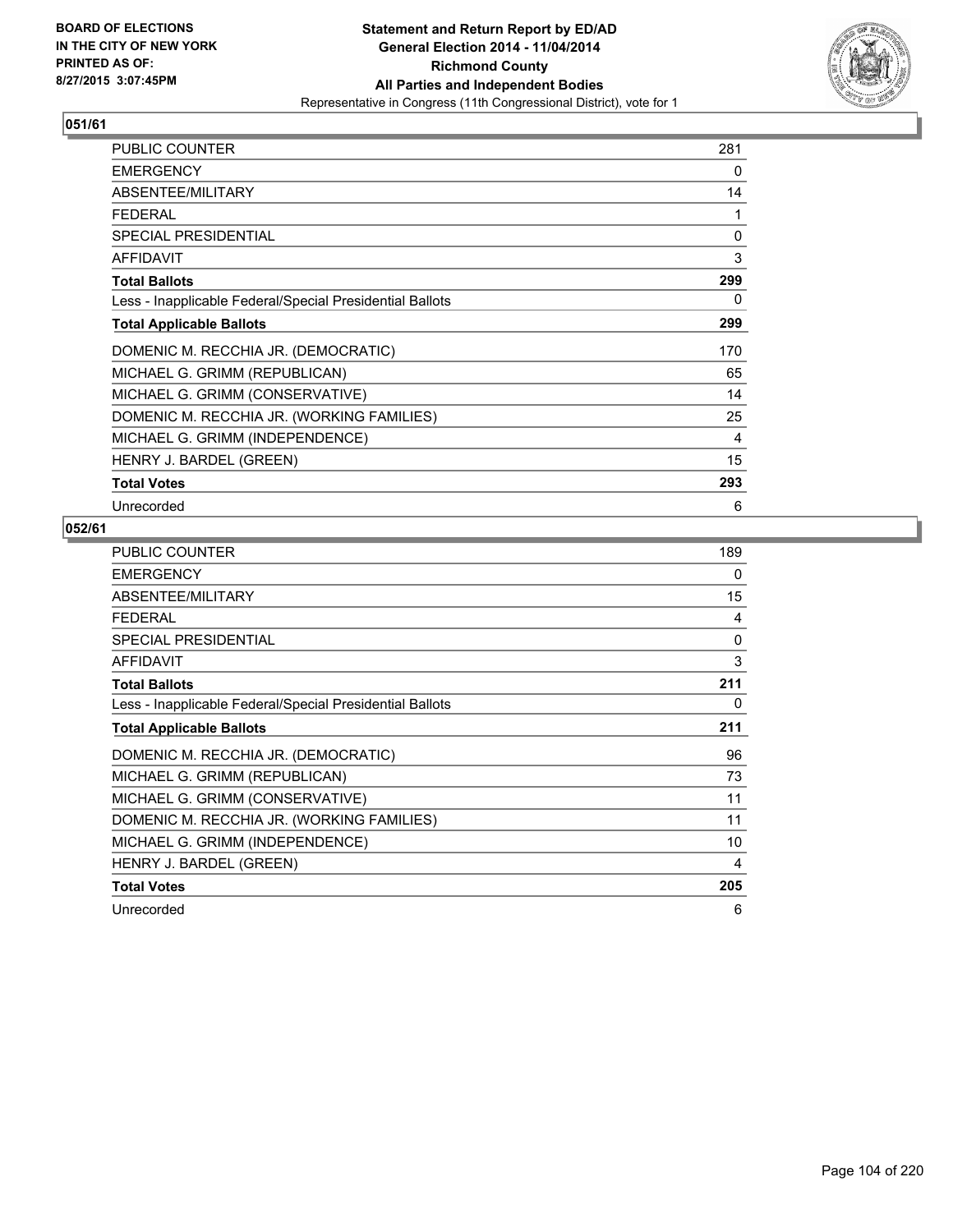

| <b>PUBLIC COUNTER</b>                                    | 306      |
|----------------------------------------------------------|----------|
| <b>EMERGENCY</b>                                         | 0        |
| ABSENTEE/MILITARY                                        | 7        |
| <b>FEDERAL</b>                                           | 0        |
| <b>SPECIAL PRESIDENTIAL</b>                              | $\Omega$ |
| <b>AFFIDAVIT</b>                                         | 9        |
| <b>Total Ballots</b>                                     | 322      |
| Less - Inapplicable Federal/Special Presidential Ballots | 0        |
| <b>Total Applicable Ballots</b>                          | 322      |
| DOMENIC M. RECCHIA JR. (DEMOCRATIC)                      | 263      |
| MICHAEL G. GRIMM (REPUBLICAN)                            | 22       |
| MICHAEL G. GRIMM (CONSERVATIVE)                          | 3        |
| DOMENIC M. RECCHIA JR. (WORKING FAMILIES)                | 13       |
| MICHAEL G. GRIMM (INDEPENDENCE)                          | 5        |
| HENRY J. BARDEL (GREEN)                                  | 3        |
| <b>Total Votes</b>                                       | 309      |
| Unrecorded                                               | 13       |

| <b>PUBLIC COUNTER</b>                                    | 162      |
|----------------------------------------------------------|----------|
| <b>EMERGENCY</b>                                         | 0        |
| ABSENTEE/MILITARY                                        | 89       |
| <b>FFDFRAI</b>                                           | 0        |
| SPECIAL PRESIDENTIAL                                     | 0        |
| <b>AFFIDAVIT</b>                                         | $\Omega$ |
| <b>Total Ballots</b>                                     | 251      |
| Less - Inapplicable Federal/Special Presidential Ballots | 0        |
| <b>Total Applicable Ballots</b>                          | 251      |
| DOMENIC M. RECCHIA JR. (DEMOCRATIC)                      | 147      |
| MICHAEL G. GRIMM (REPUBLICAN)                            | 63       |
| MICHAEL G. GRIMM (CONSERVATIVE)                          | 6        |
| DOMENIC M. RECCHIA JR. (WORKING FAMILIES)                | 12       |
| MICHAEL G. GRIMM (INDEPENDENCE)                          | 3        |
| HENRY J. BARDEL (GREEN)                                  | 5        |
| FRANCESCA NEVILLE (WRITE-IN)                             | 1        |
| GENA MIMOZO (WRITE-IN)                                   | 3        |
| MICHAEL J. CUSICK (WRITE-IN)                             | 1        |
| RICHARD BELL (WRITE-IN)                                  | 1        |
| <b>Total Votes</b>                                       | 242      |
| Unrecorded                                               | 9        |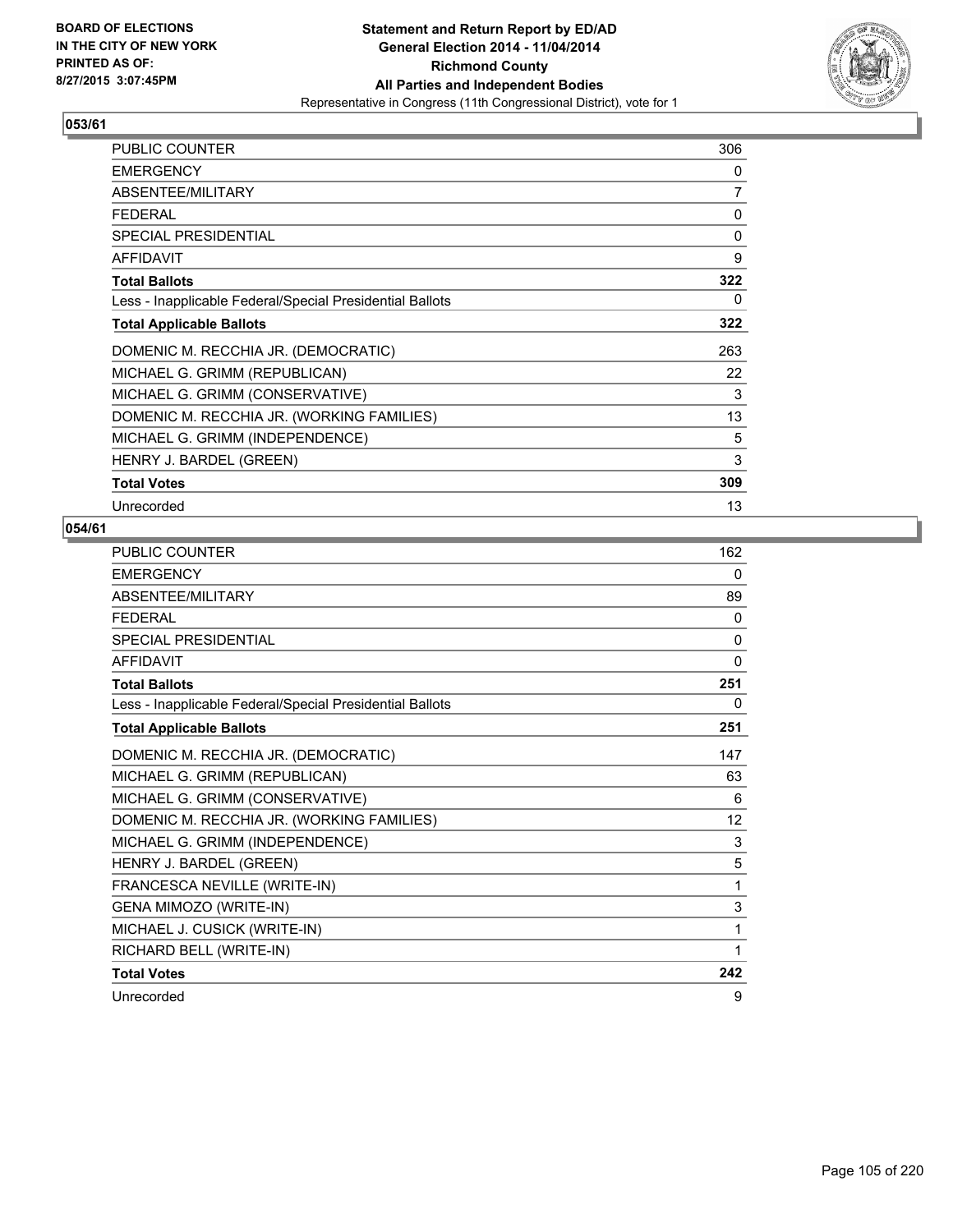

| <b>PUBLIC COUNTER</b>                                    | 294 |
|----------------------------------------------------------|-----|
| <b>EMERGENCY</b>                                         | 0   |
| ABSENTEE/MILITARY                                        | 16  |
| <b>FEDERAL</b>                                           | 4   |
| SPECIAL PRESIDENTIAL                                     | 0   |
| <b>AFFIDAVIT</b>                                         | 6   |
| <b>Total Ballots</b>                                     | 320 |
| Less - Inapplicable Federal/Special Presidential Ballots | 0   |
| <b>Total Applicable Ballots</b>                          | 320 |
| DOMENIC M. RECCHIA JR. (DEMOCRATIC)                      | 239 |
| MICHAEL G. GRIMM (REPUBLICAN)                            | 44  |
| MICHAEL G. GRIMM (CONSERVATIVE)                          | 5   |
| DOMENIC M. RECCHIA JR. (WORKING FAMILIES)                | 12  |
| MICHAEL G. GRIMM (INDEPENDENCE)                          | 4   |
| HENRY J. BARDEL (GREEN)                                  | 6   |
| UNATTRIBUTABLE WRITE-IN (WRITE-IN)                       | 1   |
| <b>Total Votes</b>                                       | 311 |
| Unrecorded                                               | 9   |

| PUBLIC COUNTER                                           | 287          |
|----------------------------------------------------------|--------------|
| <b>EMERGENCY</b>                                         | 0            |
| ABSENTEE/MILITARY                                        | 22           |
| <b>FEDERAL</b>                                           | 0            |
| SPECIAL PRESIDENTIAL                                     | $\mathbf{0}$ |
| <b>AFFIDAVIT</b>                                         | 8            |
| <b>Total Ballots</b>                                     | 317          |
| Less - Inapplicable Federal/Special Presidential Ballots | 0            |
| <b>Total Applicable Ballots</b>                          | 317          |
| DOMENIC M. RECCHIA JR. (DEMOCRATIC)                      | 242          |
| MICHAEL G. GRIMM (REPUBLICAN)                            | 35           |
| MICHAEL G. GRIMM (CONSERVATIVE)                          | 5            |
| DOMENIC M. RECCHIA JR. (WORKING FAMILIES)                | 11           |
| MICHAEL G. GRIMM (INDEPENDENCE)                          | 5            |
| HENRY J. BARDEL (GREEN)                                  | 5            |
| MICHAEL E. MCMAHON (WRITE-IN)                            | 2            |
| NEIL DEGRASSE TYSON (WRITE-IN)                           | 1            |
| <b>Total Votes</b>                                       | 306          |
| Unrecorded                                               | 11           |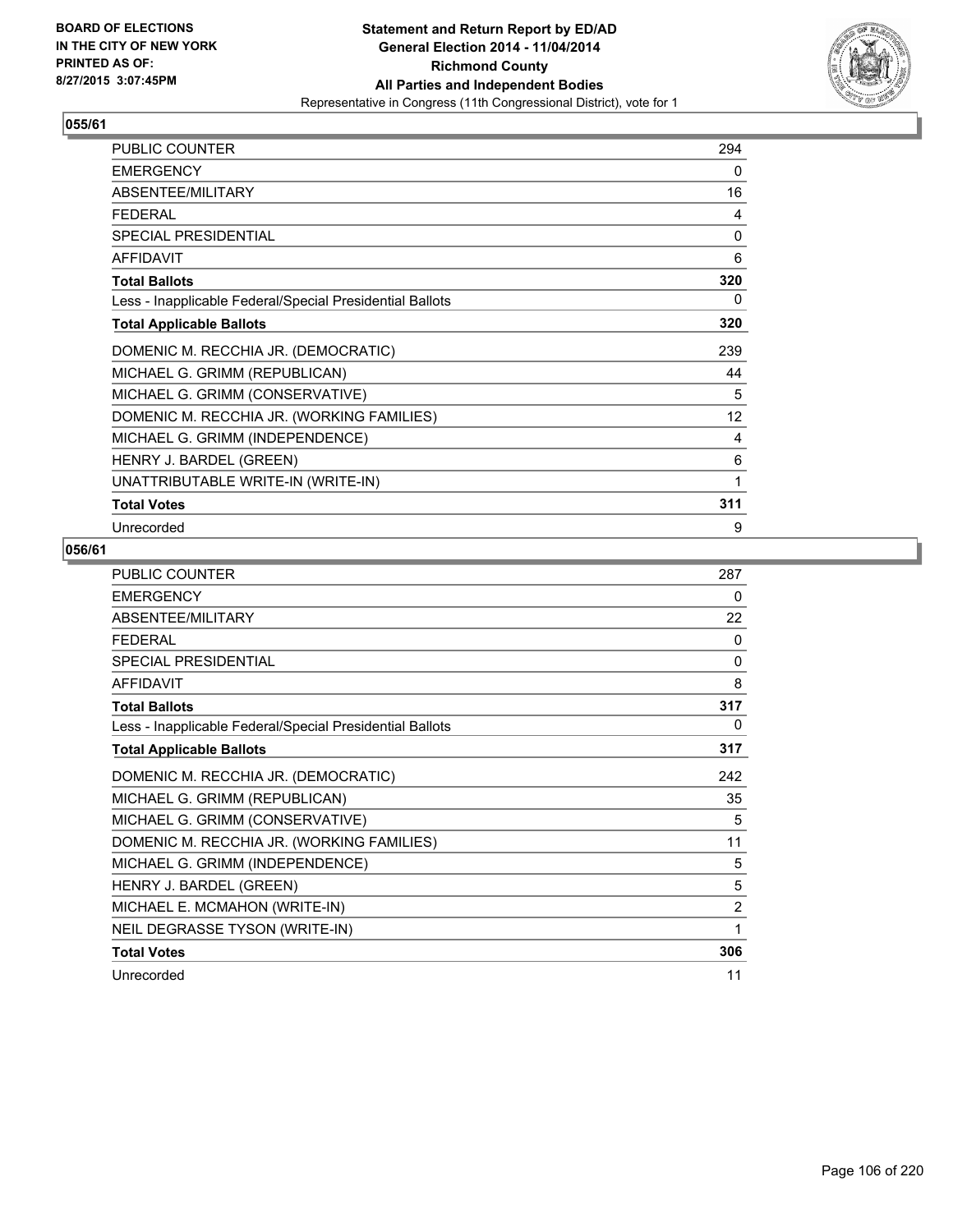

| PUBLIC COUNTER                                           | 330            |
|----------------------------------------------------------|----------------|
| <b>EMERGENCY</b>                                         | 0              |
| ABSENTEE/MILITARY                                        | 19             |
| <b>FEDERAL</b>                                           | 2              |
| SPECIAL PRESIDENTIAL                                     | $\mathbf 0$    |
| <b>AFFIDAVIT</b>                                         | 1              |
| <b>Total Ballots</b>                                     | 352            |
| Less - Inapplicable Federal/Special Presidential Ballots | 0              |
| <b>Total Applicable Ballots</b>                          | 352            |
| DOMENIC M. RECCHIA JR. (DEMOCRATIC)                      | 206            |
| MICHAEL G. GRIMM (REPUBLICAN)                            | 88             |
| MICHAEL G. GRIMM (CONSERVATIVE)                          | 15             |
| DOMENIC M. RECCHIA JR. (WORKING FAMILIES)                | 14             |
| MICHAEL G. GRIMM (INDEPENDENCE)                          | $\overline{7}$ |
| HENRY J. BARDEL (GREEN)                                  | 9              |
| ADAM LEVINE (WRITE-IN)                                   | 1              |
| ELVIS ROSARIO (WRITE-IN)                                 | 1              |
| <b>Total Votes</b>                                       | 341            |
| Unrecorded                                               | 11             |

| <b>PUBLIC COUNTER</b>                                    | 363          |
|----------------------------------------------------------|--------------|
| <b>EMERGENCY</b>                                         | 0            |
| ABSENTEE/MILITARY                                        | 14           |
| <b>FEDERAL</b>                                           | 1            |
| SPECIAL PRESIDENTIAL                                     | 0            |
| <b>AFFIDAVIT</b>                                         | 7            |
| <b>Total Ballots</b>                                     | 385          |
| Less - Inapplicable Federal/Special Presidential Ballots | 0            |
| <b>Total Applicable Ballots</b>                          | 385          |
| DOMENIC M. RECCHIA JR. (DEMOCRATIC)                      | 345          |
| MICHAEL G. GRIMM (REPUBLICAN)                            | 16           |
| MICHAEL G. GRIMM (CONSERVATIVE)                          | 0            |
| DOMENIC M. RECCHIA JR. (WORKING FAMILIES)                | 9            |
| MICHAEL G. GRIMM (INDEPENDENCE)                          | 4            |
| HENRY J. BARDEL (GREEN)                                  | $\mathbf{0}$ |
| <b>Total Votes</b>                                       | 374          |
| Unrecorded                                               | 11           |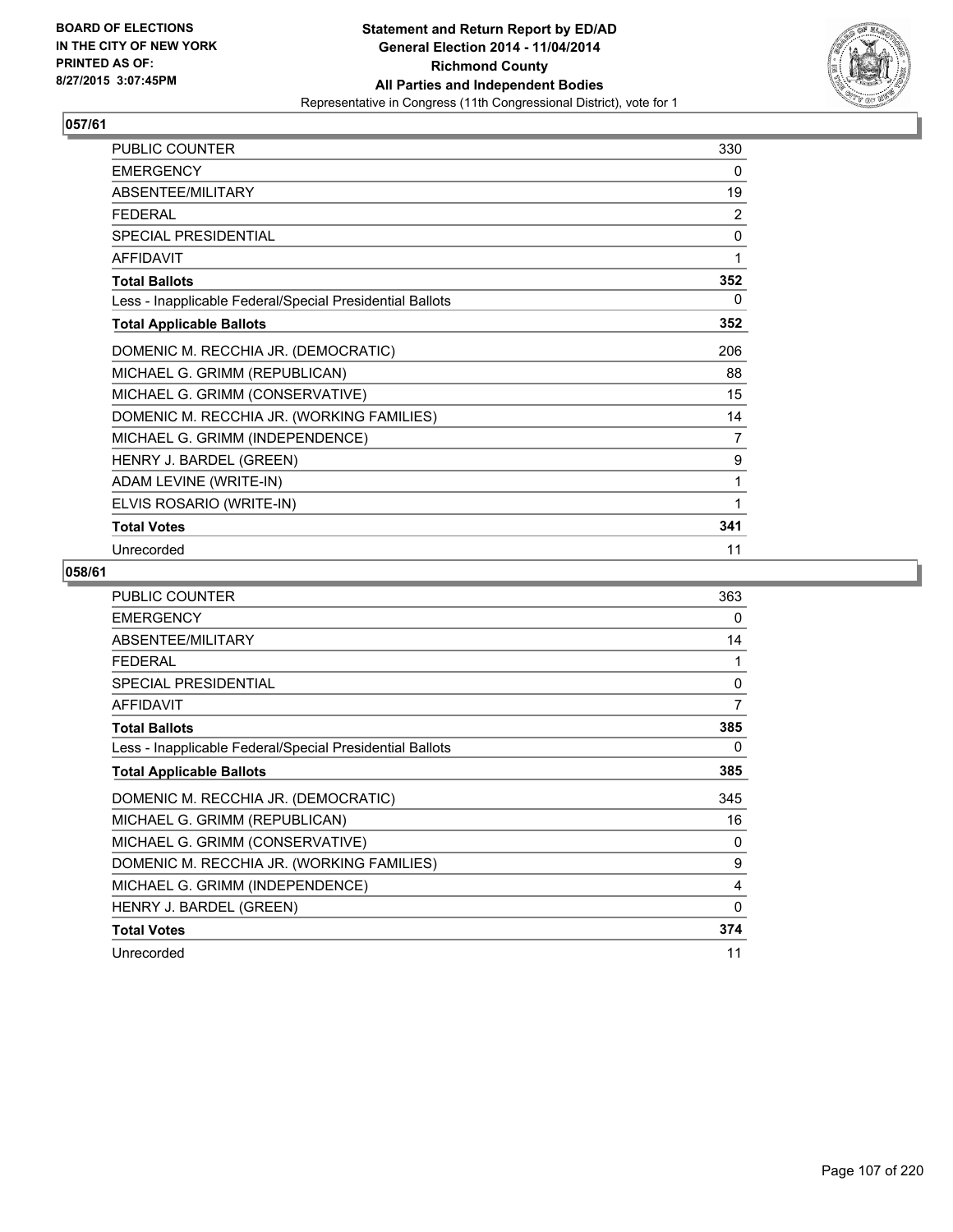

| <b>PUBLIC COUNTER</b>                                    | 330            |
|----------------------------------------------------------|----------------|
| <b>EMERGENCY</b>                                         | 0              |
| ABSENTEE/MILITARY                                        | 4              |
| <b>FEDERAL</b>                                           | 0              |
| <b>SPECIAL PRESIDENTIAL</b>                              | 0              |
| <b>AFFIDAVIT</b>                                         | 1              |
| <b>Total Ballots</b>                                     | 335            |
| Less - Inapplicable Federal/Special Presidential Ballots | 0              |
| <b>Total Applicable Ballots</b>                          | 335            |
| DOMENIC M. RECCHIA JR. (DEMOCRATIC)                      | 285            |
| MICHAEL G. GRIMM (REPUBLICAN)                            | 19             |
| MICHAEL G. GRIMM (CONSERVATIVE)                          | 5              |
| DOMENIC M. RECCHIA JR. (WORKING FAMILIES)                | $\overline{7}$ |
| MICHAEL G. GRIMM (INDEPENDENCE)                          | $\overline{2}$ |
| HENRY J. BARDEL (GREEN)                                  | 5              |
| <b>Total Votes</b>                                       | 323            |
| Unrecorded                                               | 12             |

| <b>PUBLIC COUNTER</b>                                    | 234          |
|----------------------------------------------------------|--------------|
| <b>EMERGENCY</b>                                         | 0            |
| ABSENTEE/MILITARY                                        | 9            |
| <b>FEDERAL</b>                                           | $\mathbf{0}$ |
| <b>SPECIAL PRESIDENTIAL</b>                              | 0            |
| <b>AFFIDAVIT</b>                                         | 1            |
| <b>Total Ballots</b>                                     | 244          |
| Less - Inapplicable Federal/Special Presidential Ballots | 0            |
| <b>Total Applicable Ballots</b>                          | 244          |
| DOMENIC M. RECCHIA JR. (DEMOCRATIC)                      | 171          |
| MICHAEL G. GRIMM (REPUBLICAN)                            | 42           |
| MICHAEL G. GRIMM (CONSERVATIVE)                          | 6            |
| DOMENIC M. RECCHIA JR. (WORKING FAMILIES)                | 9            |
| MICHAEL G. GRIMM (INDEPENDENCE)                          | 7            |
| HENRY J. BARDEL (GREEN)                                  | 0            |
| <b>Total Votes</b>                                       | 235          |
| Unrecorded                                               | 9            |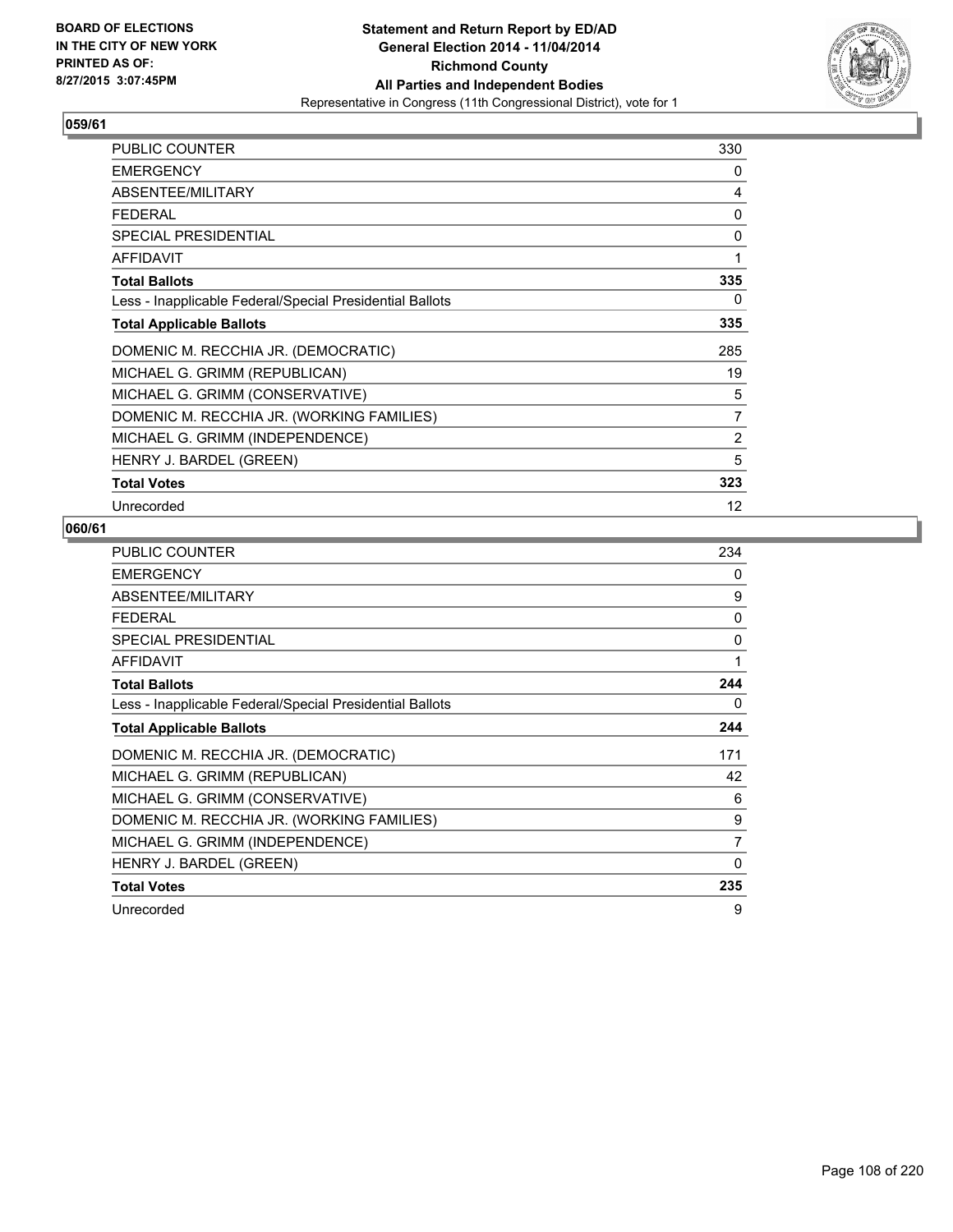

| <b>PUBLIC COUNTER</b>                                    | 345            |
|----------------------------------------------------------|----------------|
| <b>EMERGENCY</b>                                         | 0              |
| ABSENTEE/MILITARY                                        | 13             |
| <b>FEDERAL</b>                                           | 0              |
| <b>SPECIAL PRESIDENTIAL</b>                              | 0              |
| <b>AFFIDAVIT</b>                                         | 8              |
| <b>Total Ballots</b>                                     | 366            |
| Less - Inapplicable Federal/Special Presidential Ballots | 0              |
| <b>Total Applicable Ballots</b>                          | 366            |
| DOMENIC M. RECCHIA JR. (DEMOCRATIC)                      | 344            |
| MICHAEL G. GRIMM (REPUBLICAN)                            | 5              |
| MICHAEL G. GRIMM (CONSERVATIVE)                          | 1              |
| DOMENIC M. RECCHIA JR. (WORKING FAMILIES)                | 4              |
| MICHAEL G. GRIMM (INDEPENDENCE)                          | $\overline{2}$ |
| HENRY J. BARDEL (GREEN)                                  | 1              |
| <b>Total Votes</b>                                       | 357            |
| Unrecorded                                               | 9              |

| <b>PUBLIC COUNTER</b>                                    | 207      |
|----------------------------------------------------------|----------|
| <b>EMERGENCY</b>                                         | 0        |
| ABSENTEE/MILITARY                                        | 13       |
| FFDFRAI                                                  | 0        |
| <b>SPECIAL PRESIDENTIAL</b>                              | 0        |
| <b>AFFIDAVIT</b>                                         | 0        |
| <b>Total Ballots</b>                                     | 220      |
| Less - Inapplicable Federal/Special Presidential Ballots | 0        |
| <b>Total Applicable Ballots</b>                          | 220      |
| DOMENIC M. RECCHIA JR. (DEMOCRATIC)                      | 75       |
| MICHAEL G. GRIMM (REPUBLICAN)                            | 113      |
| MICHAEL G. GRIMM (CONSERVATIVE)                          | 15       |
| DOMENIC M. RECCHIA JR. (WORKING FAMILIES)                | 7        |
| MICHAEL G. GRIMM (INDEPENDENCE)                          | $\Omega$ |
| HENRY J. BARDEL (GREEN)                                  | 6        |
| RICHARD BELL (WRITE-IN)                                  | 1        |
| <b>Total Votes</b>                                       | 217      |
| Unrecorded                                               | 3        |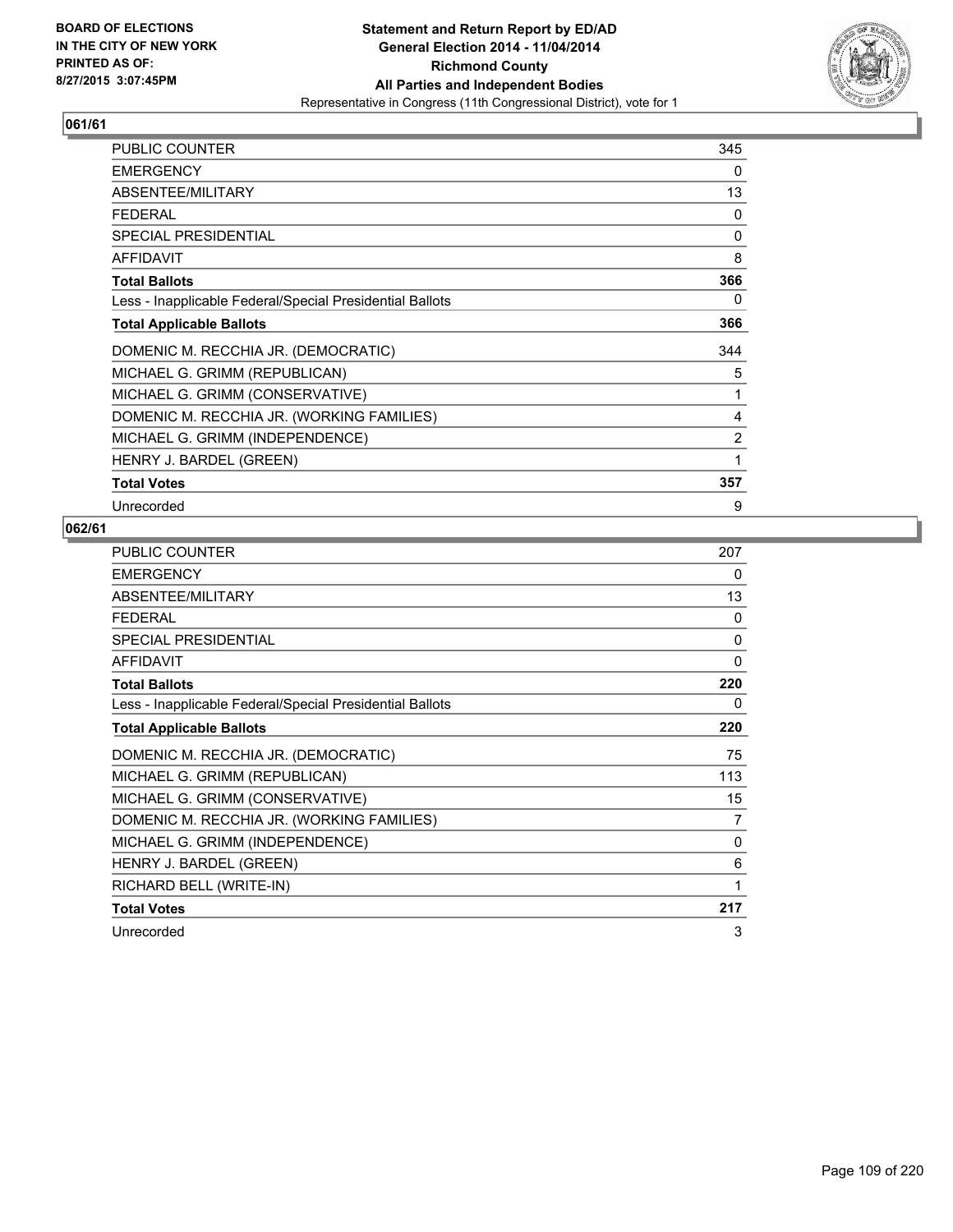

| PUBLIC COUNTER                                           | 75 |
|----------------------------------------------------------|----|
| <b>EMERGENCY</b>                                         | 0  |
| ABSENTEE/MILITARY                                        | 9  |
| <b>FEDERAL</b>                                           | 0  |
| <b>SPECIAL PRESIDENTIAL</b>                              | 0  |
| <b>AFFIDAVIT</b>                                         | 1  |
| <b>Total Ballots</b>                                     | 85 |
| Less - Inapplicable Federal/Special Presidential Ballots | 0  |
| <b>Total Applicable Ballots</b>                          | 85 |
| DOMENIC M. RECCHIA JR. (DEMOCRATIC)                      | 34 |
| MICHAEL G. GRIMM (REPUBLICAN)                            | 41 |
| MICHAEL G. GRIMM (CONSERVATIVE)                          | 6  |
| DOMENIC M. RECCHIA JR. (WORKING FAMILIES)                | 1  |
| MICHAEL G. GRIMM (INDEPENDENCE)                          | 1  |
| HENRY J. BARDEL (GREEN)                                  | 0  |
| GENA MIMOZO (WRITE-IN)                                   | 2  |
| <b>Total Votes</b>                                       | 85 |

| <b>PUBLIC COUNTER</b>                                    | 138          |
|----------------------------------------------------------|--------------|
| <b>EMERGENCY</b>                                         | 0            |
| ABSENTEE/MILITARY                                        | 4            |
| <b>FEDERAL</b>                                           | $\mathbf{0}$ |
| SPECIAL PRESIDENTIAL                                     | 0            |
| <b>AFFIDAVIT</b>                                         | 1            |
| <b>Total Ballots</b>                                     | 143          |
| Less - Inapplicable Federal/Special Presidential Ballots | 0            |
| <b>Total Applicable Ballots</b>                          | 143          |
| DOMENIC M. RECCHIA JR. (DEMOCRATIC)                      | 94           |
| MICHAEL G. GRIMM (REPUBLICAN)                            | 24           |
| MICHAEL G. GRIMM (CONSERVATIVE)                          | 4            |
| DOMENIC M. RECCHIA JR. (WORKING FAMILIES)                | 4            |
| MICHAEL G. GRIMM (INDEPENDENCE)                          | 5            |
| HENRY J. BARDEL (GREEN)                                  | 6            |
| RENATE HAUGETO (WRITE-IN)                                | 1            |
| <b>Total Votes</b>                                       | 138          |
| Unrecorded                                               | 5            |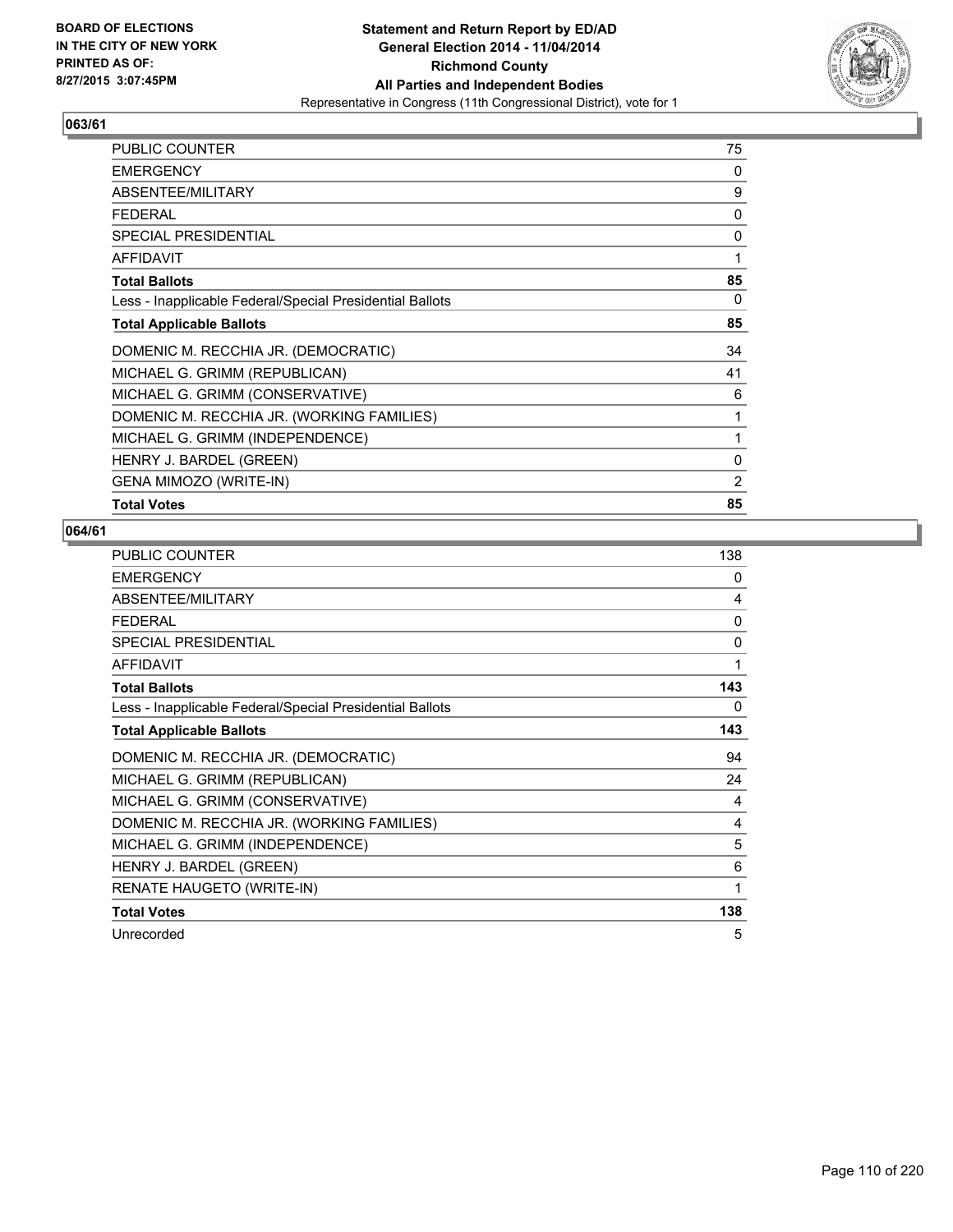

| PUBLIC COUNTER                                           | 207 |
|----------------------------------------------------------|-----|
| <b>EMERGENCY</b>                                         | 0   |
| ABSENTEE/MILITARY                                        | 5   |
| <b>FEDERAL</b>                                           | 0   |
| SPECIAL PRESIDENTIAL                                     | 0   |
| <b>AFFIDAVIT</b>                                         | 4   |
| <b>Total Ballots</b>                                     | 216 |
| Less - Inapplicable Federal/Special Presidential Ballots | 0   |
| <b>Total Applicable Ballots</b>                          | 216 |
| DOMENIC M. RECCHIA JR. (DEMOCRATIC)                      | 151 |
| MICHAEL G. GRIMM (REPUBLICAN)                            | 28  |
| MICHAEL G. GRIMM (CONSERVATIVE)                          | 5   |
| DOMENIC M. RECCHIA JR. (WORKING FAMILIES)                | 10  |
| MICHAEL G. GRIMM (INDEPENDENCE)                          | 6   |
| HENRY J. BARDEL (GREEN)                                  | 5   |
| GENA MIMOZO (WRITE-IN)                                   | 7   |
| THOMAS WEISS (WRITE-IN)                                  | 1   |
| <b>Total Votes</b>                                       | 213 |
| Unrecorded                                               | 3   |

| <b>PUBLIC COUNTER</b>                                    | 0            |
|----------------------------------------------------------|--------------|
| <b>EMERGENCY</b>                                         | 0            |
| ABSENTEE/MILITARY                                        | 0            |
| <b>FFDFRAL</b>                                           | $\Omega$     |
| <b>SPECIAL PRESIDENTIAL</b>                              | 0            |
| <b>AFFIDAVIT</b>                                         | 0            |
| <b>Total Ballots</b>                                     | 0            |
| Less - Inapplicable Federal/Special Presidential Ballots | $\mathbf{0}$ |
| <b>Total Applicable Ballots</b>                          | 0            |
| DOMENIC M. RECCHIA JR. (DEMOCRATIC)                      | 0            |
| MICHAEL G. GRIMM (REPUBLICAN)                            | 0            |
| MICHAEL G. GRIMM (CONSERVATIVE)                          | 0            |
| DOMENIC M. RECCHIA JR. (WORKING FAMILIES)                | $\Omega$     |
| MICHAEL G. GRIMM (INDEPENDENCE)                          | 0            |
| HENRY J. BARDEL (GREEN)                                  | 0            |
| <b>Total Votes</b>                                       | $\mathbf{0}$ |
|                                                          |              |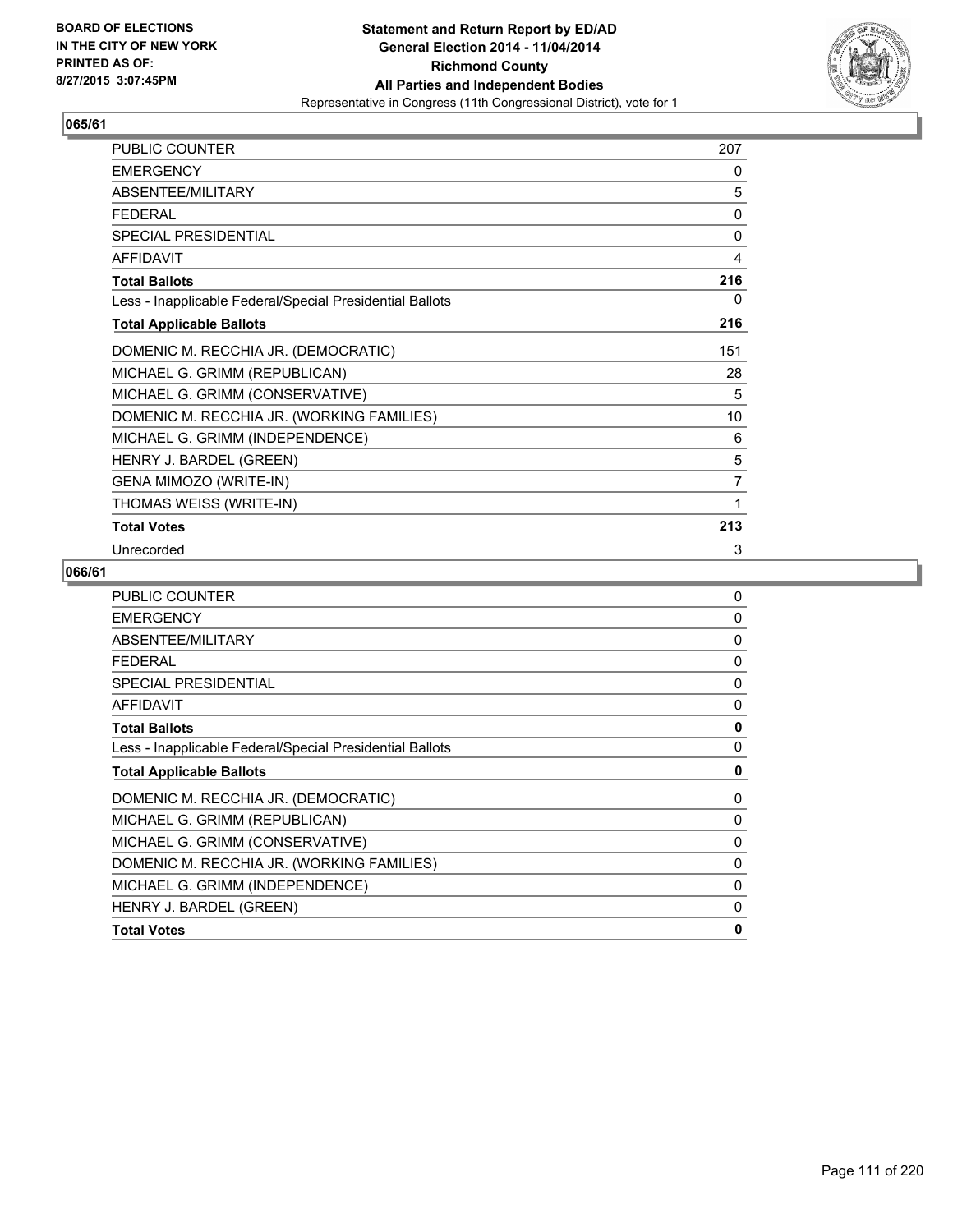

| 0 |
|---|
| 0 |
| 0 |
| 0 |
| 0 |
| 0 |
| 0 |
| 0 |
| 0 |
| 0 |
| 0 |
| 0 |
| 0 |
| 0 |
| 0 |
| 0 |
|   |

| <b>PUBLIC COUNTER</b>                                    | 0            |
|----------------------------------------------------------|--------------|
| <b>EMERGENCY</b>                                         | 0            |
| ABSENTEE/MILITARY                                        | 0            |
| <b>FEDERAL</b>                                           | 0            |
| <b>SPECIAL PRESIDENTIAL</b>                              | $\mathbf{0}$ |
| <b>AFFIDAVIT</b>                                         | 0            |
| <b>Total Ballots</b>                                     | 0            |
| Less - Inapplicable Federal/Special Presidential Ballots | 0            |
| <b>Total Applicable Ballots</b>                          | 0            |
| DOMENIC M. RECCHIA JR. (DEMOCRATIC)                      | 0            |
| MICHAEL G. GRIMM (REPUBLICAN)                            | 0            |
| MICHAEL G. GRIMM (CONSERVATIVE)                          | 0            |
| DOMENIC M. RECCHIA JR. (WORKING FAMILIES)                | $\mathbf{0}$ |
| MICHAEL G. GRIMM (INDEPENDENCE)                          | 0            |
| HENRY J. BARDEL (GREEN)                                  | 0            |
| <b>Total Votes</b>                                       | $\mathbf{0}$ |
|                                                          |              |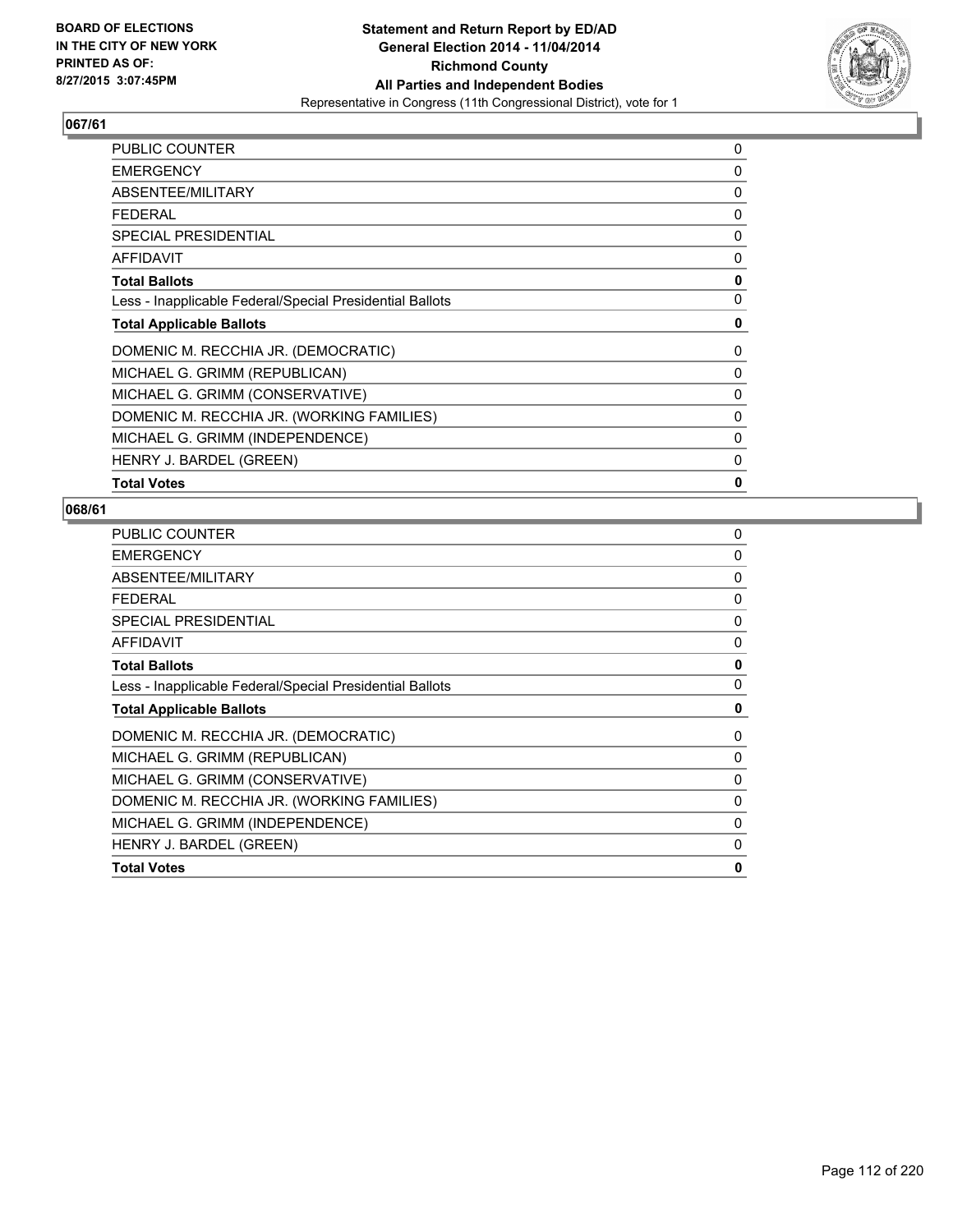

| <b>PUBLIC COUNTER</b>                                    | 374 |
|----------------------------------------------------------|-----|
| <b>EMERGENCY</b>                                         | 0   |
| ABSENTEE/MILITARY                                        | 6   |
| <b>FEDERAL</b>                                           | 0   |
| <b>SPECIAL PRESIDENTIAL</b>                              | 0   |
| <b>AFFIDAVIT</b>                                         | 1   |
| <b>Total Ballots</b>                                     | 381 |
| Less - Inapplicable Federal/Special Presidential Ballots | 0   |
| <b>Total Applicable Ballots</b>                          | 381 |
| DOMENIC M. RECCHIA JR. (DEMOCRATIC)                      | 69  |
| MICHAEL G. GRIMM (REPUBLICAN)                            | 249 |
| MICHAEL G. GRIMM (CONSERVATIVE)                          | 34  |
| DOMENIC M. RECCHIA JR. (WORKING FAMILIES)                | 4   |
| MICHAEL G. GRIMM (INDEPENDENCE)                          | 10  |
| HENRY J. BARDEL (GREEN)                                  | 8   |
| HUNTER ELIJAH HULLINS (WRITE-IN)                         | 1   |
| JEANEANN CHCCHRALLO (WRITE-IN)                           | 1   |
| <b>Total Votes</b>                                       | 376 |
| Unrecorded                                               | 5   |

| <b>PUBLIC COUNTER</b>                                    | 402            |
|----------------------------------------------------------|----------------|
| <b>EMERGENCY</b>                                         | 0              |
| ABSENTEE/MILITARY                                        | $\overline{7}$ |
| <b>FEDERAL</b>                                           | $\Omega$       |
| <b>SPECIAL PRESIDENTIAL</b>                              | $\mathbf{0}$   |
| <b>AFFIDAVIT</b>                                         | 2              |
| <b>Total Ballots</b>                                     | 411            |
| Less - Inapplicable Federal/Special Presidential Ballots | 0              |
| <b>Total Applicable Ballots</b>                          | 411            |
| DOMENIC M. RECCHIA JR. (DEMOCRATIC)                      | 49             |
| MICHAEL G. GRIMM (REPUBLICAN)                            | 248            |
| MICHAEL G. GRIMM (CONSERVATIVE)                          | 62             |
| DOMENIC M. RECCHIA JR. (WORKING FAMILIES)                | 16             |
| MICHAEL G. GRIMM (INDEPENDENCE)                          | 14             |
| HENRY J. BARDEL (GREEN)                                  | $\overline{7}$ |
| GENA MIMOZO (WRITE-IN)                                   | 3              |
| UNATTRIBUTABLE WRITE-IN (WRITE-IN)                       | 1              |
| <b>Total Votes</b>                                       | 400            |
| Unrecorded                                               | 11             |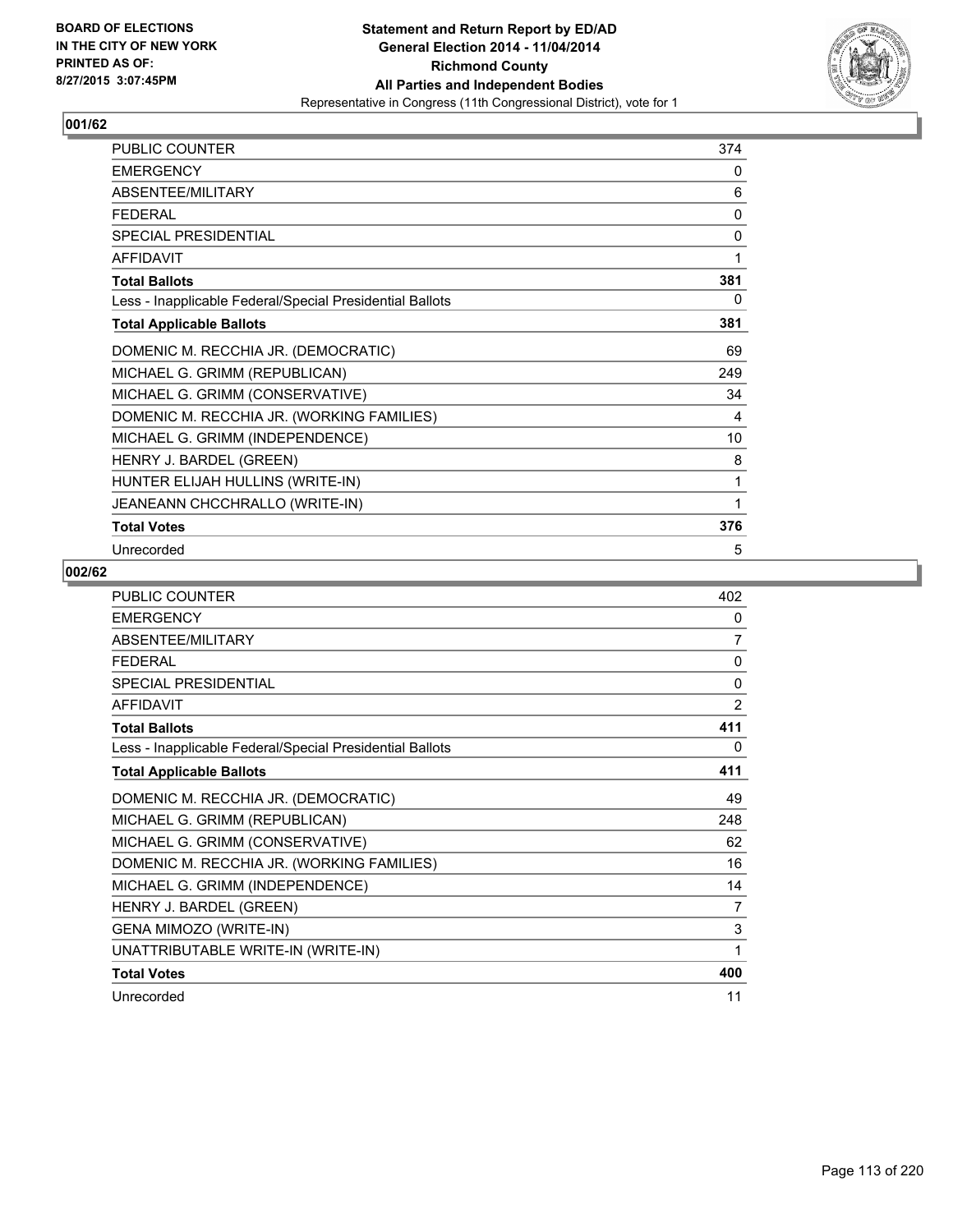

| <b>PUBLIC COUNTER</b>                                    | 339 |
|----------------------------------------------------------|-----|
| <b>EMERGENCY</b>                                         | 0   |
| ABSENTEE/MILITARY                                        | 6   |
| <b>FEDERAL</b>                                           | 1   |
| <b>SPECIAL PRESIDENTIAL</b>                              | 0   |
| <b>AFFIDAVIT</b>                                         | 2   |
| <b>Total Ballots</b>                                     | 348 |
| Less - Inapplicable Federal/Special Presidential Ballots | 0   |
| <b>Total Applicable Ballots</b>                          | 348 |
| DOMENIC M. RECCHIA JR. (DEMOCRATIC)                      | 64  |
| MICHAEL G. GRIMM (REPUBLICAN)                            | 225 |
| MICHAEL G. GRIMM (CONSERVATIVE)                          | 28  |
| DOMENIC M. RECCHIA JR. (WORKING FAMILIES)                | 5   |
| MICHAEL G. GRIMM (INDEPENDENCE)                          | 9   |
| HENRY J. BARDEL (GREEN)                                  | 7   |
| MICHAEL POLLEGRINO (WRITE-IN)                            | 1   |
| <b>Total Votes</b>                                       | 339 |
| Unrecorded                                               | 9   |

| <b>PUBLIC COUNTER</b>                                    | 302      |
|----------------------------------------------------------|----------|
| <b>EMERGENCY</b>                                         | 0        |
| ABSENTEE/MILITARY                                        | 7        |
| <b>FEDERAL</b>                                           | $\Omega$ |
| <b>SPECIAL PRESIDENTIAL</b>                              | $\Omega$ |
| <b>AFFIDAVIT</b>                                         | 3        |
| <b>Total Ballots</b>                                     | 312      |
| Less - Inapplicable Federal/Special Presidential Ballots | $\Omega$ |
| <b>Total Applicable Ballots</b>                          | 312      |
| DOMENIC M. RECCHIA JR. (DEMOCRATIC)                      | 65       |
| MICHAEL G. GRIMM (REPUBLICAN)                            | 190      |
| MICHAEL G. GRIMM (CONSERVATIVE)                          | 23       |
| DOMENIC M. RECCHIA JR. (WORKING FAMILIES)                | 14       |
| MICHAEL G. GRIMM (INDEPENDENCE)                          | 8        |
| HENRY J. BARDEL (GREEN)                                  | 5        |
| VITO FOSSELLA JR. (WRITE-IN)                             | 1        |
| <b>Total Votes</b>                                       | 306      |
| Unrecorded                                               | 6        |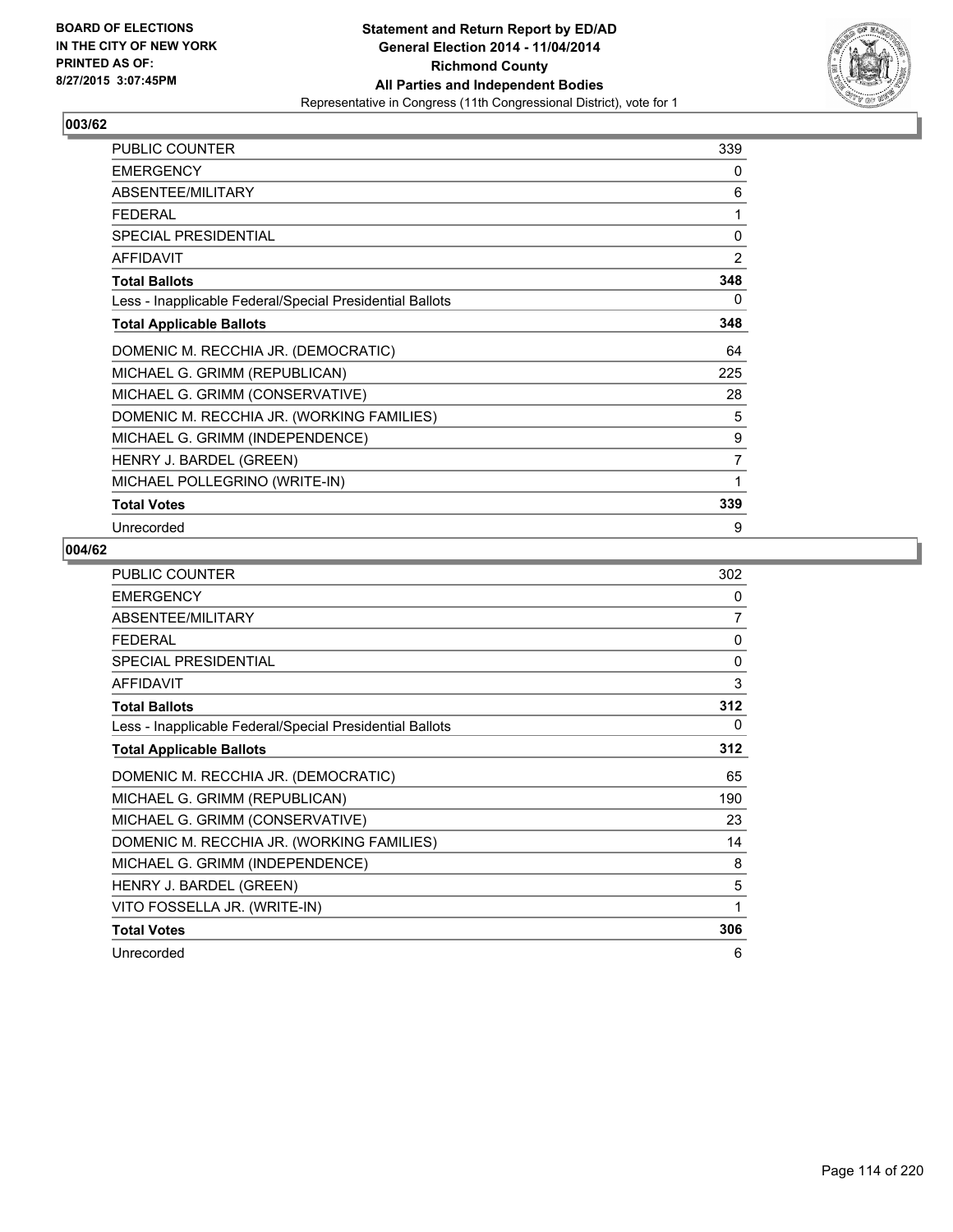

| <b>PUBLIC COUNTER</b>                                    | 327 |
|----------------------------------------------------------|-----|
| <b>EMERGENCY</b>                                         | 0   |
| ABSENTEE/MILITARY                                        | 8   |
| FFDFRAI                                                  | 0   |
| <b>SPECIAL PRESIDENTIAL</b>                              | 0   |
| <b>AFFIDAVIT</b>                                         | 3   |
| <b>Total Ballots</b>                                     | 338 |
| Less - Inapplicable Federal/Special Presidential Ballots | 0   |
| <b>Total Applicable Ballots</b>                          | 338 |
| DOMENIC M. RECCHIA JR. (DEMOCRATIC)                      | 42  |
| MICHAEL G. GRIMM (REPUBLICAN)                            | 222 |
| MICHAEL G. GRIMM (CONSERVATIVE)                          | 30  |
| DOMENIC M. RECCHIA JR. (WORKING FAMILIES)                | 7   |
| MICHAEL G. GRIMM (INDEPENDENCE)                          | 11  |
| HENRY J. BARDEL (GREEN)                                  | 12  |
| MICHAEL E. MCMAHON (WRITE-IN)                            | 1   |
| <b>Total Votes</b>                                       | 325 |
| Unrecorded                                               | 13  |

| PUBLIC COUNTER                                           | 373      |
|----------------------------------------------------------|----------|
| <b>EMERGENCY</b>                                         | 0        |
| ABSENTEE/MILITARY                                        | 14       |
| <b>FEDERAL</b>                                           | $\Omega$ |
| <b>SPECIAL PRESIDENTIAL</b>                              | $\Omega$ |
| <b>AFFIDAVIT</b>                                         | 4        |
| <b>Total Ballots</b>                                     | 391      |
| Less - Inapplicable Federal/Special Presidential Ballots | 0        |
| <b>Total Applicable Ballots</b>                          | 391      |
| DOMENIC M. RECCHIA JR. (DEMOCRATIC)                      | 89       |
| MICHAEL G. GRIMM (REPUBLICAN)                            | 218      |
| MICHAEL G. GRIMM (CONSERVATIVE)                          | 46       |
| DOMENIC M. RECCHIA JR. (WORKING FAMILIES)                | 14       |
| MICHAEL G. GRIMM (INDEPENDENCE)                          | 7        |
| HENRY J. BARDEL (GREEN)                                  | 12       |
| GENA MIMOZO (WRITE-IN)                                   | 1        |
| <b>Total Votes</b>                                       | 387      |
| Unrecorded                                               | 4        |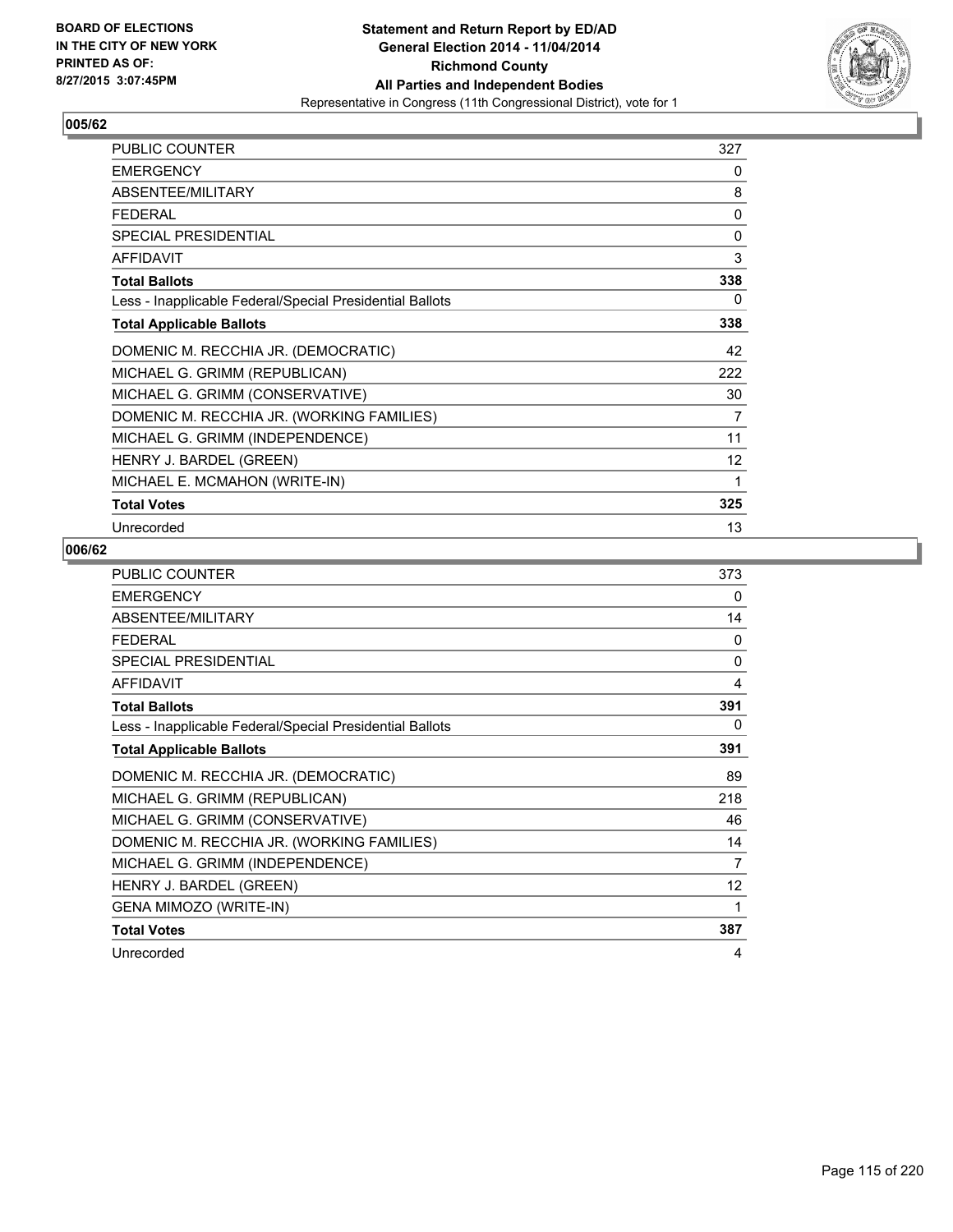

| <b>PUBLIC COUNTER</b>                                    | 383 |
|----------------------------------------------------------|-----|
| <b>EMERGENCY</b>                                         | 0   |
| ABSENTEE/MILITARY                                        | 6   |
| <b>FEDERAL</b>                                           | 0   |
| <b>SPECIAL PRESIDENTIAL</b>                              | 0   |
| <b>AFFIDAVIT</b>                                         | 0   |
| <b>Total Ballots</b>                                     | 389 |
| Less - Inapplicable Federal/Special Presidential Ballots | 0   |
| <b>Total Applicable Ballots</b>                          | 389 |
| DOMENIC M. RECCHIA JR. (DEMOCRATIC)                      | 67  |
| MICHAEL G. GRIMM (REPUBLICAN)                            | 222 |
| MICHAEL G. GRIMM (CONSERVATIVE)                          | 61  |
| DOMENIC M. RECCHIA JR. (WORKING FAMILIES)                | 12  |
| MICHAEL G. GRIMM (INDEPENDENCE)                          | 8   |
| HENRY J. BARDEL (GREEN)                                  | 11  |
| SALVATORE ACCARDI JR. (WRITE-IN)                         | 1   |
| UNATTRIBUTABLE WRITE-IN (WRITE-IN)                       | 1   |
| <b>Total Votes</b>                                       | 383 |
| Unrecorded                                               | 6   |

| <b>PUBLIC COUNTER</b>                                    | 333          |
|----------------------------------------------------------|--------------|
| <b>EMERGENCY</b>                                         | 0            |
| ABSENTEE/MILITARY                                        | 9            |
| <b>FEDERAL</b>                                           | 0            |
| <b>SPECIAL PRESIDENTIAL</b>                              | $\mathbf{0}$ |
| <b>AFFIDAVIT</b>                                         | 3            |
| <b>Total Ballots</b>                                     | 345          |
| Less - Inapplicable Federal/Special Presidential Ballots | 0            |
| <b>Total Applicable Ballots</b>                          | 345          |
| DOMENIC M. RECCHIA JR. (DEMOCRATIC)                      | 72           |
| MICHAEL G. GRIMM (REPUBLICAN)                            | 208          |
| MICHAEL G. GRIMM (CONSERVATIVE)                          | 37           |
| DOMENIC M. RECCHIA JR. (WORKING FAMILIES)                | 6            |
| MICHAEL G. GRIMM (INDEPENDENCE)                          | 6            |
| HENRY J. BARDEL (GREEN)                                  | 8            |
| GENA MIMOZO (WRITE-IN)                                   | 1            |
| UNATTRIBUTABLE WRITE-IN (WRITE-IN)                       | 1            |
| <b>Total Votes</b>                                       | 339          |
| Unrecorded                                               | 6            |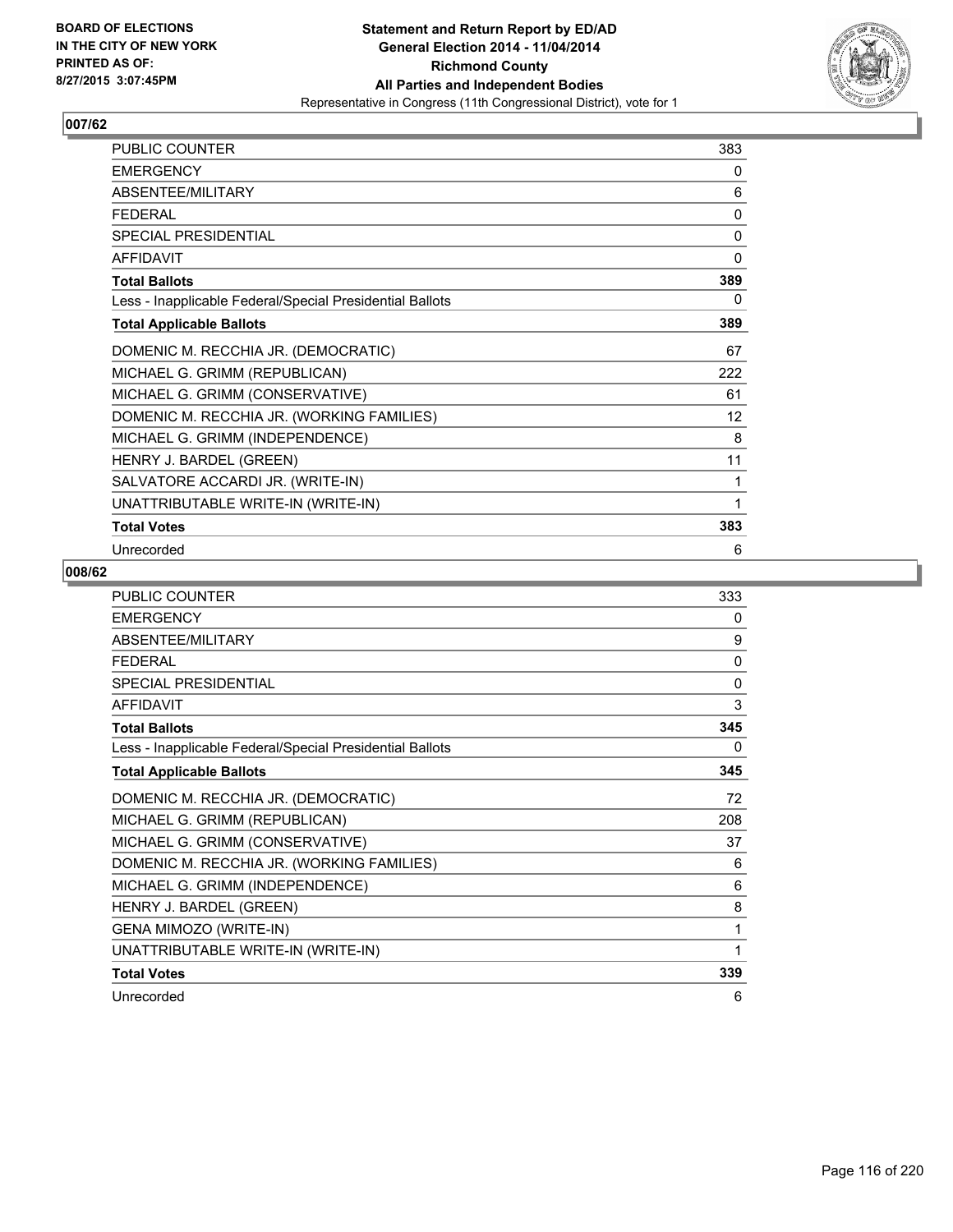

| PUBLIC COUNTER                                           | 196            |
|----------------------------------------------------------|----------------|
| <b>EMERGENCY</b>                                         | 0              |
| ABSENTEE/MILITARY                                        | 9              |
| <b>FEDERAL</b>                                           | 0              |
| <b>SPECIAL PRESIDENTIAL</b>                              | 0              |
| <b>AFFIDAVIT</b>                                         | $\overline{2}$ |
| <b>Total Ballots</b>                                     | 207            |
| Less - Inapplicable Federal/Special Presidential Ballots | 0              |
| <b>Total Applicable Ballots</b>                          | 207            |
| DOMENIC M. RECCHIA JR. (DEMOCRATIC)                      | 45             |
| MICHAEL G. GRIMM (REPUBLICAN)                            | 134            |
| MICHAEL G. GRIMM (CONSERVATIVE)                          | 19             |
| DOMENIC M. RECCHIA JR. (WORKING FAMILIES)                | 4              |
| MICHAEL G. GRIMM (INDEPENDENCE)                          | 0              |
| HENRY J. BARDEL (GREEN)                                  | 1              |
| <b>Total Votes</b>                                       | 203            |
| Unrecorded                                               | 4              |

| <b>PUBLIC COUNTER</b>                                    | 176 |
|----------------------------------------------------------|-----|
| <b>EMERGENCY</b>                                         | 0   |
| ABSENTEE/MILITARY                                        | 6   |
| <b>FEDERAL</b>                                           | 0   |
| SPECIAL PRESIDENTIAL                                     | 0   |
| <b>AFFIDAVIT</b>                                         | 0   |
| <b>Total Ballots</b>                                     | 182 |
| Less - Inapplicable Federal/Special Presidential Ballots | 0   |
| <b>Total Applicable Ballots</b>                          | 182 |
| DOMENIC M. RECCHIA JR. (DEMOCRATIC)                      | 31  |
| MICHAEL G. GRIMM (REPUBLICAN)                            | 116 |
| MICHAEL G. GRIMM (CONSERVATIVE)                          | 15  |
| DOMENIC M. RECCHIA JR. (WORKING FAMILIES)                | 7   |
| MICHAEL G. GRIMM (INDEPENDENCE)                          | 8   |
| HENRY J. BARDEL (GREEN)                                  | 2   |
| <b>Total Votes</b>                                       | 179 |
| Unrecorded                                               | 3   |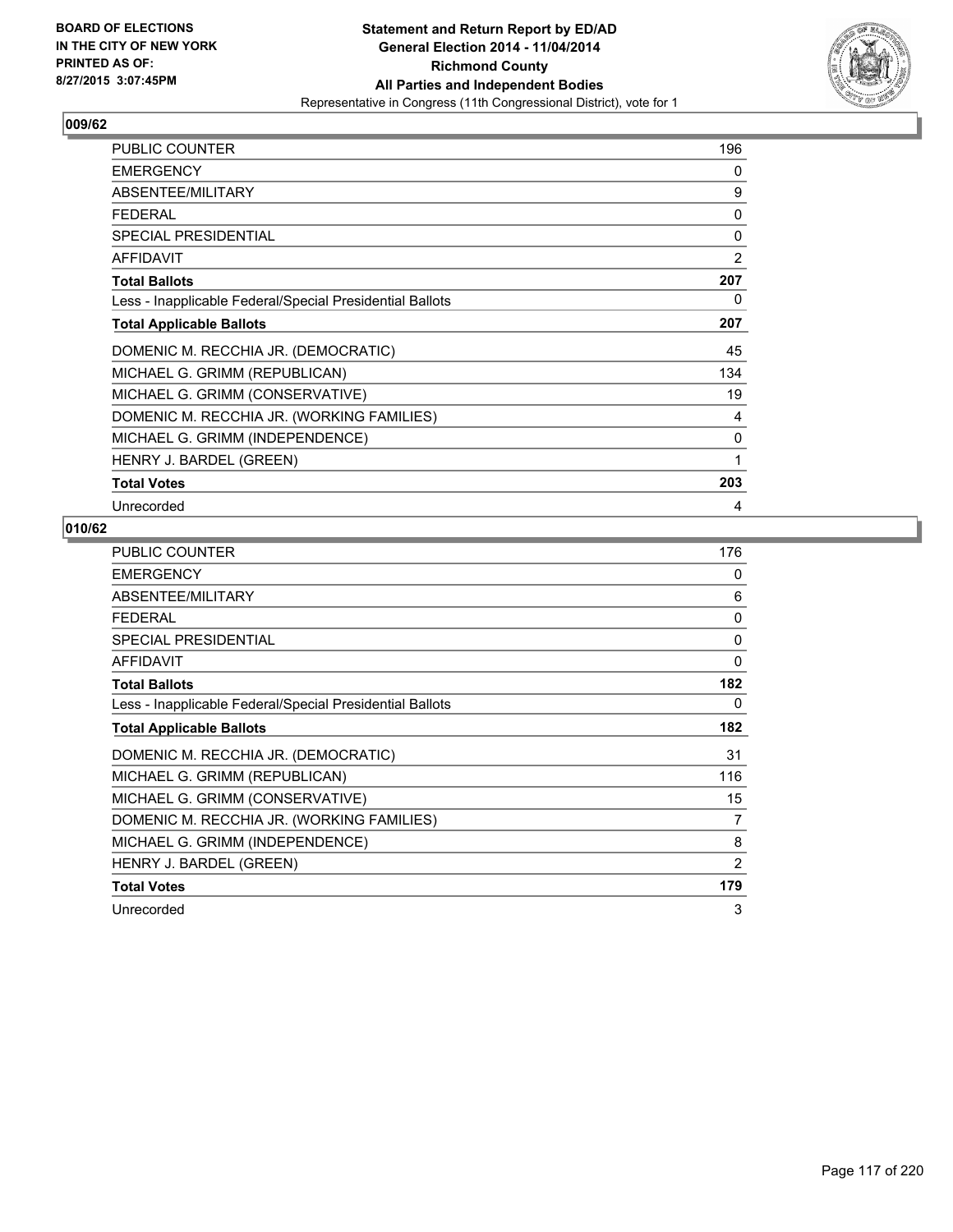

| <b>PUBLIC COUNTER</b>                                    | 308 |
|----------------------------------------------------------|-----|
| <b>EMERGENCY</b>                                         | 0   |
| ABSENTEE/MILITARY                                        | 9   |
| <b>FEDERAL</b>                                           | 0   |
| <b>SPECIAL PRESIDENTIAL</b>                              | 0   |
| <b>AFFIDAVIT</b>                                         | 1   |
| <b>Total Ballots</b>                                     | 318 |
| Less - Inapplicable Federal/Special Presidential Ballots | 0   |
| <b>Total Applicable Ballots</b>                          | 318 |
| DOMENIC M. RECCHIA JR. (DEMOCRATIC)                      | 46  |
| MICHAEL G. GRIMM (REPUBLICAN)                            | 209 |
| MICHAEL G. GRIMM (CONSERVATIVE)                          | 39  |
| DOMENIC M. RECCHIA JR. (WORKING FAMILIES)                | 1   |
| MICHAEL G. GRIMM (INDEPENDENCE)                          | 9   |
| HENRY J. BARDEL (GREEN)                                  | 7   |
| Total Votes                                              | 311 |
| Unrecorded                                               | 7   |

| <b>PUBLIC COUNTER</b>                                    | 261          |
|----------------------------------------------------------|--------------|
| <b>EMERGENCY</b>                                         | 0            |
| ABSENTEE/MILITARY                                        | 4            |
| <b>FEDERAL</b>                                           | $\mathbf{0}$ |
| SPECIAL PRESIDENTIAL                                     | 0            |
| <b>AFFIDAVIT</b>                                         | 1            |
| <b>Total Ballots</b>                                     | 266          |
| Less - Inapplicable Federal/Special Presidential Ballots | 0            |
| <b>Total Applicable Ballots</b>                          | 266          |
| DOMENIC M. RECCHIA JR. (DEMOCRATIC)                      | 69           |
| MICHAEL G. GRIMM (REPUBLICAN)                            | 158          |
| MICHAEL G. GRIMM (CONSERVATIVE)                          | 18           |
| DOMENIC M. RECCHIA JR. (WORKING FAMILIES)                | 1            |
| MICHAEL G. GRIMM (INDEPENDENCE)                          | 6            |
| HENRY J. BARDEL (GREEN)                                  | 4            |
| MICHAEL J. CUSICK (WRITE-IN)                             | 1            |
| RICHARD BELL (WRITE-IN)                                  | 1            |
| <b>Total Votes</b>                                       | 258          |
| Unrecorded                                               | 8            |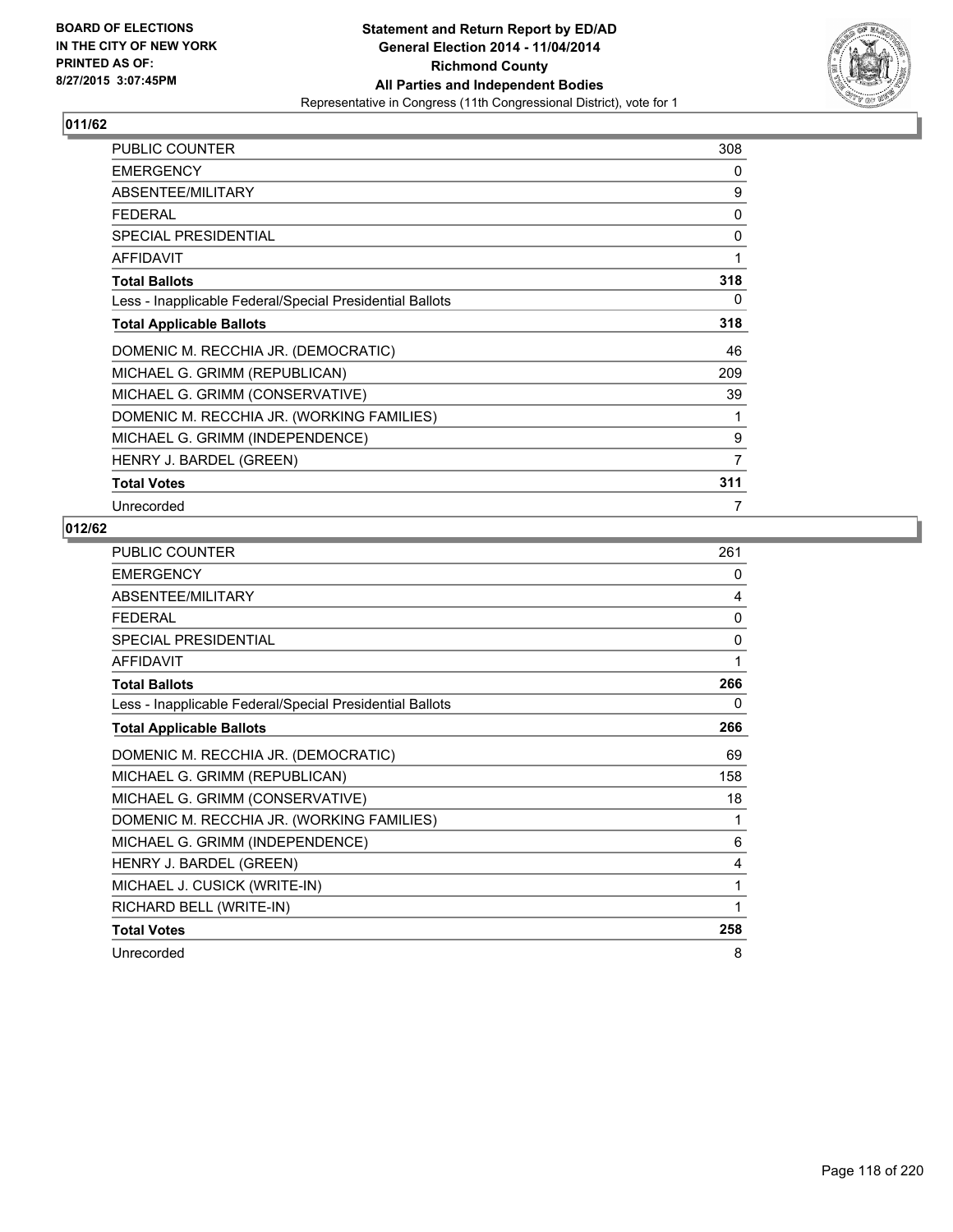

| <b>PUBLIC COUNTER</b>                                    | 289 |
|----------------------------------------------------------|-----|
| <b>EMERGENCY</b>                                         | 0   |
| ABSENTEE/MILITARY                                        | 8   |
| <b>FEDERAL</b>                                           | 0   |
| <b>SPECIAL PRESIDENTIAL</b>                              | 0   |
| <b>AFFIDAVIT</b>                                         | 5   |
| <b>Total Ballots</b>                                     | 302 |
| Less - Inapplicable Federal/Special Presidential Ballots | 0   |
| <b>Total Applicable Ballots</b>                          | 302 |
| DOMENIC M. RECCHIA JR. (DEMOCRATIC)                      | 76  |
| MICHAEL G. GRIMM (REPUBLICAN)                            | 174 |
| MICHAEL G. GRIMM (CONSERVATIVE)                          | 18  |
| DOMENIC M. RECCHIA JR. (WORKING FAMILIES)                | 12  |
| MICHAEL G. GRIMM (INDEPENDENCE)                          | 10  |
| HENRY J. BARDEL (GREEN)                                  | 3   |
| RANDY LORDE MARSH (WRITE-IN)                             | 1   |
| UNATTRIBUTABLE WRITE-IN (WRITE-IN)                       | 1   |
| <b>Total Votes</b>                                       | 295 |
| Unrecorded                                               | 7   |

| <b>PUBLIC COUNTER</b>                                    | 245            |
|----------------------------------------------------------|----------------|
| <b>EMERGENCY</b>                                         | 0              |
| ABSENTEE/MILITARY                                        | 6              |
| <b>FEDERAL</b>                                           | 0              |
| SPECIAL PRESIDENTIAL                                     | 0              |
| <b>AFFIDAVIT</b>                                         | 4              |
| <b>Total Ballots</b>                                     | 255            |
| Less - Inapplicable Federal/Special Presidential Ballots | 0              |
| <b>Total Applicable Ballots</b>                          | 255            |
| DOMENIC M. RECCHIA JR. (DEMOCRATIC)                      | 61             |
| MICHAEL G. GRIMM (REPUBLICAN)                            | 160            |
| MICHAEL G. GRIMM (CONSERVATIVE)                          | 17             |
| DOMENIC M. RECCHIA JR. (WORKING FAMILIES)                | 4              |
| MICHAEL G. GRIMM (INDEPENDENCE)                          | 6              |
| HENRY J. BARDEL (GREEN)                                  | $\overline{2}$ |
| RICHARD BELL (WRITE-IN)                                  | 1              |
| <b>Total Votes</b>                                       | 251            |
| Unrecorded                                               | 4              |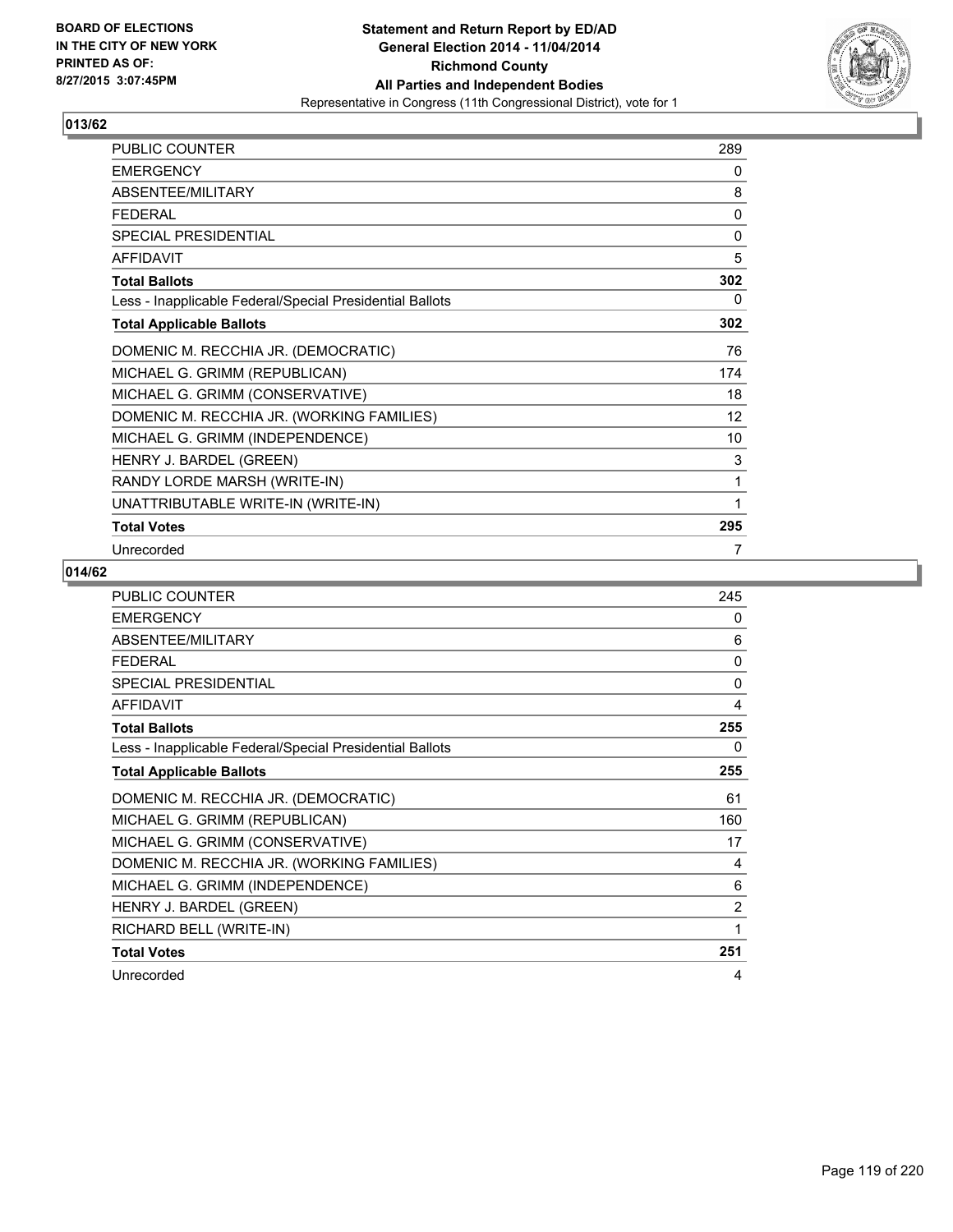

| PUBLIC COUNTER                                           | 270            |
|----------------------------------------------------------|----------------|
| <b>EMERGENCY</b>                                         | 0              |
| ABSENTEE/MILITARY                                        | 3              |
| <b>FEDERAL</b>                                           | 0              |
| SPECIAL PRESIDENTIAL                                     | 0              |
| <b>AFFIDAVIT</b>                                         | 3              |
| <b>Total Ballots</b>                                     | 276            |
| Less - Inapplicable Federal/Special Presidential Ballots | 0              |
| <b>Total Applicable Ballots</b>                          | 276            |
| DOMENIC M. RECCHIA JR. (DEMOCRATIC)                      | 65             |
| MICHAEL G. GRIMM (REPUBLICAN)                            | 156            |
| MICHAEL G. GRIMM (CONSERVATIVE)                          | 25             |
| DOMENIC M. RECCHIA JR. (WORKING FAMILIES)                | 11             |
| MICHAEL G. GRIMM (INDEPENDENCE)                          | $\overline{7}$ |
| HENRY J. BARDEL (GREEN)                                  | 5              |
| GENA MIMOZO (WRITE-IN)                                   | 1              |
| MICHAEL E. MCMAHON (WRITE-IN)                            | 2              |
| <b>Total Votes</b>                                       | 272            |
| Unrecorded                                               | 4              |

| <b>PUBLIC COUNTER</b>                                    | 263          |
|----------------------------------------------------------|--------------|
| <b>EMERGENCY</b>                                         | 0            |
| <b>ABSENTEE/MILITARY</b>                                 | 14           |
| <b>FEDERAL</b>                                           | 0            |
| <b>SPECIAL PRESIDENTIAL</b>                              | $\mathbf{0}$ |
| <b>AFFIDAVIT</b>                                         | 7            |
| <b>Total Ballots</b>                                     | 284          |
| Less - Inapplicable Federal/Special Presidential Ballots | 0            |
| <b>Total Applicable Ballots</b>                          | 284          |
| DOMENIC M. RECCHIA JR. (DEMOCRATIC)                      | 79           |
| MICHAEL G. GRIMM (REPUBLICAN)                            | 150          |
| MICHAEL G. GRIMM (CONSERVATIVE)                          | 19           |
| DOMENIC M. RECCHIA JR. (WORKING FAMILIES)                | 1            |
| MICHAEL G. GRIMM (INDEPENDENCE)                          | 14           |
| HENRY J. BARDEL (GREEN)                                  | 10           |
| GENA MIMOZO (WRITE-IN)                                   | 2            |
| JAMES ARTHUR BOEHEIM (WRITE-IN)                          | 1            |
| UNATTRIBUTABLE WRITE-IN (WRITE-IN)                       | 1            |
| <b>Total Votes</b>                                       | 277          |
| Unrecorded                                               | 7            |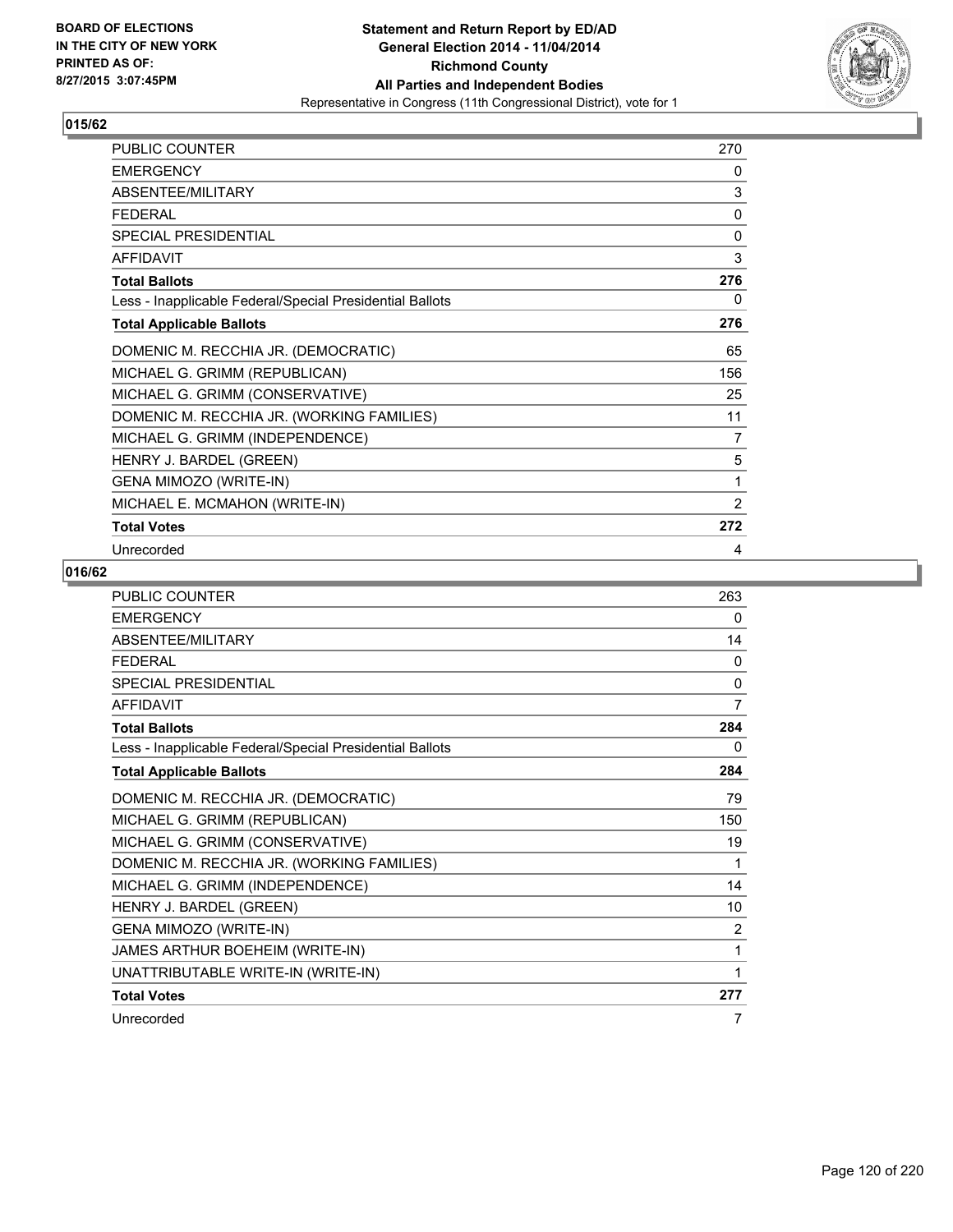

| <b>PUBLIC COUNTER</b>                                    | 269          |
|----------------------------------------------------------|--------------|
| <b>EMERGENCY</b>                                         | 0            |
| ABSENTEE/MILITARY                                        | 8            |
| <b>FEDERAL</b>                                           | $\mathbf{0}$ |
| SPECIAL PRESIDENTIAL                                     | 0            |
| <b>AFFIDAVIT</b>                                         | 2            |
| <b>Total Ballots</b>                                     | 279          |
| Less - Inapplicable Federal/Special Presidential Ballots | 0            |
| <b>Total Applicable Ballots</b>                          | 279          |
| DOMENIC M. RECCHIA JR. (DEMOCRATIC)                      | 75           |
| MICHAEL G. GRIMM (REPUBLICAN)                            | 169          |
| MICHAEL G. GRIMM (CONSERVATIVE)                          | 16           |
| DOMENIC M. RECCHIA JR. (WORKING FAMILIES)                | 6            |
| MICHAEL G. GRIMM (INDEPENDENCE)                          | 4            |
| HENRY J. BARDEL (GREEN)                                  | 5            |
| MICHAEL J. CUSICK (WRITE-IN)                             | 1            |
| <b>Total Votes</b>                                       | 276          |
| Unrecorded                                               | 3            |

| <b>PUBLIC COUNTER</b>                                    | 297          |
|----------------------------------------------------------|--------------|
| <b>EMERGENCY</b>                                         | 0            |
| ABSENTEE/MILITARY                                        | 7            |
| <b>FFDFRAI</b>                                           | $\mathbf{0}$ |
| <b>SPECIAL PRESIDENTIAL</b>                              | 0            |
| <b>AFFIDAVIT</b>                                         | 4            |
| <b>Total Ballots</b>                                     | 308          |
| Less - Inapplicable Federal/Special Presidential Ballots | 0            |
| <b>Total Applicable Ballots</b>                          | 308          |
| DOMENIC M. RECCHIA JR. (DEMOCRATIC)                      | 65           |
| MICHAEL G. GRIMM (REPUBLICAN)                            | 196          |
| MICHAEL G. GRIMM (CONSERVATIVE)                          | 23           |
| DOMENIC M. RECCHIA JR. (WORKING FAMILIES)                | 5            |
| MICHAEL G. GRIMM (INDEPENDENCE)                          | 3            |
| HENRY J. BARDEL (GREEN)                                  | 7            |
| MICHAEL E. MCMAHON (WRITE-IN)                            | 1            |
| UNATTRIBUTABLE WRITE-IN (WRITE-IN)                       | 1            |
| <b>Total Votes</b>                                       | 301          |
| Unrecorded                                               | 7            |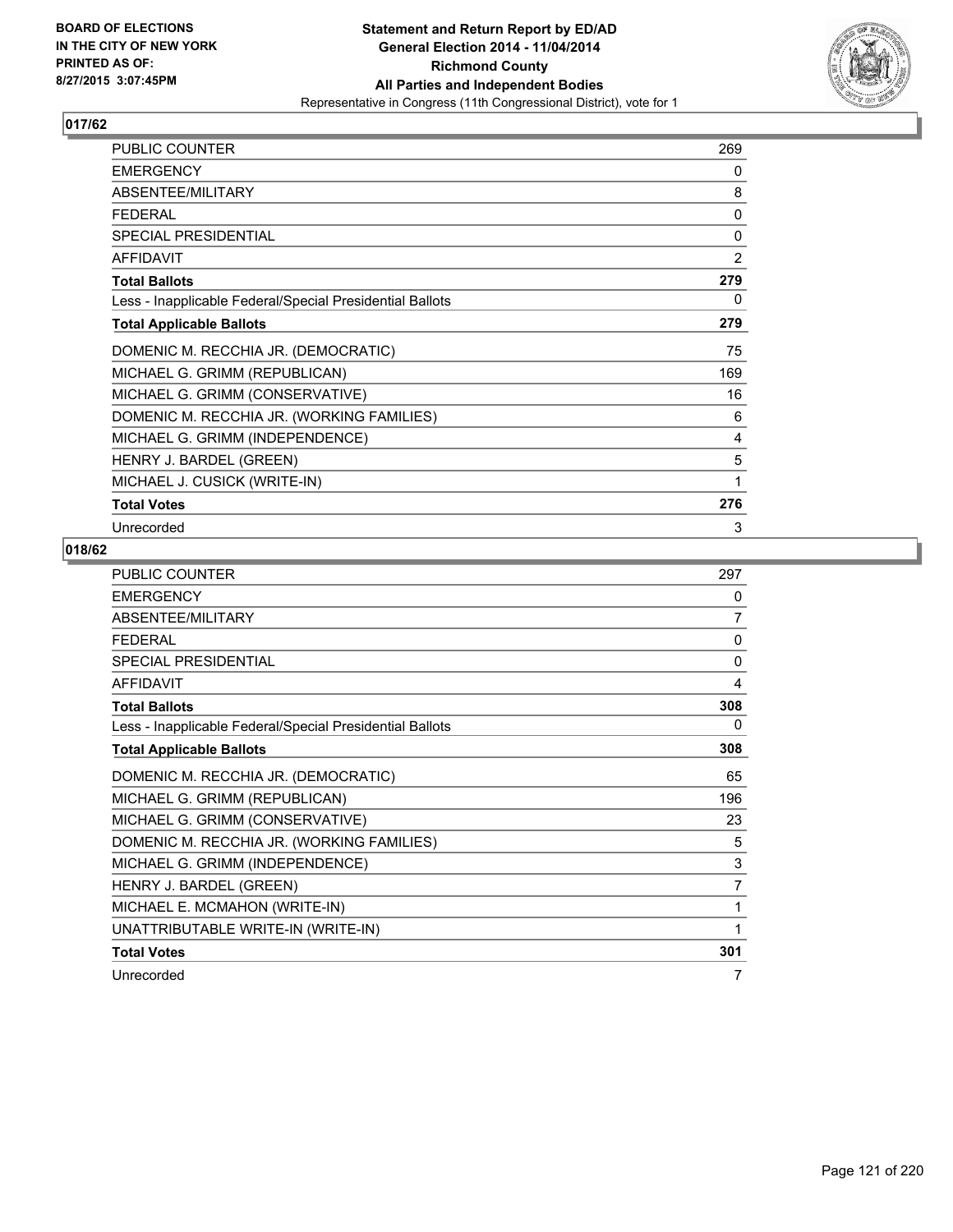

| PUBLIC COUNTER                                           | 331 |
|----------------------------------------------------------|-----|
| <b>EMERGENCY</b>                                         | 0   |
| ABSENTEE/MILITARY                                        | 9   |
| <b>FEDERAL</b>                                           | 1   |
| SPECIAL PRESIDENTIAL                                     | 0   |
| <b>AFFIDAVIT</b>                                         | 2   |
| <b>Total Ballots</b>                                     | 343 |
| Less - Inapplicable Federal/Special Presidential Ballots | 0   |
| <b>Total Applicable Ballots</b>                          | 343 |
| DOMENIC M. RECCHIA JR. (DEMOCRATIC)                      | 63  |
| MICHAEL G. GRIMM (REPUBLICAN)                            | 217 |
| MICHAEL G. GRIMM (CONSERVATIVE)                          | 41  |
| DOMENIC M. RECCHIA JR. (WORKING FAMILIES)                | 5   |
| MICHAEL G. GRIMM (INDEPENDENCE)                          | 9   |
| HENRY J. BARDEL (GREEN)                                  | 3   |
| DANIEL R. QUINN (WRITE-IN)                               | 1   |
| UNATTRIBUTABLE WRITE-IN (WRITE-IN)                       | 1   |
| <b>Total Votes</b>                                       | 340 |
| Unrecorded                                               | 3   |

| <b>PUBLIC COUNTER</b>                                    | 287 |
|----------------------------------------------------------|-----|
| <b>EMERGENCY</b>                                         | 0   |
| ABSENTEE/MILITARY                                        | 15  |
| <b>FEDERAL</b>                                           | 0   |
| <b>SPECIAL PRESIDENTIAL</b>                              | 0   |
| <b>AFFIDAVIT</b>                                         | 0   |
| <b>Total Ballots</b>                                     | 302 |
| Less - Inapplicable Federal/Special Presidential Ballots | 0   |
| <b>Total Applicable Ballots</b>                          | 302 |
| DOMENIC M. RECCHIA JR. (DEMOCRATIC)                      | 60  |
| MICHAEL G. GRIMM (REPUBLICAN)                            | 199 |
| MICHAEL G. GRIMM (CONSERVATIVE)                          | 27  |
| DOMENIC M. RECCHIA JR. (WORKING FAMILIES)                | 5   |
| MICHAEL G. GRIMM (INDEPENDENCE)                          | 5   |
| HENRY J. BARDEL (GREEN)                                  | 4   |
| <b>JESSE VENTURA (WRITE-IN)</b>                          | 1   |
| <b>Total Votes</b>                                       | 301 |
| Unrecorded                                               | 1   |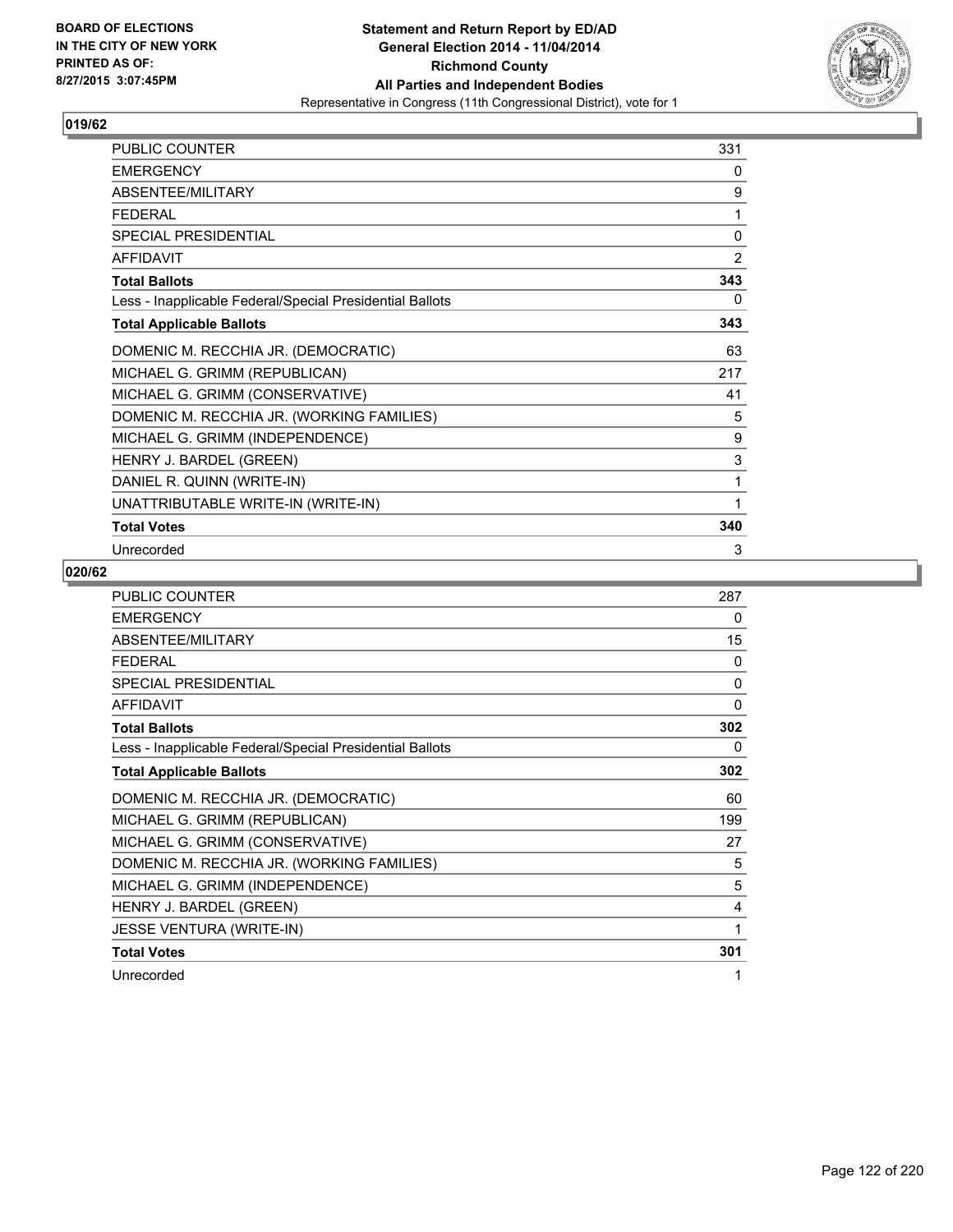

| PUBLIC COUNTER                                           | 301            |
|----------------------------------------------------------|----------------|
| <b>EMERGENCY</b>                                         | 0              |
| ABSENTEE/MILITARY                                        | 13             |
| <b>FEDERAL</b>                                           | 1              |
| SPECIAL PRESIDENTIAL                                     | 0              |
| <b>AFFIDAVIT</b>                                         | 1              |
| <b>Total Ballots</b>                                     | 316            |
| Less - Inapplicable Federal/Special Presidential Ballots | 0              |
| <b>Total Applicable Ballots</b>                          | 316            |
| DOMENIC M. RECCHIA JR. (DEMOCRATIC)                      | 62             |
| MICHAEL G. GRIMM (REPUBLICAN)                            | 187            |
| MICHAEL G. GRIMM (CONSERVATIVE)                          | 44             |
| DOMENIC M. RECCHIA JR. (WORKING FAMILIES)                | 4              |
| MICHAEL G. GRIMM (INDEPENDENCE)                          | 7              |
| HENRY J. BARDEL (GREEN)                                  | 4              |
| GENA MIMOZO (WRITE-IN)                                   | $\overline{2}$ |
| LISA GREY (WRITE-IN)                                     | 1              |
| <b>Total Votes</b>                                       | 311            |
| Unrecorded                                               | 5              |

| <b>PUBLIC COUNTER</b>                                    | 313 |
|----------------------------------------------------------|-----|
| <b>EMERGENCY</b>                                         | 0   |
| ABSENTEE/MILITARY                                        | 4   |
| <b>FFDFRAL</b>                                           | 0   |
| SPECIAL PRESIDENTIAL                                     | 0   |
| <b>AFFIDAVIT</b>                                         | 1   |
| <b>Total Ballots</b>                                     | 318 |
| Less - Inapplicable Federal/Special Presidential Ballots | 0   |
| <b>Total Applicable Ballots</b>                          | 318 |
| DOMENIC M. RECCHIA JR. (DEMOCRATIC)                      | 61  |
| MICHAEL G. GRIMM (REPUBLICAN)                            | 212 |
| MICHAEL G. GRIMM (CONSERVATIVE)                          | 23  |
| DOMENIC M. RECCHIA JR. (WORKING FAMILIES)                | 4   |
| MICHAEL G. GRIMM (INDEPENDENCE)                          | 7   |
| HENRY J. BARDEL (GREEN)                                  | 4   |
| RICHARD BELL (WRITE-IN)                                  | 1   |
| <b>Total Votes</b>                                       | 312 |
| Unrecorded                                               | 6   |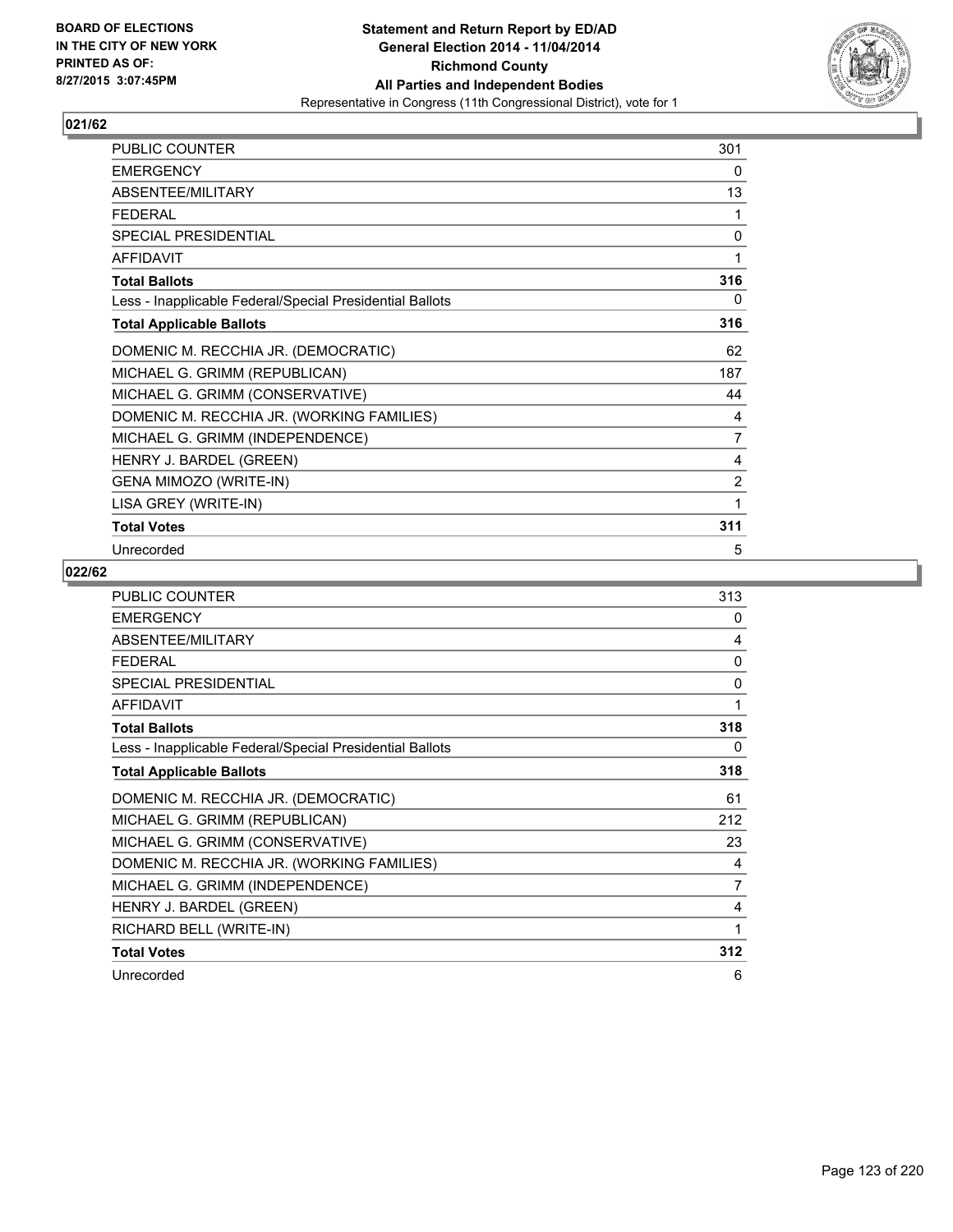

| <b>PUBLIC COUNTER</b>                                    | 309 |
|----------------------------------------------------------|-----|
| <b>EMERGENCY</b>                                         | 0   |
| ABSENTEE/MILITARY                                        | 19  |
| <b>FEDERAL</b>                                           | 0   |
| <b>SPECIAL PRESIDENTIAL</b>                              | 0   |
| <b>AFFIDAVIT</b>                                         | 0   |
| <b>Total Ballots</b>                                     | 328 |
| Less - Inapplicable Federal/Special Presidential Ballots | 0   |
| <b>Total Applicable Ballots</b>                          | 328 |
| DOMENIC M. RECCHIA JR. (DEMOCRATIC)                      | 52  |
| MICHAEL G. GRIMM (REPUBLICAN)                            | 213 |
| MICHAEL G. GRIMM (CONSERVATIVE)                          | 34  |
| DOMENIC M. RECCHIA JR. (WORKING FAMILIES)                | 10  |
| MICHAEL G. GRIMM (INDEPENDENCE)                          | 5   |
| HENRY J. BARDEL (GREEN)                                  | 6   |
| UNATTRIBUTABLE WRITE-IN (WRITE-IN)                       | 2   |
| <b>Total Votes</b>                                       | 322 |
| Unrecorded                                               | 6   |

| PUBLIC COUNTER                                           | 256          |
|----------------------------------------------------------|--------------|
| <b>EMERGENCY</b>                                         | 0            |
| ABSENTEE/MILITARY                                        | 13           |
| <b>FEDERAL</b>                                           | 0            |
| <b>SPECIAL PRESIDENTIAL</b>                              | $\mathbf{0}$ |
| <b>AFFIDAVIT</b>                                         | 4            |
| <b>Total Ballots</b>                                     | 273          |
| Less - Inapplicable Federal/Special Presidential Ballots | 0            |
| <b>Total Applicable Ballots</b>                          | 273          |
| DOMENIC M. RECCHIA JR. (DEMOCRATIC)                      | 82           |
| MICHAEL G. GRIMM (REPUBLICAN)                            | 141          |
| MICHAEL G. GRIMM (CONSERVATIVE)                          | 21           |
| DOMENIC M. RECCHIA JR. (WORKING FAMILIES)                | 9            |
| MICHAEL G. GRIMM (INDEPENDENCE)                          | 6            |
| HENRY J. BARDEL (GREEN)                                  | 5            |
| RICHARD BELL (WRITE-IN)                                  | 1            |
| SCOTT NORRIS (WRITE-IN)                                  | 1            |
| <b>Total Votes</b>                                       | 266          |
| Unrecorded                                               | 7            |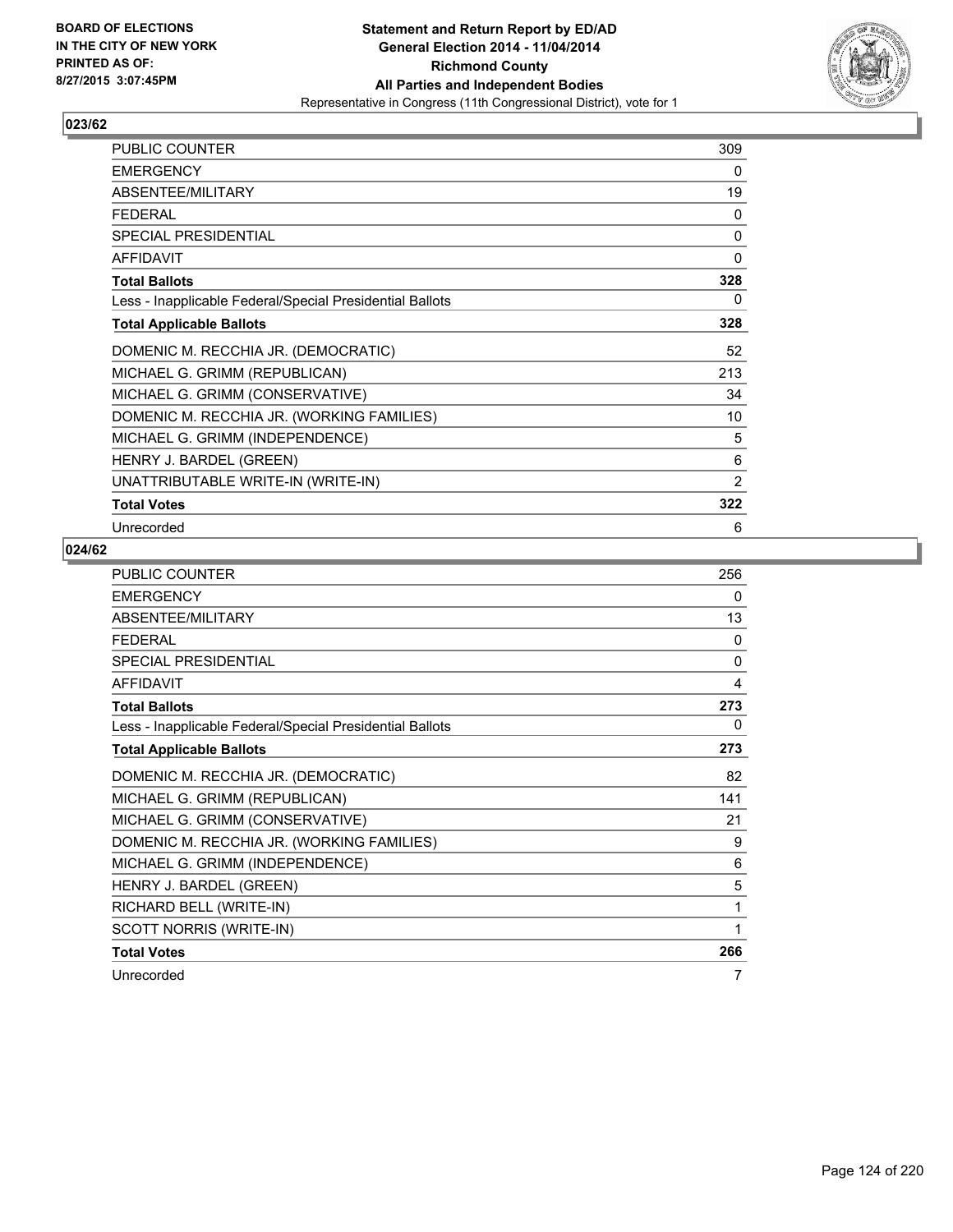

| <b>PUBLIC COUNTER</b>                                    | 308            |
|----------------------------------------------------------|----------------|
| <b>EMERGENCY</b>                                         | 0              |
| ABSENTEE/MILITARY                                        | 10             |
| FFDFRAI                                                  | 0              |
| SPECIAL PRESIDENTIAL                                     | $\mathbf{0}$   |
| <b>AFFIDAVIT</b>                                         | 1              |
| <b>Total Ballots</b>                                     | 319            |
| Less - Inapplicable Federal/Special Presidential Ballots | 0              |
| <b>Total Applicable Ballots</b>                          | 319            |
| DOMENIC M. RECCHIA JR. (DEMOCRATIC)                      | 83             |
| MICHAEL G. GRIMM (REPUBLICAN)                            | 207            |
| MICHAEL G. GRIMM (CONSERVATIVE)                          | 20             |
| DOMENIC M. RECCHIA JR. (WORKING FAMILIES)                | 2              |
| MICHAEL G. GRIMM (INDEPENDENCE)                          | 3              |
| HENRY J. BARDEL (GREEN)                                  | 1              |
| ANDREW MAYER (WRITE-IN)                                  | 1              |
| <b>Total Votes</b>                                       | 317            |
| Unrecorded                                               | $\overline{2}$ |

| PUBLIC COUNTER                                           | 309      |
|----------------------------------------------------------|----------|
| <b>EMERGENCY</b>                                         | 0        |
| ABSENTEE/MILITARY                                        | 11       |
| <b>FEDERAL</b>                                           | $\Omega$ |
| <b>SPECIAL PRESIDENTIAL</b>                              | 0        |
| <b>AFFIDAVIT</b>                                         | 0        |
| <b>Total Ballots</b>                                     | 320      |
| Less - Inapplicable Federal/Special Presidential Ballots | 0        |
| <b>Total Applicable Ballots</b>                          | 320      |
| DOMENIC M. RECCHIA JR. (DEMOCRATIC)                      | 116      |
| MICHAEL G. GRIMM (REPUBLICAN)                            | 142      |
| MICHAEL G. GRIMM (CONSERVATIVE)                          | 29       |
| DOMENIC M. RECCHIA JR. (WORKING FAMILIES)                | 6        |
| MICHAEL G. GRIMM (INDEPENDENCE)                          | 8        |
| HENRY J. BARDEL (GREEN)                                  | 11       |
| GENA MIMOZO (WRITE-IN)                                   | 2        |
| <b>Total Votes</b>                                       | 314      |
| Unrecorded                                               | 6        |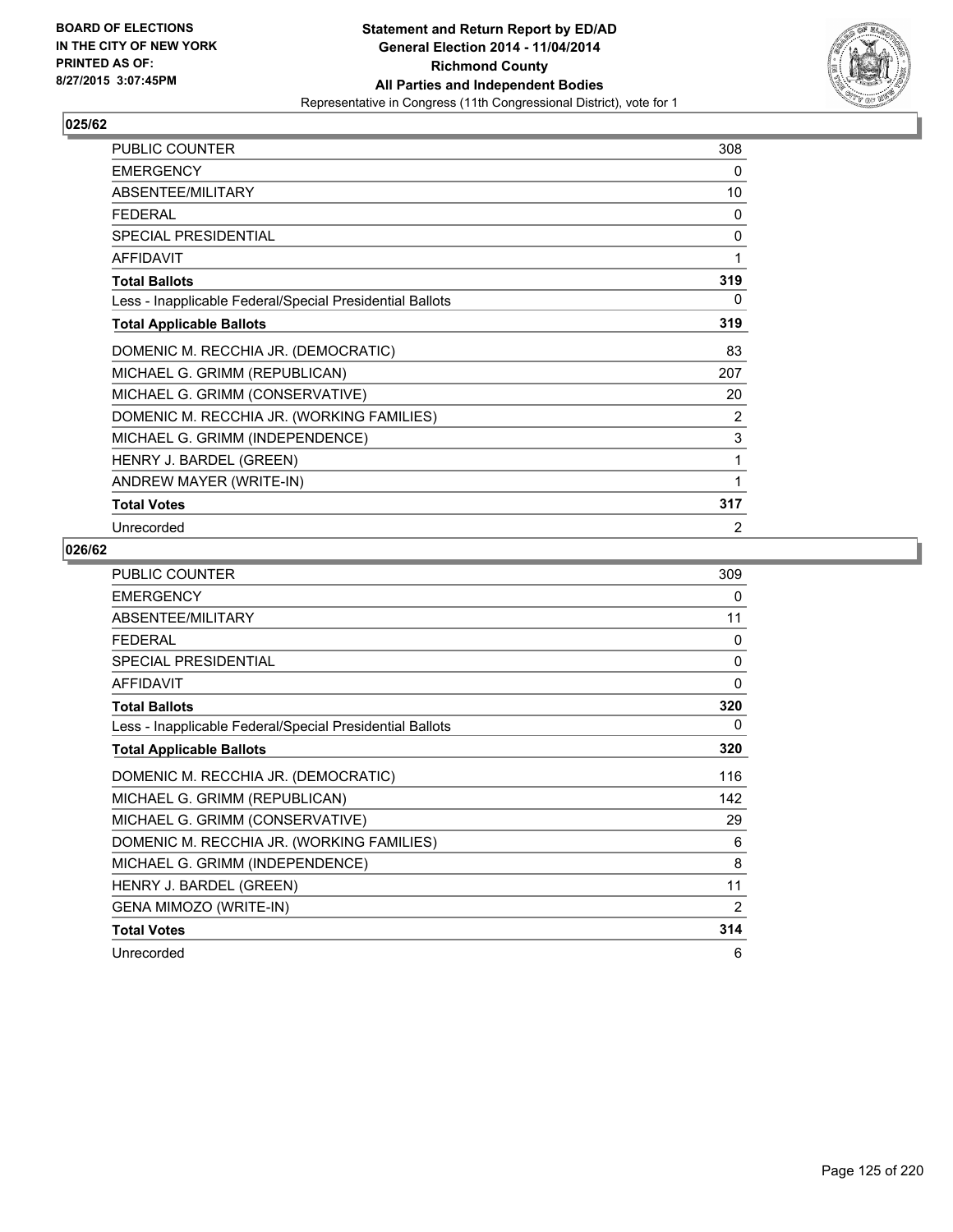

| <b>PUBLIC COUNTER</b>                                    | 300            |
|----------------------------------------------------------|----------------|
| <b>EMERGENCY</b>                                         | 0              |
| ABSENTEE/MILITARY                                        | 10             |
| <b>FEDERAL</b>                                           | $\overline{2}$ |
| <b>SPECIAL PRESIDENTIAL</b>                              | 0              |
| <b>AFFIDAVIT</b>                                         | 1              |
| <b>Total Ballots</b>                                     | 313            |
| Less - Inapplicable Federal/Special Presidential Ballots | 0              |
| <b>Total Applicable Ballots</b>                          | 313            |
| DOMENIC M. RECCHIA JR. (DEMOCRATIC)                      | 72             |
| MICHAEL G. GRIMM (REPUBLICAN)                            | 168            |
| MICHAEL G. GRIMM (CONSERVATIVE)                          | 48             |
| DOMENIC M. RECCHIA JR. (WORKING FAMILIES)                | 5              |
| MICHAEL G. GRIMM (INDEPENDENCE)                          | 7              |
| HENRY J. BARDEL (GREEN)                                  | 4              |
| DEREK JETER (WRITE-IN)                                   | 1              |
| MICHELE BURKE (WRITE-IN)                                 | 1              |
| <b>Total Votes</b>                                       | 306            |
| Unrecorded                                               | 7              |

| <b>PUBLIC COUNTER</b>                                    | 292 |
|----------------------------------------------------------|-----|
| <b>EMERGENCY</b>                                         | 0   |
| ABSENTEE/MILITARY                                        | 7   |
| <b>FEDERAL</b>                                           | 1   |
| <b>SPECIAL PRESIDENTIAL</b>                              | 0   |
| AFFIDAVIT                                                | 1   |
| <b>Total Ballots</b>                                     | 301 |
| Less - Inapplicable Federal/Special Presidential Ballots | 0   |
| <b>Total Applicable Ballots</b>                          | 301 |
| DOMENIC M. RECCHIA JR. (DEMOCRATIC)                      | 57  |
| MICHAEL G. GRIMM (REPUBLICAN)                            | 198 |
| MICHAEL G. GRIMM (CONSERVATIVE)                          | 21  |
| DOMENIC M. RECCHIA JR. (WORKING FAMILIES)                | 6   |
| MICHAEL G. GRIMM (INDEPENDENCE)                          | 8   |
| HENRY J. BARDEL (GREEN)                                  | 4   |
| ANTHONY REINHART (WRITE-IN)                              |     |
| <b>Total Votes</b>                                       | 295 |
| Unrecorded                                               | 6   |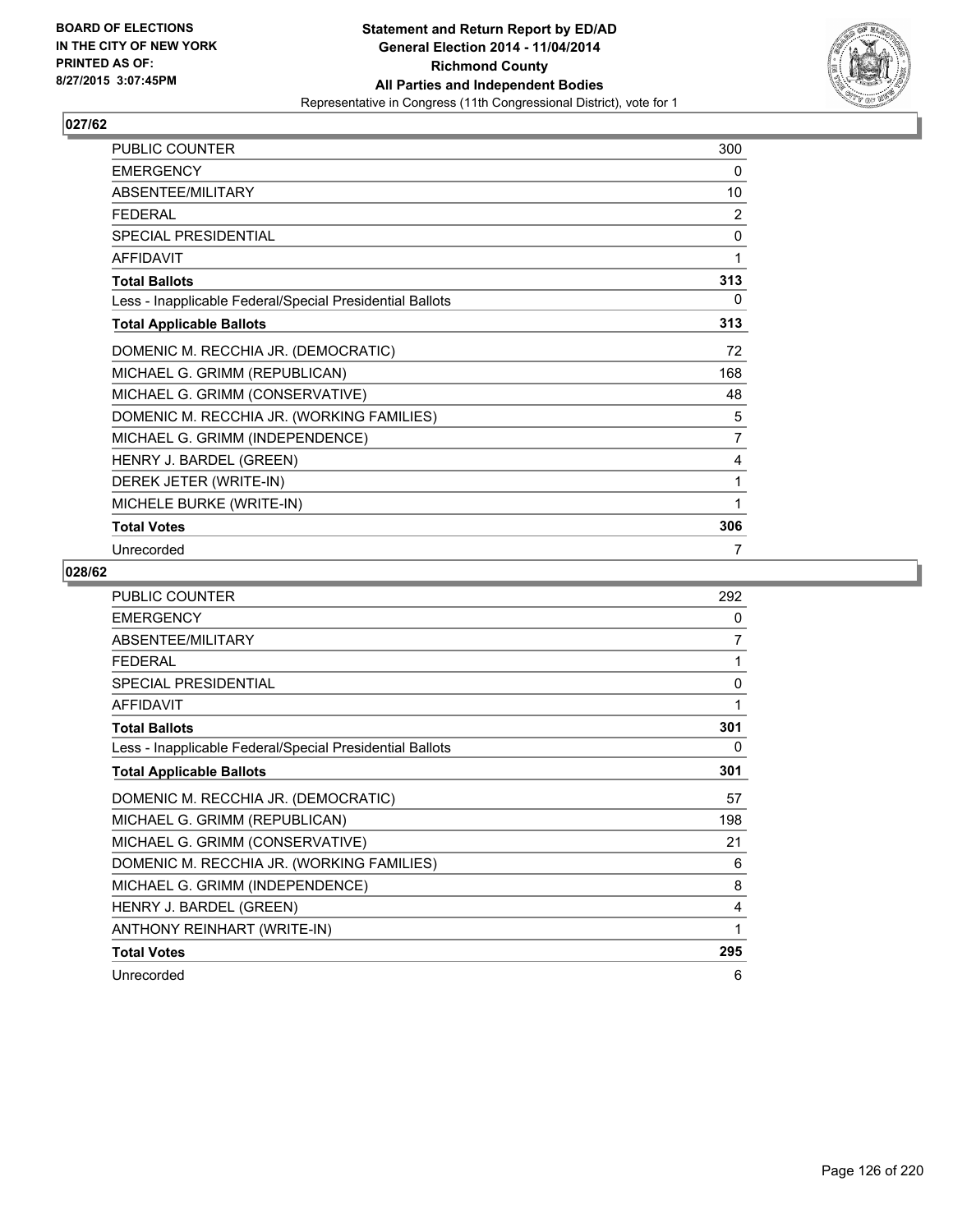

| <b>PUBLIC COUNTER</b>                                    | 204 |
|----------------------------------------------------------|-----|
| <b>EMERGENCY</b>                                         | 0   |
| ABSENTEE/MILITARY                                        | 3   |
| <b>FEDERAL</b>                                           | 2   |
| SPECIAL PRESIDENTIAL                                     | 0   |
| <b>AFFIDAVIT</b>                                         | 0   |
| <b>Total Ballots</b>                                     | 209 |
| Less - Inapplicable Federal/Special Presidential Ballots | 0   |
| <b>Total Applicable Ballots</b>                          | 209 |
| DOMENIC M. RECCHIA JR. (DEMOCRATIC)                      | 30  |
| MICHAEL G. GRIMM (REPUBLICAN)                            | 138 |
| MICHAEL G. GRIMM (CONSERVATIVE)                          | 23  |
| DOMENIC M. RECCHIA JR. (WORKING FAMILIES)                | 5   |
| MICHAEL G. GRIMM (INDEPENDENCE)                          | 8   |
| HENRY J. BARDEL (GREEN)                                  | 4   |
| <b>Total Votes</b>                                       | 208 |
| Unrecorded                                               |     |

| <b>PUBLIC COUNTER</b>                                    | 305 |
|----------------------------------------------------------|-----|
| <b>EMERGENCY</b>                                         | 0   |
| <b>ABSENTEE/MILITARY</b>                                 | 10  |
| <b>FEDERAL</b>                                           | 0   |
| SPECIAL PRESIDENTIAL                                     | 0   |
| <b>AFFIDAVIT</b>                                         | 3   |
| <b>Total Ballots</b>                                     | 318 |
| Less - Inapplicable Federal/Special Presidential Ballots | 0   |
| <b>Total Applicable Ballots</b>                          | 318 |
| DOMENIC M. RECCHIA JR. (DEMOCRATIC)                      | 47  |
| MICHAEL G. GRIMM (REPUBLICAN)                            | 218 |
| MICHAEL G. GRIMM (CONSERVATIVE)                          | 28  |
| DOMENIC M. RECCHIA JR. (WORKING FAMILIES)                | 7   |
| MICHAEL G. GRIMM (INDEPENDENCE)                          | 10  |
| HENRY J. BARDEL (GREEN)                                  | 4   |
| THOMAS WEISS (WRITE-IN)                                  | 1   |
| <b>Total Votes</b>                                       | 315 |
| Unrecorded                                               | 3   |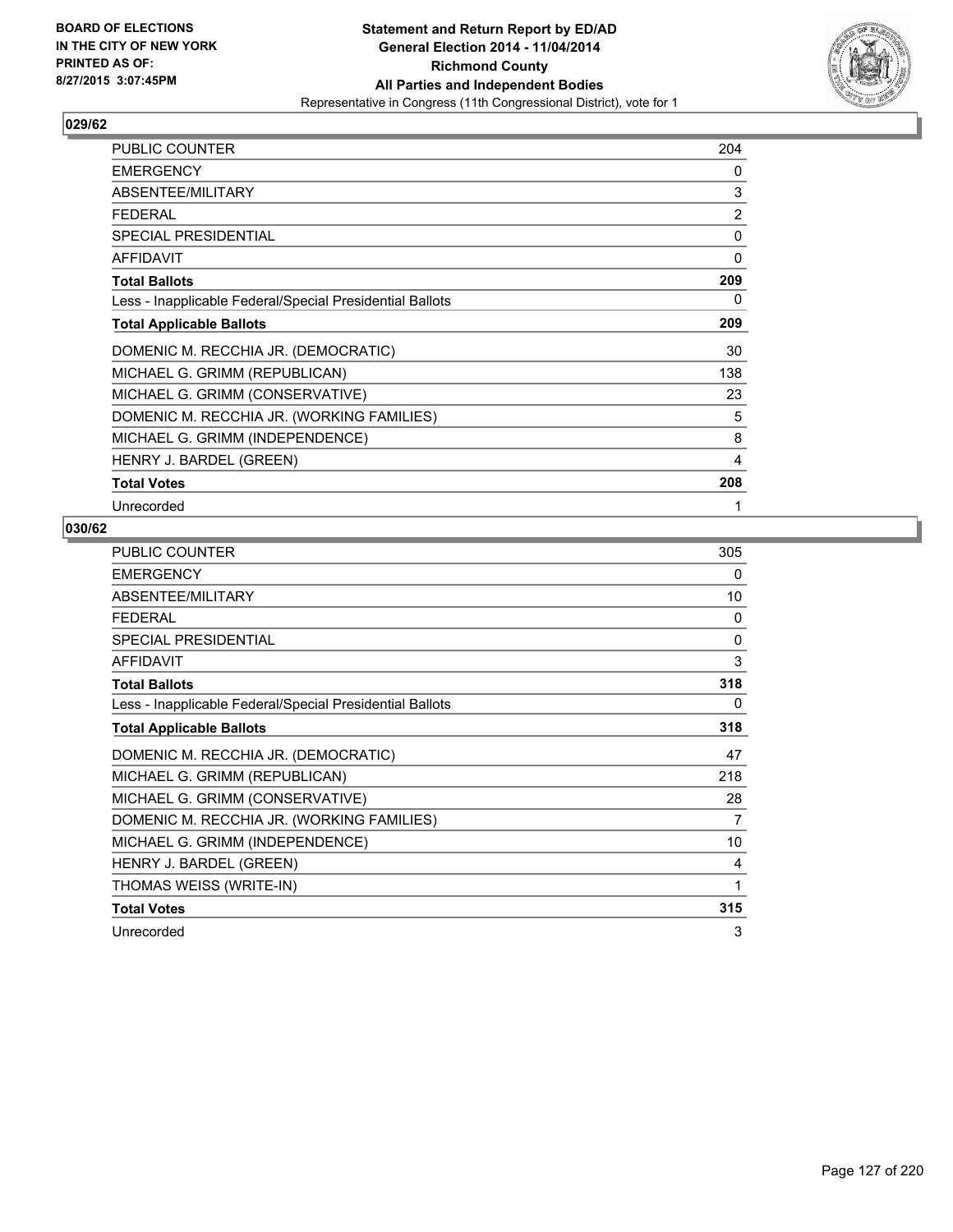

| <b>PUBLIC COUNTER</b>                                    | 364 |
|----------------------------------------------------------|-----|
| <b>EMERGENCY</b>                                         | 0   |
| ABSENTEE/MILITARY                                        | 10  |
| <b>FEDERAL</b>                                           | 1   |
| SPECIAL PRESIDENTIAL                                     | 0   |
| AFFIDAVIT                                                | 1   |
| <b>Total Ballots</b>                                     | 376 |
| Less - Inapplicable Federal/Special Presidential Ballots | 0   |
| <b>Total Applicable Ballots</b>                          | 376 |
| DOMENIC M. RECCHIA JR. (DEMOCRATIC)                      | 86  |
| MICHAEL G. GRIMM (REPUBLICAN)                            | 223 |
| MICHAEL G. GRIMM (CONSERVATIVE)                          | 34  |
| DOMENIC M. RECCHIA JR. (WORKING FAMILIES)                | 5   |
| MICHAEL G. GRIMM (INDEPENDENCE)                          | 10  |
| HENRY J. BARDEL (GREEN)                                  | 11  |
| LUKE DIXON (WRITE-IN)                                    | 1   |
| <b>Total Votes</b>                                       | 370 |
| Unrecorded                                               | 6   |

| <b>PUBLIC COUNTER</b>                                    | 289            |
|----------------------------------------------------------|----------------|
| <b>EMERGENCY</b>                                         | 0              |
| ABSENTEE/MILITARY                                        | 9              |
| <b>FEDERAL</b>                                           | $\overline{2}$ |
| <b>SPECIAL PRESIDENTIAL</b>                              | 0              |
| <b>AFFIDAVIT</b>                                         | 1              |
| <b>Total Ballots</b>                                     | 301            |
| Less - Inapplicable Federal/Special Presidential Ballots | 0              |
| <b>Total Applicable Ballots</b>                          | 301            |
| DOMENIC M. RECCHIA JR. (DEMOCRATIC)                      | 39             |
| MICHAEL G. GRIMM (REPUBLICAN)                            | 207            |
| MICHAEL G. GRIMM (CONSERVATIVE)                          | 33             |
| DOMENIC M. RECCHIA JR. (WORKING FAMILIES)                | 4              |
| MICHAEL G. GRIMM (INDEPENDENCE)                          | 7              |
| HENRY J. BARDEL (GREEN)                                  | 4              |
| ANTHONY DIBANTOLOMZO (WRITE-IN)                          | 1              |
| <b>Total Votes</b>                                       | 295            |
| Unrecorded                                               | 6              |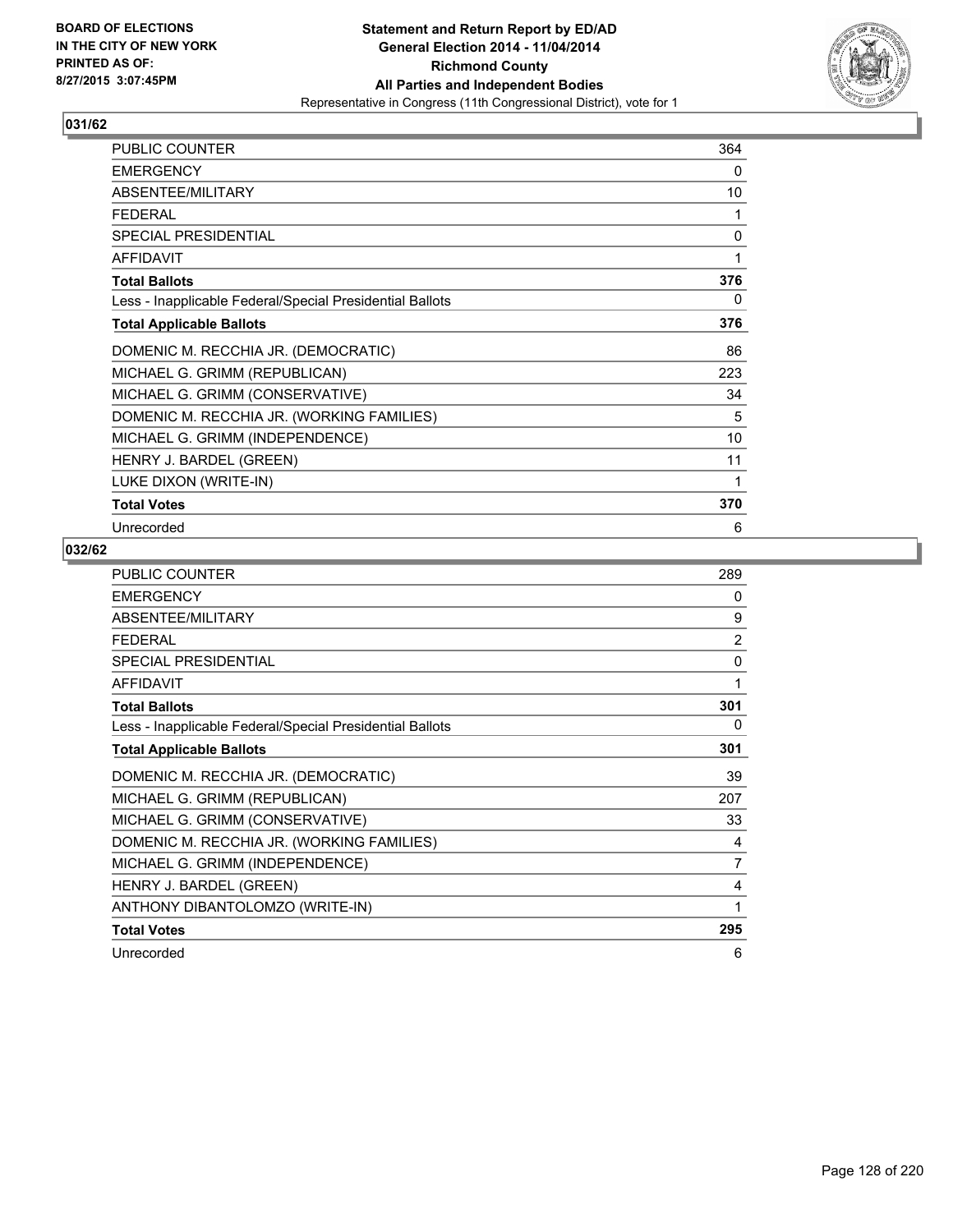

| <b>PUBLIC COUNTER</b>                                    | 354 |
|----------------------------------------------------------|-----|
| <b>EMERGENCY</b>                                         | 0   |
| ABSENTEE/MILITARY                                        | 7   |
| <b>FEDERAL</b>                                           | 1   |
| <b>SPECIAL PRESIDENTIAL</b>                              | 0   |
| AFFIDAVIT                                                | 2   |
| <b>Total Ballots</b>                                     | 364 |
| Less - Inapplicable Federal/Special Presidential Ballots | 0   |
| <b>Total Applicable Ballots</b>                          | 364 |
| DOMENIC M. RECCHIA JR. (DEMOCRATIC)                      | 58  |
| MICHAEL G. GRIMM (REPUBLICAN)                            | 242 |
| MICHAEL G. GRIMM (CONSERVATIVE)                          | 31  |
| DOMENIC M. RECCHIA JR. (WORKING FAMILIES)                | 5   |
| MICHAEL G. GRIMM (INDEPENDENCE)                          | 8   |
| HENRY J. BARDEL (GREEN)                                  | 9   |
| THOMAS WEISS (WRITE-IN)                                  | 2   |
| <b>Total Votes</b>                                       | 355 |
| Unrecorded                                               | 9   |

| PUBLIC COUNTER                                           | 344          |
|----------------------------------------------------------|--------------|
| <b>EMERGENCY</b>                                         | 0            |
| ABSENTEE/MILITARY                                        | 16           |
| <b>FEDERAL</b>                                           | 4            |
| <b>SPECIAL PRESIDENTIAL</b>                              | $\mathbf{0}$ |
| <b>AFFIDAVIT</b>                                         | 0            |
| <b>Total Ballots</b>                                     | 364          |
| Less - Inapplicable Federal/Special Presidential Ballots | 0            |
| <b>Total Applicable Ballots</b>                          | 364          |
| DOMENIC M. RECCHIA JR. (DEMOCRATIC)                      | 63           |
| MICHAEL G. GRIMM (REPUBLICAN)                            | 231          |
| MICHAEL G. GRIMM (CONSERVATIVE)                          | 47           |
| DOMENIC M. RECCHIA JR. (WORKING FAMILIES)                | 2            |
| MICHAEL G. GRIMM (INDEPENDENCE)                          | 7            |
| HENRY J. BARDEL (GREEN)                                  | 5            |
| FRANK MORANO (WRITE-IN)                                  | 1            |
| <b>Total Votes</b>                                       | 356          |
| Unrecorded                                               | 8            |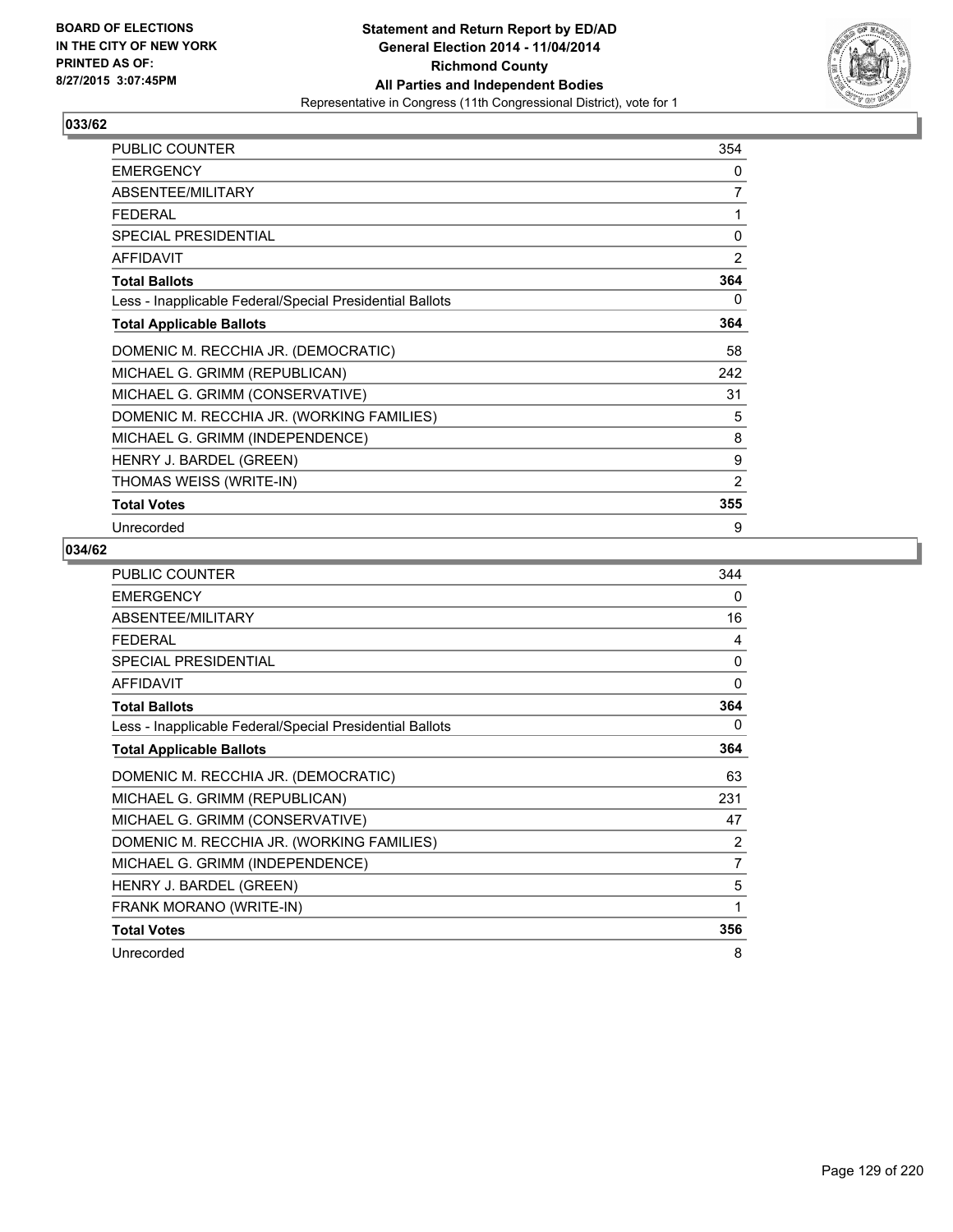

| PUBLIC COUNTER                                           | 350 |
|----------------------------------------------------------|-----|
| <b>EMERGENCY</b>                                         | 0   |
| <b>ABSENTEE/MILITARY</b>                                 | 11  |
| <b>FEDERAL</b>                                           | 0   |
| <b>SPECIAL PRESIDENTIAL</b>                              | 0   |
| <b>AFFIDAVIT</b>                                         | 1   |
| <b>Total Ballots</b>                                     | 362 |
| Less - Inapplicable Federal/Special Presidential Ballots | 0   |
| <b>Total Applicable Ballots</b>                          | 362 |
| DOMENIC M. RECCHIA JR. (DEMOCRATIC)                      | 50  |
| MICHAEL G. GRIMM (REPUBLICAN)                            | 249 |
| MICHAEL G. GRIMM (CONSERVATIVE)                          | 39  |
| DOMENIC M. RECCHIA JR. (WORKING FAMILIES)                | 4   |
| MICHAEL G. GRIMM (INDEPENDENCE)                          | 5   |
| HENRY J. BARDEL (GREEN)                                  | 8   |
| KATHLEEN GORMAN (WRITE-IN)                               | 1   |
| ROBERT HOLST (WRITE-IN)                                  | 1   |
| UNATTRIBUTABLE WRITE-IN (WRITE-IN)                       | 1   |
| <b>Total Votes</b>                                       | 358 |
| Unrecorded                                               | 4   |

| <b>PUBLIC COUNTER</b>                                    | 415            |
|----------------------------------------------------------|----------------|
| <b>EMERGENCY</b>                                         | 0              |
| ABSENTEE/MILITARY                                        | 11             |
| <b>FEDERAL</b>                                           | 1              |
| <b>SPECIAL PRESIDENTIAL</b>                              | 0              |
| <b>AFFIDAVIT</b>                                         | $\overline{2}$ |
| <b>Total Ballots</b>                                     | 429            |
| Less - Inapplicable Federal/Special Presidential Ballots | 0              |
| <b>Total Applicable Ballots</b>                          | 429            |
| DOMENIC M. RECCHIA JR. (DEMOCRATIC)                      | 88             |
| MICHAEL G. GRIMM (REPUBLICAN)                            | 280            |
| MICHAEL G. GRIMM (CONSERVATIVE)                          | 31             |
| DOMENIC M. RECCHIA JR. (WORKING FAMILIES)                | 8              |
| MICHAEL G. GRIMM (INDEPENDENCE)                          | $\overline{7}$ |
| HENRY J. BARDEL (GREEN)                                  | 8              |
| JAMES MOLINARO (WRITE-IN)                                | 1              |
| RICHARD BELL (WRITE-IN)                                  | 1              |
| <b>Total Votes</b>                                       | 424            |
| Unrecorded                                               | 5              |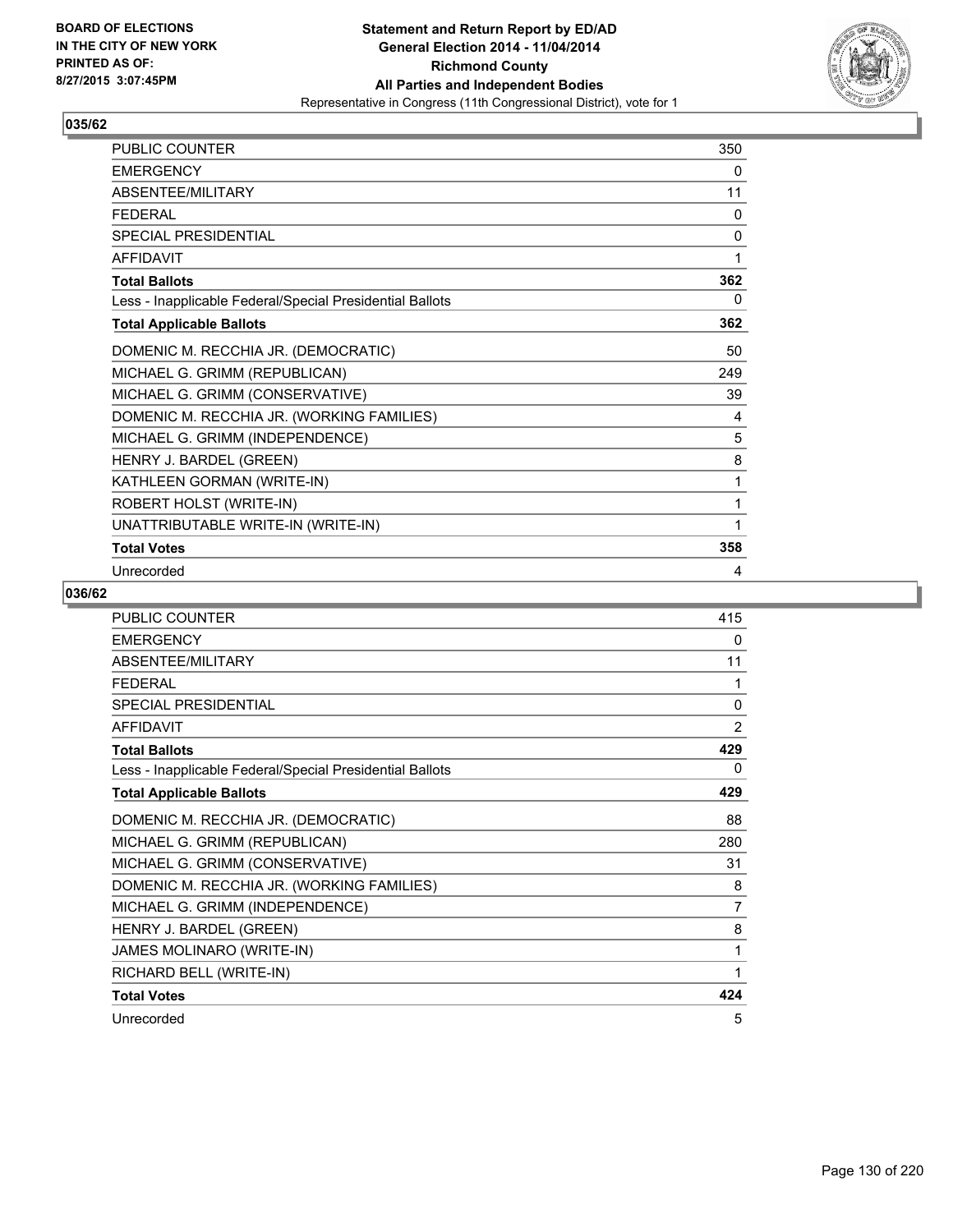

| <b>PUBLIC COUNTER</b>                                    | 390         |
|----------------------------------------------------------|-------------|
| <b>EMERGENCY</b>                                         | 0           |
| ABSENTEE/MILITARY                                        | 12          |
| <b>FEDERAL</b>                                           | 0           |
| <b>SPECIAL PRESIDENTIAL</b>                              | $\mathbf 0$ |
| <b>AFFIDAVIT</b>                                         | 2           |
| <b>Total Ballots</b>                                     | 404         |
| Less - Inapplicable Federal/Special Presidential Ballots | 0           |
| <b>Total Applicable Ballots</b>                          | 404         |
| DOMENIC M. RECCHIA JR. (DEMOCRATIC)                      | 76          |
| MICHAEL G. GRIMM (REPUBLICAN)                            | 260         |
| MICHAEL G. GRIMM (CONSERVATIVE)                          | 45          |
| DOMENIC M. RECCHIA JR. (WORKING FAMILIES)                | 5           |
| MICHAEL G. GRIMM (INDEPENDENCE)                          | 4           |
| HENRY J. BARDEL (GREEN)                                  | 4           |
| <b>Total Votes</b>                                       | 394         |
| Unrecorded                                               | 10          |

| <b>PUBLIC COUNTER</b>                                    | 335            |
|----------------------------------------------------------|----------------|
| <b>EMERGENCY</b>                                         | 0              |
| <b>ABSENTEE/MILITARY</b>                                 | 15             |
| <b>FEDERAL</b>                                           | 1              |
| SPECIAL PRESIDENTIAL                                     | $\mathbf{0}$   |
| <b>AFFIDAVIT</b>                                         | $\overline{2}$ |
| <b>Total Ballots</b>                                     | 353            |
| Less - Inapplicable Federal/Special Presidential Ballots | 0              |
| <b>Total Applicable Ballots</b>                          | 353            |
| DOMENIC M. RECCHIA JR. (DEMOCRATIC)                      | 75             |
| MICHAEL G. GRIMM (REPUBLICAN)                            | 209            |
| MICHAEL G. GRIMM (CONSERVATIVE)                          | 33             |
| DOMENIC M. RECCHIA JR. (WORKING FAMILIES)                | 8              |
| MICHAEL G. GRIMM (INDEPENDENCE)                          | 9              |
| HENRY J. BARDEL (GREEN)                                  | 14             |
| MICHAEL E. MCMAHON (WRITE-IN)                            | 1              |
| <b>Total Votes</b>                                       | 349            |
| Unrecorded                                               | 4              |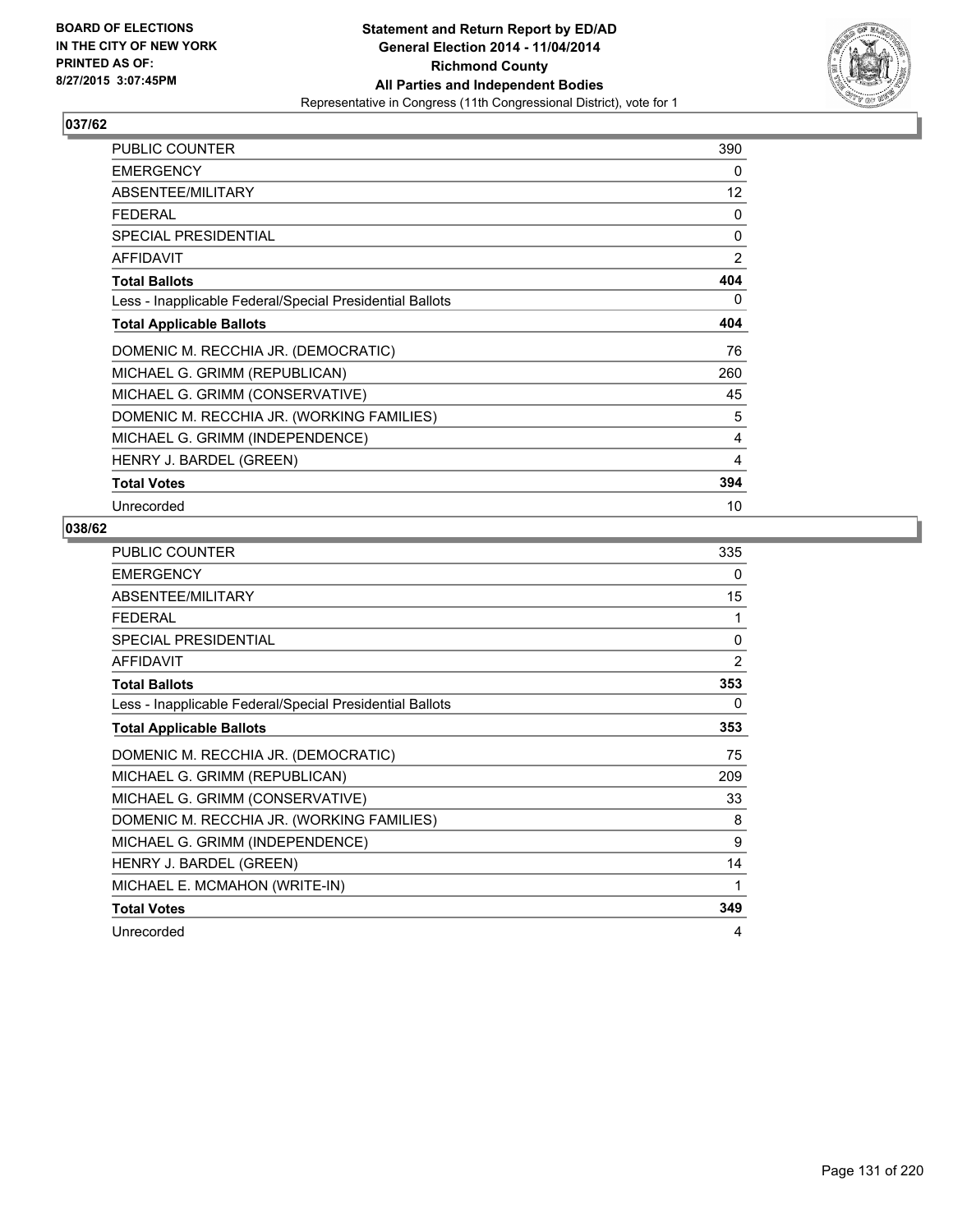

| <b>PUBLIC COUNTER</b>                                    | 367 |
|----------------------------------------------------------|-----|
| <b>EMERGENCY</b>                                         | 0   |
| ABSENTEE/MILITARY                                        | 22  |
| <b>FEDERAL</b>                                           | 0   |
| SPECIAL PRESIDENTIAL                                     | 0   |
| <b>AFFIDAVIT</b>                                         | 4   |
| <b>Total Ballots</b>                                     | 393 |
| Less - Inapplicable Federal/Special Presidential Ballots | 0   |
| <b>Total Applicable Ballots</b>                          | 393 |
| DOMENIC M. RECCHIA JR. (DEMOCRATIC)                      | 50  |
| MICHAEL G. GRIMM (REPUBLICAN)                            | 255 |
| MICHAEL G. GRIMM (CONSERVATIVE)                          | 59  |
| DOMENIC M. RECCHIA JR. (WORKING FAMILIES)                | 5   |
| MICHAEL G. GRIMM (INDEPENDENCE)                          | 9   |
| HENRY J. BARDEL (GREEN)                                  | 6   |
| GENA MIMOZO (WRITE-IN)                                   | 1   |
| VITO FOSSELLA JR. (WRITE-IN)                             | 1   |
| <b>Total Votes</b>                                       | 386 |
| Unrecorded                                               | 7   |

| <b>PUBLIC COUNTER</b>                                    | 324          |
|----------------------------------------------------------|--------------|
| <b>EMERGENCY</b>                                         | 0            |
| ABSENTEE/MILITARY                                        | 13           |
| <b>FFDFRAL</b>                                           | $\mathbf{0}$ |
| <b>SPECIAL PRESIDENTIAL</b>                              | 0            |
| <b>AFFIDAVIT</b>                                         | 1            |
| <b>Total Ballots</b>                                     | 338          |
| Less - Inapplicable Federal/Special Presidential Ballots | 0            |
| <b>Total Applicable Ballots</b>                          | 338          |
| DOMENIC M. RECCHIA JR. (DEMOCRATIC)                      | 69           |
| MICHAEL G. GRIMM (REPUBLICAN)                            | 211          |
| MICHAEL G. GRIMM (CONSERVATIVE)                          | 31           |
| DOMENIC M. RECCHIA JR. (WORKING FAMILIES)                | 9            |
| MICHAEL G. GRIMM (INDEPENDENCE)                          | 7            |
| HENRY J. BARDEL (GREEN)                                  | 4            |
| ANTHONY INCARBONE (WRITE-IN)                             | 1            |
| GENA MIMOZO (WRITE-IN)                                   | 1            |
| <b>Total Votes</b>                                       | 333          |
| Unrecorded                                               | 5            |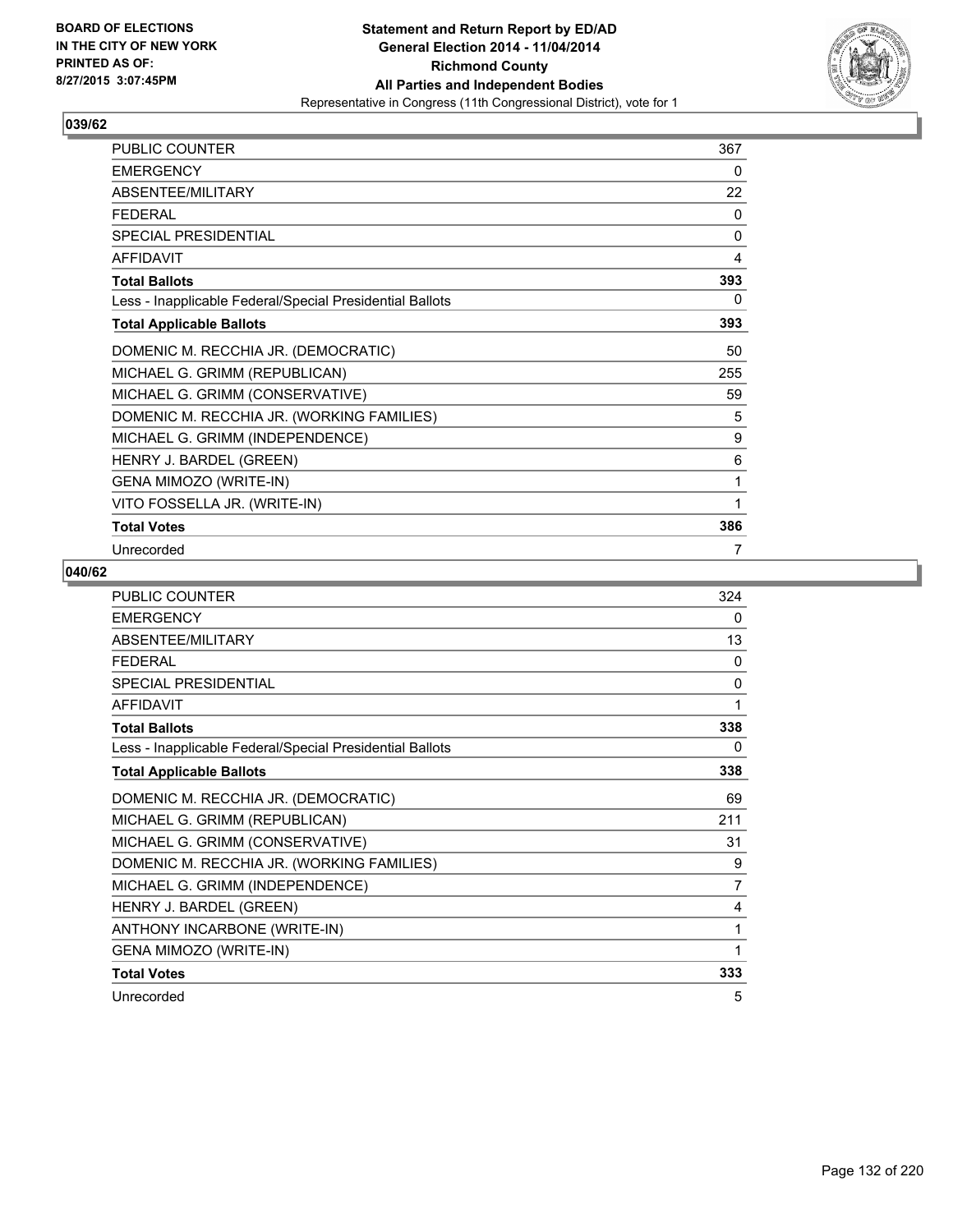

| <b>PUBLIC COUNTER</b>                                    | 281            |
|----------------------------------------------------------|----------------|
| <b>EMERGENCY</b>                                         | 0              |
| ABSENTEE/MILITARY                                        | 10             |
| <b>FEDERAL</b>                                           | 0              |
| <b>SPECIAL PRESIDENTIAL</b>                              | 0              |
| <b>AFFIDAVIT</b>                                         | $\overline{2}$ |
| <b>Total Ballots</b>                                     | 293            |
| Less - Inapplicable Federal/Special Presidential Ballots | 0              |
| <b>Total Applicable Ballots</b>                          | 293            |
| DOMENIC M. RECCHIA JR. (DEMOCRATIC)                      | 64             |
| MICHAEL G. GRIMM (REPUBLICAN)                            | 177            |
| MICHAEL G. GRIMM (CONSERVATIVE)                          | 26             |
| DOMENIC M. RECCHIA JR. (WORKING FAMILIES)                | 5              |
| MICHAEL G. GRIMM (INDEPENDENCE)                          | 5              |
| HENRY J. BARDEL (GREEN)                                  | 11             |
| <b>Total Votes</b>                                       | 288            |
| Unrecorded                                               | 5              |

| <b>PUBLIC COUNTER</b>                                    | 327            |
|----------------------------------------------------------|----------------|
| <b>EMERGENCY</b>                                         | 0              |
| ABSENTEE/MILITARY                                        | 13             |
| <b>FEDERAL</b>                                           | 1              |
| <b>SPECIAL PRESIDENTIAL</b>                              | $\mathbf{0}$   |
| <b>AFFIDAVIT</b>                                         | 2              |
| <b>Total Ballots</b>                                     | 343            |
| Less - Inapplicable Federal/Special Presidential Ballots | 0              |
| <b>Total Applicable Ballots</b>                          | 343            |
| DOMENIC M. RECCHIA JR. (DEMOCRATIC)                      | 77             |
| MICHAEL G. GRIMM (REPUBLICAN)                            | 206            |
| MICHAEL G. GRIMM (CONSERVATIVE)                          | 33             |
| DOMENIC M. RECCHIA JR. (WORKING FAMILIES)                | 8              |
| MICHAEL G. GRIMM (INDEPENDENCE)                          | 7              |
| HENRY J. BARDEL (GREEN)                                  | 9              |
| ALEX ZABLOCKI (WRITE-IN)                                 | 1              |
| <b>Total Votes</b>                                       | 341            |
| Unrecorded                                               | $\overline{2}$ |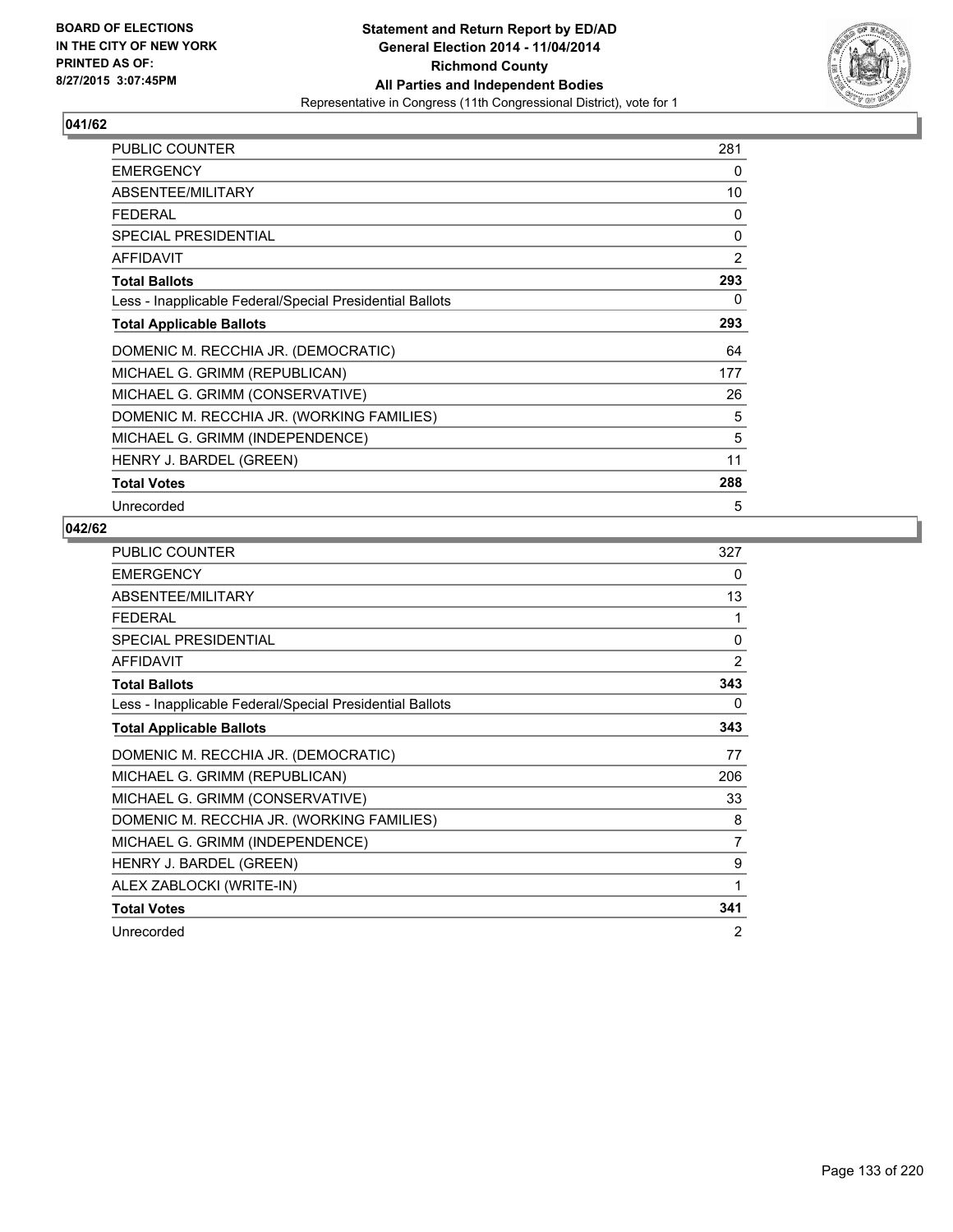

| <b>PUBLIC COUNTER</b>                                    | 320          |
|----------------------------------------------------------|--------------|
| <b>EMERGENCY</b>                                         | 0            |
| ABSENTEE/MILITARY                                        | 10           |
| <b>FEDERAL</b>                                           | 0            |
| <b>SPECIAL PRESIDENTIAL</b>                              | 0            |
| <b>AFFIDAVIT</b>                                         | $\mathbf{0}$ |
| <b>Total Ballots</b>                                     | 330          |
| Less - Inapplicable Federal/Special Presidential Ballots | 0            |
| <b>Total Applicable Ballots</b>                          | 330          |
| DOMENIC M. RECCHIA JR. (DEMOCRATIC)                      | 76           |
| MICHAEL G. GRIMM (REPUBLICAN)                            | 204          |
| MICHAEL G. GRIMM (CONSERVATIVE)                          | 17           |
| DOMENIC M. RECCHIA JR. (WORKING FAMILIES)                | 5            |
| MICHAEL G. GRIMM (INDEPENDENCE)                          | 11           |
| HENRY J. BARDEL (GREEN)                                  | 8            |
| ANTHONY RUFFINING (WRITE-IN)                             | 1            |
| GENA MIMOZO (WRITE-IN)                                   | 1            |
| LINDA BARCACCIA (WRITE-IN)                               | $\mathbf{1}$ |
| UNATTRIBUTABLE WRITE-IN (WRITE-IN)                       | 2            |
| <b>Total Votes</b>                                       | 326          |
| Unrecorded                                               | 4            |

| <b>PUBLIC COUNTER</b>                                    | 361 |
|----------------------------------------------------------|-----|
| <b>EMERGENCY</b>                                         | 0   |
| ABSENTEE/MILITARY                                        | 17  |
| FEDERAL                                                  | 4   |
| SPECIAL PRESIDENTIAL                                     | 0   |
| <b>AFFIDAVIT</b>                                         | 1   |
| <b>Total Ballots</b>                                     | 383 |
| Less - Inapplicable Federal/Special Presidential Ballots | 0   |
| <b>Total Applicable Ballots</b>                          | 383 |
| DOMENIC M. RECCHIA JR. (DEMOCRATIC)                      | 89  |
| MICHAEL G. GRIMM (REPUBLICAN)                            | 224 |
| MICHAEL G. GRIMM (CONSERVATIVE)                          | 36  |
| DOMENIC M. RECCHIA JR. (WORKING FAMILIES)                | 15  |
| MICHAEL G. GRIMM (INDEPENDENCE)                          | 6   |
| HENRY J. BARDEL (GREEN)                                  | 9   |
| <b>Total Votes</b>                                       | 379 |
| Unrecorded                                               | 4   |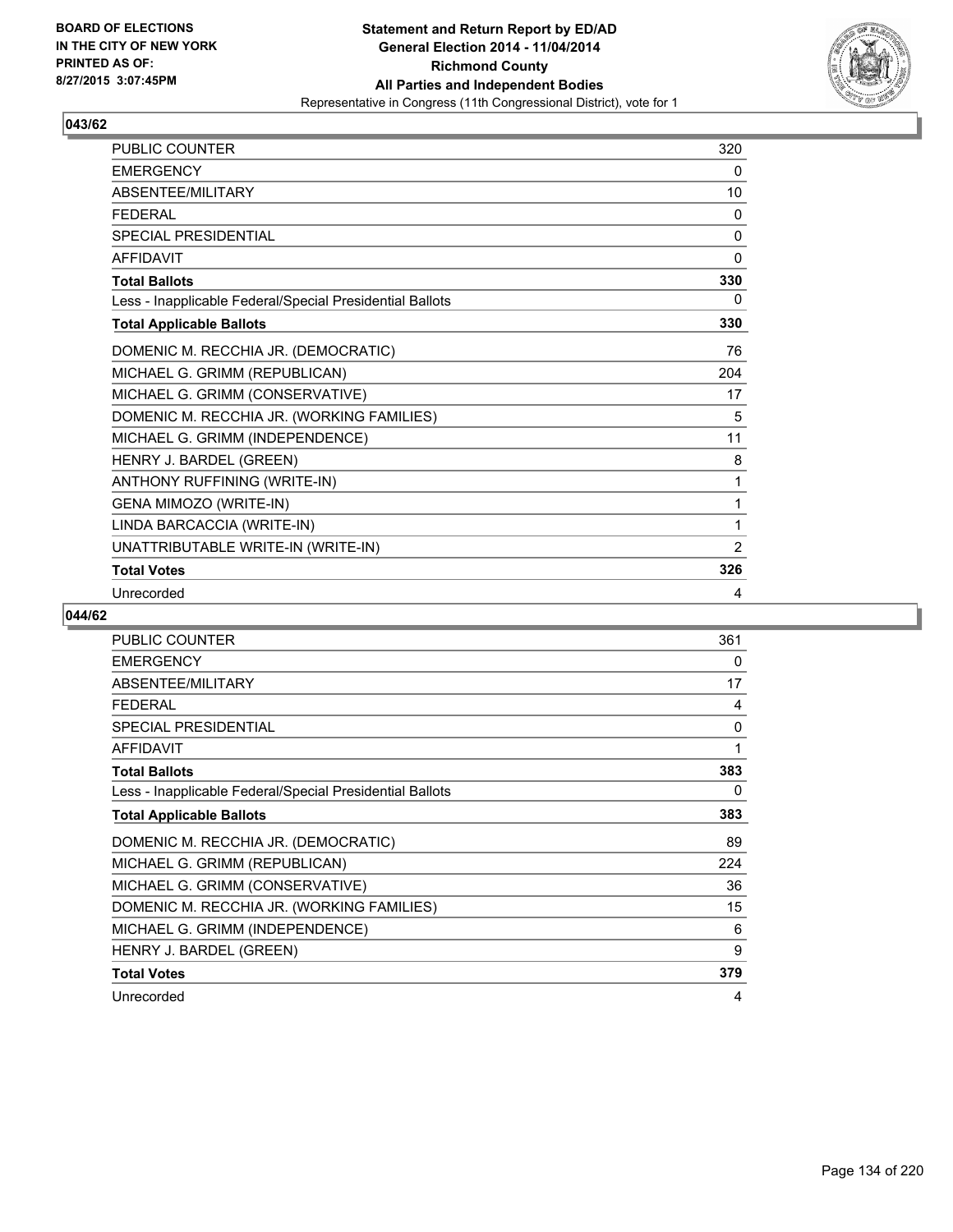

| <b>PUBLIC COUNTER</b>                                    | 276 |
|----------------------------------------------------------|-----|
| <b>EMERGENCY</b>                                         | 0   |
| ABSENTEE/MILITARY                                        | 7   |
| <b>FFDFRAI</b>                                           | 1   |
| SPECIAL PRESIDENTIAL                                     | 0   |
| <b>AFFIDAVIT</b>                                         | 1   |
| <b>Total Ballots</b>                                     | 285 |
| Less - Inapplicable Federal/Special Presidential Ballots | 0   |
| <b>Total Applicable Ballots</b>                          | 285 |
| DOMENIC M. RECCHIA JR. (DEMOCRATIC)                      | 61  |
| MICHAEL G. GRIMM (REPUBLICAN)                            | 172 |
| MICHAEL G. GRIMM (CONSERVATIVE)                          | 20  |
| DOMENIC M. RECCHIA JR. (WORKING FAMILIES)                | 11  |
| MICHAEL G. GRIMM (INDEPENDENCE)                          | 6   |
| HENRY J. BARDEL (GREEN)                                  | 4   |
| UNATTRIBUTABLE WRITE-IN (WRITE-IN)                       | 1   |
| <b>Total Votes</b>                                       | 275 |
| Unrecorded                                               | 10  |

| <b>PUBLIC COUNTER</b>                                    | 342            |
|----------------------------------------------------------|----------------|
| <b>EMERGENCY</b>                                         | 0              |
| ABSENTEE/MILITARY                                        | $\overline{7}$ |
| <b>FEDERAL</b>                                           | 0              |
| <b>SPECIAL PRESIDENTIAL</b>                              | 0              |
| <b>AFFIDAVIT</b>                                         | 0              |
| <b>Total Ballots</b>                                     | 349            |
| Less - Inapplicable Federal/Special Presidential Ballots | 0              |
| <b>Total Applicable Ballots</b>                          | 349            |
| DOMENIC M. RECCHIA JR. (DEMOCRATIC)                      | 61             |
| MICHAEL G. GRIMM (REPUBLICAN)                            | 228            |
| MICHAEL G. GRIMM (CONSERVATIVE)                          | 33             |
| DOMENIC M. RECCHIA JR. (WORKING FAMILIES)                | 4              |
| MICHAEL G. GRIMM (INDEPENDENCE)                          | 12             |
| HENRY J. BARDEL (GREEN)                                  | 4              |
| <b>Total Votes</b>                                       | 342            |
| Unrecorded                                               | 7              |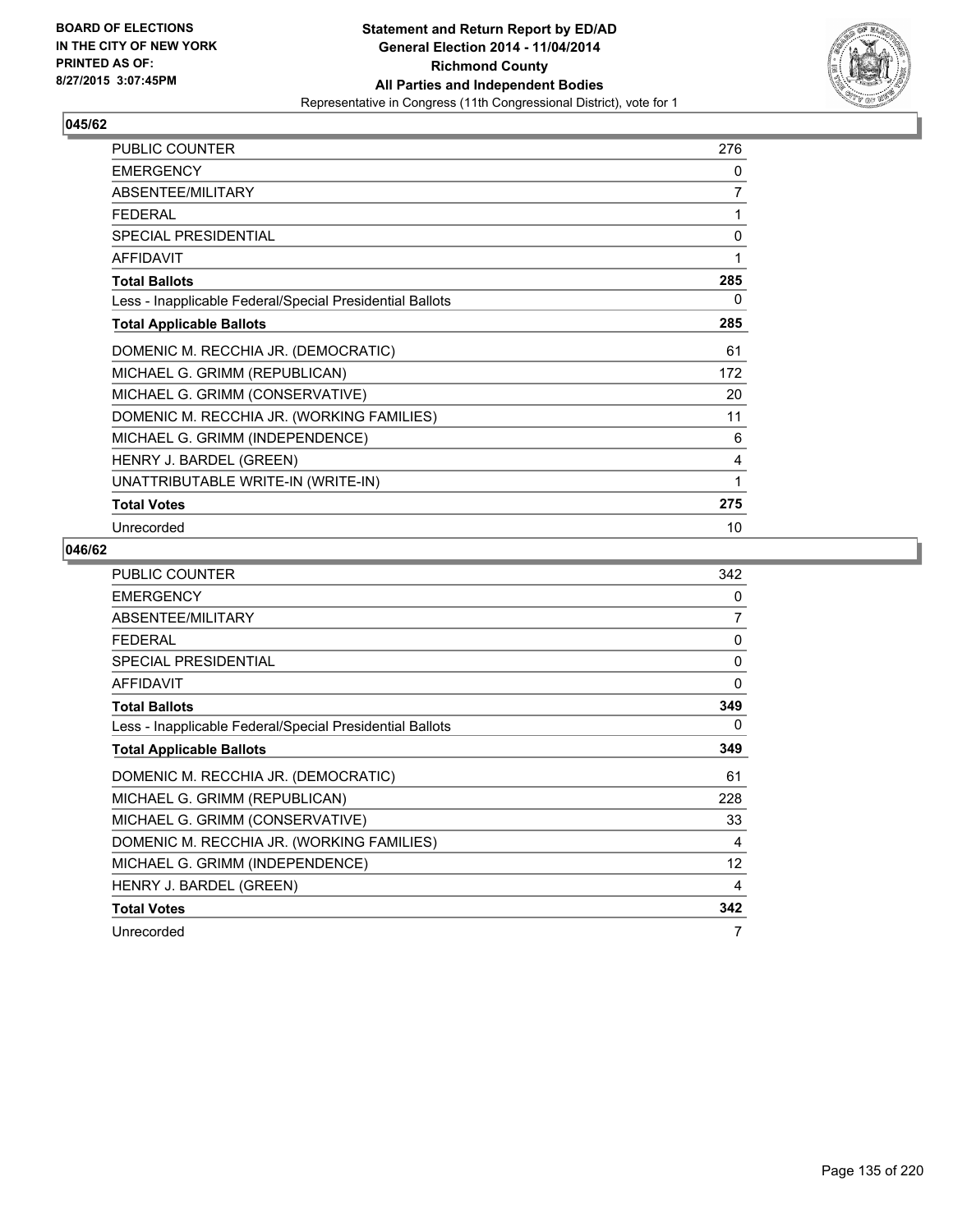

| <b>PUBLIC COUNTER</b>                                    | 318            |
|----------------------------------------------------------|----------------|
| <b>EMERGENCY</b>                                         | 0              |
| ABSENTEE/MILITARY                                        | 6              |
| <b>FEDERAL</b>                                           | 0              |
| <b>SPECIAL PRESIDENTIAL</b>                              | 0              |
| <b>AFFIDAVIT</b>                                         | 2              |
| <b>Total Ballots</b>                                     | 326            |
| Less - Inapplicable Federal/Special Presidential Ballots | 0              |
| <b>Total Applicable Ballots</b>                          | 326            |
| DOMENIC M. RECCHIA JR. (DEMOCRATIC)                      | 73             |
| MICHAEL G. GRIMM (REPUBLICAN)                            | 198            |
| MICHAEL G. GRIMM (CONSERVATIVE)                          | 22             |
| DOMENIC M. RECCHIA JR. (WORKING FAMILIES)                | 8              |
| MICHAEL G. GRIMM (INDEPENDENCE)                          | $\overline{7}$ |
| HENRY J. BARDEL (GREEN)                                  | 8              |
| <b>Total Votes</b>                                       | 316            |
| Unrecorded                                               | 10             |

| <b>PUBLIC COUNTER</b>                                    | 264 |
|----------------------------------------------------------|-----|
| <b>EMERGENCY</b>                                         | 0   |
| ABSENTEE/MILITARY                                        | 7   |
| FEDERAL                                                  | 0   |
| SPECIAL PRESIDENTIAL                                     | 0   |
| <b>AFFIDAVIT</b>                                         | 1   |
| <b>Total Ballots</b>                                     | 272 |
| Less - Inapplicable Federal/Special Presidential Ballots | 0   |
| <b>Total Applicable Ballots</b>                          | 272 |
| DOMENIC M. RECCHIA JR. (DEMOCRATIC)                      | 62  |
| MICHAEL G. GRIMM (REPUBLICAN)                            | 166 |
| MICHAEL G. GRIMM (CONSERVATIVE)                          | 29  |
| DOMENIC M. RECCHIA JR. (WORKING FAMILIES)                | 5   |
| MICHAEL G. GRIMM (INDEPENDENCE)                          | 5   |
| HENRY J. BARDEL (GREEN)                                  | 3   |
| <b>Total Votes</b>                                       | 270 |
| Unrecorded                                               | 2   |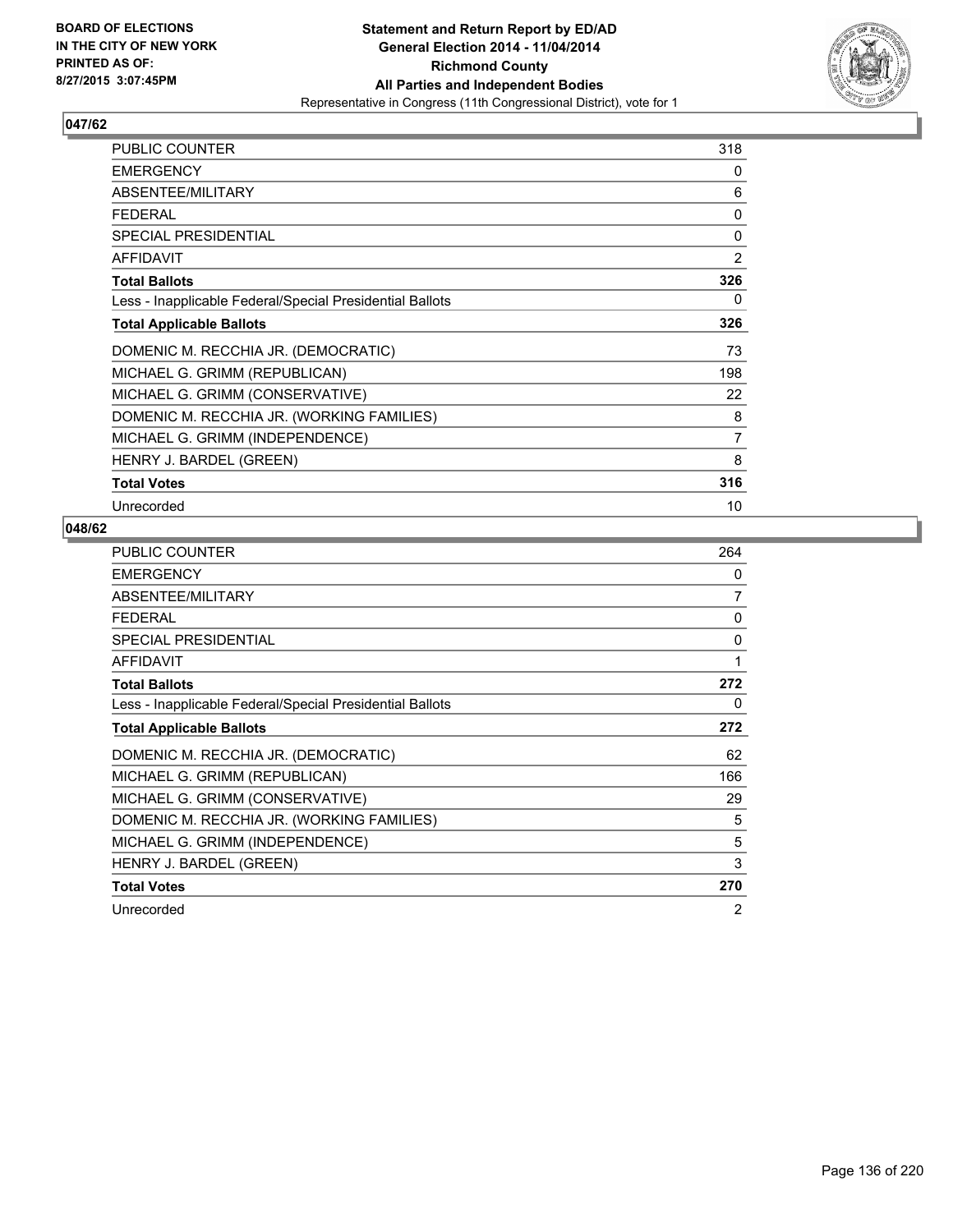

| <b>PUBLIC COUNTER</b>                                    | 359          |
|----------------------------------------------------------|--------------|
| <b>EMERGENCY</b>                                         | 0            |
| ABSENTEE/MILITARY                                        | 11           |
| <b>FEDERAL</b>                                           | 0            |
| SPECIAL PRESIDENTIAL                                     | $\mathbf{0}$ |
| <b>AFFIDAVIT</b>                                         | 4            |
| <b>Total Ballots</b>                                     | 374          |
| Less - Inapplicable Federal/Special Presidential Ballots | 0            |
| <b>Total Applicable Ballots</b>                          | 374          |
| DOMENIC M. RECCHIA JR. (DEMOCRATIC)                      | 88           |
| MICHAEL G. GRIMM (REPUBLICAN)                            | 229          |
| MICHAEL G. GRIMM (CONSERVATIVE)                          | 30           |
| DOMENIC M. RECCHIA JR. (WORKING FAMILIES)                | 8            |
| MICHAEL G. GRIMM (INDEPENDENCE)                          | 9            |
| HENRY J. BARDEL (GREEN)                                  | 5            |
| UNATTRIBUTABLE WRITE-IN (WRITE-IN)                       | 2            |
| <b>Total Votes</b>                                       | 371          |
| Unrecorded                                               | 3            |

| <b>PUBLIC COUNTER</b>                                    | 339            |
|----------------------------------------------------------|----------------|
| <b>EMERGENCY</b>                                         | 0              |
| ABSENTEE/MILITARY                                        | $\overline{7}$ |
| <b>FEDERAL</b>                                           | 0              |
| <b>SPECIAL PRESIDENTIAL</b>                              | 0              |
| <b>AFFIDAVIT</b>                                         | 0              |
| <b>Total Ballots</b>                                     | 346            |
| Less - Inapplicable Federal/Special Presidential Ballots | 0              |
| <b>Total Applicable Ballots</b>                          | 346            |
| DOMENIC M. RECCHIA JR. (DEMOCRATIC)                      | 56             |
| MICHAEL G. GRIMM (REPUBLICAN)                            | 227            |
| MICHAEL G. GRIMM (CONSERVATIVE)                          | 33             |
| DOMENIC M. RECCHIA JR. (WORKING FAMILIES)                | 8              |
| MICHAEL G. GRIMM (INDEPENDENCE)                          | 9              |
| HENRY J. BARDEL (GREEN)                                  | 11             |
| <b>Total Votes</b>                                       | 344            |
| Unrecorded                                               | $\overline{2}$ |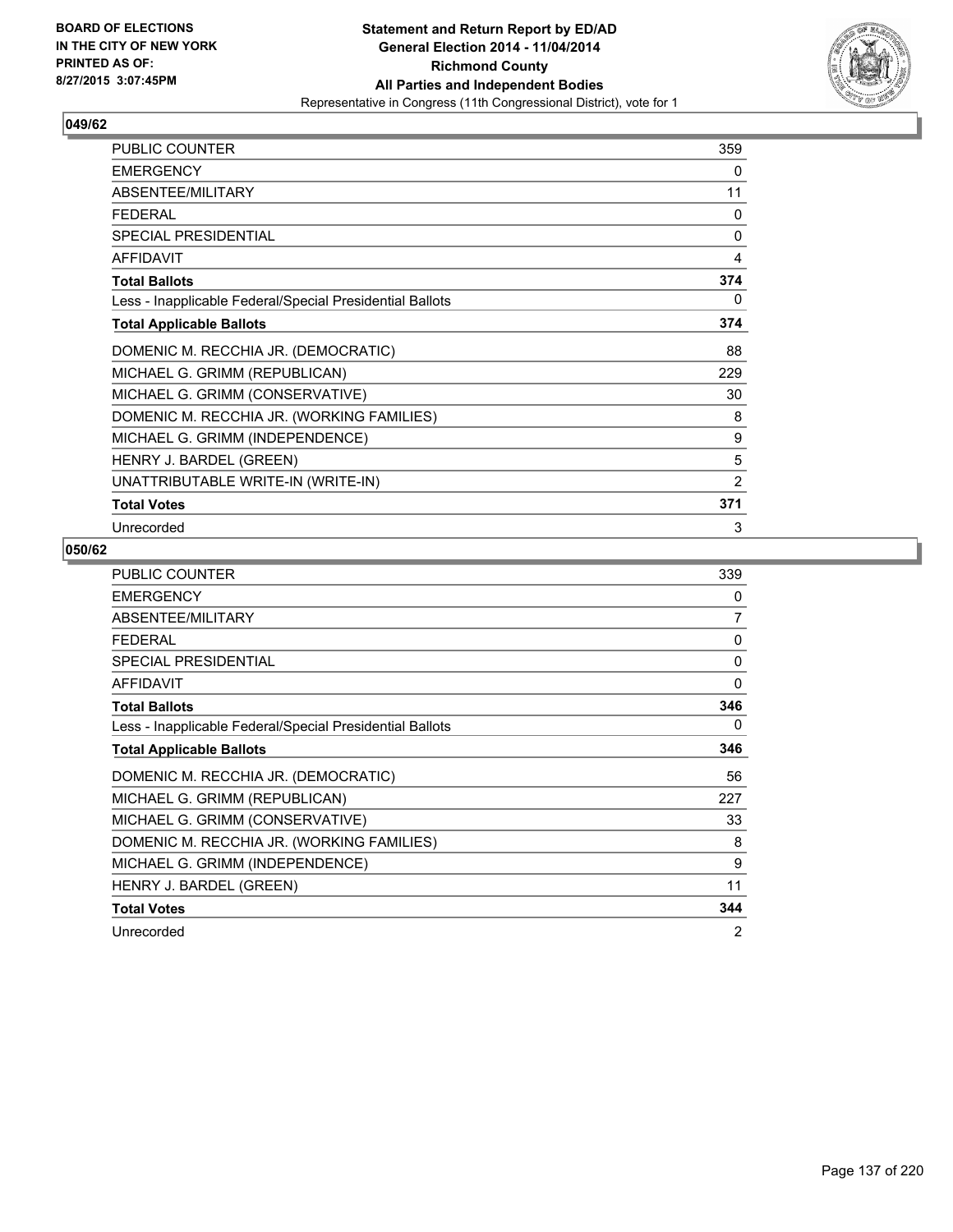

| <b>PUBLIC COUNTER</b>                                    | 290 |
|----------------------------------------------------------|-----|
| <b>EMERGENCY</b>                                         | 0   |
| ABSENTEE/MILITARY                                        | 9   |
| <b>FEDERAL</b>                                           | 1   |
| <b>SPECIAL PRESIDENTIAL</b>                              | 0   |
| <b>AFFIDAVIT</b>                                         | 4   |
| <b>Total Ballots</b>                                     | 304 |
| Less - Inapplicable Federal/Special Presidential Ballots | 0   |
| <b>Total Applicable Ballots</b>                          | 304 |
| DOMENIC M. RECCHIA JR. (DEMOCRATIC)                      | 79  |
| MICHAEL G. GRIMM (REPUBLICAN)                            | 173 |
| MICHAEL G. GRIMM (CONSERVATIVE)                          | 23  |
| DOMENIC M. RECCHIA JR. (WORKING FAMILIES)                | 5   |
| MICHAEL G. GRIMM (INDEPENDENCE)                          | 10  |
| HENRY J. BARDEL (GREEN)                                  | 3   |
| DIANE J. SAVINO (WRITE-IN)                               | 1   |
| JOSEPH PERRY (WRITE-IN)                                  | 1   |
| UNATTRIBUTABLE WRITE-IN (WRITE-IN)                       | 1   |
| <b>Total Votes</b>                                       | 296 |
| Unrecorded                                               | 8   |

| <b>PUBLIC COUNTER</b>                                    | 349          |
|----------------------------------------------------------|--------------|
| <b>EMERGENCY</b>                                         | 0            |
| ABSENTEE/MILITARY                                        | 13           |
| <b>FFDFRAL</b>                                           | $\Omega$     |
| <b>SPECIAL PRESIDENTIAL</b>                              | $\mathbf{0}$ |
| <b>AFFIDAVIT</b>                                         | 1            |
| <b>Total Ballots</b>                                     | 363          |
| Less - Inapplicable Federal/Special Presidential Ballots | 0            |
| <b>Total Applicable Ballots</b>                          | 363          |
| DOMENIC M. RECCHIA JR. (DEMOCRATIC)                      | 67           |
| MICHAEL G. GRIMM (REPUBLICAN)                            | 224          |
| MICHAEL G. GRIMM (CONSERVATIVE)                          | 30           |
| DOMENIC M. RECCHIA JR. (WORKING FAMILIES)                | 11           |
| MICHAEL G. GRIMM (INDEPENDENCE)                          | 11           |
| HENRY J. BARDEL (GREEN)                                  | 13           |
| GENA MIMOZO (WRITE-IN)                                   | 1            |
| MARGO KLIMAS (WRITE-IN)                                  | 1            |
| <b>Total Votes</b>                                       | 358          |
| Unrecorded                                               | 5            |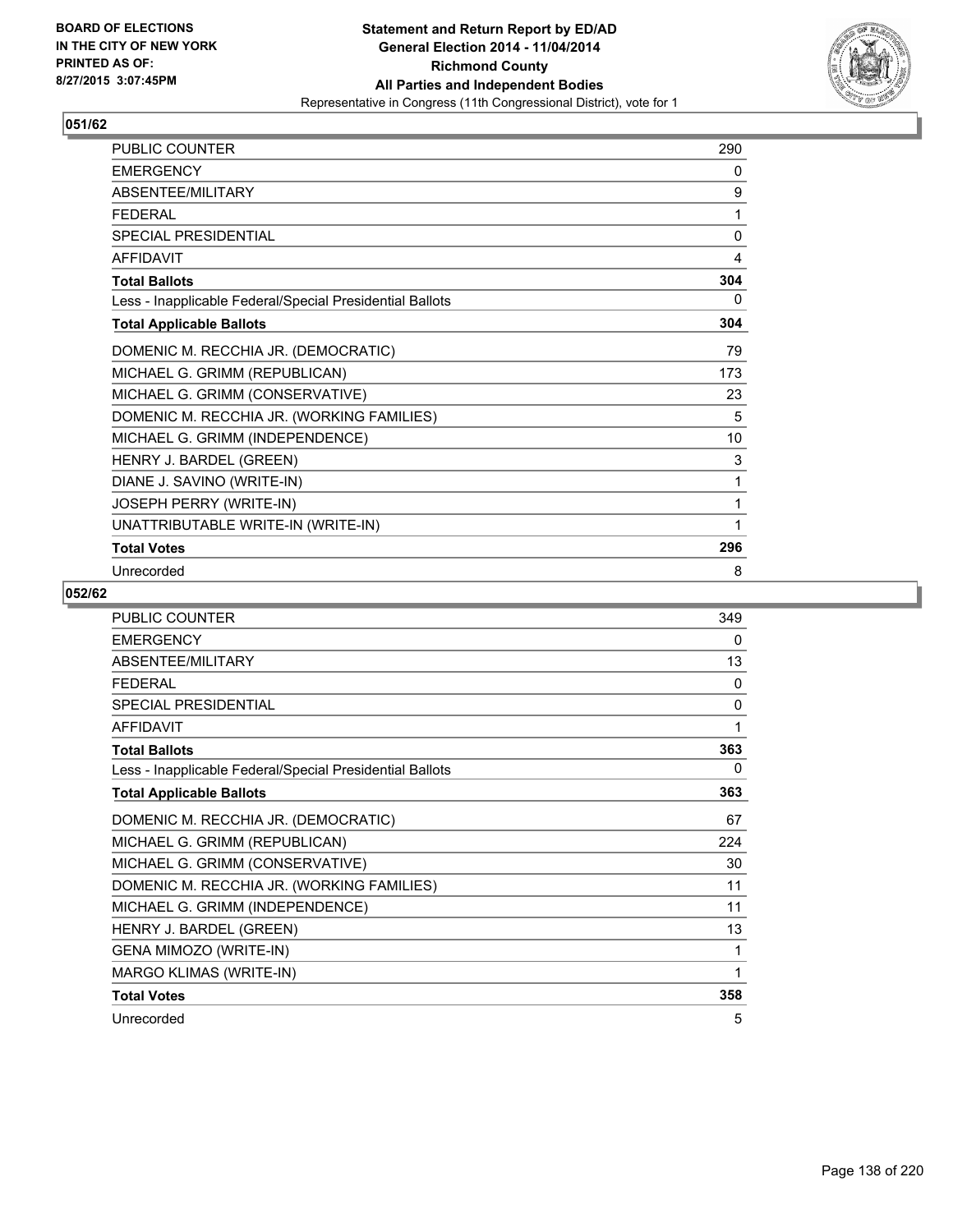

| <b>PUBLIC COUNTER</b>                                    | 333          |
|----------------------------------------------------------|--------------|
| <b>EMERGENCY</b>                                         | 0            |
| ABSENTEE/MILITARY                                        | 9            |
| <b>FEDERAL</b>                                           | $\mathbf{0}$ |
| SPECIAL PRESIDENTIAL                                     | 0            |
| <b>AFFIDAVIT</b>                                         | 2            |
| <b>Total Ballots</b>                                     | 344          |
| Less - Inapplicable Federal/Special Presidential Ballots | 0            |
| <b>Total Applicable Ballots</b>                          | 344          |
| DOMENIC M. RECCHIA JR. (DEMOCRATIC)                      | 78           |
| MICHAEL G. GRIMM (REPUBLICAN)                            | 201          |
| MICHAEL G. GRIMM (CONSERVATIVE)                          | 27           |
| DOMENIC M. RECCHIA JR. (WORKING FAMILIES)                | 5            |
| MICHAEL G. GRIMM (INDEPENDENCE)                          | 17           |
| HENRY J. BARDEL (GREEN)                                  | 10           |
| RUSSELL GELLS (WRITE-IN)                                 | 1            |
| <b>Total Votes</b>                                       | 339          |
| Unrecorded                                               | 5            |

| PUBLIC COUNTER                                           | 320 |
|----------------------------------------------------------|-----|
| <b>EMERGENCY</b>                                         | 0   |
| ABSENTEE/MILITARY                                        | 10  |
| <b>FEDERAL</b>                                           | 1   |
| <b>SPECIAL PRESIDENTIAL</b>                              | 0   |
| <b>AFFIDAVIT</b>                                         | 2   |
| <b>Total Ballots</b>                                     | 333 |
| Less - Inapplicable Federal/Special Presidential Ballots | 0   |
| <b>Total Applicable Ballots</b>                          | 333 |
| DOMENIC M. RECCHIA JR. (DEMOCRATIC)                      | 91  |
| MICHAEL G. GRIMM (REPUBLICAN)                            | 191 |
| MICHAEL G. GRIMM (CONSERVATIVE)                          | 20  |
| DOMENIC M. RECCHIA JR. (WORKING FAMILIES)                | 6   |
| MICHAEL G. GRIMM (INDEPENDENCE)                          | 9   |
| HENRY J. BARDEL (GREEN)                                  | 8   |
| GENA MIMOZO (WRITE-IN)                                   | 1   |
| UNATTRIBUTABLE WRITE-IN (WRITE-IN)                       | 1   |
| <b>Total Votes</b>                                       | 327 |
| Unrecorded                                               | 6   |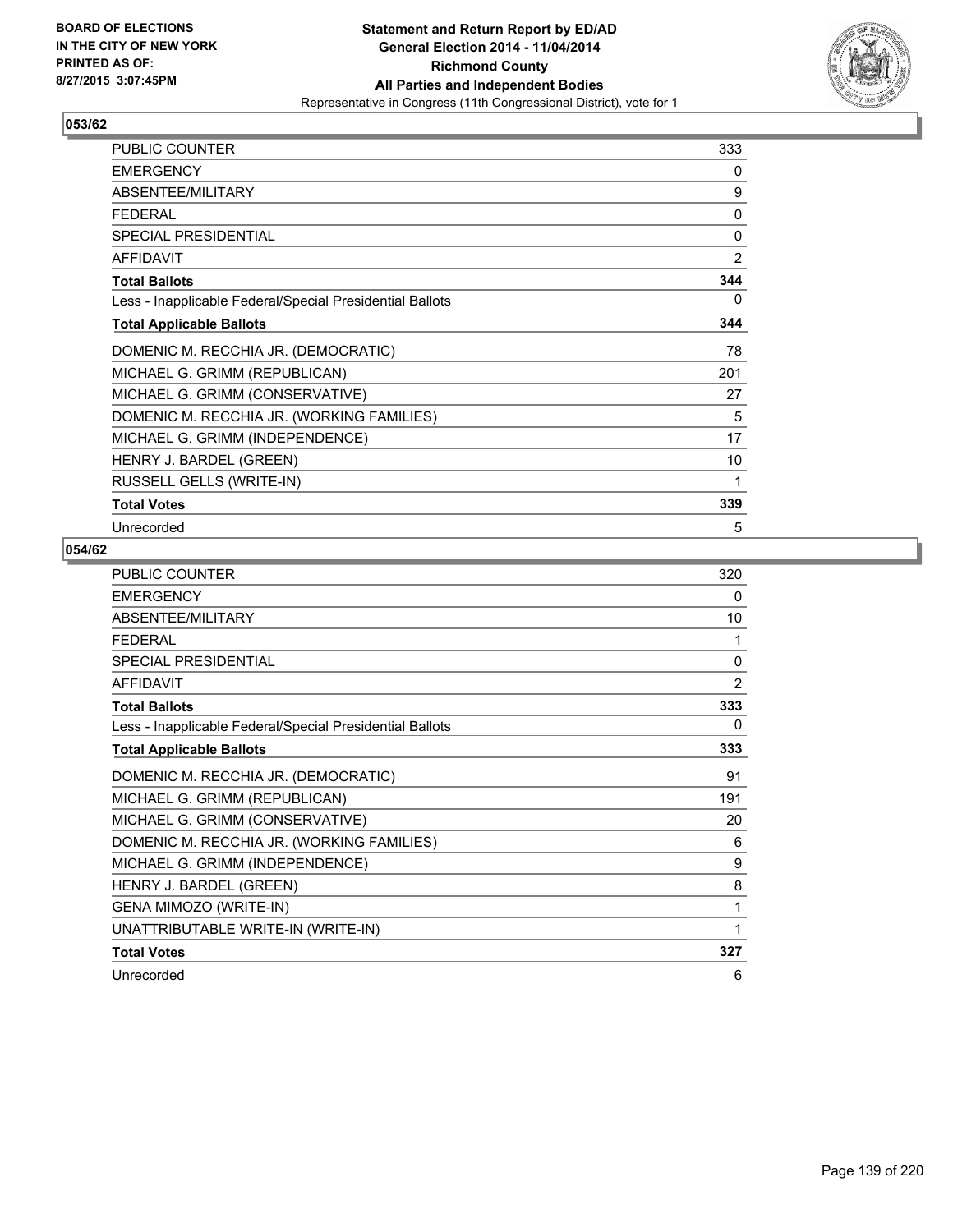

| <b>PUBLIC COUNTER</b>                                    | 328            |
|----------------------------------------------------------|----------------|
| <b>EMERGENCY</b>                                         | 0              |
| ABSENTEE/MILITARY                                        | 10             |
| <b>FEDERAL</b>                                           | 0              |
| SPECIAL PRESIDENTIAL                                     | 0              |
| <b>AFFIDAVIT</b>                                         | 3              |
| <b>Total Ballots</b>                                     | 341            |
| Less - Inapplicable Federal/Special Presidential Ballots | 0              |
| <b>Total Applicable Ballots</b>                          | 341            |
| DOMENIC M. RECCHIA JR. (DEMOCRATIC)                      | 69             |
| MICHAEL G. GRIMM (REPUBLICAN)                            | 197            |
| MICHAEL G. GRIMM (CONSERVATIVE)                          | 40             |
| DOMENIC M. RECCHIA JR. (WORKING FAMILIES)                | 6              |
| MICHAEL G. GRIMM (INDEPENDENCE)                          | $\overline{7}$ |
| HENRY J. BARDEL (GREEN)                                  | 13             |
| <b>Total Votes</b>                                       | 332            |
| Unrecorded                                               | 9              |

| <b>PUBLIC COUNTER</b>                                    | 252 |
|----------------------------------------------------------|-----|
| <b>EMERGENCY</b>                                         | 0   |
| ABSENTEE/MILITARY                                        | 5   |
| FEDERAL                                                  | 1   |
| SPECIAL PRESIDENTIAL                                     | 0   |
| <b>AFFIDAVIT</b>                                         | 1   |
| <b>Total Ballots</b>                                     | 259 |
| Less - Inapplicable Federal/Special Presidential Ballots | 0   |
| <b>Total Applicable Ballots</b>                          | 259 |
| DOMENIC M. RECCHIA JR. (DEMOCRATIC)                      | 67  |
| MICHAEL G. GRIMM (REPUBLICAN)                            | 149 |
| MICHAEL G. GRIMM (CONSERVATIVE)                          | 22  |
| DOMENIC M. RECCHIA JR. (WORKING FAMILIES)                | 1   |
| MICHAEL G. GRIMM (INDEPENDENCE)                          | 8   |
| HENRY J. BARDEL (GREEN)                                  | 9   |
| <b>Total Votes</b>                                       | 256 |
| Unrecorded                                               | 3   |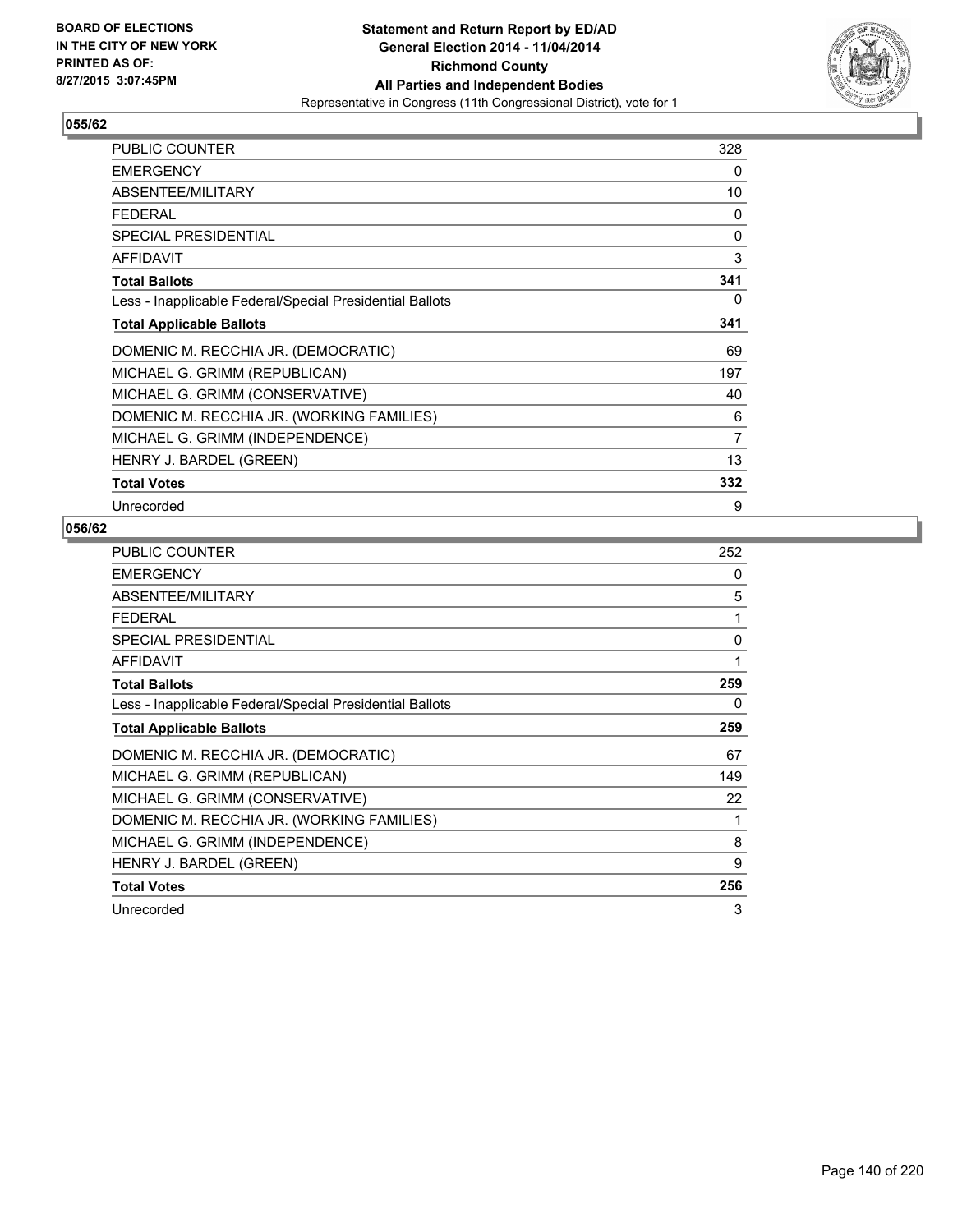

| <b>PUBLIC COUNTER</b>                                    | 289 |
|----------------------------------------------------------|-----|
| <b>EMERGENCY</b>                                         | 0   |
| ABSENTEE/MILITARY                                        | 13  |
| FFDFRAI                                                  | 0   |
| SPECIAL PRESIDENTIAL                                     | 0   |
| <b>AFFIDAVIT</b>                                         | 1   |
| <b>Total Ballots</b>                                     | 303 |
| Less - Inapplicable Federal/Special Presidential Ballots | 0   |
| <b>Total Applicable Ballots</b>                          | 303 |
| DOMENIC M. RECCHIA JR. (DEMOCRATIC)                      | 55  |
| MICHAEL G. GRIMM (REPUBLICAN)                            | 194 |
| MICHAEL G. GRIMM (CONSERVATIVE)                          | 28  |
| DOMENIC M. RECCHIA JR. (WORKING FAMILIES)                | 3   |
| MICHAEL G. GRIMM (INDEPENDENCE)                          | 10  |
| HENRY J. BARDEL (GREEN)                                  | 5   |
| UNATTRIBUTABLE WRITE-IN (WRITE-IN)                       | 1   |
| <b>Total Votes</b>                                       | 296 |
| Unrecorded                                               | 7   |

| PUBLIC COUNTER                                           | 356 |
|----------------------------------------------------------|-----|
| <b>EMERGENCY</b>                                         | 0   |
| ABSENTEE/MILITARY                                        | 12  |
| <b>FFDFRAI</b>                                           | 0   |
| SPECIAL PRESIDENTIAL                                     | 0   |
| <b>AFFIDAVIT</b>                                         | 1   |
| <b>Total Ballots</b>                                     | 369 |
| Less - Inapplicable Federal/Special Presidential Ballots | 0   |
| <b>Total Applicable Ballots</b>                          | 369 |
| DOMENIC M. RECCHIA JR. (DEMOCRATIC)                      | 70  |
| MICHAEL G. GRIMM (REPUBLICAN)                            | 234 |
| MICHAEL G. GRIMM (CONSERVATIVE)                          | 29  |
| DOMENIC M. RECCHIA JR. (WORKING FAMILIES)                | 10  |
| MICHAEL G. GRIMM (INDEPENDENCE)                          | 6   |
| HENRY J. BARDEL (GREEN)                                  | 9   |
| GENA MIMOZO (WRITE-IN)                                   | 1   |
| UNATTRIBUTABLE WRITE-IN (WRITE-IN)                       | 1   |
| VITO FOSSELLA JR. (WRITE-IN)                             | 1   |
| <b>Total Votes</b>                                       | 361 |
| Unrecorded                                               | 8   |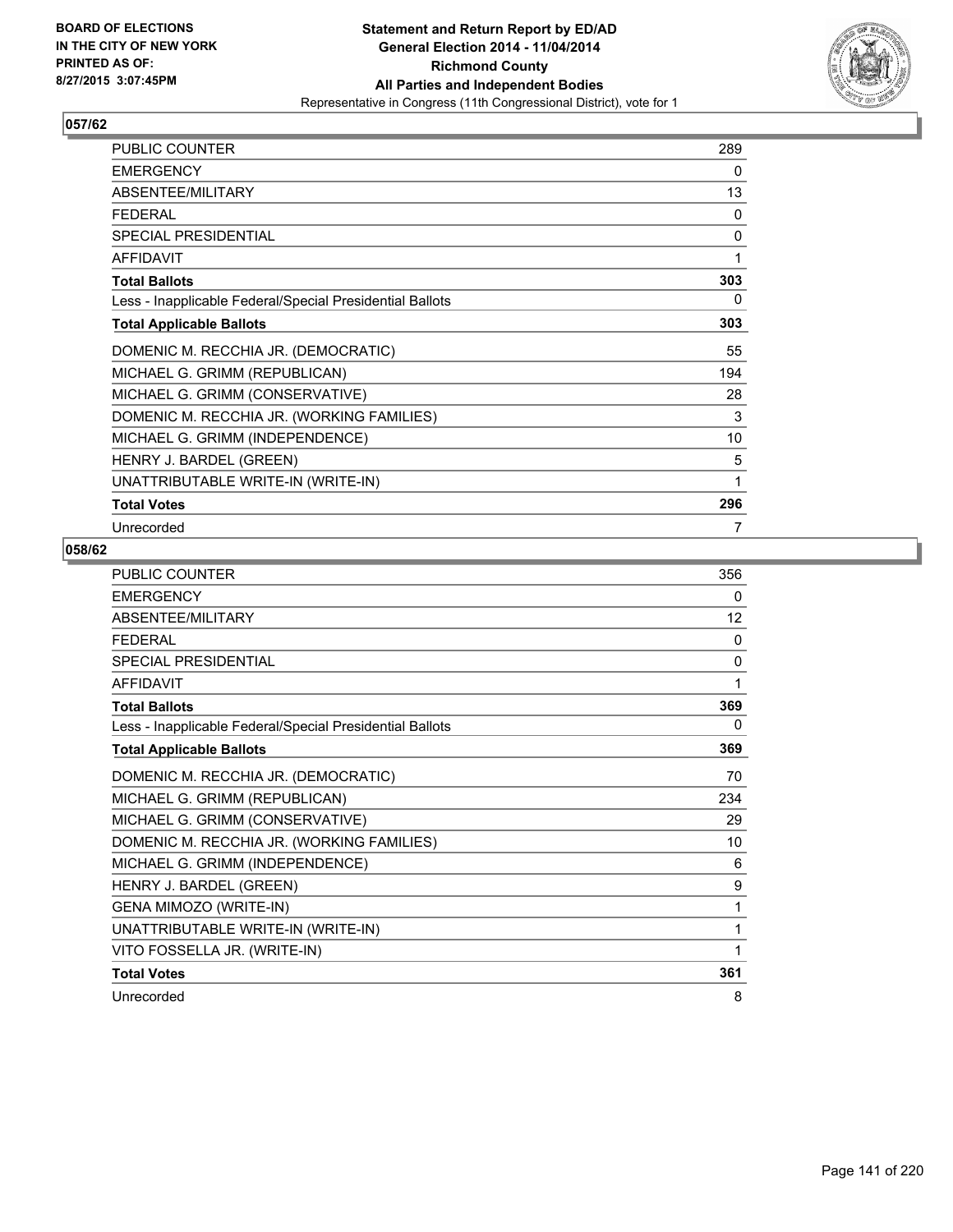

| <b>PUBLIC COUNTER</b>                                    | 241      |
|----------------------------------------------------------|----------|
| <b>EMERGENCY</b>                                         | 0        |
| ABSENTEE/MILITARY                                        | 8        |
| <b>FEDERAL</b>                                           | $\Omega$ |
| SPECIAL PRESIDENTIAL                                     | 0        |
| <b>AFFIDAVIT</b>                                         | 3        |
| <b>Total Ballots</b>                                     | 252      |
| Less - Inapplicable Federal/Special Presidential Ballots | 0        |
| <b>Total Applicable Ballots</b>                          | 252      |
| DOMENIC M. RECCHIA JR. (DEMOCRATIC)                      | 66       |
| MICHAEL G. GRIMM (REPUBLICAN)                            | 142      |
| MICHAEL G. GRIMM (CONSERVATIVE)                          | 22       |
| DOMENIC M. RECCHIA JR. (WORKING FAMILIES)                | 5        |
| MICHAEL G. GRIMM (INDEPENDENCE)                          | 6        |
| HENRY J. BARDEL (GREEN)                                  | 2        |
| GENA MIMOZO (WRITE-IN)                                   | 3        |
| <b>Total Votes</b>                                       | 246      |
| Unrecorded                                               | 6        |

| <b>PUBLIC COUNTER</b>                                    | 161 |
|----------------------------------------------------------|-----|
| <b>EMERGENCY</b>                                         | 0   |
| ABSENTEE/MILITARY                                        | 3   |
| <b>FEDERAL</b>                                           | 0   |
| <b>SPECIAL PRESIDENTIAL</b>                              | 0   |
| <b>AFFIDAVIT</b>                                         | 0   |
| <b>Total Ballots</b>                                     | 164 |
| Less - Inapplicable Federal/Special Presidential Ballots | 0   |
| <b>Total Applicable Ballots</b>                          | 164 |
| DOMENIC M. RECCHIA JR. (DEMOCRATIC)                      | 28  |
| MICHAEL G. GRIMM (REPUBLICAN)                            | 101 |
| MICHAEL G. GRIMM (CONSERVATIVE)                          | 19  |
| DOMENIC M. RECCHIA JR. (WORKING FAMILIES)                | 4   |
| MICHAEL G. GRIMM (INDEPENDENCE)                          | 4   |
| HENRY J. BARDEL (GREEN)                                  | 5   |
| <b>Total Votes</b>                                       | 161 |
| Unrecorded                                               | 3   |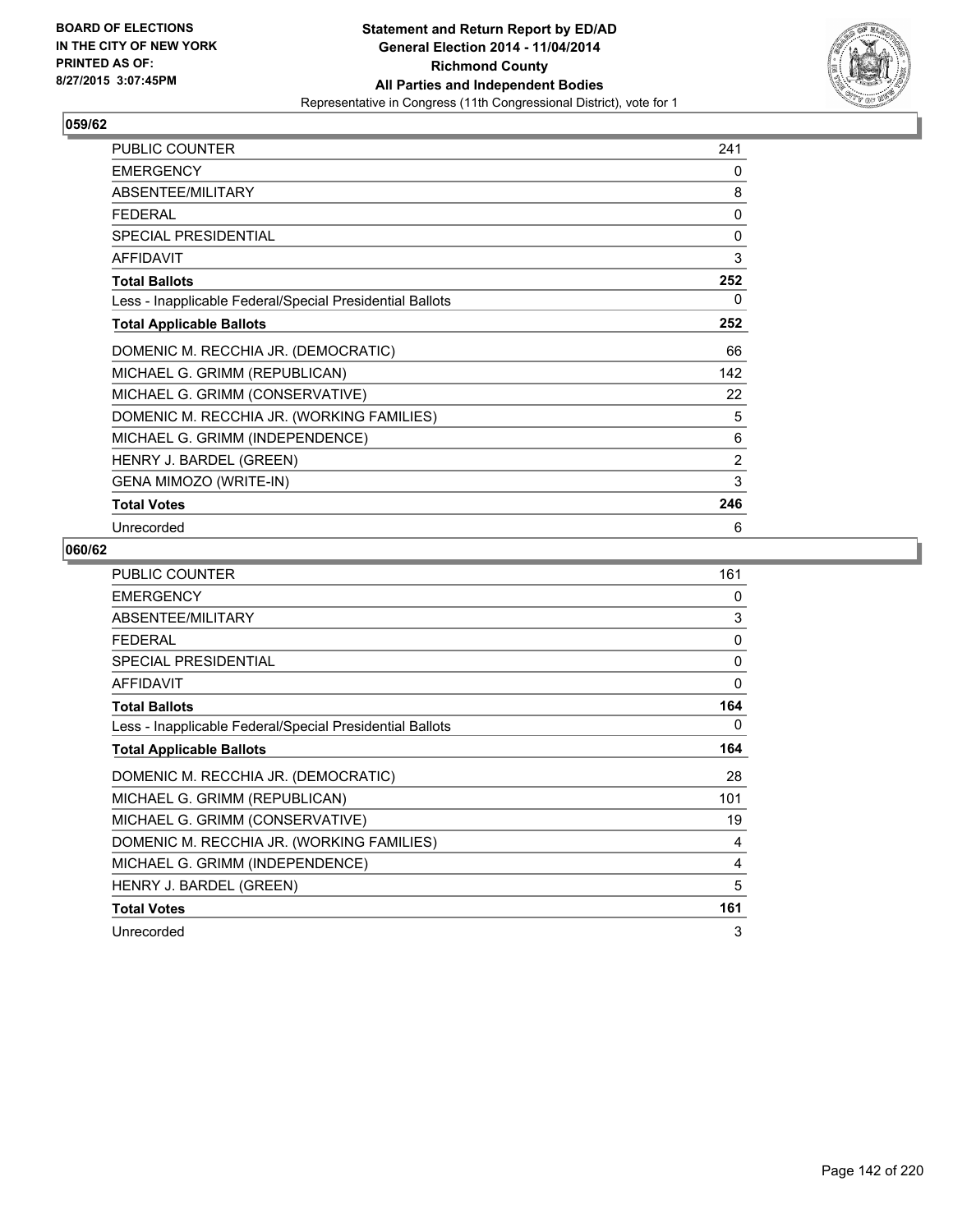

| <b>PUBLIC COUNTER</b>                                    | 228            |
|----------------------------------------------------------|----------------|
| <b>EMERGENCY</b>                                         | 0              |
| ABSENTEE/MILITARY                                        | 6              |
| FFDFRAI                                                  | 0              |
| SPECIAL PRESIDENTIAL                                     | 0              |
| <b>AFFIDAVIT</b>                                         | 2              |
| <b>Total Ballots</b>                                     | 236            |
| Less - Inapplicable Federal/Special Presidential Ballots | 0              |
| <b>Total Applicable Ballots</b>                          | 236            |
| DOMENIC M. RECCHIA JR. (DEMOCRATIC)                      | 69             |
| MICHAEL G. GRIMM (REPUBLICAN)                            | 121            |
| MICHAEL G. GRIMM (CONSERVATIVE)                          | 20             |
| DOMENIC M. RECCHIA JR. (WORKING FAMILIES)                | 9              |
| MICHAEL G. GRIMM (INDEPENDENCE)                          | 9              |
| HENRY J. BARDEL (GREEN)                                  | 3              |
| PHILIP CARRONE (WRITE-IN)                                | $\overline{2}$ |
| <b>Total Votes</b>                                       | 233            |
| Unrecorded                                               | 3              |

| <b>PUBLIC COUNTER</b>                                    | 208 |
|----------------------------------------------------------|-----|
| <b>EMERGENCY</b>                                         | 0   |
| ABSENTEE/MILITARY                                        | 8   |
| <b>FEDERAL</b>                                           | 2   |
| <b>SPECIAL PRESIDENTIAL</b>                              | 0   |
| <b>AFFIDAVIT</b>                                         | 0   |
| <b>Total Ballots</b>                                     | 218 |
| Less - Inapplicable Federal/Special Presidential Ballots | 0   |
| <b>Total Applicable Ballots</b>                          | 218 |
| DOMENIC M. RECCHIA JR. (DEMOCRATIC)                      | 42  |
| MICHAEL G. GRIMM (REPUBLICAN)                            | 131 |
| MICHAEL G. GRIMM (CONSERVATIVE)                          | 18  |
| DOMENIC M. RECCHIA JR. (WORKING FAMILIES)                | 9   |
| MICHAEL G. GRIMM (INDEPENDENCE)                          | 3   |
| HENRY J. BARDEL (GREEN)                                  | 11  |
| <b>Total Votes</b>                                       | 214 |
| Unrecorded                                               | 4   |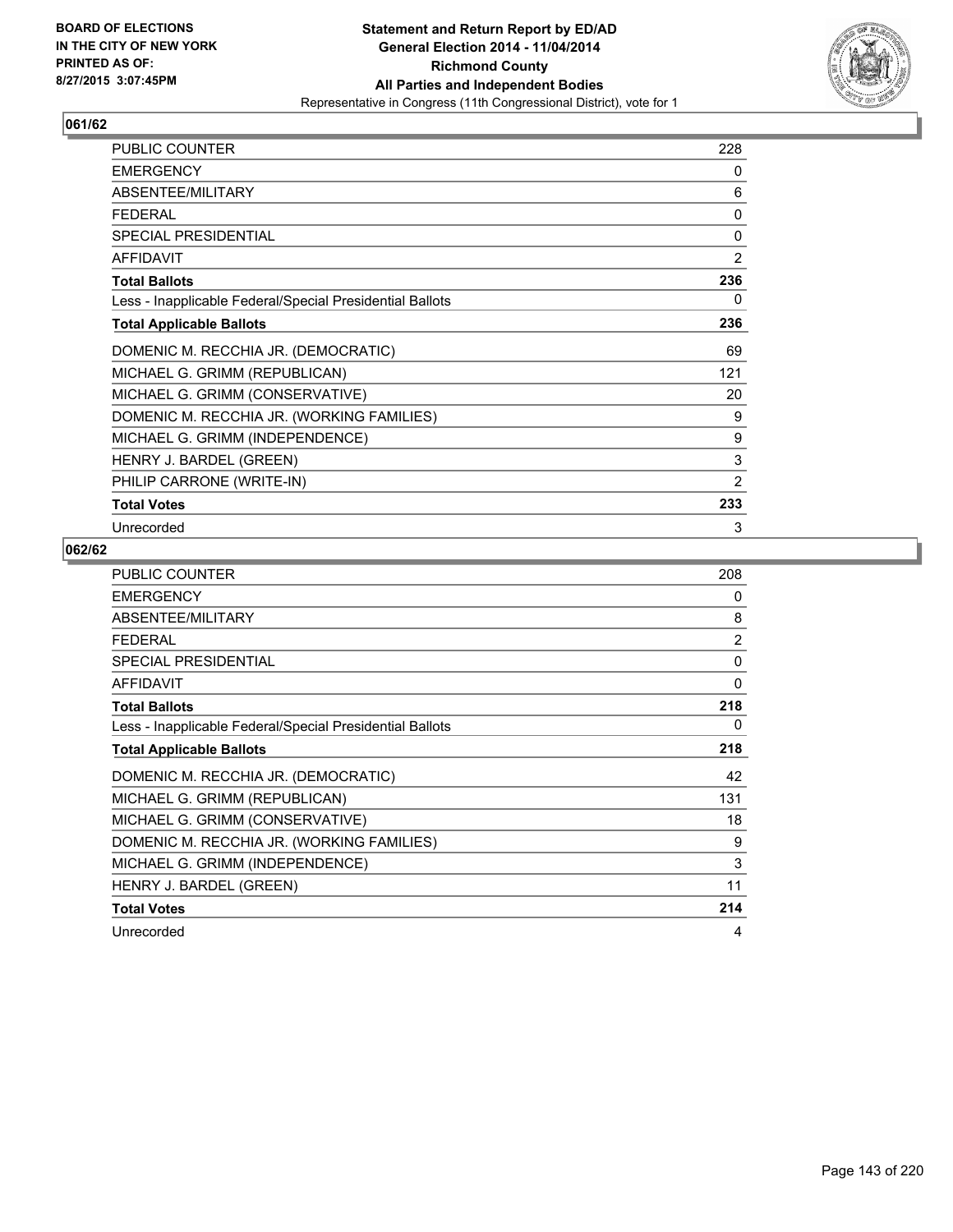

| <b>PUBLIC COUNTER</b>                                    | 184 |
|----------------------------------------------------------|-----|
| <b>EMERGENCY</b>                                         | 0   |
| ABSENTEE/MILITARY                                        | 7   |
| <b>FEDERAL</b>                                           | 1   |
| SPECIAL PRESIDENTIAL                                     | 0   |
| <b>AFFIDAVIT</b>                                         | 0   |
| <b>Total Ballots</b>                                     | 192 |
| Less - Inapplicable Federal/Special Presidential Ballots | 0   |
| <b>Total Applicable Ballots</b>                          | 192 |
| DOMENIC M. RECCHIA JR. (DEMOCRATIC)                      | 56  |
| MICHAEL G. GRIMM (REPUBLICAN)                            | 108 |
| MICHAEL G. GRIMM (CONSERVATIVE)                          | 10  |
| DOMENIC M. RECCHIA JR. (WORKING FAMILIES)                | 7   |
| MICHAEL G. GRIMM (INDEPENDENCE)                          | 3   |
| HENRY J. BARDEL (GREEN)                                  | 3   |
| <b>Total Votes</b>                                       | 187 |
| Unrecorded                                               | 5   |

| <b>PUBLIC COUNTER</b>                                    | 162          |
|----------------------------------------------------------|--------------|
| <b>EMERGENCY</b>                                         | 0            |
| ABSENTEE/MILITARY                                        | 4            |
| <b>FEDERAL</b>                                           | $\mathbf{0}$ |
| <b>SPECIAL PRESIDENTIAL</b>                              | $\mathbf{0}$ |
| <b>AFFIDAVIT</b>                                         | $\mathbf{0}$ |
| <b>Total Ballots</b>                                     | 166          |
| Less - Inapplicable Federal/Special Presidential Ballots | 0            |
| <b>Total Applicable Ballots</b>                          | 166          |
| DOMENIC M. RECCHIA JR. (DEMOCRATIC)                      | 43           |
| MICHAEL G. GRIMM (REPUBLICAN)                            | 89           |
| MICHAEL G. GRIMM (CONSERVATIVE)                          | 11           |
| DOMENIC M. RECCHIA JR. (WORKING FAMILIES)                | 3            |
| MICHAEL G. GRIMM (INDEPENDENCE)                          | 3            |
| HENRY J. BARDEL (GREEN)                                  | 10           |
| MICHAEL J. CUSICK (WRITE-IN)                             | 1            |
| <b>Total Votes</b>                                       | 160          |
| Unrecorded                                               | 6            |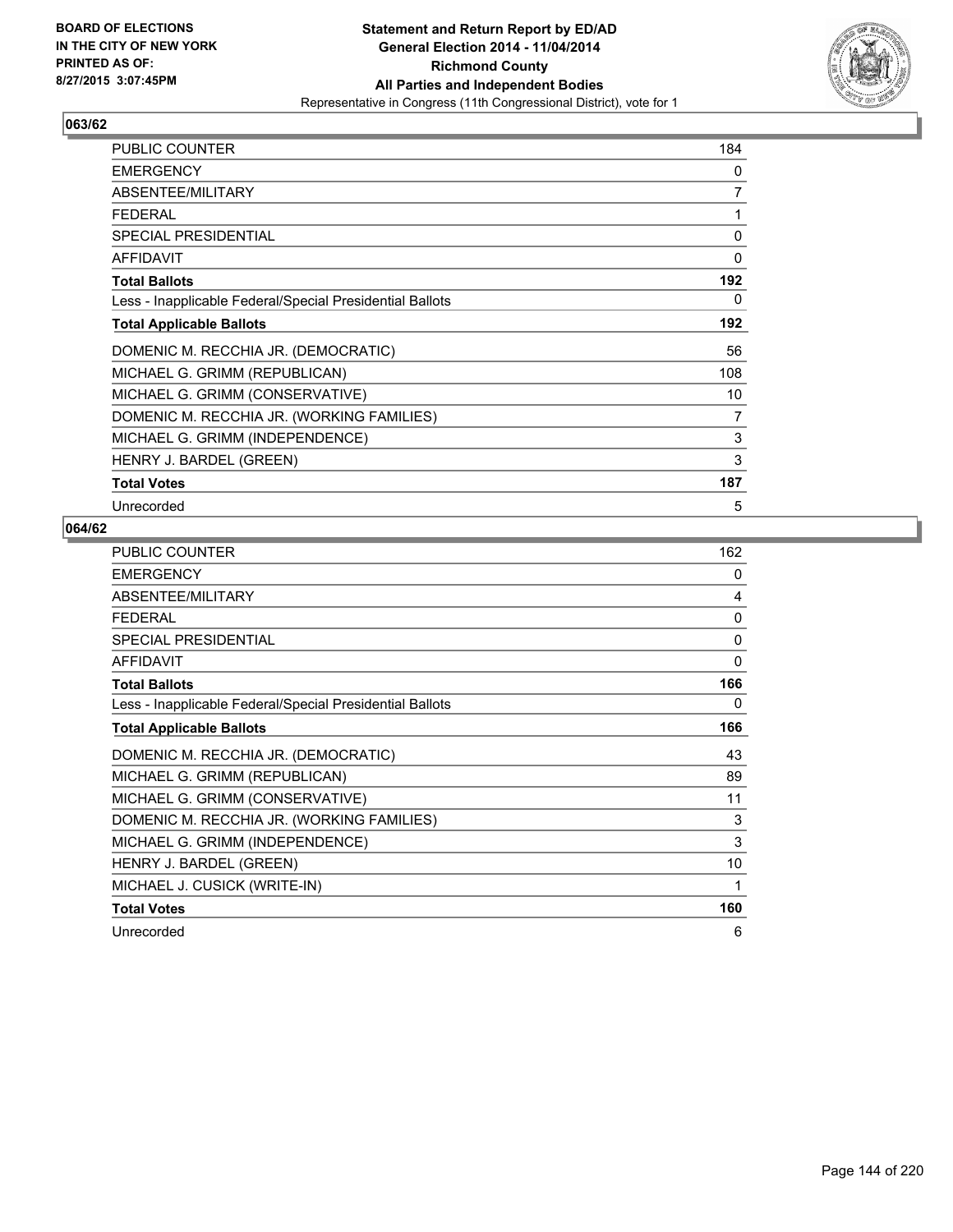

| PUBLIC COUNTER                                           | 450            |
|----------------------------------------------------------|----------------|
| <b>EMERGENCY</b>                                         | 0              |
| ABSENTEE/MILITARY                                        | 11             |
| <b>FEDERAL</b>                                           | 0              |
| SPECIAL PRESIDENTIAL                                     | 0              |
| <b>AFFIDAVIT</b>                                         | $\overline{2}$ |
| <b>Total Ballots</b>                                     | 463            |
| Less - Inapplicable Federal/Special Presidential Ballots | 0              |
| <b>Total Applicable Ballots</b>                          | 463            |
| DOMENIC M. RECCHIA JR. (DEMOCRATIC)                      | 85             |
| MICHAEL G. GRIMM (REPUBLICAN)                            | 307            |
| MICHAEL G. GRIMM (CONSERVATIVE)                          | 39             |
| DOMENIC M. RECCHIA JR. (WORKING FAMILIES)                | 10             |
| MICHAEL G. GRIMM (INDEPENDENCE)                          | 9              |
| HENRY J. BARDEL (GREEN)                                  | 7              |
| JOSEPH MANZO (WRITE-IN)                                  | 1              |
| UNATTRIBUTABLE WRITE-IN (WRITE-IN)                       | $\overline{2}$ |
| <b>Total Votes</b>                                       | 460            |
| Unrecorded                                               | 3              |

| <b>PUBLIC COUNTER</b>                                    | 433 |
|----------------------------------------------------------|-----|
| <b>EMERGENCY</b>                                         | 0   |
| ABSENTEE/MILITARY                                        | 19  |
| <b>FEDERAL</b>                                           | 1   |
| <b>SPECIAL PRESIDENTIAL</b>                              | 0   |
| <b>AFFIDAVIT</b>                                         | 4   |
| <b>Total Ballots</b>                                     | 457 |
| Less - Inapplicable Federal/Special Presidential Ballots | 0   |
| <b>Total Applicable Ballots</b>                          | 457 |
| DOMENIC M. RECCHIA JR. (DEMOCRATIC)                      | 82  |
| MICHAEL G. GRIMM (REPUBLICAN)                            | 313 |
| MICHAEL G. GRIMM (CONSERVATIVE)                          | 36  |
| DOMENIC M. RECCHIA JR. (WORKING FAMILIES)                | 3   |
| MICHAEL G. GRIMM (INDEPENDENCE)                          | 10  |
| HENRY J. BARDEL (GREEN)                                  | 7   |
| <b>Total Votes</b>                                       | 451 |
| Unrecorded                                               | 6   |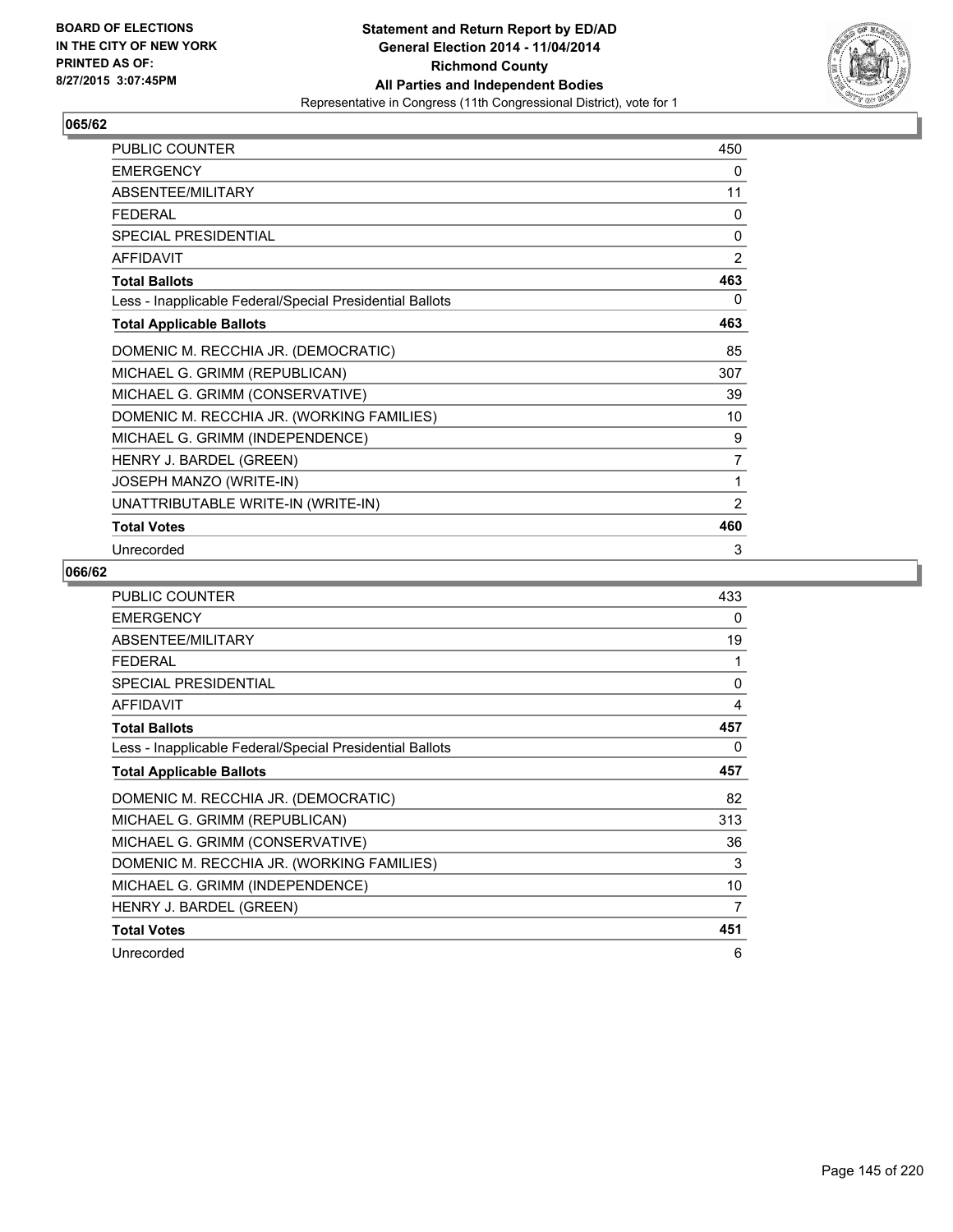

| <b>PUBLIC COUNTER</b>                                    | 364 |
|----------------------------------------------------------|-----|
| <b>EMERGENCY</b>                                         | 0   |
| ABSENTEE/MILITARY                                        | 14  |
| <b>FFDFRAI</b>                                           | 0   |
| <b>SPECIAL PRESIDENTIAL</b>                              | 0   |
| <b>AFFIDAVIT</b>                                         | 1   |
| <b>Total Ballots</b>                                     | 379 |
| Less - Inapplicable Federal/Special Presidential Ballots | 0   |
| <b>Total Applicable Ballots</b>                          | 379 |
| DOMENIC M. RECCHIA JR. (DEMOCRATIC)                      | 84  |
| MICHAEL G. GRIMM (REPUBLICAN)                            | 231 |
| MICHAEL G. GRIMM (CONSERVATIVE)                          | 26  |
| DOMENIC M. RECCHIA JR. (WORKING FAMILIES)                | 12  |
| MICHAEL G. GRIMM (INDEPENDENCE)                          | 10  |
| HENRY J. BARDEL (GREEN)                                  | 8   |
| ALFRED C. CERILLO III (WRITE-IN)                         | 1   |
| GENA MIMOZO (WRITE-IN)                                   | 1   |
| GENA MOZZARRELLA (WRITE-IN)                              | 1   |
| MICHAEL E. MCMAHON (WRITE-IN)                            | 1   |
| <b>Total Votes</b>                                       | 375 |
| Unrecorded                                               | 4   |

| <b>PUBLIC COUNTER</b>                                    | 341            |
|----------------------------------------------------------|----------------|
| <b>EMERGENCY</b>                                         | 0              |
| ABSENTEE/MILITARY                                        | 15             |
| <b>FEDERAL</b>                                           | 0              |
| SPECIAL PRESIDENTIAL                                     | 0              |
| <b>AFFIDAVIT</b>                                         | $\overline{2}$ |
| <b>Total Ballots</b>                                     | 358            |
| Less - Inapplicable Federal/Special Presidential Ballots | 0              |
| <b>Total Applicable Ballots</b>                          | 358            |
| DOMENIC M. RECCHIA JR. (DEMOCRATIC)                      | 88             |
| MICHAEL G. GRIMM (REPUBLICAN)                            | 207            |
| MICHAEL G. GRIMM (CONSERVATIVE)                          | 37             |
| DOMENIC M. RECCHIA JR. (WORKING FAMILIES)                | 6              |
| MICHAEL G. GRIMM (INDEPENDENCE)                          | 9              |
| HENRY J. BARDEL (GREEN)                                  | 5              |
| UNATTRIBUTABLE WRITE-IN (WRITE-IN)                       | $\overline{2}$ |
| <b>Total Votes</b>                                       | 354            |
| Unrecorded                                               | 4              |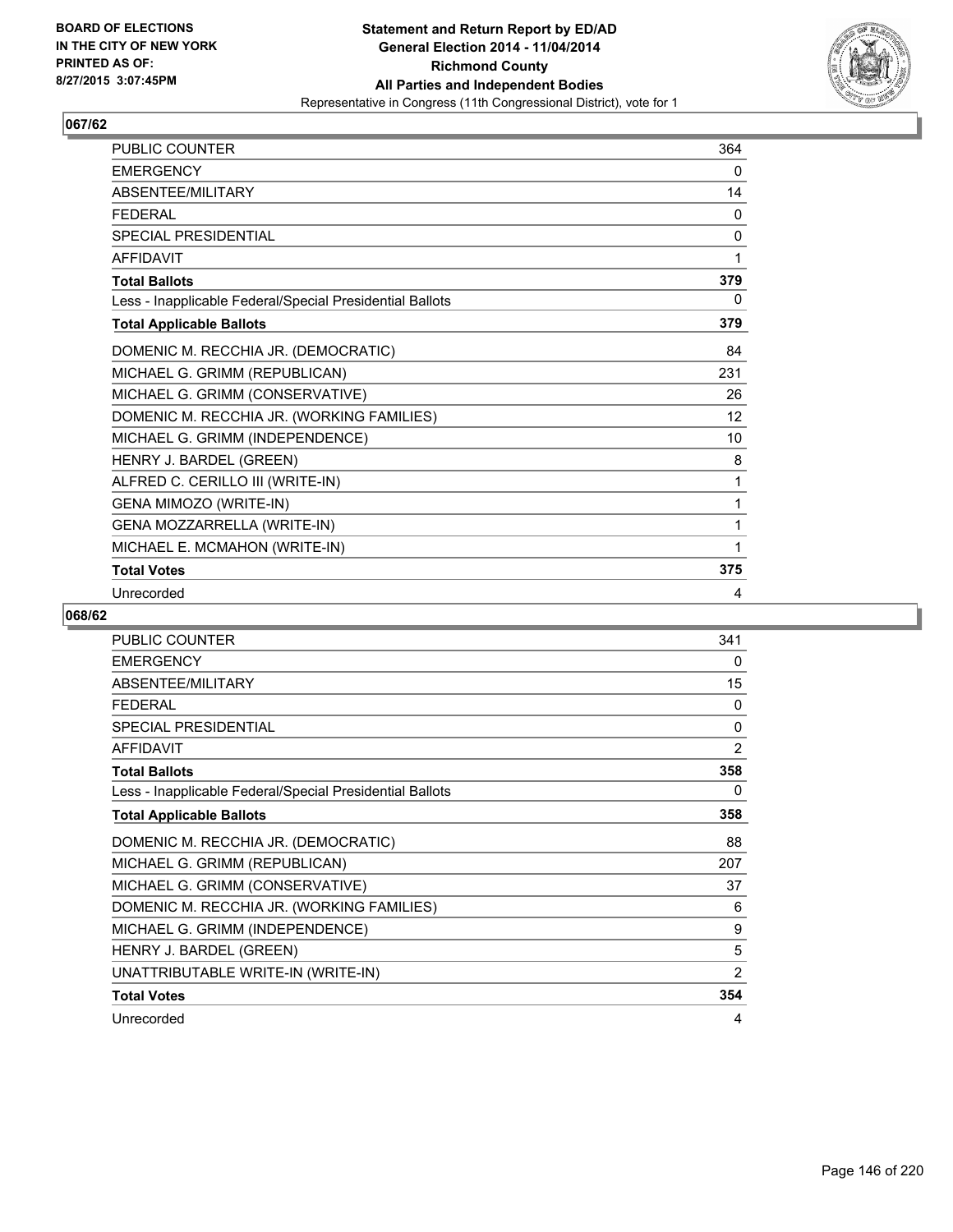

| <b>PUBLIC COUNTER</b>                                    | 275 |
|----------------------------------------------------------|-----|
| <b>EMERGENCY</b>                                         | 0   |
| ABSENTEE/MILITARY                                        | 13  |
| <b>FEDERAL</b>                                           | 3   |
| SPECIAL PRESIDENTIAL                                     | 0   |
| <b>AFFIDAVIT</b>                                         | 5   |
| <b>Total Ballots</b>                                     | 296 |
| Less - Inapplicable Federal/Special Presidential Ballots | 0   |
| <b>Total Applicable Ballots</b>                          | 296 |
| DOMENIC M. RECCHIA JR. (DEMOCRATIC)                      | 67  |
| MICHAEL G. GRIMM (REPUBLICAN)                            | 184 |
| MICHAEL G. GRIMM (CONSERVATIVE)                          | 22  |
| DOMENIC M. RECCHIA JR. (WORKING FAMILIES)                | 4   |
| MICHAEL G. GRIMM (INDEPENDENCE)                          | 8   |
| HENRY J. BARDEL (GREEN)                                  | 5   |
| <b>KEN RAISCLE (WRITE-IN)</b>                            | 1   |
| <b>Total Votes</b>                                       | 291 |
| Unrecorded                                               | 5   |

| PUBLIC COUNTER                                           | 165 |
|----------------------------------------------------------|-----|
| <b>EMERGENCY</b>                                         | 0   |
| ABSENTEE/MILITARY                                        | 9   |
| <b>FEDERAL</b>                                           | 0   |
| <b>SPECIAL PRESIDENTIAL</b>                              | 0   |
| <b>AFFIDAVIT</b>                                         | 2   |
| <b>Total Ballots</b>                                     | 176 |
| Less - Inapplicable Federal/Special Presidential Ballots | 0   |
| <b>Total Applicable Ballots</b>                          | 176 |
| DOMENIC M. RECCHIA JR. (DEMOCRATIC)                      | 46  |
| MICHAEL G. GRIMM (REPUBLICAN)                            | 94  |
| MICHAEL G. GRIMM (CONSERVATIVE)                          | 20  |
| DOMENIC M. RECCHIA JR. (WORKING FAMILIES)                | 5   |
| MICHAEL G. GRIMM (INDEPENDENCE)                          | 1   |
| HENRY J. BARDEL (GREEN)                                  | 4   |
| PETER KING (WRITE-IN)                                    | 1   |
| STEPHEN T. BREWI (WRITE-IN)                              | 1   |
| <b>Total Votes</b>                                       | 172 |
| Unrecorded                                               | 4   |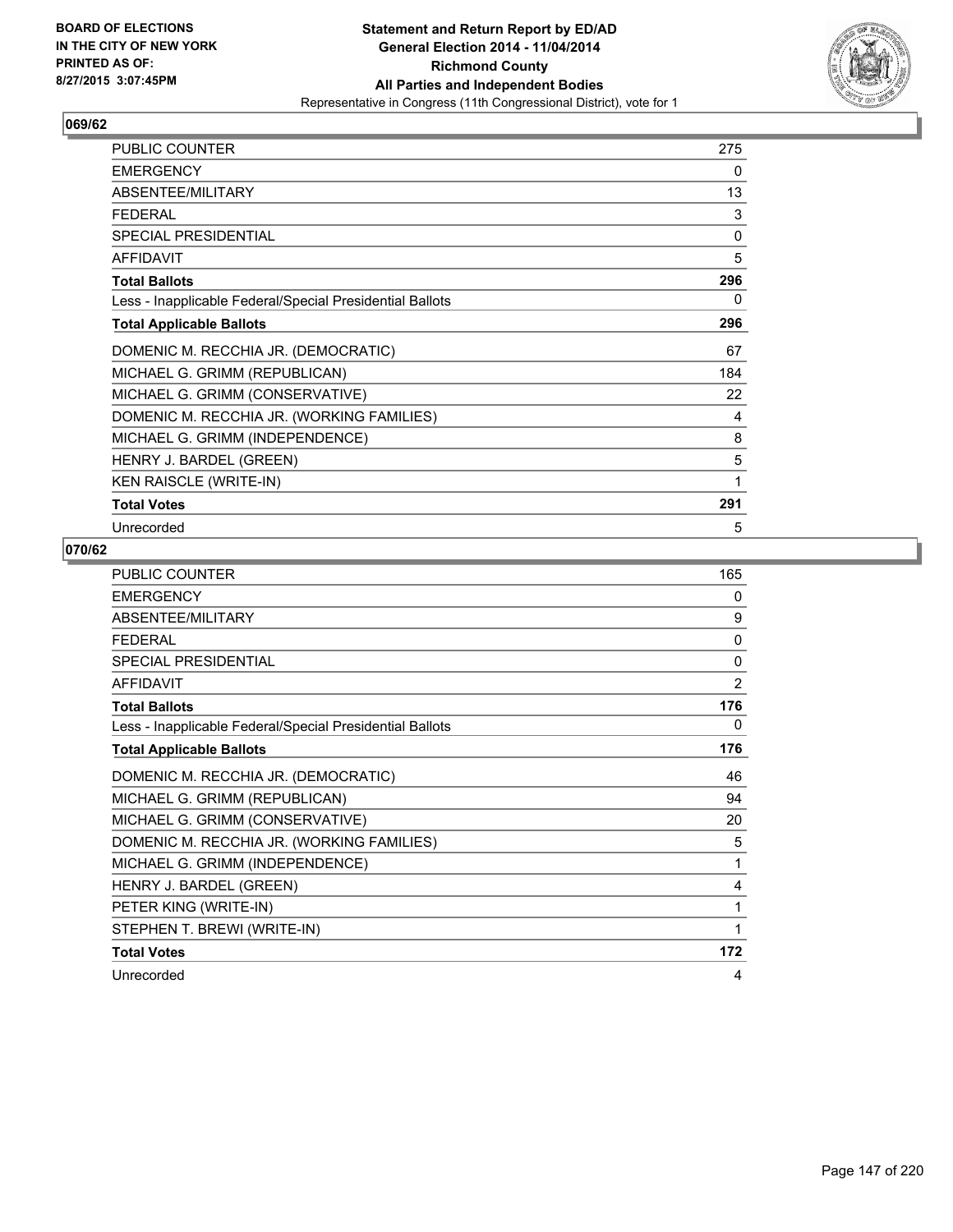

| <b>PUBLIC COUNTER</b>                                    | 372          |
|----------------------------------------------------------|--------------|
| <b>EMERGENCY</b>                                         | 0            |
| ABSENTEE/MILITARY                                        | 11           |
| <b>FEDERAL</b>                                           | 1            |
| <b>SPECIAL PRESIDENTIAL</b>                              | $\mathbf{0}$ |
| AFFIDAVIT                                                | 2            |
| <b>Total Ballots</b>                                     | 386          |
| Less - Inapplicable Federal/Special Presidential Ballots | 0            |
| <b>Total Applicable Ballots</b>                          | 386          |
| DOMENIC M. RECCHIA JR. (DEMOCRATIC)                      | 73           |
| MICHAEL G. GRIMM (REPUBLICAN)                            | 249          |
| MICHAEL G. GRIMM (CONSERVATIVE)                          | 34           |
| DOMENIC M. RECCHIA JR. (WORKING FAMILIES)                | 5            |
| MICHAEL G. GRIMM (INDEPENDENCE)                          | 13           |
| HENRY J. BARDEL (GREEN)                                  | 3            |
| ALBERT ALBANESE III (WRITE-IN)                           | $\mathbf{1}$ |
| <b>GENA MALZONE (WRITE-IN)</b>                           | 1            |
| GENA MIMOZO (WRITE-IN)                                   | 1            |
| RUSSELL C. GALLO (WRITE-IN)                              | 2            |
| UNATTRIBUTABLE WRITE-IN (WRITE-IN)                       | 1            |
| <b>Total Votes</b>                                       | 383          |
| Unrecorded                                               | 3            |

| <b>PUBLIC COUNTER</b>                                    | 305 |
|----------------------------------------------------------|-----|
| <b>EMERGENCY</b>                                         | 0   |
| ABSENTEE/MILITARY                                        | 16  |
| <b>FEDERAL</b>                                           | 3   |
| <b>SPECIAL PRESIDENTIAL</b>                              | 0   |
| <b>AFFIDAVIT</b>                                         | 2   |
| <b>Total Ballots</b>                                     | 326 |
| Less - Inapplicable Federal/Special Presidential Ballots | 0   |
| <b>Total Applicable Ballots</b>                          | 326 |
| DOMENIC M. RECCHIA JR. (DEMOCRATIC)                      | 66  |
| MICHAEL G. GRIMM (REPUBLICAN)                            | 217 |
| MICHAEL G. GRIMM (CONSERVATIVE)                          | 18  |
| DOMENIC M. RECCHIA JR. (WORKING FAMILIES)                | 3   |
| MICHAEL G. GRIMM (INDEPENDENCE)                          | 5   |
| HENRY J. BARDEL (GREEN)                                  | 6   |
| MICHAEL E. MCMAHON (WRITE-IN)                            | 1   |
| MICHAEL J. CUSICK (WRITE-IN)                             | 1   |
| UNATTRIBUTABLE WRITE-IN (WRITE-IN)                       | 1   |
| <b>Total Votes</b>                                       | 318 |
| Unrecorded                                               | 8   |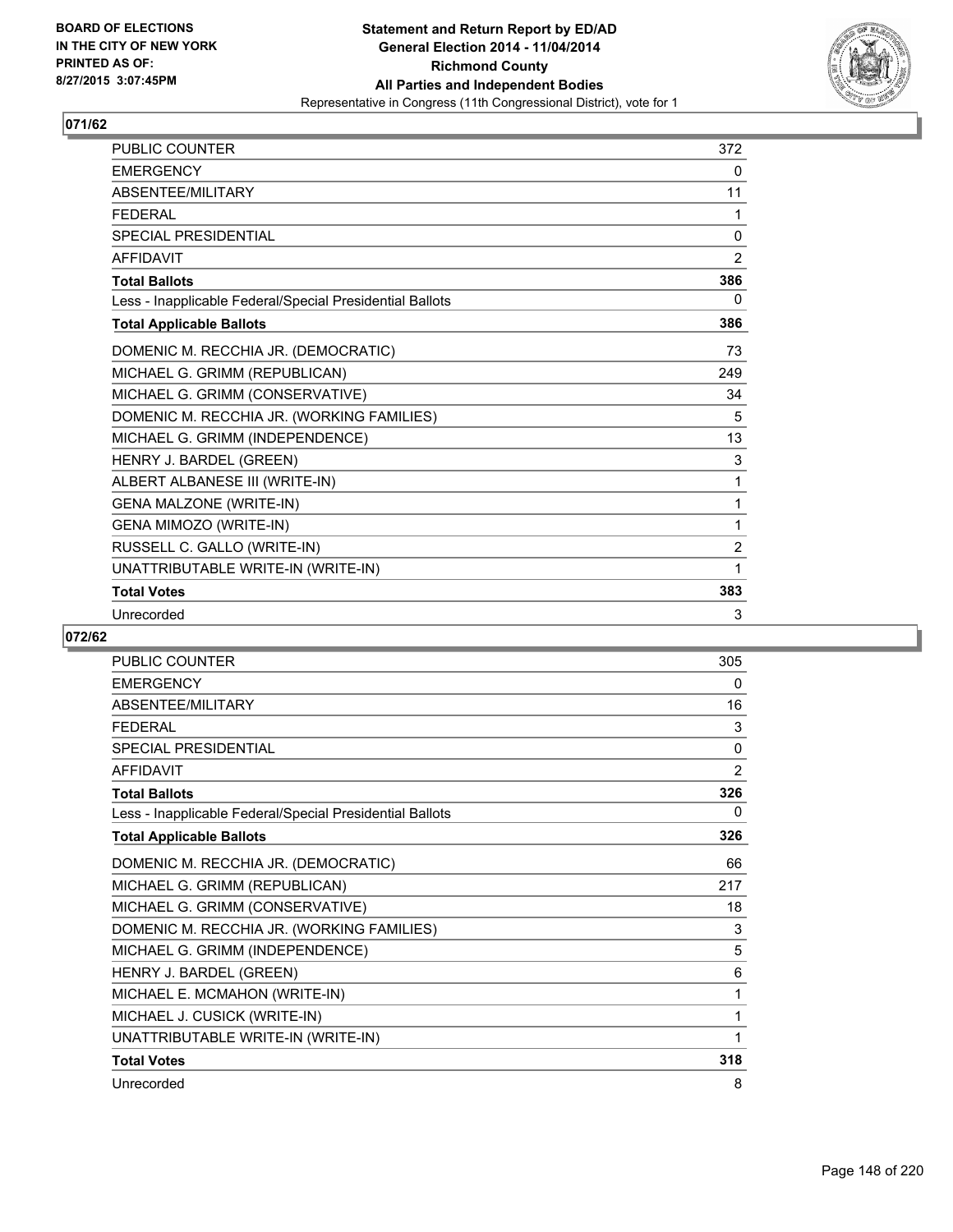

| PUBLIC COUNTER                                           | 330 |
|----------------------------------------------------------|-----|
| <b>EMERGENCY</b>                                         | 0   |
| ABSENTEE/MILITARY                                        | 11  |
| <b>FEDERAL</b>                                           | 1   |
| SPECIAL PRESIDENTIAL                                     | 0   |
| <b>AFFIDAVIT</b>                                         | 3   |
| <b>Total Ballots</b>                                     | 345 |
| Less - Inapplicable Federal/Special Presidential Ballots | 0   |
| <b>Total Applicable Ballots</b>                          | 345 |
| DOMENIC M. RECCHIA JR. (DEMOCRATIC)                      | 81  |
| MICHAEL G. GRIMM (REPUBLICAN)                            | 199 |
| MICHAEL G. GRIMM (CONSERVATIVE)                          | 30  |
| DOMENIC M. RECCHIA JR. (WORKING FAMILIES)                | 13  |
| MICHAEL G. GRIMM (INDEPENDENCE)                          | 4   |
| HENRY J. BARDEL (GREEN)                                  | 9   |
| MARA MONTALBANO (WRITE-IN)                               | 1   |
| MICHAEL J. CUSICK (WRITE-IN)                             | 1   |
| <b>Total Votes</b>                                       | 338 |
| Unrecorded                                               | 7   |

| PUBLIC COUNTER                                           | $\mathbf{0}$ |
|----------------------------------------------------------|--------------|
| <b>EMERGENCY</b>                                         | 0            |
| ABSENTEE/MILITARY                                        | 0            |
| <b>FEDERAL</b>                                           | $\Omega$     |
| <b>SPECIAL PRESIDENTIAL</b>                              | 0            |
| <b>AFFIDAVIT</b>                                         | 0            |
| <b>Total Ballots</b>                                     | 0            |
| Less - Inapplicable Federal/Special Presidential Ballots | $\mathbf{0}$ |
| <b>Total Applicable Ballots</b>                          | 0            |
| DOMENIC M. RECCHIA JR. (DEMOCRATIC)                      | 0            |
| MICHAEL G. GRIMM (REPUBLICAN)                            | 0            |
| MICHAEL G. GRIMM (CONSERVATIVE)                          | 0            |
| DOMENIC M. RECCHIA JR. (WORKING FAMILIES)                | 0            |
| MICHAEL G. GRIMM (INDEPENDENCE)                          | 0            |
| HENRY J. BARDEL (GREEN)                                  | 0            |
| <b>Total Votes</b>                                       | $\mathbf{0}$ |
|                                                          |              |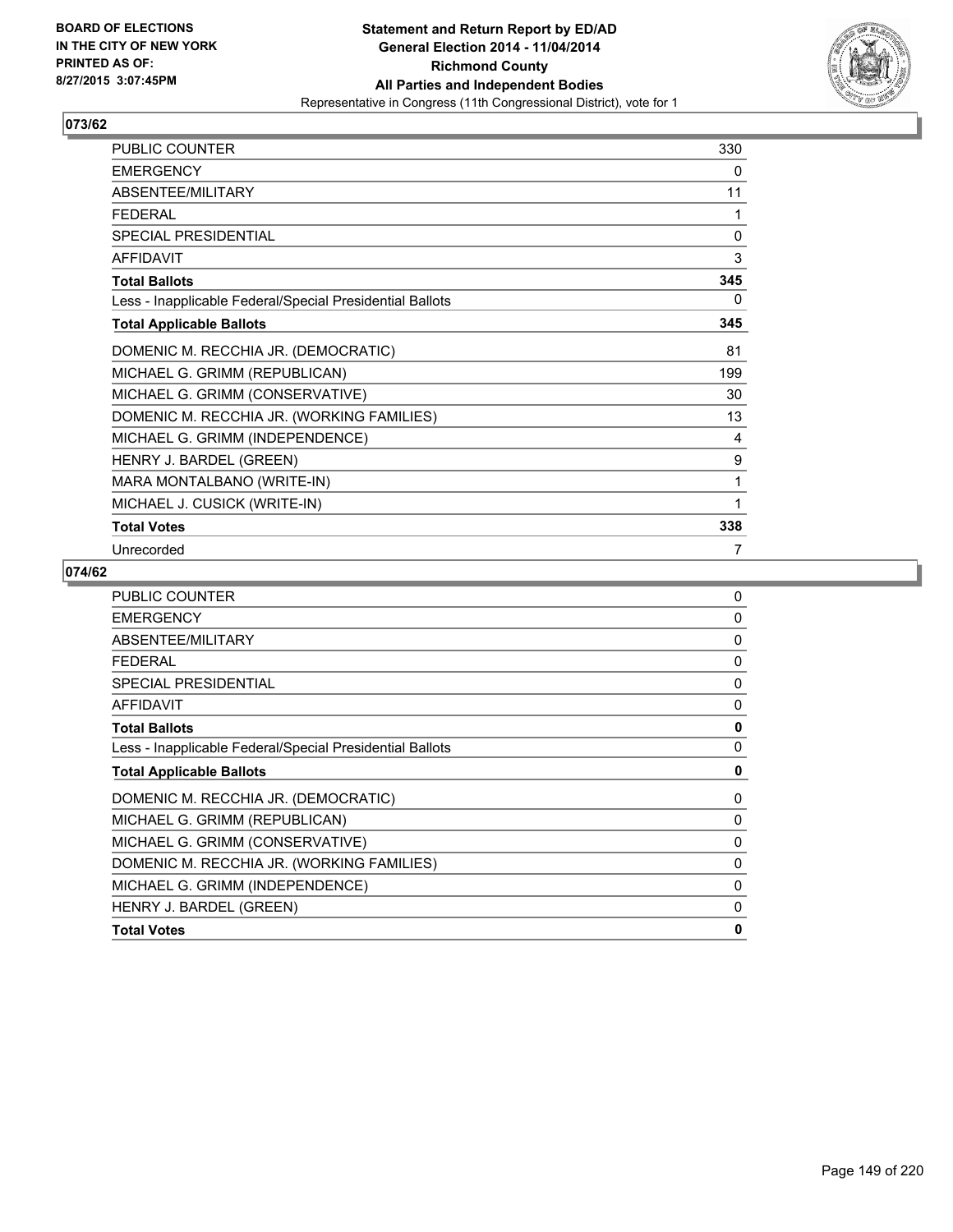

| <b>PUBLIC COUNTER</b>                                    | 0 |
|----------------------------------------------------------|---|
| <b>EMERGENCY</b>                                         | 0 |
| ABSENTEE/MILITARY                                        | 0 |
| <b>FEDERAL</b>                                           | 0 |
| <b>SPECIAL PRESIDENTIAL</b>                              | 0 |
| AFFIDAVIT                                                | 0 |
| <b>Total Ballots</b>                                     | 0 |
| Less - Inapplicable Federal/Special Presidential Ballots | 0 |
| <b>Total Applicable Ballots</b>                          | 0 |
| DOMENIC M. RECCHIA JR. (DEMOCRATIC)                      | 0 |
| MICHAEL G. GRIMM (REPUBLICAN)                            | 0 |
| MICHAEL G. GRIMM (CONSERVATIVE)                          | 0 |
| DOMENIC M. RECCHIA JR. (WORKING FAMILIES)                | 0 |
| MICHAEL G. GRIMM (INDEPENDENCE)                          | 0 |
| HENRY J. BARDEL (GREEN)                                  | 0 |
| <b>Total Votes</b>                                       | 0 |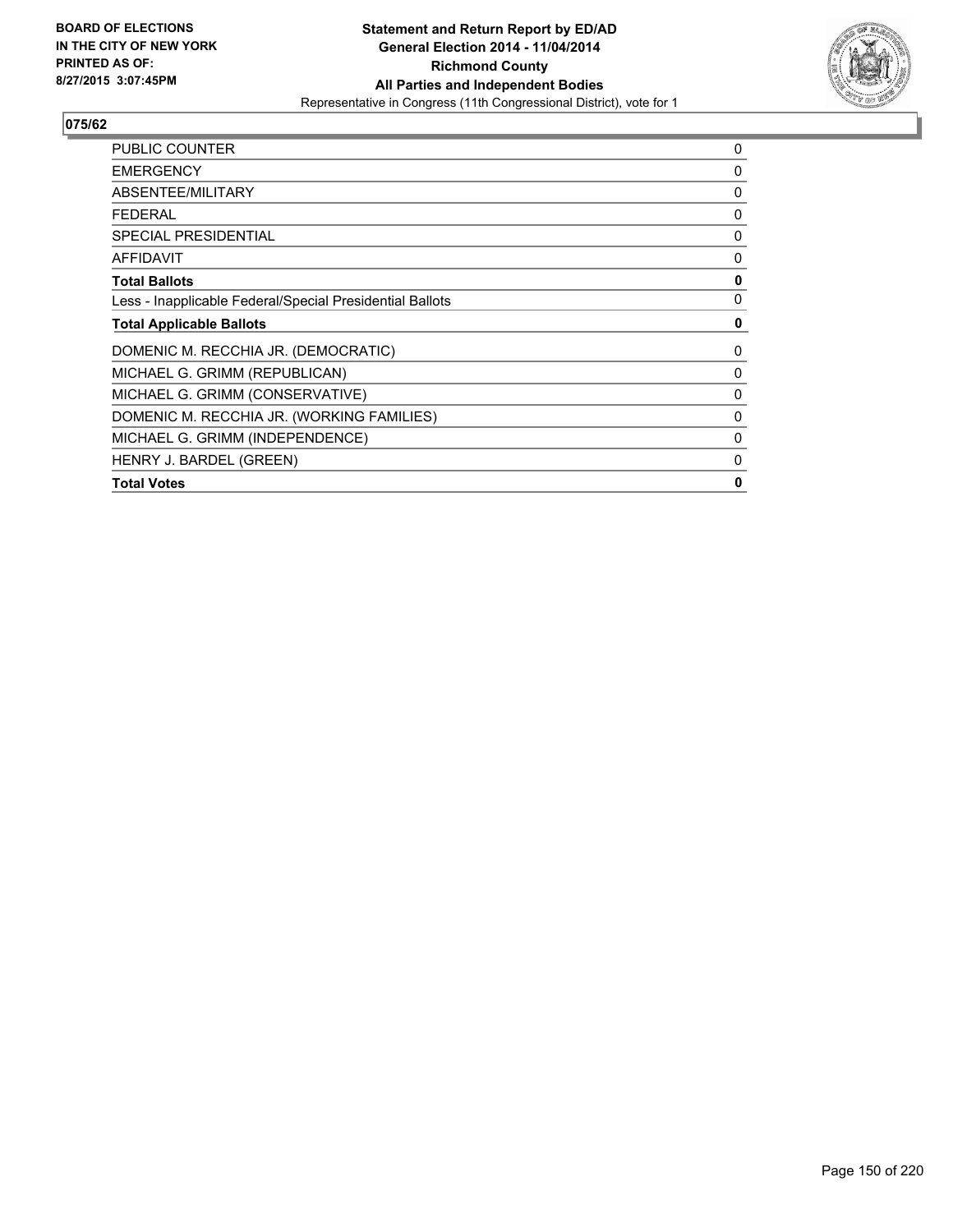

| <b>PUBLIC COUNTER</b>                                    | 288 |
|----------------------------------------------------------|-----|
| <b>EMERGENCY</b>                                         | 0   |
| ABSENTEE/MILITARY                                        | 8   |
| <b>FEDERAL</b>                                           | 1   |
| <b>SPECIAL PRESIDENTIAL</b>                              | 0   |
| <b>AFFIDAVIT</b>                                         | 3   |
| <b>Total Ballots</b>                                     | 300 |
| Less - Inapplicable Federal/Special Presidential Ballots | 0   |
| <b>Total Applicable Ballots</b>                          | 300 |
| DOMENIC M. RECCHIA JR. (DEMOCRATIC)                      | 106 |
| MICHAEL G. GRIMM (REPUBLICAN)                            | 145 |
| MICHAEL G. GRIMM (CONSERVATIVE)                          | 27  |
| DOMENIC M. RECCHIA JR. (WORKING FAMILIES)                | 3   |
| MICHAEL G. GRIMM (INDEPENDENCE)                          | 2   |
| HENRY J. BARDEL (GREEN)                                  | 9   |
| CHRISTINE RAMIREZ (WRITE-IN)                             | 1   |
| MICHAEL E. MCMAHON (WRITE-IN)                            | 1   |
| <b>Total Votes</b>                                       | 294 |
| Unrecorded                                               | 6   |

| <b>PUBLIC COUNTER</b>                                    | 245      |
|----------------------------------------------------------|----------|
| <b>EMERGENCY</b>                                         | 0        |
| ABSENTEE/MILITARY                                        | 12       |
| <b>FEDERAL</b>                                           | 1        |
| SPECIAL PRESIDENTIAL                                     | $\Omega$ |
| <b>AFFIDAVIT</b>                                         | 4        |
| <b>Total Ballots</b>                                     | 262      |
| Less - Inapplicable Federal/Special Presidential Ballots | 0        |
| <b>Total Applicable Ballots</b>                          | 262      |
| DOMENIC M. RECCHIA JR. (DEMOCRATIC)                      | 109      |
| MICHAEL G. GRIMM (REPUBLICAN)                            | 111      |
| MICHAEL G. GRIMM (CONSERVATIVE)                          | 7        |
| DOMENIC M. RECCHIA JR. (WORKING FAMILIES)                | 10       |
| MICHAEL G. GRIMM (INDEPENDENCE)                          | 7        |
| HENRY J. BARDEL (GREEN)                                  | 10       |
| UNATTRIBUTABLE WRITE-IN (WRITE-IN)                       | 1        |
| <b>Total Votes</b>                                       | 255      |
| Unrecorded                                               | 7        |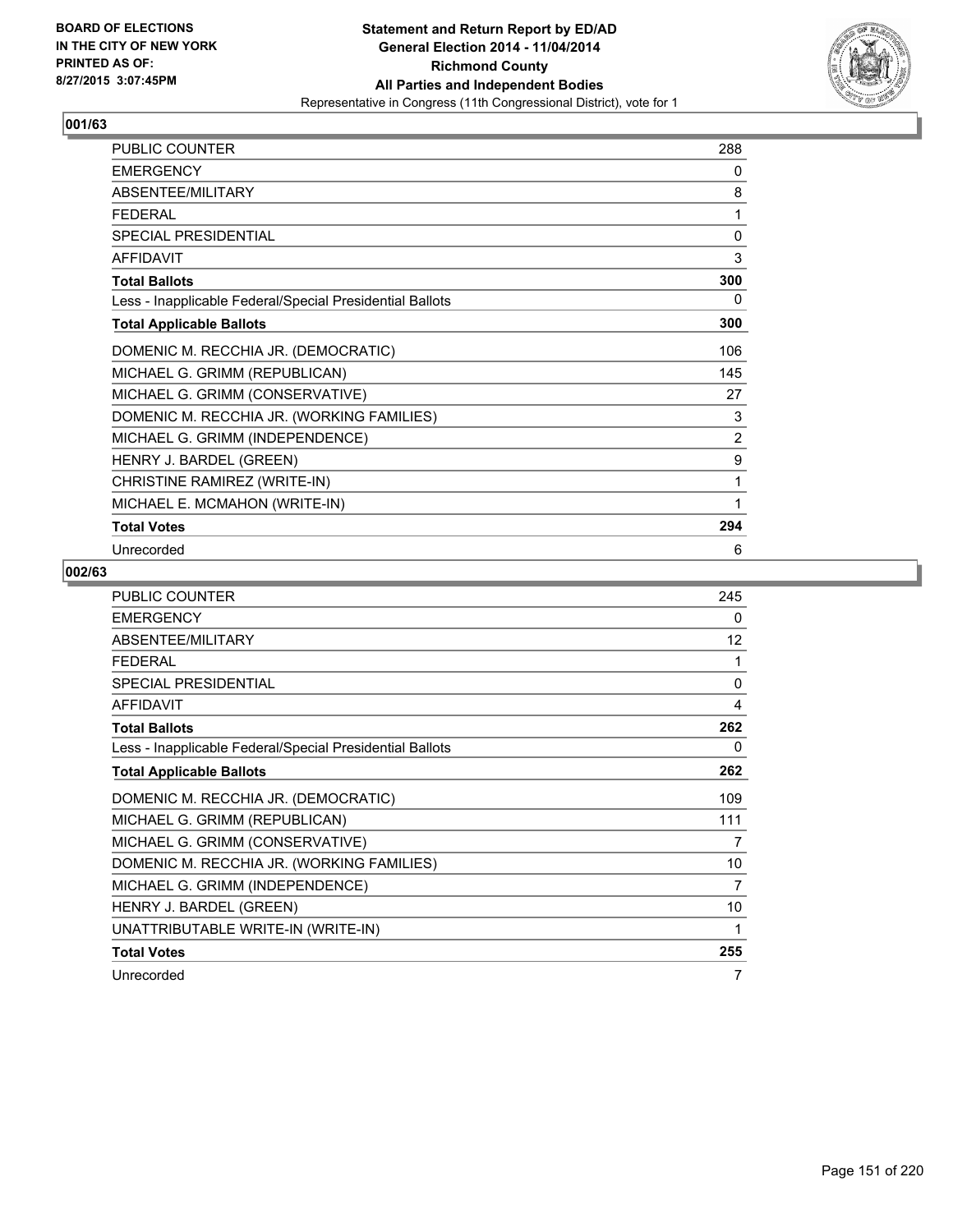

| <b>PUBLIC COUNTER</b>                                    | 220 |
|----------------------------------------------------------|-----|
| <b>EMERGENCY</b>                                         | 0   |
| ABSENTEE/MILITARY                                        | 8   |
| <b>FEDERAL</b>                                           | 0   |
| SPECIAL PRESIDENTIAL                                     | 0   |
| <b>AFFIDAVIT</b>                                         | 1   |
| <b>Total Ballots</b>                                     | 229 |
| Less - Inapplicable Federal/Special Presidential Ballots | 0   |
| <b>Total Applicable Ballots</b>                          | 229 |
| DOMENIC M. RECCHIA JR. (DEMOCRATIC)                      | 96  |
| MICHAEL G. GRIMM (REPUBLICAN)                            | 86  |
| MICHAEL G. GRIMM (CONSERVATIVE)                          | 12  |
| DOMENIC M. RECCHIA JR. (WORKING FAMILIES)                | 9   |
| MICHAEL G. GRIMM (INDEPENDENCE)                          | 12  |
| HENRY J. BARDEL (GREEN)                                  | 9   |
| MICHAEL E. MCMAHON (WRITE-IN)                            | 1   |
| <b>Total Votes</b>                                       | 225 |
| Unrecorded                                               | 4   |

| PUBLIC COUNTER                                           | 242          |
|----------------------------------------------------------|--------------|
| <b>EMERGENCY</b>                                         | 0            |
| ABSENTEE/MILITARY                                        | 10           |
| <b>FEDERAL</b>                                           | 0            |
| <b>SPECIAL PRESIDENTIAL</b>                              | $\mathbf{0}$ |
| <b>AFFIDAVIT</b>                                         | 1            |
| <b>Total Ballots</b>                                     | 253          |
| Less - Inapplicable Federal/Special Presidential Ballots | 0            |
| <b>Total Applicable Ballots</b>                          | 253          |
| DOMENIC M. RECCHIA JR. (DEMOCRATIC)                      | 65           |
| MICHAEL G. GRIMM (REPUBLICAN)                            | 145          |
| MICHAEL G. GRIMM (CONSERVATIVE)                          | 16           |
| DOMENIC M. RECCHIA JR. (WORKING FAMILIES)                | 5            |
| MICHAEL G. GRIMM (INDEPENDENCE)                          | 8            |
| HENRY J. BARDEL (GREEN)                                  | 3            |
| ANDREW SWANSON (WRITE-IN)                                | 1            |
| RICHARD CISAK (WRITE-IN)                                 | 1            |
| <b>Total Votes</b>                                       | 244          |
| Unrecorded                                               | 9            |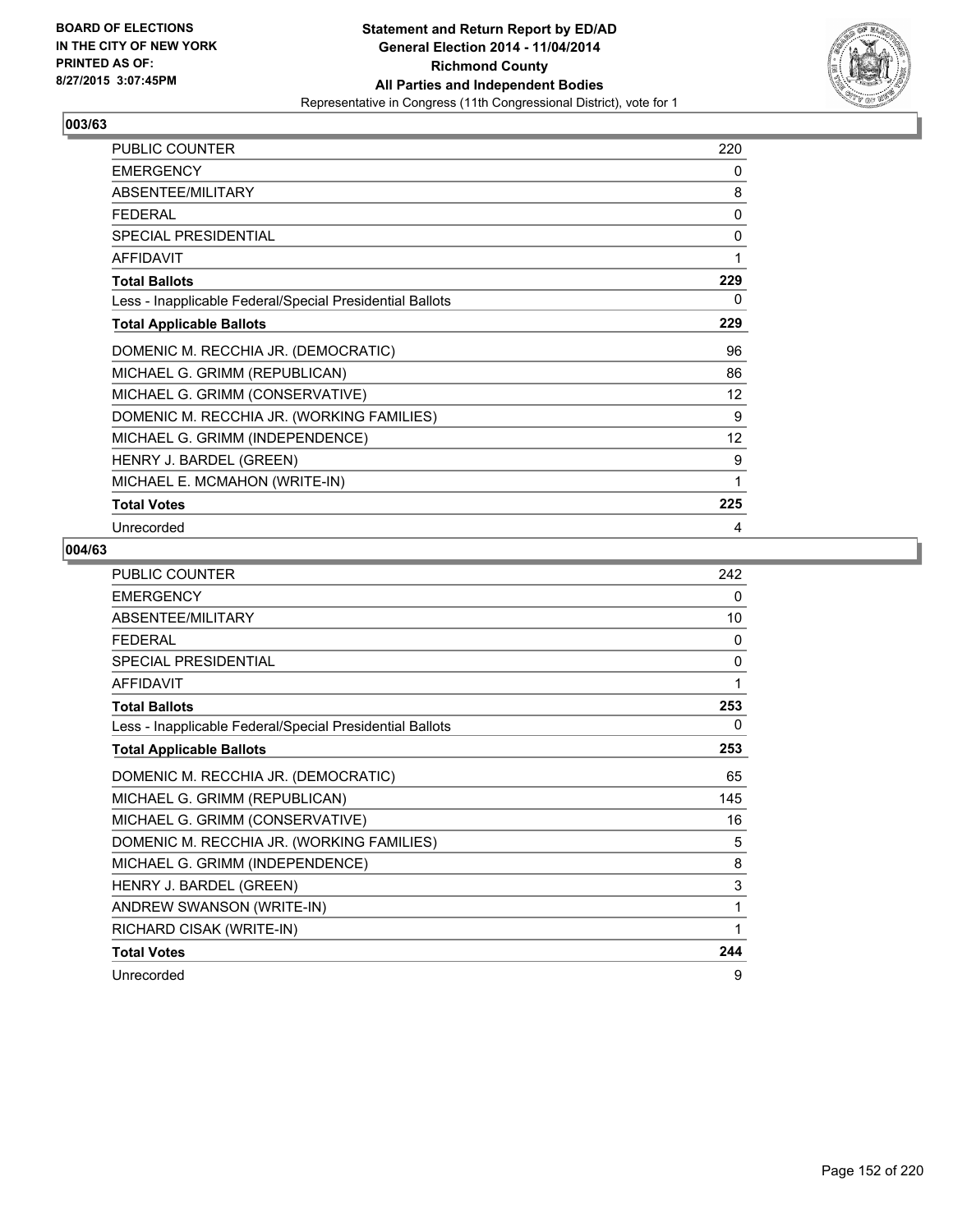

| <b>PUBLIC COUNTER</b>                                    | 253 |
|----------------------------------------------------------|-----|
| <b>EMERGENCY</b>                                         | 0   |
| ABSENTEE/MILITARY                                        | 10  |
| FFDFRAI                                                  | 0   |
| SPECIAL PRESIDENTIAL                                     | 0   |
| <b>AFFIDAVIT</b>                                         | 1   |
| <b>Total Ballots</b>                                     | 264 |
| Less - Inapplicable Federal/Special Presidential Ballots | 0   |
| <b>Total Applicable Ballots</b>                          | 264 |
| DOMENIC M. RECCHIA JR. (DEMOCRATIC)                      | 61  |
| MICHAEL G. GRIMM (REPUBLICAN)                            | 159 |
| MICHAEL G. GRIMM (CONSERVATIVE)                          | 16  |
| DOMENIC M. RECCHIA JR. (WORKING FAMILIES)                | 8   |
| MICHAEL G. GRIMM (INDEPENDENCE)                          | 8   |
| HENRY J. BARDEL (GREEN)                                  | 9   |
| MIA MANNACCIO (WRITE-IN)                                 | 1   |
| <b>Total Votes</b>                                       | 262 |
| Unrecorded                                               | 2   |

| <b>PUBLIC COUNTER</b>                                    | 218 |
|----------------------------------------------------------|-----|
| <b>EMERGENCY</b>                                         | 0   |
| ABSENTEE/MILITARY                                        | 9   |
| <b>FEDERAL</b>                                           | 0   |
| <b>SPECIAL PRESIDENTIAL</b>                              | 0   |
| AFFIDAVIT                                                | 0   |
| <b>Total Ballots</b>                                     | 227 |
| Less - Inapplicable Federal/Special Presidential Ballots | 0   |
| <b>Total Applicable Ballots</b>                          | 227 |
| DOMENIC M. RECCHIA JR. (DEMOCRATIC)                      | 51  |
| MICHAEL G. GRIMM (REPUBLICAN)                            | 141 |
| MICHAEL G. GRIMM (CONSERVATIVE)                          | 15  |
| DOMENIC M. RECCHIA JR. (WORKING FAMILIES)                | 9   |
| MICHAEL G. GRIMM (INDEPENDENCE)                          | 7   |
| HENRY J. BARDEL (GREEN)                                  | 3   |
| <b>Total Votes</b>                                       | 226 |
| Unrecorded                                               | 1   |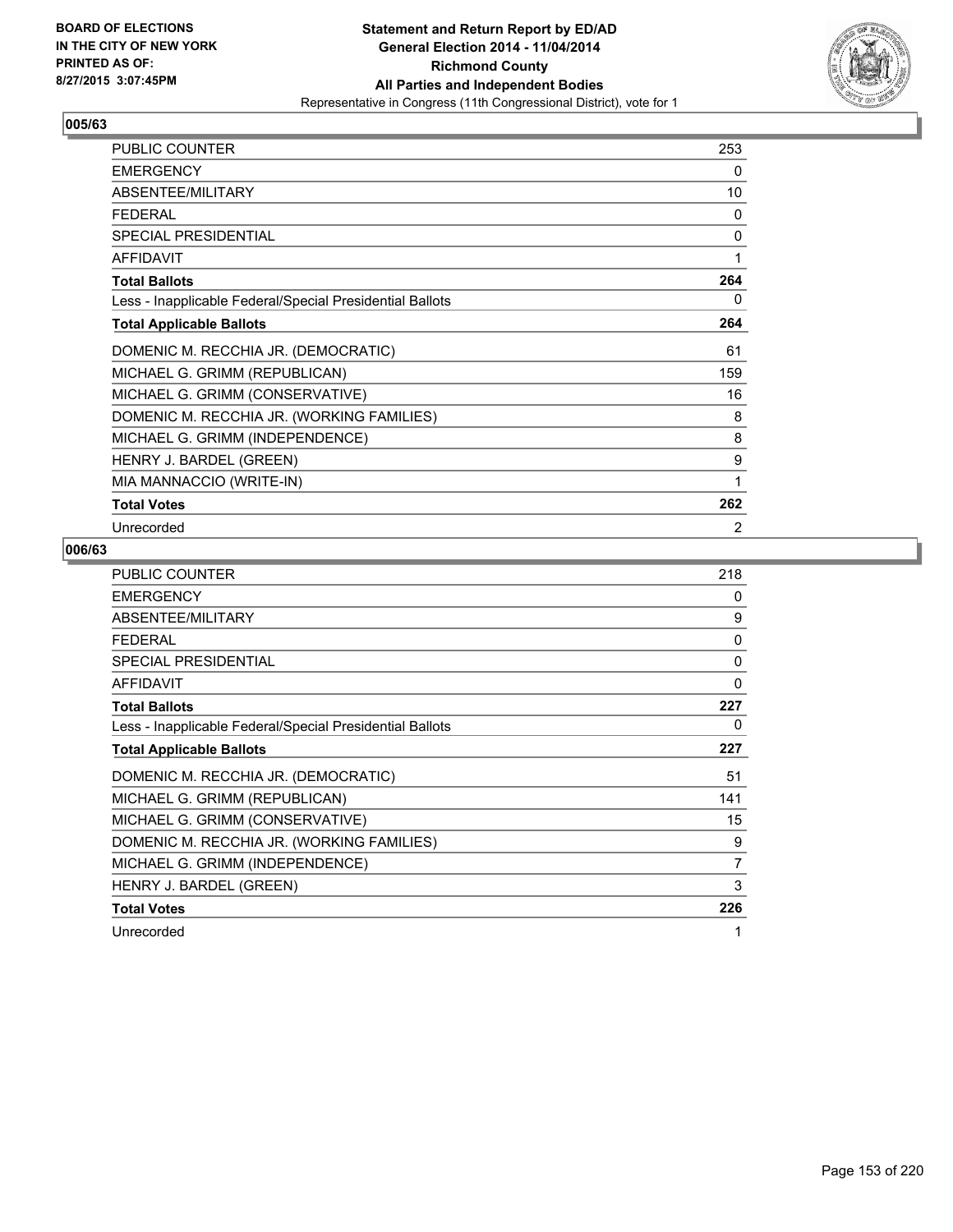

| PUBLIC COUNTER                                           | 217            |
|----------------------------------------------------------|----------------|
| <b>EMERGENCY</b>                                         | 0              |
| ABSENTEE/MILITARY                                        | 4              |
| <b>FEDERAL</b>                                           | 0              |
| <b>SPECIAL PRESIDENTIAL</b>                              | 0              |
| <b>AFFIDAVIT</b>                                         | 1              |
| <b>Total Ballots</b>                                     | 222            |
| Less - Inapplicable Federal/Special Presidential Ballots | 0              |
| <b>Total Applicable Ballots</b>                          | 222            |
| DOMENIC M. RECCHIA JR. (DEMOCRATIC)                      | 98             |
| MICHAEL G. GRIMM (REPUBLICAN)                            | 88             |
| MICHAEL G. GRIMM (CONSERVATIVE)                          | 12             |
| DOMENIC M. RECCHIA JR. (WORKING FAMILIES)                | 13             |
| MICHAEL G. GRIMM (INDEPENDENCE)                          | 5              |
| HENRY J. BARDEL (GREEN)                                  | 1              |
| <b>BRIAN LAUGHLIN (WRITE-IN)</b>                         | 1              |
| GENA MIMOZO (WRITE-IN)                                   | $\overline{2}$ |
| JASON GILLEGO (WRITE-IN)                                 | 1              |
| <b>Total Votes</b>                                       | 221            |
| Unrecorded                                               | 1              |

| <b>PUBLIC COUNTER</b>                                    | 181 |
|----------------------------------------------------------|-----|
| <b>EMERGENCY</b>                                         | 0   |
| ABSENTEE/MILITARY                                        | 5   |
| <b>FEDERAL</b>                                           | 0   |
| <b>SPECIAL PRESIDENTIAL</b>                              | 0   |
| <b>AFFIDAVIT</b>                                         | 1   |
| <b>Total Ballots</b>                                     | 187 |
| Less - Inapplicable Federal/Special Presidential Ballots | 0   |
| <b>Total Applicable Ballots</b>                          | 187 |
| DOMENIC M. RECCHIA JR. (DEMOCRATIC)                      | 55  |
| MICHAEL G. GRIMM (REPUBLICAN)                            | 104 |
| MICHAEL G. GRIMM (CONSERVATIVE)                          | 11  |
| DOMENIC M. RECCHIA JR. (WORKING FAMILIES)                | 5   |
| MICHAEL G. GRIMM (INDEPENDENCE)                          | 5   |
| HENRY J. BARDEL (GREEN)                                  | 3   |
| <b>Total Votes</b>                                       | 183 |
| Unrecorded                                               | 4   |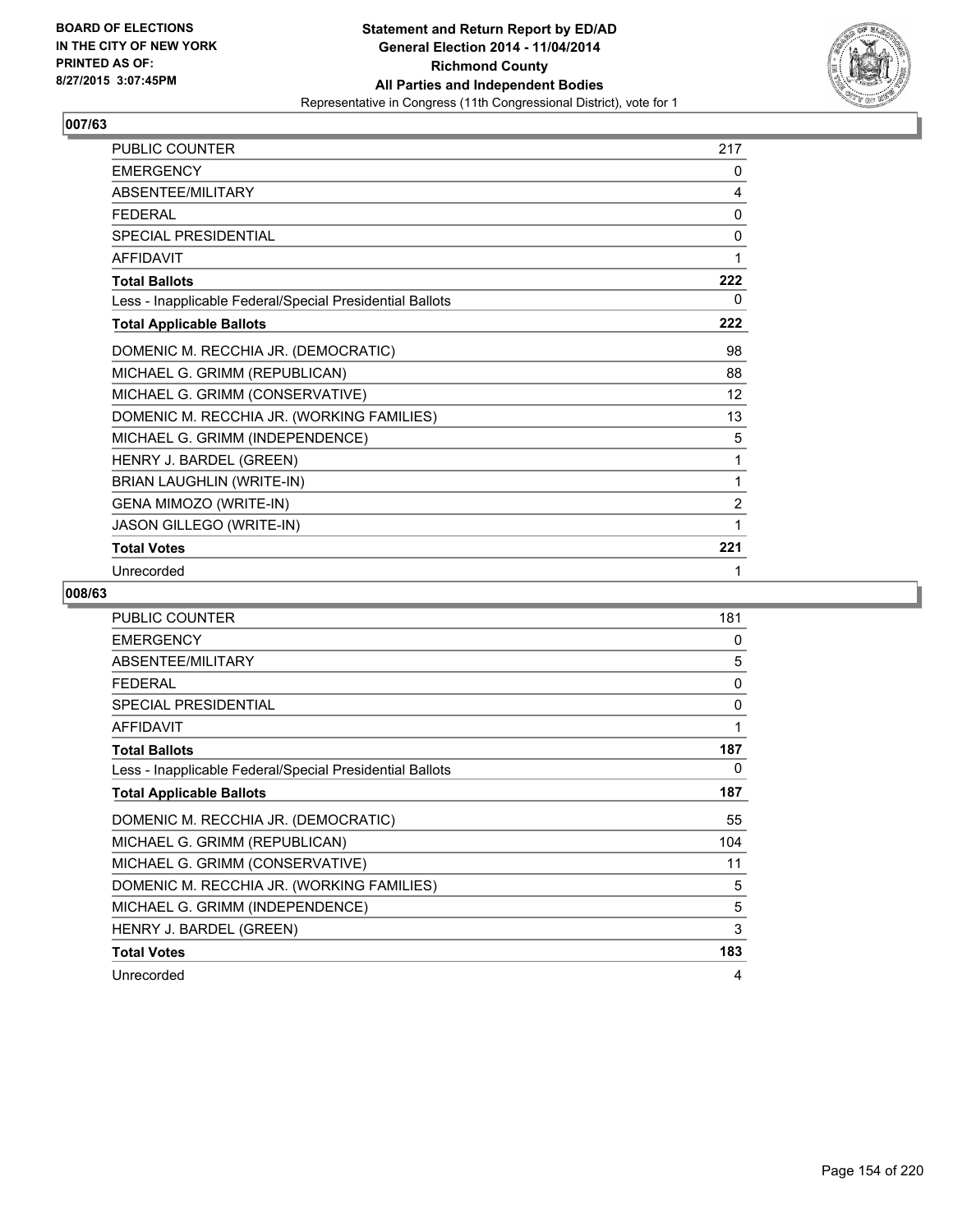

| PUBLIC COUNTER                                           | 22       |
|----------------------------------------------------------|----------|
| <b>EMERGENCY</b>                                         | 0        |
| ABSENTEE/MILITARY                                        | 0        |
| <b>FEDERAL</b>                                           | 0        |
| <b>SPECIAL PRESIDENTIAL</b>                              | 0        |
| <b>AFFIDAVIT</b>                                         | 0        |
| <b>Total Ballots</b>                                     | 22       |
| Less - Inapplicable Federal/Special Presidential Ballots | 0        |
| <b>Total Applicable Ballots</b>                          | 22       |
| DOMENIC M. RECCHIA JR. (DEMOCRATIC)                      | 5        |
| MICHAEL G. GRIMM (REPUBLICAN)                            | 17       |
| MICHAEL G. GRIMM (CONSERVATIVE)                          | 0        |
| DOMENIC M. RECCHIA JR. (WORKING FAMILIES)                | 0        |
| MICHAEL G. GRIMM (INDEPENDENCE)                          | 0        |
| HENRY J. BARDEL (GREEN)                                  | $\Omega$ |
| <b>Total Votes</b>                                       | 22       |

| PUBLIC COUNTER                                           | 146      |
|----------------------------------------------------------|----------|
| <b>EMERGENCY</b>                                         | 0        |
| ABSENTEE/MILITARY                                        | 7        |
| <b>FEDERAL</b>                                           | 1        |
| <b>SPECIAL PRESIDENTIAL</b>                              | $\Omega$ |
| <b>AFFIDAVIT</b>                                         | 0        |
| <b>Total Ballots</b>                                     | 154      |
| Less - Inapplicable Federal/Special Presidential Ballots | 0        |
| <b>Total Applicable Ballots</b>                          | 154      |
| DOMENIC M. RECCHIA JR. (DEMOCRATIC)                      | 79       |
| MICHAEL G. GRIMM (REPUBLICAN)                            | 48       |
| MICHAEL G. GRIMM (CONSERVATIVE)                          | 6        |
| DOMENIC M. RECCHIA JR. (WORKING FAMILIES)                | 7        |
| MICHAEL G. GRIMM (INDEPENDENCE)                          | 3        |
| HENRY J. BARDEL (GREEN)                                  | 4        |
| <b>JAMI MATONS (WRITE-IN)</b>                            | 1        |
| MICHAEL E. MCMAHON (WRITE-IN)                            | 1        |
| NICHOLAS H. BILOTTI (WRITE-IN)                           | 1        |
| PETER BATTEN (WRITE-IN)                                  | 1        |
| <b>Total Votes</b>                                       | 151      |
| Unrecorded                                               | 3        |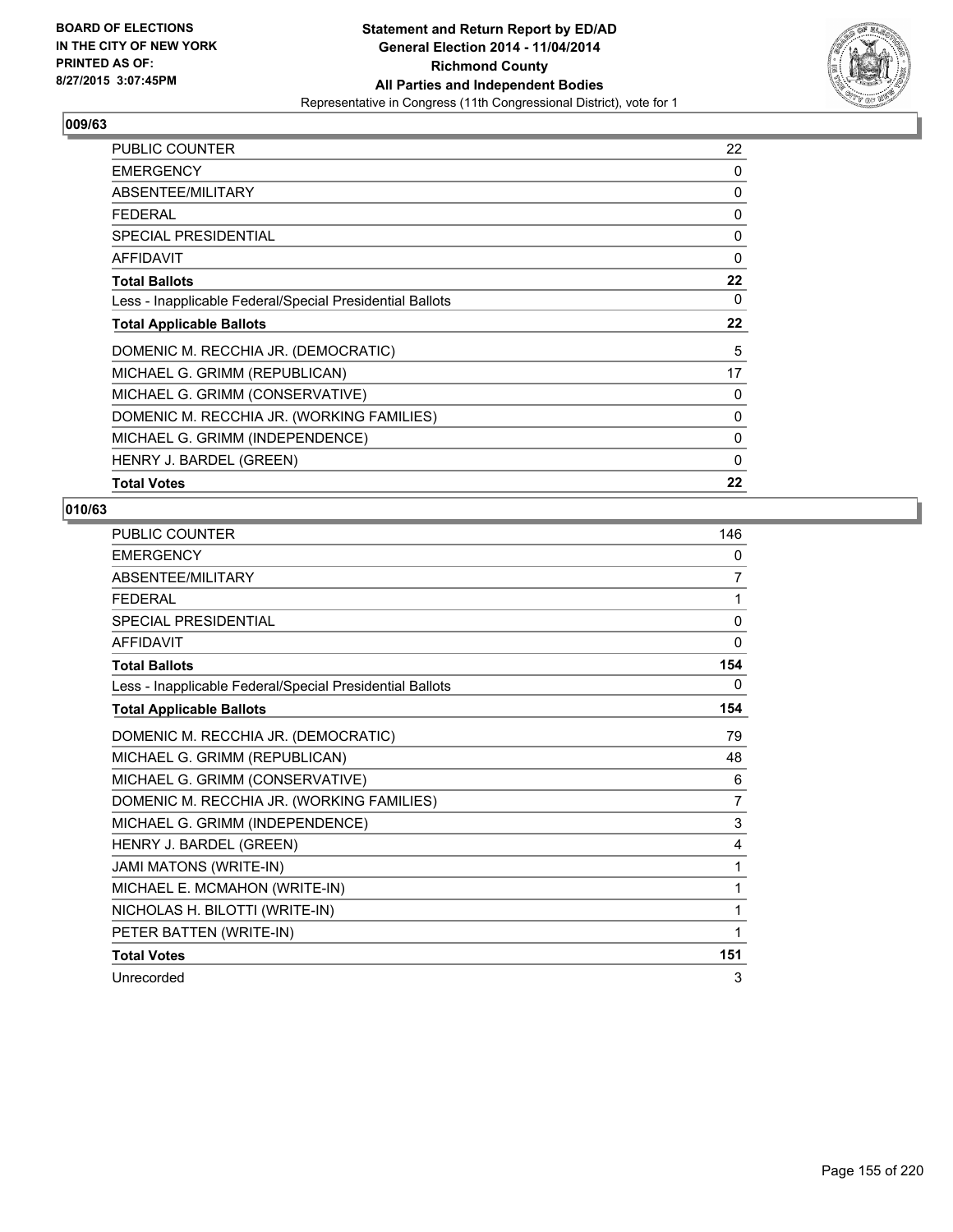

| <b>PUBLIC COUNTER</b>                                    | 368          |
|----------------------------------------------------------|--------------|
| <b>EMERGENCY</b>                                         | 0            |
| ABSENTEE/MILITARY                                        | 12           |
| <b>FEDERAL</b>                                           | $\mathbf{0}$ |
| <b>SPECIAL PRESIDENTIAL</b>                              | $\mathbf{0}$ |
| <b>AFFIDAVIT</b>                                         | $\Omega$     |
| <b>Total Ballots</b>                                     | 380          |
| Less - Inapplicable Federal/Special Presidential Ballots | 0            |
| <b>Total Applicable Ballots</b>                          | 380          |
| DOMENIC M. RECCHIA JR. (DEMOCRATIC)                      | 153          |
| MICHAEL G. GRIMM (REPUBLICAN)                            | 159          |
| MICHAEL G. GRIMM (CONSERVATIVE)                          | 27           |
| DOMENIC M. RECCHIA JR. (WORKING FAMILIES)                | 11           |
| MICHAEL G. GRIMM (INDEPENDENCE)                          | 13           |
| HENRY J. BARDEL (GREEN)                                  | 8            |
| BILL CLINTON (WRITE-IN)                                  | 1            |
| GENA MIMOZO (WRITE-IN)                                   | 1            |
| MICHAEL E. MCMAHON (WRITE-IN)                            | 1            |
| PATRICK MARCEATIO (WRITE-IN)                             | 1            |
| RUSSELL C. GALLO (WRITE-IN)                              | 1            |
| <b>Total Votes</b>                                       | 376          |
| Unrecorded                                               | 4            |

| <b>PUBLIC COUNTER</b>                                    | 354 |
|----------------------------------------------------------|-----|
| <b>EMERGENCY</b>                                         | 0   |
| ABSENTEE/MILITARY                                        | 21  |
| <b>FEDERAL</b>                                           | 0   |
| SPECIAL PRESIDENTIAL                                     | 0   |
| <b>AFFIDAVIT</b>                                         | 3   |
| <b>Total Ballots</b>                                     | 378 |
| Less - Inapplicable Federal/Special Presidential Ballots | 0   |
| <b>Total Applicable Ballots</b>                          | 378 |
| DOMENIC M. RECCHIA JR. (DEMOCRATIC)                      | 146 |
| MICHAEL G. GRIMM (REPUBLICAN)                            | 178 |
| MICHAEL G. GRIMM (CONSERVATIVE)                          | 15  |
| DOMENIC M. RECCHIA JR. (WORKING FAMILIES)                | 9   |
| MICHAEL G. GRIMM (INDEPENDENCE)                          | 19  |
| HENRY J. BARDEL (GREEN)                                  | 8   |
| UNATTRIBUTABLE WRITE-IN (WRITE-IN)                       | 1   |
| <b>Total Votes</b>                                       | 376 |
| Unrecorded                                               | 2   |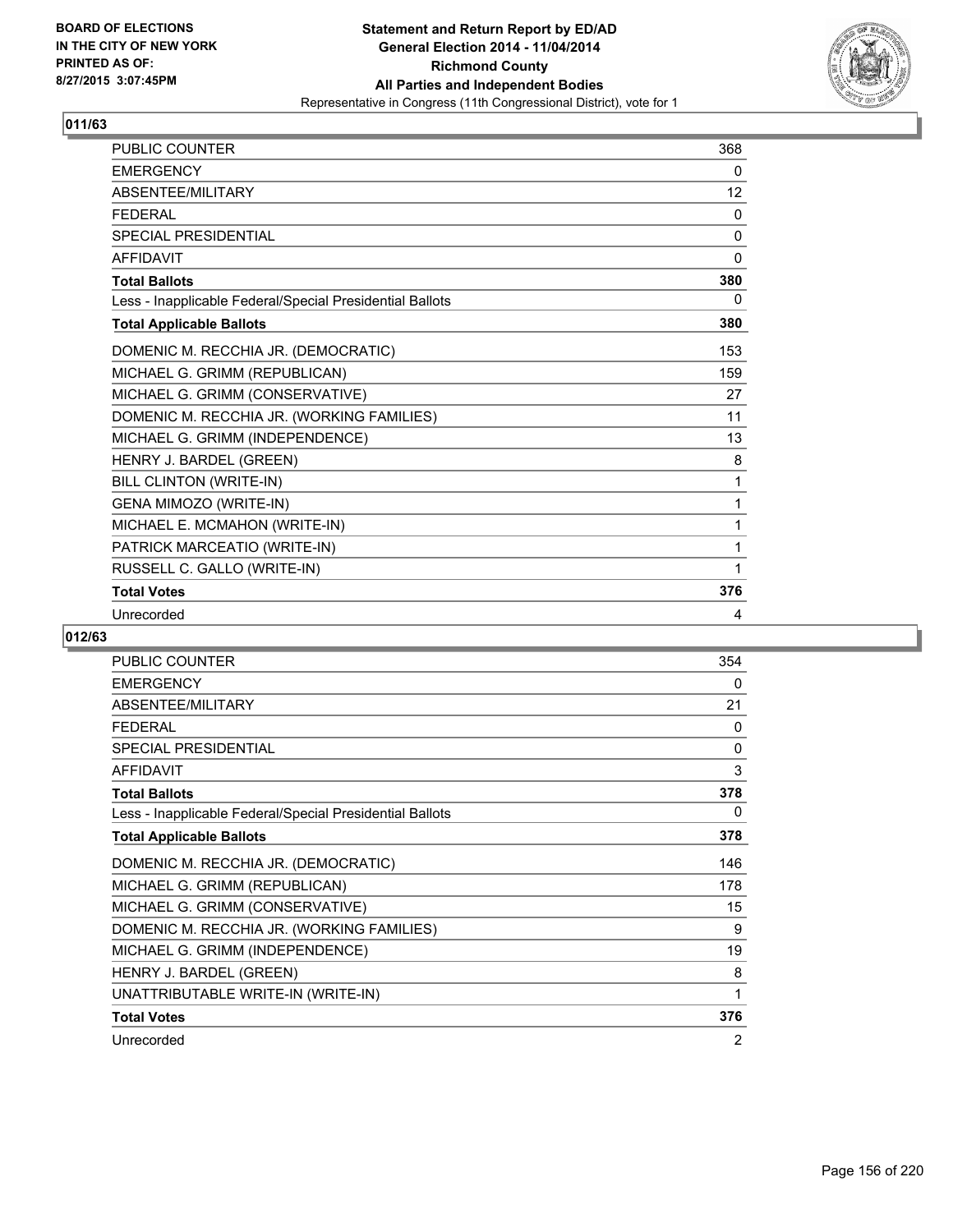

| PUBLIC COUNTER                                           | 255            |
|----------------------------------------------------------|----------------|
| <b>EMERGENCY</b>                                         | 0              |
| ABSENTEE/MILITARY                                        | 15             |
| <b>FEDERAL</b>                                           | 0              |
| SPECIAL PRESIDENTIAL                                     | 0              |
| <b>AFFIDAVIT</b>                                         | 4              |
| <b>Total Ballots</b>                                     | 274            |
| Less - Inapplicable Federal/Special Presidential Ballots | 0              |
| <b>Total Applicable Ballots</b>                          | 274            |
| DOMENIC M. RECCHIA JR. (DEMOCRATIC)                      | 120            |
| MICHAEL G. GRIMM (REPUBLICAN)                            | 112            |
| MICHAEL G. GRIMM (CONSERVATIVE)                          | 13             |
| DOMENIC M. RECCHIA JR. (WORKING FAMILIES)                | 12             |
| MICHAEL G. GRIMM (INDEPENDENCE)                          | 5              |
| HENRY J. BARDEL (GREEN)                                  | 3              |
| CARMINE ANGIOLI (WRITE-IN)                               | $\overline{2}$ |
| UNATTRIBUTABLE WRITE-IN (WRITE-IN)                       | 1              |
| <b>Total Votes</b>                                       | 268            |
| Unrecorded                                               | 6              |

| <b>PUBLIC COUNTER</b>                                    | 239          |
|----------------------------------------------------------|--------------|
| <b>EMERGENCY</b>                                         | 0            |
| ABSENTEE/MILITARY                                        | 17           |
| <b>FEDERAL</b>                                           | $\Omega$     |
| <b>SPECIAL PRESIDENTIAL</b>                              | $\mathbf{0}$ |
| <b>AFFIDAVIT</b>                                         | 4            |
| <b>Total Ballots</b>                                     | 260          |
| Less - Inapplicable Federal/Special Presidential Ballots | 0            |
| <b>Total Applicable Ballots</b>                          | 260          |
| DOMENIC M. RECCHIA JR. (DEMOCRATIC)                      | 101          |
| MICHAEL G. GRIMM (REPUBLICAN)                            | 116          |
| MICHAEL G. GRIMM (CONSERVATIVE)                          | 9            |
| DOMENIC M. RECCHIA JR. (WORKING FAMILIES)                | 11           |
| MICHAEL G. GRIMM (INDEPENDENCE)                          | 4            |
| HENRY J. BARDEL (GREEN)                                  | 7            |
| ADELOLO DOW (WRITE-IN)                                   | 2            |
| GENA MIMOZO (WRITE-IN)                                   | 1            |
| <b>Total Votes</b>                                       | 251          |
| Unrecorded                                               | 9            |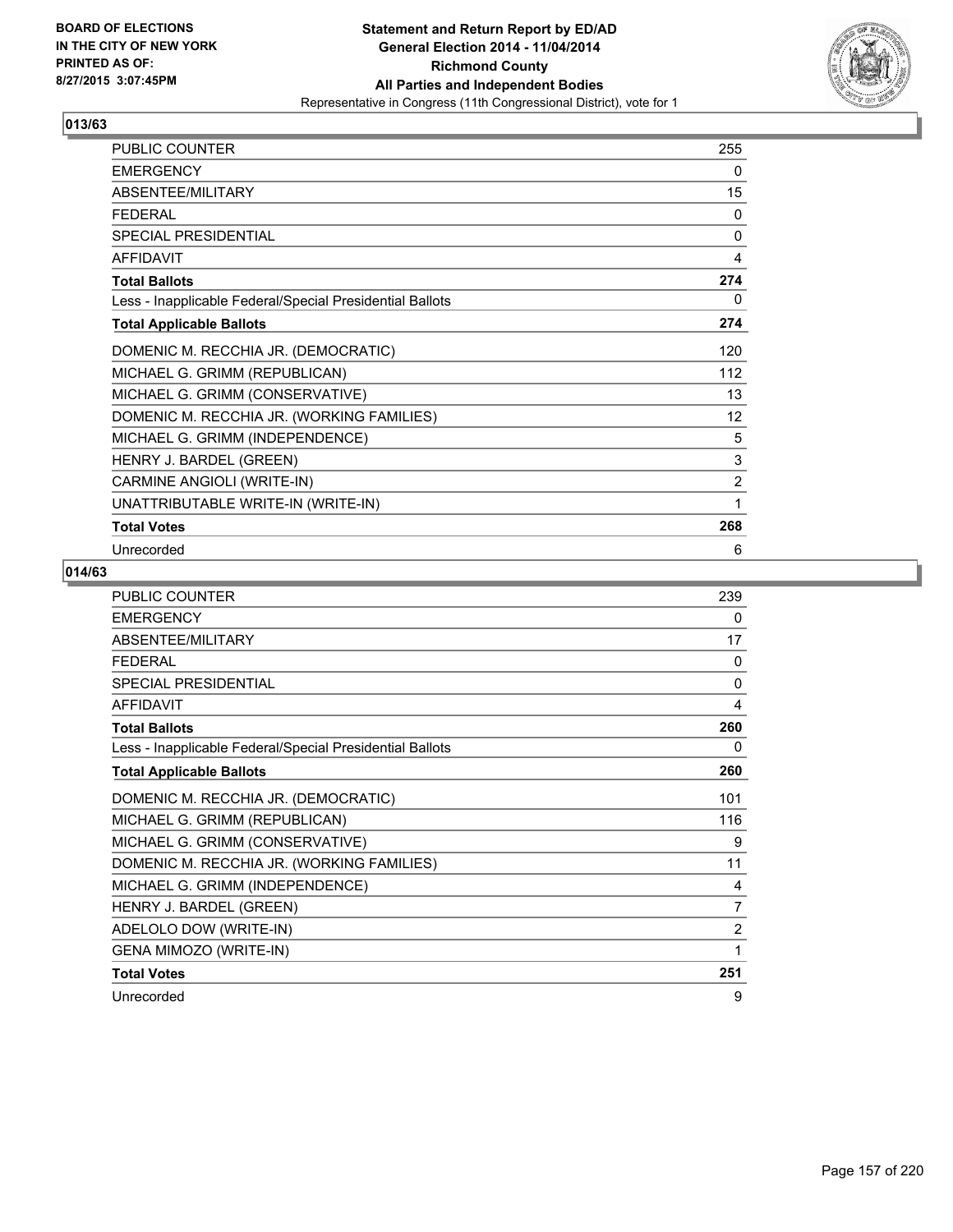

| <b>PUBLIC COUNTER</b>                                    | 277 |
|----------------------------------------------------------|-----|
| <b>EMERGENCY</b>                                         | 0   |
| ABSENTEE/MILITARY                                        | 5   |
| <b>FEDERAL</b>                                           | 1   |
| <b>SPECIAL PRESIDENTIAL</b>                              | 0   |
| <b>AFFIDAVIT</b>                                         | 0   |
| <b>Total Ballots</b>                                     | 283 |
| Less - Inapplicable Federal/Special Presidential Ballots | 0   |
| <b>Total Applicable Ballots</b>                          | 283 |
| DOMENIC M. RECCHIA JR. (DEMOCRATIC)                      | 117 |
| MICHAEL G. GRIMM (REPUBLICAN)                            | 126 |
| MICHAEL G. GRIMM (CONSERVATIVE)                          | 17  |
| DOMENIC M. RECCHIA JR. (WORKING FAMILIES)                | 5   |
| MICHAEL G. GRIMM (INDEPENDENCE)                          | 9   |
| HENRY J. BARDEL (GREEN)                                  | 3   |
| <b>Total Votes</b>                                       | 277 |
| Unrecorded                                               | 6   |

| <b>PUBLIC COUNTER</b>                                    | 267          |
|----------------------------------------------------------|--------------|
| <b>EMERGENCY</b>                                         | 0            |
| ABSENTEE/MILITARY                                        | 8            |
| FFDFRAI                                                  | $\mathbf{0}$ |
| SPECIAL PRESIDENTIAL                                     | $\mathbf{0}$ |
| <b>AFFIDAVIT</b>                                         | 1            |
| <b>Total Ballots</b>                                     | 276          |
| Less - Inapplicable Federal/Special Presidential Ballots | 0            |
| <b>Total Applicable Ballots</b>                          | 276          |
| DOMENIC M. RECCHIA JR. (DEMOCRATIC)                      | 111          |
| MICHAEL G. GRIMM (REPUBLICAN)                            | 122          |
| MICHAEL G. GRIMM (CONSERVATIVE)                          | 11           |
| DOMENIC M. RECCHIA JR. (WORKING FAMILIES)                | 11           |
| MICHAEL G. GRIMM (INDEPENDENCE)                          | 4            |
| HENRY J. BARDEL (GREEN)                                  | 7            |
| GENA MIMOZO (WRITE-IN)                                   | 1            |
| <b>Total Votes</b>                                       | 267          |
| Unrecorded                                               | 9            |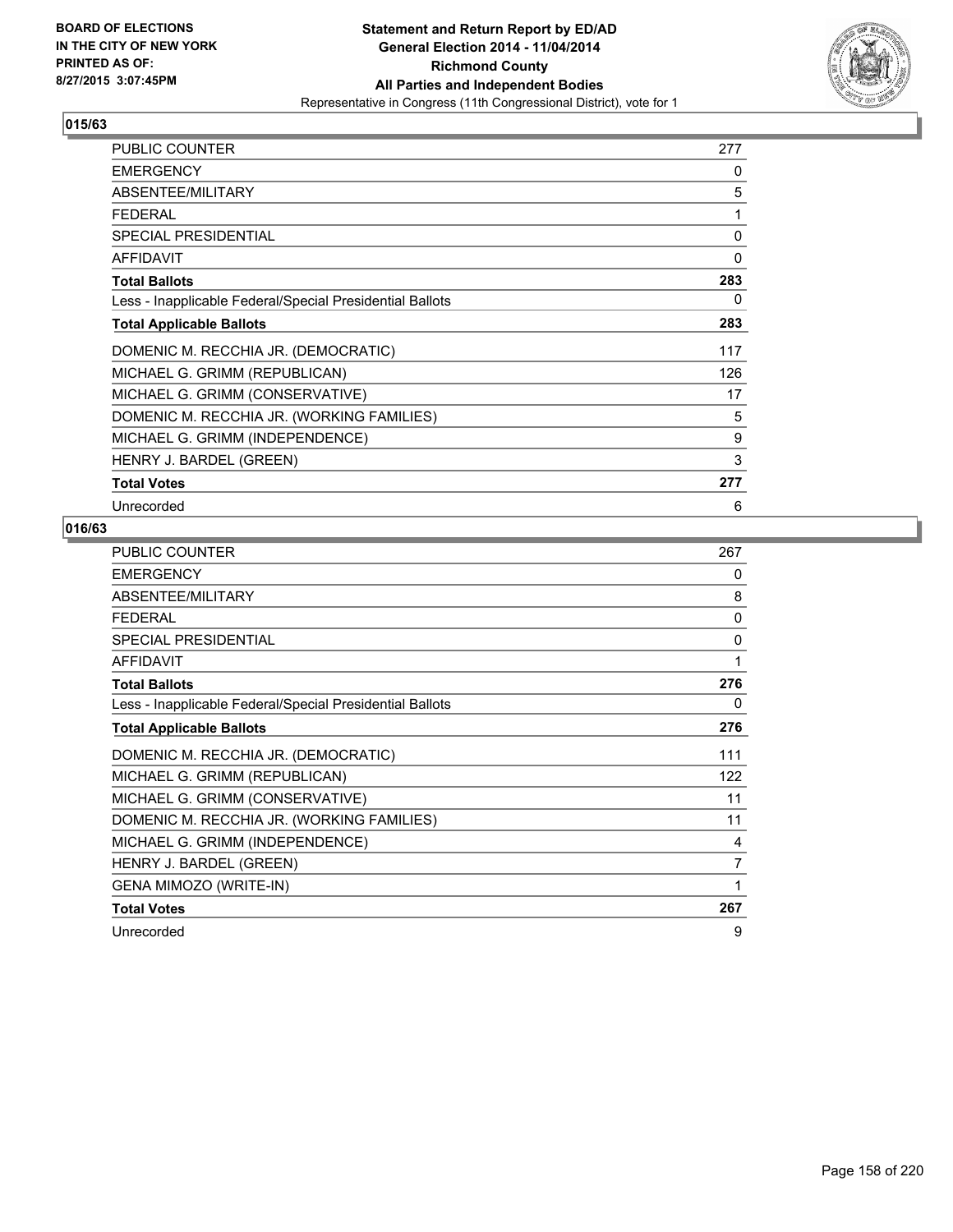

| PUBLIC COUNTER                                           | 97             |
|----------------------------------------------------------|----------------|
| <b>EMERGENCY</b>                                         | 0              |
| ABSENTEE/MILITARY                                        | 9              |
| <b>FEDERAL</b>                                           | 1              |
| <b>SPECIAL PRESIDENTIAL</b>                              | 0              |
| <b>AFFIDAVIT</b>                                         | 4              |
| <b>Total Ballots</b>                                     | 111            |
| Less - Inapplicable Federal/Special Presidential Ballots | 0              |
| <b>Total Applicable Ballots</b>                          | 111            |
| DOMENIC M. RECCHIA JR. (DEMOCRATIC)                      | 48             |
| MICHAEL G. GRIMM (REPUBLICAN)                            | 46             |
| MICHAEL G. GRIMM (CONSERVATIVE)                          | 3              |
| DOMENIC M. RECCHIA JR. (WORKING FAMILIES)                | 2              |
| MICHAEL G. GRIMM (INDEPENDENCE)                          | 5              |
| HENRY J. BARDEL (GREEN)                                  | $\overline{2}$ |
| GENA MIMOZO (WRITE-IN)                                   | 3              |
| NICOLE MALLIOTAKIS (WRITE-IN)                            | 1              |
| <b>Total Votes</b>                                       | 110            |
| Unrecorded                                               | 1              |

| <b>PUBLIC COUNTER</b>                                    | 280 |
|----------------------------------------------------------|-----|
| <b>EMERGENCY</b>                                         | 0   |
| ABSENTEE/MILITARY                                        | 4   |
| <b>FEDERAL</b>                                           | 0   |
| <b>SPECIAL PRESIDENTIAL</b>                              | 0   |
| <b>AFFIDAVIT</b>                                         | 1   |
| <b>Total Ballots</b>                                     | 285 |
| Less - Inapplicable Federal/Special Presidential Ballots | 0   |
| <b>Total Applicable Ballots</b>                          | 285 |
| DOMENIC M. RECCHIA JR. (DEMOCRATIC)                      | 61  |
| MICHAEL G. GRIMM (REPUBLICAN)                            | 178 |
| MICHAEL G. GRIMM (CONSERVATIVE)                          | 15  |
| DOMENIC M. RECCHIA JR. (WORKING FAMILIES)                | 7   |
| MICHAEL G. GRIMM (INDEPENDENCE)                          | 14  |
| HENRY J. BARDEL (GREEN)                                  | 2   |
| <b>Total Votes</b>                                       | 277 |
| Unrecorded                                               | 8   |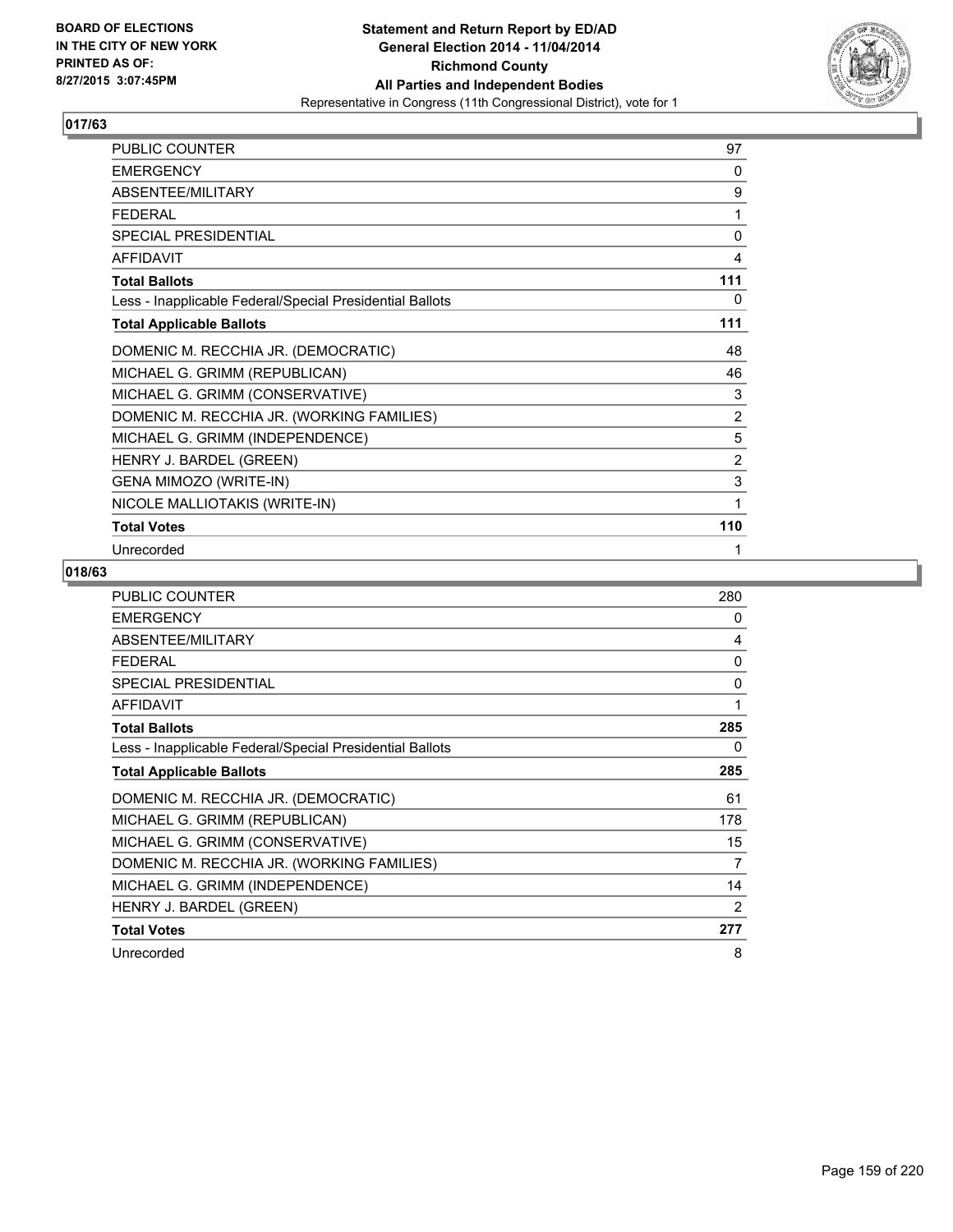

| PUBLIC COUNTER                                           | 157            |
|----------------------------------------------------------|----------------|
| <b>EMERGENCY</b>                                         | 0              |
| ABSENTEE/MILITARY                                        | 3              |
| <b>FEDERAL</b>                                           | 0              |
| SPECIAL PRESIDENTIAL                                     | 0              |
| <b>AFFIDAVIT</b>                                         | $\overline{2}$ |
| <b>Total Ballots</b>                                     | 162            |
| Less - Inapplicable Federal/Special Presidential Ballots | 0              |
| <b>Total Applicable Ballots</b>                          | 162            |
| DOMENIC M. RECCHIA JR. (DEMOCRATIC)                      | 50             |
| MICHAEL G. GRIMM (REPUBLICAN)                            | 70             |
| MICHAEL G. GRIMM (CONSERVATIVE)                          | 16             |
| DOMENIC M. RECCHIA JR. (WORKING FAMILIES)                | 5              |
| MICHAEL G. GRIMM (INDEPENDENCE)                          | 6              |
| HENRY J. BARDEL (GREEN)                                  | 8              |
| JOHN OLIVER (WRITE-IN)                                   | 1              |
| RICHARD BELL (WRITE-IN)                                  | 1              |
| <b>Total Votes</b>                                       | 157            |
| Unrecorded                                               | 5              |

| <b>PUBLIC COUNTER</b>                                    | 212 |
|----------------------------------------------------------|-----|
| <b>EMERGENCY</b>                                         | 0   |
| ABSENTEE/MILITARY                                        | 45  |
| <b>FFDFRAL</b>                                           | 1   |
| <b>SPECIAL PRESIDENTIAL</b>                              | 0   |
| <b>AFFIDAVIT</b>                                         | 1   |
| <b>Total Ballots</b>                                     | 259 |
| Less - Inapplicable Federal/Special Presidential Ballots | 0   |
| <b>Total Applicable Ballots</b>                          | 259 |
| DOMENIC M. RECCHIA JR. (DEMOCRATIC)                      | 99  |
| MICHAEL G. GRIMM (REPUBLICAN)                            | 117 |
| MICHAEL G. GRIMM (CONSERVATIVE)                          | 18  |
| DOMENIC M. RECCHIA JR. (WORKING FAMILIES)                | 2   |
| MICHAEL G. GRIMM (INDEPENDENCE)                          | 7   |
| HENRY J. BARDEL (GREEN)                                  | 6   |
| GENA MIMOZO (WRITE-IN)                                   | 1   |
| MICHAEL J. CUSICK (WRITE-IN)                             | 1   |
| <b>Total Votes</b>                                       | 251 |
| Unrecorded                                               | 8   |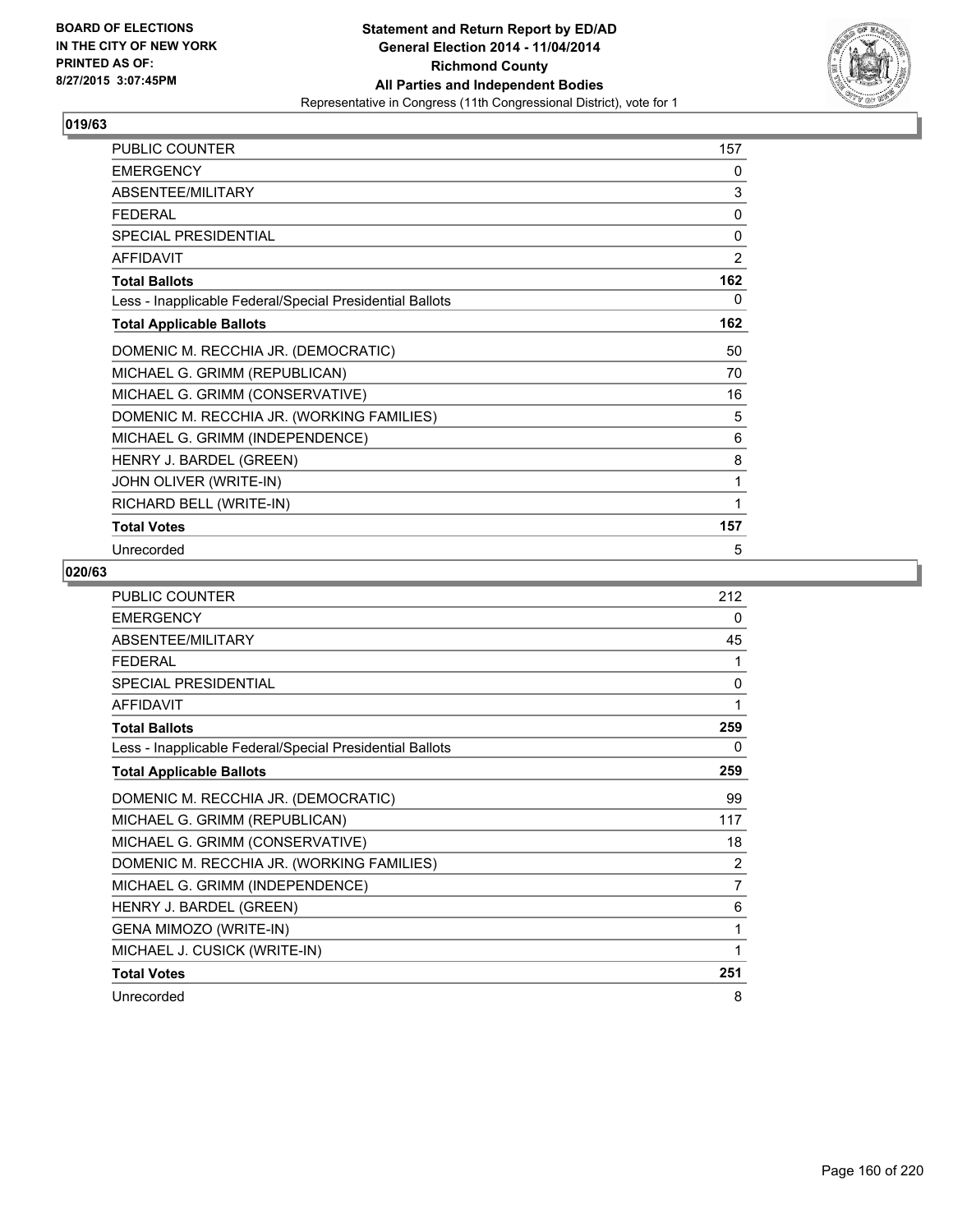

| <b>PUBLIC COUNTER</b>                                    | 272 |
|----------------------------------------------------------|-----|
| <b>EMERGENCY</b>                                         | 0   |
| ABSENTEE/MILITARY                                        | 10  |
| <b>FEDERAL</b>                                           | 2   |
| <b>SPECIAL PRESIDENTIAL</b>                              | 0   |
| <b>AFFIDAVIT</b>                                         | 0   |
| <b>Total Ballots</b>                                     | 284 |
| Less - Inapplicable Federal/Special Presidential Ballots | 0   |
| <b>Total Applicable Ballots</b>                          | 284 |
| DOMENIC M. RECCHIA JR. (DEMOCRATIC)                      | 76  |
| MICHAEL G. GRIMM (REPUBLICAN)                            | 169 |
| MICHAEL G. GRIMM (CONSERVATIVE)                          | 17  |
| DOMENIC M. RECCHIA JR. (WORKING FAMILIES)                | 4   |
| MICHAEL G. GRIMM (INDEPENDENCE)                          | 6   |
| HENRY J. BARDEL (GREEN)                                  | 6   |
| MICHAEL J. CUSICK (WRITE-IN)                             | 1   |
| <b>Total Votes</b>                                       | 279 |
| Unrecorded                                               | 5   |

| PUBLIC COUNTER                                           | 305          |
|----------------------------------------------------------|--------------|
| <b>FMFRGFNCY</b>                                         | 0            |
| ABSENTEE/MILITARY                                        | 5            |
| <b>FFDFRAI</b>                                           | 0            |
| SPECIAL PRESIDENTIAL                                     | $\mathbf{0}$ |
| <b>AFFIDAVIT</b>                                         | $\mathbf{0}$ |
| <b>Total Ballots</b>                                     | 310          |
| Less - Inapplicable Federal/Special Presidential Ballots | 0            |
| <b>Total Applicable Ballots</b>                          | 310          |
| DOMENIC M. RECCHIA JR. (DEMOCRATIC)                      | 103          |
| MICHAEL G. GRIMM (REPUBLICAN)                            | 157          |
| MICHAEL G. GRIMM (CONSERVATIVE)                          | 18           |
| DOMENIC M. RECCHIA JR. (WORKING FAMILIES)                | 10           |
| MICHAEL G. GRIMM (INDEPENDENCE)                          | 10           |
| HENRY J. BARDEL (GREEN)                                  | 3            |
| GENA MIMOZO (WRITE-IN)                                   | 1            |
| REED PODELL (WRITE-IN)                                   | 1            |
| UNATTRIBUTABLE WRITE-IN (WRITE-IN)                       | 1            |
| <b>Total Votes</b>                                       | 304          |
| Unrecorded                                               | 6            |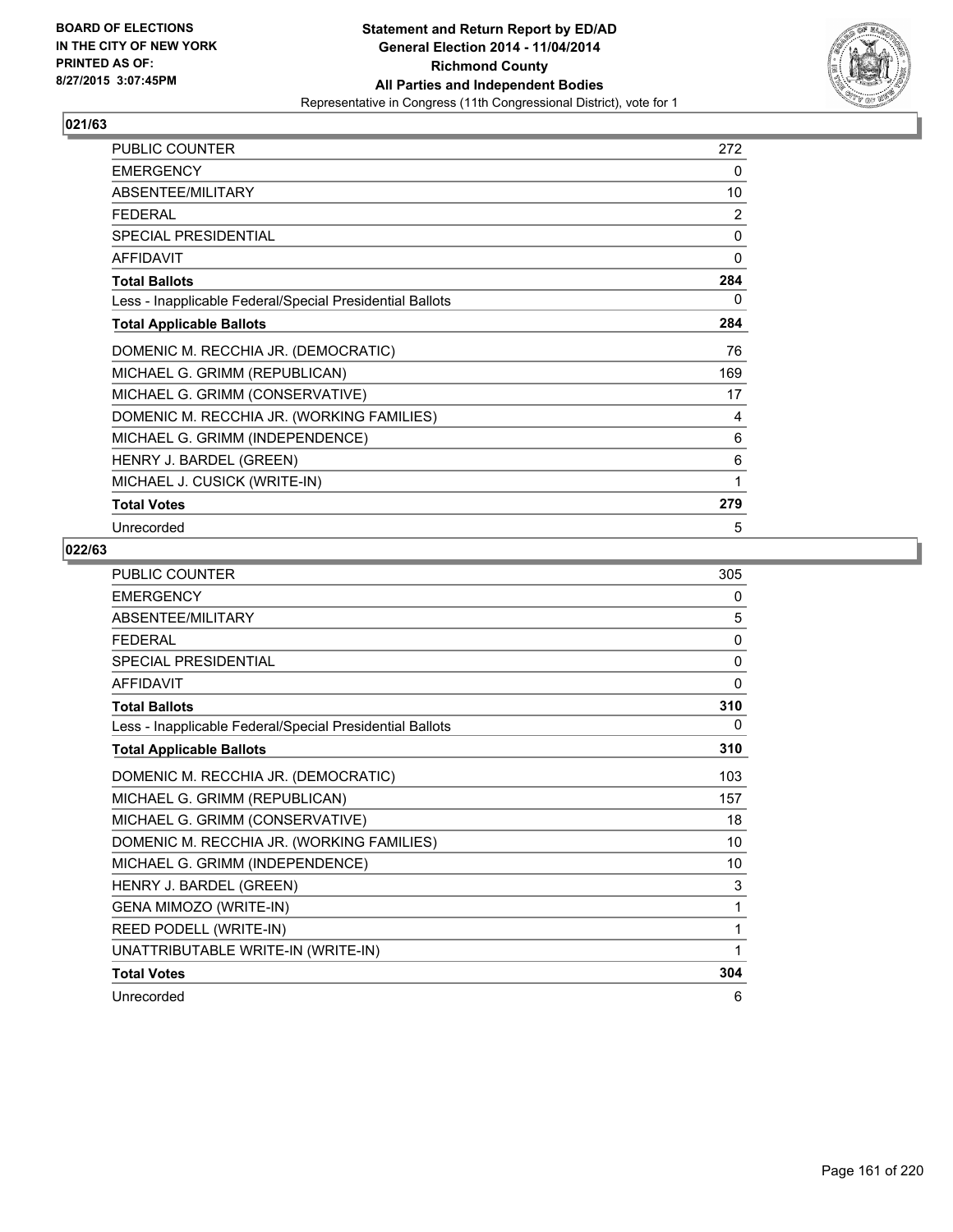

| PUBLIC COUNTER                                           | 368            |
|----------------------------------------------------------|----------------|
| <b>EMERGENCY</b>                                         | 0              |
| ABSENTEE/MILITARY                                        | $\overline{7}$ |
| <b>FEDERAL</b>                                           | 1              |
| <b>SPECIAL PRESIDENTIAL</b>                              | 0              |
| <b>AFFIDAVIT</b>                                         | 2              |
| <b>Total Ballots</b>                                     | 378            |
| Less - Inapplicable Federal/Special Presidential Ballots | 0              |
| <b>Total Applicable Ballots</b>                          | 378            |
| DOMENIC M. RECCHIA JR. (DEMOCRATIC)                      | 114            |
| MICHAEL G. GRIMM (REPUBLICAN)                            | 205            |
| MICHAEL G. GRIMM (CONSERVATIVE)                          | 20             |
| DOMENIC M. RECCHIA JR. (WORKING FAMILIES)                | 3              |
| MICHAEL G. GRIMM (INDEPENDENCE)                          | 8              |
| HENRY J. BARDEL (GREEN)                                  | 11             |
| DICK BURNS (WRITE-IN)                                    | 1              |
| GENA MIMOZO (WRITE-IN)                                   | 1              |
| MICHAEL SAVAGE (WRITE-IN)                                | 2              |
| <b>Total Votes</b>                                       | 365            |
| Unrecorded                                               | 13             |

| <b>PUBLIC COUNTER</b>                                    | 290          |
|----------------------------------------------------------|--------------|
| <b>EMERGENCY</b>                                         | 0            |
| ABSENTEE/MILITARY                                        | 21           |
| <b>FEDERAL</b>                                           | 0            |
| <b>SPECIAL PRESIDENTIAL</b>                              | $\mathbf{0}$ |
| <b>AFFIDAVIT</b>                                         | 3            |
| <b>Total Ballots</b>                                     | 314          |
| Less - Inapplicable Federal/Special Presidential Ballots | 0            |
| <b>Total Applicable Ballots</b>                          | 314          |
| DOMENIC M. RECCHIA JR. (DEMOCRATIC)                      | 108          |
| MICHAEL G. GRIMM (REPUBLICAN)                            | 151          |
| MICHAEL G. GRIMM (CONSERVATIVE)                          | 28           |
| DOMENIC M. RECCHIA JR. (WORKING FAMILIES)                | 7            |
| MICHAEL G. GRIMM (INDEPENDENCE)                          | 5            |
| HENRY J. BARDEL (GREEN)                                  | 6            |
| MICHAEL E. MCMAHON (WRITE-IN)                            | 1            |
| UNATTRIBUTABLE WRITE-IN (WRITE-IN)                       | 1            |
| <b>Total Votes</b>                                       | 307          |
| Unrecorded                                               | 7            |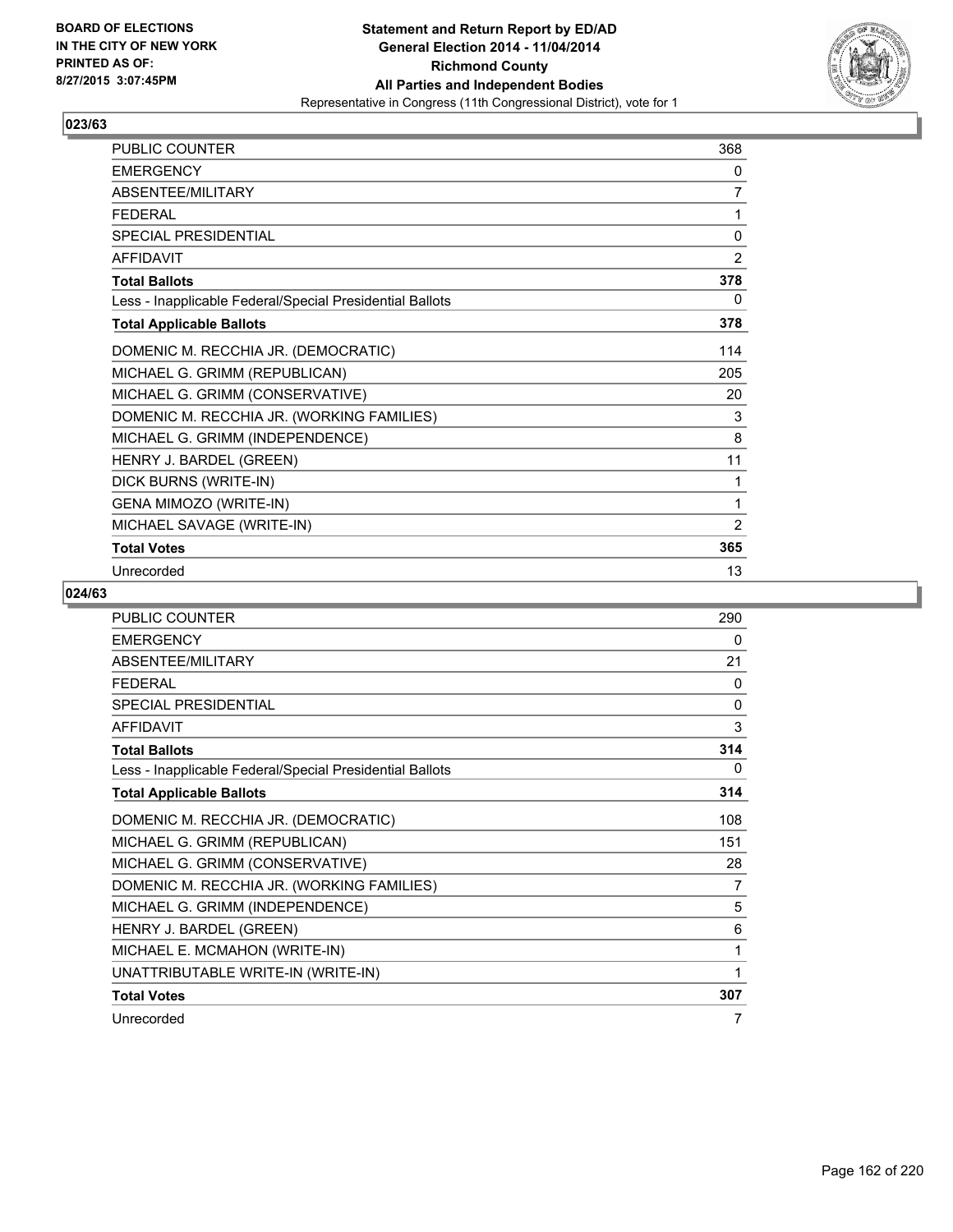

| <b>PUBLIC COUNTER</b>                                    | 314      |
|----------------------------------------------------------|----------|
| <b>EMERGENCY</b>                                         | 0        |
| ABSENTEE/MILITARY                                        | 16       |
| <b>FEDERAL</b>                                           | 4        |
| <b>SPECIAL PRESIDENTIAL</b>                              | $\Omega$ |
| <b>AFFIDAVIT</b>                                         | 3        |
| <b>Total Ballots</b>                                     | 337      |
| Less - Inapplicable Federal/Special Presidential Ballots | 0        |
| <b>Total Applicable Ballots</b>                          | 337      |
| DOMENIC M. RECCHIA JR. (DEMOCRATIC)                      | 86       |
| MICHAEL G. GRIMM (REPUBLICAN)                            | 213      |
| MICHAEL G. GRIMM (CONSERVATIVE)                          | 19       |
| DOMENIC M. RECCHIA JR. (WORKING FAMILIES)                | 3        |
| MICHAEL G. GRIMM (INDEPENDENCE)                          | 8        |
| HENRY J. BARDEL (GREEN)                                  | 3        |
| <b>Total Votes</b>                                       | 332      |
| Unrecorded                                               | 5        |

| <b>PUBLIC COUNTER</b>                                    | 366            |
|----------------------------------------------------------|----------------|
| <b>EMERGENCY</b>                                         | 0              |
| ABSENTEE/MILITARY                                        | 11             |
| <b>FEDERAL</b>                                           | 9              |
| <b>SPECIAL PRESIDENTIAL</b>                              | $\mathbf{0}$   |
| AFFIDAVIT                                                | 0              |
| <b>Total Ballots</b>                                     | 386            |
| Less - Inapplicable Federal/Special Presidential Ballots | 0              |
| <b>Total Applicable Ballots</b>                          | 386            |
| DOMENIC M. RECCHIA JR. (DEMOCRATIC)                      | 81             |
| MICHAEL G. GRIMM (REPUBLICAN)                            | 261            |
| MICHAEL G. GRIMM (CONSERVATIVE)                          | 20             |
| DOMENIC M. RECCHIA JR. (WORKING FAMILIES)                | $\overline{2}$ |
| MICHAEL G. GRIMM (INDEPENDENCE)                          | 12             |
| HENRY J. BARDEL (GREEN)                                  | 5              |
| <b>Total Votes</b>                                       | 381            |
| Unrecorded                                               | 5              |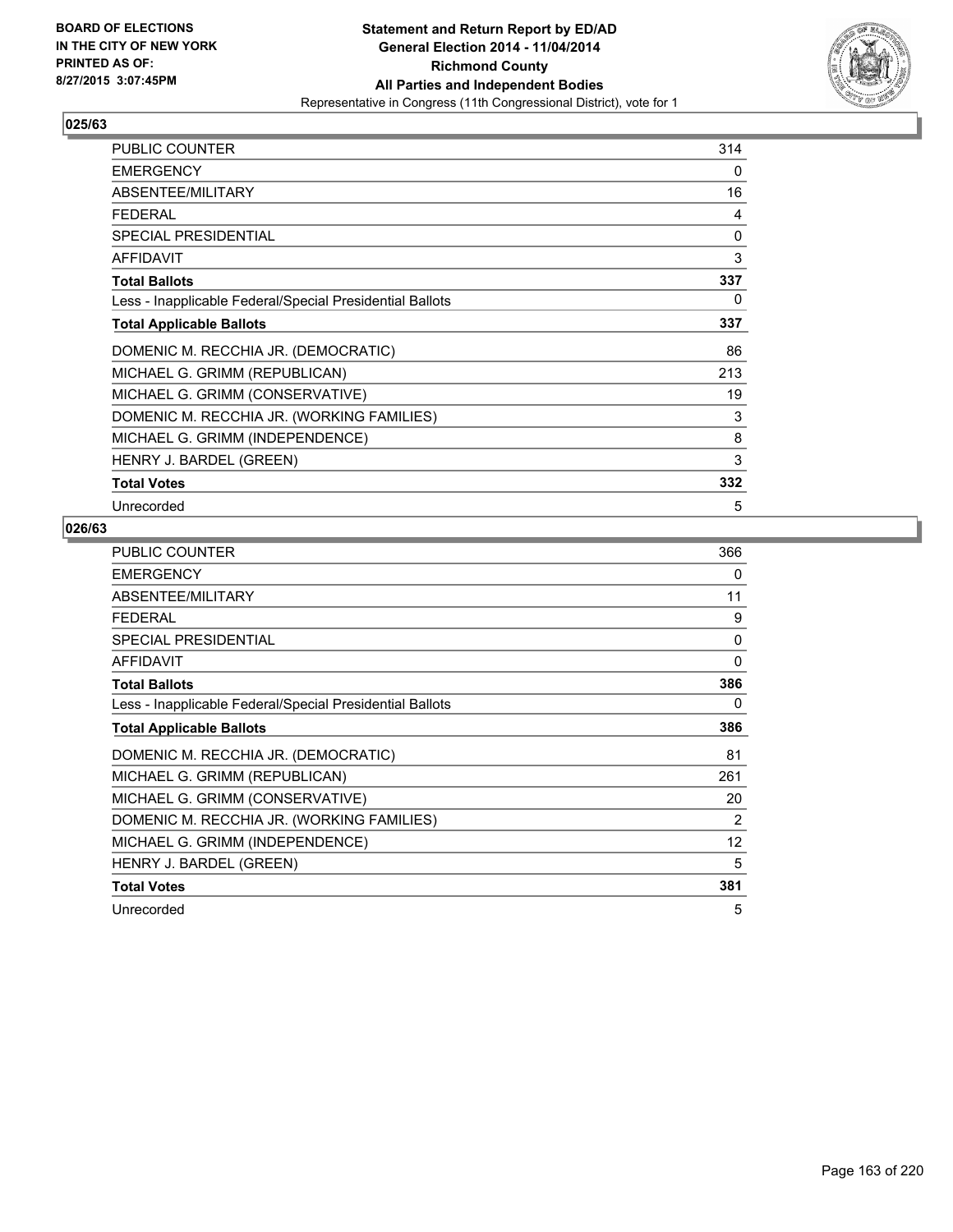

| <b>PUBLIC COUNTER</b>                                    | 226          |
|----------------------------------------------------------|--------------|
| <b>EMERGENCY</b>                                         | 0            |
| ABSENTEE/MILITARY                                        | 10           |
| FFDFRAI                                                  | 0            |
| SPECIAL PRESIDENTIAL                                     | $\mathbf{0}$ |
| <b>AFFIDAVIT</b>                                         | 1            |
| <b>Total Ballots</b>                                     | 237          |
| Less - Inapplicable Federal/Special Presidential Ballots | 0            |
| <b>Total Applicable Ballots</b>                          | 237          |
| DOMENIC M. RECCHIA JR. (DEMOCRATIC)                      | 62           |
| MICHAEL G. GRIMM (REPUBLICAN)                            | 124          |
| MICHAEL G. GRIMM (CONSERVATIVE)                          | 20           |
| DOMENIC M. RECCHIA JR. (WORKING FAMILIES)                | 6            |
| MICHAEL G. GRIMM (INDEPENDENCE)                          | 5            |
| HENRY J. BARDEL (GREEN)                                  | 9            |
| <b>GENA MIMOZO (WRITE-IN)</b>                            | 1            |
| <b>Total Votes</b>                                       | 227          |
| Unrecorded                                               | 10           |

| <b>PUBLIC COUNTER</b>                                    | 330 |
|----------------------------------------------------------|-----|
| <b>EMERGENCY</b>                                         | 0   |
| ABSENTEE/MILITARY                                        | 17  |
| <b>FEDERAL</b>                                           | 0   |
| <b>SPECIAL PRESIDENTIAL</b>                              | 0   |
| <b>AFFIDAVIT</b>                                         | 1   |
| <b>Total Ballots</b>                                     | 348 |
| Less - Inapplicable Federal/Special Presidential Ballots | 0   |
| <b>Total Applicable Ballots</b>                          | 348 |
| DOMENIC M. RECCHIA JR. (DEMOCRATIC)                      | 87  |
| MICHAEL G. GRIMM (REPUBLICAN)                            | 202 |
| MICHAEL G. GRIMM (CONSERVATIVE)                          | 33  |
| DOMENIC M. RECCHIA JR. (WORKING FAMILIES)                | 7   |
| MICHAEL G. GRIMM (INDEPENDENCE)                          | 5   |
| HENRY J. BARDEL (GREEN)                                  | 6   |
| <b>Total Votes</b>                                       | 340 |
| Unrecorded                                               | 8   |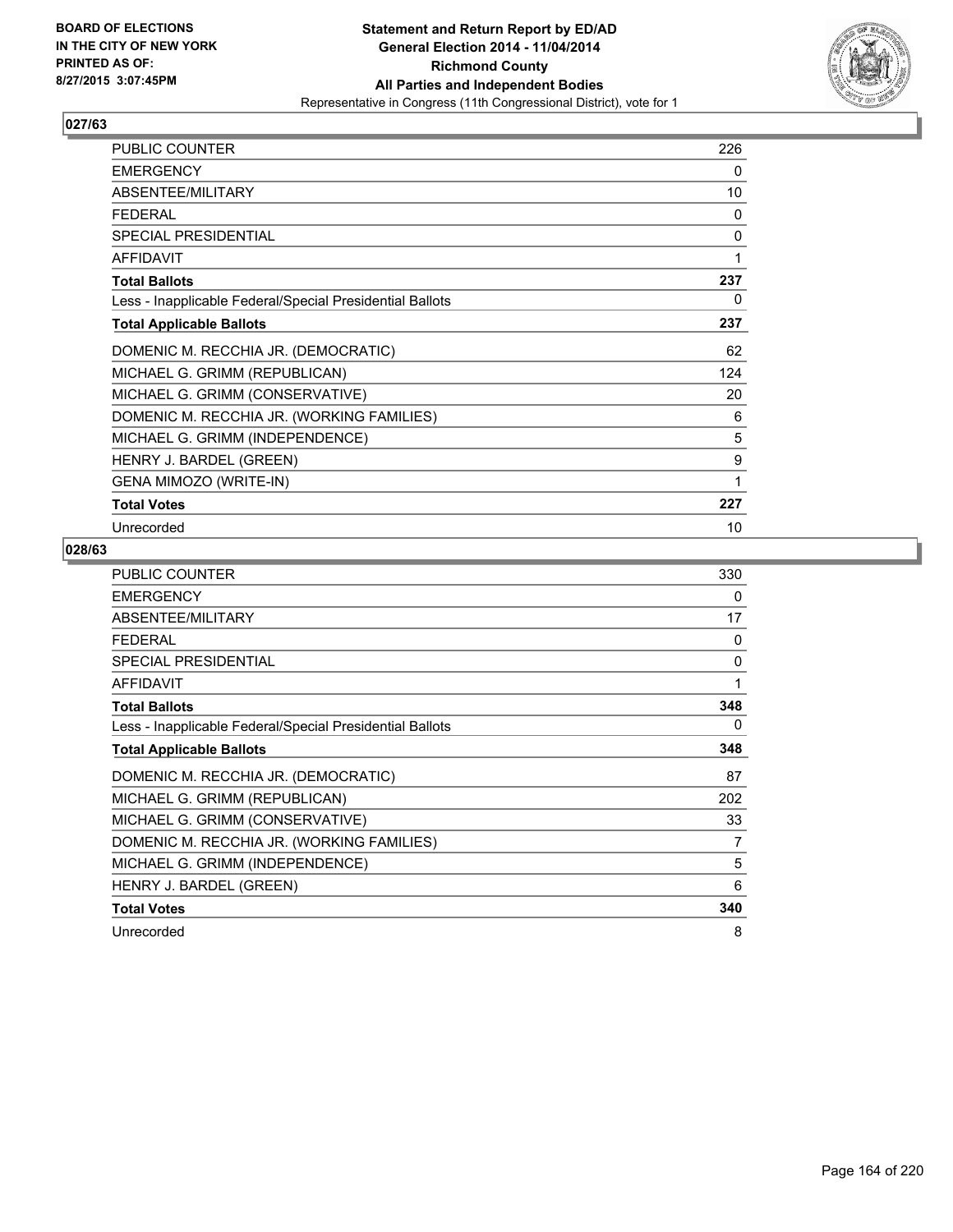

| <b>PUBLIC COUNTER</b>                                    | 316            |
|----------------------------------------------------------|----------------|
| <b>EMERGENCY</b>                                         | 0              |
| ABSENTEE/MILITARY                                        | 11             |
| <b>FEDERAL</b>                                           | 0              |
| <b>SPECIAL PRESIDENTIAL</b>                              | 0              |
| AFFIDAVIT                                                | $\overline{2}$ |
| <b>Total Ballots</b>                                     | 329            |
| Less - Inapplicable Federal/Special Presidential Ballots | 0              |
| <b>Total Applicable Ballots</b>                          | 329            |
| DOMENIC M. RECCHIA JR. (DEMOCRATIC)                      | 99             |
| MICHAEL G. GRIMM (REPUBLICAN)                            | 176            |
| MICHAEL G. GRIMM (CONSERVATIVE)                          | 24             |
| DOMENIC M. RECCHIA JR. (WORKING FAMILIES)                | 10             |
| MICHAEL G. GRIMM (INDEPENDENCE)                          | 9              |
| HENRY J. BARDEL (GREEN)                                  | 10             |
| <b>Total Votes</b>                                       | 328            |
| Unrecorded                                               | 1              |

| PUBLIC COUNTER                                           | 261 |
|----------------------------------------------------------|-----|
| <b>EMERGENCY</b>                                         | 0   |
| ABSENTEE/MILITARY                                        | 16  |
| FEDERAL                                                  |     |
| SPECIAL PRESIDENTIAL                                     | 0   |
| <b>AFFIDAVIT</b>                                         | 3   |
| <b>Total Ballots</b>                                     | 281 |
| Less - Inapplicable Federal/Special Presidential Ballots | 0   |
| <b>Total Applicable Ballots</b>                          | 281 |
| DOMENIC M. RECCHIA JR. (DEMOCRATIC)                      | 85  |
| MICHAEL G. GRIMM (REPUBLICAN)                            | 143 |
| MICHAEL G. GRIMM (CONSERVATIVE)                          | 21  |
| DOMENIC M. RECCHIA JR. (WORKING FAMILIES)                | 13  |
| MICHAEL G. GRIMM (INDEPENDENCE)                          | 8   |
| HENRY J. BARDEL (GREEN)                                  | 5   |
| <b>Total Votes</b>                                       | 275 |
| Unrecorded                                               | 6   |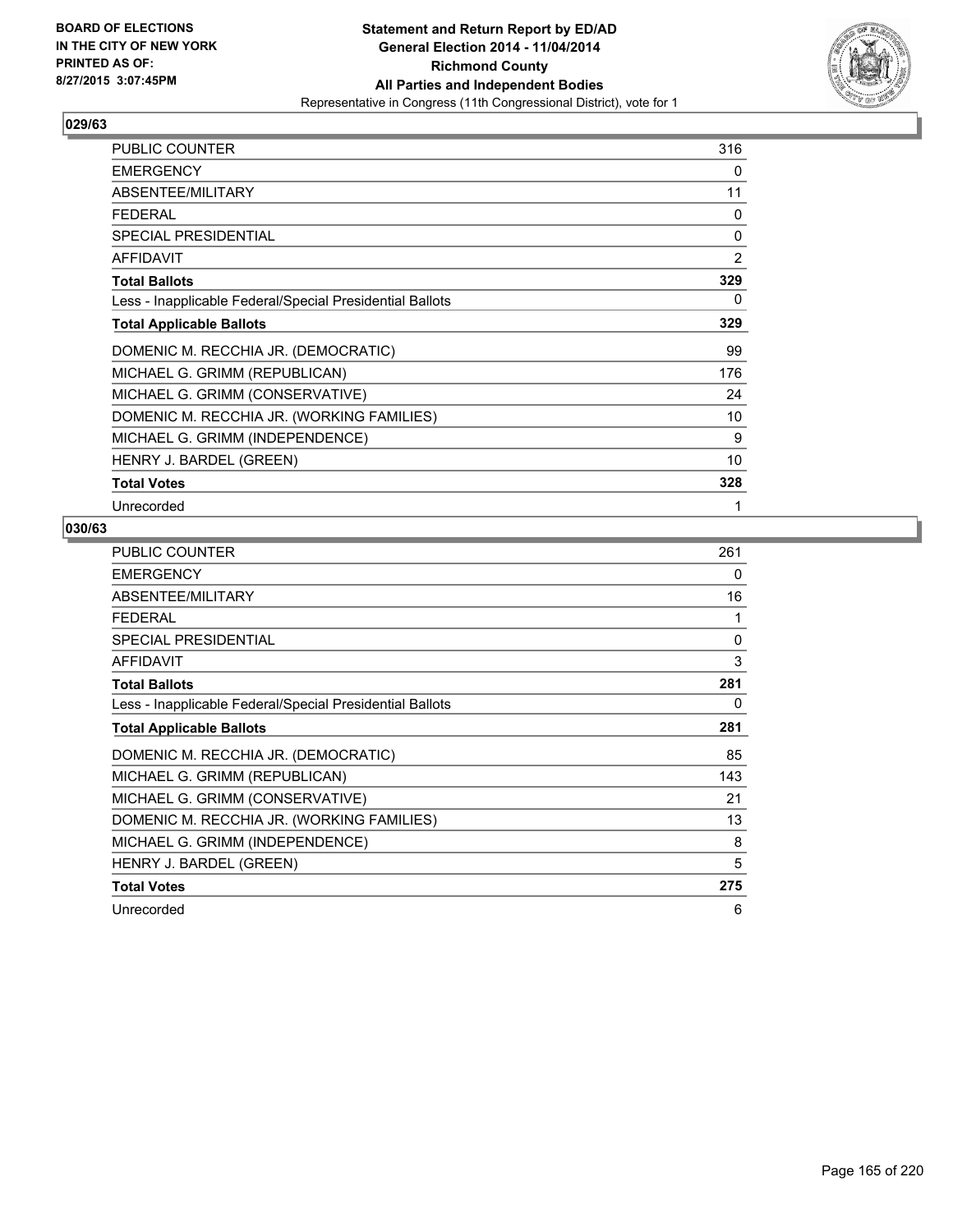

| PUBLIC COUNTER                                           | 293 |
|----------------------------------------------------------|-----|
| <b>EMERGENCY</b>                                         | 0   |
| ABSENTEE/MILITARY                                        | 10  |
| <b>FEDERAL</b>                                           | 0   |
| SPECIAL PRESIDENTIAL                                     | 0   |
| <b>AFFIDAVIT</b>                                         | 5   |
| <b>Total Ballots</b>                                     | 308 |
| Less - Inapplicable Federal/Special Presidential Ballots | 0   |
| <b>Total Applicable Ballots</b>                          | 308 |
| DOMENIC M. RECCHIA JR. (DEMOCRATIC)                      | 114 |
| MICHAEL G. GRIMM (REPUBLICAN)                            | 144 |
| MICHAEL G. GRIMM (CONSERVATIVE)                          | 17  |
| DOMENIC M. RECCHIA JR. (WORKING FAMILIES)                | 10  |
| MICHAEL G. GRIMM (INDEPENDENCE)                          | 7   |
| HENRY J. BARDEL (GREEN)                                  | 11  |
| GENA MIMOZO (WRITE-IN)                                   | 1   |
| UNATTRIBUTABLE WRITE-IN (WRITE-IN)                       | 1   |
| <b>Total Votes</b>                                       | 305 |
| Unrecorded                                               | 3   |

| <b>PUBLIC COUNTER</b>                                    | 335 |
|----------------------------------------------------------|-----|
| <b>EMERGENCY</b>                                         | 0   |
| ABSENTEE/MILITARY                                        | 19  |
| <b>FFDFRAL</b>                                           | 0   |
| <b>SPECIAL PRESIDENTIAL</b>                              | 0   |
| <b>AFFIDAVIT</b>                                         | 1   |
| <b>Total Ballots</b>                                     | 355 |
| Less - Inapplicable Federal/Special Presidential Ballots | 0   |
| <b>Total Applicable Ballots</b>                          | 355 |
| DOMENIC M. RECCHIA JR. (DEMOCRATIC)                      | 111 |
| MICHAEL G. GRIMM (REPUBLICAN)                            | 183 |
| MICHAEL G. GRIMM (CONSERVATIVE)                          | 22  |
| DOMENIC M. RECCHIA JR. (WORKING FAMILIES)                | 12  |
| MICHAEL G. GRIMM (INDEPENDENCE)                          | 11  |
| HENRY J. BARDEL (GREEN)                                  | 7   |
| DOMENIC GRIMM (WRITE-IN)                                 | 1   |
| <b>Total Votes</b>                                       | 347 |
| Unrecorded                                               | 8   |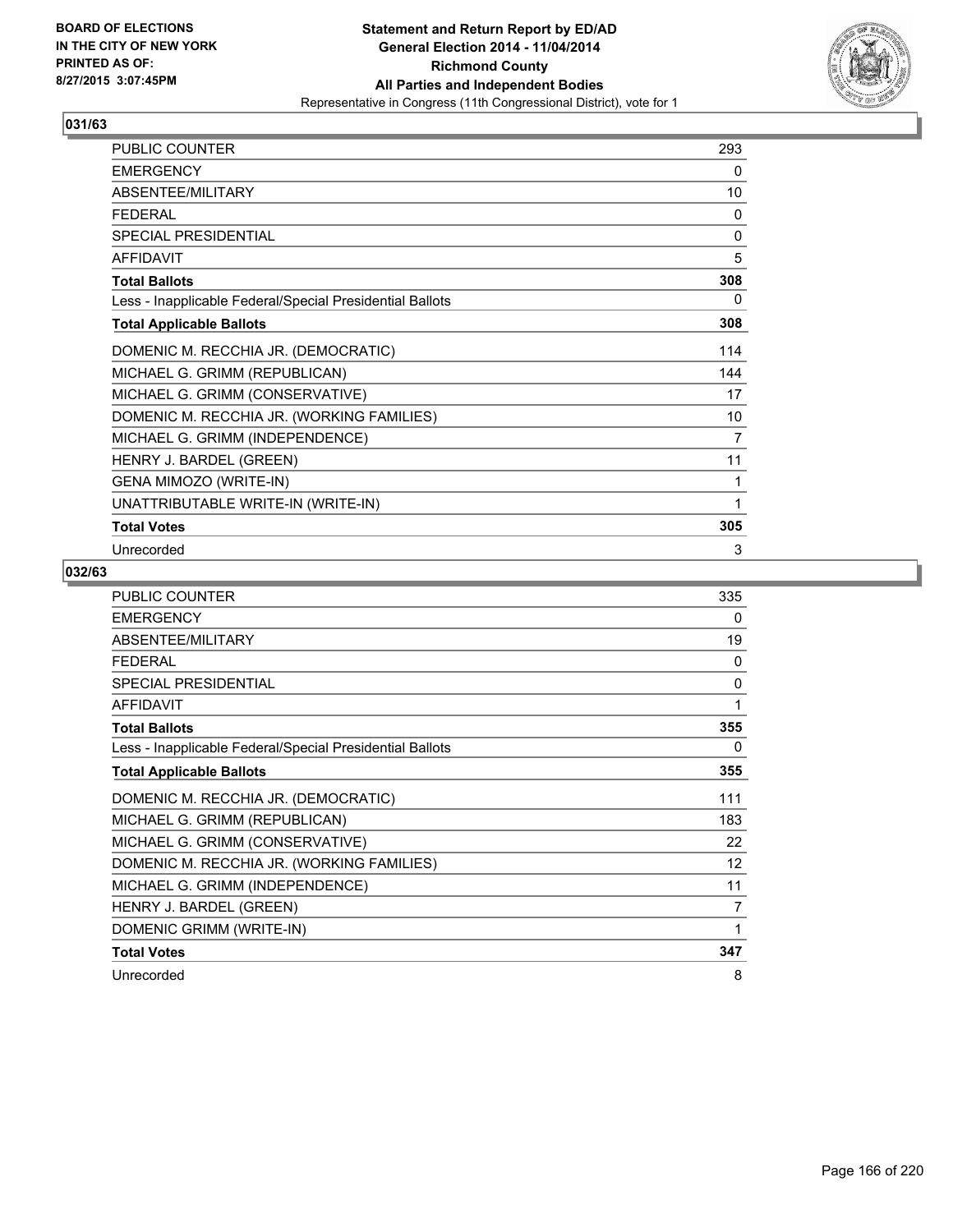

| PUBLIC COUNTER                                           | 313 |
|----------------------------------------------------------|-----|
| <b>EMERGENCY</b>                                         | 0   |
| ABSENTEE/MILITARY                                        | 3   |
| <b>FEDERAL</b>                                           | 0   |
| SPECIAL PRESIDENTIAL                                     | 0   |
| <b>AFFIDAVIT</b>                                         | 1   |
| <b>Total Ballots</b>                                     | 317 |
| Less - Inapplicable Federal/Special Presidential Ballots | 0   |
| <b>Total Applicable Ballots</b>                          | 317 |
| DOMENIC M. RECCHIA JR. (DEMOCRATIC)                      | 81  |
| MICHAEL G. GRIMM (REPUBLICAN)                            | 194 |
| MICHAEL G. GRIMM (CONSERVATIVE)                          | 26  |
| DOMENIC M. RECCHIA JR. (WORKING FAMILIES)                | 4   |
| MICHAEL G. GRIMM (INDEPENDENCE)                          | 11  |
| HENRY J. BARDEL (GREEN)                                  | 0   |
| <b>Total Votes</b>                                       | 316 |
| Unrecorded                                               | 1   |

| <b>PUBLIC COUNTER</b>                                    | 187            |
|----------------------------------------------------------|----------------|
| <b>EMERGENCY</b>                                         | 0              |
| ABSENTEE/MILITARY                                        | 11             |
| FEDERAL                                                  | $\overline{2}$ |
| <b>SPECIAL PRESIDENTIAL</b>                              | 0              |
| <b>AFFIDAVIT</b>                                         | $\Omega$       |
| <b>Total Ballots</b>                                     | 200            |
| Less - Inapplicable Federal/Special Presidential Ballots | 0              |
| <b>Total Applicable Ballots</b>                          | 200            |
| DOMENIC M. RECCHIA JR. (DEMOCRATIC)                      | 48             |
| MICHAEL G. GRIMM (REPUBLICAN)                            | 122            |
| MICHAEL G. GRIMM (CONSERVATIVE)                          | 11             |
| DOMENIC M. RECCHIA JR. (WORKING FAMILIES)                | 6              |
| MICHAEL G. GRIMM (INDEPENDENCE)                          | 3              |
| HENRY J. BARDEL (GREEN)                                  | 5              |
| <b>Total Votes</b>                                       | 195            |
| Unrecorded                                               | 5              |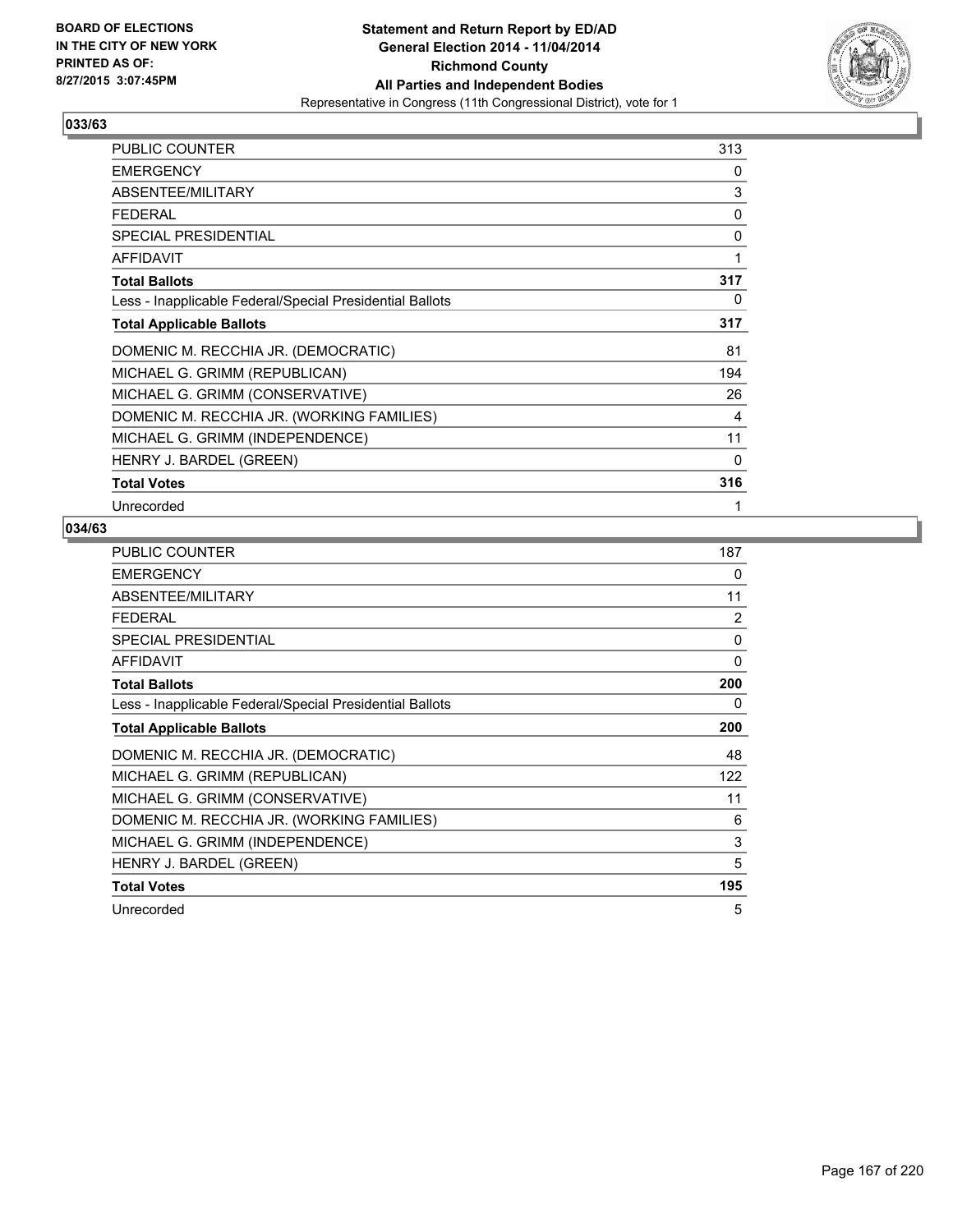

| <b>PUBLIC COUNTER</b>                                    | 253          |
|----------------------------------------------------------|--------------|
| <b>EMERGENCY</b>                                         | 0            |
| ABSENTEE/MILITARY                                        | 14           |
| FFDFRAI                                                  | 0            |
| SPECIAL PRESIDENTIAL                                     | $\mathbf{0}$ |
| <b>AFFIDAVIT</b>                                         | 4            |
| <b>Total Ballots</b>                                     | 271          |
| Less - Inapplicable Federal/Special Presidential Ballots | 0            |
| <b>Total Applicable Ballots</b>                          | 271          |
| DOMENIC M. RECCHIA JR. (DEMOCRATIC)                      | 69           |
| MICHAEL G. GRIMM (REPUBLICAN)                            | 146          |
| MICHAEL G. GRIMM (CONSERVATIVE)                          | 30           |
| DOMENIC M. RECCHIA JR. (WORKING FAMILIES)                | 5            |
| MICHAEL G. GRIMM (INDEPENDENCE)                          | 6            |
| HENRY J. BARDEL (GREEN)                                  | 8            |
| MICHAEL E. MCMAHON (WRITE-IN)                            | 1            |
| <b>Total Votes</b>                                       | 265          |
| Unrecorded                                               | 6            |

| <b>PUBLIC COUNTER</b>                                    | 390      |
|----------------------------------------------------------|----------|
| <b>EMERGENCY</b>                                         | 0        |
| ABSENTEE/MILITARY                                        | 14       |
| <b>FEDERAL</b>                                           | 3        |
| SPECIAL PRESIDENTIAL                                     | $\Omega$ |
| <b>AFFIDAVIT</b>                                         | 7        |
| <b>Total Ballots</b>                                     | 414      |
| Less - Inapplicable Federal/Special Presidential Ballots | 0        |
| <b>Total Applicable Ballots</b>                          | 414      |
| DOMENIC M. RECCHIA JR. (DEMOCRATIC)                      | 128      |
| MICHAEL G. GRIMM (REPUBLICAN)                            | 216      |
| MICHAEL G. GRIMM (CONSERVATIVE)                          | 24       |
| DOMENIC M. RECCHIA JR. (WORKING FAMILIES)                | 11       |
| MICHAEL G. GRIMM (INDEPENDENCE)                          | 7        |
| HENRY J. BARDEL (GREEN)                                  | 15       |
| GENA MIMOZO (WRITE-IN)                                   | 2        |
| LESLIE KNOPE (WRITE-IN)                                  | 1        |
| UNATTRIBUTABLE WRITE-IN (WRITE-IN)                       | 1        |
| <b>Total Votes</b>                                       | 405      |
| Unrecorded                                               | 9        |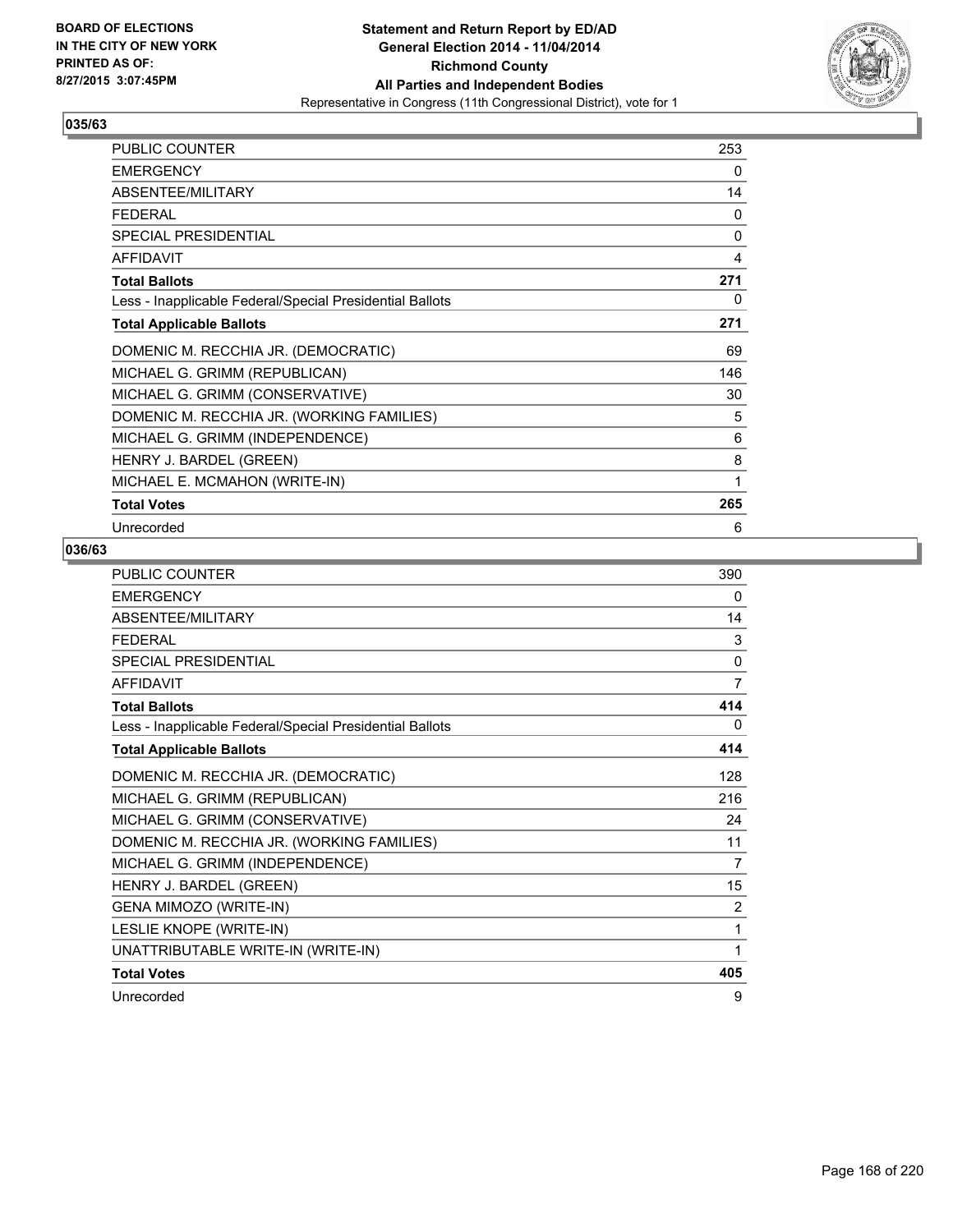

| <b>PUBLIC COUNTER</b>                                    | 269 |
|----------------------------------------------------------|-----|
| <b>EMERGENCY</b>                                         | 0   |
| ABSENTEE/MILITARY                                        | 12  |
| <b>FEDERAL</b>                                           | 0   |
| <b>SPECIAL PRESIDENTIAL</b>                              | 0   |
| <b>AFFIDAVIT</b>                                         | 4   |
| <b>Total Ballots</b>                                     | 285 |
| Less - Inapplicable Federal/Special Presidential Ballots | 0   |
| <b>Total Applicable Ballots</b>                          | 285 |
| DOMENIC M. RECCHIA JR. (DEMOCRATIC)                      | 158 |
| MICHAEL G. GRIMM (REPUBLICAN)                            | 87  |
| MICHAEL G. GRIMM (CONSERVATIVE)                          | 18  |
| DOMENIC M. RECCHIA JR. (WORKING FAMILIES)                | 5   |
| MICHAEL G. GRIMM (INDEPENDENCE)                          | 4   |
| HENRY J. BARDEL (GREEN)                                  | 6   |
| MICHAEL J. CUSICK (WRITE-IN)                             | 1   |
| RUSSELL C. GALLO (WRITE-IN)                              | 2   |
| <b>Total Votes</b>                                       | 281 |
| Unrecorded                                               | 4   |

| <b>PUBLIC COUNTER</b>                                    | 294          |
|----------------------------------------------------------|--------------|
| <b>EMERGENCY</b>                                         | $\mathbf{0}$ |
| ABSENTEE/MILITARY                                        | 9            |
| <b>FEDERAL</b>                                           | $\mathbf{0}$ |
| <b>SPECIAL PRESIDENTIAL</b>                              | $\mathbf{0}$ |
| <b>AFFIDAVIT</b>                                         | 1            |
| <b>Total Ballots</b>                                     | 304          |
| Less - Inapplicable Federal/Special Presidential Ballots | 0            |
| <b>Total Applicable Ballots</b>                          | 304          |
| DOMENIC M. RECCHIA JR. (DEMOCRATIC)                      | 188          |
| MICHAEL G. GRIMM (REPUBLICAN)                            | 69           |
| MICHAEL G. GRIMM (CONSERVATIVE)                          | 11           |
| DOMENIC M. RECCHIA JR. (WORKING FAMILIES)                | 12           |
| MICHAEL G. GRIMM (INDEPENDENCE)                          | 10           |
| HENRY J. BARDEL (GREEN)                                  | 6            |
| MEG VENTRUDO (WRITE-IN)                                  | 1            |
| UNATTRIBUTABLE WRITE-IN (WRITE-IN)                       | 1            |
| <b>Total Votes</b>                                       | 298          |
| Unrecorded                                               | 6            |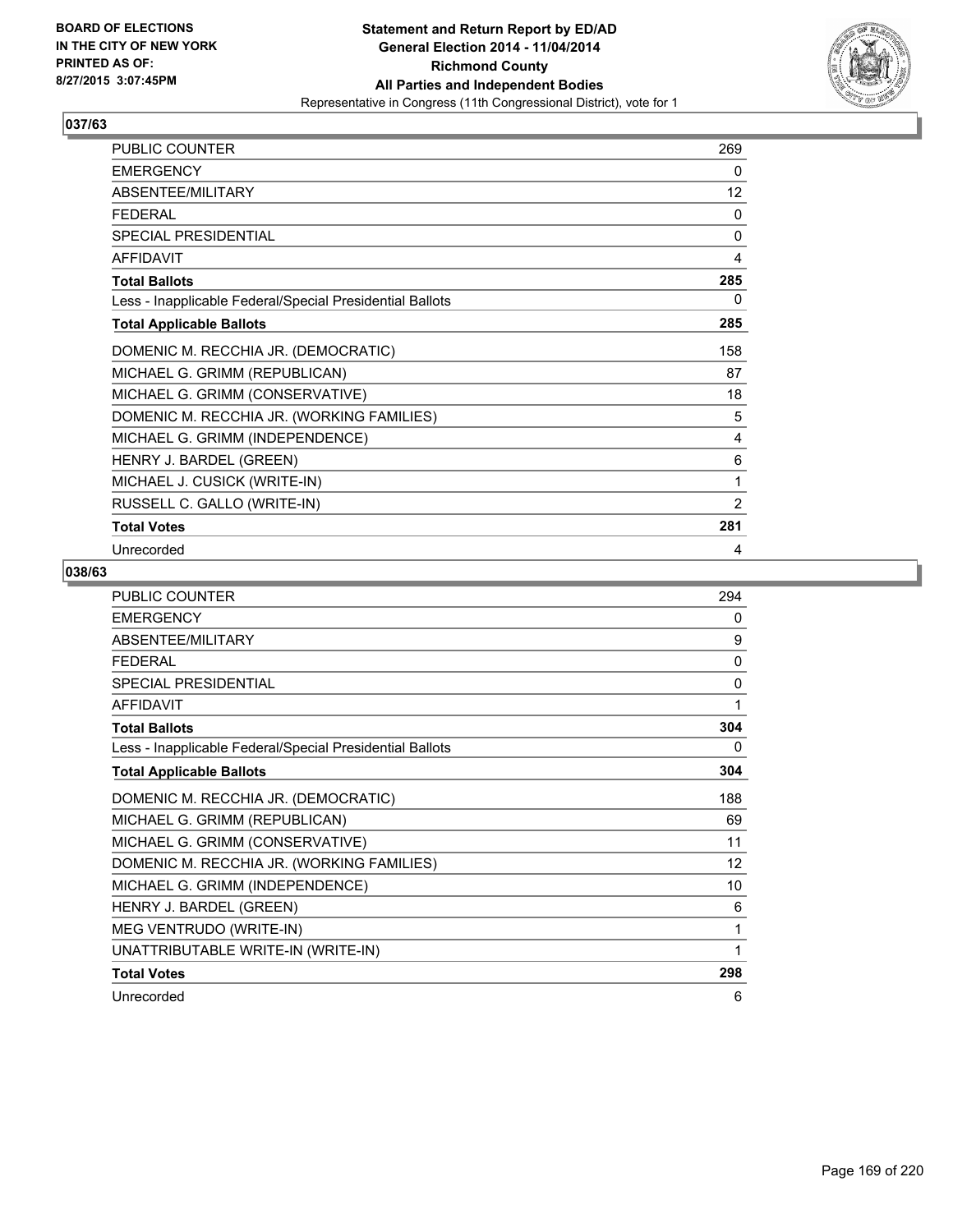

| PUBLIC COUNTER                                           | 250            |
|----------------------------------------------------------|----------------|
| <b>EMERGENCY</b>                                         | 1              |
| ABSENTEE/MILITARY                                        | 7              |
| <b>FEDERAL</b>                                           | 1              |
| SPECIAL PRESIDENTIAL                                     | 0              |
| <b>AFFIDAVIT</b>                                         | 3              |
| <b>Total Ballots</b>                                     | 262            |
| Less - Inapplicable Federal/Special Presidential Ballots | 0              |
| <b>Total Applicable Ballots</b>                          | 262            |
| DOMENIC M. RECCHIA JR. (DEMOCRATIC)                      | 151            |
| MICHAEL G. GRIMM (REPUBLICAN)                            | 73             |
| MICHAEL G. GRIMM (CONSERVATIVE)                          | 9              |
| DOMENIC M. RECCHIA JR. (WORKING FAMILIES)                | 13             |
| MICHAEL G. GRIMM (INDEPENDENCE)                          | 3              |
| HENRY J. BARDEL (GREEN)                                  | $\overline{2}$ |
| DEBI ROSE (WRITE-IN)                                     | 1              |
| <b>GENA MIMOZO (WRITE-IN)</b>                            | 2              |
| <b>Total Votes</b>                                       | 254            |
| Unrecorded                                               | 8              |

| 176      |
|----------|
| 0        |
| 10       |
| $\Omega$ |
| 0        |
| 3        |
| 189      |
| 0        |
| 189      |
| 141      |
| 29       |
| 4        |
| 8        |
| 4        |
| 3        |
| 189      |
|          |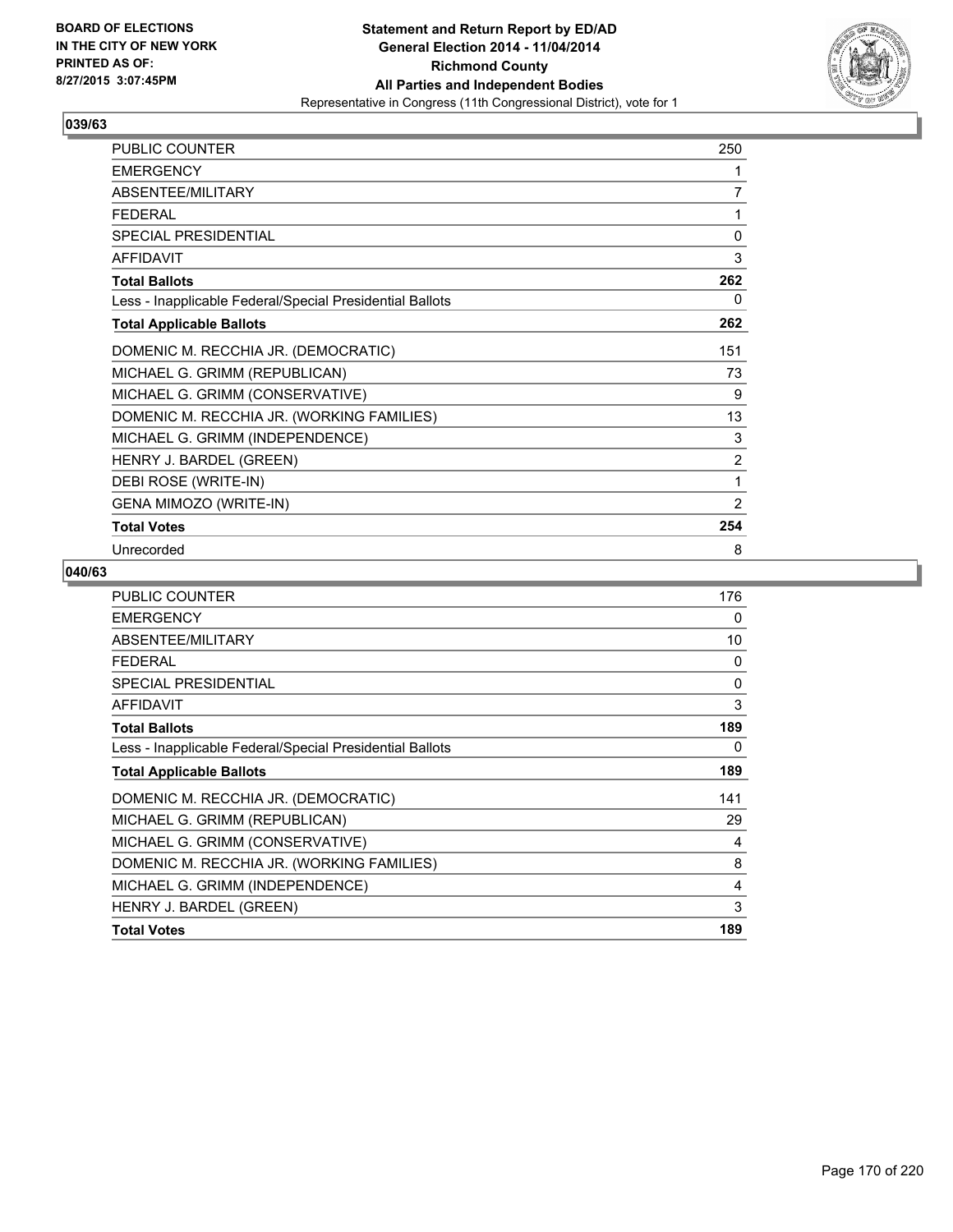

| <b>PUBLIC COUNTER</b>                                    | 130 |
|----------------------------------------------------------|-----|
| <b>EMERGENCY</b>                                         | 0   |
| ABSENTEE/MILITARY                                        | 5   |
| <b>FEDERAL</b>                                           | 0   |
| <b>SPECIAL PRESIDENTIAL</b>                              | 0   |
| <b>AFFIDAVIT</b>                                         | 2   |
| <b>Total Ballots</b>                                     | 137 |
| Less - Inapplicable Federal/Special Presidential Ballots | 0   |
| <b>Total Applicable Ballots</b>                          | 137 |
| DOMENIC M. RECCHIA JR. (DEMOCRATIC)                      | 113 |
| MICHAEL G. GRIMM (REPUBLICAN)                            | 11  |
| MICHAEL G. GRIMM (CONSERVATIVE)                          | 2   |
| DOMENIC M. RECCHIA JR. (WORKING FAMILIES)                | 3   |
| MICHAEL G. GRIMM (INDEPENDENCE)                          | 2   |
| HENRY J. BARDEL (GREEN)                                  | 3   |
| <b>JAMES GILMORE (WRITE-IN)</b>                          | 1   |
| <b>Total Votes</b>                                       | 135 |
| Unrecorded                                               | 2   |

| <b>PUBLIC COUNTER</b>                                    | 245 |
|----------------------------------------------------------|-----|
| <b>EMERGENCY</b>                                         | 0   |
| ABSENTEE/MILITARY                                        | 9   |
| <b>FEDERAL</b>                                           | 1   |
| <b>SPECIAL PRESIDENTIAL</b>                              | 0   |
| <b>AFFIDAVIT</b>                                         | 3   |
| <b>Total Ballots</b>                                     | 258 |
| Less - Inapplicable Federal/Special Presidential Ballots | 0   |
| <b>Total Applicable Ballots</b>                          | 258 |
| DOMENIC M. RECCHIA JR. (DEMOCRATIC)                      | 223 |
| MICHAEL G. GRIMM (REPUBLICAN)                            | 11  |
| MICHAEL G. GRIMM (CONSERVATIVE)                          | 0   |
| DOMENIC M. RECCHIA JR. (WORKING FAMILIES)                | 11  |
| MICHAEL G. GRIMM (INDEPENDENCE)                          | 3   |
| HENRY J. BARDEL (GREEN)                                  | 3   |
| <b>Total Votes</b>                                       | 251 |
| Unrecorded                                               | 7   |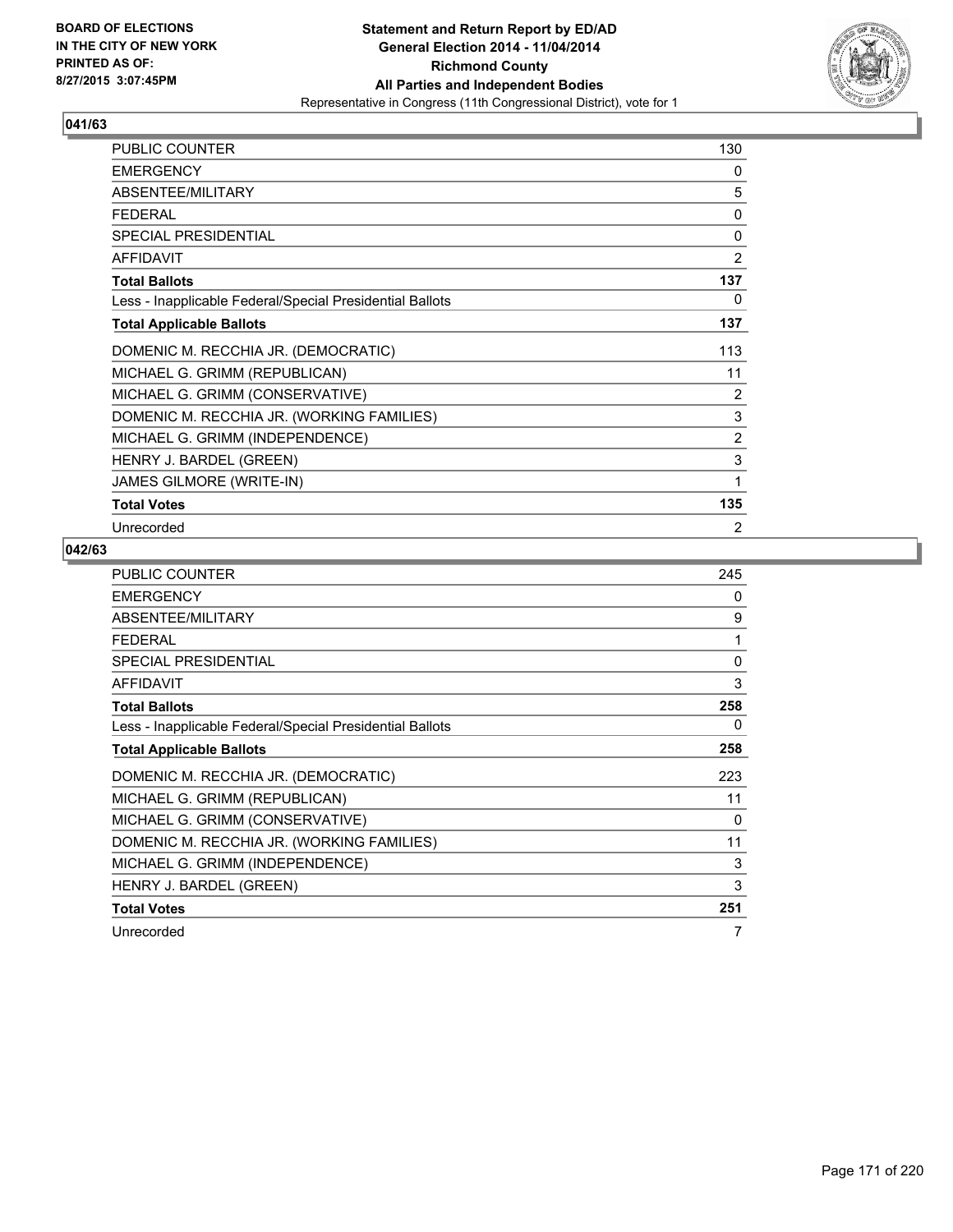

| PUBLIC COUNTER                                           | 261            |
|----------------------------------------------------------|----------------|
| <b>EMERGENCY</b>                                         | 0              |
| ABSENTEE/MILITARY                                        | 6              |
| <b>FEDERAL</b>                                           | 0              |
| <b>SPECIAL PRESIDENTIAL</b>                              | 0              |
| <b>AFFIDAVIT</b>                                         | $\overline{2}$ |
| <b>Total Ballots</b>                                     | 269            |
| Less - Inapplicable Federal/Special Presidential Ballots | 0              |
| <b>Total Applicable Ballots</b>                          | 269            |
| DOMENIC M. RECCHIA JR. (DEMOCRATIC)                      | 214            |
| MICHAEL G. GRIMM (REPUBLICAN)                            | 31             |
| MICHAEL G. GRIMM (CONSERVATIVE)                          | 5              |
| DOMENIC M. RECCHIA JR. (WORKING FAMILIES)                | 8              |
| MICHAEL G. GRIMM (INDEPENDENCE)                          | 1              |
| HENRY J. BARDEL (GREEN)                                  |                |
| <b>Total Votes</b>                                       | 260            |
| Unrecorded                                               | 9              |

| <b>PUBLIC COUNTER</b>                                    | 196            |
|----------------------------------------------------------|----------------|
| <b>EMERGENCY</b>                                         | 0              |
| ABSENTEE/MILITARY                                        | $\overline{2}$ |
| FEDERAL                                                  | $\mathbf{0}$   |
| <b>SPECIAL PRESIDENTIAL</b>                              | 0              |
| <b>AFFIDAVIT</b>                                         | 3              |
| <b>Total Ballots</b>                                     | 201            |
| Less - Inapplicable Federal/Special Presidential Ballots | 0              |
| <b>Total Applicable Ballots</b>                          | 201            |
| DOMENIC M. RECCHIA JR. (DEMOCRATIC)                      | 169            |
| MICHAEL G. GRIMM (REPUBLICAN)                            | 17             |
| MICHAEL G. GRIMM (CONSERVATIVE)                          | 4              |
| DOMENIC M. RECCHIA JR. (WORKING FAMILIES)                | 4              |
| MICHAEL G. GRIMM (INDEPENDENCE)                          | 1              |
| HENRY J. BARDEL (GREEN)                                  | $\overline{2}$ |
| <b>Total Votes</b>                                       | 197            |
| Unrecorded                                               | 4              |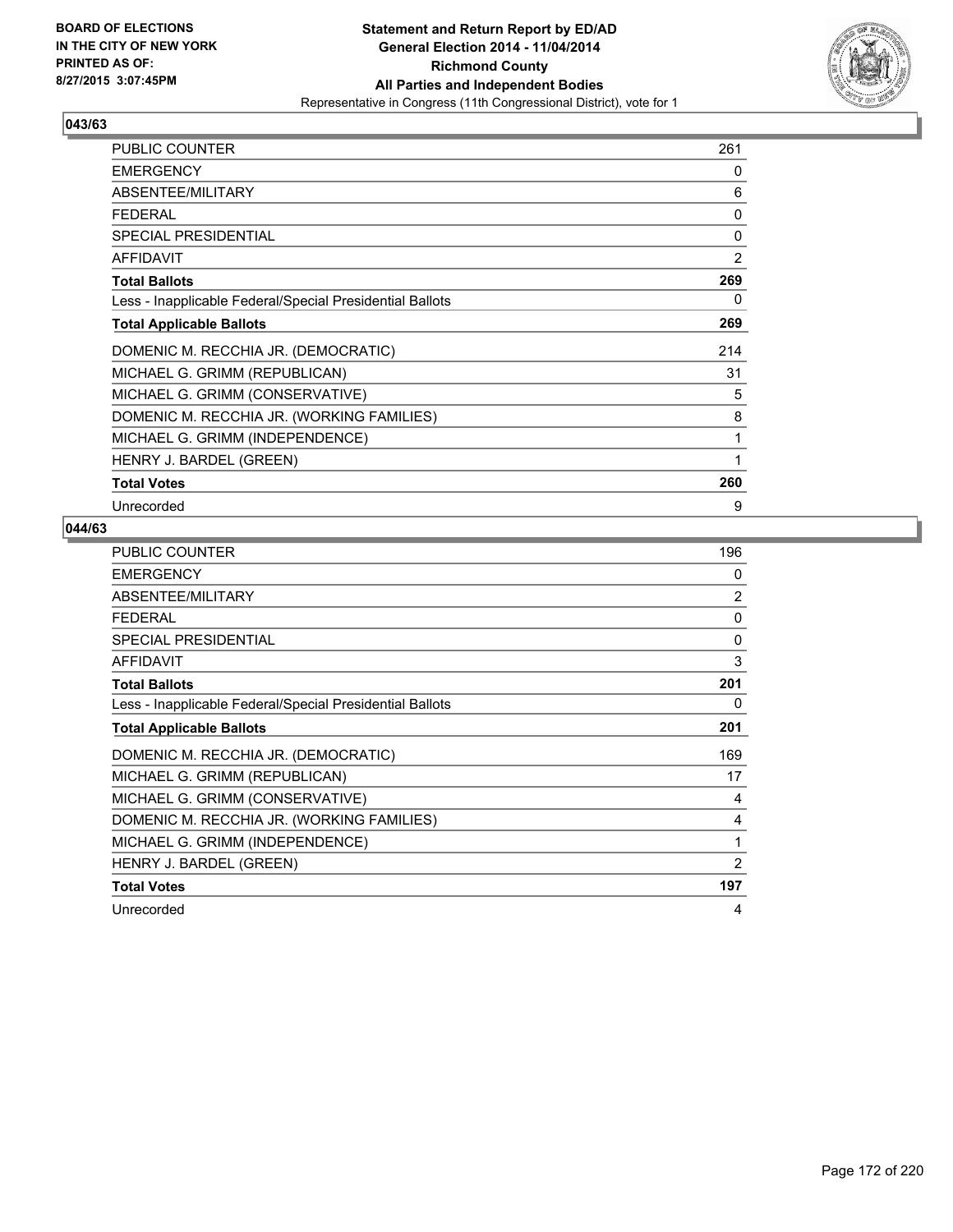

| PUBLIC COUNTER                                           | 185 |
|----------------------------------------------------------|-----|
| <b>EMERGENCY</b>                                         | 0   |
| ABSENTEE/MILITARY                                        | 10  |
| <b>FEDERAL</b>                                           | 0   |
| <b>SPECIAL PRESIDENTIAL</b>                              | 0   |
| <b>AFFIDAVIT</b>                                         | 7   |
| <b>Total Ballots</b>                                     | 202 |
| Less - Inapplicable Federal/Special Presidential Ballots | 0   |
| <b>Total Applicable Ballots</b>                          | 202 |
| DOMENIC M. RECCHIA JR. (DEMOCRATIC)                      | 178 |
| MICHAEL G. GRIMM (REPUBLICAN)                            | 13  |
| MICHAEL G. GRIMM (CONSERVATIVE)                          | 1   |
| DOMENIC M. RECCHIA JR. (WORKING FAMILIES)                | 5   |
| MICHAEL G. GRIMM (INDEPENDENCE)                          | 1   |
| HENRY J. BARDEL (GREEN)                                  | 1   |
| UNATTRIBUTABLE WRITE-IN (WRITE-IN)                       |     |
| <b>Total Votes</b>                                       | 200 |
| Unrecorded                                               | 2   |

| <b>PUBLIC COUNTER</b>                                    | 163            |
|----------------------------------------------------------|----------------|
| <b>EMERGENCY</b>                                         | 0              |
| ABSENTEE/MILITARY                                        | 15             |
| <b>FEDERAL</b>                                           | 2              |
| <b>SPECIAL PRESIDENTIAL</b>                              | 0              |
| <b>AFFIDAVIT</b>                                         | $\overline{2}$ |
| <b>Total Ballots</b>                                     | 182            |
| Less - Inapplicable Federal/Special Presidential Ballots | 0              |
| <b>Total Applicable Ballots</b>                          | 182            |
| DOMENIC M. RECCHIA JR. (DEMOCRATIC)                      | 51             |
| MICHAEL G. GRIMM (REPUBLICAN)                            | 104            |
| MICHAEL G. GRIMM (CONSERVATIVE)                          | 10             |
| DOMENIC M. RECCHIA JR. (WORKING FAMILIES)                | 5              |
| MICHAEL G. GRIMM (INDEPENDENCE)                          | 2              |
| HENRY J. BARDEL (GREEN)                                  | 3              |
| <b>Total Votes</b>                                       | 175            |
| Unrecorded                                               | 7              |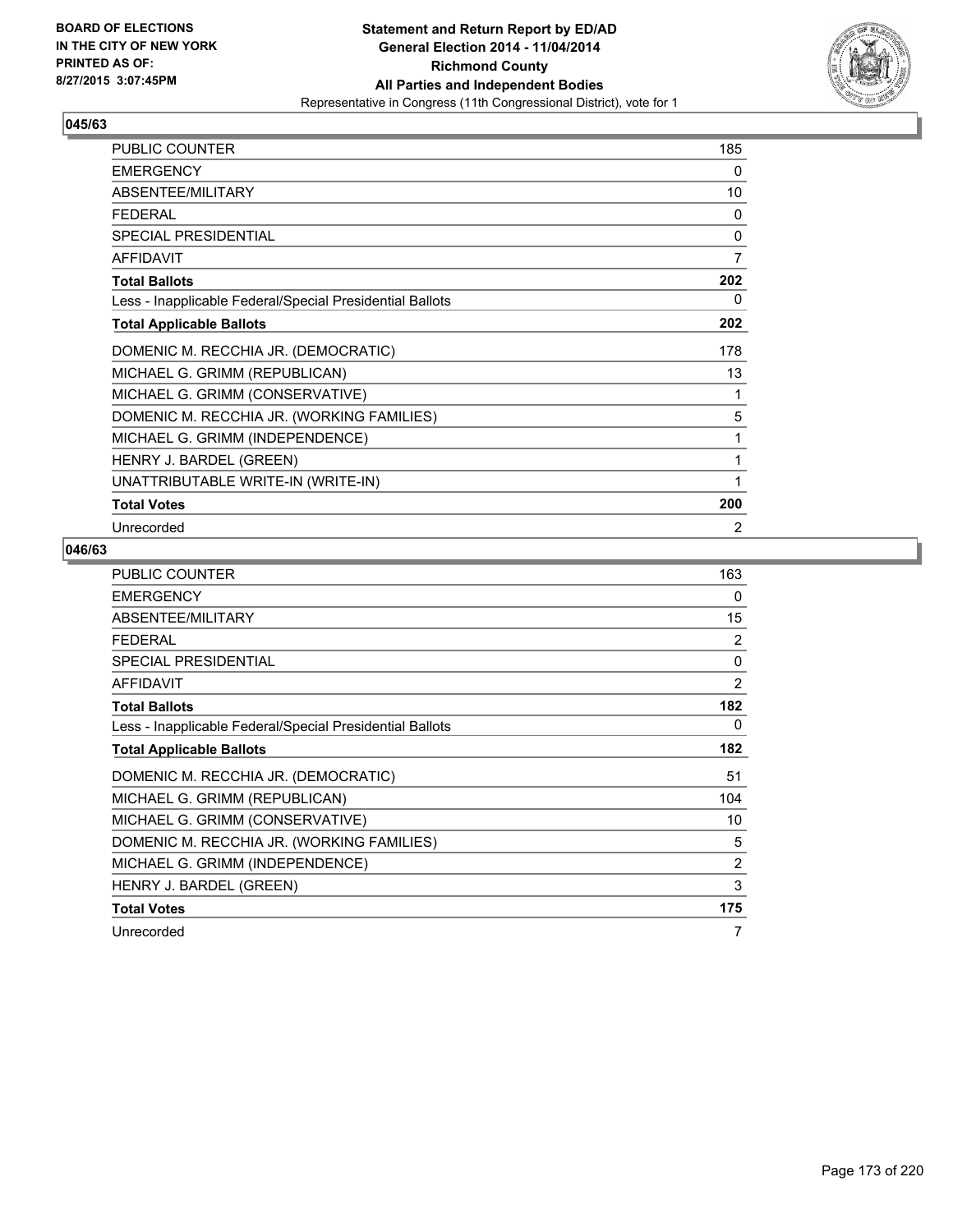

| <b>PUBLIC COUNTER</b>                                    | 364            |
|----------------------------------------------------------|----------------|
| <b>EMERGENCY</b>                                         | 0              |
| ABSENTEE/MILITARY                                        | 16             |
| <b>FEDERAL</b>                                           | $\mathbf{0}$   |
| SPECIAL PRESIDENTIAL                                     | 0              |
| <b>AFFIDAVIT</b>                                         | $\mathbf{0}$   |
| <b>Total Ballots</b>                                     | 380            |
| Less - Inapplicable Federal/Special Presidential Ballots | 0              |
| <b>Total Applicable Ballots</b>                          | 380            |
| DOMENIC M. RECCHIA JR. (DEMOCRATIC)                      | 96             |
| MICHAEL G. GRIMM (REPUBLICAN)                            | 214            |
| MICHAEL G. GRIMM (CONSERVATIVE)                          | 28             |
| DOMENIC M. RECCHIA JR. (WORKING FAMILIES)                | 12             |
| MICHAEL G. GRIMM (INDEPENDENCE)                          | 11             |
| HENRY J. BARDEL (GREEN)                                  | $\overline{7}$ |
| ANTHONY REINHART (WRITE-IN)                              | 1              |
| GIL JOHN BIGGS (WRITE-IN)                                | 1              |
| UNATTRIBUTABLE WRITE-IN (WRITE-IN)                       | 1              |
| <b>Total Votes</b>                                       | 371            |
| Unrecorded                                               | 9              |

| <b>PUBLIC COUNTER</b>                                    | 328 |
|----------------------------------------------------------|-----|
| <b>EMERGENCY</b>                                         | 0   |
| ABSENTEE/MILITARY                                        | 15  |
| <b>FEDERAL</b>                                           | 3   |
| <b>SPECIAL PRESIDENTIAL</b>                              | 0   |
| <b>AFFIDAVIT</b>                                         | 2   |
| <b>Total Ballots</b>                                     | 348 |
| Less - Inapplicable Federal/Special Presidential Ballots | 0   |
| <b>Total Applicable Ballots</b>                          | 348 |
| DOMENIC M. RECCHIA JR. (DEMOCRATIC)                      | 78  |
| MICHAEL G. GRIMM (REPUBLICAN)                            | 228 |
| MICHAEL G. GRIMM (CONSERVATIVE)                          | 18  |
| DOMENIC M. RECCHIA JR. (WORKING FAMILIES)                | 5   |
| MICHAEL G. GRIMM (INDEPENDENCE)                          | 5   |
| HENRY J. BARDEL (GREEN)                                  | 8   |
| JOHN ROIFORTE (WRITE-IN)                                 | 1   |
| <b>Total Votes</b>                                       | 343 |
| Unrecorded                                               | 5   |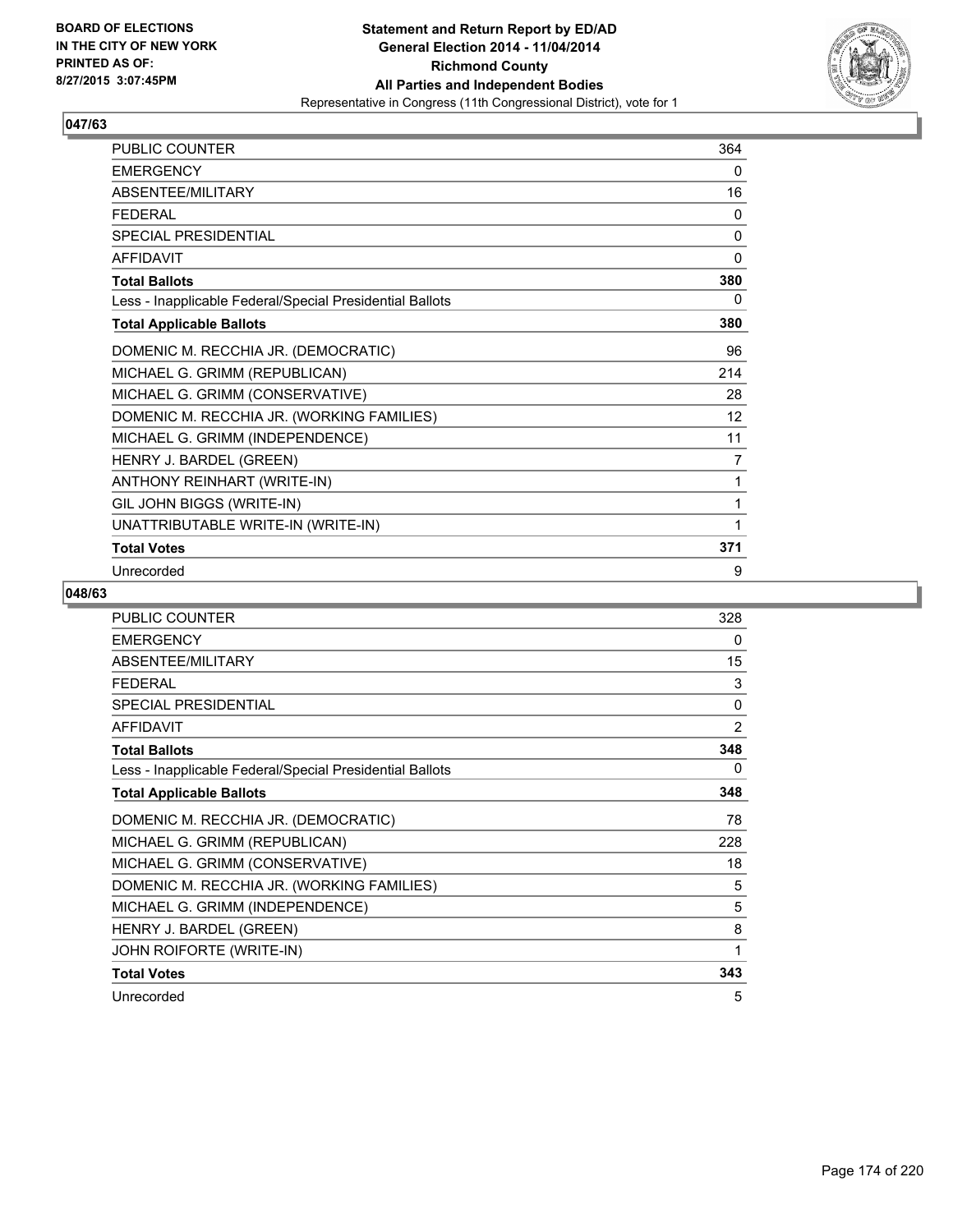

| <b>PUBLIC COUNTER</b>                                    | 345            |
|----------------------------------------------------------|----------------|
| <b>EMERGENCY</b>                                         | 0              |
| <b>ABSENTFF/MILITARY</b>                                 | 26             |
| <b>FEDERAL</b>                                           | 1              |
| <b>SPECIAL PRESIDENTIAL</b>                              | $\mathbf{0}$   |
| <b>AFFIDAVIT</b>                                         | 2              |
| <b>Total Ballots</b>                                     | 374            |
| Less - Inapplicable Federal/Special Presidential Ballots | 0              |
| <b>Total Applicable Ballots</b>                          | 374            |
| DOMENIC M. RECCHIA JR. (DEMOCRATIC)                      | 81             |
| MICHAEL G. GRIMM (REPUBLICAN)                            | 231            |
| MICHAEL G. GRIMM (CONSERVATIVE)                          | 27             |
| DOMENIC M. RECCHIA JR. (WORKING FAMILIES)                | 3              |
| MICHAEL G. GRIMM (INDEPENDENCE)                          | 6              |
| HENRY J. BARDEL (GREEN)                                  | 16             |
| EDWARD BROWN (WRITE-IN)                                  | 1              |
| EDWARD SNOWDEN (WRITE-IN)                                | 1              |
| JOHN D'ANNA (WRITE-IN)                                   | 1              |
| MARCUS A. MARINO (WRITE-IN)                              | $\overline{2}$ |
| MICHAEL E. MCMAHON (WRITE-IN)                            | 1              |
| <b>Total Votes</b>                                       | 370            |
| Unrecorded                                               | 4              |

| <b>PUBLIC COUNTER</b>                                    | 358 |
|----------------------------------------------------------|-----|
| <b>EMERGENCY</b>                                         | 0   |
| ABSENTEE/MILITARY                                        | 11  |
| <b>FEDERAL</b>                                           | 0   |
| <b>SPECIAL PRESIDENTIAL</b>                              | 0   |
| <b>AFFIDAVIT</b>                                         | 0   |
| <b>Total Ballots</b>                                     | 369 |
| Less - Inapplicable Federal/Special Presidential Ballots | 0   |
| <b>Total Applicable Ballots</b>                          | 369 |
| DOMENIC M. RECCHIA JR. (DEMOCRATIC)                      | 135 |
| MICHAEL G. GRIMM (REPUBLICAN)                            | 168 |
| MICHAEL G. GRIMM (CONSERVATIVE)                          | 25  |
| DOMENIC M. RECCHIA JR. (WORKING FAMILIES)                | 12  |
| MICHAEL G. GRIMM (INDEPENDENCE)                          | 13  |
| HENRY J. BARDEL (GREEN)                                  | 11  |
| <b>Total Votes</b>                                       | 364 |
| Unrecorded                                               | 5   |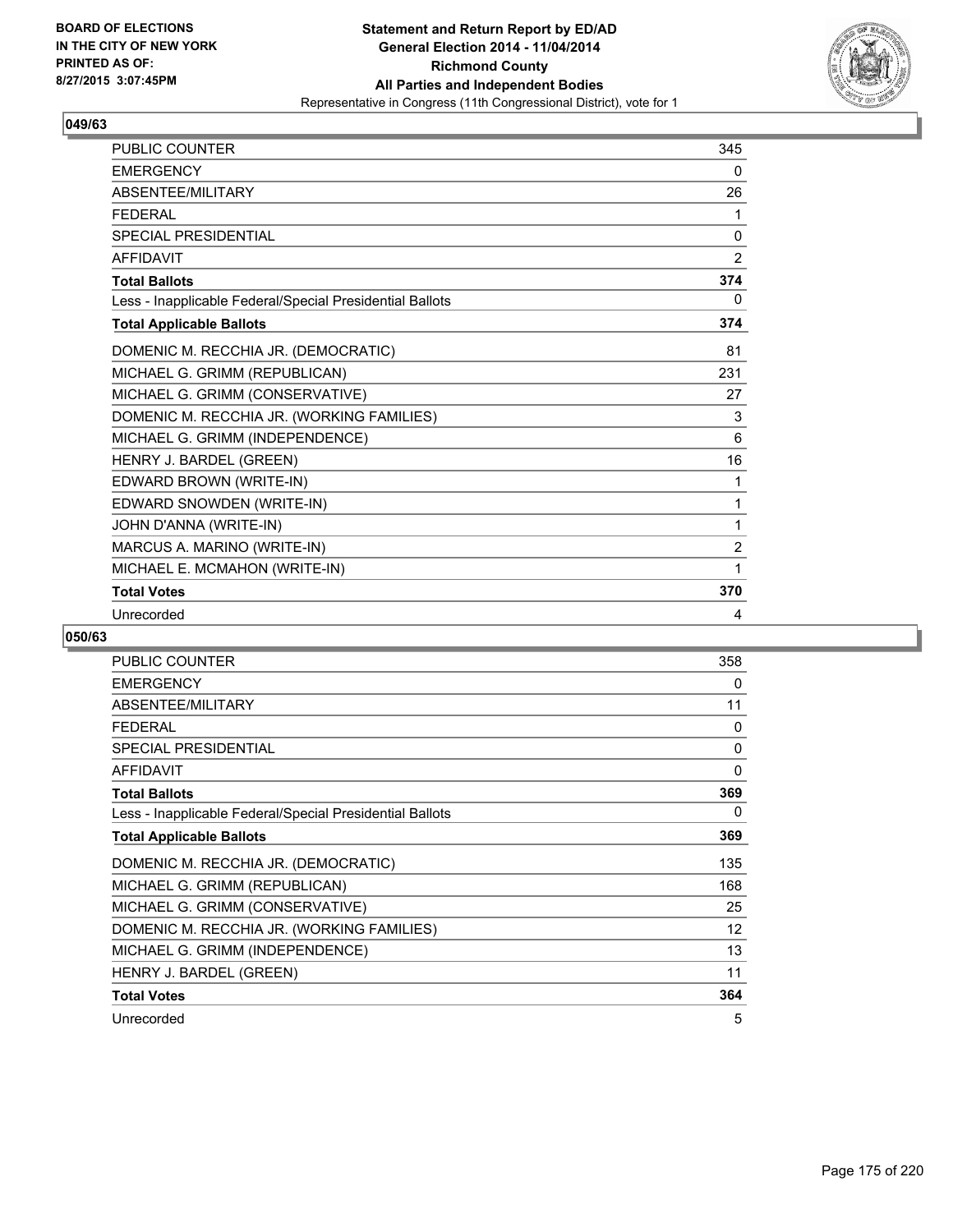

| <b>PUBLIC COUNTER</b>                                    | 288          |
|----------------------------------------------------------|--------------|
| <b>EMERGENCY</b>                                         | 0            |
| ABSENTEE/MILITARY                                        | 19           |
| FFDFRAI                                                  | 0            |
| SPECIAL PRESIDENTIAL                                     | $\mathbf{0}$ |
| <b>AFFIDAVIT</b>                                         | 1            |
| <b>Total Ballots</b>                                     | 308          |
| Less - Inapplicable Federal/Special Presidential Ballots | 0            |
| <b>Total Applicable Ballots</b>                          | 308          |
| DOMENIC M. RECCHIA JR. (DEMOCRATIC)                      | 75           |
| MICHAEL G. GRIMM (REPUBLICAN)                            | 181          |
| MICHAEL G. GRIMM (CONSERVATIVE)                          | 24           |
| DOMENIC M. RECCHIA JR. (WORKING FAMILIES)                | 3            |
| MICHAEL G. GRIMM (INDEPENDENCE)                          | 6            |
| HENRY J. BARDEL (GREEN)                                  | 7            |
| <b>GENA MIMOZO (WRITE-IN)</b>                            | 2            |
| <b>Total Votes</b>                                       | 298          |
| Unrecorded                                               | 10           |

| <b>PUBLIC COUNTER</b>                                    | 238          |
|----------------------------------------------------------|--------------|
| <b>EMERGENCY</b>                                         | 0            |
| ABSENTEE/MILITARY                                        | 10           |
| <b>FEDERAL</b>                                           | $\Omega$     |
| SPECIAL PRESIDENTIAL                                     | $\mathbf{0}$ |
| <b>AFFIDAVIT</b>                                         | 1            |
| <b>Total Ballots</b>                                     | 249          |
| Less - Inapplicable Federal/Special Presidential Ballots | 0            |
| <b>Total Applicable Ballots</b>                          | 249          |
| DOMENIC M. RECCHIA JR. (DEMOCRATIC)                      | 70           |
| MICHAEL G. GRIMM (REPUBLICAN)                            | 140          |
| MICHAEL G. GRIMM (CONSERVATIVE)                          | 15           |
| DOMENIC M. RECCHIA JR. (WORKING FAMILIES)                | 8            |
| MICHAEL G. GRIMM (INDEPENDENCE)                          | 3            |
| HENRY J. BARDEL (GREEN)                                  | 3            |
| GENA MIMOZO (WRITE-IN)                                   | 1            |
| <b>Total Votes</b>                                       | 240          |
| Unrecorded                                               | 9            |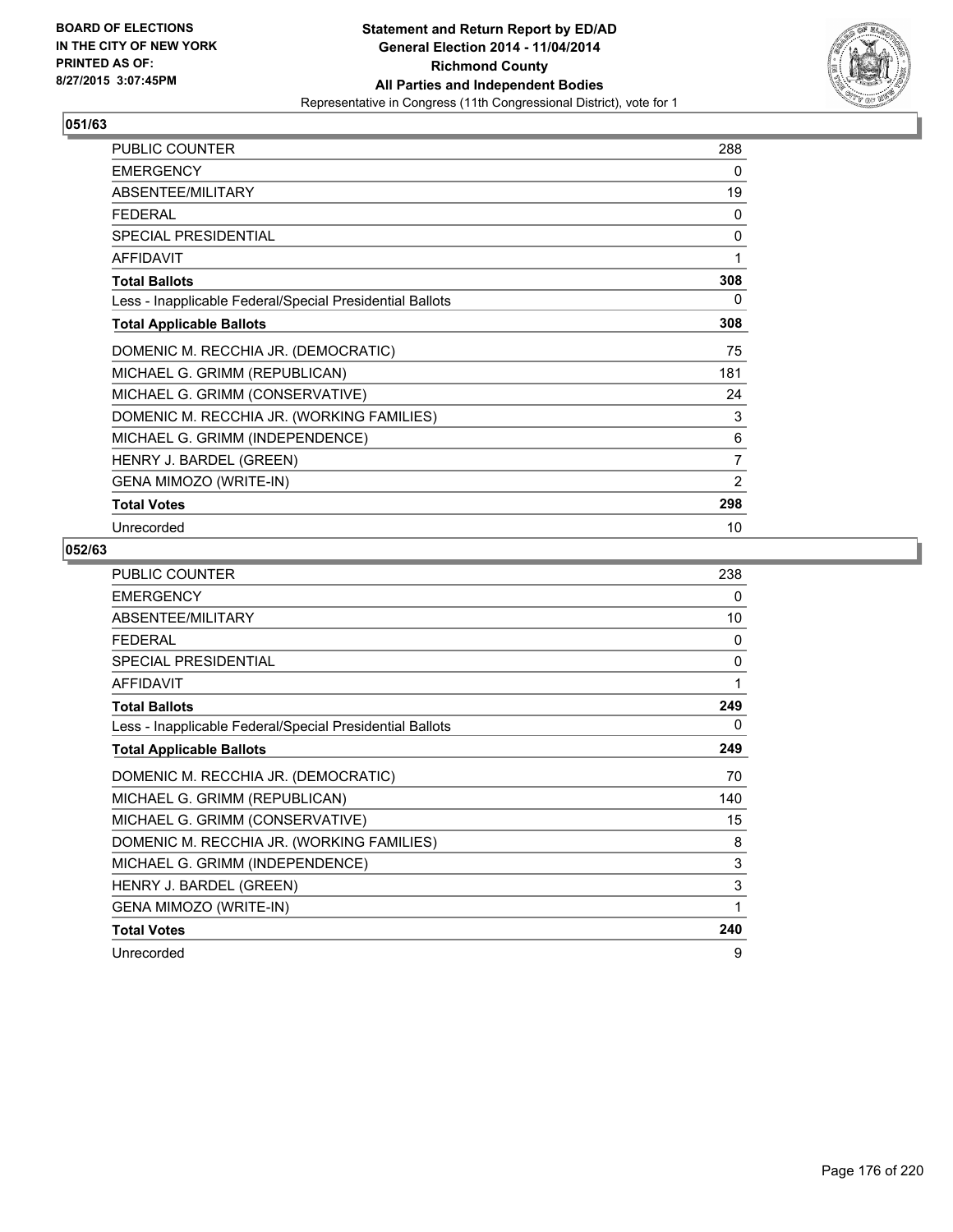

| <b>PUBLIC COUNTER</b>                                    | 215 |
|----------------------------------------------------------|-----|
| <b>EMERGENCY</b>                                         | 0   |
| ABSENTEE/MILITARY                                        | 4   |
| FFDFRAI                                                  | 0   |
| <b>SPECIAL PRESIDENTIAL</b>                              | 0   |
| <b>AFFIDAVIT</b>                                         | 0   |
| <b>Total Ballots</b>                                     | 219 |
| Less - Inapplicable Federal/Special Presidential Ballots | 0   |
| <b>Total Applicable Ballots</b>                          | 219 |
| DOMENIC M. RECCHIA JR. (DEMOCRATIC)                      | 86  |
| MICHAEL G. GRIMM (REPUBLICAN)                            | 97  |
| MICHAEL G. GRIMM (CONSERVATIVE)                          | 13  |
| DOMENIC M. RECCHIA JR. (WORKING FAMILIES)                | 4   |
| MICHAEL G. GRIMM (INDEPENDENCE)                          | 8   |
| HENRY J. BARDEL (GREEN)                                  | 3   |
| GENA MIMOZO (WRITE-IN)                                   | 1   |
| <b>Total Votes</b>                                       | 212 |
| Unrecorded                                               | 7   |

| PUBLIC COUNTER                                           | 365            |
|----------------------------------------------------------|----------------|
| <b>EMERGENCY</b>                                         | 0              |
| ABSENTEE/MILITARY                                        | 44             |
| <b>FEDERAL</b>                                           | 1              |
| SPECIAL PRESIDENTIAL                                     | $\mathbf{0}$   |
| <b>AFFIDAVIT</b>                                         | 6              |
| <b>Total Ballots</b>                                     | 416            |
| Less - Inapplicable Federal/Special Presidential Ballots | 0              |
| <b>Total Applicable Ballots</b>                          | 416            |
| DOMENIC M. RECCHIA JR. (DEMOCRATIC)                      | 164            |
| MICHAEL G. GRIMM (REPUBLICAN)                            | 181            |
| MICHAEL G. GRIMM (CONSERVATIVE)                          | 22             |
| DOMENIC M. RECCHIA JR. (WORKING FAMILIES)                | 12             |
| MICHAEL G. GRIMM (INDEPENDENCE)                          | 12             |
| HENRY J. BARDEL (GREEN)                                  | 9              |
| GENA MIMOZO (WRITE-IN)                                   | 1              |
| MENDY MIROCZNIK (WRITE-IN)                               | $\overline{2}$ |
| <b>Total Votes</b>                                       | 403            |
| Unrecorded                                               | 13             |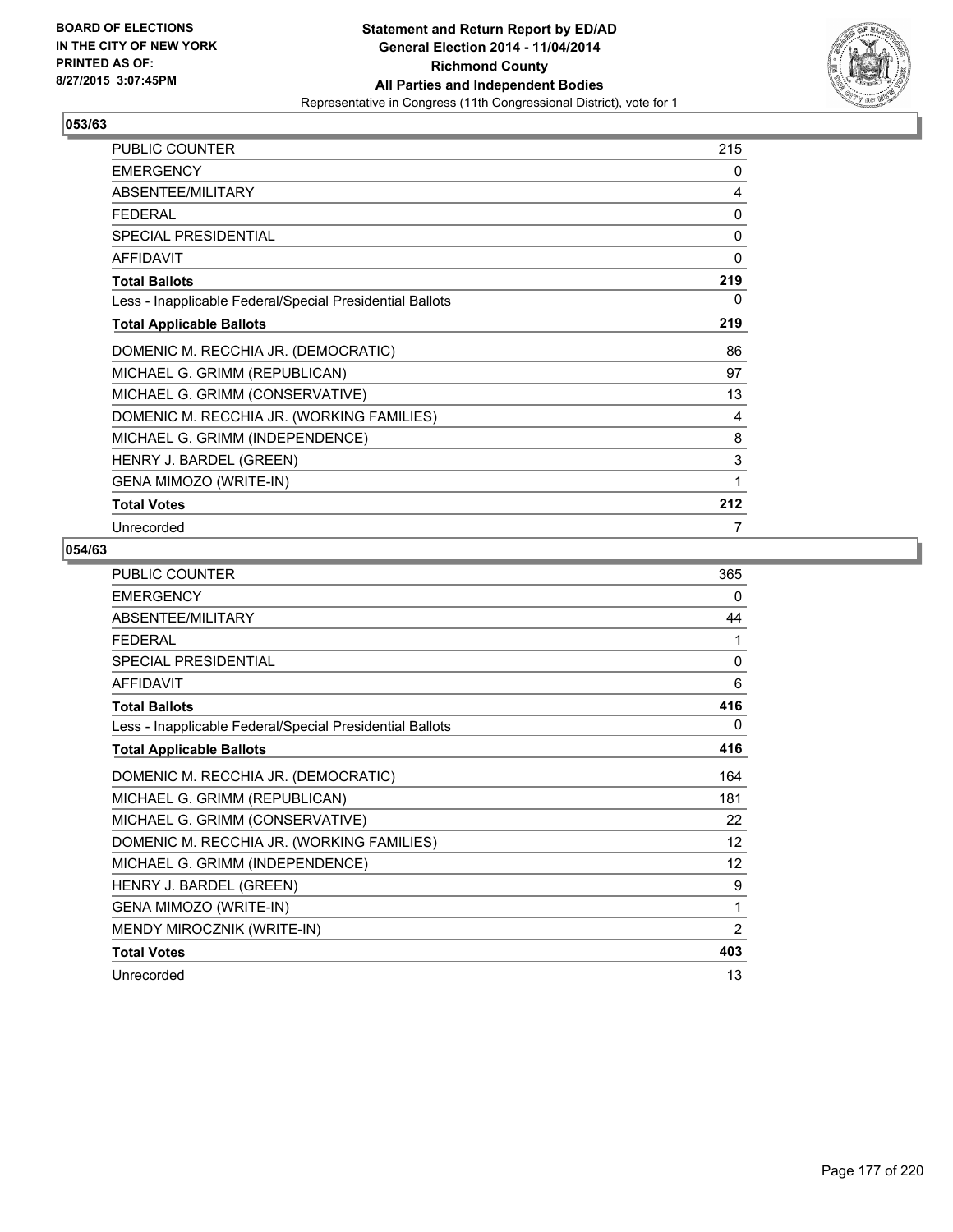

| <b>PUBLIC COUNTER</b>                                    | 244 |
|----------------------------------------------------------|-----|
| <b>EMERGENCY</b>                                         | 0   |
| ABSENTEE/MILITARY                                        | 11  |
| <b>FEDERAL</b>                                           | 1   |
| SPECIAL PRESIDENTIAL                                     | 0   |
| <b>AFFIDAVIT</b>                                         | 1   |
| <b>Total Ballots</b>                                     | 257 |
| Less - Inapplicable Federal/Special Presidential Ballots | 0   |
| <b>Total Applicable Ballots</b>                          | 257 |
| DOMENIC M. RECCHIA JR. (DEMOCRATIC)                      | 89  |
| MICHAEL G. GRIMM (REPUBLICAN)                            | 118 |
| MICHAEL G. GRIMM (CONSERVATIVE)                          | 19  |
| DOMENIC M. RECCHIA JR. (WORKING FAMILIES)                | 7   |
| MICHAEL G. GRIMM (INDEPENDENCE)                          | 9   |
| HENRY J. BARDEL (GREEN)                                  | 5   |
| ED FERNIDAD (WRITE-IN)                                   | 1   |
| <b>Total Votes</b>                                       | 248 |
| Unrecorded                                               | 9   |

| <b>PUBLIC COUNTER</b>                                    | 265 |
|----------------------------------------------------------|-----|
| <b>EMERGENCY</b>                                         | 0   |
| ABSENTEE/MILITARY                                        | 5   |
| <b>FEDERAL</b>                                           | 3   |
| <b>SPECIAL PRESIDENTIAL</b>                              | 0   |
| <b>AFFIDAVIT</b>                                         | 4   |
| <b>Total Ballots</b>                                     | 277 |
| Less - Inapplicable Federal/Special Presidential Ballots | 0   |
| <b>Total Applicable Ballots</b>                          | 277 |
| DOMENIC M. RECCHIA JR. (DEMOCRATIC)                      | 123 |
| MICHAEL G. GRIMM (REPUBLICAN)                            | 115 |
| MICHAEL G. GRIMM (CONSERVATIVE)                          | 12  |
| DOMENIC M. RECCHIA JR. (WORKING FAMILIES)                | 5   |
| MICHAEL G. GRIMM (INDEPENDENCE)                          | 8   |
| HENRY J. BARDEL (GREEN)                                  | 6   |
| <b>Total Votes</b>                                       | 269 |
| Unrecorded                                               | 8   |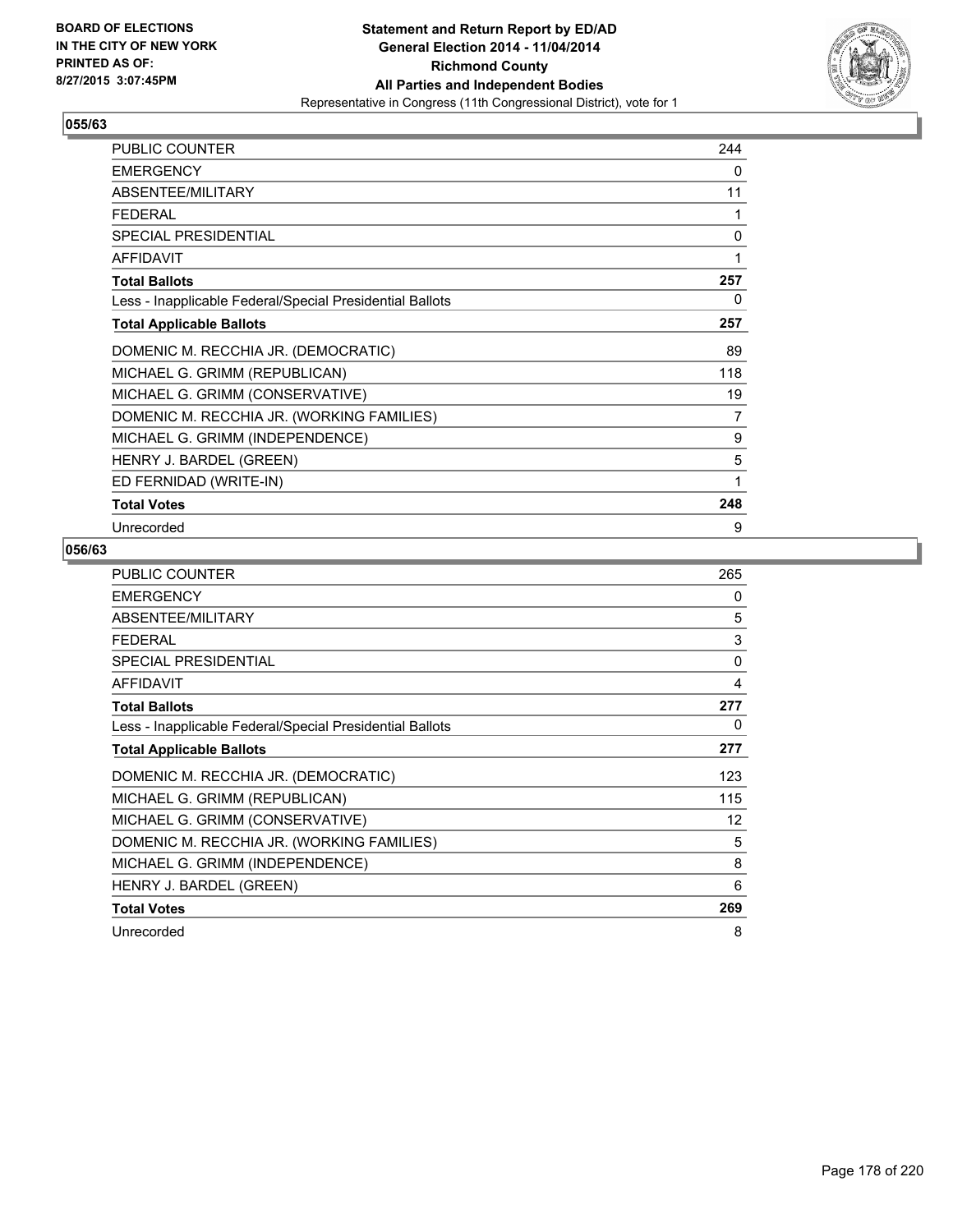

| <b>PUBLIC COUNTER</b>                                    | 404 |
|----------------------------------------------------------|-----|
| <b>EMERGENCY</b>                                         | 0   |
| ABSENTEE/MILITARY                                        | 20  |
| FFDFRAI                                                  | 19  |
| <b>SPECIAL PRESIDENTIAL</b>                              | 0   |
| <b>AFFIDAVIT</b>                                         | 0   |
| <b>Total Ballots</b>                                     | 443 |
| Less - Inapplicable Federal/Special Presidential Ballots | 0   |
| <b>Total Applicable Ballots</b>                          | 443 |
| DOMENIC M. RECCHIA JR. (DEMOCRATIC)                      | 105 |
| MICHAEL G. GRIMM (REPUBLICAN)                            | 282 |
| MICHAEL G. GRIMM (CONSERVATIVE)                          | 29  |
| DOMENIC M. RECCHIA JR. (WORKING FAMILIES)                | 6   |
| MICHAEL G. GRIMM (INDEPENDENCE)                          | 9   |
| HENRY J. BARDEL (GREEN)                                  | 5   |
| UNATTRIBUTABLE WRITE-IN (WRITE-IN)                       | 1   |
| <b>Total Votes</b>                                       | 437 |
| Unrecorded                                               | 6   |

| <b>PUBLIC COUNTER</b>                                    | 356            |
|----------------------------------------------------------|----------------|
| <b>EMERGENCY</b>                                         | 0              |
| ABSENTEE/MILITARY                                        | 22             |
| <b>FEDERAL</b>                                           | $\overline{7}$ |
| <b>SPECIAL PRESIDENTIAL</b>                              | 0              |
| <b>AFFIDAVIT</b>                                         | 4              |
| <b>Total Ballots</b>                                     | 389            |
| Less - Inapplicable Federal/Special Presidential Ballots | 0              |
| <b>Total Applicable Ballots</b>                          | 389            |
| DOMENIC M. RECCHIA JR. (DEMOCRATIC)                      | 93             |
| MICHAEL G. GRIMM (REPUBLICAN)                            | 252            |
| MICHAEL G. GRIMM (CONSERVATIVE)                          | 19             |
| DOMENIC M. RECCHIA JR. (WORKING FAMILIES)                | 7              |
| MICHAEL G. GRIMM (INDEPENDENCE)                          | 6              |
| HENRY J. BARDEL (GREEN)                                  | 5              |
| <b>Total Votes</b>                                       | 382            |
| Unrecorded                                               | 7              |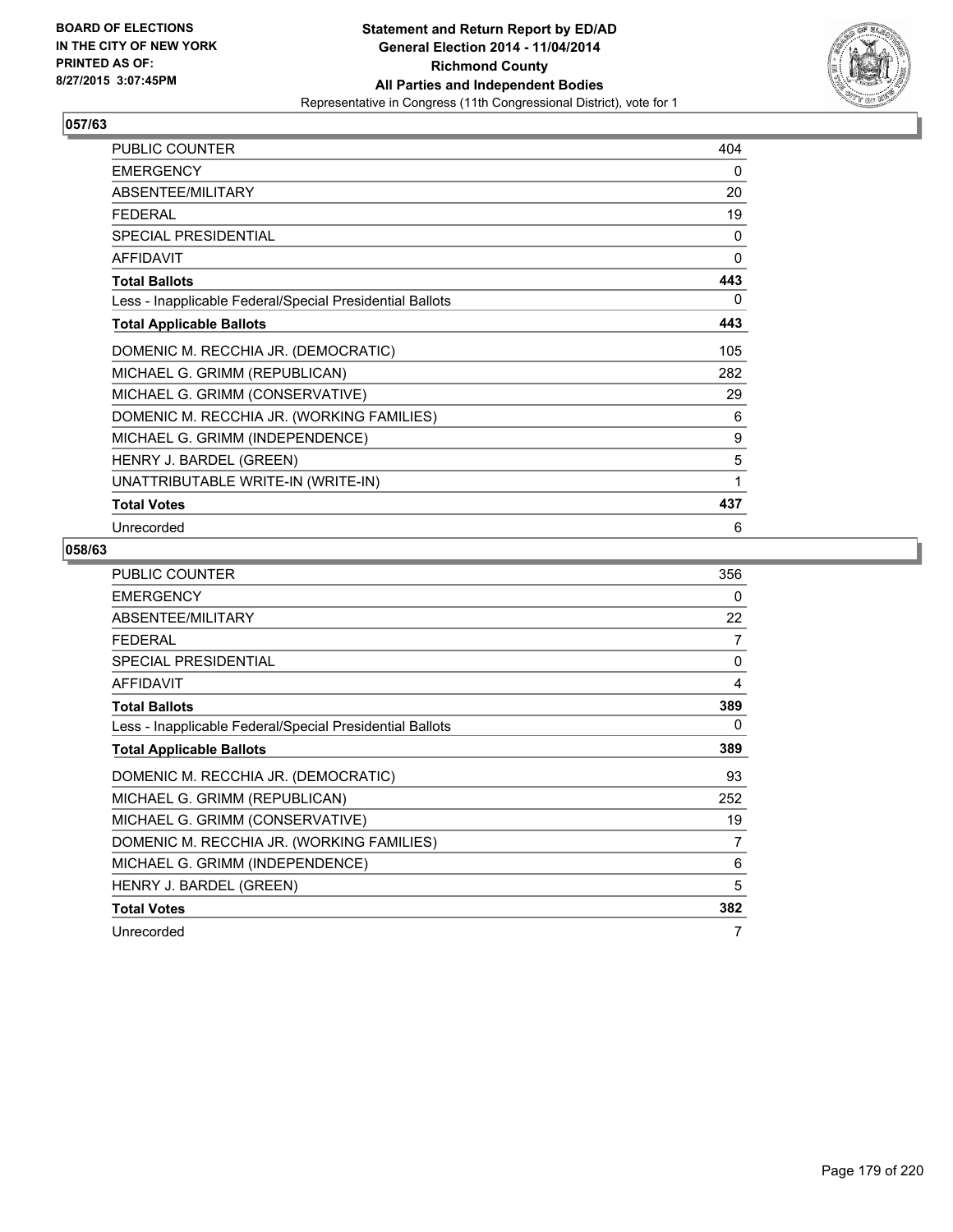

| <b>PUBLIC COUNTER</b>                                    | 363 |
|----------------------------------------------------------|-----|
| <b>EMERGENCY</b>                                         | 0   |
| ABSENTEE/MILITARY                                        | 21  |
| <b>FEDERAL</b>                                           | 1   |
| <b>SPECIAL PRESIDENTIAL</b>                              | 0   |
| <b>AFFIDAVIT</b>                                         | 1   |
| <b>Total Ballots</b>                                     | 386 |
| Less - Inapplicable Federal/Special Presidential Ballots | 0   |
| <b>Total Applicable Ballots</b>                          | 386 |
| DOMENIC M. RECCHIA JR. (DEMOCRATIC)                      | 100 |
| MICHAEL G. GRIMM (REPUBLICAN)                            | 205 |
| MICHAEL G. GRIMM (CONSERVATIVE)                          | 32  |
| DOMENIC M. RECCHIA JR. (WORKING FAMILIES)                | 14  |
| MICHAEL G. GRIMM (INDEPENDENCE)                          | 6   |
| HENRY J. BARDEL (GREEN)                                  | 17  |
| GENA MIMOZO (WRITE-IN)                                   | 1   |
| KEVIN BEYAR (WRITE-IN)                                   | 1   |
| MICHAEL J. CUSICK (WRITE-IN)                             | 1   |
| <b>Total Votes</b>                                       | 377 |
| Unrecorded                                               | 9   |

| <b>PUBLIC COUNTER</b>                                    | 348            |
|----------------------------------------------------------|----------------|
| <b>EMERGENCY</b>                                         | 0              |
| ABSENTEE/MILITARY                                        | 15             |
| <b>FFDFRAL</b>                                           | $\Omega$       |
| <b>SPECIAL PRESIDENTIAL</b>                              | $\mathbf{0}$   |
| <b>AFFIDAVIT</b>                                         | $\overline{2}$ |
| <b>Total Ballots</b>                                     | 365            |
| Less - Inapplicable Federal/Special Presidential Ballots | 0              |
| <b>Total Applicable Ballots</b>                          | 365            |
| DOMENIC M. RECCHIA JR. (DEMOCRATIC)                      | 113            |
| MICHAEL G. GRIMM (REPUBLICAN)                            | 166            |
| MICHAEL G. GRIMM (CONSERVATIVE)                          | 35             |
| DOMENIC M. RECCHIA JR. (WORKING FAMILIES)                | 17             |
| MICHAEL G. GRIMM (INDEPENDENCE)                          | 15             |
| HENRY J. BARDEL (GREEN)                                  | 9              |
| GENA MIMOZO (WRITE-IN)                                   | 1              |
| RONALD REAGAN (WRITE-IN)                                 | 1              |
| <b>Total Votes</b>                                       | 357            |
| Unrecorded                                               | 8              |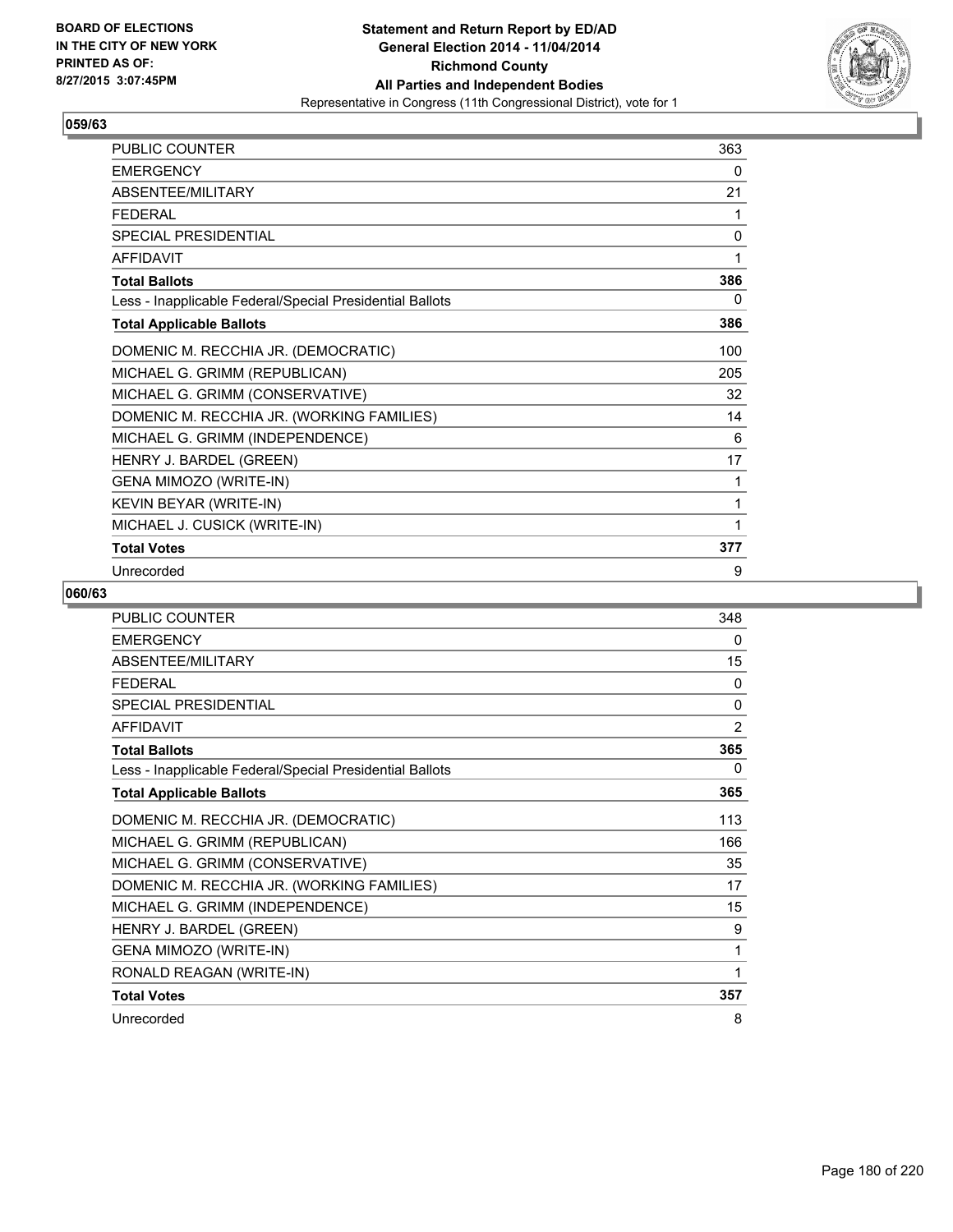

| <b>PUBLIC COUNTER</b>                                    | 271 |
|----------------------------------------------------------|-----|
| <b>EMERGENCY</b>                                         | 0   |
| ABSENTEE/MILITARY                                        | 14  |
| <b>FEDERAL</b>                                           | 1   |
| <b>SPECIAL PRESIDENTIAL</b>                              | 0   |
| <b>AFFIDAVIT</b>                                         | 0   |
| <b>Total Ballots</b>                                     | 286 |
| Less - Inapplicable Federal/Special Presidential Ballots | 0   |
| <b>Total Applicable Ballots</b>                          | 286 |
| DOMENIC M. RECCHIA JR. (DEMOCRATIC)                      | 110 |
| MICHAEL G. GRIMM (REPUBLICAN)                            | 111 |
| MICHAEL G. GRIMM (CONSERVATIVE)                          | 18  |
| DOMENIC M. RECCHIA JR. (WORKING FAMILIES)                | 13  |
| MICHAEL G. GRIMM (INDEPENDENCE)                          | 6   |
| HENRY J. BARDEL (GREEN)                                  | 16  |
| <b>GENA MIMOZO (WRITE-IN)</b>                            | 4   |
| <b>Total Votes</b>                                       | 278 |
| Unrecorded                                               | 8   |

| PUBLIC COUNTER                                           | 271            |
|----------------------------------------------------------|----------------|
| <b>FMFRGFNCY</b>                                         | 0              |
| ABSENTEE/MILITARY                                        | 4              |
| <b>FFDFRAL</b>                                           | 1              |
| SPECIAL PRESIDENTIAL                                     | $\mathbf{0}$   |
| <b>AFFIDAVIT</b>                                         | $\mathbf{0}$   |
| <b>Total Ballots</b>                                     | 276            |
| Less - Inapplicable Federal/Special Presidential Ballots | 0              |
| <b>Total Applicable Ballots</b>                          | 276            |
| DOMENIC M. RECCHIA JR. (DEMOCRATIC)                      | 57             |
| MICHAEL G. GRIMM (REPUBLICAN)                            | 154            |
| MICHAEL G. GRIMM (CONSERVATIVE)                          | 28             |
| DOMENIC M. RECCHIA JR. (WORKING FAMILIES)                | 7              |
| MICHAEL G. GRIMM (INDEPENDENCE)                          | 9              |
| HENRY J. BARDEL (GREEN)                                  | $\overline{7}$ |
| CANDINO S. GUDE (WRITE-IN)                               | 1              |
| GENA MIMOZO (WRITE-IN)                                   | 3              |
| LORRAINE ISENBERG (WRITE-IN)                             | 1              |
| <b>Total Votes</b>                                       | 267            |
| Unrecorded                                               | 9              |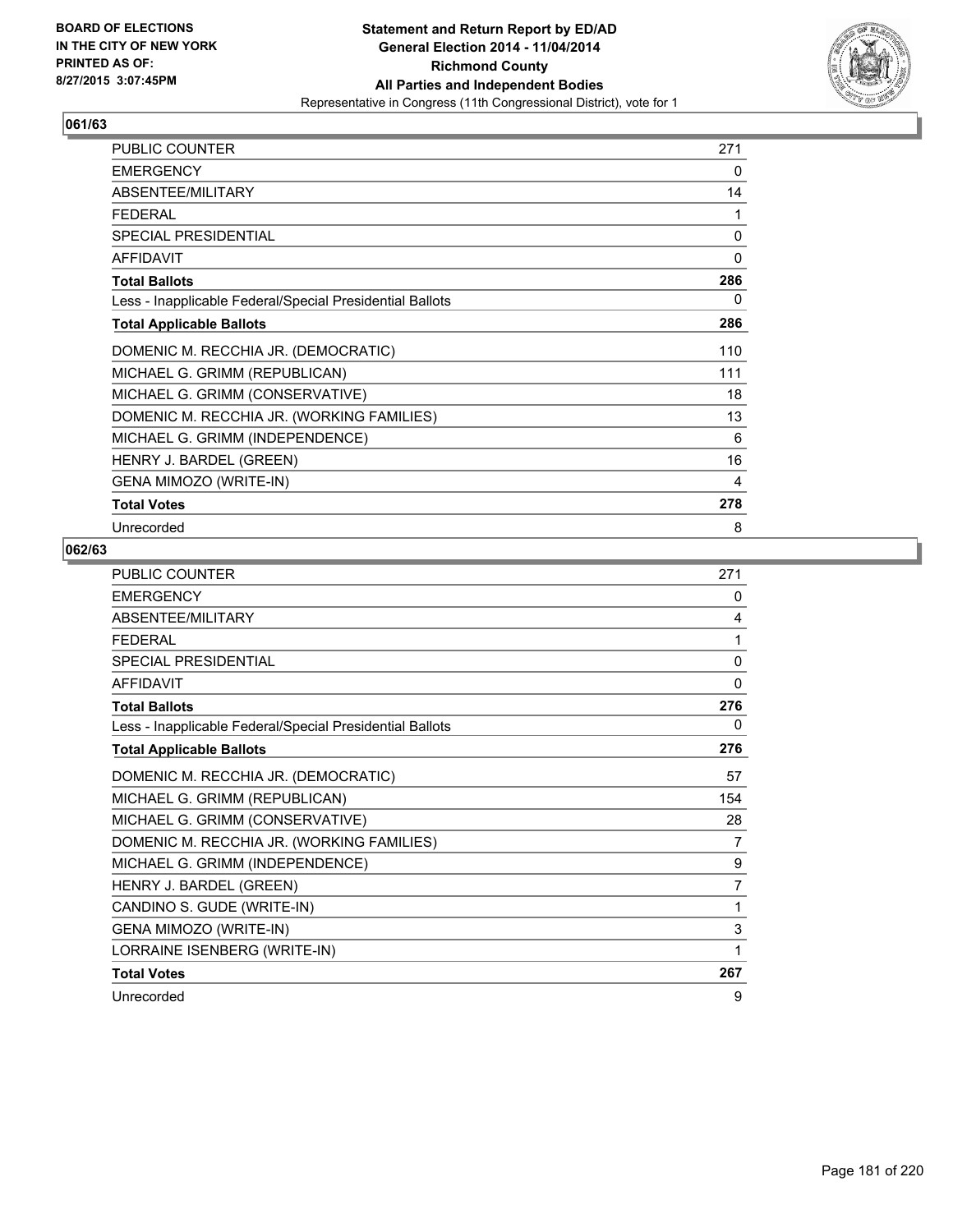

| <b>PUBLIC COUNTER</b>                                    | 388 |
|----------------------------------------------------------|-----|
| <b>EMERGENCY</b>                                         | 0   |
| ABSENTEE/MILITARY                                        | 6   |
| <b>FEDERAL</b>                                           | 0   |
| <b>SPECIAL PRESIDENTIAL</b>                              | 0   |
| <b>AFFIDAVIT</b>                                         | 6   |
| <b>Total Ballots</b>                                     | 400 |
| Less - Inapplicable Federal/Special Presidential Ballots | 0   |
| <b>Total Applicable Ballots</b>                          | 400 |
| DOMENIC M. RECCHIA JR. (DEMOCRATIC)                      | 105 |
| MICHAEL G. GRIMM (REPUBLICAN)                            | 195 |
| MICHAEL G. GRIMM (CONSERVATIVE)                          | 40  |
| DOMENIC M. RECCHIA JR. (WORKING FAMILIES)                | 19  |
| MICHAEL G. GRIMM (INDEPENDENCE)                          | 13  |
| HENRY J. BARDEL (GREEN)                                  | 14  |
| <b>BOBBY GERRON (WRITE-IN)</b>                           | 1   |
| DOMINCK MONFERNATO (WRITE-IN)                            | 1   |
| <b>Total Votes</b>                                       | 388 |
| Unrecorded                                               | 12  |

| <b>PUBLIC COUNTER</b>                                    | 471 |
|----------------------------------------------------------|-----|
| <b>EMERGENCY</b>                                         | 0   |
| ABSENTEE/MILITARY                                        | 21  |
| <b>FEDERAL</b>                                           | 2   |
| <b>SPECIAL PRESIDENTIAL</b>                              | 0   |
| <b>AFFIDAVIT</b>                                         | 4   |
| <b>Total Ballots</b>                                     | 498 |
| Less - Inapplicable Federal/Special Presidential Ballots | 0   |
| <b>Total Applicable Ballots</b>                          | 498 |
| DOMENIC M. RECCHIA JR. (DEMOCRATIC)                      | 116 |
| MICHAEL G. GRIMM (REPUBLICAN)                            | 256 |
| MICHAEL G. GRIMM (CONSERVATIVE)                          | 69  |
| DOMENIC M. RECCHIA JR. (WORKING FAMILIES)                | 11  |
| MICHAEL G. GRIMM (INDEPENDENCE)                          | 19  |
| HENRY J. BARDEL (GREEN)                                  | 16  |
| UNATTRIBUTABLE WRITE-IN (WRITE-IN)                       | 1   |
| <b>Total Votes</b>                                       | 488 |
| Unrecorded                                               | 10  |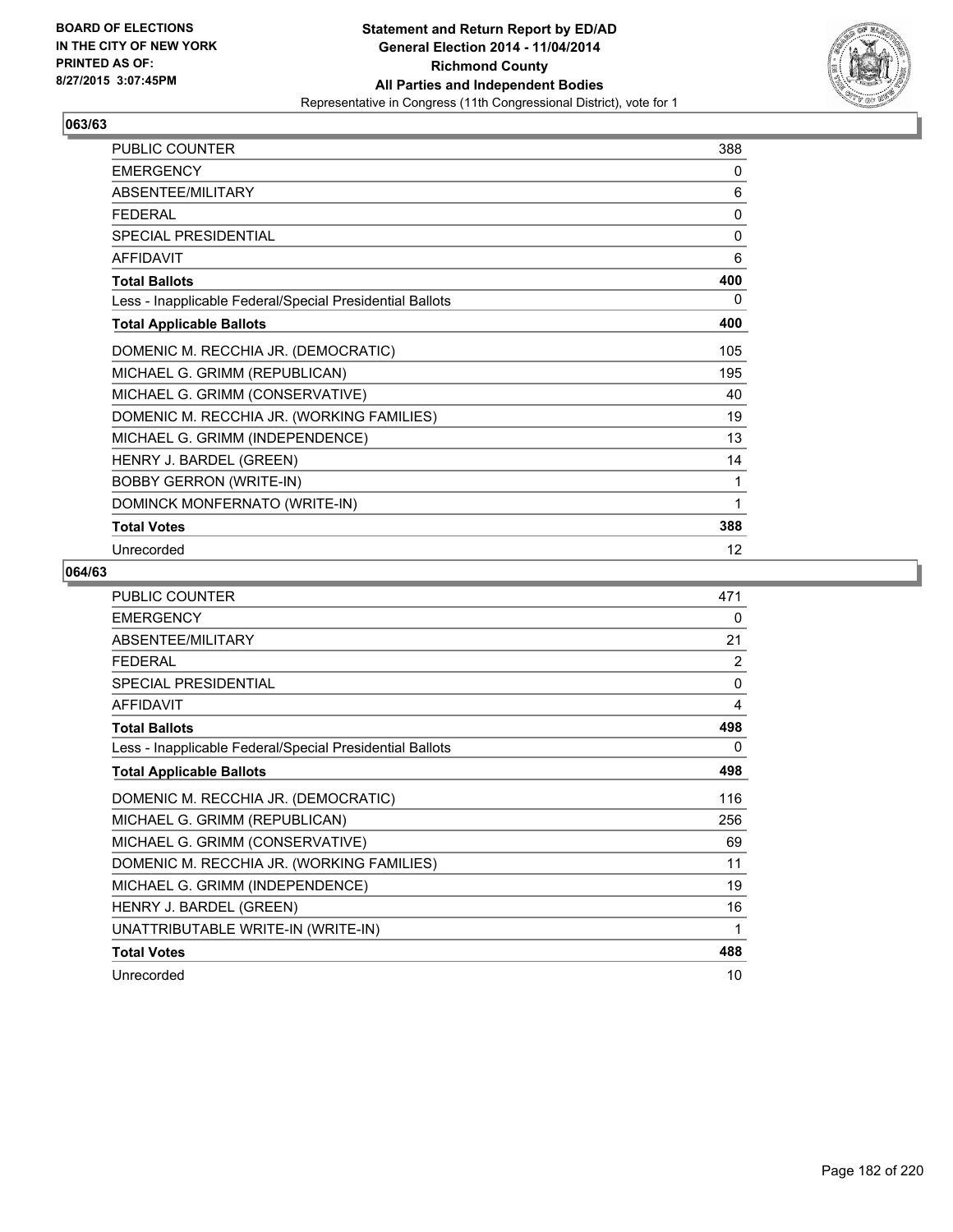

| PUBLIC COUNTER                                           | 312 |
|----------------------------------------------------------|-----|
| <b>EMERGENCY</b>                                         | 1   |
| ABSENTEE/MILITARY                                        | 9   |
| <b>FEDERAL</b>                                           | 0   |
| SPECIAL PRESIDENTIAL                                     | 0   |
| <b>AFFIDAVIT</b>                                         | 1   |
| <b>Total Ballots</b>                                     | 323 |
| Less - Inapplicable Federal/Special Presidential Ballots | 0   |
| <b>Total Applicable Ballots</b>                          | 323 |
| DOMENIC M. RECCHIA JR. (DEMOCRATIC)                      | 101 |
| MICHAEL G. GRIMM (REPUBLICAN)                            | 145 |
| MICHAEL G. GRIMM (CONSERVATIVE)                          | 39  |
| DOMENIC M. RECCHIA JR. (WORKING FAMILIES)                | 14  |
| MICHAEL G. GRIMM (INDEPENDENCE)                          | 12  |
| HENRY J. BARDEL (GREEN)                                  | 8   |
| GENA MIMOZO (WRITE-IN)                                   | 1   |
| MICHAEL J. CUSICK (WRITE-IN)                             | 1   |
| <b>Total Votes</b>                                       | 321 |
| Unrecorded                                               | 2   |

| <b>PUBLIC COUNTER</b>                                    | 398          |
|----------------------------------------------------------|--------------|
| <b>EMERGENCY</b>                                         | 0            |
| ABSENTEE/MILITARY                                        | 7            |
| <b>FFDFRAL</b>                                           | $\mathbf{0}$ |
| <b>SPECIAL PRESIDENTIAL</b>                              | $\Omega$     |
| <b>AFFIDAVIT</b>                                         | 2            |
| <b>Total Ballots</b>                                     | 407          |
| Less - Inapplicable Federal/Special Presidential Ballots | 0            |
| <b>Total Applicable Ballots</b>                          | 407          |
| DOMENIC M. RECCHIA JR. (DEMOCRATIC)                      | 115          |
| MICHAEL G. GRIMM (REPUBLICAN)                            | 195          |
| MICHAEL G. GRIMM (CONSERVATIVE)                          | 39           |
| DOMENIC M. RECCHIA JR. (WORKING FAMILIES)                | 13           |
| MICHAEL G. GRIMM (INDEPENDENCE)                          | 6            |
| HENRY J. BARDEL (GREEN)                                  | 22           |
| ADAM LEVINE (WRITE-IN)                                   | 1            |
| GENA MIMOZO (WRITE-IN)                                   | 1            |
| UNATTRIBUTABLE WRITE-IN (WRITE-IN)                       | 1            |
| <b>Total Votes</b>                                       | 393          |
| Unrecorded                                               | 14           |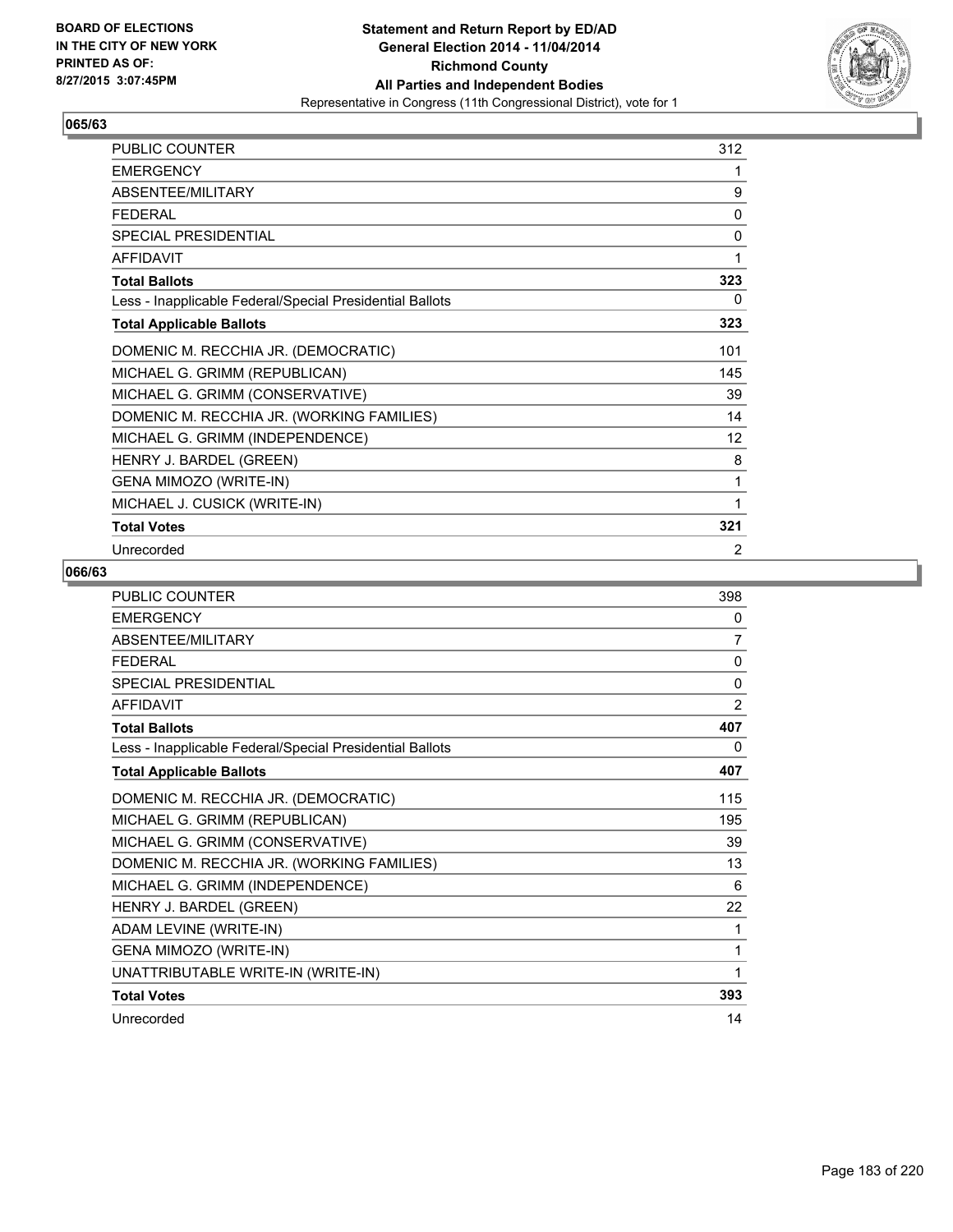

| <b>PUBLIC COUNTER</b>                                    | 310 |
|----------------------------------------------------------|-----|
| <b>EMERGENCY</b>                                         | 0   |
| ABSENTEE/MILITARY                                        | 7   |
| <b>FEDERAL</b>                                           | 1   |
| <b>SPECIAL PRESIDENTIAL</b>                              | 0   |
| <b>AFFIDAVIT</b>                                         | 6   |
| <b>Total Ballots</b>                                     | 324 |
| Less - Inapplicable Federal/Special Presidential Ballots | 0   |
| <b>Total Applicable Ballots</b>                          | 324 |
| DOMENIC M. RECCHIA JR. (DEMOCRATIC)                      | 74  |
| MICHAEL G. GRIMM (REPUBLICAN)                            | 170 |
| MICHAEL G. GRIMM (CONSERVATIVE)                          | 37  |
| DOMENIC M. RECCHIA JR. (WORKING FAMILIES)                | 11  |
| MICHAEL G. GRIMM (INDEPENDENCE)                          | 11  |
| HENRY J. BARDEL (GREEN)                                  | 8   |
| GENA MIMOZO (WRITE-IN)                                   | 2   |
| MICHAEL J. CUSICK (WRITE-IN)                             | 1   |
| UNATTRIBUTABLE WRITE-IN (WRITE-IN)                       | 1   |
| <b>Total Votes</b>                                       | 315 |
| Unrecorded                                               | 9   |

| PUBLIC COUNTER                                           | 255 |
|----------------------------------------------------------|-----|
| <b>EMERGENCY</b>                                         | 0   |
| ABSENTEE/MILITARY                                        | 33  |
| <b>FEDERAL</b>                                           |     |
| <b>SPECIAL PRESIDENTIAL</b>                              | 0   |
| AFFIDAVIT                                                | 1   |
| <b>Total Ballots</b>                                     | 290 |
| Less - Inapplicable Federal/Special Presidential Ballots | 0   |
| <b>Total Applicable Ballots</b>                          | 290 |
| DOMENIC M. RECCHIA JR. (DEMOCRATIC)                      | 163 |
| MICHAEL G. GRIMM (REPUBLICAN)                            | 90  |
| MICHAEL G. GRIMM (CONSERVATIVE)                          | 10  |
| DOMENIC M. RECCHIA JR. (WORKING FAMILIES)                | 8   |
| MICHAEL G. GRIMM (INDEPENDENCE)                          | 6   |
| HENRY J. BARDEL (GREEN)                                  | 6   |
| <b>Total Votes</b>                                       | 283 |
| Unrecorded                                               | 7   |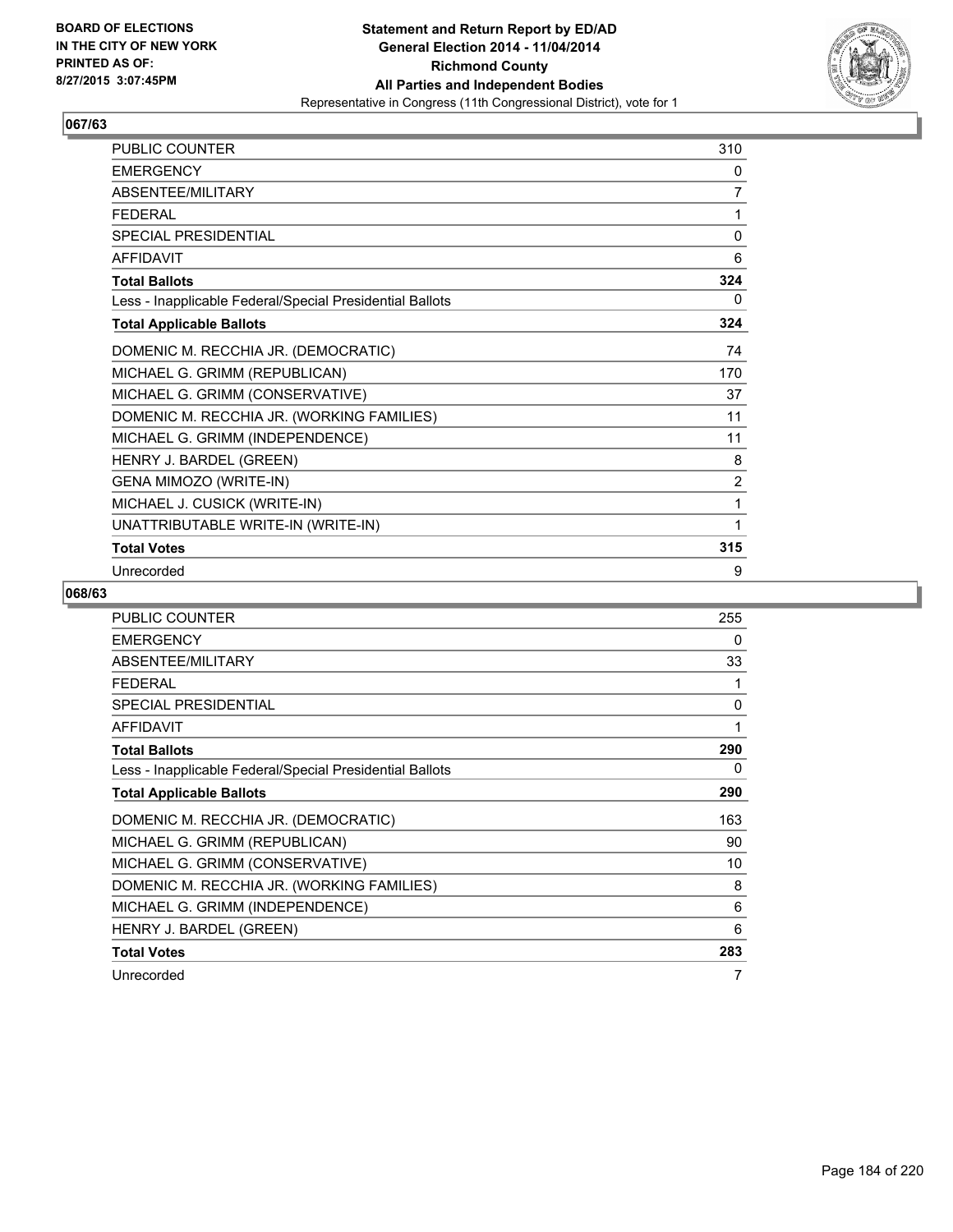

| <b>PUBLIC COUNTER</b>                                    | 151 |
|----------------------------------------------------------|-----|
| <b>EMERGENCY</b>                                         | 1   |
| ABSENTEE/MILITARY                                        | 36  |
| <b>FEDERAL</b>                                           | 1   |
| SPECIAL PRESIDENTIAL                                     | 0   |
| <b>AFFIDAVIT</b>                                         | 0   |
| <b>Total Ballots</b>                                     | 189 |
| Less - Inapplicable Federal/Special Presidential Ballots | 0   |
| <b>Total Applicable Ballots</b>                          | 189 |
| DOMENIC M. RECCHIA JR. (DEMOCRATIC)                      | 67  |
| MICHAEL G. GRIMM (REPUBLICAN)                            | 83  |
| MICHAEL G. GRIMM (CONSERVATIVE)                          | 19  |
| DOMENIC M. RECCHIA JR. (WORKING FAMILIES)                | 4   |
| MICHAEL G. GRIMM (INDEPENDENCE)                          | 4   |
| HENRY J. BARDEL (GREEN)                                  | 4   |
| <b>GENA MIMOZO (WRITE-IN)</b>                            | 1   |
| <b>Total Votes</b>                                       | 182 |
| Unrecorded                                               | 7   |

| <b>PUBLIC COUNTER</b>                                    | 167      |
|----------------------------------------------------------|----------|
| <b>EMERGENCY</b>                                         | 0        |
| ABSENTEE/MILITARY                                        | 8        |
| <b>FEDERAL</b>                                           | $\Omega$ |
| <b>SPECIAL PRESIDENTIAL</b>                              | 0        |
| <b>AFFIDAVIT</b>                                         | 0        |
| <b>Total Ballots</b>                                     | 175      |
| Less - Inapplicable Federal/Special Presidential Ballots | 0        |
| <b>Total Applicable Ballots</b>                          | 175      |
| DOMENIC M. RECCHIA JR. (DEMOCRATIC)                      | 58       |
| MICHAEL G. GRIMM (REPUBLICAN)                            | 81       |
| MICHAEL G. GRIMM (CONSERVATIVE)                          | 14       |
| DOMENIC M. RECCHIA JR. (WORKING FAMILIES)                | 4        |
| MICHAEL G. GRIMM (INDEPENDENCE)                          | 5        |
| HENRY J. BARDEL (GREEN)                                  | 11       |
| <b>Total Votes</b>                                       | 173      |
| Unrecorded                                               | 2        |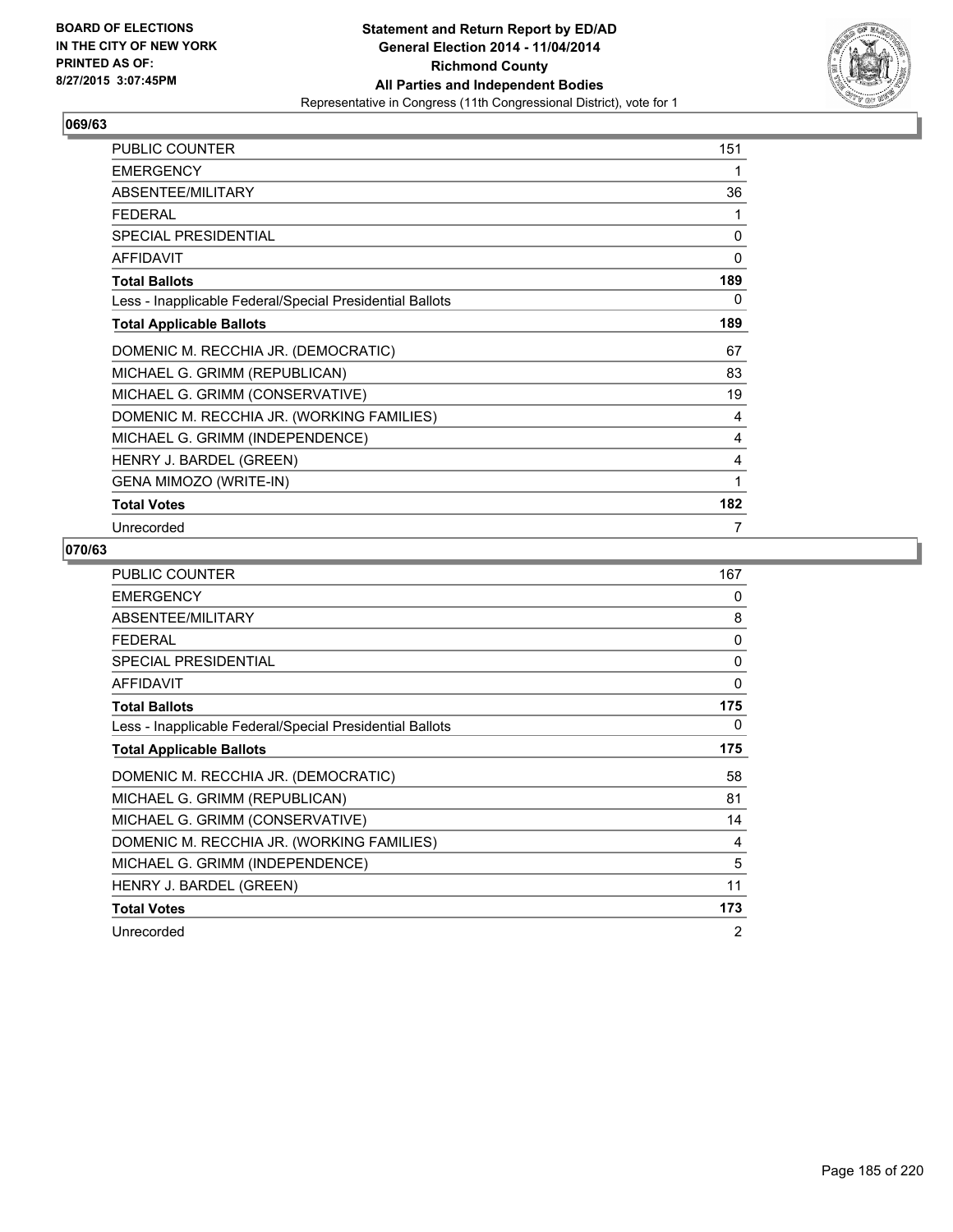

| <b>PUBLIC COUNTER</b>                                    | 192      |
|----------------------------------------------------------|----------|
| <b>EMERGENCY</b>                                         | 0        |
| ABSENTEE/MILITARY                                        | 9        |
| <b>FEDERAL</b>                                           | $\Omega$ |
| SPECIAL PRESIDENTIAL                                     | 0        |
| <b>AFFIDAVIT</b>                                         | 2        |
| <b>Total Ballots</b>                                     | 203      |
| Less - Inapplicable Federal/Special Presidential Ballots | 0        |
| <b>Total Applicable Ballots</b>                          | 203      |
| DOMENIC M. RECCHIA JR. (DEMOCRATIC)                      | 143      |
| MICHAEL G. GRIMM (REPUBLICAN)                            | 30       |
| MICHAEL G. GRIMM (CONSERVATIVE)                          | 4        |
| DOMENIC M. RECCHIA JR. (WORKING FAMILIES)                | 8        |
| MICHAEL G. GRIMM (INDEPENDENCE)                          | 2        |
| HENRY J. BARDEL (GREEN)                                  | 2        |
| UNATTRIBUTABLE WRITE-IN (WRITE-IN)                       | 1        |
| <b>Total Votes</b>                                       | 190      |
| Unrecorded                                               | 13       |

| PUBLIC COUNTER                                           | 313          |
|----------------------------------------------------------|--------------|
| <b>EMERGENCY</b>                                         | 0            |
| ABSENTEE/MILITARY                                        | 13           |
| <b>FFDFRAI</b>                                           | 1            |
| <b>SPECIAL PRESIDENTIAL</b>                              | $\mathbf{0}$ |
| <b>AFFIDAVIT</b>                                         | 2            |
| <b>Total Ballots</b>                                     | 329          |
| Less - Inapplicable Federal/Special Presidential Ballots | 0            |
| <b>Total Applicable Ballots</b>                          | 329          |
| DOMENIC M. RECCHIA JR. (DEMOCRATIC)                      | 96           |
| MICHAEL G. GRIMM (REPUBLICAN)                            | 165          |
| MICHAEL G. GRIMM (CONSERVATIVE)                          | 31           |
| DOMENIC M. RECCHIA JR. (WORKING FAMILIES)                | 12           |
| MICHAEL G. GRIMM (INDEPENDENCE)                          | 7            |
| HENRY J. BARDEL (GREEN)                                  | 8            |
| MICHAEL E. MCMAHON (WRITE-IN)                            | 2            |
| MICHAEL J. CUSICK (WRITE-IN)                             | 1            |
| <b>Total Votes</b>                                       | 322          |
| Unrecorded                                               | 7            |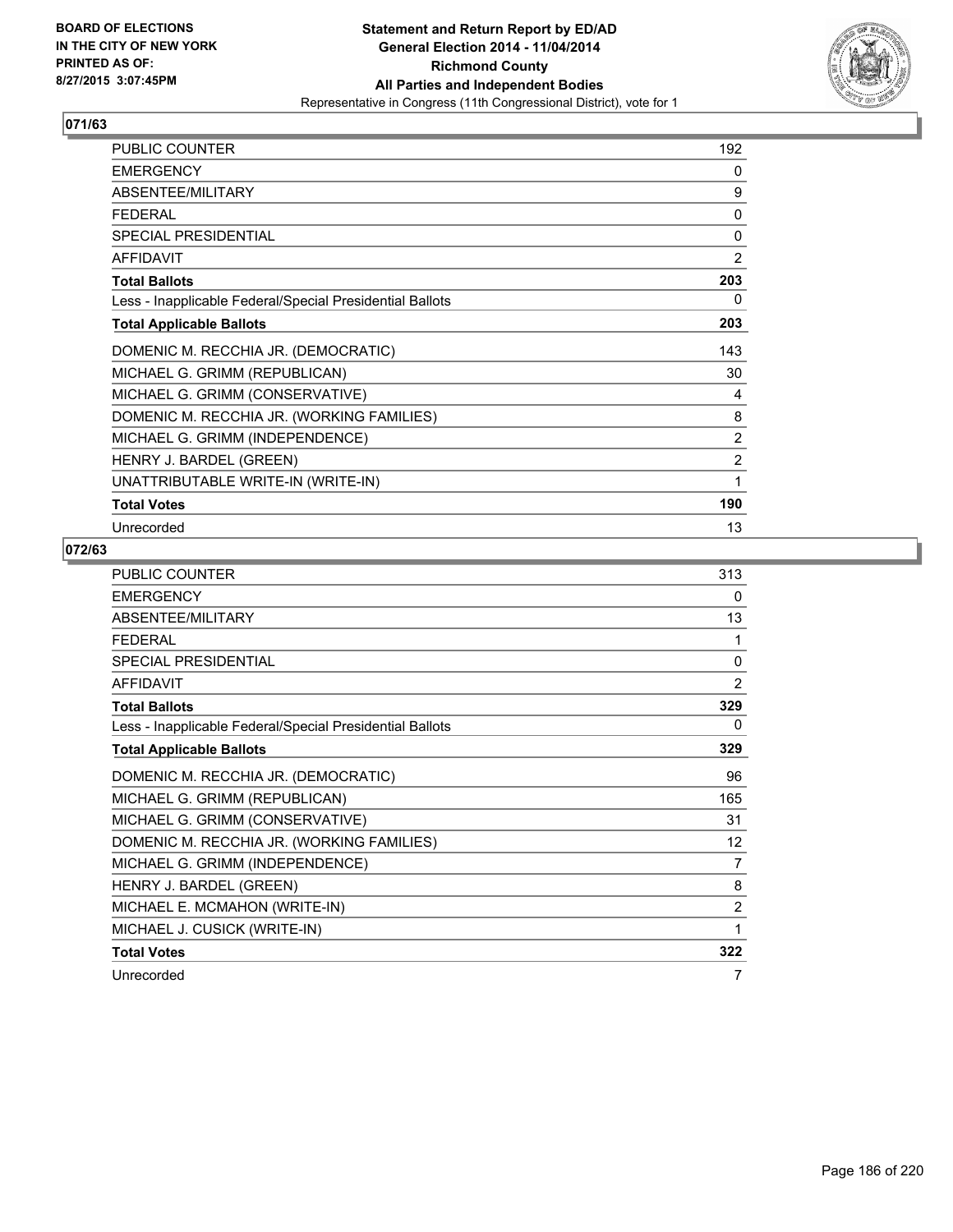

| <b>PUBLIC COUNTER</b>                                    | 252 |
|----------------------------------------------------------|-----|
| <b>EMERGENCY</b>                                         | 0   |
| ABSENTEE/MILITARY                                        | 13  |
| FFDFRAI                                                  | 1   |
| <b>SPECIAL PRESIDENTIAL</b>                              | 0   |
| <b>AFFIDAVIT</b>                                         | 3   |
| <b>Total Ballots</b>                                     | 269 |
| Less - Inapplicable Federal/Special Presidential Ballots | 0   |
| <b>Total Applicable Ballots</b>                          | 269 |
| DOMENIC M. RECCHIA JR. (DEMOCRATIC)                      | 74  |
| MICHAEL G. GRIMM (REPUBLICAN)                            | 134 |
| MICHAEL G. GRIMM (CONSERVATIVE)                          | 24  |
| DOMENIC M. RECCHIA JR. (WORKING FAMILIES)                | 9   |
| MICHAEL G. GRIMM (INDEPENDENCE)                          | 8   |
| HENRY J. BARDEL (GREEN)                                  | 12  |
| MICHAEL E. MCMAHON (WRITE-IN)                            | 3   |
| <b>Total Votes</b>                                       | 264 |
| Unrecorded                                               | 5   |

| <b>PUBLIC COUNTER</b>                                    | 169            |
|----------------------------------------------------------|----------------|
| <b>EMERGENCY</b>                                         | 0              |
| ABSENTEE/MILITARY                                        | 17             |
| <b>FEDERAL</b>                                           | 0              |
| <b>SPECIAL PRESIDENTIAL</b>                              | 0              |
| <b>AFFIDAVIT</b>                                         | 1              |
| <b>Total Ballots</b>                                     | 187            |
| Less - Inapplicable Federal/Special Presidential Ballots | 0              |
| <b>Total Applicable Ballots</b>                          | 187            |
| DOMENIC M. RECCHIA JR. (DEMOCRATIC)                      | 66             |
| MICHAEL G. GRIMM (REPUBLICAN)                            | 78             |
| MICHAEL G. GRIMM (CONSERVATIVE)                          | 17             |
| DOMENIC M. RECCHIA JR. (WORKING FAMILIES)                | 7              |
| MICHAEL G. GRIMM (INDEPENDENCE)                          | $\overline{2}$ |
| HENRY J. BARDEL (GREEN)                                  | 8              |
| <b>Total Votes</b>                                       | 178            |
| Unrecorded                                               | 9              |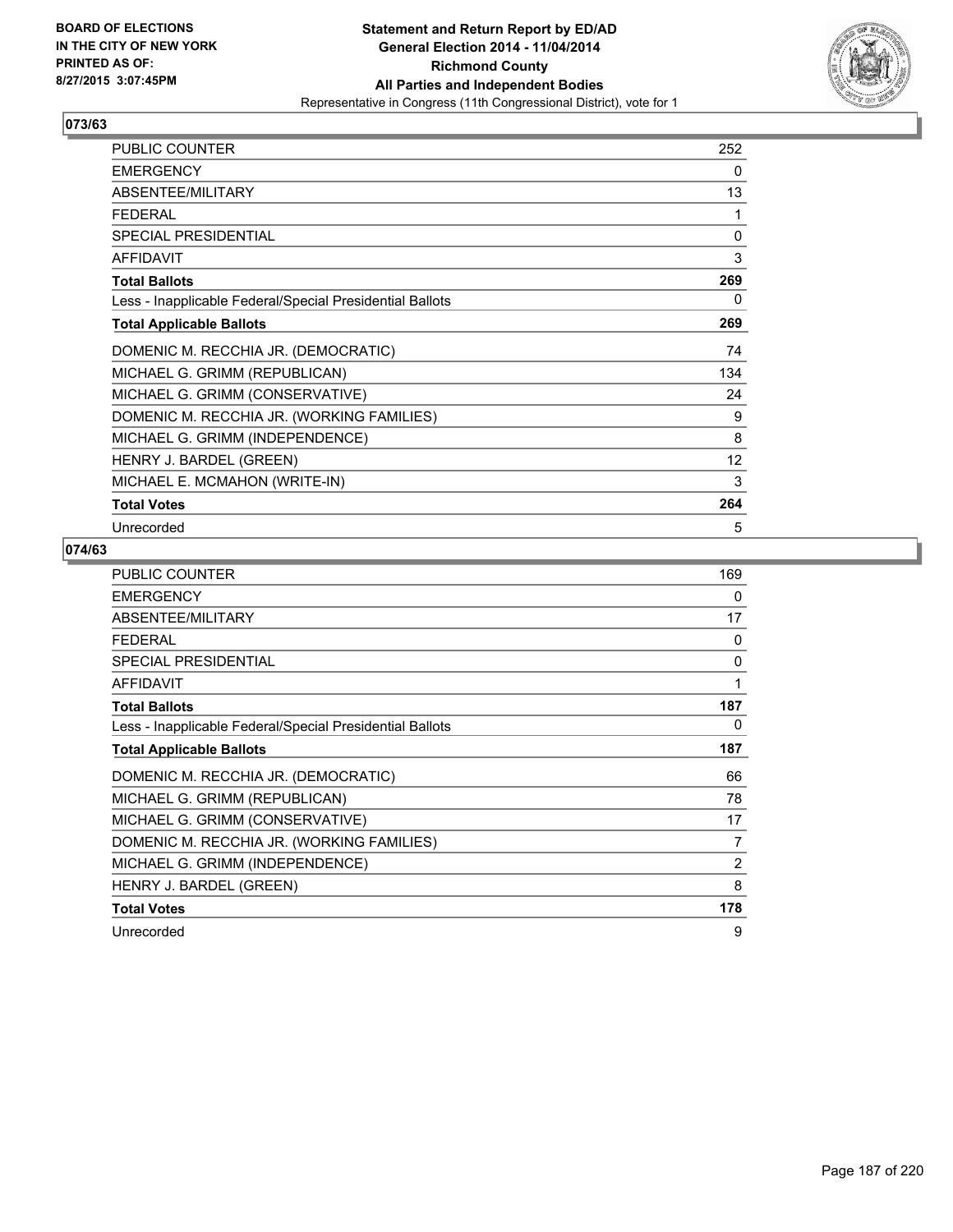

| <b>PUBLIC COUNTER</b>                                    | 178            |
|----------------------------------------------------------|----------------|
| <b>EMERGENCY</b>                                         | 0              |
| ABSENTEE/MILITARY                                        | 12             |
| <b>FEDERAL</b>                                           | 0              |
| <b>SPECIAL PRESIDENTIAL</b>                              | 0              |
| <b>AFFIDAVIT</b>                                         | 0              |
| <b>Total Ballots</b>                                     | 190            |
| Less - Inapplicable Federal/Special Presidential Ballots | 0              |
| <b>Total Applicable Ballots</b>                          | 190            |
| DOMENIC M. RECCHIA JR. (DEMOCRATIC)                      | 132            |
| MICHAEL G. GRIMM (REPUBLICAN)                            | 34             |
| MICHAEL G. GRIMM (CONSERVATIVE)                          | 3              |
| DOMENIC M. RECCHIA JR. (WORKING FAMILIES)                | 6              |
| MICHAEL G. GRIMM (INDEPENDENCE)                          | $\overline{2}$ |
| HENRY J. BARDEL (GREEN)                                  | 5              |
| <b>Total Votes</b>                                       | 182            |
| Unrecorded                                               | 8              |

| PUBLIC COUNTER                                           | 0            |
|----------------------------------------------------------|--------------|
| <b>EMERGENCY</b>                                         | 0            |
| ABSENTEE/MILITARY                                        | 0            |
| <b>FEDERAL</b>                                           | 0            |
| <b>SPECIAL PRESIDENTIAL</b>                              | 0            |
| <b>AFFIDAVIT</b>                                         | 0            |
| <b>Total Ballots</b>                                     | 0            |
| Less - Inapplicable Federal/Special Presidential Ballots | 0            |
| <b>Total Applicable Ballots</b>                          | 0            |
| DOMENIC M. RECCHIA JR. (DEMOCRATIC)                      | 0            |
| MICHAEL G. GRIMM (REPUBLICAN)                            | 0            |
| MICHAEL G. GRIMM (CONSERVATIVE)                          | 0            |
| DOMENIC M. RECCHIA JR. (WORKING FAMILIES)                | $\mathbf{0}$ |
| MICHAEL G. GRIMM (INDEPENDENCE)                          | 0            |
| HENRY J. BARDEL (GREEN)                                  | 0            |
| <b>Total Votes</b>                                       | 0            |
|                                                          |              |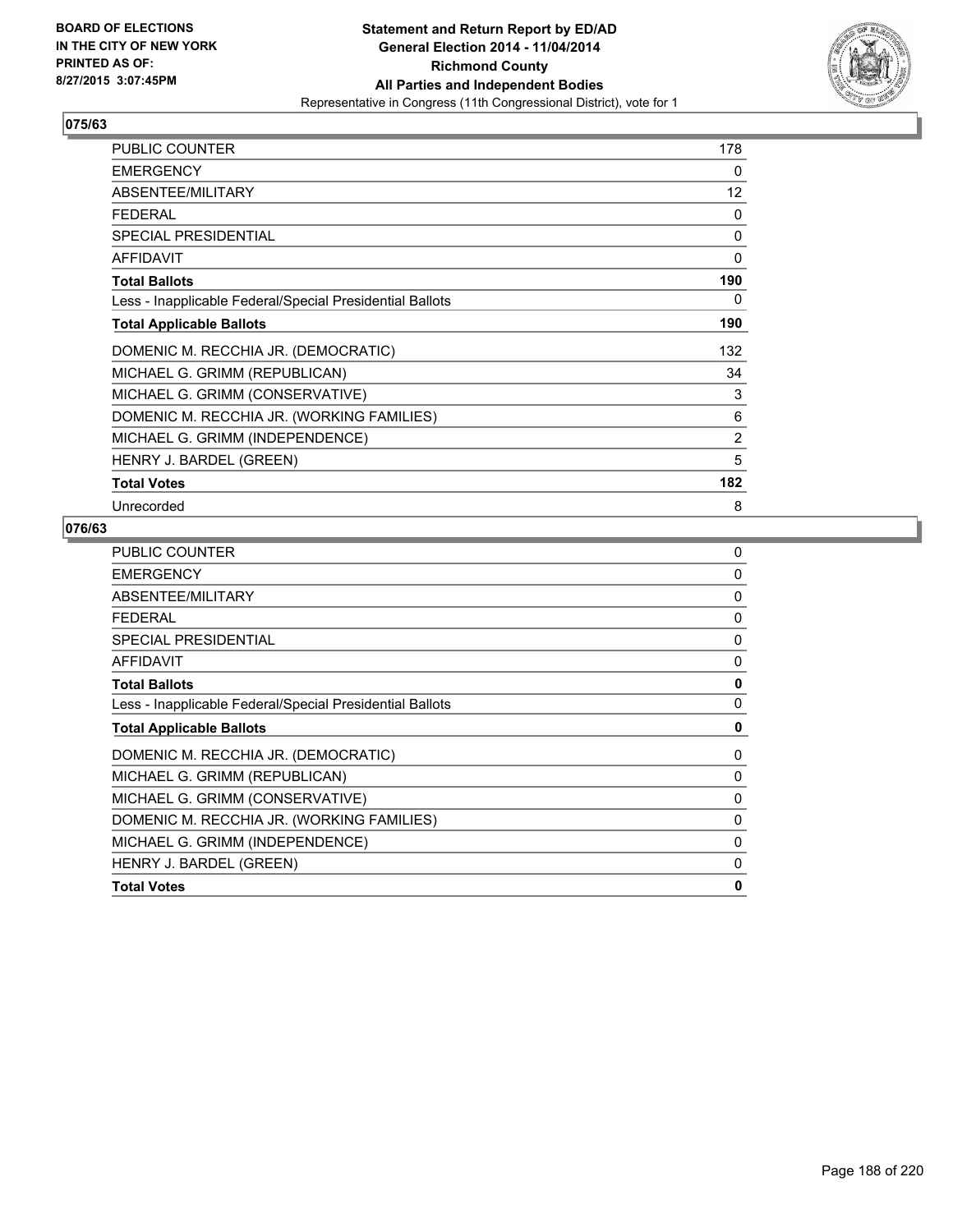

| <b>PUBLIC COUNTER</b>                                    | 0 |
|----------------------------------------------------------|---|
| <b>EMERGENCY</b>                                         | 0 |
| ABSENTEE/MILITARY                                        | 0 |
| <b>FEDERAL</b>                                           | 0 |
| <b>SPECIAL PRESIDENTIAL</b>                              | 0 |
| AFFIDAVIT                                                | 0 |
| <b>Total Ballots</b>                                     | 0 |
| Less - Inapplicable Federal/Special Presidential Ballots | 0 |
| <b>Total Applicable Ballots</b>                          | 0 |
| DOMENIC M. RECCHIA JR. (DEMOCRATIC)                      | 0 |
| MICHAEL G. GRIMM (REPUBLICAN)                            | 0 |
| MICHAEL G. GRIMM (CONSERVATIVE)                          | 0 |
| DOMENIC M. RECCHIA JR. (WORKING FAMILIES)                | 0 |
| MICHAEL G. GRIMM (INDEPENDENCE)                          | 0 |
| HENRY J. BARDEL (GREEN)                                  | 0 |
| <b>Total Votes</b>                                       | 0 |

| <b>PUBLIC COUNTER</b>                                    | 0            |
|----------------------------------------------------------|--------------|
| <b>EMERGENCY</b>                                         | 0            |
| ABSENTEE/MILITARY                                        | 0            |
| <b>FEDERAL</b>                                           | 0            |
| <b>SPECIAL PRESIDENTIAL</b>                              | $\mathbf{0}$ |
| <b>AFFIDAVIT</b>                                         | 0            |
| <b>Total Ballots</b>                                     | 0            |
| Less - Inapplicable Federal/Special Presidential Ballots | 0            |
| <b>Total Applicable Ballots</b>                          | 0            |
| DOMENIC M. RECCHIA JR. (DEMOCRATIC)                      | 0            |
| MICHAEL G. GRIMM (REPUBLICAN)                            | 0            |
| MICHAEL G. GRIMM (CONSERVATIVE)                          | 0            |
| DOMENIC M. RECCHIA JR. (WORKING FAMILIES)                | $\mathbf{0}$ |
| MICHAEL G. GRIMM (INDEPENDENCE)                          | 0            |
| HENRY J. BARDEL (GREEN)                                  | 0            |
| <b>Total Votes</b>                                       | $\mathbf{0}$ |
|                                                          |              |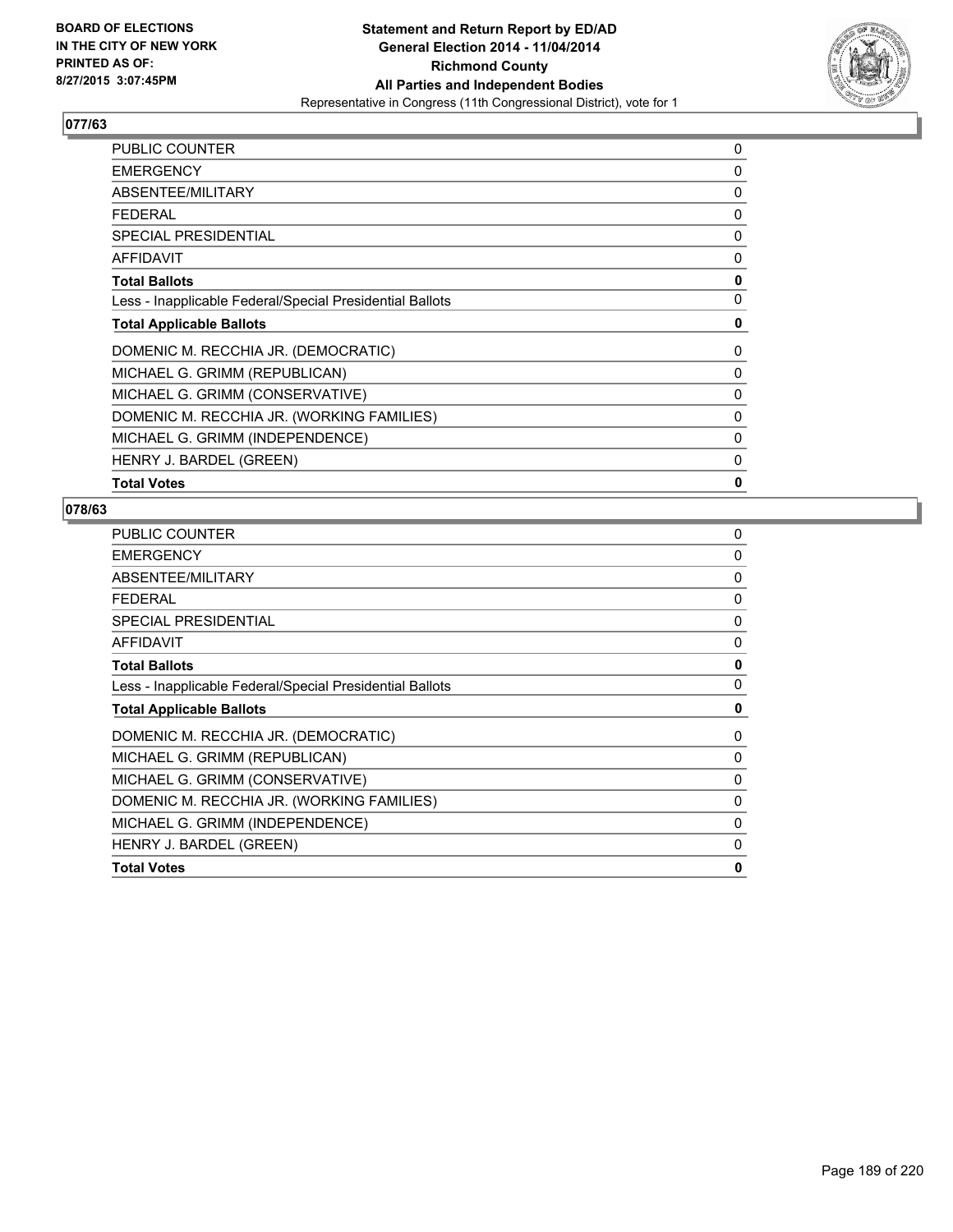

| <b>PUBLIC COUNTER</b>                                    | 0            |
|----------------------------------------------------------|--------------|
| <b>EMERGENCY</b>                                         | $\Omega$     |
| ABSENTEE/MILITARY                                        | 0            |
| <b>FEDERAL</b>                                           | $\mathbf{0}$ |
| <b>SPECIAL PRESIDENTIAL</b>                              | $\mathbf{0}$ |
| <b>AFFIDAVIT</b>                                         | 0            |
| <b>Total Ballots</b>                                     | $\pmb{0}$    |
| Less - Inapplicable Federal/Special Presidential Ballots | $\mathbf 0$  |
| <b>Total Applicable Ballots</b>                          | $\mathbf 0$  |
| DOMENIC M. RECCHIA JR. (DEMOCRATIC)                      | 0            |
| MICHAEL G. GRIMM (REPUBLICAN)                            | $\mathbf 0$  |
| MICHAEL G. GRIMM (CONSERVATIVE)                          | $\mathbf 0$  |
| DOMENIC M. RECCHIA JR. (WORKING FAMILIES)                | $\mathbf{0}$ |
| MICHAEL G. GRIMM (INDEPENDENCE)                          | 0            |
| HENRY J. BARDEL (GREEN)                                  | 0            |
| <b>Total Votes</b>                                       | 0            |
| 080/63 COMBINED into: 075/62                             |              |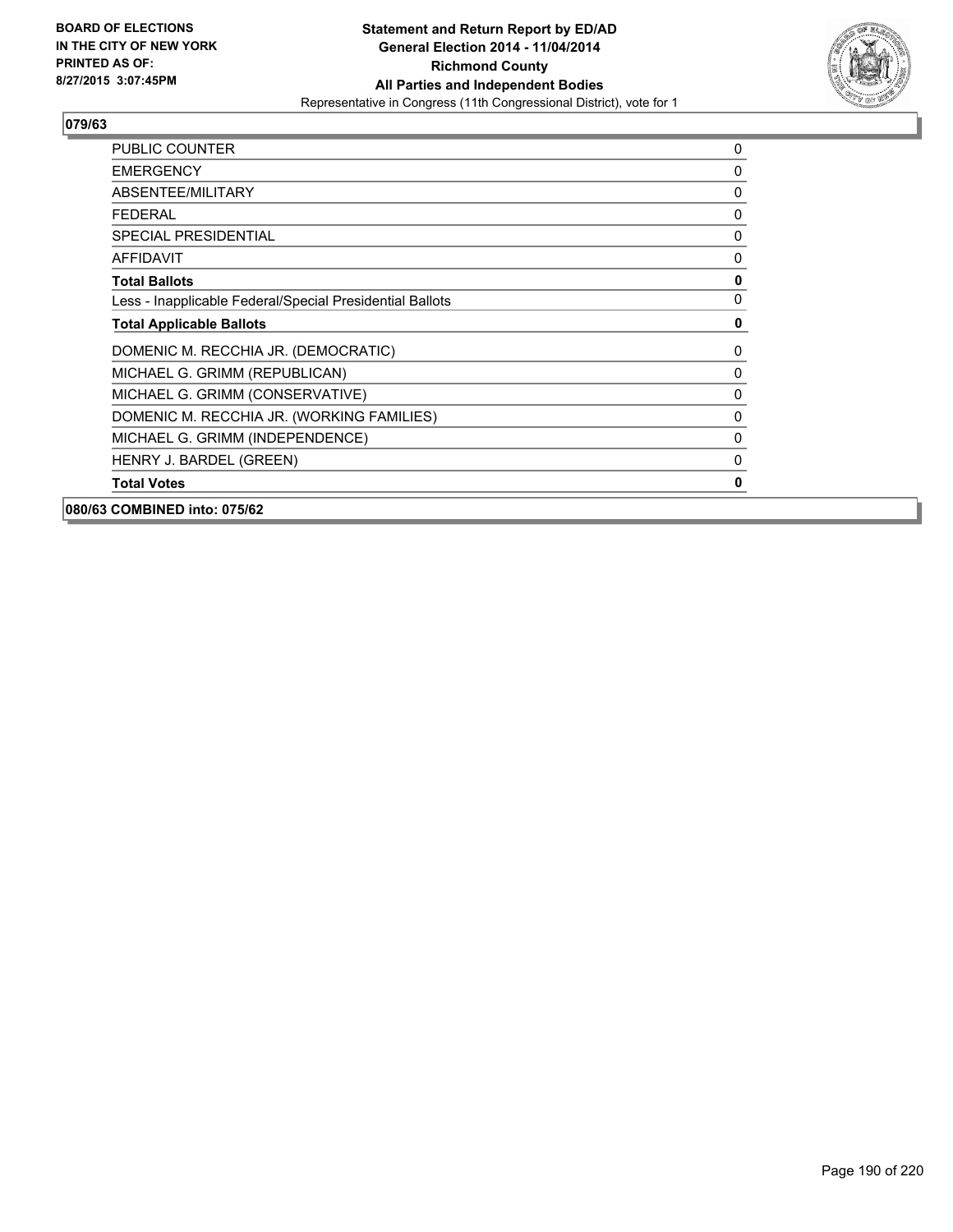

| <b>PUBLIC COUNTER</b>                                    | 292 |
|----------------------------------------------------------|-----|
| <b>EMERGENCY</b>                                         | 0   |
| ABSENTEE/MILITARY                                        | 16  |
| FFDFRAI                                                  | 2   |
| <b>SPECIAL PRESIDENTIAL</b>                              | 0   |
| <b>AFFIDAVIT</b>                                         | 2   |
| <b>Total Ballots</b>                                     | 312 |
| Less - Inapplicable Federal/Special Presidential Ballots | 0   |
| <b>Total Applicable Ballots</b>                          | 312 |
| DOMENIC M. RECCHIA JR. (DEMOCRATIC)                      | 53  |
| MICHAEL G. GRIMM (REPUBLICAN)                            | 204 |
| MICHAEL G. GRIMM (CONSERVATIVE)                          | 27  |
| DOMENIC M. RECCHIA JR. (WORKING FAMILIES)                | 4   |
| MICHAEL G. GRIMM (INDEPENDENCE)                          | 12  |
| HENRY J. BARDEL (GREEN)                                  | 5   |
| <b>GENA MIMOZO (WRITE-IN)</b>                            | 1   |
| <b>Total Votes</b>                                       | 306 |
| Unrecorded                                               | 6   |

| <b>PUBLIC COUNTER</b>                                    | 372      |
|----------------------------------------------------------|----------|
| <b>EMERGENCY</b>                                         | 0        |
| ABSENTEE/MILITARY                                        | 14       |
| <b>FEDERAL</b>                                           | $\Omega$ |
| <b>SPECIAL PRESIDENTIAL</b>                              | 0        |
| <b>AFFIDAVIT</b>                                         | 1        |
| <b>Total Ballots</b>                                     | 387      |
| Less - Inapplicable Federal/Special Presidential Ballots | $\Omega$ |
| <b>Total Applicable Ballots</b>                          | 387      |
| DOMENIC M. RECCHIA JR. (DEMOCRATIC)                      | 64       |
| MICHAEL G. GRIMM (REPUBLICAN)                            | 240      |
| MICHAEL G. GRIMM (CONSERVATIVE)                          | 43       |
| DOMENIC M. RECCHIA JR. (WORKING FAMILIES)                | 6        |
| MICHAEL G. GRIMM (INDEPENDENCE)                          | 11       |
| HENRY J. BARDEL (GREEN)                                  | 14       |
| JAMES ODDO (WRITE-IN)                                    | 1        |
| <b>Total Votes</b>                                       | 379      |
| Unrecorded                                               | 8        |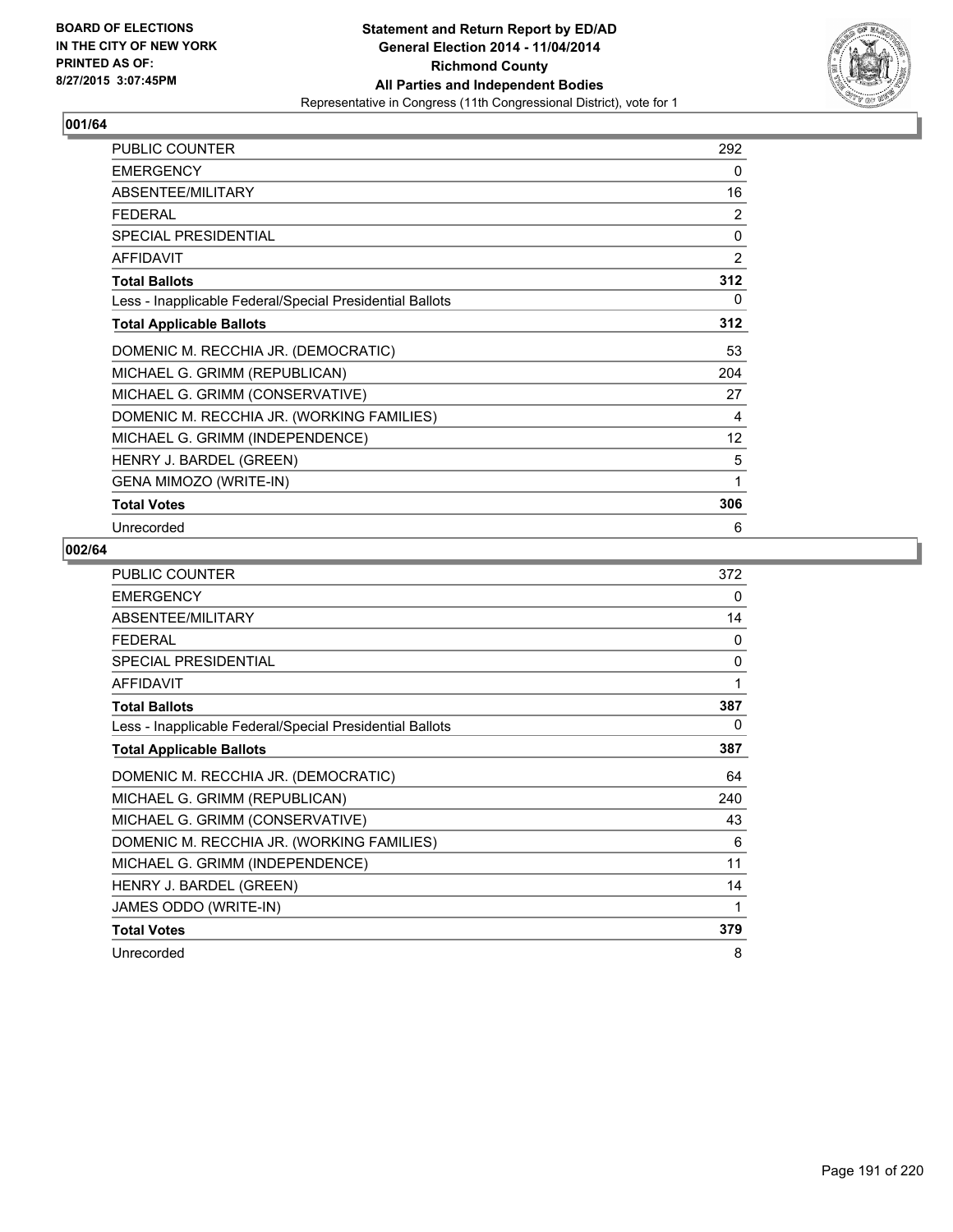

| <b>PUBLIC COUNTER</b>                                    | 412            |
|----------------------------------------------------------|----------------|
| <b>EMERGENCY</b>                                         | 0              |
| ABSENTEE/MILITARY                                        | 25             |
| <b>FEDERAL</b>                                           | 2              |
| <b>SPECIAL PRESIDENTIAL</b>                              | 0              |
| <b>AFFIDAVIT</b>                                         | $\overline{2}$ |
| <b>Total Ballots</b>                                     | 441            |
| Less - Inapplicable Federal/Special Presidential Ballots | 0              |
| <b>Total Applicable Ballots</b>                          | 441            |
| DOMENIC M. RECCHIA JR. (DEMOCRATIC)                      | 80             |
| MICHAEL G. GRIMM (REPUBLICAN)                            | 263            |
| MICHAEL G. GRIMM (CONSERVATIVE)                          | 50             |
| DOMENIC M. RECCHIA JR. (WORKING FAMILIES)                | 8              |
| MICHAEL G. GRIMM (INDEPENDENCE)                          | 20             |
| HENRY J. BARDEL (GREEN)                                  | 9              |
| <b>Total Votes</b>                                       | 430            |
| Unrecorded                                               | 11             |

| <b>PUBLIC COUNTER</b>                                    | 314          |
|----------------------------------------------------------|--------------|
| <b>EMERGENCY</b>                                         | 0            |
| ABSENTEE/MILITARY                                        | 10           |
| <b>FEDERAL</b>                                           | 0            |
| <b>SPECIAL PRESIDENTIAL</b>                              | $\mathbf{0}$ |
| <b>AFFIDAVIT</b>                                         | 1            |
| <b>Total Ballots</b>                                     | 325          |
| Less - Inapplicable Federal/Special Presidential Ballots | 0            |
| <b>Total Applicable Ballots</b>                          | 325          |
| DOMENIC M. RECCHIA JR. (DEMOCRATIC)                      | 63           |
| MICHAEL G. GRIMM (REPUBLICAN)                            | 197          |
| MICHAEL G. GRIMM (CONSERVATIVE)                          | 33           |
| DOMENIC M. RECCHIA JR. (WORKING FAMILIES)                | 10           |
| MICHAEL G. GRIMM (INDEPENDENCE)                          | 8            |
| HENRY J. BARDEL (GREEN)                                  | 5            |
| EILEEN PACTTARI (WRITE-IN)                               | 1            |
| GENA MIMOZO (WRITE-IN)                                   | 1            |
| <b>Total Votes</b>                                       | 318          |
| Unrecorded                                               | 7            |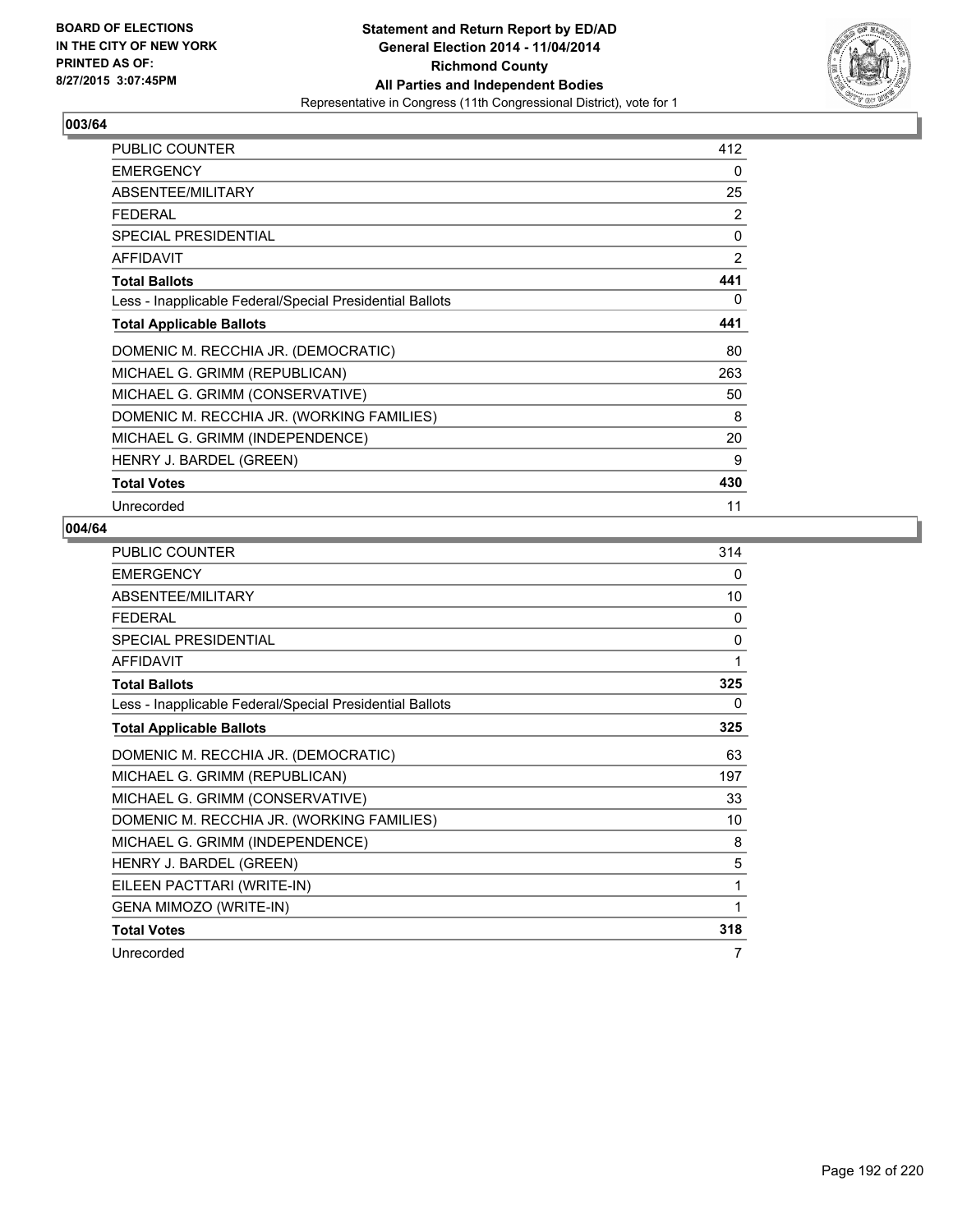

| <b>PUBLIC COUNTER</b>                                    | 385 |
|----------------------------------------------------------|-----|
| <b>EMERGENCY</b>                                         | 0   |
| ABSENTEE/MILITARY                                        | 11  |
| <b>FEDERAL</b>                                           | 0   |
| SPECIAL PRESIDENTIAL                                     | 0   |
| <b>AFFIDAVIT</b>                                         | 6   |
| <b>Total Ballots</b>                                     | 402 |
| Less - Inapplicable Federal/Special Presidential Ballots | 0   |
| <b>Total Applicable Ballots</b>                          | 402 |
| DOMENIC M. RECCHIA JR. (DEMOCRATIC)                      | 94  |
| MICHAEL G. GRIMM (REPUBLICAN)                            | 232 |
| MICHAEL G. GRIMM (CONSERVATIVE)                          | 36  |
| DOMENIC M. RECCHIA JR. (WORKING FAMILIES)                | 19  |
| MICHAEL G. GRIMM (INDEPENDENCE)                          | 6   |
| HENRY J. BARDEL (GREEN)                                  | 9   |
| TIM MCPANTLIN (WRITE-IN)                                 | 1   |
| <b>Total Votes</b>                                       | 397 |
| Unrecorded                                               | 5   |

| <b>PUBLIC COUNTER</b>                                    | 317            |
|----------------------------------------------------------|----------------|
| <b>EMERGENCY</b>                                         | 0              |
| ABSENTEE/MILITARY                                        | 13             |
| <b>FEDERAL</b>                                           | $\Omega$       |
| <b>SPECIAL PRESIDENTIAL</b>                              | $\mathbf{0}$   |
| <b>AFFIDAVIT</b>                                         | $\overline{2}$ |
| <b>Total Ballots</b>                                     | 332            |
| Less - Inapplicable Federal/Special Presidential Ballots | 0              |
| <b>Total Applicable Ballots</b>                          | 332            |
| DOMENIC M. RECCHIA JR. (DEMOCRATIC)                      | 56             |
| MICHAEL G. GRIMM (REPUBLICAN)                            | 203            |
| MICHAEL G. GRIMM (CONSERVATIVE)                          | 32             |
| DOMENIC M. RECCHIA JR. (WORKING FAMILIES)                | 6              |
| MICHAEL G. GRIMM (INDEPENDENCE)                          | 19             |
| HENRY J. BARDEL (GREEN)                                  | 8              |
| MICHAEL E. MCMAHON (WRITE-IN)                            | 1              |
| <b>Total Votes</b>                                       | 325            |
| Unrecorded                                               | 7              |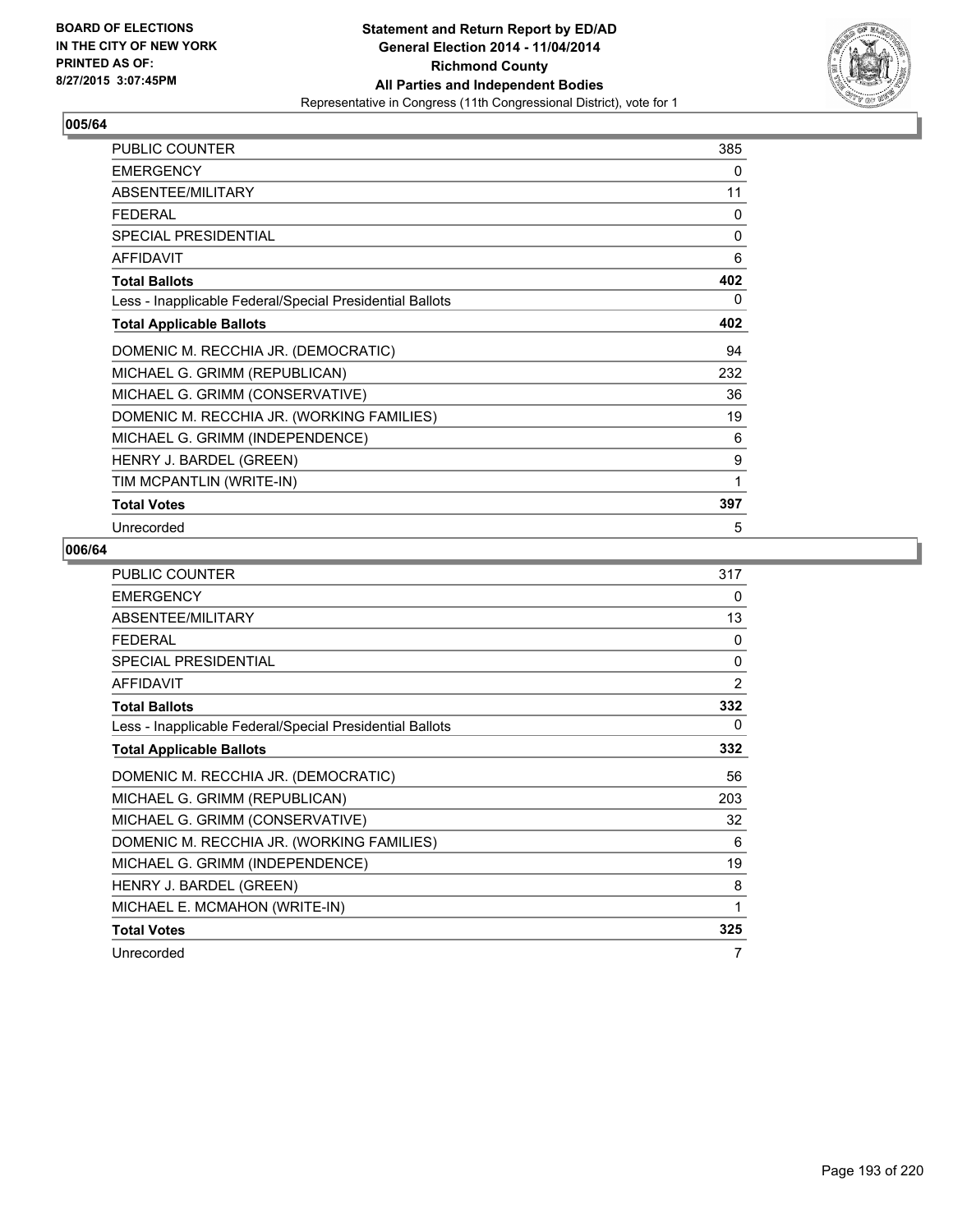

| PUBLIC COUNTER                                           | 362            |
|----------------------------------------------------------|----------------|
| <b>EMERGENCY</b>                                         | 0              |
| ABSENTEE/MILITARY                                        | 12             |
| <b>FEDERAL</b>                                           | 1              |
| <b>SPECIAL PRESIDENTIAL</b>                              | 0              |
| <b>AFFIDAVIT</b>                                         | 7              |
| <b>Total Ballots</b>                                     | 382            |
| Less - Inapplicable Federal/Special Presidential Ballots | 0              |
| <b>Total Applicable Ballots</b>                          | 382            |
| DOMENIC M. RECCHIA JR. (DEMOCRATIC)                      | 59             |
| MICHAEL G. GRIMM (REPUBLICAN)                            | 238            |
| MICHAEL G. GRIMM (CONSERVATIVE)                          | 50             |
| DOMENIC M. RECCHIA JR. (WORKING FAMILIES)                | 4              |
| MICHAEL G. GRIMM (INDEPENDENCE)                          | 8              |
| HENRY J. BARDEL (GREEN)                                  | 8              |
| MICHAEL J. CUSICK (WRITE-IN)                             | 1              |
| UNATTRIBUTABLE WRITE-IN (WRITE-IN)                       | $\overline{2}$ |
| VITO FOSSELLA JR. (WRITE-IN)                             | 1              |
| <b>Total Votes</b>                                       | 371            |
| Unrecorded                                               | 11             |

| PUBLIC COUNTER                                           | 356 |
|----------------------------------------------------------|-----|
| <b>EMERGENCY</b>                                         | 0   |
| ABSENTEE/MILITARY                                        | 17  |
| <b>FEDERAL</b>                                           | 2   |
| SPECIAL PRESIDENTIAL                                     | 0   |
| AFFIDAVIT                                                | 5   |
| <b>Total Ballots</b>                                     | 380 |
| Less - Inapplicable Federal/Special Presidential Ballots | 0   |
| <b>Total Applicable Ballots</b>                          | 380 |
| DOMENIC M. RECCHIA JR. (DEMOCRATIC)                      | 88  |
| MICHAEL G. GRIMM (REPUBLICAN)                            | 217 |
| MICHAEL G. GRIMM (CONSERVATIVE)                          | 37  |
| DOMENIC M. RECCHIA JR. (WORKING FAMILIES)                | 8   |
| MICHAEL G. GRIMM (INDEPENDENCE)                          | 13  |
| HENRY J. BARDEL (GREEN)                                  | 11  |
| RICHARD BELL (WRITE-IN)                                  | 1   |
| <b>Total Votes</b>                                       | 375 |
| Unrecorded                                               | 5   |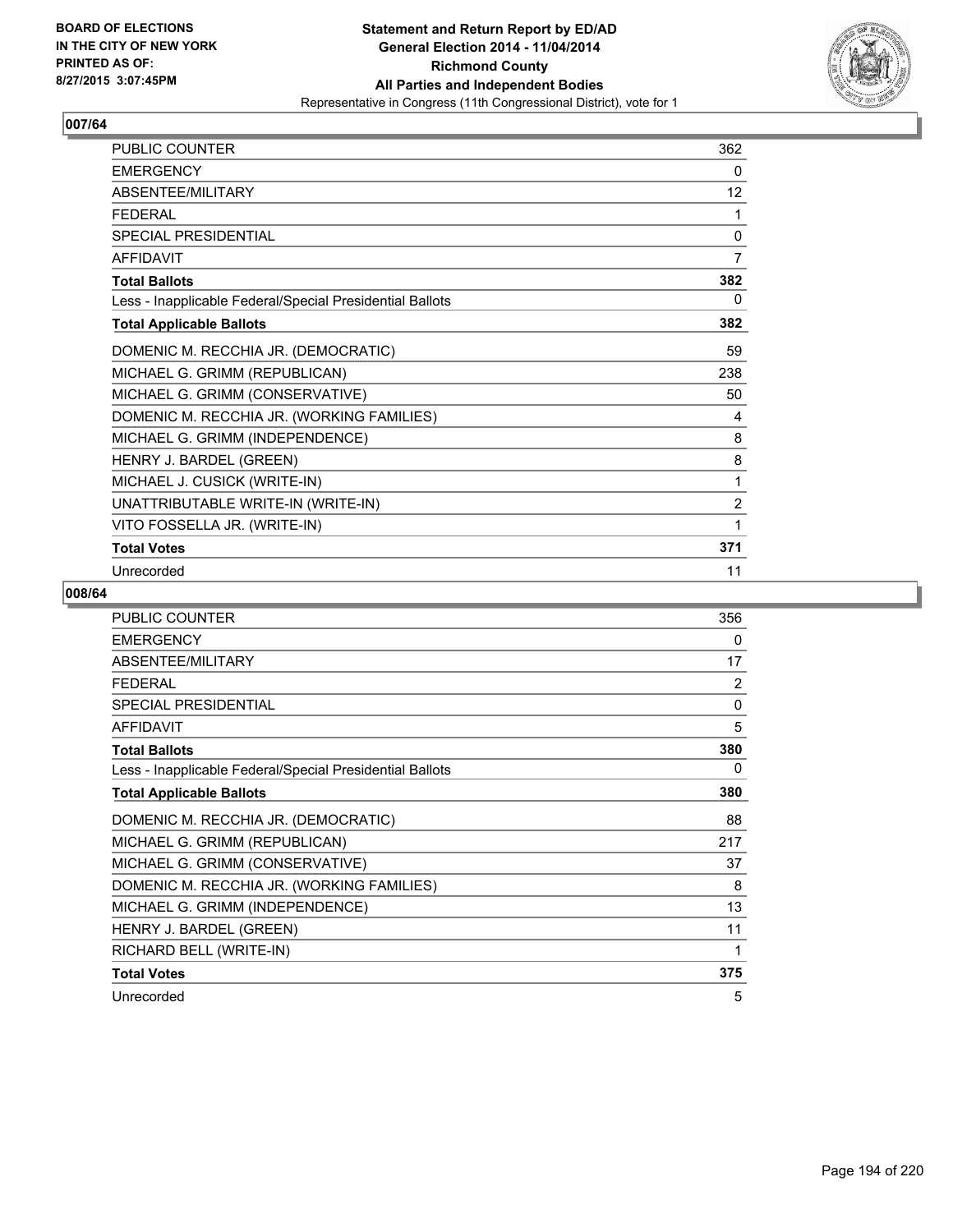

| <b>PUBLIC COUNTER</b>                                    | 389          |
|----------------------------------------------------------|--------------|
| <b>EMERGENCY</b>                                         | 0            |
| ABSENTEE/MILITARY                                        | 11           |
| <b>FEDERAL</b>                                           | 0            |
| <b>SPECIAL PRESIDENTIAL</b>                              | $\mathbf{0}$ |
| AFFIDAVIT                                                | 2            |
| <b>Total Ballots</b>                                     | 402          |
| Less - Inapplicable Federal/Special Presidential Ballots | 0            |
| <b>Total Applicable Ballots</b>                          | 402          |
| DOMENIC M. RECCHIA JR. (DEMOCRATIC)                      | 76           |
| MICHAEL G. GRIMM (REPUBLICAN)                            | 244          |
| MICHAEL G. GRIMM (CONSERVATIVE)                          | 48           |
| DOMENIC M. RECCHIA JR. (WORKING FAMILIES)                | 10           |
| MICHAEL G. GRIMM (INDEPENDENCE)                          | 13           |
| HENRY J. BARDEL (GREEN)                                  | 6            |
| UNATTRIBUTABLE WRITE-IN (WRITE-IN)                       | 1            |
| <b>Total Votes</b>                                       | 398          |
| Unrecorded                                               | 4            |

| <b>PUBLIC COUNTER</b>                                    | 373      |
|----------------------------------------------------------|----------|
| <b>EMERGENCY</b>                                         | 0        |
| ABSENTEE/MILITARY                                        | 7        |
| <b>FEDERAL</b>                                           | 2        |
| SPECIAL PRESIDENTIAL                                     | $\Omega$ |
| <b>AFFIDAVIT</b>                                         | 2        |
| <b>Total Ballots</b>                                     | 384      |
| Less - Inapplicable Federal/Special Presidential Ballots | 0        |
| <b>Total Applicable Ballots</b>                          | 384      |
| DOMENIC M. RECCHIA JR. (DEMOCRATIC)                      | 77       |
| MICHAEL G. GRIMM (REPUBLICAN)                            | 240      |
| MICHAEL G. GRIMM (CONSERVATIVE)                          | 34       |
| DOMENIC M. RECCHIA JR. (WORKING FAMILIES)                | 4        |
| MICHAEL G. GRIMM (INDEPENDENCE)                          | 14       |
| HENRY J. BARDEL (GREEN)                                  | 3        |
| GENA MIMOZO (WRITE-IN)                                   | 1        |
| NICOLE MALLIOTAKIS (WRITE-IN)                            | 1        |
| UNATTRIBUTABLE WRITE-IN (WRITE-IN)                       | 1        |
| <b>Total Votes</b>                                       | 375      |
| Unrecorded                                               | 9        |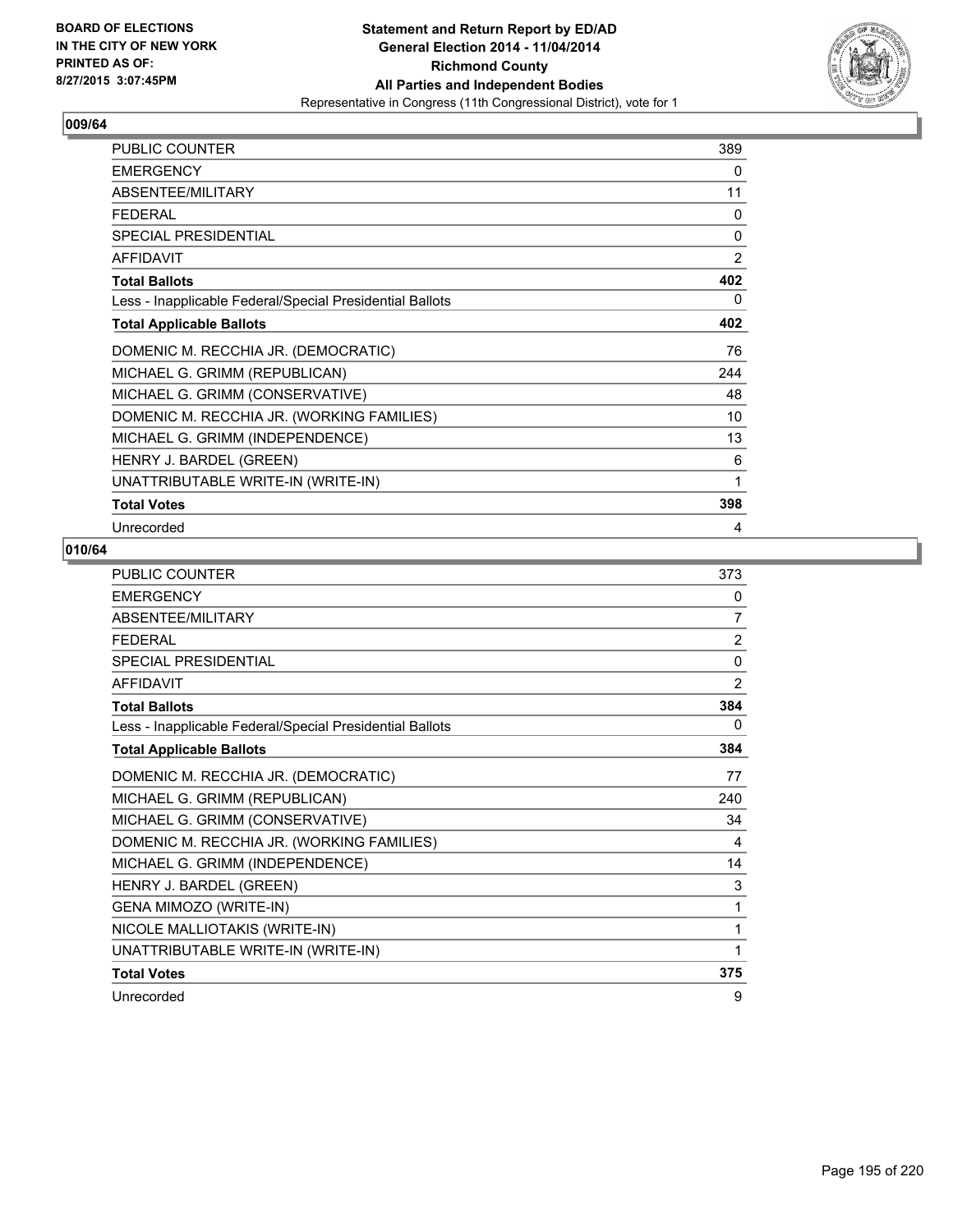

| PUBLIC COUNTER                                           | 111            |
|----------------------------------------------------------|----------------|
| <b>EMERGENCY</b>                                         | 0              |
| ABSENTEE/MILITARY                                        | 6              |
| <b>FEDERAL</b>                                           | 0              |
| SPECIAL PRESIDENTIAL                                     | 0              |
| <b>AFFIDAVIT</b>                                         | 0              |
| <b>Total Ballots</b>                                     | 117            |
| Less - Inapplicable Federal/Special Presidential Ballots | 0              |
| <b>Total Applicable Ballots</b>                          | 117            |
| DOMENIC M. RECCHIA JR. (DEMOCRATIC)                      | 8              |
| MICHAEL G. GRIMM (REPUBLICAN)                            | 77             |
| MICHAEL G. GRIMM (CONSERVATIVE)                          | 20             |
| DOMENIC M. RECCHIA JR. (WORKING FAMILIES)                | 4              |
| MICHAEL G. GRIMM (INDEPENDENCE)                          | $\overline{2}$ |
| HENRY J. BARDEL (GREEN)                                  | 4              |
| <b>Total Votes</b>                                       | 115            |
| Unrecorded                                               | 2              |

| PUBLIC COUNTER                                           | 246 |
|----------------------------------------------------------|-----|
| <b>EMERGENCY</b>                                         | 0   |
| ABSENTEE/MILITARY                                        | 3   |
| <b>FEDERAL</b>                                           | 0   |
| <b>SPECIAL PRESIDENTIAL</b>                              | 0   |
| <b>AFFIDAVIT</b>                                         | 2   |
| <b>Total Ballots</b>                                     | 251 |
| Less - Inapplicable Federal/Special Presidential Ballots | 0   |
| <b>Total Applicable Ballots</b>                          | 251 |
| DOMENIC M. RECCHIA JR. (DEMOCRATIC)                      | 29  |
| MICHAEL G. GRIMM (REPUBLICAN)                            | 177 |
| MICHAEL G. GRIMM (CONSERVATIVE)                          | 22  |
| DOMENIC M. RECCHIA JR. (WORKING FAMILIES)                | 3   |
| MICHAEL G. GRIMM (INDEPENDENCE)                          | 6   |
| HENRY J. BARDEL (GREEN)                                  | 6   |
| ANTHONY R. TROISE (WRITE-IN)                             | 1   |
| MICHAEL BROGLE (WRITE-IN)                                | 1   |
| MICHAEL KAUFMAN (WRITE-IN)                               | 1   |
| <b>Total Votes</b>                                       | 246 |
| Unrecorded                                               | 5   |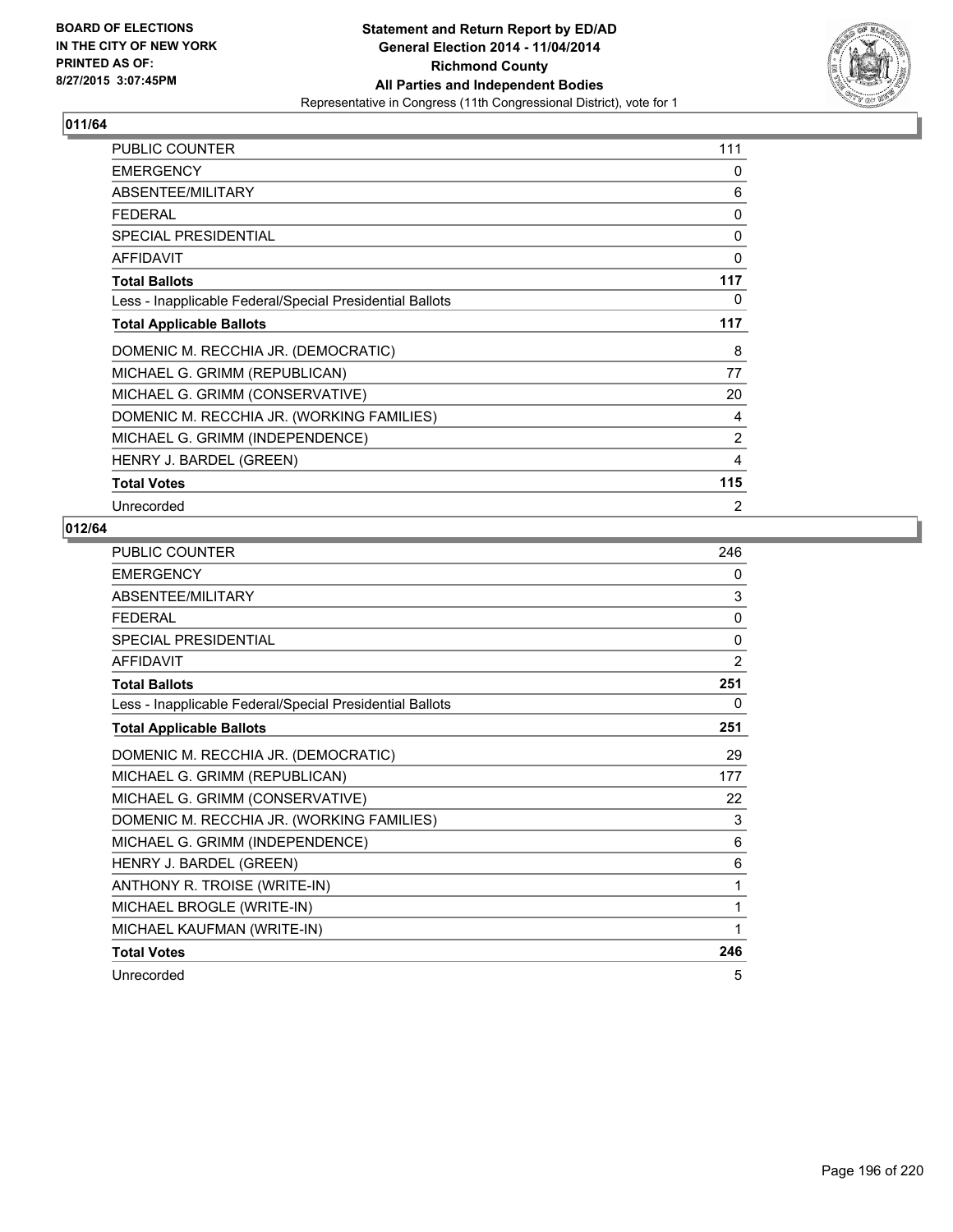

| <b>PUBLIC COUNTER</b>                                    | 108            |
|----------------------------------------------------------|----------------|
| <b>EMERGENCY</b>                                         | 0              |
| ABSENTEE/MILITARY                                        | 5              |
| <b>FEDERAL</b>                                           | 0              |
| <b>SPECIAL PRESIDENTIAL</b>                              | 0              |
| <b>AFFIDAVIT</b>                                         | 3              |
| <b>Total Ballots</b>                                     | 116            |
| Less - Inapplicable Federal/Special Presidential Ballots | 0              |
| <b>Total Applicable Ballots</b>                          | 116            |
| DOMENIC M. RECCHIA JR. (DEMOCRATIC)                      | 31             |
| MICHAEL G. GRIMM (REPUBLICAN)                            | 69             |
| MICHAEL G. GRIMM (CONSERVATIVE)                          | 6              |
| DOMENIC M. RECCHIA JR. (WORKING FAMILIES)                | $\overline{7}$ |
| MICHAEL G. GRIMM (INDEPENDENCE)                          | 1              |
| HENRY J. BARDEL (GREEN)                                  | $\overline{2}$ |
| <b>Total Votes</b>                                       | 116            |

| PUBLIC COUNTER                                           | 329          |
|----------------------------------------------------------|--------------|
| <b>EMERGENCY</b>                                         | 0            |
| ABSENTEE/MILITARY                                        | 14           |
| <b>FEDERAL</b>                                           | $\mathbf{0}$ |
| <b>SPECIAL PRESIDENTIAL</b>                              | $\Omega$     |
| <b>AFFIDAVIT</b>                                         | 3            |
| <b>Total Ballots</b>                                     | 346          |
| Less - Inapplicable Federal/Special Presidential Ballots | 0            |
| <b>Total Applicable Ballots</b>                          | 346          |
| DOMENIC M. RECCHIA JR. (DEMOCRATIC)                      | 73           |
| MICHAEL G. GRIMM (REPUBLICAN)                            | 222          |
| MICHAEL G. GRIMM (CONSERVATIVE)                          | 30           |
| DOMENIC M. RECCHIA JR. (WORKING FAMILIES)                | 6            |
| MICHAEL G. GRIMM (INDEPENDENCE)                          | 5            |
| HENRY J. BARDEL (GREEN)                                  | 4            |
| GENA MIMOZO (WRITE-IN)                                   | 1            |
| <b>Total Votes</b>                                       | 341          |
| Unrecorded                                               | 5            |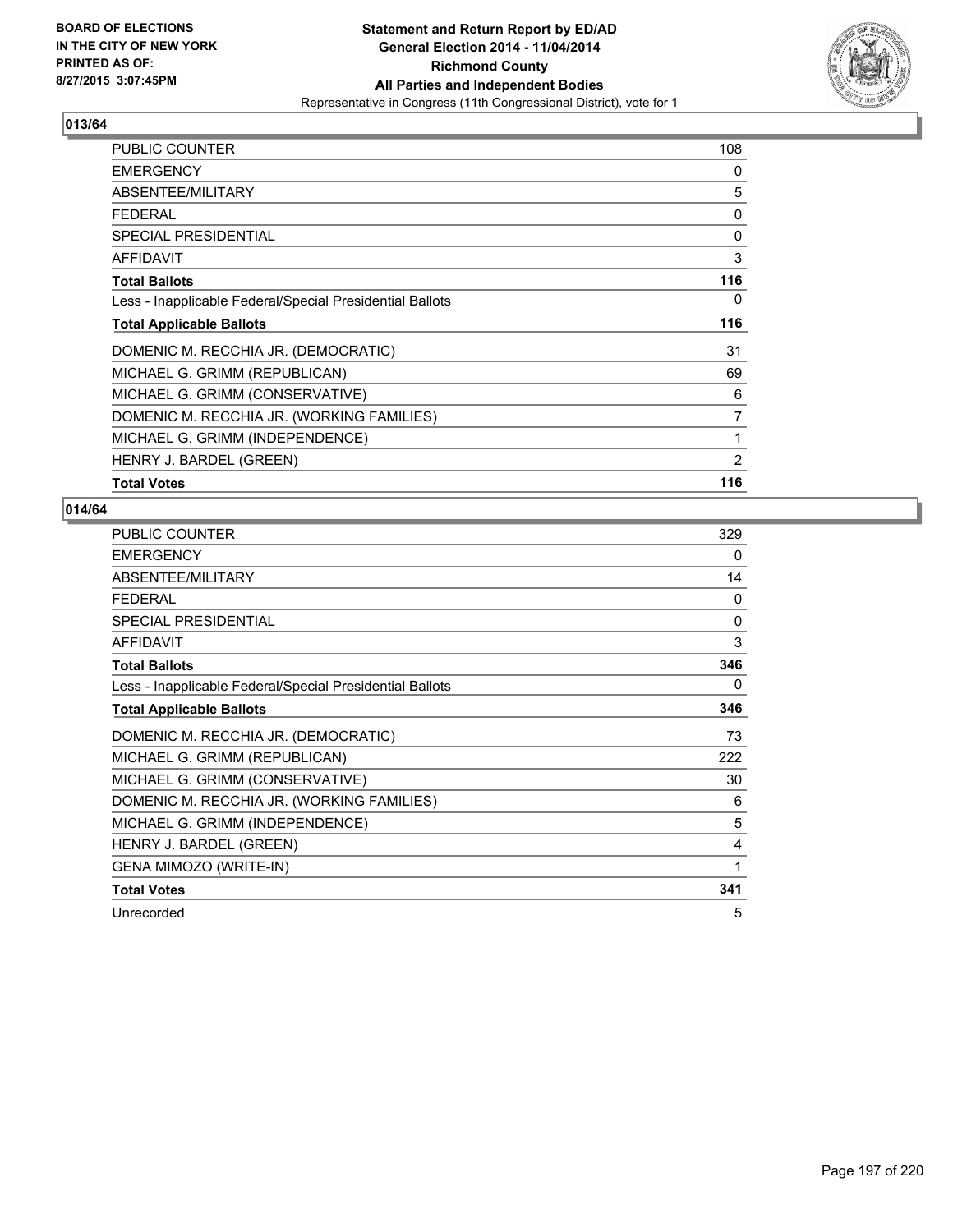

| <b>PUBLIC COUNTER</b>                                    | 402 |
|----------------------------------------------------------|-----|
| <b>EMERGENCY</b>                                         | 0   |
| ABSENTEE/MILITARY                                        | 17  |
| FFDFRAI                                                  | 1   |
| SPECIAL PRESIDENTIAL                                     | 0   |
| <b>AFFIDAVIT</b>                                         | 1   |
| <b>Total Ballots</b>                                     | 421 |
| Less - Inapplicable Federal/Special Presidential Ballots | 0   |
| <b>Total Applicable Ballots</b>                          | 421 |
| DOMENIC M. RECCHIA JR. (DEMOCRATIC)                      | 76  |
| MICHAEL G. GRIMM (REPUBLICAN)                            | 287 |
| MICHAEL G. GRIMM (CONSERVATIVE)                          | 24  |
| DOMENIC M. RECCHIA JR. (WORKING FAMILIES)                | 6   |
| MICHAEL G. GRIMM (INDEPENDENCE)                          | 10  |
| HENRY J. BARDEL (GREEN)                                  | 7   |
| <b>JUSTIN CAPUTE (WRITE-IN)</b>                          | 1   |
| <b>Total Votes</b>                                       | 411 |
| Unrecorded                                               | 10  |

| PUBLIC COUNTER                                           | 414          |
|----------------------------------------------------------|--------------|
| <b>EMERGENCY</b>                                         | 0            |
| ABSENTEE/MILITARY                                        | 19           |
| <b>FEDERAL</b>                                           | 1            |
| SPECIAL PRESIDENTIAL                                     | $\mathbf{0}$ |
| <b>AFFIDAVIT</b>                                         | 4            |
| <b>Total Ballots</b>                                     | 438          |
| Less - Inapplicable Federal/Special Presidential Ballots | 0            |
| <b>Total Applicable Ballots</b>                          | 438          |
| DOMENIC M. RECCHIA JR. (DEMOCRATIC)                      | 84           |
| MICHAEL G. GRIMM (REPUBLICAN)                            | 247          |
| MICHAEL G. GRIMM (CONSERVATIVE)                          | 50           |
| DOMENIC M. RECCHIA JR. (WORKING FAMILIES)                | 8            |
| MICHAEL G. GRIMM (INDEPENDENCE)                          | 17           |
| HENRY J. BARDEL (GREEN)                                  | 16           |
| RICHARD BELL (WRITE-IN)                                  | 1            |
| <b>Total Votes</b>                                       | 423          |
| Unrecorded                                               | 15           |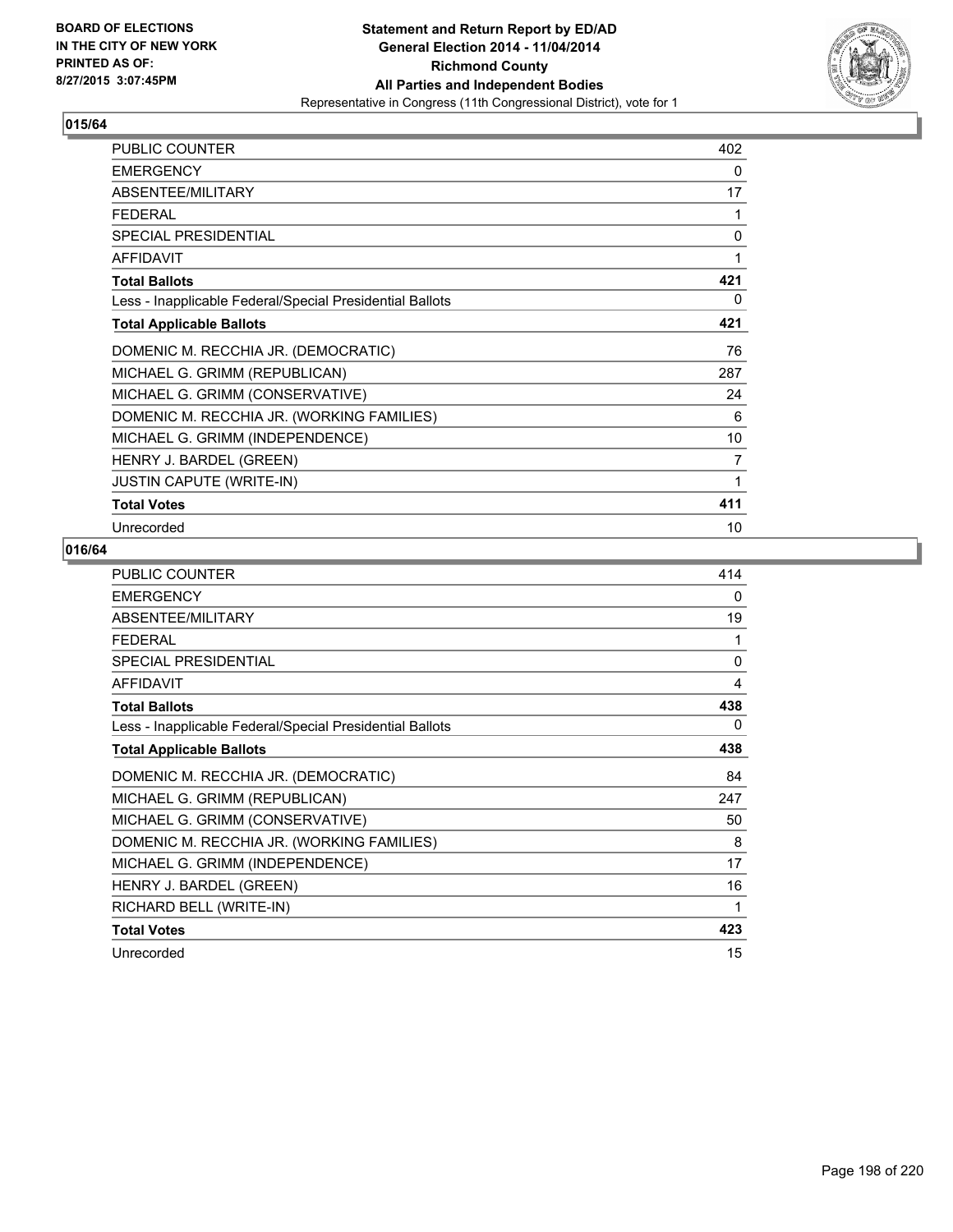

| <b>PUBLIC COUNTER</b>                                    | 396          |
|----------------------------------------------------------|--------------|
| <b>EMERGENCY</b>                                         | 0            |
| ABSENTEE/MILITARY                                        | 16           |
| <b>FEDERAL</b>                                           | 1            |
| SPECIAL PRESIDENTIAL                                     | $\mathbf{0}$ |
| <b>AFFIDAVIT</b>                                         | 4            |
| <b>Total Ballots</b>                                     | 417          |
| Less - Inapplicable Federal/Special Presidential Ballots | 0            |
| <b>Total Applicable Ballots</b>                          | 417          |
| DOMENIC M. RECCHIA JR. (DEMOCRATIC)                      | 93           |
| MICHAEL G. GRIMM (REPUBLICAN)                            | 245          |
| MICHAEL G. GRIMM (CONSERVATIVE)                          | 45           |
| DOMENIC M. RECCHIA JR. (WORKING FAMILIES)                | 10           |
| MICHAEL G. GRIMM (INDEPENDENCE)                          | 6            |
| HENRY J. BARDEL (GREEN)                                  | 11           |
| NICHOLAS VIGARITO JR. (WRITE-IN)                         | 1            |
| <b>Total Votes</b>                                       | 411          |
| Unrecorded                                               | 6            |

| <b>PUBLIC COUNTER</b>                                    | 305          |
|----------------------------------------------------------|--------------|
| <b>EMERGENCY</b>                                         | 0            |
| ABSENTEE/MILITARY                                        | 22           |
| <b>FEDERAL</b>                                           | 2            |
| SPECIAL PRESIDENTIAL                                     | $\Omega$     |
| <b>AFFIDAVIT</b>                                         | $\mathbf{0}$ |
| <b>Total Ballots</b>                                     | 329          |
| Less - Inapplicable Federal/Special Presidential Ballots | 0            |
| <b>Total Applicable Ballots</b>                          | 329          |
| DOMENIC M. RECCHIA JR. (DEMOCRATIC)                      | 85           |
| MICHAEL G. GRIMM (REPUBLICAN)                            | 192          |
| MICHAEL G. GRIMM (CONSERVATIVE)                          | 20           |
| DOMENIC M. RECCHIA JR. (WORKING FAMILIES)                | 12           |
| MICHAEL G. GRIMM (INDEPENDENCE)                          | 8            |
| HENRY J. BARDEL (GREEN)                                  | 4            |
| KERRIE SULLIVAN (WRITE-IN)                               | 1            |
| MARIETTA CANNING (WRITE-IN)                              | 1            |
| UNATTRIBUTABLE WRITE-IN (WRITE-IN)                       | 2            |
| <b>Total Votes</b>                                       | 325          |
| Unrecorded                                               | 4            |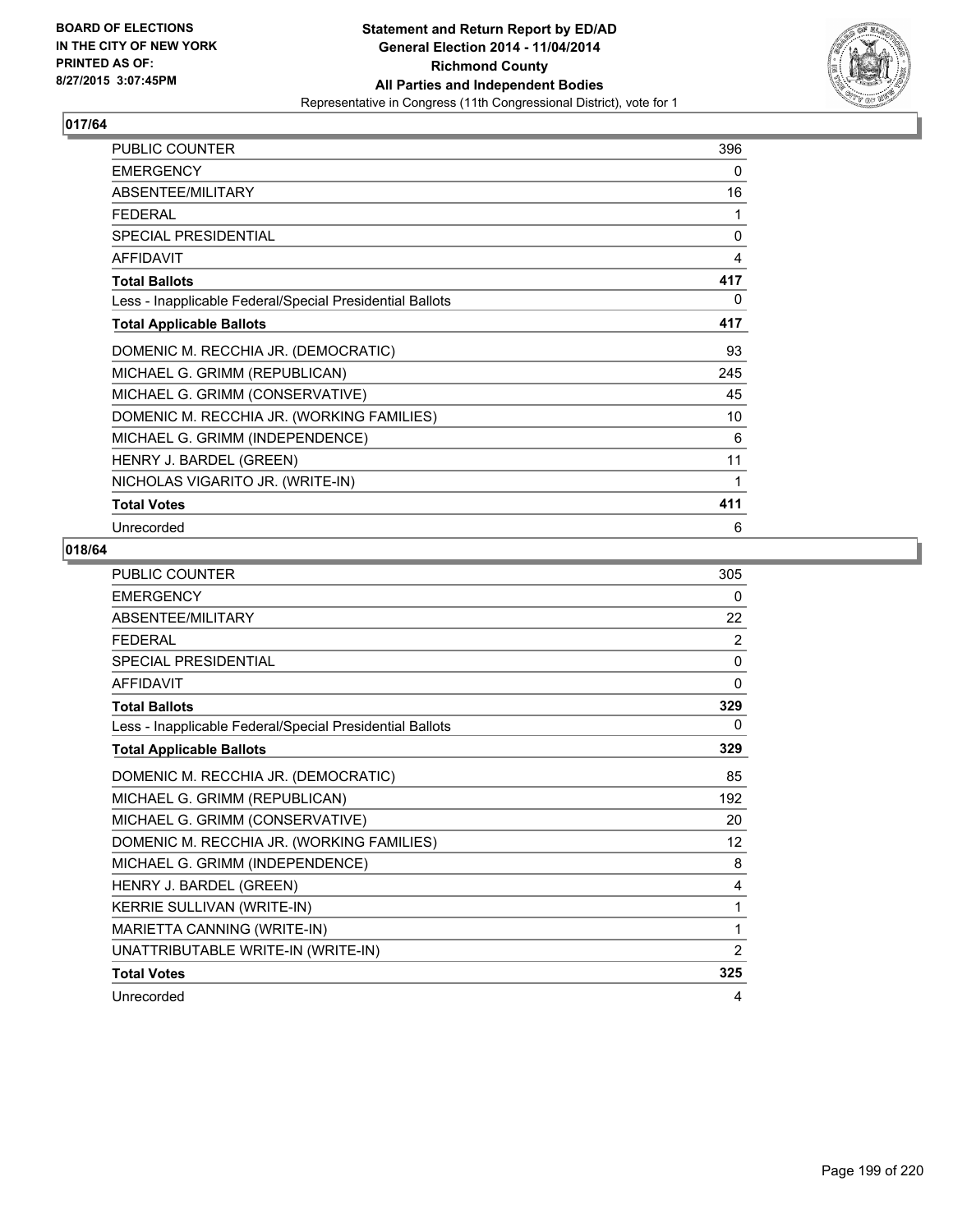

| <b>PUBLIC COUNTER</b>                                    | 259         |
|----------------------------------------------------------|-------------|
| <b>EMERGENCY</b>                                         | 0           |
| ABSENTEE/MILITARY                                        | 35          |
| <b>FEDERAL</b>                                           | 0           |
| <b>SPECIAL PRESIDENTIAL</b>                              | $\mathbf 0$ |
| <b>AFFIDAVIT</b>                                         | 4           |
| <b>Total Ballots</b>                                     | 298         |
| Less - Inapplicable Federal/Special Presidential Ballots | 0           |
| <b>Total Applicable Ballots</b>                          | 298         |
| DOMENIC M. RECCHIA JR. (DEMOCRATIC)                      | 126         |
| MICHAEL G. GRIMM (REPUBLICAN)                            | 121         |
| MICHAEL G. GRIMM (CONSERVATIVE)                          | 15          |
| DOMENIC M. RECCHIA JR. (WORKING FAMILIES)                | 6           |
| MICHAEL G. GRIMM (INDEPENDENCE)                          | 6           |
| HENRY J. BARDEL (GREEN)                                  | 10          |
| <b>Total Votes</b>                                       | 284         |
| Unrecorded                                               | 14          |

| <b>PUBLIC COUNTER</b>                                    | 309 |
|----------------------------------------------------------|-----|
| <b>EMERGENCY</b>                                         | 0   |
| ABSENTEE/MILITARY                                        | 13  |
| <b>FEDERAL</b>                                           | 0   |
| <b>SPECIAL PRESIDENTIAL</b>                              | 0   |
| <b>AFFIDAVIT</b>                                         | 2   |
| <b>Total Ballots</b>                                     | 324 |
| Less - Inapplicable Federal/Special Presidential Ballots | 0   |
| <b>Total Applicable Ballots</b>                          | 324 |
| DOMENIC M. RECCHIA JR. (DEMOCRATIC)                      | 69  |
| MICHAEL G. GRIMM (REPUBLICAN)                            | 210 |
| MICHAEL G. GRIMM (CONSERVATIVE)                          | 20  |
| DOMENIC M. RECCHIA JR. (WORKING FAMILIES)                | 7   |
| MICHAEL G. GRIMM (INDEPENDENCE)                          | 8   |
| HENRY J. BARDEL (GREEN)                                  | 4   |
| DAVID BELKOWITZ (WRITE-IN)                               | 1   |
| JONATHAN ROSSI (WRITE-IN)                                | 1   |
| <b>Total Votes</b>                                       | 320 |
| Unrecorded                                               | 4   |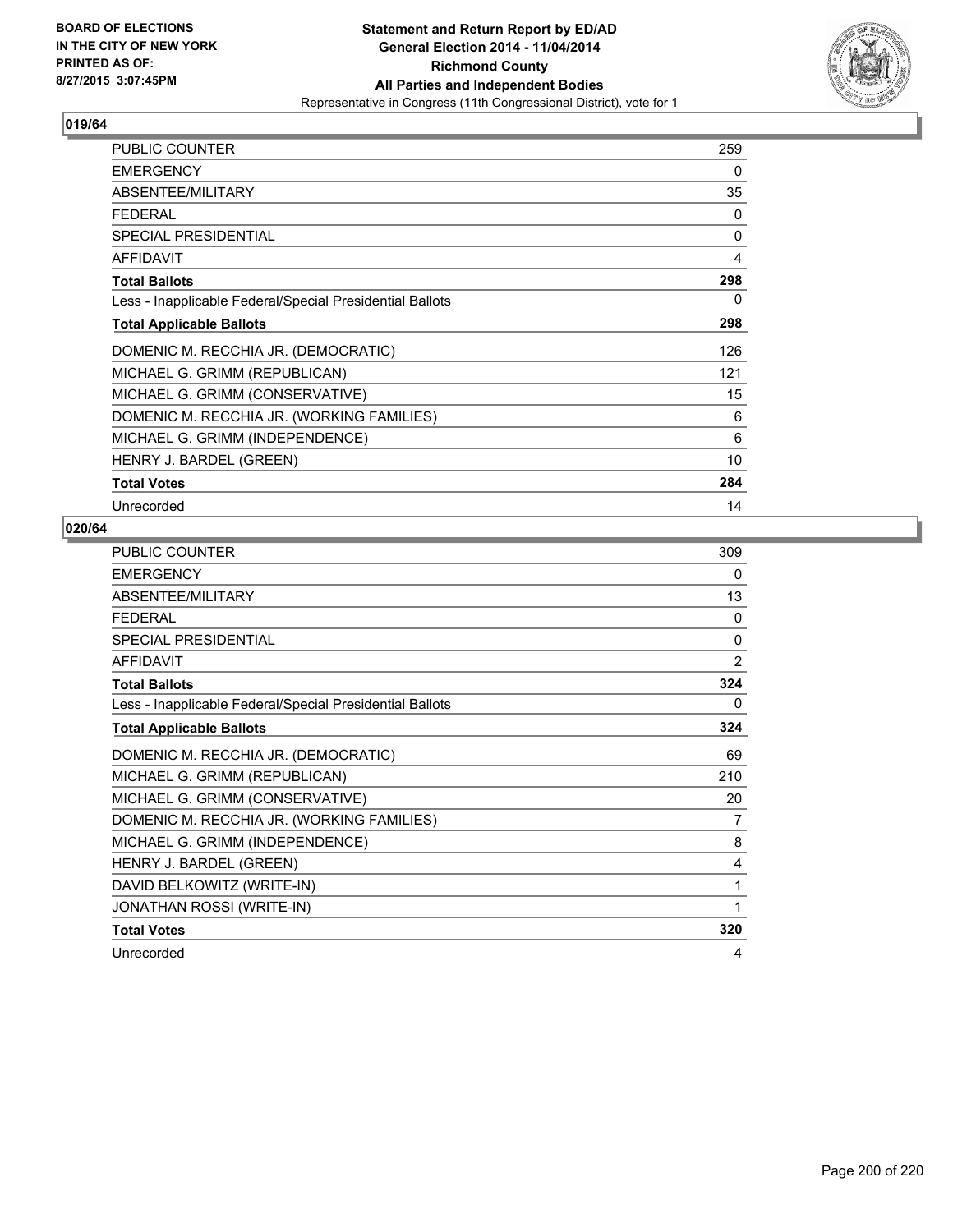

| <b>PUBLIC COUNTER</b>                                    | 287            |
|----------------------------------------------------------|----------------|
| <b>EMERGENCY</b>                                         | 0              |
| ABSENTEE/MILITARY                                        | 11             |
| <b>FEDERAL</b>                                           | 0              |
| <b>SPECIAL PRESIDENTIAL</b>                              | 0              |
| <b>AFFIDAVIT</b>                                         | 1              |
| <b>Total Ballots</b>                                     | 299            |
| Less - Inapplicable Federal/Special Presidential Ballots | 0              |
| <b>Total Applicable Ballots</b>                          | 299            |
| DOMENIC M. RECCHIA JR. (DEMOCRATIC)                      | 62             |
| MICHAEL G. GRIMM (REPUBLICAN)                            | 201            |
| MICHAEL G. GRIMM (CONSERVATIVE)                          | 17             |
| DOMENIC M. RECCHIA JR. (WORKING FAMILIES)                | 1              |
| MICHAEL G. GRIMM (INDEPENDENCE)                          | 11             |
| HENRY J. BARDEL (GREEN)                                  | 5              |
| <b>Total Votes</b>                                       | 297            |
| Unrecorded                                               | $\overline{2}$ |

| PUBLIC COUNTER                                           | 366          |
|----------------------------------------------------------|--------------|
| <b>EMERGENCY</b>                                         | 0            |
| ABSENTEE/MILITARY                                        | 27           |
| <b>FEDERAL</b>                                           | 1            |
| <b>SPECIAL PRESIDENTIAL</b>                              | $\mathbf{0}$ |
| <b>AFFIDAVIT</b>                                         | $\mathbf{0}$ |
| <b>Total Ballots</b>                                     | 394          |
| Less - Inapplicable Federal/Special Presidential Ballots | 0            |
| <b>Total Applicable Ballots</b>                          | 394          |
| DOMENIC M. RECCHIA JR. (DEMOCRATIC)                      | 105          |
| MICHAEL G. GRIMM (REPUBLICAN)                            | 215          |
| MICHAEL G. GRIMM (CONSERVATIVE)                          | 37           |
| DOMENIC M. RECCHIA JR. (WORKING FAMILIES)                | 5            |
| MICHAEL G. GRIMM (INDEPENDENCE)                          | 15           |
| HENRY J. BARDEL (GREEN)                                  | 11           |
| DAN DONAVAN (WRITE-IN)                                   | 1            |
| MIKE O'BRIEN (WRITE-IN)                                  | 1            |
| <b>Total Votes</b>                                       | 390          |
| Unrecorded                                               | 4            |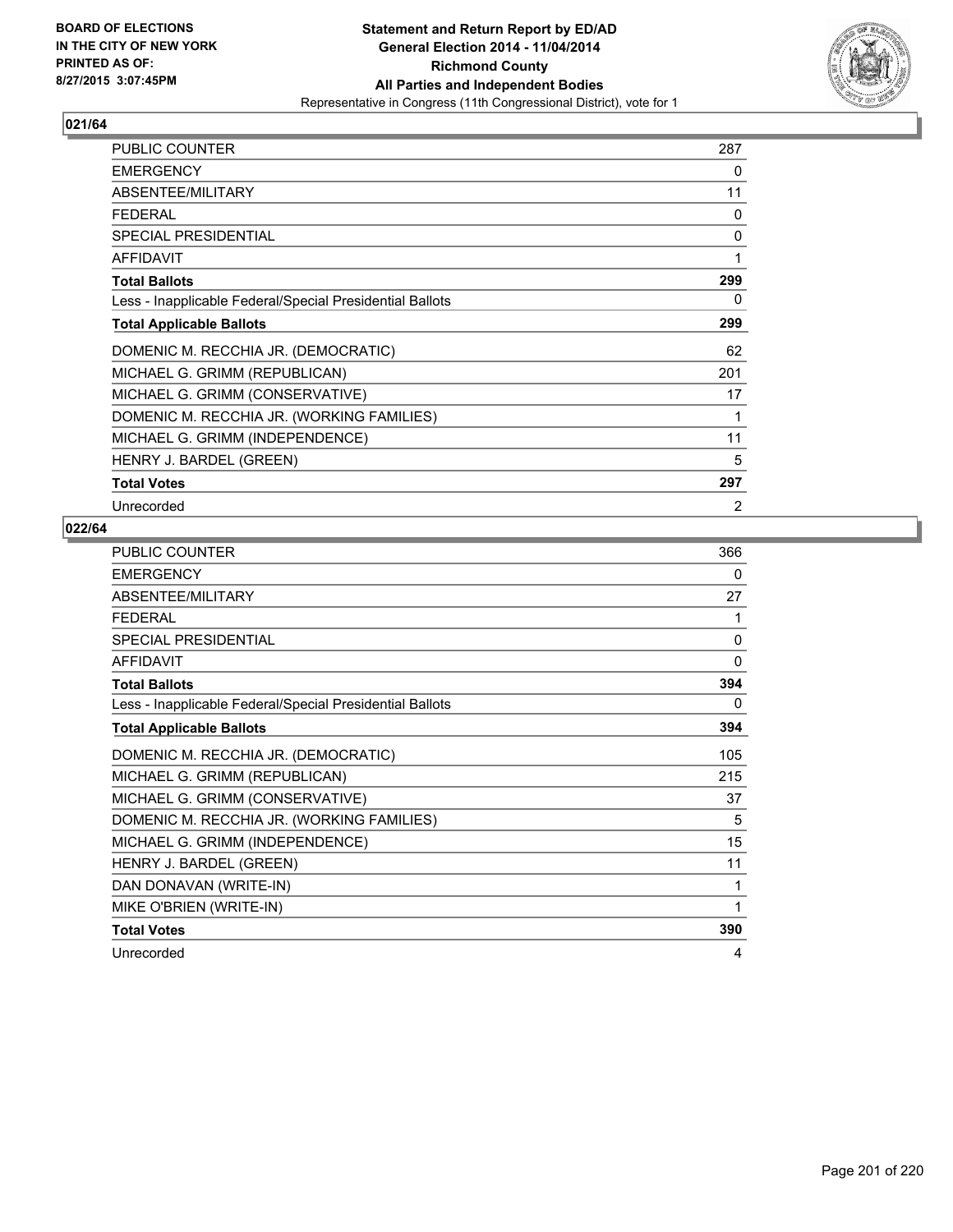

| <b>PUBLIC COUNTER</b>                                    | 397          |
|----------------------------------------------------------|--------------|
| <b>EMERGENCY</b>                                         | 0            |
| ABSENTEE/MILITARY                                        | 15           |
| FFDFRAI                                                  | 3            |
| <b>SPECIAL PRESIDENTIAL</b>                              | $\mathbf{0}$ |
| <b>AFFIDAVIT</b>                                         | 5            |
| <b>Total Ballots</b>                                     | 420          |
| Less - Inapplicable Federal/Special Presidential Ballots | 0            |
| <b>Total Applicable Ballots</b>                          | 420          |
| DOMENIC M. RECCHIA JR. (DEMOCRATIC)                      | 113          |
| MICHAEL G. GRIMM (REPUBLICAN)                            | 236          |
| MICHAEL G. GRIMM (CONSERVATIVE)                          | 30           |
| DOMENIC M. RECCHIA JR. (WORKING FAMILIES)                | 10           |
| MICHAEL G. GRIMM (INDEPENDENCE)                          | 17           |
| HENRY J. BARDEL (GREEN)                                  | 8            |
| MICHAEL J. CUSICK (WRITE-IN)                             | 1            |
| <b>Total Votes</b>                                       | 415          |
| Unrecorded                                               | 5            |

| PUBLIC COUNTER                                           | 323      |
|----------------------------------------------------------|----------|
| <b>EMERGENCY</b>                                         | 0        |
| ABSENTEE/MILITARY                                        | 5        |
| <b>FEDERAL</b>                                           | 1        |
| <b>SPECIAL PRESIDENTIAL</b>                              | $\Omega$ |
| <b>AFFIDAVIT</b>                                         | 2        |
| <b>Total Ballots</b>                                     | 331      |
| Less - Inapplicable Federal/Special Presidential Ballots | 0        |
| <b>Total Applicable Ballots</b>                          | 331      |
| DOMENIC M. RECCHIA JR. (DEMOCRATIC)                      | 71       |
| MICHAEL G. GRIMM (REPUBLICAN)                            | 194      |
| MICHAEL G. GRIMM (CONSERVATIVE)                          | 35       |
| DOMENIC M. RECCHIA JR. (WORKING FAMILIES)                | 5        |
| MICHAEL G. GRIMM (INDEPENDENCE)                          | 9        |
| HENRY J. BARDEL (GREEN)                                  | 8        |
| GIUSEPPA RUGUET (WRITE-IN)                               | 1        |
| RUSSELL C. GALLO (WRITE-IN)                              | 1        |
| UNATTRIBUTABLE WRITE-IN (WRITE-IN)                       | 1        |
| <b>Total Votes</b>                                       | 325      |
| Unrecorded                                               | 6        |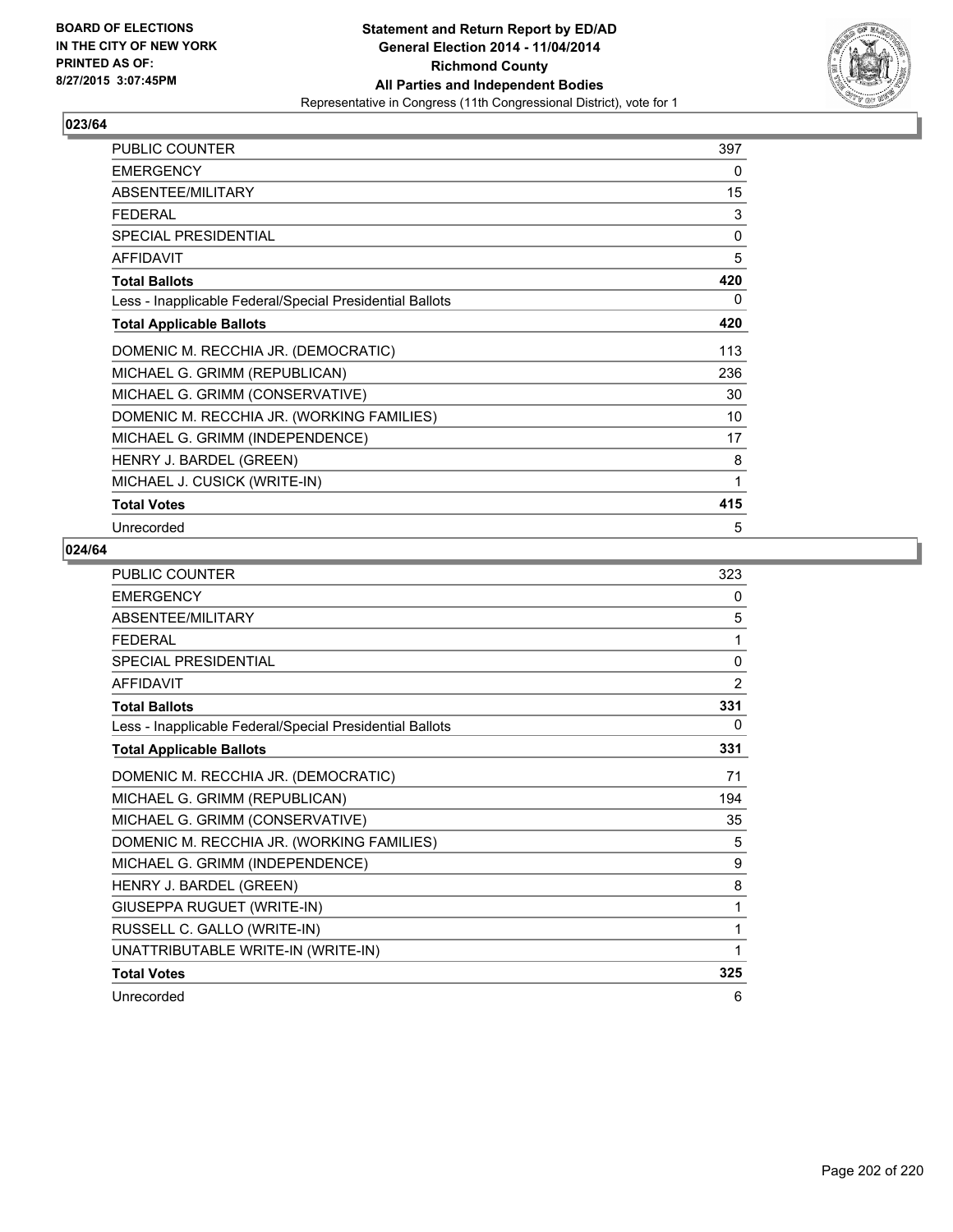

| <b>PUBLIC COUNTER</b>                                    | 269            |
|----------------------------------------------------------|----------------|
| <b>EMERGENCY</b>                                         | 0              |
| ABSENTEE/MILITARY                                        | 12             |
| <b>FEDERAL</b>                                           | 0              |
| <b>SPECIAL PRESIDENTIAL</b>                              | 0              |
| <b>AFFIDAVIT</b>                                         | $\overline{7}$ |
| <b>Total Ballots</b>                                     | 288            |
| Less - Inapplicable Federal/Special Presidential Ballots | 0              |
| <b>Total Applicable Ballots</b>                          | 288            |
| DOMENIC M. RECCHIA JR. (DEMOCRATIC)                      | 51             |
| MICHAEL G. GRIMM (REPUBLICAN)                            | 186            |
| MICHAEL G. GRIMM (CONSERVATIVE)                          | 22             |
| DOMENIC M. RECCHIA JR. (WORKING FAMILIES)                | 8              |
| MICHAEL G. GRIMM (INDEPENDENCE)                          | 14             |
| HENRY J. BARDEL (GREEN)                                  | 2              |
| <b>Total Votes</b>                                       | 283            |
| Unrecorded                                               | 5              |

| PUBLIC COUNTER                                           | 388            |
|----------------------------------------------------------|----------------|
| <b>EMERGENCY</b>                                         | 0              |
| ABSENTEE/MILITARY                                        | 8              |
| <b>FFDFRAI</b>                                           | 1              |
| SPECIAL PRESIDENTIAL                                     | $\Omega$       |
| <b>AFFIDAVIT</b>                                         | $\overline{2}$ |
| <b>Total Ballots</b>                                     | 399            |
| Less - Inapplicable Federal/Special Presidential Ballots | 0              |
| <b>Total Applicable Ballots</b>                          | 399            |
| DOMENIC M. RECCHIA JR. (DEMOCRATIC)                      | 81             |
| MICHAEL G. GRIMM (REPUBLICAN)                            | 232            |
| MICHAEL G. GRIMM (CONSERVATIVE)                          | 34             |
| DOMENIC M. RECCHIA JR. (WORKING FAMILIES)                | 13             |
| MICHAEL G. GRIMM (INDEPENDENCE)                          | 18             |
| HENRY J. BARDEL (GREEN)                                  | 14             |
| JOHN KELLY (WRITE-IN)                                    | 1              |
| MICHAEL E. MCMAHON (WRITE-IN)                            | 1              |
| UNATTRIBUTABLE WRITE-IN (WRITE-IN)                       | 1              |
| <b>Total Votes</b>                                       | 395            |
| Unrecorded                                               | 4              |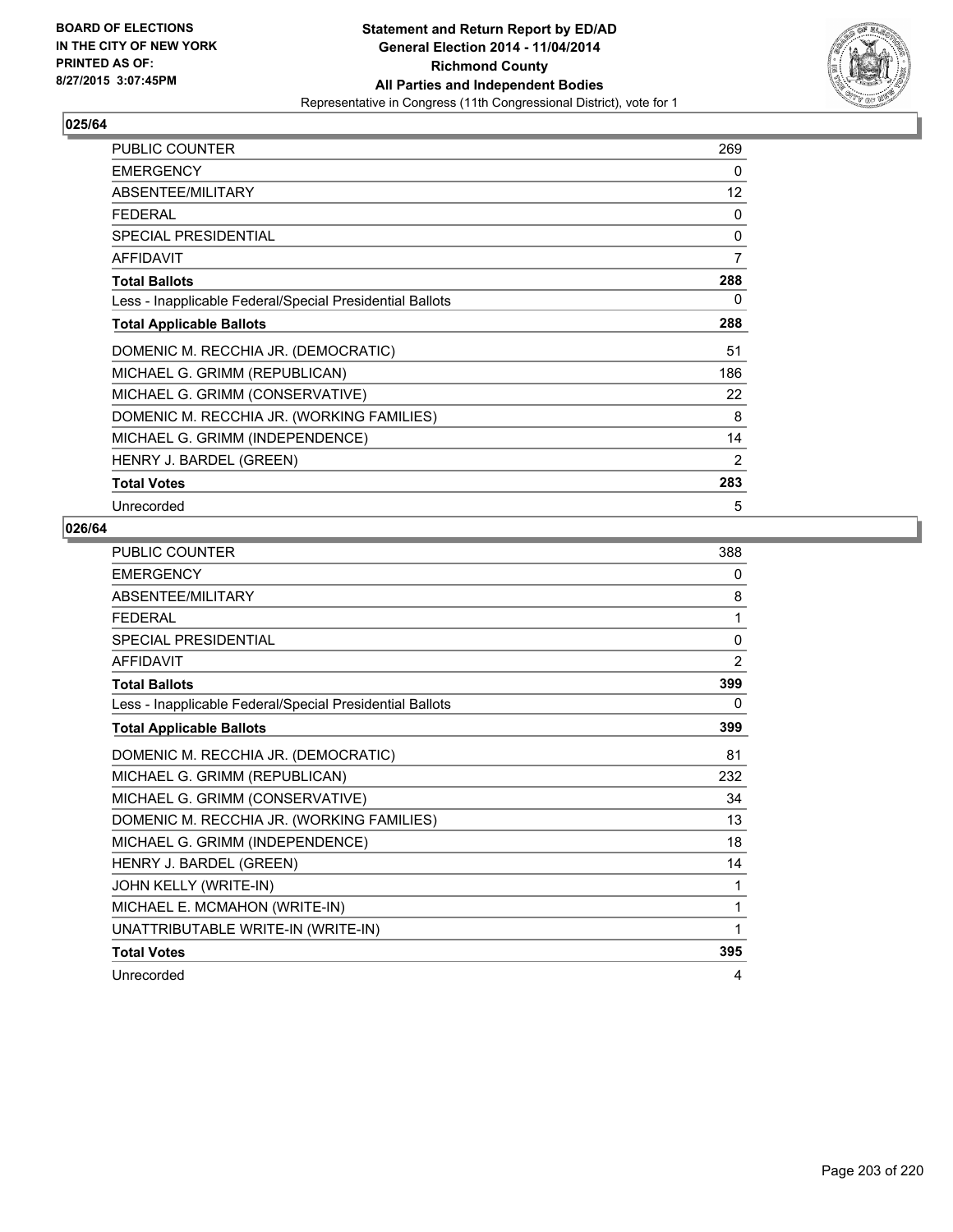

| <b>PUBLIC COUNTER</b>                                    | 245 |
|----------------------------------------------------------|-----|
| <b>EMERGENCY</b>                                         | 0   |
| ABSENTEE/MILITARY                                        | 6   |
| <b>FEDERAL</b>                                           | 0   |
| <b>SPECIAL PRESIDENTIAL</b>                              | 0   |
| <b>AFFIDAVIT</b>                                         | 4   |
| <b>Total Ballots</b>                                     | 255 |
| Less - Inapplicable Federal/Special Presidential Ballots | 0   |
| <b>Total Applicable Ballots</b>                          | 255 |
| DOMENIC M. RECCHIA JR. (DEMOCRATIC)                      | 49  |
| MICHAEL G. GRIMM (REPUBLICAN)                            | 149 |
| MICHAEL G. GRIMM (CONSERVATIVE)                          | 31  |
| DOMENIC M. RECCHIA JR. (WORKING FAMILIES)                | 7   |
| MICHAEL G. GRIMM (INDEPENDENCE)                          | 14  |
| HENRY J. BARDEL (GREEN)                                  | 3   |
| <b>Total Votes</b>                                       | 253 |
| Unrecorded                                               | 2   |

| <b>PUBLIC COUNTER</b>                                    | 212         |
|----------------------------------------------------------|-------------|
| <b>EMERGENCY</b>                                         | 0           |
| ABSENTEE/MILITARY                                        | 8           |
| <b>FEDERAL</b>                                           | 0           |
| <b>SPECIAL PRESIDENTIAL</b>                              | $\mathbf 0$ |
| <b>AFFIDAVIT</b>                                         | 3           |
| <b>Total Ballots</b>                                     | 223         |
| Less - Inapplicable Federal/Special Presidential Ballots | 0           |
| <b>Total Applicable Ballots</b>                          | 223         |
| DOMENIC M. RECCHIA JR. (DEMOCRATIC)                      | 42          |
| MICHAEL G. GRIMM (REPUBLICAN)                            | 143         |
| MICHAEL G. GRIMM (CONSERVATIVE)                          | 20          |
| DOMENIC M. RECCHIA JR. (WORKING FAMILIES)                | 6           |
| MICHAEL G. GRIMM (INDEPENDENCE)                          | 9           |
| HENRY J. BARDEL (GREEN)                                  | 3           |
| <b>Total Votes</b>                                       | 223         |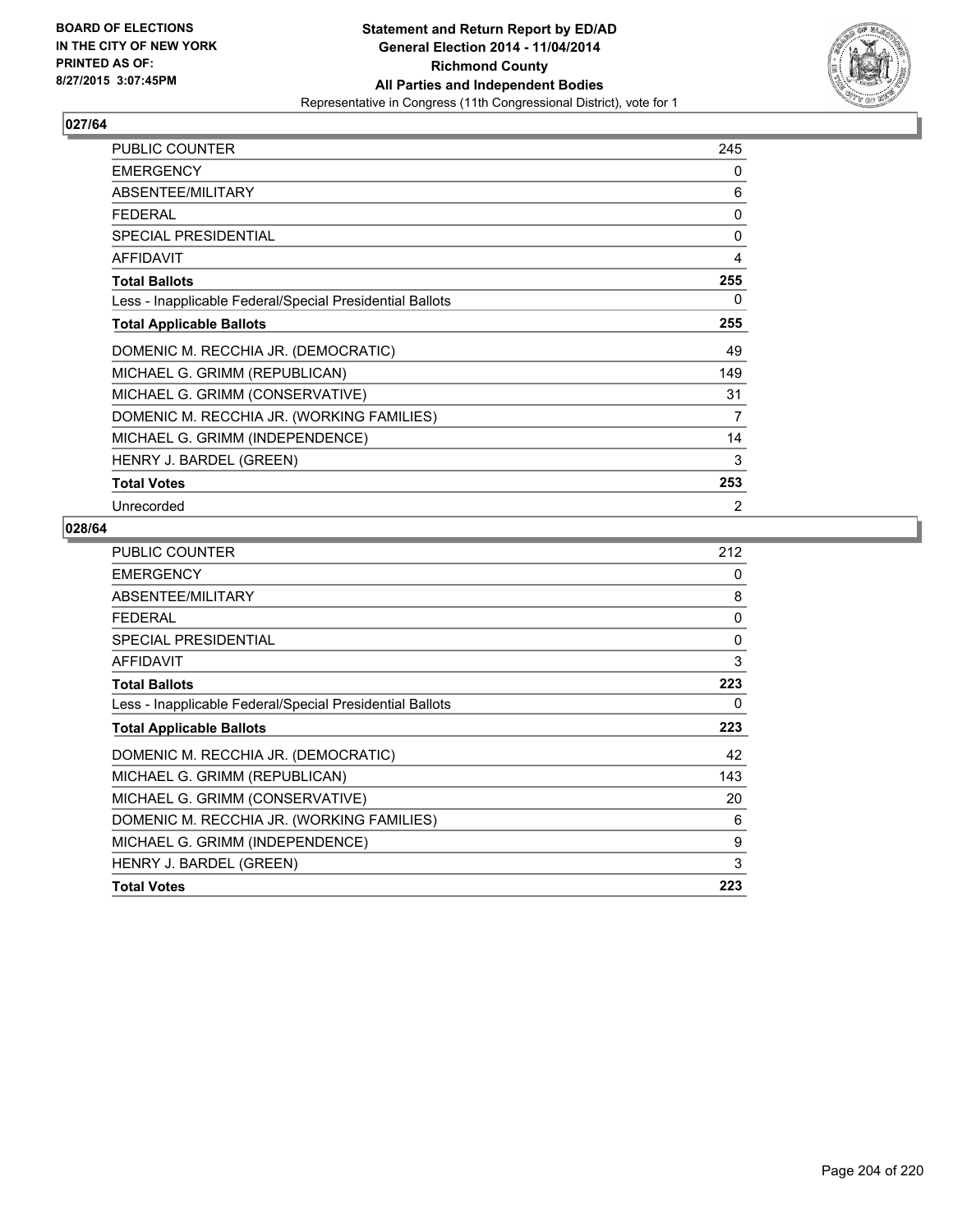

| <b>PUBLIC COUNTER</b>                                    | 332          |
|----------------------------------------------------------|--------------|
| <b>EMERGENCY</b>                                         | 0            |
| ABSENTEE/MILITARY                                        | 10           |
| FFDFRAI                                                  | 1            |
| <b>SPECIAL PRESIDENTIAL</b>                              | $\mathbf{0}$ |
| <b>AFFIDAVIT</b>                                         | 1            |
| <b>Total Ballots</b>                                     | 344          |
| Less - Inapplicable Federal/Special Presidential Ballots | 0            |
| <b>Total Applicable Ballots</b>                          | 344          |
| DOMENIC M. RECCHIA JR. (DEMOCRATIC)                      | 83           |
| MICHAEL G. GRIMM (REPUBLICAN)                            | 196          |
| MICHAEL G. GRIMM (CONSERVATIVE)                          | 30           |
| DOMENIC M. RECCHIA JR. (WORKING FAMILIES)                | 5            |
| MICHAEL G. GRIMM (INDEPENDENCE)                          | 12           |
| HENRY J. BARDEL (GREEN)                                  | 6            |
| RICHARD BELL (WRITE-IN)                                  | 1            |
| <b>Total Votes</b>                                       | 333          |
| Unrecorded                                               | 11           |

| <b>PUBLIC COUNTER</b>                                    | 250 |
|----------------------------------------------------------|-----|
| <b>EMERGENCY</b>                                         | 0   |
| ABSENTEE/MILITARY                                        | 3   |
| <b>FEDERAL</b>                                           | 2   |
| SPECIAL PRESIDENTIAL                                     | 0   |
| <b>AFFIDAVIT</b>                                         | 3   |
| <b>Total Ballots</b>                                     | 258 |
| Less - Inapplicable Federal/Special Presidential Ballots | 0   |
| <b>Total Applicable Ballots</b>                          | 258 |
| DOMENIC M. RECCHIA JR. (DEMOCRATIC)                      | 63  |
| MICHAEL G. GRIMM (REPUBLICAN)                            | 151 |
| MICHAEL G. GRIMM (CONSERVATIVE)                          | 20  |
| DOMENIC M. RECCHIA JR. (WORKING FAMILIES)                | 5   |
| MICHAEL G. GRIMM (INDEPENDENCE)                          | 12  |
| HENRY J. BARDEL (GREEN)                                  | 3   |
| <b>Total Votes</b>                                       | 254 |
| Unrecorded                                               | 4   |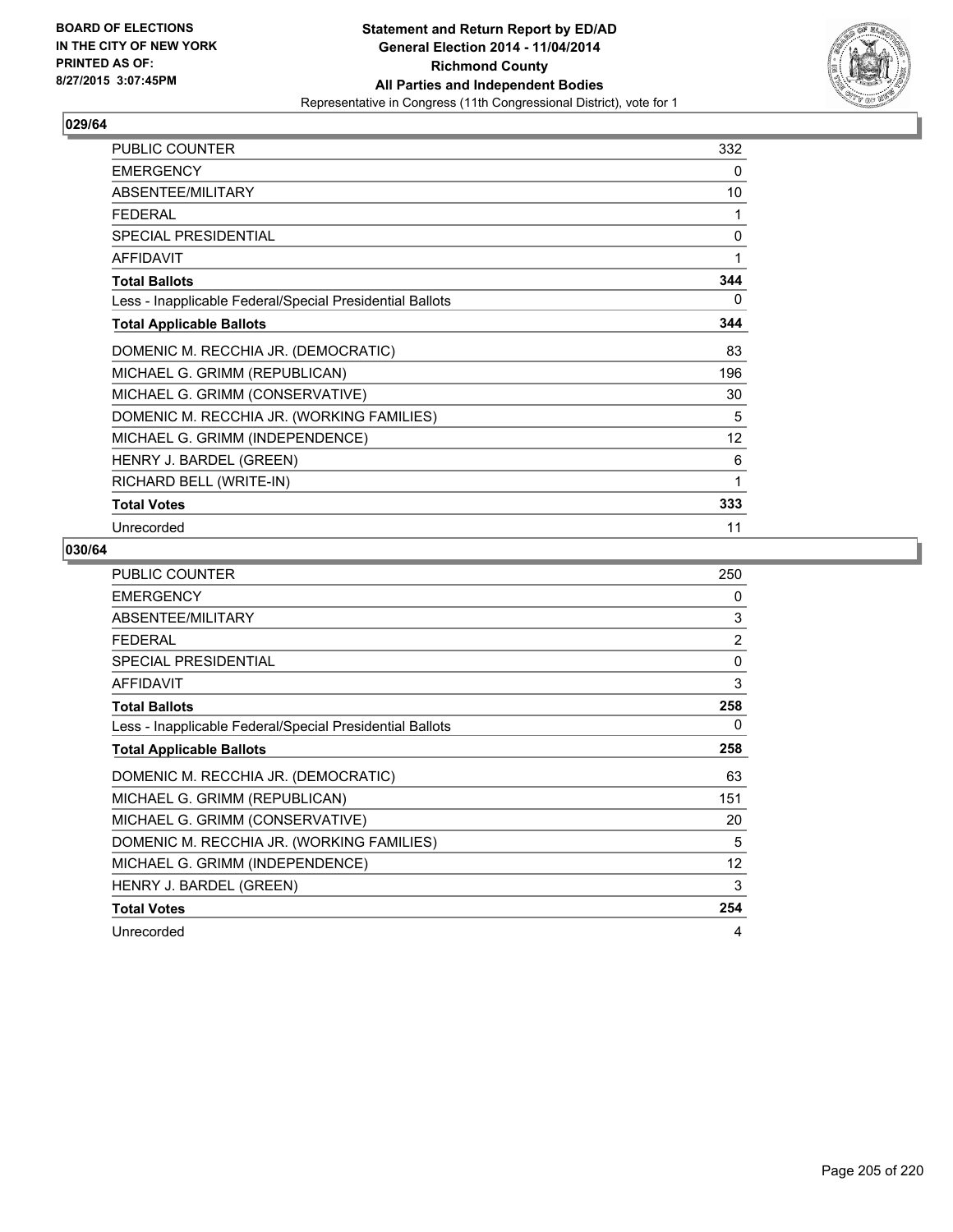

| <b>PUBLIC COUNTER</b>                                    | 293            |
|----------------------------------------------------------|----------------|
| <b>EMERGENCY</b>                                         | 0              |
| ABSENTEE/MILITARY                                        | 10             |
| <b>FEDERAL</b>                                           | 0              |
| <b>SPECIAL PRESIDENTIAL</b>                              | 0              |
| AFFIDAVIT                                                | 1              |
| <b>Total Ballots</b>                                     | 304            |
| Less - Inapplicable Federal/Special Presidential Ballots | 0              |
| <b>Total Applicable Ballots</b>                          | 304            |
| DOMENIC M. RECCHIA JR. (DEMOCRATIC)                      | 87             |
| MICHAEL G. GRIMM (REPUBLICAN)                            | 174            |
| MICHAEL G. GRIMM (CONSERVATIVE)                          | 15             |
| DOMENIC M. RECCHIA JR. (WORKING FAMILIES)                | $\overline{7}$ |
| MICHAEL G. GRIMM (INDEPENDENCE)                          | 13             |
| HENRY J. BARDEL (GREEN)                                  | 8              |
| <b>Total Votes</b>                                       | 304            |

| PUBLIC COUNTER                                           | 331      |
|----------------------------------------------------------|----------|
| <b>EMERGENCY</b>                                         | 0        |
| ABSENTEE/MILITARY                                        | 13       |
| <b>FEDERAL</b>                                           | $\Omega$ |
| <b>SPECIAL PRESIDENTIAL</b>                              | $\Omega$ |
| <b>AFFIDAVIT</b>                                         | 5        |
| <b>Total Ballots</b>                                     | 349      |
| Less - Inapplicable Federal/Special Presidential Ballots | 0        |
| <b>Total Applicable Ballots</b>                          | 349      |
| DOMENIC M. RECCHIA JR. (DEMOCRATIC)                      | 95       |
| MICHAEL G. GRIMM (REPUBLICAN)                            | 175      |
| MICHAEL G. GRIMM (CONSERVATIVE)                          | 36       |
| DOMENIC M. RECCHIA JR. (WORKING FAMILIES)                | 9        |
| MICHAEL G. GRIMM (INDEPENDENCE)                          | 16       |
| HENRY J. BARDEL (GREEN)                                  | 10       |
| MICHAEL E. MCMAHON (WRITE-IN)                            | 1        |
| <b>Total Votes</b>                                       | 342      |
| Unrecorded                                               | 7        |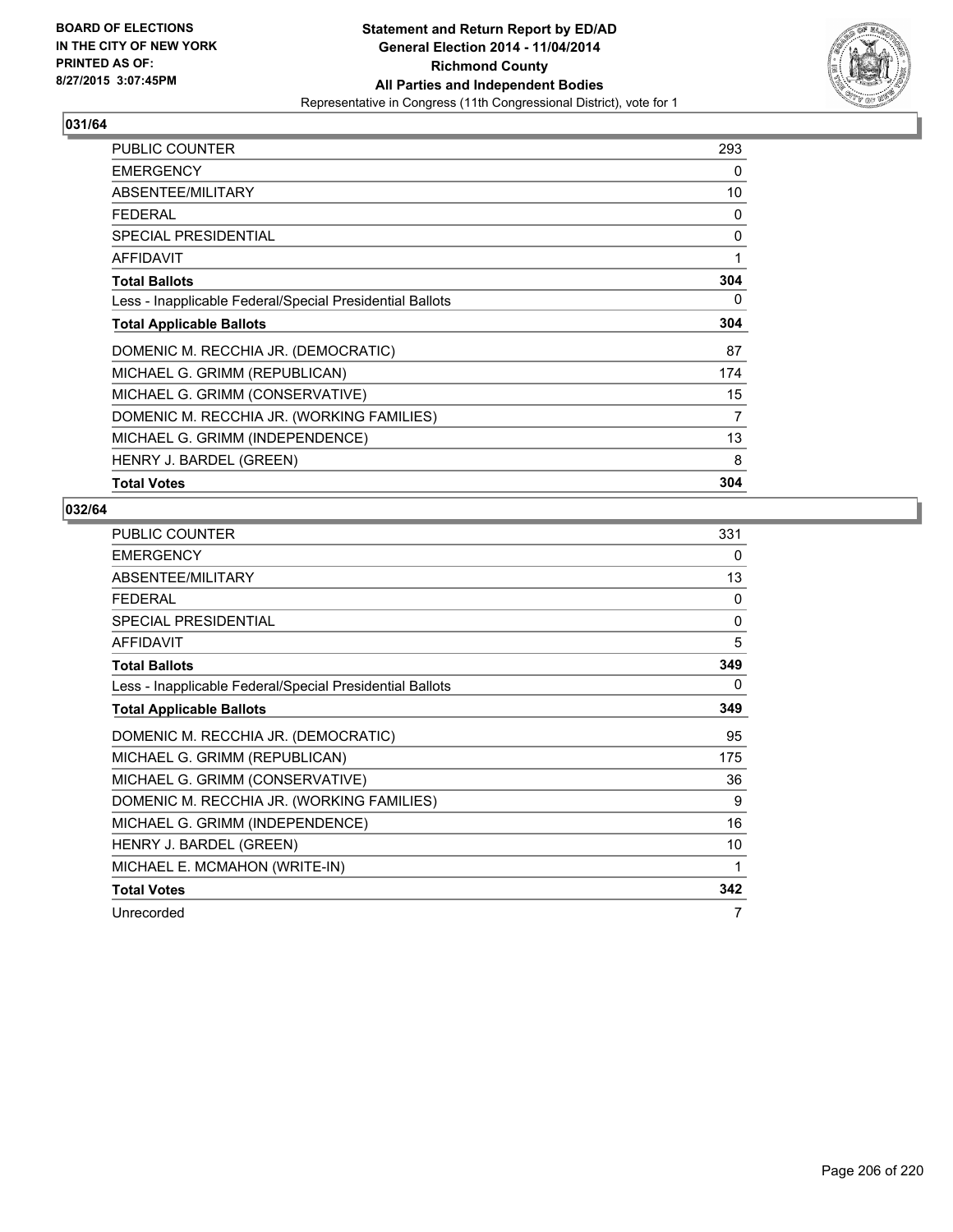

| <b>PUBLIC COUNTER</b>                                    | 264 |
|----------------------------------------------------------|-----|
| <b>EMERGENCY</b>                                         | 0   |
| ABSENTEE/MILITARY                                        | 10  |
| FFDFRAI                                                  | 0   |
| SPECIAL PRESIDENTIAL                                     | 0   |
| <b>AFFIDAVIT</b>                                         | 0   |
| <b>Total Ballots</b>                                     | 274 |
| Less - Inapplicable Federal/Special Presidential Ballots | 0   |
| <b>Total Applicable Ballots</b>                          | 274 |
| DOMENIC M. RECCHIA JR. (DEMOCRATIC)                      | 49  |
| MICHAEL G. GRIMM (REPUBLICAN)                            | 179 |
| MICHAEL G. GRIMM (CONSERVATIVE)                          | 21  |
| DOMENIC M. RECCHIA JR. (WORKING FAMILIES)                | 5   |
| MICHAEL G. GRIMM (INDEPENDENCE)                          | 7   |
| HENRY J. BARDEL (GREEN)                                  | 6   |
| NICOLE MALLIOTAKIS (WRITE-IN)                            | 1   |
| <b>Total Votes</b>                                       | 268 |
| Unrecorded                                               | 6   |

| <b>PUBLIC COUNTER</b>                                    | 267      |
|----------------------------------------------------------|----------|
| <b>EMERGENCY</b>                                         | 0        |
| ABSENTEE/MILITARY                                        | 44       |
| <b>FEDERAL</b>                                           | $\Omega$ |
| <b>SPECIAL PRESIDENTIAL</b>                              | $\Omega$ |
| <b>AFFIDAVIT</b>                                         | 0        |
| <b>Total Ballots</b>                                     | 311      |
| Less - Inapplicable Federal/Special Presidential Ballots | $\Omega$ |
| <b>Total Applicable Ballots</b>                          | 311      |
| DOMENIC M. RECCHIA JR. (DEMOCRATIC)                      | 105      |
| MICHAEL G. GRIMM (REPUBLICAN)                            | 152      |
| MICHAEL G. GRIMM (CONSERVATIVE)                          | 20       |
| DOMENIC M. RECCHIA JR. (WORKING FAMILIES)                | 11       |
| MICHAEL G. GRIMM (INDEPENDENCE)                          | 11       |
| HENRY J. BARDEL (GREEN)                                  | 5        |
| MICHAEL J. CUSICK (WRITE-IN)                             | 1        |
| <b>Total Votes</b>                                       | 305      |
| Unrecorded                                               | 6        |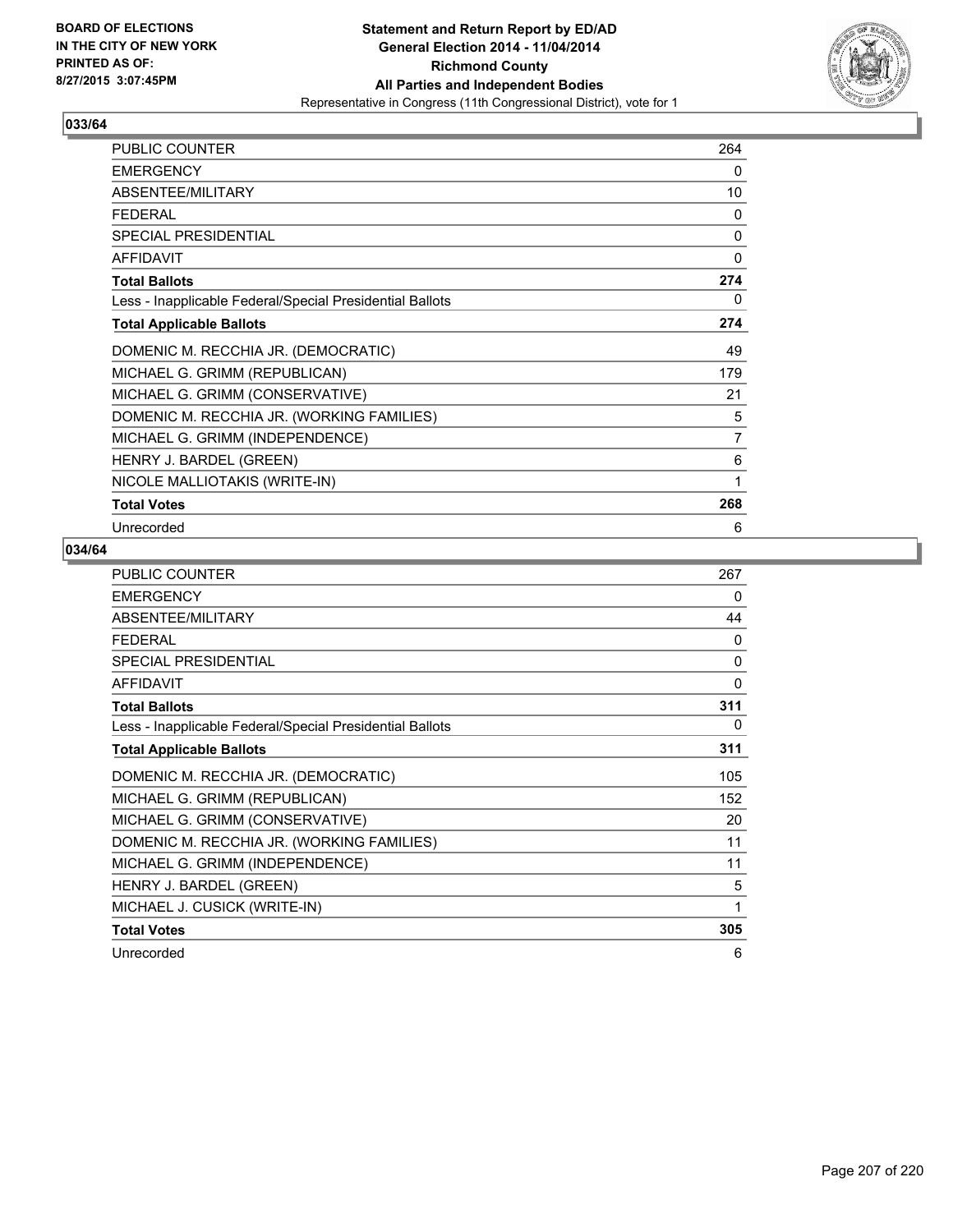

| PUBLIC COUNTER                                           | 333            |
|----------------------------------------------------------|----------------|
| <b>EMERGENCY</b>                                         | 0              |
| ABSENTEE/MILITARY                                        | 20             |
| <b>FEDERAL</b>                                           | 1              |
| <b>SPECIAL PRESIDENTIAL</b>                              | 0              |
| <b>AFFIDAVIT</b>                                         | 0              |
| <b>Total Ballots</b>                                     | 354            |
| Less - Inapplicable Federal/Special Presidential Ballots | 0              |
| <b>Total Applicable Ballots</b>                          | 354            |
| DOMENIC M. RECCHIA JR. (DEMOCRATIC)                      | 94             |
| MICHAEL G. GRIMM (REPUBLICAN)                            | 197            |
| MICHAEL G. GRIMM (CONSERVATIVE)                          | 32             |
| DOMENIC M. RECCHIA JR. (WORKING FAMILIES)                | 7              |
| MICHAEL G. GRIMM (INDEPENDENCE)                          | $\overline{7}$ |
| HENRY J. BARDEL (GREEN)                                  | 6              |
| <b>Total Votes</b>                                       | 343            |
| Unrecorded                                               | 11             |

| <b>PUBLIC COUNTER</b>                                    | 305      |
|----------------------------------------------------------|----------|
| <b>EMERGENCY</b>                                         | 0        |
| ABSENTEE/MILITARY                                        | 17       |
| <b>FFDFRAI</b>                                           | $\Omega$ |
| <b>SPECIAL PRESIDENTIAL</b>                              | 0        |
| <b>AFFIDAVIT</b>                                         | 2        |
| <b>Total Ballots</b>                                     | 324      |
| Less - Inapplicable Federal/Special Presidential Ballots | 0        |
| <b>Total Applicable Ballots</b>                          | 324      |
| DOMENIC M. RECCHIA JR. (DEMOCRATIC)                      | 115      |
| MICHAEL G. GRIMM (REPUBLICAN)                            | 151      |
| MICHAEL G. GRIMM (CONSERVATIVE)                          | 29       |
| DOMENIC M. RECCHIA JR. (WORKING FAMILIES)                | 8        |
| MICHAEL G. GRIMM (INDEPENDENCE)                          | 6        |
| HENRY J. BARDEL (GREEN)                                  | 6        |
| MICHAEL J. CUSICK (WRITE-IN)                             | 1        |
| UNATTRIBUTABLE WRITE-IN (WRITE-IN)                       | 1        |
| <b>Total Votes</b>                                       | 317      |
| Unrecorded                                               | 7        |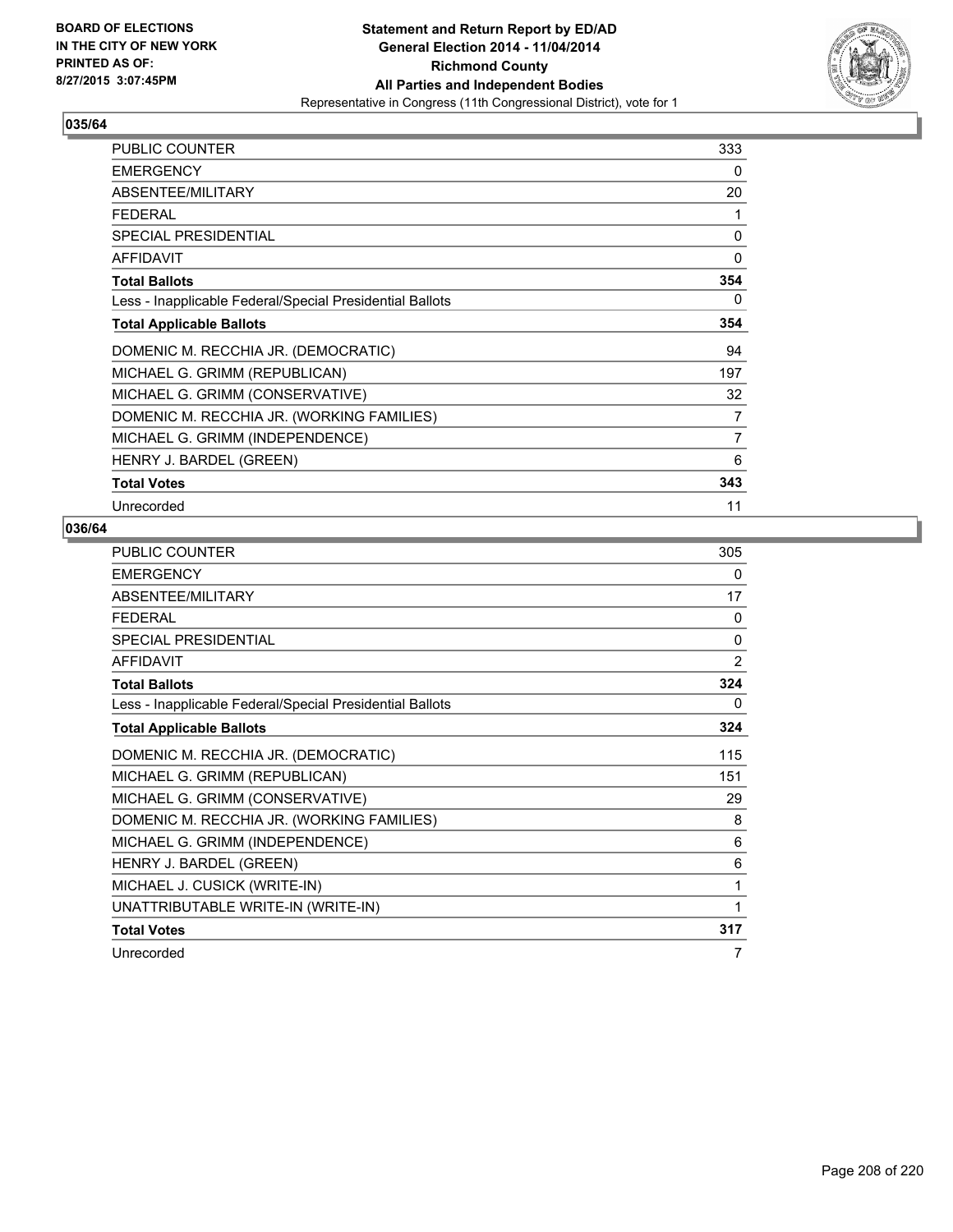

| PUBLIC COUNTER                                           | 257 |
|----------------------------------------------------------|-----|
| <b>EMERGENCY</b>                                         | 0   |
| ABSENTEE/MILITARY                                        | 11  |
| <b>FEDERAL</b>                                           | 0   |
| <b>SPECIAL PRESIDENTIAL</b>                              | 0   |
| <b>AFFIDAVIT</b>                                         | 2   |
| <b>Total Ballots</b>                                     | 270 |
| Less - Inapplicable Federal/Special Presidential Ballots | 0   |
| <b>Total Applicable Ballots</b>                          | 270 |
| DOMENIC M. RECCHIA JR. (DEMOCRATIC)                      | 69  |
| MICHAEL G. GRIMM (REPUBLICAN)                            | 145 |
| MICHAEL G. GRIMM (CONSERVATIVE)                          | 23  |
| DOMENIC M. RECCHIA JR. (WORKING FAMILIES)                | 11  |
| MICHAEL G. GRIMM (INDEPENDENCE)                          | 5   |
| HENRY J. BARDEL (GREEN)                                  | 8   |
| CHARLIE ROSE (WRITE-IN)                                  | 1   |
| UNATTRIBUTABLE WRITE-IN (WRITE-IN)                       | 1   |
| VITO FOSSELLA JR. (WRITE-IN)                             | 1   |
| <b>Total Votes</b>                                       | 264 |
| Unrecorded                                               | 6   |

| PUBLIC COUNTER                                           | 221 |
|----------------------------------------------------------|-----|
| <b>EMERGENCY</b>                                         | 0   |
| ABSENTEE/MILITARY                                        | 10  |
| <b>FEDERAL</b>                                           | 1   |
| SPECIAL PRESIDENTIAL                                     | 0   |
| <b>AFFIDAVIT</b>                                         | 2   |
| <b>Total Ballots</b>                                     | 234 |
| Less - Inapplicable Federal/Special Presidential Ballots | 0   |
| <b>Total Applicable Ballots</b>                          | 234 |
| DOMENIC M. RECCHIA JR. (DEMOCRATIC)                      | 81  |
| MICHAEL G. GRIMM (REPUBLICAN)                            | 99  |
| MICHAEL G. GRIMM (CONSERVATIVE)                          | 18  |
| DOMENIC M. RECCHIA JR. (WORKING FAMILIES)                | 15  |
| MICHAEL G. GRIMM (INDEPENDENCE)                          | 6   |
| HENRY J. BARDEL (GREEN)                                  | 7   |
| ADRIAN SALATAN (WRITE-IN)                                | 1   |
| <b>Total Votes</b>                                       | 227 |
| Unrecorded                                               | 7   |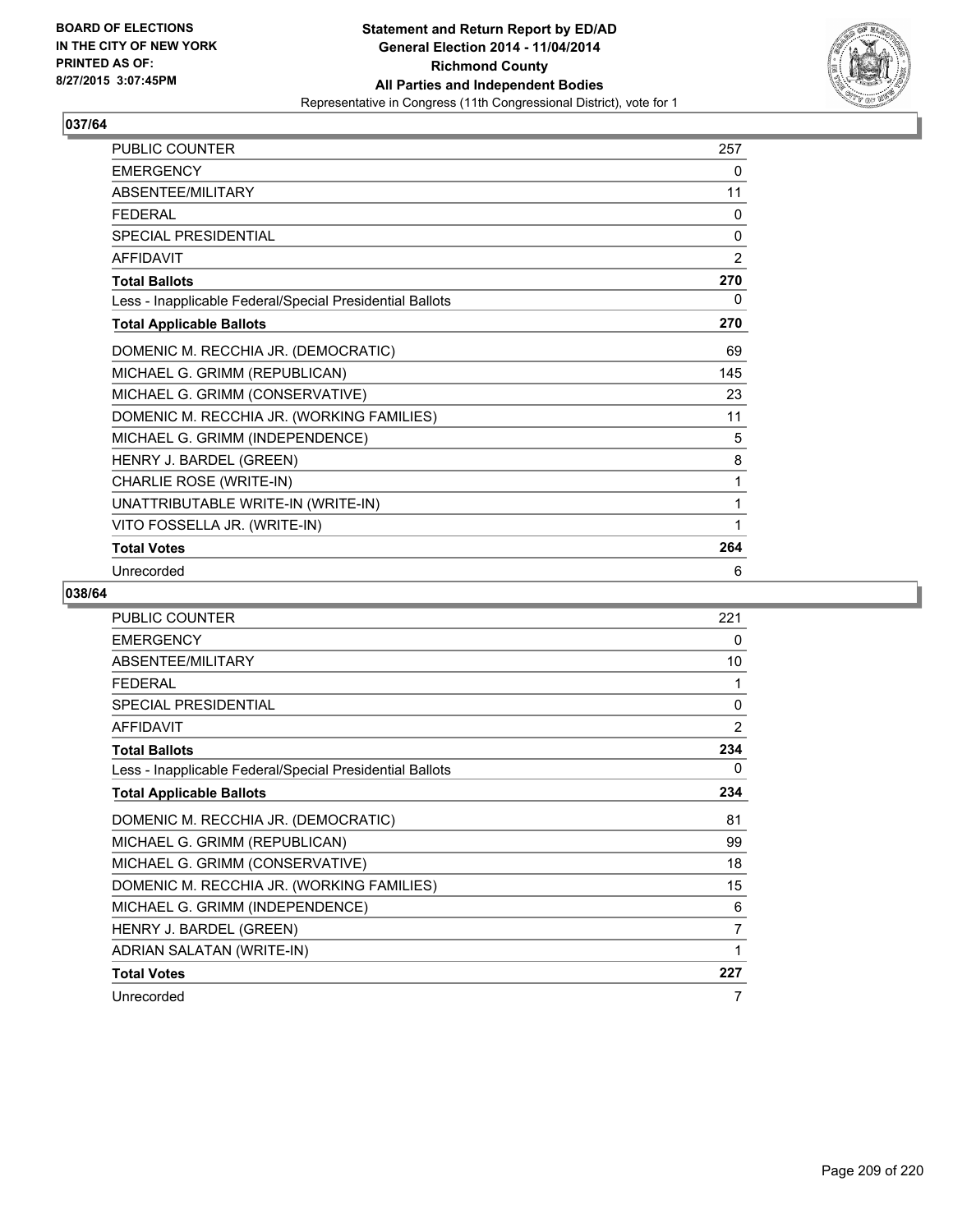

| PUBLIC COUNTER                                           | 249            |
|----------------------------------------------------------|----------------|
| <b>EMERGENCY</b>                                         | 0              |
| ABSENTEE/MILITARY                                        | 8              |
| <b>FEDERAL</b>                                           | 0              |
| <b>SPECIAL PRESIDENTIAL</b>                              | 0              |
| <b>AFFIDAVIT</b>                                         | 4              |
| <b>Total Ballots</b>                                     | 261            |
| Less - Inapplicable Federal/Special Presidential Ballots | 0              |
| <b>Total Applicable Ballots</b>                          | 261            |
| DOMENIC M. RECCHIA JR. (DEMOCRATIC)                      | 67             |
| MICHAEL G. GRIMM (REPUBLICAN)                            | 137            |
| MICHAEL G. GRIMM (CONSERVATIVE)                          | 25             |
| DOMENIC M. RECCHIA JR. (WORKING FAMILIES)                | 8              |
| MICHAEL G. GRIMM (INDEPENDENCE)                          | $\overline{7}$ |
| HENRY J. BARDEL (GREEN)                                  | 6              |
| ANDREW LANZA (WRITE-IN)                                  | 1              |
| <b>JESSICA ORBON (WRITE-IN)</b>                          | 1              |
| RORY M. MCLAUGHIN (WRITE-IN)                             | 1              |
| <b>Total Votes</b>                                       | 253            |
| Unrecorded                                               | 8              |

| <b>PUBLIC COUNTER</b>                                    | 234 |
|----------------------------------------------------------|-----|
| <b>EMERGENCY</b>                                         | 0   |
| ABSENTEE/MILITARY                                        | 12  |
| <b>FEDERAL</b>                                           | 0   |
| SPECIAL PRESIDENTIAL                                     | 0   |
| <b>AFFIDAVIT</b>                                         | 1   |
| <b>Total Ballots</b>                                     | 247 |
| Less - Inapplicable Federal/Special Presidential Ballots | 0   |
| <b>Total Applicable Ballots</b>                          | 247 |
| DOMENIC M. RECCHIA JR. (DEMOCRATIC)                      | 122 |
| MICHAEL G. GRIMM (REPUBLICAN)                            | 82  |
| MICHAEL G. GRIMM (CONSERVATIVE)                          | 9   |
| DOMENIC M. RECCHIA JR. (WORKING FAMILIES)                | 11  |
| MICHAEL G. GRIMM (INDEPENDENCE)                          | 13  |
| HENRY J. BARDEL (GREEN)                                  | 5   |
| <b>Total Votes</b>                                       | 242 |
| Unrecorded                                               | 5   |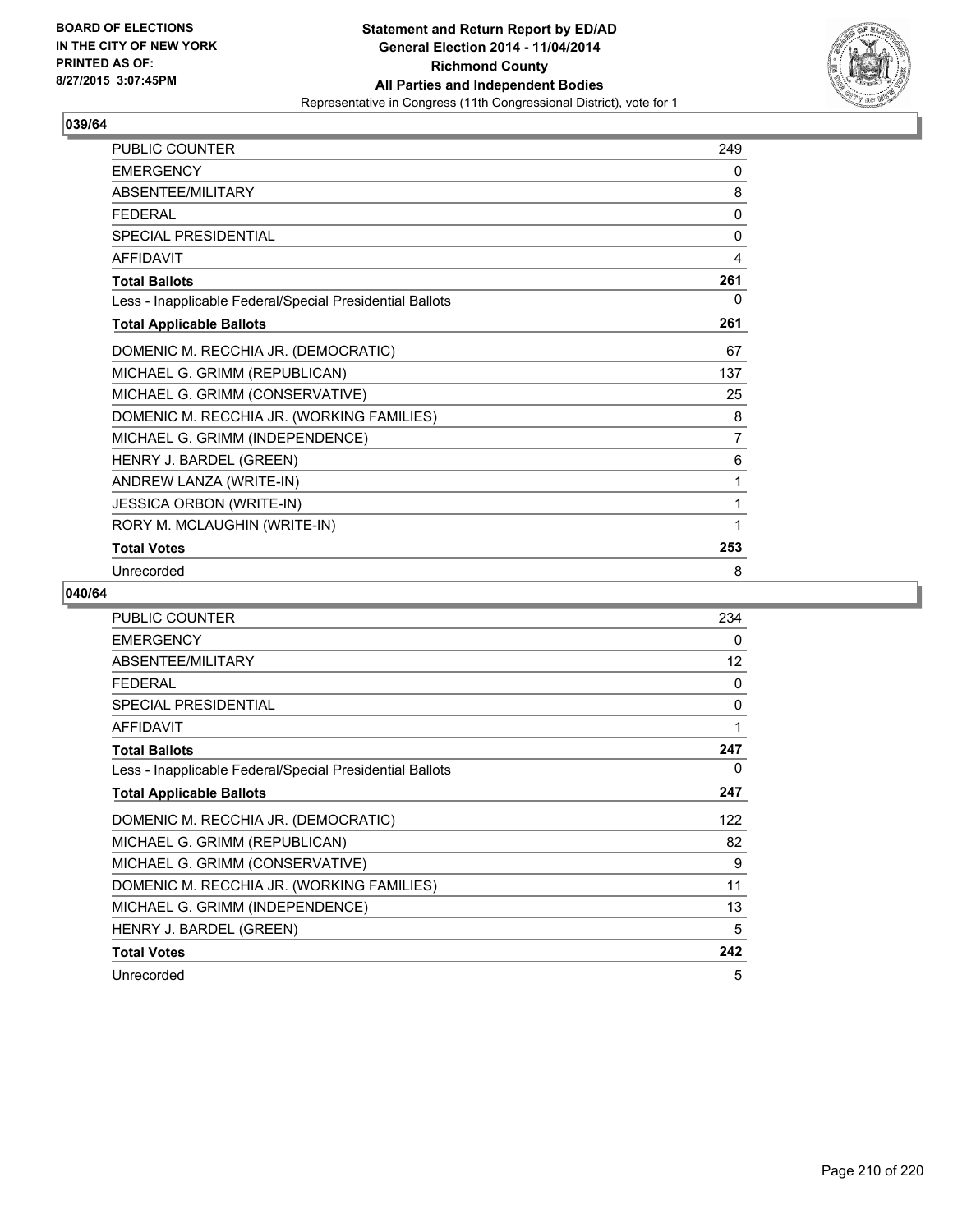

| <b>PUBLIC COUNTER</b>                                    | 280 |
|----------------------------------------------------------|-----|
| <b>EMERGENCY</b>                                         | 0   |
| ABSENTEE/MILITARY                                        | 3   |
| <b>FEDERAL</b>                                           | 0   |
| SPECIAL PRESIDENTIAL                                     | 0   |
| <b>AFFIDAVIT</b>                                         | 4   |
| <b>Total Ballots</b>                                     | 287 |
| Less - Inapplicable Federal/Special Presidential Ballots | 0   |
| <b>Total Applicable Ballots</b>                          | 287 |
| DOMENIC M. RECCHIA JR. (DEMOCRATIC)                      | 89  |
| MICHAEL G. GRIMM (REPUBLICAN)                            | 155 |
| MICHAEL G. GRIMM (CONSERVATIVE)                          | 22  |
| DOMENIC M. RECCHIA JR. (WORKING FAMILIES)                | 5   |
| MICHAEL G. GRIMM (INDEPENDENCE)                          | 5   |
| HENRY J. BARDEL (GREEN)                                  | 5   |
| DMITRY BYKOSKIY (WRITE-IN)                               | 1   |
| GENA MIMOZO (WRITE-IN)                                   | 1   |
| <b>Total Votes</b>                                       | 283 |
| Unrecorded                                               | 4   |

| PUBLIC COUNTER                                           | 224 |
|----------------------------------------------------------|-----|
| <b>EMERGENCY</b>                                         | 0   |
| ABSENTEE/MILITARY                                        | 17  |
| <b>FEDERAL</b>                                           | 0   |
| <b>SPECIAL PRESIDENTIAL</b>                              | 0   |
| <b>AFFIDAVIT</b>                                         | 1   |
| <b>Total Ballots</b>                                     | 242 |
| Less - Inapplicable Federal/Special Presidential Ballots | 0   |
| <b>Total Applicable Ballots</b>                          | 242 |
| DOMENIC M. RECCHIA JR. (DEMOCRATIC)                      | 88  |
| MICHAEL G. GRIMM (REPUBLICAN)                            | 113 |
| MICHAEL G. GRIMM (CONSERVATIVE)                          | 10  |
| DOMENIC M. RECCHIA JR. (WORKING FAMILIES)                | 9   |
| MICHAEL G. GRIMM (INDEPENDENCE)                          | 10  |
| HENRY J. BARDEL (GREEN)                                  | 6   |
| <b>Total Votes</b>                                       | 236 |
| Unrecorded                                               | 6   |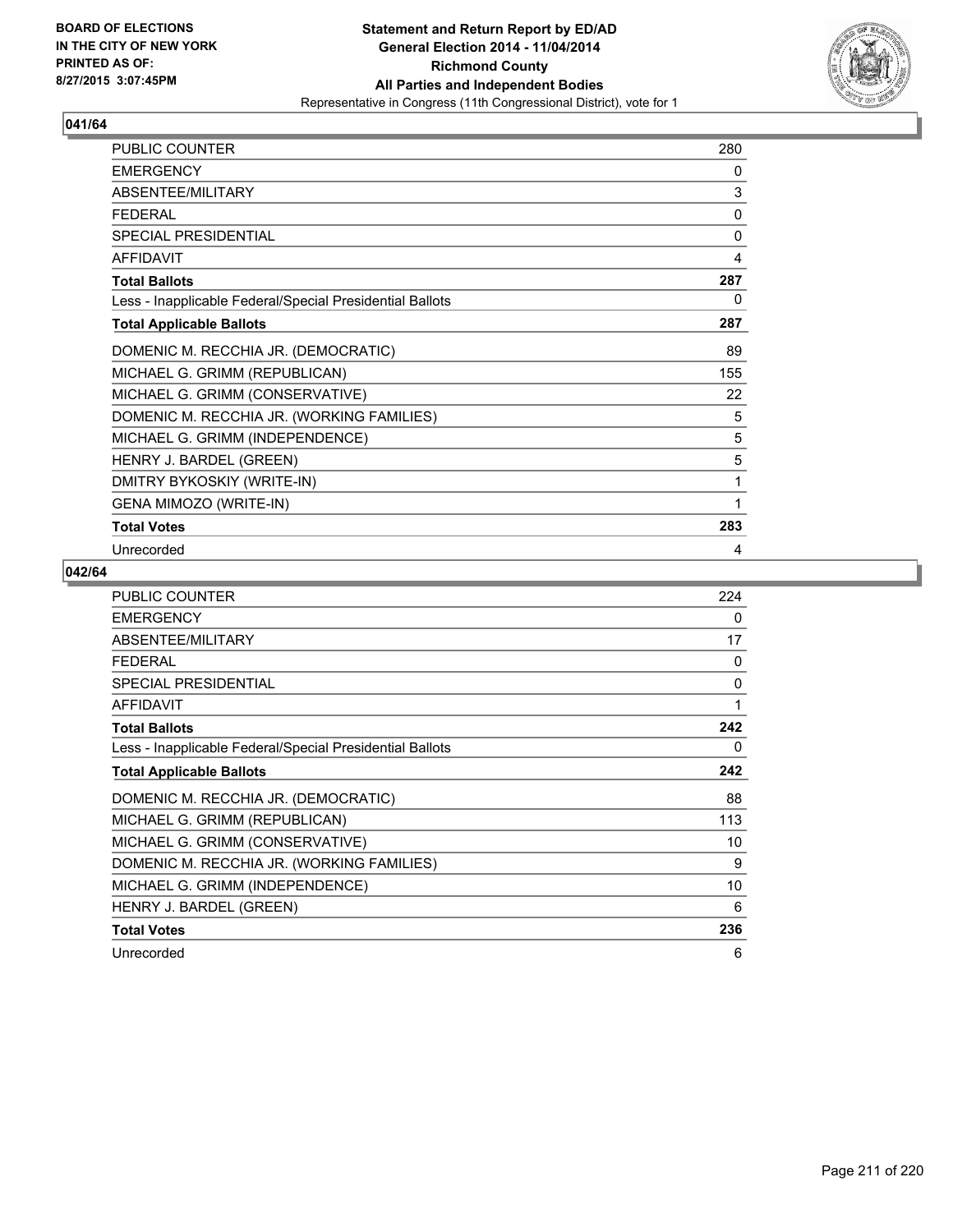

| <b>PUBLIC COUNTER</b>                                    | 184            |
|----------------------------------------------------------|----------------|
| <b>EMERGENCY</b>                                         | 0              |
| ABSENTEE/MILITARY                                        | 6              |
| <b>FEDERAL</b>                                           | 0              |
| <b>SPECIAL PRESIDENTIAL</b>                              | 0              |
| <b>AFFIDAVIT</b>                                         | 1              |
| <b>Total Ballots</b>                                     | 191            |
| Less - Inapplicable Federal/Special Presidential Ballots | 0              |
| <b>Total Applicable Ballots</b>                          | 191            |
| DOMENIC M. RECCHIA JR. (DEMOCRATIC)                      | 66             |
| MICHAEL G. GRIMM (REPUBLICAN)                            | 103            |
| MICHAEL G. GRIMM (CONSERVATIVE)                          | 7              |
| DOMENIC M. RECCHIA JR. (WORKING FAMILIES)                | 6              |
| MICHAEL G. GRIMM (INDEPENDENCE)                          | $\overline{2}$ |
| HENRY J. BARDEL (GREEN)                                  | 3              |
| <b>Total Votes</b>                                       | 187            |
| Unrecorded                                               | 4              |

| <b>PUBLIC COUNTER</b>                                    | 277 |
|----------------------------------------------------------|-----|
| <b>EMERGENCY</b>                                         | 0   |
| ABSENTEE/MILITARY                                        | 8   |
| <b>FEDERAL</b>                                           | 1   |
| <b>SPECIAL PRESIDENTIAL</b>                              | 0   |
| <b>AFFIDAVIT</b>                                         | 7   |
| <b>Total Ballots</b>                                     | 293 |
| Less - Inapplicable Federal/Special Presidential Ballots | 0   |
| <b>Total Applicable Ballots</b>                          | 293 |
| DOMENIC M. RECCHIA JR. (DEMOCRATIC)                      | 99  |
| MICHAEL G. GRIMM (REPUBLICAN)                            | 144 |
| MICHAEL G. GRIMM (CONSERVATIVE)                          | 16  |
| DOMENIC M. RECCHIA JR. (WORKING FAMILIES)                | 11  |
| MICHAEL G. GRIMM (INDEPENDENCE)                          | 7   |
| HENRY J. BARDEL (GREEN)                                  | 6   |
| <b>BRUCE BANNER (WRITE-IN)</b>                           | 1   |
| <b>Total Votes</b>                                       | 284 |
| Unrecorded                                               | 9   |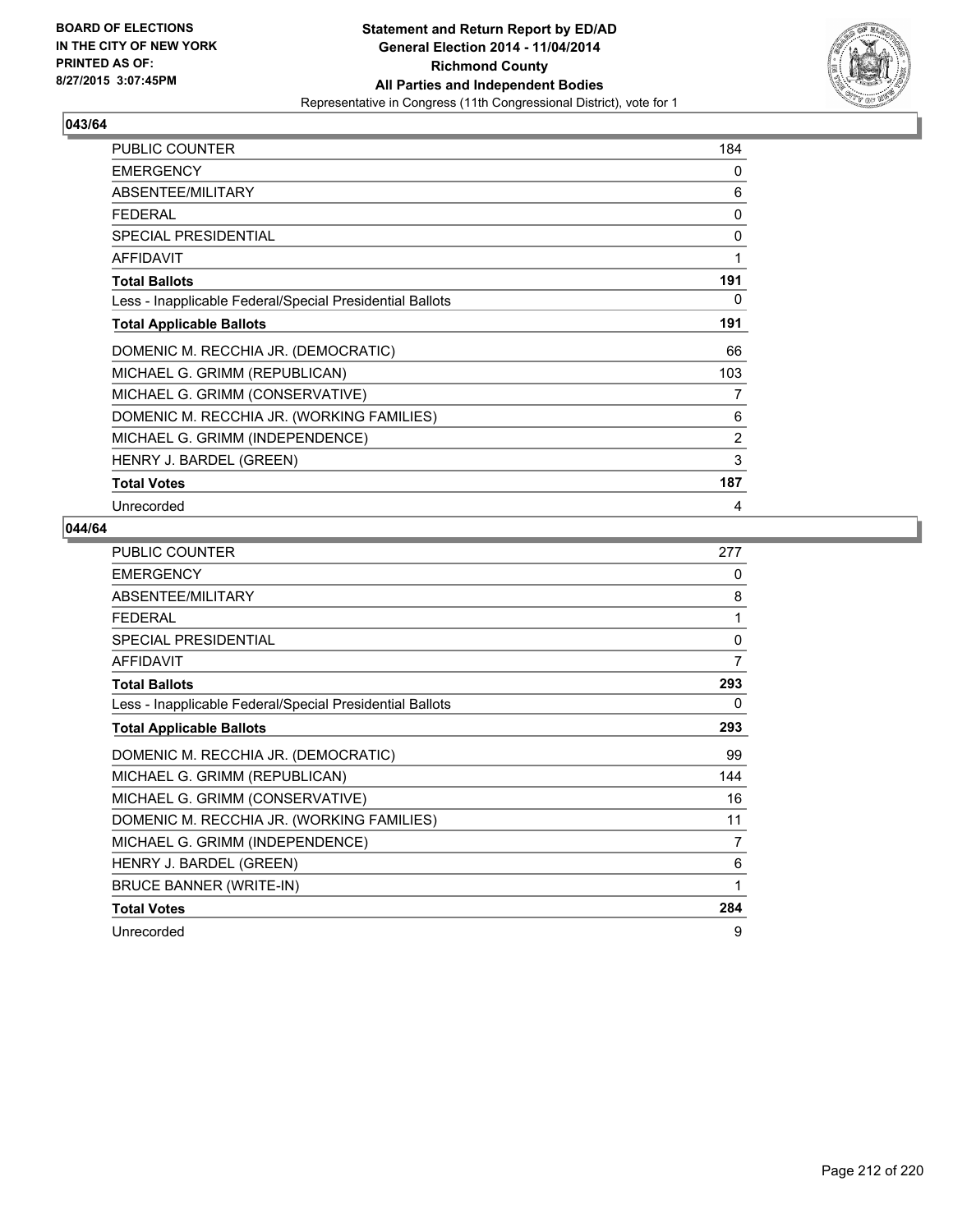

| <b>PUBLIC COUNTER</b>                                    | 160 |
|----------------------------------------------------------|-----|
| <b>EMERGENCY</b>                                         | 0   |
| ABSENTEE/MILITARY                                        | 13  |
| <b>FEDERAL</b>                                           | 4   |
| <b>SPECIAL PRESIDENTIAL</b>                              | 0   |
| <b>AFFIDAVIT</b>                                         | 2   |
| <b>Total Ballots</b>                                     | 179 |
| Less - Inapplicable Federal/Special Presidential Ballots | 0   |
| <b>Total Applicable Ballots</b>                          | 179 |
| DOMENIC M. RECCHIA JR. (DEMOCRATIC)                      | 66  |
| MICHAEL G. GRIMM (REPUBLICAN)                            | 89  |
| MICHAEL G. GRIMM (CONSERVATIVE)                          | 8   |
| DOMENIC M. RECCHIA JR. (WORKING FAMILIES)                | 2   |
| MICHAEL G. GRIMM (INDEPENDENCE)                          | 4   |
| HENRY J. BARDEL (GREEN)                                  | 3   |
| <b>Total Votes</b>                                       | 172 |
| Unrecorded                                               | 7   |

| <b>PUBLIC COUNTER</b>                                    | 206            |
|----------------------------------------------------------|----------------|
| <b>EMERGENCY</b>                                         | 0              |
| ABSENTEE/MILITARY                                        | 8              |
| <b>FEDERAL</b>                                           | 3              |
| <b>SPECIAL PRESIDENTIAL</b>                              | $\Omega$       |
| <b>AFFIDAVIT</b>                                         | 2              |
| <b>Total Ballots</b>                                     | 219            |
| Less - Inapplicable Federal/Special Presidential Ballots | 0              |
| <b>Total Applicable Ballots</b>                          | 219            |
| DOMENIC M. RECCHIA JR. (DEMOCRATIC)                      | 61             |
| MICHAEL G. GRIMM (REPUBLICAN)                            | 109            |
| MICHAEL G. GRIMM (CONSERVATIVE)                          | 26             |
| DOMENIC M. RECCHIA JR. (WORKING FAMILIES)                | 8              |
| MICHAEL G. GRIMM (INDEPENDENCE)                          | $\overline{7}$ |
| HENRY J. BARDEL (GREEN)                                  | 3              |
| COCO RAE GORILLA (WRITE-IN)                              | 1              |
| JON STEWART (WRITE-IN)                                   | 1              |
| <b>Total Votes</b>                                       | 216            |
| Unrecorded                                               | 3              |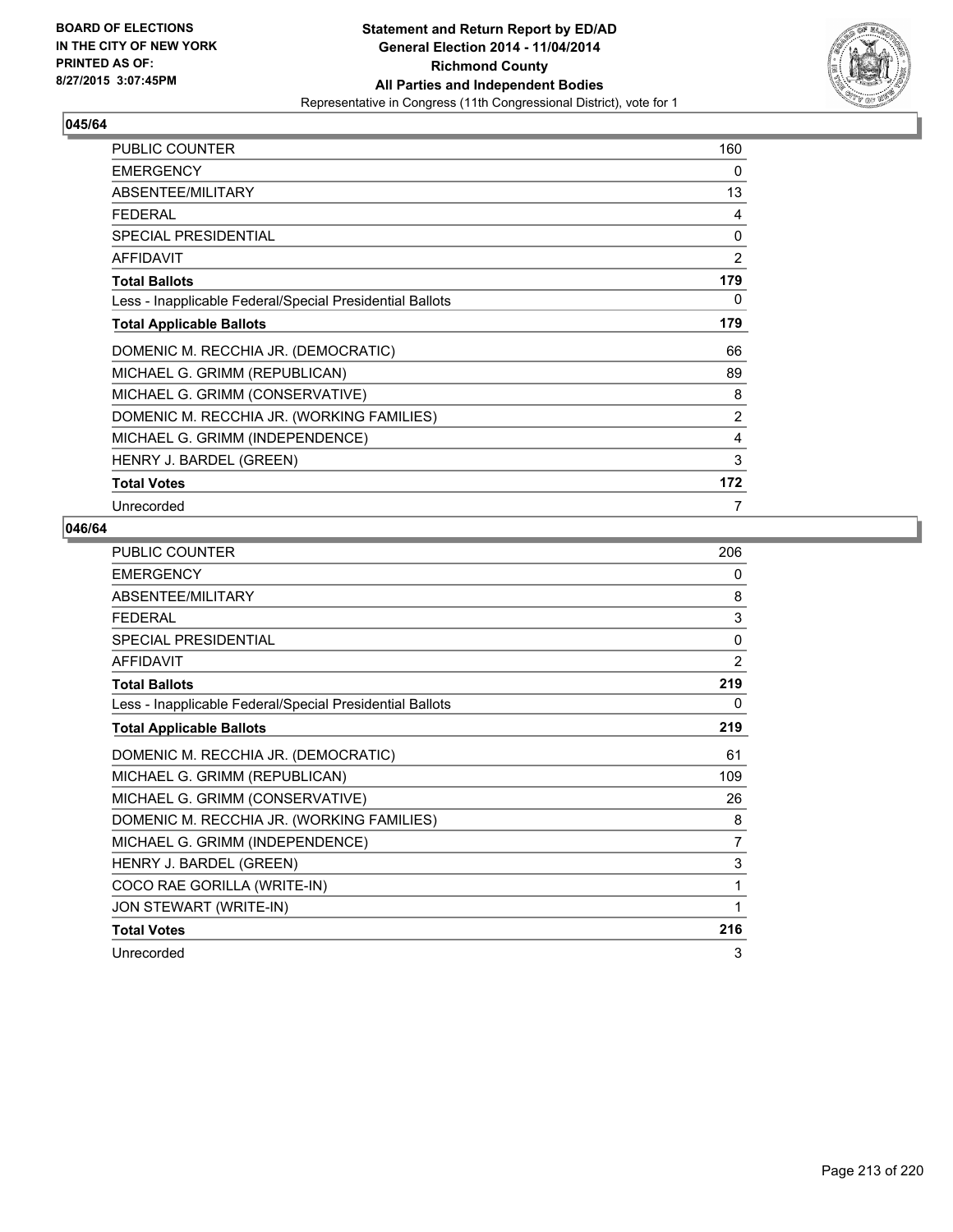

| PUBLIC COUNTER                                           | 191             |
|----------------------------------------------------------|-----------------|
| <b>EMERGENCY</b>                                         | 0               |
| ABSENTEE/MILITARY                                        | 8               |
| <b>FEDERAL</b>                                           | 0               |
| SPECIAL PRESIDENTIAL                                     | 0               |
| <b>AFFIDAVIT</b>                                         | 5               |
| <b>Total Ballots</b>                                     | 204             |
| Less - Inapplicable Federal/Special Presidential Ballots | 0               |
| <b>Total Applicable Ballots</b>                          | 204             |
| DOMENIC M. RECCHIA JR. (DEMOCRATIC)                      | 64              |
| MICHAEL G. GRIMM (REPUBLICAN)                            | 89              |
| MICHAEL G. GRIMM (CONSERVATIVE)                          | 19              |
| DOMENIC M. RECCHIA JR. (WORKING FAMILIES)                | 7               |
| MICHAEL G. GRIMM (INDEPENDENCE)                          | $\overline{7}$  |
| HENRY J. BARDEL (GREEN)                                  | 12 <sup>°</sup> |
| MICHAEL J. CUSICK (WRITE-IN)                             | 1               |
| UNATTRIBUTABLE WRITE-IN (WRITE-IN)                       | 1               |
| <b>Total Votes</b>                                       | 200             |
| Unrecorded                                               | 4               |

| <b>PUBLIC COUNTER</b>                                    | 189 |
|----------------------------------------------------------|-----|
| <b>EMERGENCY</b>                                         | 0   |
| ABSENTEE/MILITARY                                        | 14  |
| <b>FEDERAL</b>                                           | 1   |
| SPECIAL PRESIDENTIAL                                     | 0   |
| <b>AFFIDAVIT</b>                                         | 1   |
| <b>Total Ballots</b>                                     | 205 |
| Less - Inapplicable Federal/Special Presidential Ballots | 0   |
| <b>Total Applicable Ballots</b>                          | 205 |
| DOMENIC M. RECCHIA JR. (DEMOCRATIC)                      | 35  |
| MICHAEL G. GRIMM (REPUBLICAN)                            | 137 |
| MICHAEL G. GRIMM (CONSERVATIVE)                          | 19  |
| DOMENIC M. RECCHIA JR. (WORKING FAMILIES)                | 3   |
| MICHAEL G. GRIMM (INDEPENDENCE)                          | 4   |
| HENRY J. BARDEL (GREEN)                                  | 4   |
| RICHARD BELL (WRITE-IN)                                  | 1   |
| <b>Total Votes</b>                                       | 203 |
| Unrecorded                                               | 2   |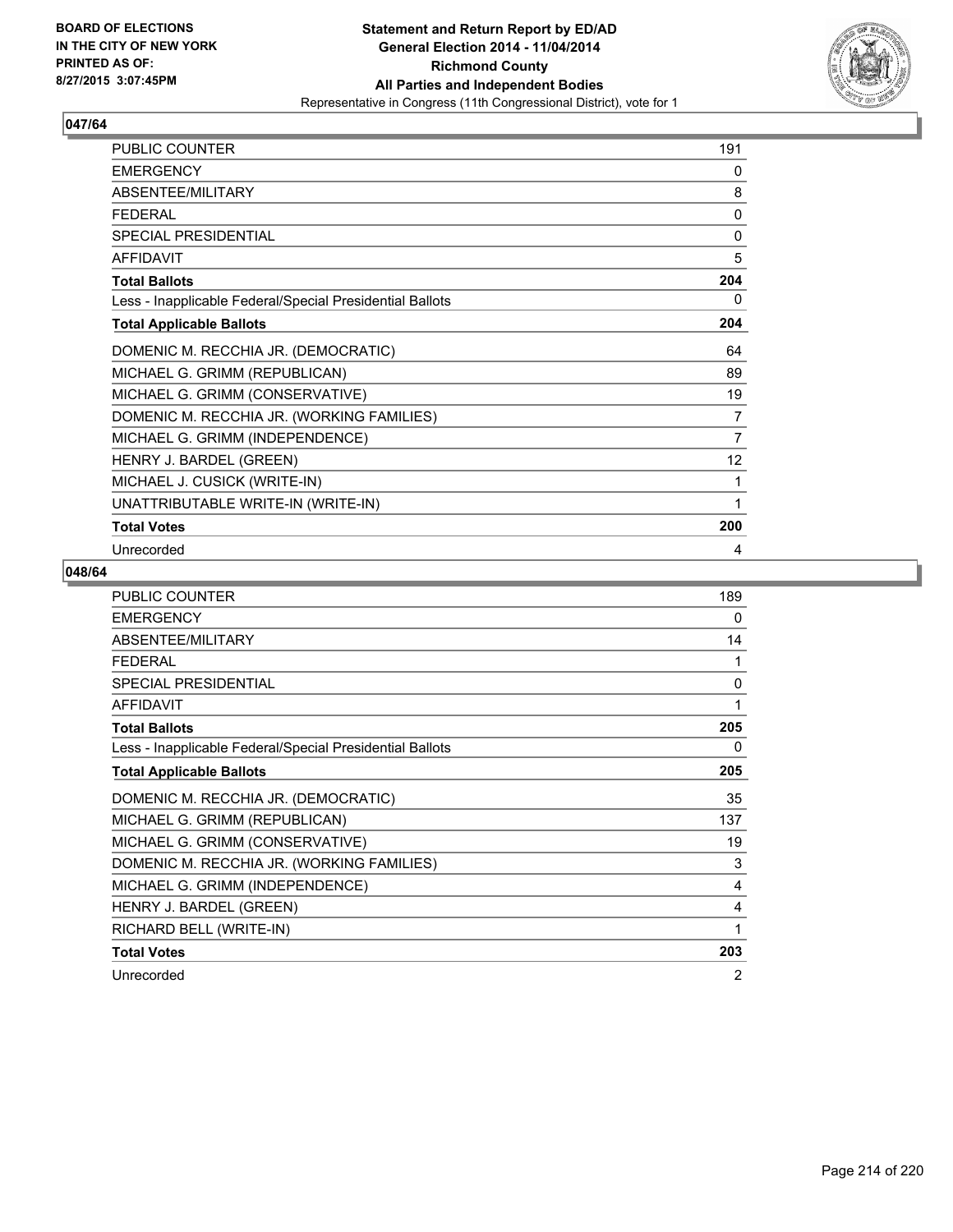

| PUBLIC COUNTER                                           | 355            |
|----------------------------------------------------------|----------------|
| <b>EMERGENCY</b>                                         | 0              |
| ABSENTEE/MILITARY                                        | 33             |
| <b>FEDERAL</b>                                           | 0              |
| SPECIAL PRESIDENTIAL                                     | 0              |
| <b>AFFIDAVIT</b>                                         | 6              |
| <b>Total Ballots</b>                                     | 394            |
| Less - Inapplicable Federal/Special Presidential Ballots | 0              |
| <b>Total Applicable Ballots</b>                          | 394            |
| DOMENIC M. RECCHIA JR. (DEMOCRATIC)                      | 186            |
| MICHAEL G. GRIMM (REPUBLICAN)                            | 130            |
| MICHAEL G. GRIMM (CONSERVATIVE)                          | 15             |
| DOMENIC M. RECCHIA JR. (WORKING FAMILIES)                | 15             |
| MICHAEL G. GRIMM (INDEPENDENCE)                          | 15             |
| HENRY J. BARDEL (GREEN)                                  | 15             |
| GENA MIMOZO (WRITE-IN)                                   | 2              |
| UNATTRIBUTABLE WRITE-IN (WRITE-IN)                       | $\overline{2}$ |
| <b>Total Votes</b>                                       | 380            |
| Unrecorded                                               | 14             |

| <b>PUBLIC COUNTER</b>                                    | 345            |
|----------------------------------------------------------|----------------|
| <b>EMERGENCY</b>                                         | 0              |
| ABSENTEE/MILITARY                                        | 8              |
| <b>FEDERAL</b>                                           | $\overline{2}$ |
| <b>SPECIAL PRESIDENTIAL</b>                              | 0              |
| <b>AFFIDAVIT</b>                                         | 1              |
| <b>Total Ballots</b>                                     | 356            |
| Less - Inapplicable Federal/Special Presidential Ballots | 0              |
| <b>Total Applicable Ballots</b>                          | 356            |
| DOMENIC M. RECCHIA JR. (DEMOCRATIC)                      | 130            |
| MICHAEL G. GRIMM (REPUBLICAN)                            | 137            |
| MICHAEL G. GRIMM (CONSERVATIVE)                          | 38             |
| DOMENIC M. RECCHIA JR. (WORKING FAMILIES)                | 12             |
| MICHAEL G. GRIMM (INDEPENDENCE)                          | 11             |
| HENRY J. BARDEL (GREEN)                                  | 18             |
| <b>Total Votes</b>                                       | 346            |
| Unrecorded                                               | 10             |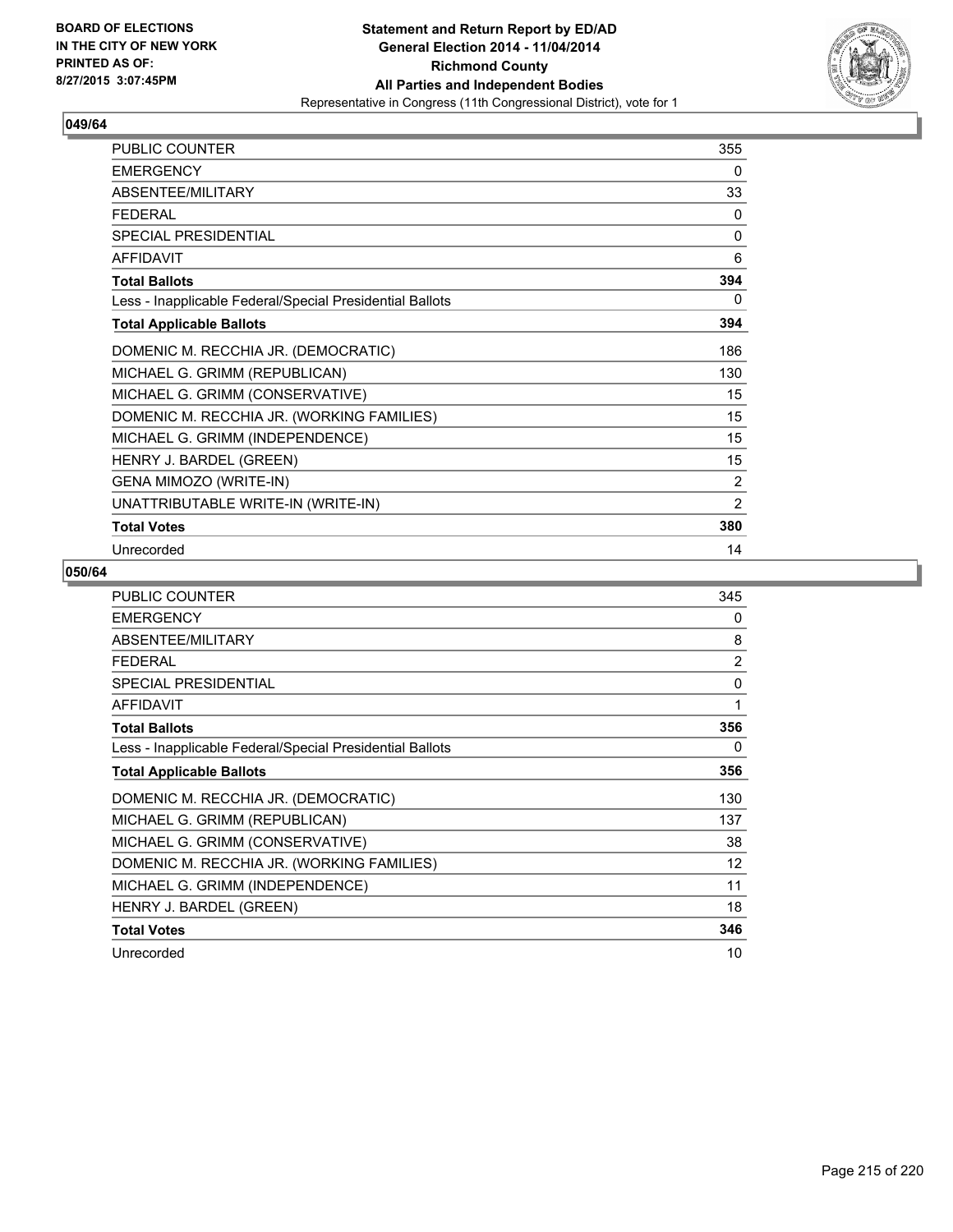

| <b>PUBLIC COUNTER</b>                                    | 262 |
|----------------------------------------------------------|-----|
| <b>EMERGENCY</b>                                         | 0   |
| ABSENTEE/MILITARY                                        | 11  |
| <b>FEDERAL</b>                                           | 0   |
| SPECIAL PRESIDENTIAL                                     | 0   |
| <b>AFFIDAVIT</b>                                         | 1   |
| <b>Total Ballots</b>                                     | 274 |
| Less - Inapplicable Federal/Special Presidential Ballots | 0   |
| <b>Total Applicable Ballots</b>                          | 274 |
| DOMENIC M. RECCHIA JR. (DEMOCRATIC)                      | 107 |
| MICHAEL G. GRIMM (REPUBLICAN)                            | 119 |
| MICHAEL G. GRIMM (CONSERVATIVE)                          | 15  |
| DOMENIC M. RECCHIA JR. (WORKING FAMILIES)                | 6   |
| MICHAEL G. GRIMM (INDEPENDENCE)                          | 7   |
| HENRY J. BARDEL (GREEN)                                  | 4   |
| <b>GENA MIMOZO (WRITE-IN)</b>                            | 2   |
| <b>Total Votes</b>                                       | 260 |
| Unrecorded                                               | 14  |

| <b>PUBLIC COUNTER</b>                                    | 306          |
|----------------------------------------------------------|--------------|
| <b>EMERGENCY</b>                                         | 0            |
| ABSENTEE/MILITARY                                        | 10           |
| <b>FEDERAL</b>                                           | $\mathbf{0}$ |
| SPECIAL PRESIDENTIAL                                     | $\mathbf{0}$ |
| <b>AFFIDAVIT</b>                                         | 0            |
| <b>Total Ballots</b>                                     | 316          |
| Less - Inapplicable Federal/Special Presidential Ballots | 0            |
| <b>Total Applicable Ballots</b>                          | 316          |
| DOMENIC M. RECCHIA JR. (DEMOCRATIC)                      | 121          |
| MICHAEL G. GRIMM (REPUBLICAN)                            | 143          |
| MICHAEL G. GRIMM (CONSERVATIVE)                          | 23           |
| DOMENIC M. RECCHIA JR. (WORKING FAMILIES)                | 12           |
| MICHAEL G. GRIMM (INDEPENDENCE)                          | 4            |
| HENRY J. BARDEL (GREEN)                                  | 3            |
| DANIEL DONOVAN (WRITE-IN)                                | 1            |
| <b>Total Votes</b>                                       | 307          |
| Unrecorded                                               | 9            |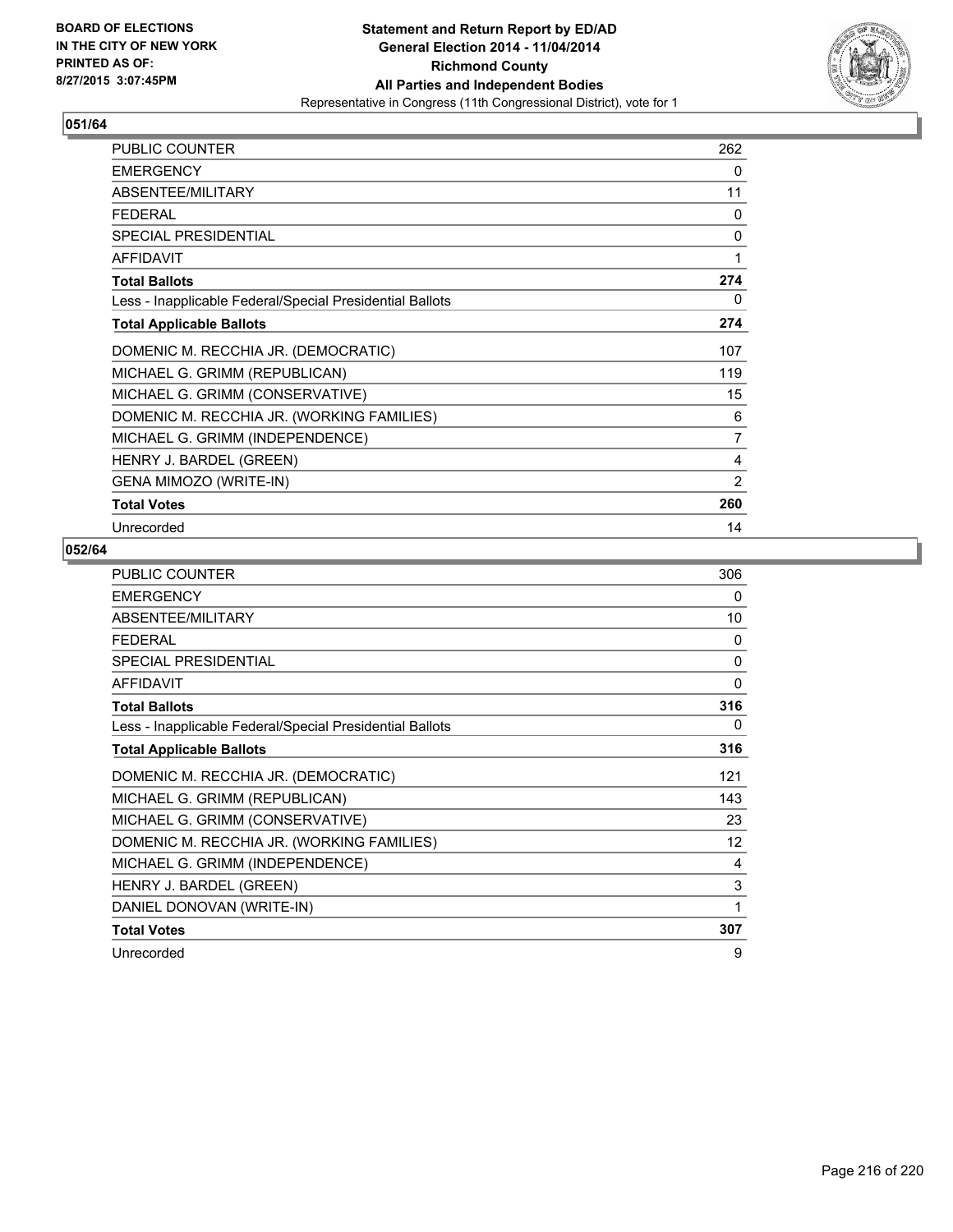

# **053/64**

| PUBLIC COUNTER                                           | 271            |
|----------------------------------------------------------|----------------|
| <b>EMERGENCY</b>                                         | 0              |
| ABSENTEE/MILITARY                                        | 11             |
| <b>FEDERAL</b>                                           | $\overline{2}$ |
| <b>SPECIAL PRESIDENTIAL</b>                              | 0              |
| <b>AFFIDAVIT</b>                                         | $\overline{2}$ |
| <b>Total Ballots</b>                                     | 286            |
| Less - Inapplicable Federal/Special Presidential Ballots | 0              |
| <b>Total Applicable Ballots</b>                          | 286            |
| DOMENIC M. RECCHIA JR. (DEMOCRATIC)                      | 114            |
| MICHAEL G. GRIMM (REPUBLICAN)                            | 118            |
| MICHAEL G. GRIMM (CONSERVATIVE)                          | 18             |
| DOMENIC M. RECCHIA JR. (WORKING FAMILIES)                | 9              |
| MICHAEL G. GRIMM (INDEPENDENCE)                          | $\overline{7}$ |
| HENRY J. BARDEL (GREEN)                                  | 10             |
| GENA MIMOZO (WRITE-IN)                                   | 1              |
| STEFANIE BERG-WHITCROFT (WRITE-IN)                       | 1              |
| UNATTRIBUTABLE WRITE-IN (WRITE-IN)                       | 1              |
| <b>Total Votes</b>                                       | 279            |
| Unrecorded                                               | 7              |

### **054/64**

| <b>PUBLIC COUNTER</b>                                    | 0            |
|----------------------------------------------------------|--------------|
| <b>EMERGENCY</b>                                         | $\mathbf{0}$ |
| ABSENTEE/MILITARY                                        | $\mathbf{0}$ |
| <b>FEDERAL</b>                                           | 0            |
| <b>SPECIAL PRESIDENTIAL</b>                              | 0            |
| <b>AFFIDAVIT</b>                                         | $\mathbf{0}$ |
| <b>Total Ballots</b>                                     | $\mathbf{0}$ |
| Less - Inapplicable Federal/Special Presidential Ballots | $\mathbf{0}$ |
| <b>Total Applicable Ballots</b>                          | 0            |
| DOMENIC M. RECCHIA JR. (DEMOCRATIC)                      | 0            |
| MICHAEL G. GRIMM (REPUBLICAN)                            | $\mathbf{0}$ |
| MICHAEL G. GRIMM (CONSERVATIVE)                          | $\mathbf{0}$ |
| DOMENIC M. RECCHIA JR. (WORKING FAMILIES)                | $\mathbf{0}$ |
| MICHAEL G. GRIMM (INDEPENDENCE)                          | 0            |
| HENRY J. BARDEL (GREEN)                                  | 0            |
| <b>Total Votes</b>                                       | $\mathbf{0}$ |
| 055/64 COMBINED into: 054/64                             |              |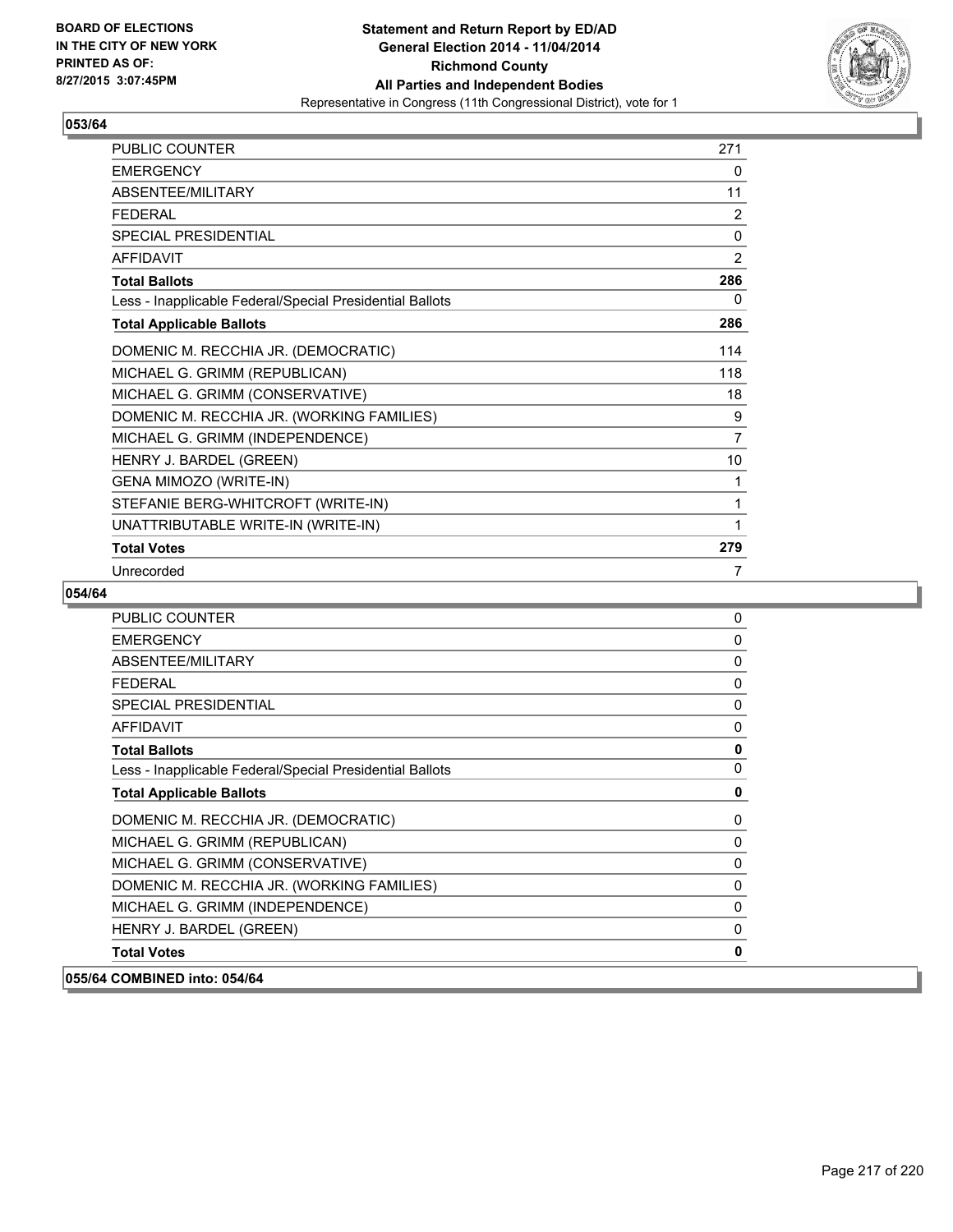

# **056/64**

| <b>PUBLIC COUNTER</b>                                    | 0 |
|----------------------------------------------------------|---|
| <b>EMERGENCY</b>                                         | 0 |
| ABSENTEE/MILITARY                                        | 0 |
| <b>FEDERAL</b>                                           | 0 |
| <b>SPECIAL PRESIDENTIAL</b>                              | 0 |
| <b>AFFIDAVIT</b>                                         | 0 |
| <b>Total Ballots</b>                                     | 0 |
| Less - Inapplicable Federal/Special Presidential Ballots | 0 |
| <b>Total Applicable Ballots</b>                          | 0 |
| DOMENIC M. RECCHIA JR. (DEMOCRATIC)                      | 0 |
| MICHAEL G. GRIMM (REPUBLICAN)                            | 0 |
| MICHAEL G. GRIMM (CONSERVATIVE)                          | 0 |
| DOMENIC M. RECCHIA JR. (WORKING FAMILIES)                | 0 |
| MICHAEL G. GRIMM (INDEPENDENCE)                          | 0 |
| HENRY J. BARDEL (GREEN)                                  | 0 |
| <b>Total Votes</b>                                       | 0 |

## **057/64 COMBINED into: 054/64**

**058/64** 

| <b>PUBLIC COUNTER</b>                                    | 0        |
|----------------------------------------------------------|----------|
| <b>EMERGENCY</b>                                         | $\Omega$ |
| ABSENTEE/MILITARY                                        | 0        |
| <b>FEDERAL</b>                                           | $\Omega$ |
| <b>SPECIAL PRESIDENTIAL</b>                              | 0        |
| <b>AFFIDAVIT</b>                                         | 0        |
| <b>Total Ballots</b>                                     | 0        |
| Less - Inapplicable Federal/Special Presidential Ballots | 0        |
| <b>Total Applicable Ballots</b>                          | 0        |
| DOMENIC M. RECCHIA JR. (DEMOCRATIC)                      | 0        |
| MICHAEL G. GRIMM (REPUBLICAN)                            | 0        |
| MICHAEL G. GRIMM (CONSERVATIVE)                          | 0        |
| DOMENIC M. RECCHIA JR. (WORKING FAMILIES)                | 0        |
| MICHAEL G. GRIMM (INDEPENDENCE)                          | 0        |
| HENRY J. BARDEL (GREEN)                                  | 0        |
| <b>Total Votes</b>                                       | 0        |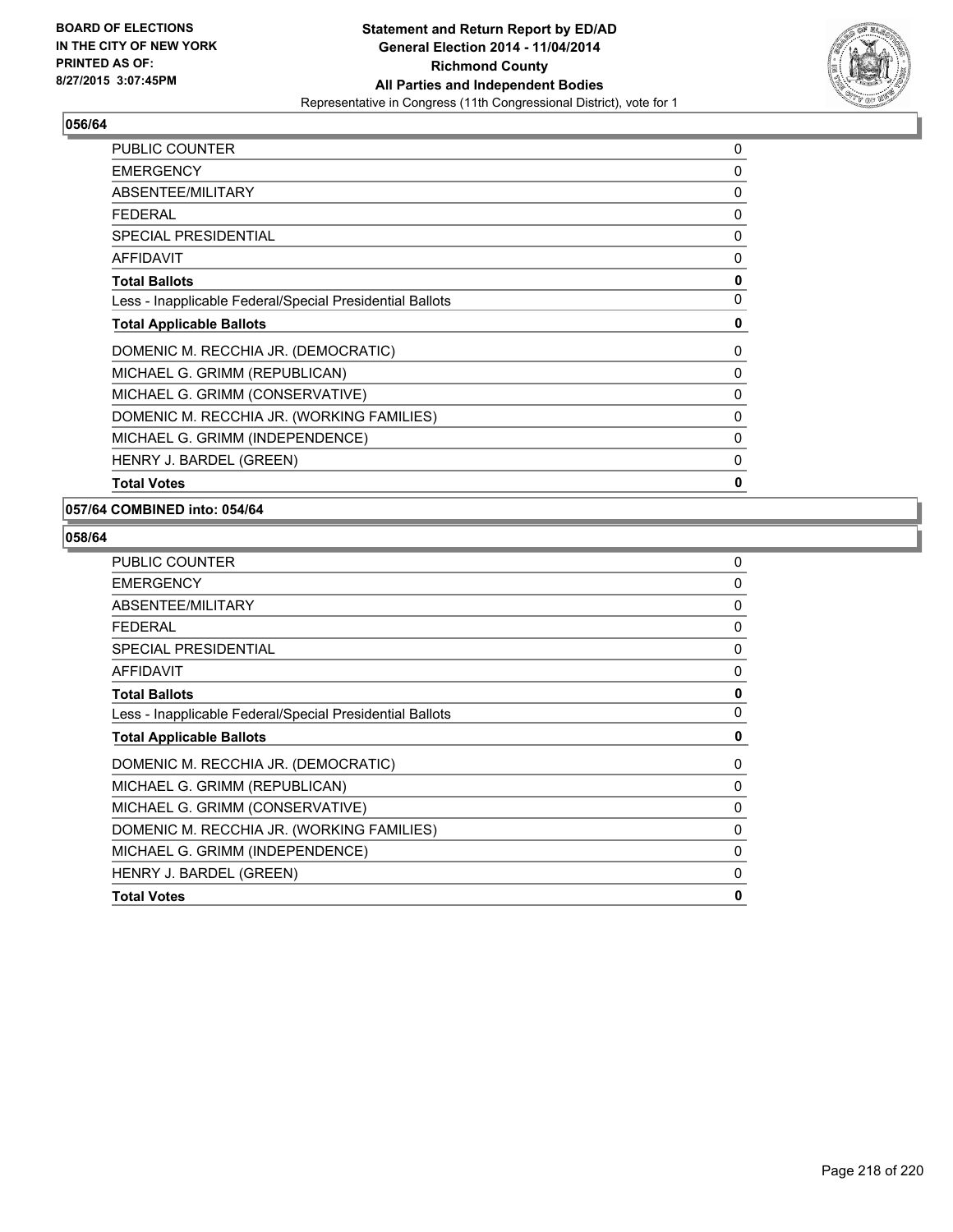

## **059/64**

| <b>PUBLIC COUNTER</b>                                    | 0 |
|----------------------------------------------------------|---|
| <b>EMERGENCY</b>                                         | 0 |
| ABSENTEE/MILITARY                                        | 0 |
| <b>FEDERAL</b>                                           | 0 |
| <b>SPECIAL PRESIDENTIAL</b>                              | 0 |
| <b>AFFIDAVIT</b>                                         | 0 |
| <b>Total Ballots</b>                                     | 0 |
| Less - Inapplicable Federal/Special Presidential Ballots | 0 |
| <b>Total Applicable Ballots</b>                          | 0 |
| DOMENIC M. RECCHIA JR. (DEMOCRATIC)                      | 0 |
| MICHAEL G. GRIMM (REPUBLICAN)                            | 0 |
| MICHAEL G. GRIMM (CONSERVATIVE)                          | 0 |
| DOMENIC M. RECCHIA JR. (WORKING FAMILIES)                | 0 |
| MICHAEL G. GRIMM (INDEPENDENCE)                          | 0 |
| HENRY J. BARDEL (GREEN)                                  | 0 |
| <b>Total Votes</b>                                       | 0 |
| 060/64 COMBINED into: 058/64                             |   |

### **061/64 COMBINED into: 059/64**